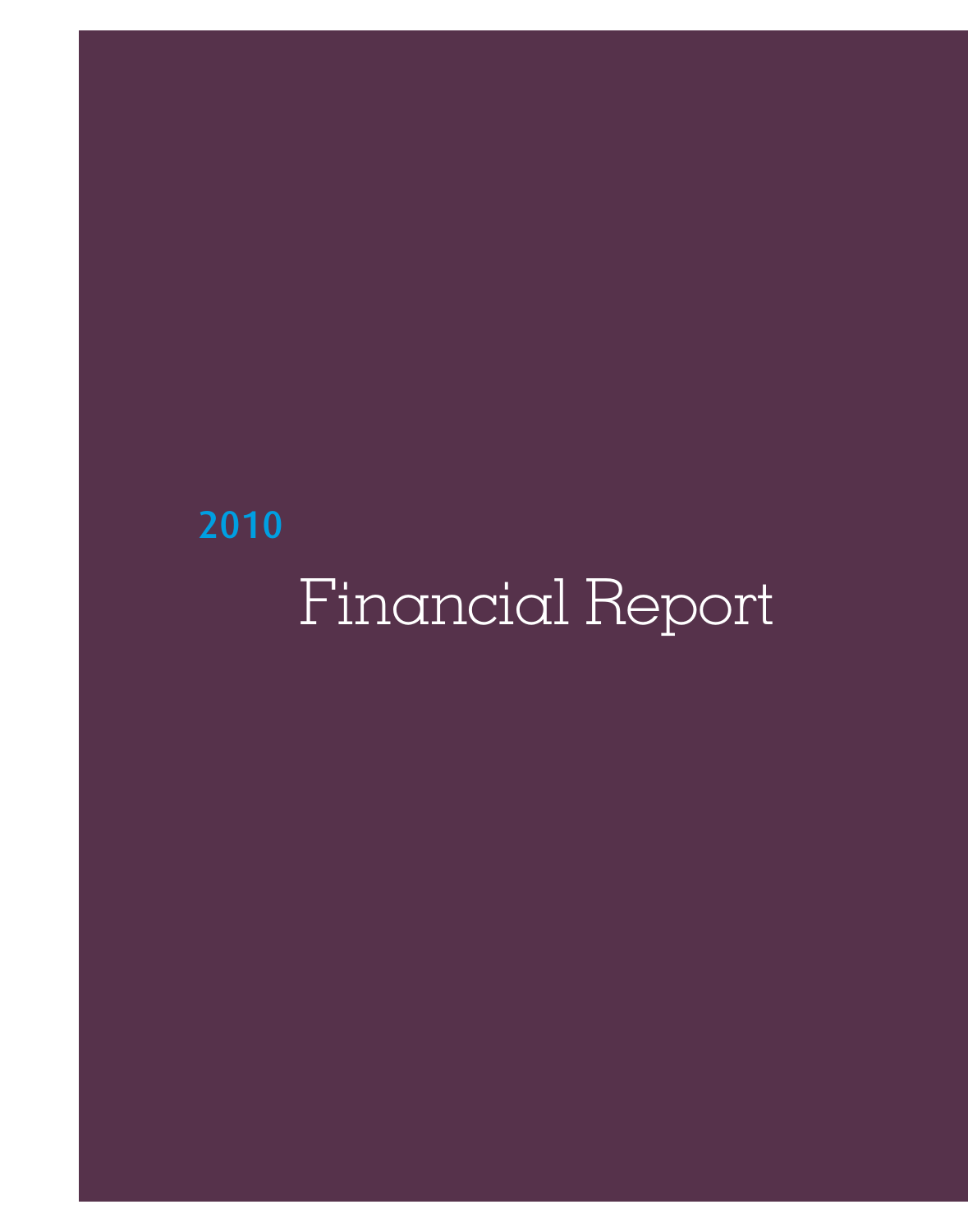## Contents

- **63 Management's Discussion and Analysis**
- 63 Description of businesses
- 63 Research and development
- 64 Year in Review
- 65 Accounting principles and methods
- 65 Risk Management
- 68 Remarks on consolidated revenue
- 70 Environmental and social information
- 75 Financial review of Compagnie Plastic Omnium
- 76 Corporate officers' compensation
- 81 Share capital
- 81 Ownership structure
- 82 Share buyback program
- 84 Report of the Board of Directors on the resolutions submitted to the Annual Shareholders' Meeting of 28 April 2011
- 88 Other information

## **89 Report of the Chairman of the Board of Directors**

- 89 Preparation and organization of the work of the Board of Directors
- 92 Internal control and risk management procedures
- 97 Statutory Auditors' report on the report of the Chairman of the Board of Directors
- **by the Directors of the Company**
- **104 Resolutions submitted to the Annual Meeting of Shareholders on 28 April 2011**
- **Shareholders Meeting of 28 April 2011**
- 110 Statutory Auditors' report on the financial statements
- 112 Statutory Auditors' report on related party agreements and commitments
- 114 Statutory Auditors' report on the consolidated financial statements
- 116 Statutory Auditors' report on the issue of shares and other securities without cancellation of preferential subscription rights
- 117 Statutory Auditors' report on the increase in capital with cancellation of preferential subscription rights reserved for employees who are members of a company savings scheme
- 118 Statutory Auditors' report on share purchase plans reserved for certain employees and/or corporate officers
- 119 Statutory Auditors' report on the free allocation of existing shares reserved for employees and/or corporate officers

#### **120 Consolidated financial statements**

- 120 Balance sheet
- 122 Income Statement
- 123 Statement of comprehensive income
- 124 Consolidated statement of changes in equity
- 126 Consolidated statement of cash flows
- 128 Notes to the consolidated financial statements

## **183 Company financial statements**

- 183 Income statement
- 184 Balance sheet
- 185 Notes to the company financial statements 2010
- 193 Five-Year Financial Summary
- 194 Subsidiaries and affiliates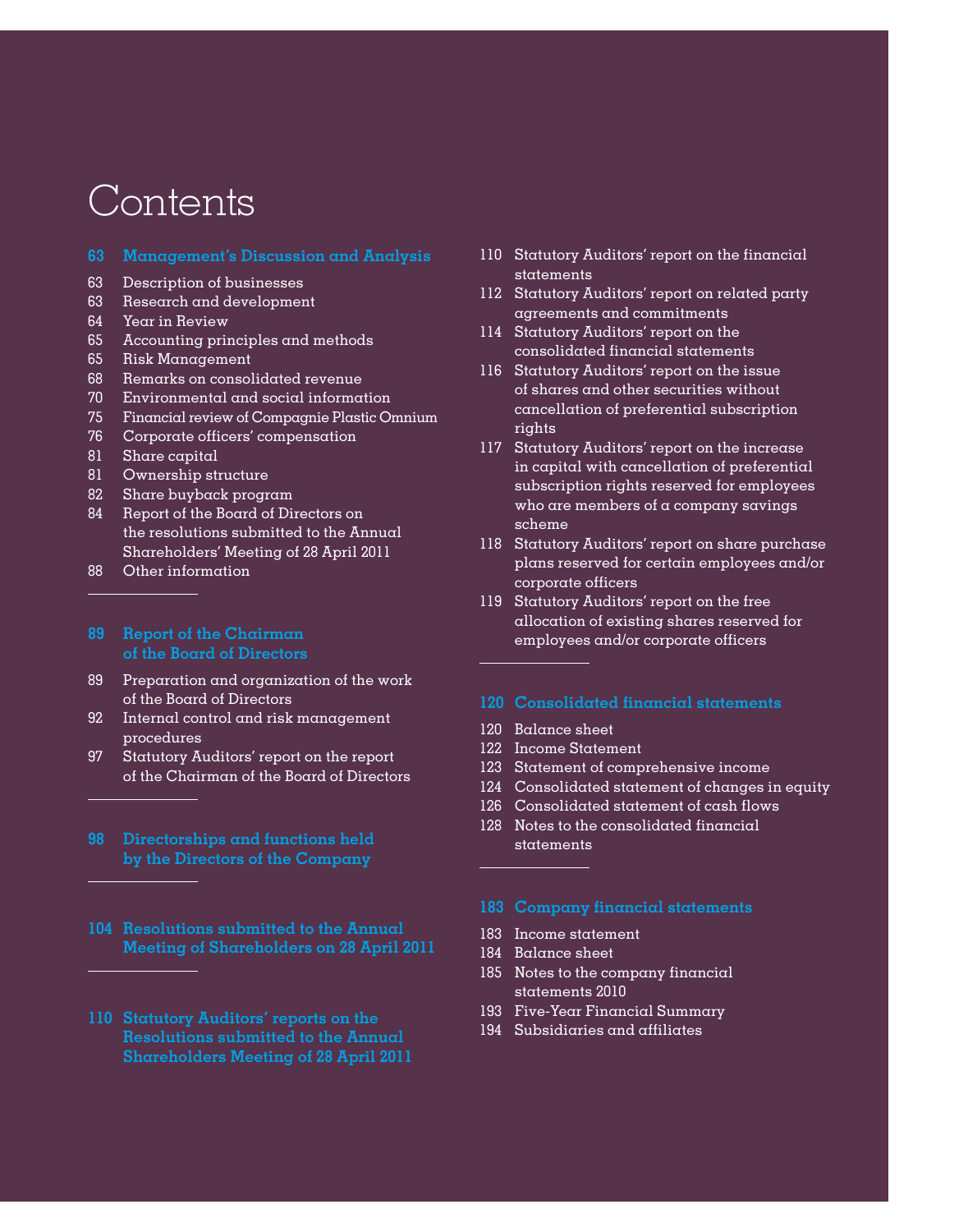## Management's Discussion and Analysis

## As presented by the Board of Directors of Compagnie Plastic Omnium to shareholders at the Annual Meeting of 28 April 2011

## **Description of businesses**

Plastic Omnium is a manufacturing and services company that partners with carmakers and local communities through its two core businesses: Automotive Equipment and Environment.

In **Automotive Equipment**, which accounted for 86% of 2010 revenue, the Company holds leadership positions in two business segments.

**Plastic Omnium Auto Exterior** is the world leader in exterior parts and modules. It designs and delivers a wide array of thermoplastic and composite parts and modules, bumpers and energy absorption systems, fender and front-end modules, and tailgates. Active in the body component segment, Plastic Omnium Auto Exterior designs customized, high value-added, multi-material solutions that can integrate a greater number of functions, while enhancing safety performance, making vehicles lighter and reducing carbon emissions.

**Plastic Omnium Auto Inergy** is the world's leading producer of plastic fuel systems. An integrated safety and emission-control product, the fuel system houses several functions, including the car's filler, storage, fuel level gauge, ventilation and engine supply systems.

Both businesses operate around the world, with 77 industrial facilities on four continents and more than 15,000 employees, and work with practically all global carmakers.

The **Environment** Division accounted for 14% of consolidated revenue. Pooling the expert capabilities of Plastic Omnium Urban Systems, Sulo and Signature, it has a comprehensive, integrated portfolio of products and services – including waste containers as well as data management, urban design and road signage solutions – that provide cities with the equipment they need, enhance the living environment, and make roads and highways safer.

The business operates mainly in Europe, with nearly 2,800 employees and 19 plants.

## **Research and development**

An integral part of Plastic Omnium's long-term strategy, innovation supports the Company's performance and its reputation as a leader in automotive equipment and services for local communities.

In 2010, a total of €144 million was allocated for research and development, equivalent to 4.4% of revenue.

Nearly 1,000 engineers and technicians – 5.5% of the workforce – are employed worldwide in 14 R&D centers located near carmaker decision-making centers.

The Company manages a portfolio of 2,037 patents, of which 85 were filed in 2010.

In its Automotive Equipment businesses, Plastic Omnium focuses its research on solutions that reduce a motor vehicle's carbon footprint across its entire life cycle. These solutions involve using plastic, lightweight composites, and recycled or biotechnology-based materials; optimizing component design by integrating new functions that reduce carbon emissions; and designing automotive parts that can be easily disassembled and recycled at the end of their useful lives.

This research path has led to the development of new product lines, such as tailgates made entirely of thermoplastics or of thermoplastic/sheet-molding compounds and floor modules that can house EV batteries. In 2010, Plastic Omnium Auto Exterior developed a new-generation floor module made with sheet molding compound (SMC) composites.

Plastic Omnium Automotive can currently produce an array of exterior and structural components capable of reducing vehicle weight by 50 kg and carbon emissions by 6g per km.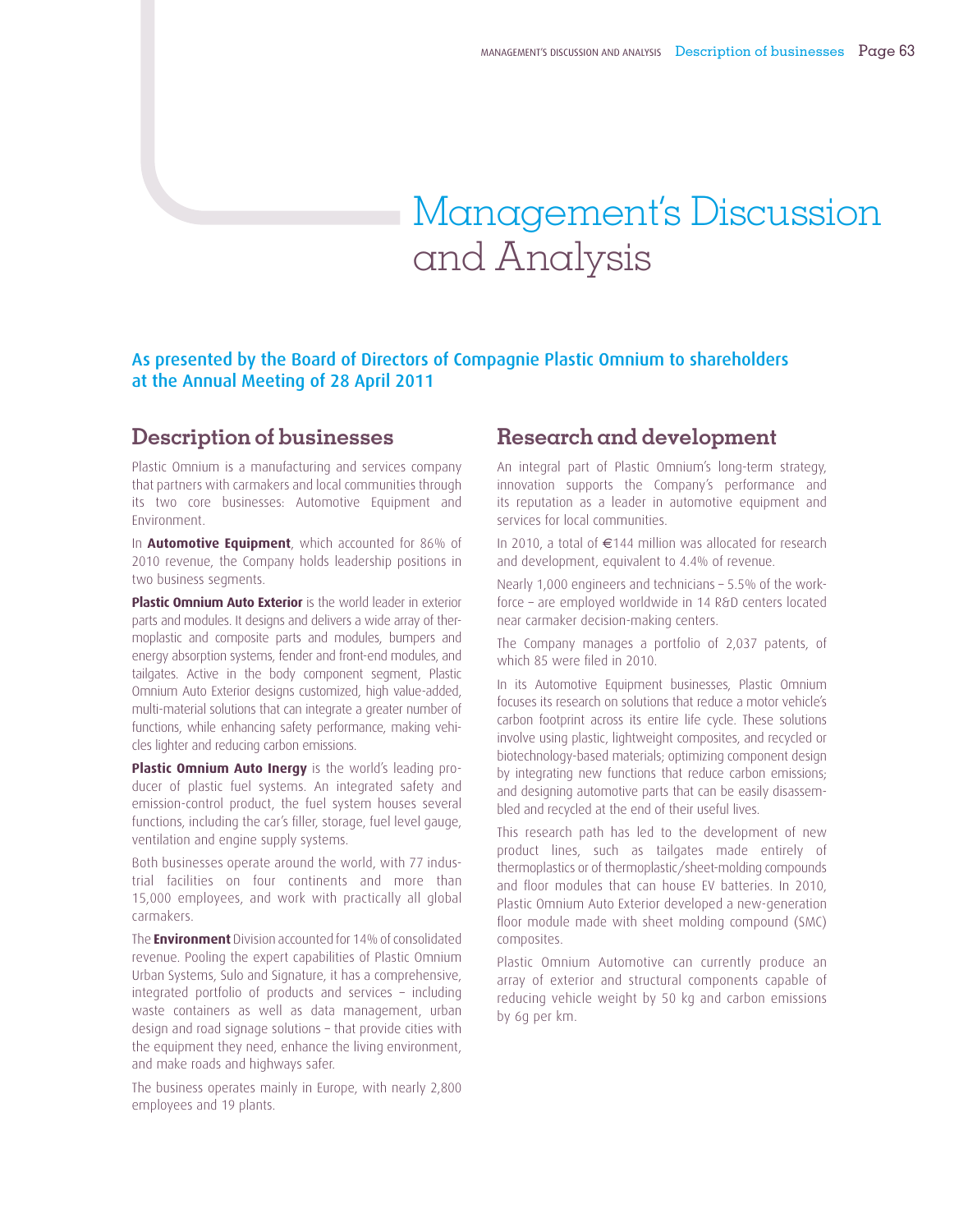Another research priority is to find solutions that protect pedestrians from head, hip and leg injuries.

Plastic Omnium Auto Inergy has also stepped up its effort to reduce hydrocarbon emissions – in particular nitrous oxide and carbon dioxide – with its TSBM™ and SCR-DINOx solutions. Twin sheet blow molding technology (TSBM™) helps reduce hydrocarbon emissions by integrating a large number of components into the fuel tank during the blow molding stage instead of welding them once the tank has been manufactured. The Selective Catalyst Reduction (SCR) system limits nitrous oxide emissions from diesel engines, thanks to a DINOx urea storage and release tank installed on the vehicle. The urea reacts with exhaust fumes to create water and non-polluting nitrogen.

In 2010, the Environment Division tripled its R&D staff, rolled out 100 new products and services and filed 32 new patents. Research programs focused on increasing the amount of recycled and "green" material used in production. Late in the year, Plastic Omnium Environment premiered the first wheeled bin manufactured entirely with plant-based polyethylene derived from sugarcane. The Division also strengthened its waste collection data management services with geo-positioning solutions and incentive-based invoicing systems to encourage users to sort their waste more effectively. It also launched the "Your City, Your Design" offering that allows municipalities to adapt waste containers and urban furniture to their own design specifications.

## **Year in Review**

## Buy-out of Inergy Automotive Systems

On 8 September 2010, Plastic Omnium increased its holding in Inergy Automotive Systems to 100% with the purchase of Solvay's 50% stake in the company for €270 million.

The world's leading manufacturer of fuel systems, Inergy Automotive Systems supplies fuel tanks for nearly one vehicle out of six from its 24 production plants in Europe (12), Asia (6), North America (3), South America (2) and South Africa (1). With 4,400 employees, Inergy generated revenue of €1.2 billion in 2010 with an operating margin similar to that of Plastic Omnium's Automotive Division.

The acquisition is in line with Plastic Omnium's automotive strategy of maintaining control over its industrial operations, while also developing in fast-growing regions, expanding the customer portfolio and strengthening its leadership in automobile emissions-control systems.

## Acquisition of Peguform's Redondela-Vigo plant in Spain

In early September 2010, Plastic Omnium Auto Exterior acquired Germany-based Peguform's plant in Vigo, Spain for €26.5 million. The plant, which manufactures body components for the nearby PSA Peugeot Citroën production facility generated revenue of €39 million in 2010.

Following the acquisition, Plastic Omnium received sizeable orders for the future Citroën C4 Picasso and new mid-range models produced by PSA Peugeot Citroën that will increase the plant's revenue to €100 million in 2014.

## Continuing to develop operations in fast-growing automobile-producing regions

Worldwide automobile production is expected to increase by 30% between 2010 and 2014. Most of this growth will come from increasingly affluent countries with still relatively few automobiles per capita, in particular China and India. Plastic Omnium's strategy is to support automobile manufacturers in these regions.

- **In China,** Plastic Omnium Auto Exterior and Plastic Omnium Auto Inergy now have twelve production facilities, with three more currently in construction. The Group also plans to reinforce its development resources in the country by opening a new R&D center. In 2010, China accounted for 6% of consolidated Automotive revenue.
- **In India,** the Plastic Omnium Varroc plant in Pune has been delivering bumpers for the Beat, General Motors' low-cost city car, since late 2009 and has five programs in the pipeline for Mahindra. Inergy began producing the fuel system for a low-cost Toyota vehicle at its Vellore plant in second-half 2010 and signed a partnership agreement with Suzuki-Maruti on 12 January 2010. As part of this joint venture, in which Inergy holds a majority stake, a new plant is being built to initially manufacture fuel tanks for the Swift, beginning in 2011.

## Significant order intake

The automotive businesses continued to expand in the areas of emissions control and vehicle weight reduction, winning a large number of contracts for plastic automotive body components, new tailgates models and hybrid vehicle fuel tanks.

The year also saw the signature of major new contracts for the Environment Division's two main growth drivers – incentive-based invoicing systems and underground containers.

In the fast-growing underground container segment, Plastic Omnium was awarded a contract from the Greater Rouen Urban community to supply and install 3,700 underground and semi-underground containers. The contract is the largest of its kind ever signed in Europe.

Plastic Omnium Environment also strengthened its data management offer, signing a partnership in November 2010 with Orange intended to enhance its geo-positioning expertise. The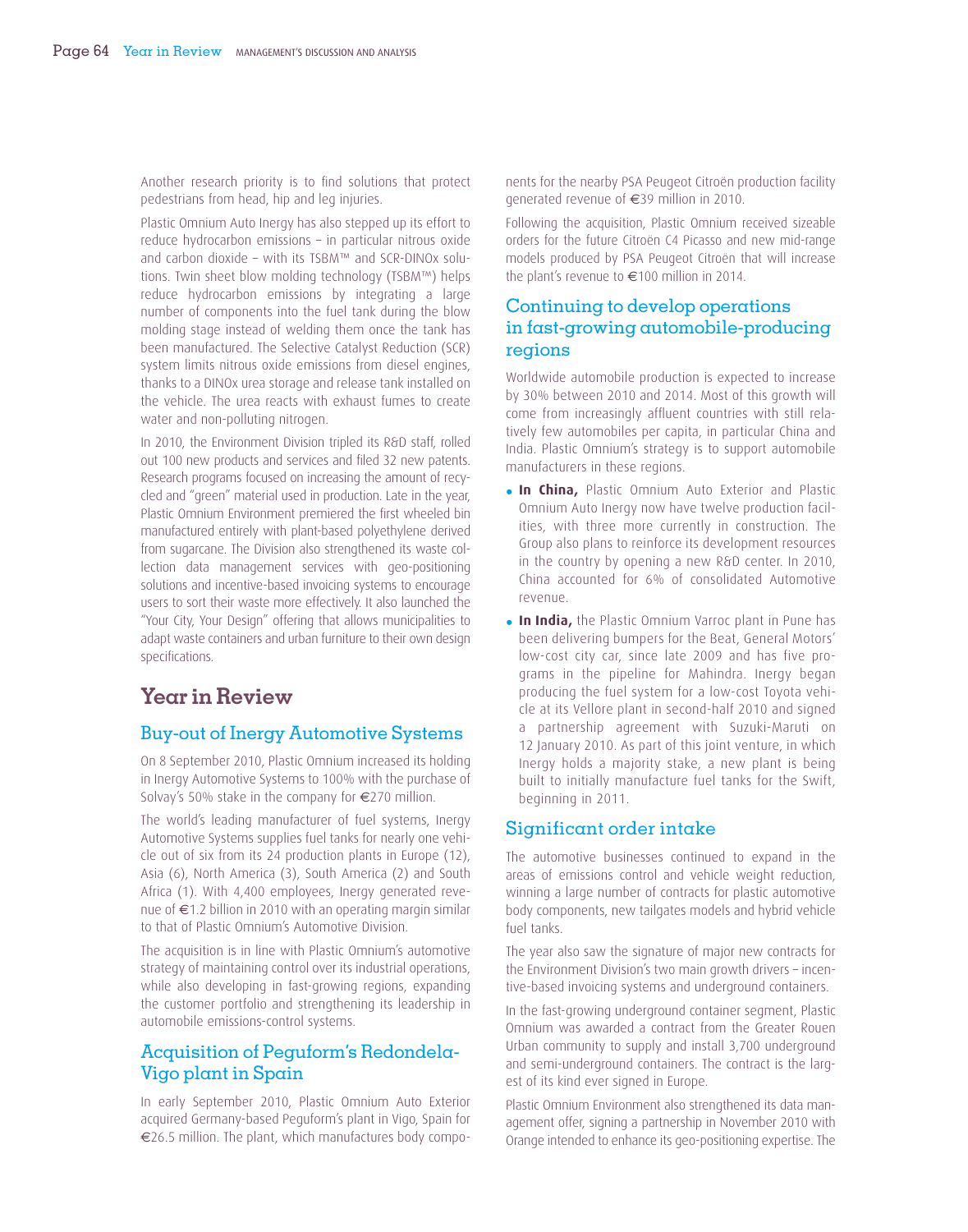Division manages 13 incentive-based invoicing contracts for household waste collection services that cover nearly 500,000 people in France. The goal is to increase the number of customers to four million by 2014.

## **Accounting principles and methods**

Accounting principles and methods are described in the appendices to the parent company and consolidated financial statements.

## **Risk Management**

## Operational risks

### **> Risk related to automobile programs**

The automotive business depends on a wide range of factors, some of which are regional in nature, such as economic activity, carmaker production strategy, consumer access to credit and the regulatory environment. Moreover, since each automobile program is unique (brand, design, launch date, possibility a model not to be renewed, etc.), investment in a given program includes additional risk that can affect sales.

The Company's commitment to diversifying its businesses and increasing the number of automobile programs represents a key component of its strategic vision that significantly reduces exposure to geographic and other risks.

The Automotive Division has more than 30 customers in 25 countries, comprising nearly all global carmakers and serving different market segments with two distinct product families.

In terms of commitments, all new projects are subject to a highly detailed approval process. The largest projects must be authorized by the Company's Executive Management team. Once a project has been accepted, a structured operational and financial monitoring system is set up to track it.

## **> Supplier risk**

Auto industry performance is based on an outstandingly efficient, tightly-managed supply chain involving closely relations with partners. Supplier accreditation for a given program is a lengthy process, making it difficult to change partners quickly in the event of an unexpected breakdown in the chain. For this reason, partner selection and monitoring are key success factors.

Consequently, all automotive suppliers must be accredited according to meticulously defined operational, financial and regional criteria.

In the Automotive Division, a panel of chosen suppliers is monitored each quarter on a recurring basis by the Purchasing Department, with the support of specialized agencies.

The Environment Division has more than one supplier for the most important materials. It also constantly monitors a number of major suppliers with support from corporate units and, as needed, from outside agencies.

Lastly, operating units are especially vigilant in this area. They focus on effectively anticipating and managing breakdowns in the supply chain that, while infrequent, can quickly become a problem.

#### **> Information technology risk**

The availability, integrity and confidentiality of information are a major concern of senior management.

To manage information provided by the Company, both internally and externally, the IT System Department ensures that systems set up in subsidiaries comply with its standards and the Technical Affairs unit plays a key role in guaranteeing compliance. The unit, which reports to the IT System Department, oversees all front office needs, back office applicative and technical architectures, network and telecommunication infrastructure, and operational and support systems.

The Department has also set up an Information System Security unit. In 2010, it revised its road map, which focuses on updating protection systems for external risks. A number of initiatives were launched during the year and the ongoing process of adapting systems to their environment will be pursued in 2011.

## Industrial and environmental risks

#### **> Health, Safety and Environment Risk**

With regard to safety and the environment, Compagnie Plastic Omnium has introduced a policy that is described in the Sustainable Development section of the Annual Report. Deployed worldwide, this policy is based on a shared vision, a structured management system, regular reporting and an ongoing certification program.

It is managed by the Company's Executive Committee, which every month examines subsidiaries' performance based on data transmitted via the reporting system set up to help drive continuous improvement.

A dedicated organization comprised of front-line Health, Safety and Environment (HSE) facilitators is responsible for supporting and coordinating deployment. This network of experts is led by the Company's Safety and Environment Department, backed by safety and environment managers at Division level. However, overall responsibility for managing safety and environment risks lies with the Division senior executives.

Ongoing corrective and improvement action plans have been introduced and included in the programs to obtain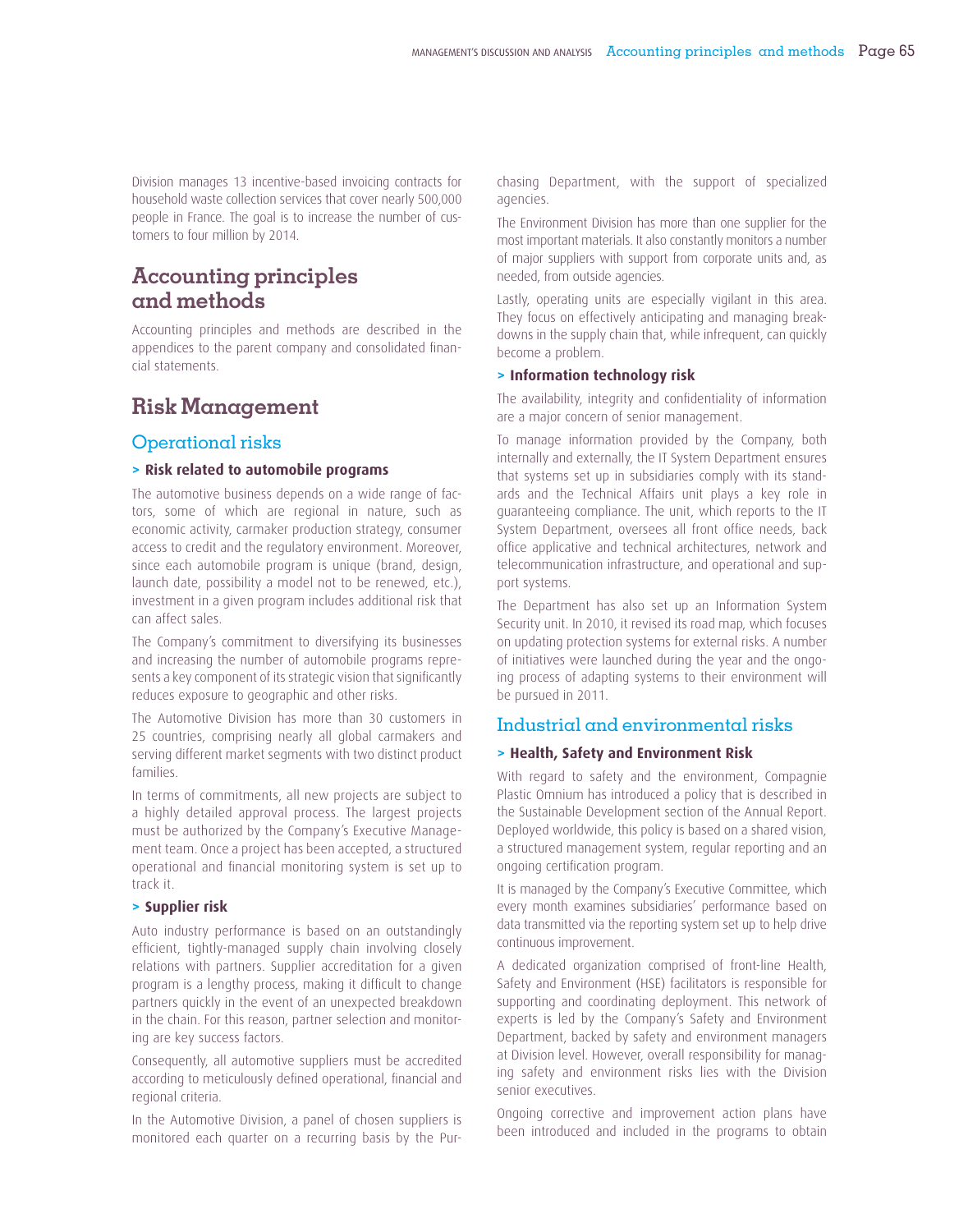ISO 14001 and OHSAS 18001 certifi cation for Plastic Omnium facilities. These action plans promote the wider use of best practices and include training in REACH legislation, ergonomics and man-machine interface procedures, as well as in tools for the Top Safety in-house program and equipment compliance upgrades.

The Company also has its own management system. Promoted by the Executive Committee, the system is based on four management roadmaps: leadership, motivation, competence and the search for excellence. Its deployment is being overseen by a specialized Environmental Safety Committee comprised of several Executive Committee members.

In 2010, OHSAS 18001 certification was renewed for the Company's system that centrally manages the safety of people and property.

#### **> Quality Risk**

With regard to product and process quality, the Divisions have implemented dedicated organizations and reliable processes whose robustness and effectiveness are systematically tested by certification procedures - ISO 9001 for the Environment Division and ISO/TS 16949 for the Automotive Division. These organizations and processes are aligned with systems that have been widely used in industry for many years, especially in the automotive sector.

## Market risks

Compagnie Plastic Omnium operates a cash pooling system for subsidiaries organized around Plastic Omnium Finance, which manages liquidity, currency and interest rate risks on their behalf. The market risk hedging strategy, which involves entering into on- and off-balance sheet commitments, is approved every quarter by the Chairman and Chief Executive Officer.

#### **> Liquidity risk**

The Company must have access, at all times, to adequate financial resources not only to finance operations and the investments required to support its growth, but also to withstand the effects of any exceptional developments.

To meet this need, Compagnie Plastic Omnium and some of its subsidiaries have medium-term financial resources in the form of confirmed bank lines of credit that are not subject to any financial covenants. At 31 December 2010, the average maturity of these lines of credit was approximately three years. The Company also has programs of receivables sales with an average maturity of more than one year. At 31 December 2010, available medium-term facilities covered the Company's financing needs through 2013. Lastly, the Company has short-term lines of credit and a commercial paper program. All of the medium-term and short-term lines of credit are with leading banking institutions.

The consolidated cash position and the cash positions of the Divisions are monitored daily and a report is submitted once a week to the Chairman and Chief Executive Officer and the two Chief Operating Officers.

#### **> Currency risk**

Plastic Omnium operates mainly through plants that are located near its customers. As a result, exposure to currency risk is limited, except for the translation of the financial statements of foreign subsidiaries. While these risks may have an impact on certain importing subsidiaries, the amounts involved are not material in relation to the consolidated financial statements.

The Company's policy is to avoid any currency risk related to transactions involving a future payment or revenue. Nonetheless, if a transaction does give rise to a currency risk, it will be hedged by a forward currency contract. The hedge is set up by the subsidiary in question with Corporate Treasury, which in turn hedges the position with its banks.

## **> Interest rate risk**

Interest rate hedges include swaps, caps and collars. Their purpose is to hedge variable rate debt against increases in the Euribor and Libor in order to keep interest costs down.

At 31 December 2010, 74% of borrowing in euros, which account for most of Compagnie Plastic Omnium debt, was hedged for periods of 2.5 to 4.5 years, using non-speculative financial instruments.

#### **> Raw material price risk**

Plastic Omnium's operations require large amounts of plastic, steel, paint and other raw materials.

Changes in raw material prices impact the Company's operating margin. To limit the risks of price fluctuations, Plastic Omnium negotiates price indexation clauses with customers or, failing that, regularly renegotiates selling prices. In addition, annual price commitments are included in contracts with suppliers. Lastly, inventories are managed to reduce the price impact as much as possible.

## Legal risks

The Corporate Legal Affairs Department is supported as needed by local committees and a network of correspondents in the main countries. The Department helps operating and corporate units to prevent, anticipate and manage recurring and non-recurring business-related legal risks as well as claims and litigation.

#### **> Intellectual property risk**

Research and innovation underpin both the Automotive and Environment Divisions. To protect the Company against any appropriation of an invention or brand by a third party, the Legal Affairs Department, with the assistance of outside advisors and the support of the Research and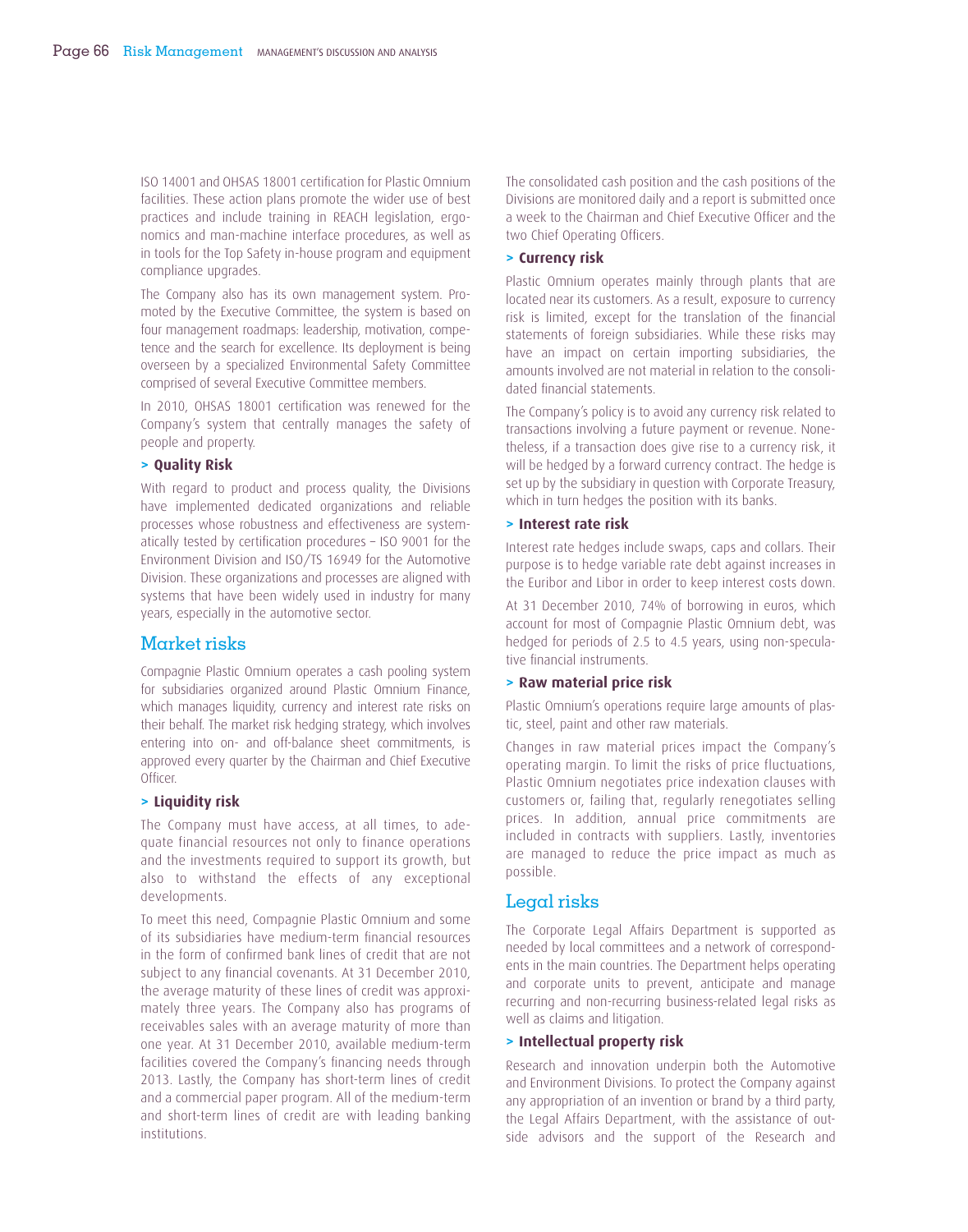Development Departments, is responsible for filing, managing and defending the Company's intellectual property interests.

## **> Risks related to products and services sold by the Company**

The Company is exposed to the risk of warranty and liability claims from customers in respect of the products it sells and services it provides. These risks fall into the area of contractual liability and are covered by special insurance policies.

The Company is also exposed to the risk of third-party product liability claims. These risks fall into the area of criminal liability and are covered by special insurance policies.

Given the Company's quality standards, product-related risks are considered as being effectively covered.

## **> Competition risk**

To demonstrate the Company's commitment to complying with competition regulations, senior management launched the deployment of a compliance program in the Divisions based on the Compagnie Plastic Omnium Code of Conduct and supported by training sessions.

## Other risks

#### **> Customer credit risk**

No Automotive Division customers defaulted on payment in 2010.

A number of late payments were again recorded for contracts with local authorities, particularly in Spain. However, initiatives were launched to reduce overdue customer receivables and the risk is minor given the diversity and nature of the customer base.

A Credit Manager is responsible for implementing structured credit and collection procedures within the Divisions. Days sales outstanding stood at 47 days in 2010. Senior management receives a detailed receivables ageing report for each subsidiary once a week. Receivables that are over six months past due amount to €10.9 million, or approximately 0.34% of revenue.

In all businesses, review procedures are carried out before bids are submitted, in particular to ensure a balanced portfolio of customer receivables, according to a target profile defined and monitored by Senior Management.

## **> Tax risk**

The Corporate Tax Affairs Department is supported as needed by local committees and a network of correspondents in the main countries. The Department helps the various companies to meet their tax obligations and to carry out all recurring and non-recurring operations in which tax advice is needed.

A Group-wide tax reporting system has been introduced to centralize management of all deferred tax information and help speed up preparation of the consolidated financial statements. By providing the Corporate Tax Affairs Department with actual and estimated tax data, the system gives Senior Management the assurance that tax risks are closely monitored and appropriate tax planning strategies are applied.

## Insurance and risk coverage

Compagnie Plastic Omnium has set up a worldwide insurance program for the benefit of all its companies, supported by local insurance policies taken out in the host countries. The program is intended to cover the main risks that can affect its operations, results or assets and includes:

- Property, casualty and business interruption insurance.
- Operating and product liability insurance.
- Environmental liability insurance.

The levels of cover and the insured amounts are appropriate for the types of risk insured and take into account conditions in the insurance market.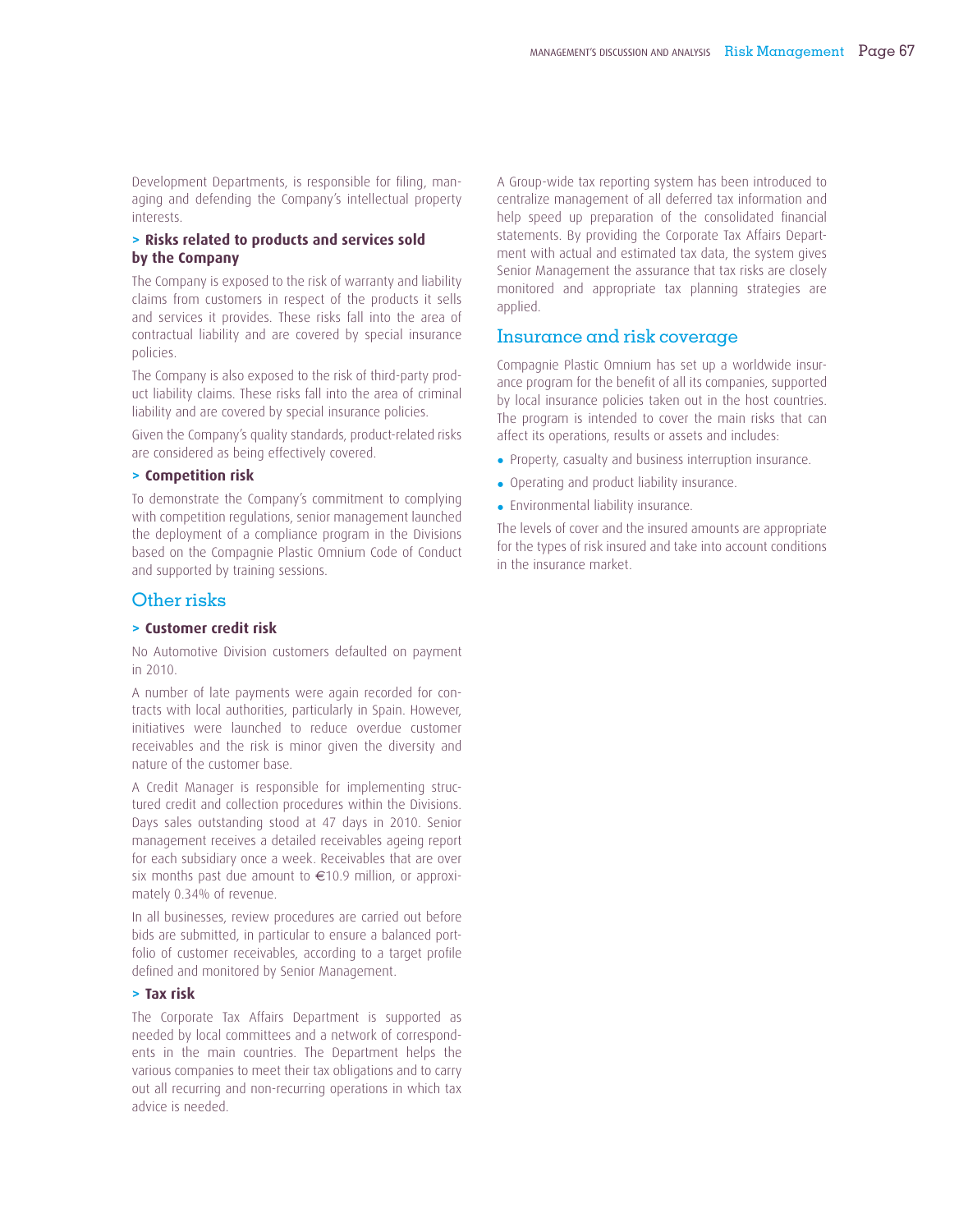## **Remarks on consolidated revenue**

Compagnie Plastic Omnium's **consolidated revenue** rose 32% in 2010 to €3,249.6 million.

Revenue reflects the acquisition of all outstanding shares of Inergy Automotive Systems as of 1 September 2010. On a pro forma basis, assuming Inergy Automotive Systems was fully consolidated as of 1 January 2010, revenue would have totaled €3.65 billion.

In addition, BPO, a Turkey-based manufacturer of automotive exterior components, was fully consolidated as from 1 January 2010, whereas the company was proportionally consolidated before that date.

The increase was 21% at constant scope of consolidation and 16.5% at constant scope of consolidation and exchange rates.

|                                    | Year    |         |            |
|------------------------------------|---------|---------|------------|
| in $\epsilon$ millions by business | 2009    | 2010    | $%$ change |
| Plastic Omnium Automotive          | 2.014.5 | 2.778.0 | $+37.9%$   |
| Plastic Omnium Environment         | 444.1   | 4716    | $+6.2\%$   |
| <b>CONSOLIDATED REVENUE</b>        | 2.458.6 | 3.249.6 | $+32.2%$   |

| in $\epsilon$ millions and as a % of revenue by region | Year            |                 | Variation |
|--------------------------------------------------------|-----------------|-----------------|-----------|
|                                                        | 2009            | 2010            |           |
| France                                                 | 729.8<br>30%    | 680.8<br>21%    | $-6.7\%$  |
| Europe (excluding France)                              | 971.3<br>40%    | 1,259.1<br>39%  | $+29.6%$  |
| North America                                          | 420.3<br>17%    | 712.6<br>22%    | $+69.5%$  |
| Asia                                                   | 233.5<br>9%     | 421.3<br>13%    | $+80.4%$  |
| South America, Africa                                  | 103.7<br>4%     | 175.8<br>5%     | $+69.5%$  |
| <b>CONSOLIDATED REVENUE</b>                            | 2,458.6<br>100% | 3,249.6<br>100% | $+32.2%$  |

*Plastic Omnium Automotive* leveraged its international deployment model to increase revenue by 24% at constant scope of consolidation. This compares with a 23% increase in worldwide automobile production.

Sales in Western Europe gained 9% in 2010 and represented 44% of automotive revenue, as opposed to 56% in 2009.

Asia and South America now account for 21% of Automotive revenue, up from 16% in 2009. The division operates 26 plants in China, India, Thailand, Japan, South Korea, Brazil and Argentina, with four new production facilities to be added in 2011.

Despite a sharp 38% rebound in 2010, vehicle output in North America still lags behind pre-recession levels. The region, which represents an important growth driver, accounted for 26% of Division revenue, versus 21% in 2009.

PSA Peugeot Citroën and General Motors are Plastic Omnium's largest automotive customers, accounting for 17% of revenue each, followed by Volkswagen, BMW and Renault at 14% each.

*Plastic Omnium Environment* posted a 6% increase in revenue and continued to focus its development on three channels: urban landscape enhancement, with new orders for underground and semi-underground household waste containers; implementation of an incentive-based invoicing system for reducing waste; and the introduction of a new line of containers made entirely of plant-based materials. Division revenue totaled €472 million, of which 40% in France and 65% from contracts with local communities.

Gross profit totaled €494.1 million, compared with €329.1 million in 2009, a 50% increase that outpaced revenue growth. Gross margin stood at 15.2%, compared with 13.4% in 2009. Gross profit was lifted by lower production costs owing to the PO 2009 plan, in a business environment shaped by higher raw material prices.

**Gross R&D spending** rose by €34 million to €143.7 million, reflecting the upswing in business and deeper backlog. Net research and development costs (i.e. excluding capitalized development costs and amounts re-invoiced to customers) came to €64.9 million, or 2% of revenue, versus €44.2 million and 1.8% of revenue in 2009.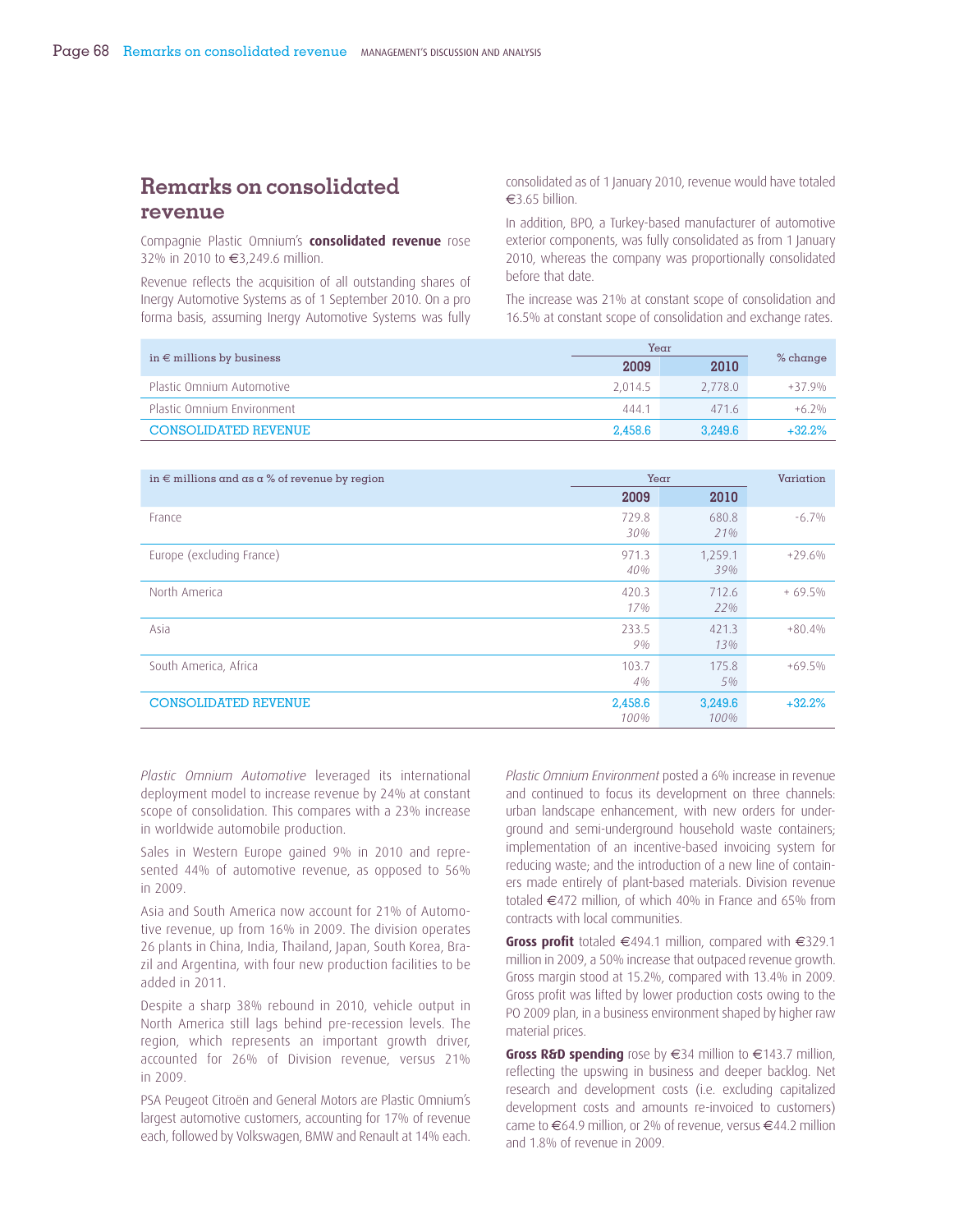**Selling expenses** were kept under control at €56.1 million, compared with €53 million in 2009.

**General and administrative expenses** rose to €145.9 million in 2010, from €129.8 million in the previous year, but represented just 4.5% of revenue, versus 5.3% in 2009.

The PO 2009 cost-reduction plan sustainably lowered the cost base (excluding purchases and depreciation) by €100 million, resulting in **operating margin** before amortization of intangible assets recognized on business combinations totaling €227.2 million (7% of revenue), compared with €102.1 million and 4.2% in 2009.

By business, the change in operating margin was as follows:

| (in $\epsilon$ millions)   | 2009            | 2010  |
|----------------------------|-----------------|-------|
| Plastic Omnium Automotive  | 781             | 201.4 |
| % of Division revenue      | 39%             | 72%   |
| Plastic Omnium Environment | 24 Q            | 258   |
| % of Division revenue      | 54 <sub>%</sub> | 55%   |
| <b>TOTAL</b>               | 102.1           | 227.2 |
| % of total revenue         | 4 2 %           | 7 O%  |

After €100 million in exceptional items and restructuring costs in 2008-2009, **other expenses** were held to €15.8 million in 2010. These included:

- Re-measurement of the 50% stake held in Inergy for a positive €18.8 million.
- €10.3 million in amortization of contractual customer relationships and re-measurement of inventories as part of the allocation of the Inergy acquisition price (full-year impact of €16 million)
- €24.3 million in asset impairments and provisions and expenses related to penalties and litigation.

**Net finance costs** totaled €27.2 million (0.8% of revenue), versus €25 million in 2009.

Plastic Omnium recorded a **tax expense** of €29.7 million in 2010 (compared with an expense of €8.2 million in 2009) for an effective tax rate of 16.2%.

Reflecting the sharp improvement in margins, **net profit** amounted to €150.7 million, compared with €31 million in 2009. **Earnings per share** stood at €8.68, compared with €1.74 in 2009.

## Balance sheet

**Funds from operations** rose by 41% to €357 million, (11% of revenue) from €254 million (10.3% of revenue) in 2009.

Capitalized R&D and capital spending totaled €138 million and – at 4.2% of revenue – remained below the 5% forecast.

At a time of strong business growth, working capital requirement was reduced by €10 million.

**Free cash flow** amounted to €193 million, or 5.9% of revenue.

After €300 million in acquisitions in 2010, **net debt** stood at €538 million, less than at year-end 2008 (€560 million). It represented 87% of equity, compared with 92% at yearend 2009, and 1.3x pro forma EBITDA.

## Outlook for 2011

Compagnie Plastic Omnium has acquired new resources to support its growth, with greater scope and profitability and an enhanced capacity to generate free cash flow.

The strategy of diligently controlling costs is being maintained and the breakeven point has been lowered for the long term.

Investments programs still focus on high-growth regions with six new plants scheduled to open in 2011 – three in China and one each in Brazil, Morocco and Poland – to ensure significant free cash flow.

Plastic Omnium will pursue its strategy of making targeted acquisitions in both its Automotive and Environment businesses while carefully managing debt. In normal industrial market conditions, 2011 is shaping up better than 2010.

## Subsequent events

To the best of management's knowledge, no events have occurred since the year-end that would be likely to have a negative impact on the Group's business, financial position, results or assets.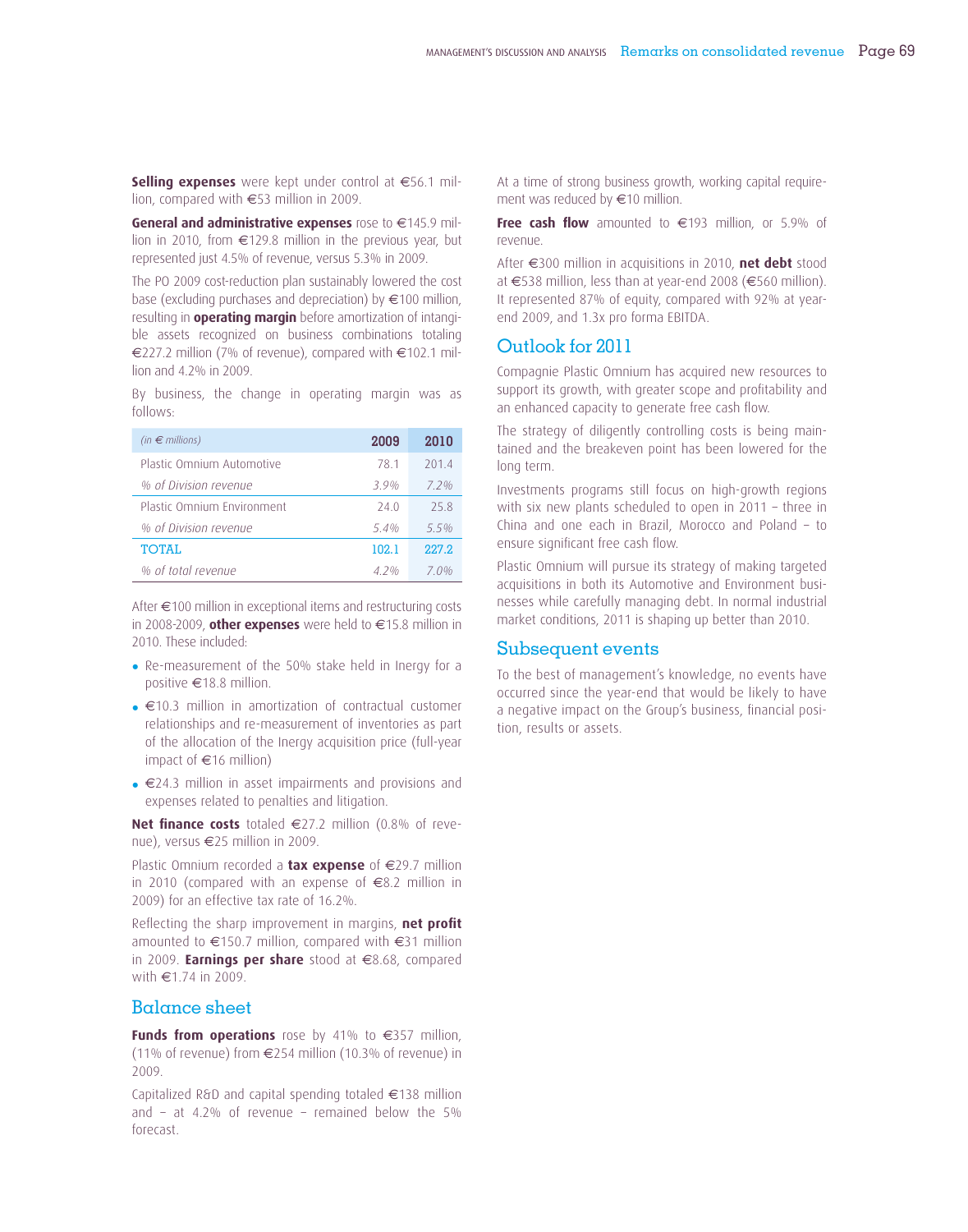## **Environmental and social information provided in compliance with article L.225-102-1 of the commerce code**

*(decree no. 2002-221 of 20 February 2002 and ministerial order of 30 April 2002)*

Compagnie Plastic Omnium, which is listed on the NYSE Euronext Paris stock market, is a holding company that has no industrial operations or employees.

The environmental and social information below has been prepared based on the scope of consolidation used for the consolidated financial statements, with the same rules for consolidating subsidiaries. Because environmental data requires that a subsidiary be at least 50% owned, HBPO, which is proportionately consolidated at 33.33%, is not included.

Compared to 2009, the scope of consolidation for 2010 includes three new industrial facilities: two additional Plastic Omnium Auto Exterior plants in Spain and India and one Plastic Omnium Environment plant in the United Kingdom.

However, one automotive production facility in Europe was closed in 2010.

Moreover, two of the six Plastic Omnium Auto Exterior plants in China provided information only about safety performance and water, energy, raw material, paint and solvent consumption.

## Environmental information

Plastic Omnium pursued the formalization of its environmental management system begun in 2001.

Environmental data management and reporting is based on the empowerment of everyone involved in the process of applying ISO 14001 standards, with responsibilities decentralized to each unit. Only the general strategy and the consolidation of raw site data are centralized.

Partners and suppliers are gradually being integrated into this general process.

The active involvement of senior management and the deployment of a Safety and Environmental Issues organization in 2002 led to further improvement in a number of indicators in 2010:

- Because of increased business activity in 2010, energy use ratios compared with the volume of materials processed continued to improve – as first noted in 2005 – following a crisisrelated slowdown in 2009:
	- Electricity: 1.770 kWh/kg of materials processed in 2010 versus 2.034 in 2009, a reduction of 13%.
	- Gas: 0.768 kWh/kg of materials processed in 2010 versus 0.897 in 2009, a reduction of 14%.
- The ratio of greenhouse gas emissions to the volume of material processed amounted to 0.783 $kg$  CO<sub>2</sub>/kg of material processed in 2010, versus 0.889 in 2009, a decrease of 12%.
- The percentage of final waste to the volume of material processed was reduced to 2.0% in 2010, from 2.1% in 2009, an improvement of 5%.
- In the area of safety, the year saw a further 26% improvement in the accident frequency rate with lost time, which declined to 4.16, from 5.61 in 2009 while the accident frequency rate with or without lost time improved by 22% to 10.61, from 13.70 in the previous year.

This was the third consecutive year that the accident frequency rate with or without lost time declined by more than 20%. All of the figures include temporary workers.

• The accident severity rate (including temporary workers) improved considerably to 0.16 from 0.42 in 2009 (a high comparative because of a fatal accident at one of Plastic Omnium's Polish facilities in May 2009 taken into account on the basis of 6,000 days) but still 11% lower than in 2008 when the severity rate stood at 0.18.

The ISO 14001 accreditation program was pursued throughout the year, with 79 out of 85 sites certified at 31 December 2010, or 93% of the total (versus 72 sites out of 80 at year-end 2009).

An OHSAS 18001 certification program was launched in late 2005. As of 31 December 2010, a total of 66 facilities out of 82 had been certified, representing 80% of the scope of certification, compared with 59 out of 77 at year-end 2009.

Initially obtained in December 2006, OHSAS 18001 certification for the Company's system that centrally manages the safety of people and property was renewed in December 2010 after a follow-up audit detected no instances of non-compliance.

#### **> Environmental Data**

#### **Environmental impacts**

• Consumption of water, electricity and gas

|                    |                                       | 2008        | 2009        | 2010        |
|--------------------|---------------------------------------|-------------|-------------|-------------|
| Water in cu.m      | Annual consumption                    | 2,028,424   | 1,764,298   | 2,196,986   |
|                    | Response rate in % of revenue covered | 98%         | 99%         | 99.85%      |
| Electricity in kWh | Annual consumption                    | 527,360,631 | 501,563,316 | 598,750,059 |
|                    | Response rate in % of revenue covered | 98%         | 99%         | 99.85%      |
| Gas in kWh         | Annual consumption                    | 258,698,971 | 221,199,377 | 259,756,904 |
|                    | Response rate in % of revenue covered | 98%         | 99%         | 99.85%      |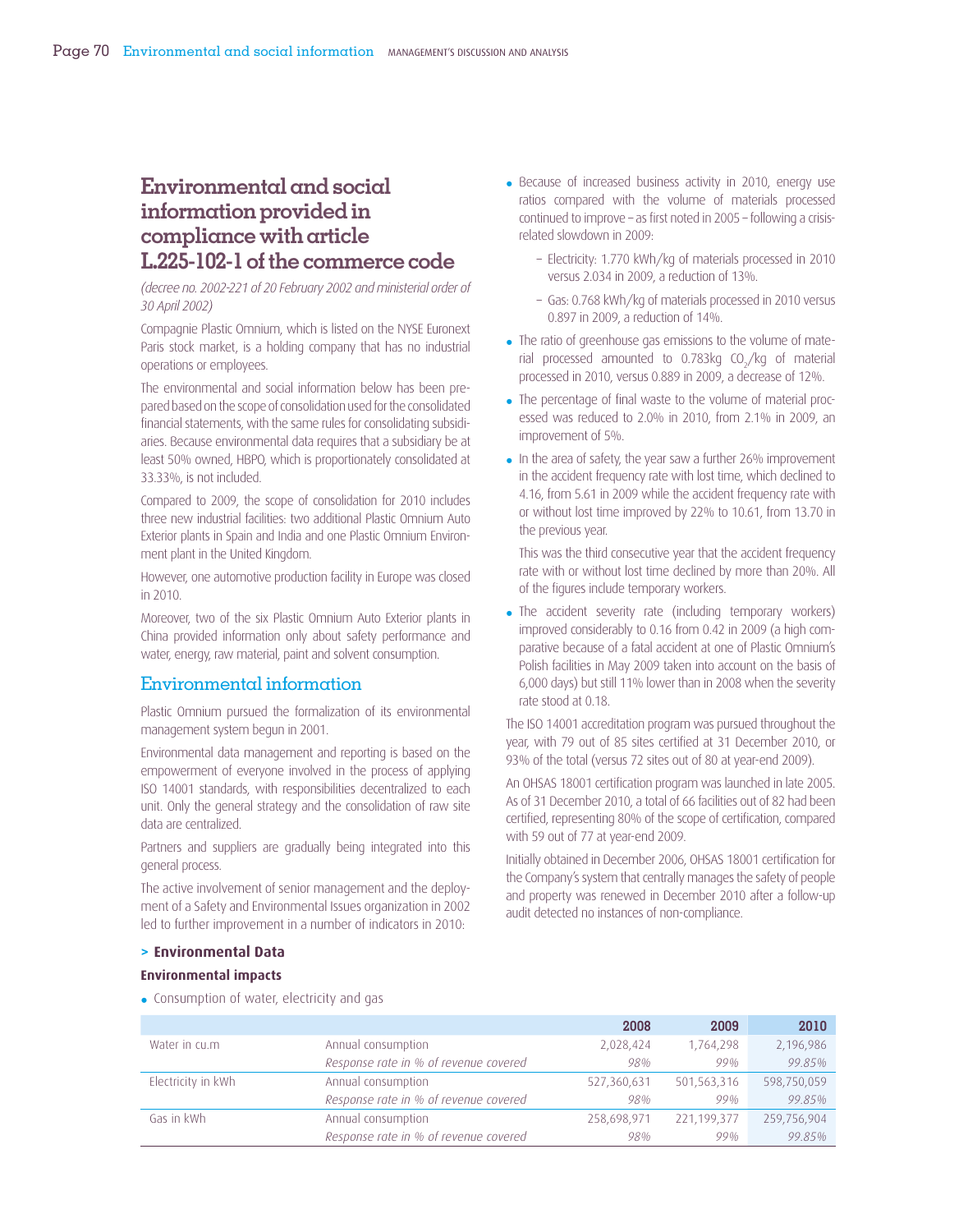## • Consumption of plastics

|                              |                                       | 2008    | 2009    | 2010    |
|------------------------------|---------------------------------------|---------|---------|---------|
| New plastic (in tonnes)      | Annual consumption                    | 214,705 | 169,133 | 241,681 |
|                              | Response rate in % of revenue covered | 98%     | 99%     | 99.85%  |
| Recycled plastic (in tonnes) | Annual consumption                    | 24.831  | 26.911  | 30,635  |
|                              | Response rate in % of revenue covered | 98%     | 96%     | 99.85%  |
| Total plastic (in tonnes)    | Annual consumption                    | 239,536 | 196.044 | 272,316 |
|                              | Response rate in % of revenue covered | 98%     | 99%     | 99.85%  |

## • Consumption of paints and solvents

|                                 |                                       | 2008       | 2009  | 2010   |
|---------------------------------|---------------------------------------|------------|-------|--------|
| Paints (in tonnes)              | Annual consumption                    | 4,588      | 5,017 | 7,203  |
|                                 | Response rate in % of revenue covered | 98%        | 99%   | 99.85% |
| Solvents (in tonnes)            | Annual consumption                    | 4.997      | 3,764 | 4,946  |
|                                 | Response rate in % of revenue covered | 98%        | 99%   | 99.85% |
| Paints and solvents (in tonnes) | Annual consumption                    | 9.585      | 8.781 | 12,149 |
|                                 | Response rate in % of revenue covered | <b>98%</b> | 99%   | 99.85% |

## • Atmospheric releases

*Volatile organic compounds (VOCs)* 

|                                              | 2008  | 2009  | 2010   |
|----------------------------------------------|-------|-------|--------|
| VOCs (in tonnes of carbon equivalent)        | 1.855 | 1.274 | 1.528  |
| % of revenue covered by concerned facilities | 98%   | 96%   | 99.38% |

## *Greenhouse gases*

|                                              | 2008    | 2009    | 2010    |
|----------------------------------------------|---------|---------|---------|
| Greenhouse gases (in tonnes)                 | 214.080 | 219.158 | 264.850 |
| % of revenue covered by concerned facilities | 98%     | 99%     | 9985%   |

These figures correspond to CO<sub>2</sub> emissions from energy consumed in industrial facilities.  *(source of emission factors used: International Energy Agency, 2007 data).*

#### • Waste

|                         |                                       | 2008   | 2009   | 2010   |
|-------------------------|---------------------------------------|--------|--------|--------|
| Recycled (in tonnes)    | Annual volume of waste                | 16,105 | 21,103 | 31,281 |
|                         | Response rate in % of revenue covered | 98%    | 96%    | 99.38% |
| Reused (in tonnes)      | Annual volume of waste                | 11,618 | 7.975  | 6,422  |
|                         | Response rate in % of revenue covered | 98%    | 99%    | 99.38% |
| Final waste (in tonnes) | Annual volume of waste                | 8,553  | 5,253  | 6,727  |
|                         | Response rate in % of revenue covered | 98%    | 99%    | 99.38% |
| Total (in tonnes)       | Annual volume of waste                | 36,276 | 34,331 | 44,430 |
|                         | Response rate in % of revenue covered | 98%    | 99%    | 99.38% |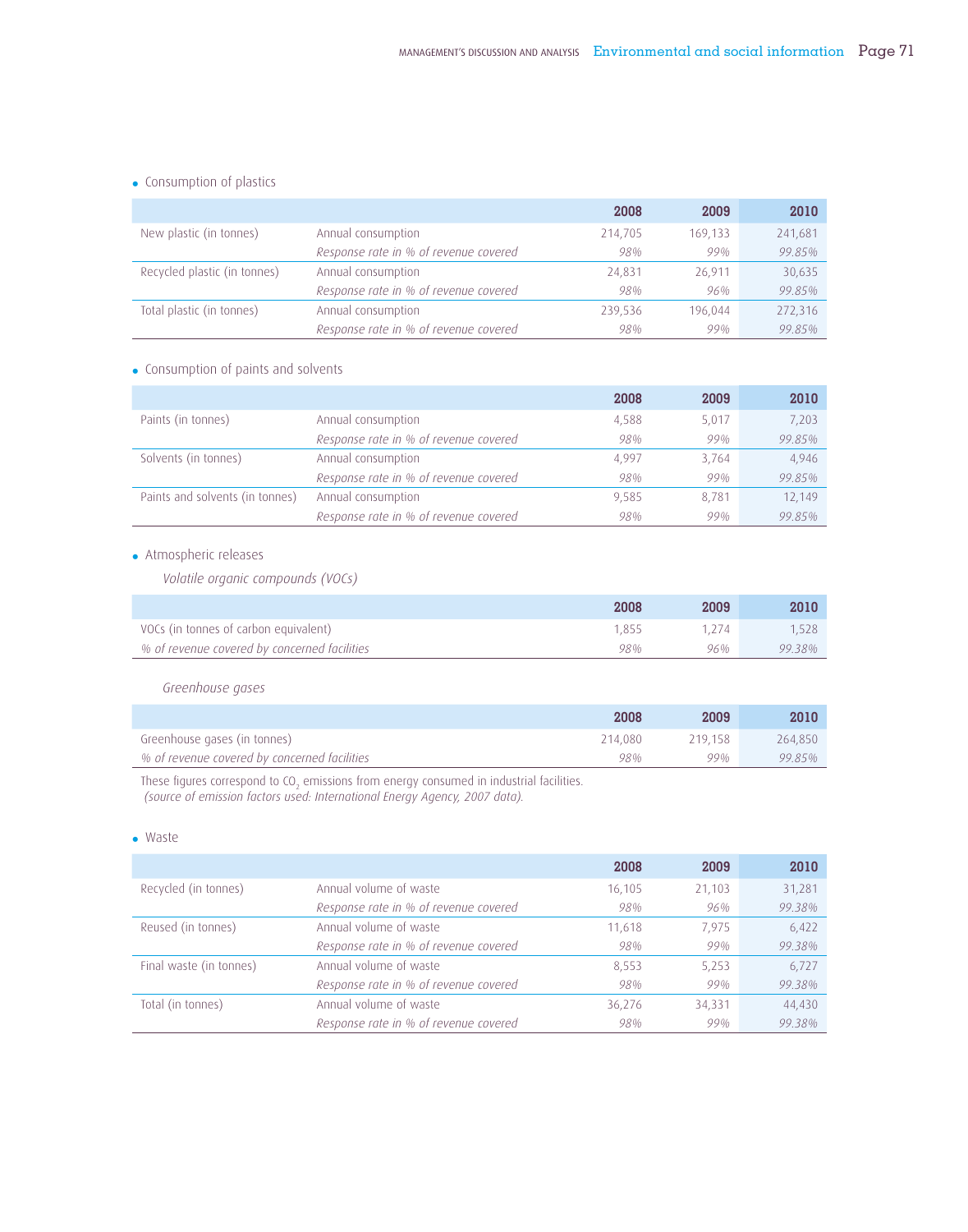- Total cost of waste processing: €3.3 million (on sites that contribute 99.38% of consolidated revenue).
- Income generated by recycling: €4.1 million (on sites that contribute 99.20% of consolidated revenue).
- Used of recycled materials in 2010:
	- Consumption of recycled plastic: 30,635 tonnes.
	- Plastic Recycling, a subsidiary equally owned with CFF Recycling, regenerated 8,896 tonnes of plastic during the year.

#### **Certification**

The scope of certification covers all production sites in which Compagnie Plastic Omnium holds at least a 50% share.

Forward supplier facilities are included in the certification of the production sites to which they belong.

• ISO 14001:

79 of 85 sites are now certified to ISO 14001 standards. This represents 93% of the scope of certification.

Plastic Omnium regularly acquires and/or builds new plants. As a result, the objective of 94% certification for 2010 was partially achieved. The new facilities are, however, involved in this process.

The objective for 2011 is 92% (because of a larger scope of certification).

• OHSAS 18001:

66 of 82 sites are now certified to ISO 18001 standards. This represents 80% of the scope of certification.

For the same reasons as for ISO 14001 certification, the objective of 87% set for 2010 was not achieved. However, all facilities are involved in the process.

The target for 2011 is to obtain certification for 89% of all sites.

Moreover, OHSAS 18001 certification for the Company's system that centrally manages the safety of people and property (initially obtained in December 2006) was renewed in December 2010 after a follow-up audit detected no instances of non-compliance.

#### **Organization**

The Safety and Environmental Issues organization created in 2001 is supported by:

• A Group Safety Issues Director, who implements the HSE strategy defined by the Executive Committee and leads and coordinates action plans related to the Safety Management System.

- An Environmental network and a Safety network with dedicated correspondents in each operating unit.
- The integration of safety performance goals in individual objectives.
- Monthly reporting of the main safety and environmental indicators, which are discussed, along with financial indicators, at each Executive Committee meeting.

#### **Safety and Environmental Training**

- Information/awareness: 12,767 hours for 9,363 participants (on sites that contribute 99.38% of consolidated revenue).
- Training: 48,989 hours for 10,856 participants (on sites that contribute 99.38% of consolidated revenue).
- Deployment of the Top Safety training program continued in 2010. Introduced in 2005, it is designed to instill a culture of safety that, over the long term, will help the Company create an accident-free workplace.

Personnel from industrial facilities in Europe, the United States, Mexico and South America participated in various programs. In all, 457 managers have received training and 8,056 people have taken part in information/awareness sessions.

• In 2008, Plastic Omnium introduced an ambitious HSE plan for 2012. Based on a four-year action plan, the plan reflects the Company's commitment to strengthening protection of people and property and to minimizing the environmental impact of its operations.

#### **Environmental spending and investment**

- Research and development: €144 million, or 4.4% of consolidated revenue.
- Environmental and Safety spending: €5.5 million (on sites that contribute 99.38% of consolidated revenue).
- R&D and capital spending: €138 million.
- Dedicated Environmental and Safety investments: €3.5 million (on sites that contribute 99.38% of consolidated revenue).
- Provisions for environmental risks: €0.8 million (on sites that contribute 99.38% of consolidated revenue).
- No products are made using asbestos.

Differences in the number of sites, the allocation base and the response rate between 2009 and 2010 had a slight influence on changes in indicators.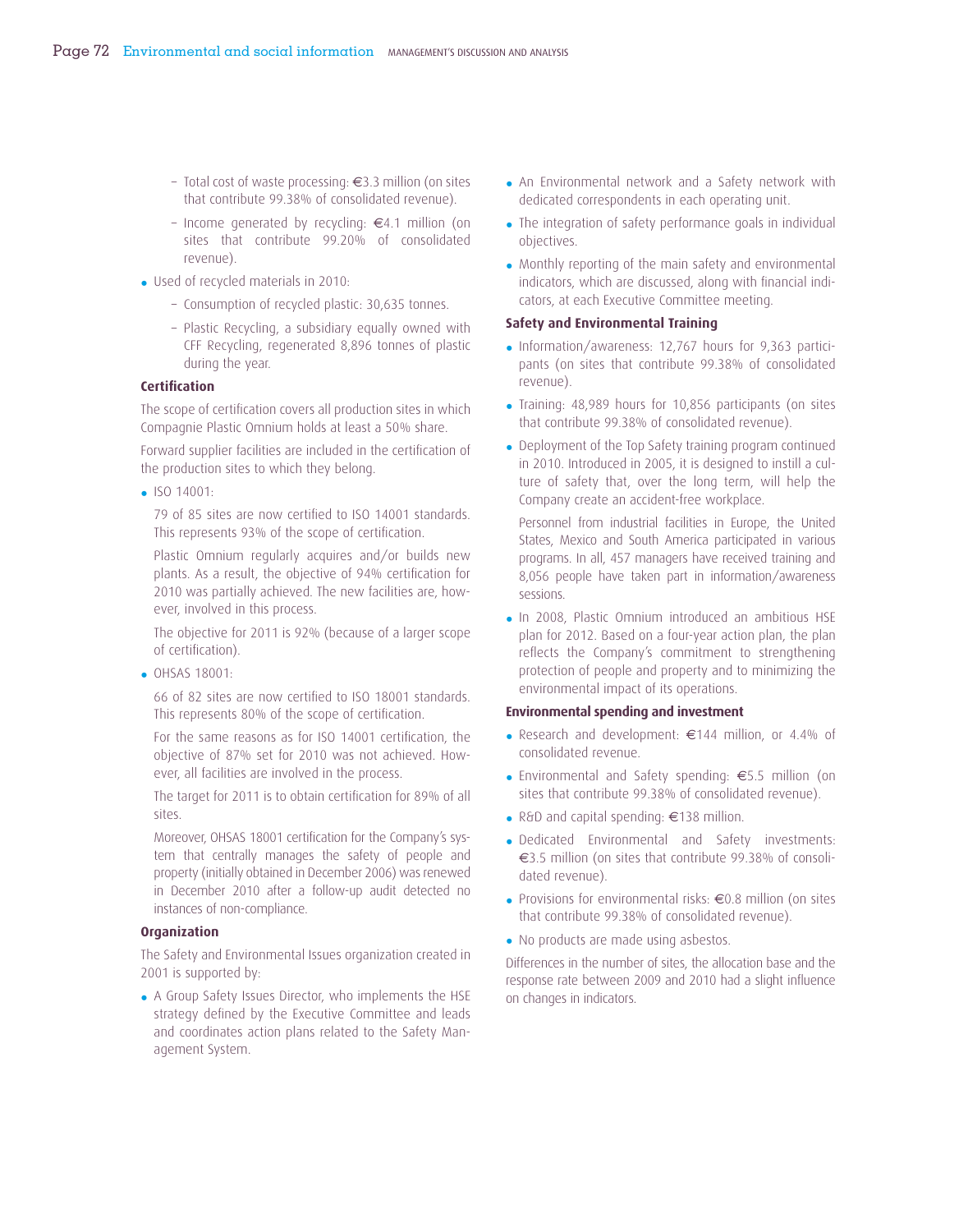#### **Safety data**

*Safety indicators (including temporary workers)*

|                                              | 2008  | 2009       | 2010  |
|----------------------------------------------|-------|------------|-------|
| Number of first aid cases                    | 2.548 | 1.658      | 1.987 |
| Number of accidents without lost time        | 360   | $719*$     |       |
| Number of accidents with lost time           | 219   | $152*$     | 136.  |
| Number of days of accident-related lost time | 5.806 | $11.503**$ | 5.224 |

*Accident frequency and severity rates (including temporary workers)*

|                                                                                                    | 2008  | 2009              | 2010  |
|----------------------------------------------------------------------------------------------------|-------|-------------------|-------|
| Accident frequency rate with lost time<br>Number of accidents per million hours worked             | 6.83  | 5.61*             | 4 1 6 |
| Accident frequency rate with and without lost time<br>Number of accidents per million hours worked | 18.06 | $13.70*$          | 10.61 |
| Accident severity rate<br>Number of days of accident-related lost time per 1,000 hours worked      | 0.18  | $0.42^*$ and $**$ | 0.16  |

*Accident frequency and severity rates (excluding temporary workers)*

|                                                                                                    | 2008  | 2009      | 2010 |
|----------------------------------------------------------------------------------------------------|-------|-----------|------|
| Accident frequency rate with lost time<br>Number of accidents per million hours worked             | 5.90  | $5.25*$   | 3.77 |
| Accident frequency rate with and without lost time<br>Number of accidents per million hours worked | 16.27 | $13.08*$  | 1011 |
| Accident severity rate<br>Number of days of accident-related lost time per 1,000 hours worked      | 0.19  | $0.46***$ | 0.18 |

*\* Two accidents with lost time and one accident without lost time were retroactively removed from the 2009 list following the 2010 refusal of local health insurance authorities (CPAM) to provide coverage for these incidents.*

\*\* *Includes a fatal accident at one of Plastic Omnium's Polish facilities in May 2009 taken into account on the basis of 6,000 days.*

The figures directly reflect the impact of actions undertaken over the past eight years to improve workplace safety.

#### **Social information**

Plastic Omnium is committed to hiring the best people in all its businesses and to deploying efficient management processes to secure their loyalty and personal fulfillment.

The organization is driven largely by management-by-project techniques, both in development activities and in each plant's self-managing production units.

While consistently maintaining an international corporate culture, Plastic Omnium encourages local management and the resolution of problems at the level where they arise. The Group complies with local legislation and seeks to reach consensual agreements with employee representatives, who are present at all operating levels.

At year-end 2010, the Company had 17,948 employees, of which 69% outside France.

## **Social information:**

*2010 consolidated financial data*

| (in $\epsilon$ millions)                       | 2009  | 2010  |
|------------------------------------------------|-------|-------|
| Wages, salaries and benefits                   | 354.5 | 409.4 |
| Employer payroll taxes                         | 105.6 | 121.6 |
| Statutory profit sharing                       | 8.5   | 12.1  |
| Pension obligations                            | (2.6) | (1.2) |
| Share-based compensation                       | 21    | 25    |
| Other personnel expenses                       | 107   | 10.7  |
| Personnel expenses excl. temporary<br>workers  | 478.8 | 555.1 |
| Temporary worker salaries<br>and payroll taxes | 25.5  | 510   |
| TOTAI.                                         | 504.3 | 606.1 |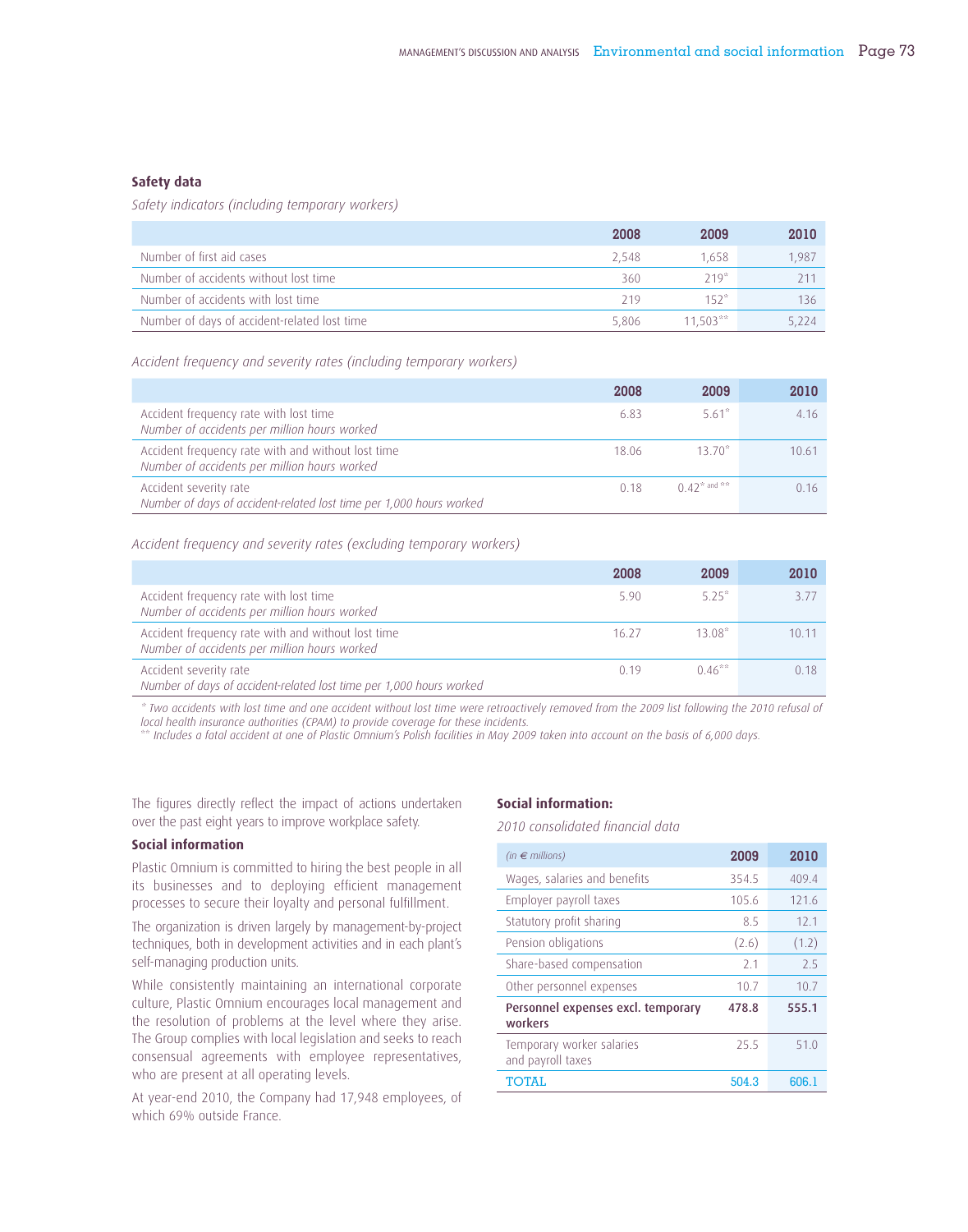## **Other data**

The following information includes all Company businesses.

|                                                                                                             | 2008    | 2009    | 2010    |
|-------------------------------------------------------------------------------------------------------------|---------|---------|---------|
| Employees at 31 December                                                                                    | 13,099  | 12,433  | 15,674  |
| Permanent employment contracts                                                                              | 12,038  | 11,317  | 13,976  |
| Fixed-term employment contracts                                                                             | 1,061   | 1,116   | 1,698   |
| Men                                                                                                         | 10,085  | 9,618   | 12,296  |
| Women                                                                                                       | 3,014   | 2,815   | 3,378   |
| Operators                                                                                                   | 6,946   | 6,903   | 8,958   |
| Employees, engineers and supervisors                                                                        | 3,923   | 3,433   | 4,185   |
| Managers                                                                                                    | 2,230   | 2,097   | 2,531   |
| Terminations during the year                                                                                |         |         |         |
| Redundancies                                                                                                | 472     | 815     | 203     |
| Terminations for other reasons                                                                              | 420     | 283     | 394     |
| Total terminations                                                                                          | 892     | 1,098   | 597     |
| Overtime                                                                                                    |         |         |         |
| Hours worked per week: 35 to 48 depending on the country<br>Overtime (full-time equivalent)                 | 231     | 239     | 550     |
| <b>Temporary workers</b>                                                                                    |         |         |         |
| Temporary workers, full-time equivalent                                                                     | 1,656   | 998     | 2,251   |
| Temporary workers at year-end                                                                               | 738     | 1,305   | 2,274   |
| Total employees working in shifts                                                                           |         |         |         |
| Total employees working in shifts                                                                           | 6,478   | 5,817   | 7,581   |
| Of which employees working only nights                                                                      | 997     | 630     | 956     |
| Of which employees working only weekends                                                                    | 57      | 29      | 59      |
| Part-time employees                                                                                         | 327     | 293     | 350     |
| Absenteeism and reasons (% of hours worked)                                                                 |         |         |         |
| Absenteeism rate due to industrial accidents                                                                | 0.16%   | 0.14%   | 0.13%   |
| Absenteeism rate due to other causes                                                                        | 2.71%   | 2.86%   | 2.96%   |
| Total absenteeism rate                                                                                      | 2.87%   | 3.00%   | 3.10%   |
| <b>Gender equality</b>                                                                                      |         |         |         |
| Number of women managers at 31 December                                                                     | 395     | 366     | 455     |
| Number of women managers hired during the year                                                              | 54      | 28      | 46      |
| <b>Employee relations</b>                                                                                   |         |         |         |
| Number of works councils                                                                                    | 150     | 138     | 153     |
| Other committees (training/suggestions)                                                                     | 42      | 39      | 62      |
| Number of unions represented                                                                                | 31      | 29      | 30      |
| Number of agreements signed during the year                                                                 | 95      | 121     | 96      |
| Training                                                                                                    |         |         |         |
| Number of employees who received training                                                                   | 28,382  | 15,491  | 21,027  |
| Number of sessions per employee per year<br>Total expenditure on outside training (in $\epsilon$ thousands) | 2.26    | 1.25    | 1.34    |
| Total training hours                                                                                        | 3,158   | 2,010   | 3,062   |
|                                                                                                             | 231,366 | 183,277 | 277,497 |
| Training hours per year per employee<br>Disabled employees                                                  | 18.4    | 14.73   | 17.70   |
| Number of disabled workers                                                                                  | 230     | 192     | 253     |
| Employee welfare programs (France only)                                                                     |         |         |         |
| Total contribution to works council employee welfare programs                                               |         |         |         |
| $(in \in thousands)$                                                                                        | 1,557   | 1,417   | 1,509   |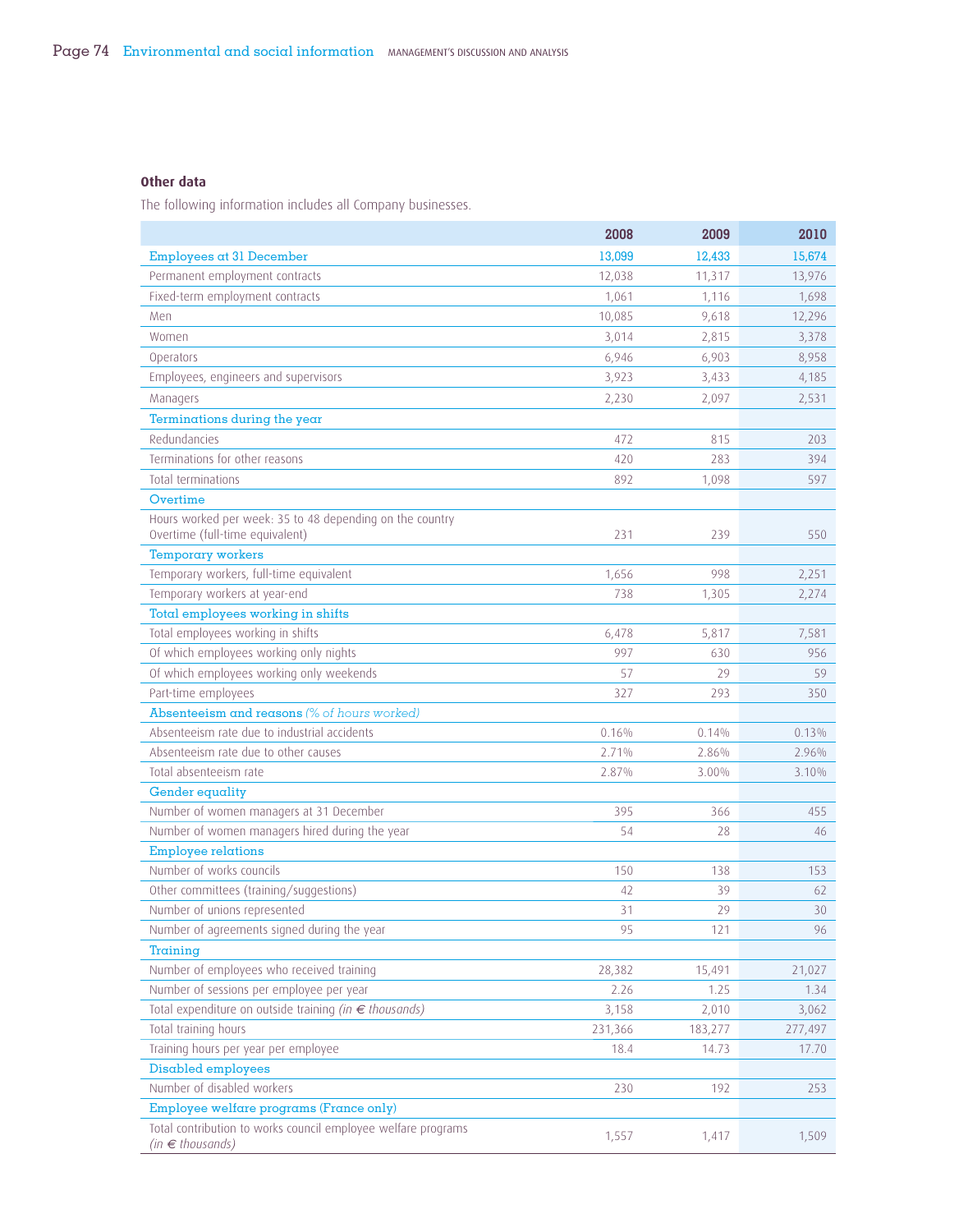## **Financial review of Compagnie Plastic Omnium**

## Accounting principles and policies

Compagnie Plastic Omnium's financial statements have been prepared in accordance with France's Plan Comptable Général, based on standard CRC 99-03, as amended by the standards issued by the Comité de la Réglementation Comptable and the Autorité des Normes Comptables.

There were no changes in accounting policies in 2010 compared with 2009.

For more detailed information, please refer to the paragraph on "Accounting principles and policies" in the notes to the 2010 Company financial statements.

## Earnings performance

Compagnie Plastic Omnium reported total operating revenue of €22.1 million in 2010, versus €16.3 million the previous year. The 2010 figure consisted mainly of:

- €14 million in trademark license fees received from subsidiaries;
- €7.7 million in billings to subsidiaries of costs incurred on their behalf.

The Company ended the year with an operating loss of €4.3 million, compared with an operating profit of €1.2 million in 2009.

Net interest income came to €96.9 million compared with  $\epsilon$ 76.8 million the year before, reflecting the net impact of:

- €20.1 million in net reversals of provisions for impairment and financial risks on shares in subsidiaries and affiliates, versus €36.9 million in 2009;
- €82.6 million in dividends received from subsidiaries, up from  $\in$ 42.9 million in 2009;
- a €4.0 million foreign exchange loss, versus €2.6 million the year before;
- €1.8 million in net interest expense on borrowings, unchanged from 2009;
- the absence of any other financial income, versus income of €1.3 million in 2009.

Taking into account net non-operating income of  $\epsilon$ 0.1 million, income before tax amounted to €92.5 million versus €79.2 million in 2009.

The Company recorded a net income tax benefit of €15.4 million in 2010 compared with €11.7 million the previous year.

As a result, net income for the year came to €108 million versus €90.9 million in 2009.

No non-deductible overhead expenses were added back to taxable income in application of Articles 223 *quater* and 223 *quinquies* of the French General Tax Code.

## Balance sheet structure

Compagnie Plastic Omnium ended 2010 with net debt of €175.5 million, compared with net cash of €6.2 million at 31 December 2009. The swing to net debt primarily reflected the acquisition of Inergy Automotive Systems for €207 million, the purchase of new shares issued by Plastic Omnium GmbH for €48 million and the payment of €11.3 million in dividends, offset by the €82.6 million in dividends received from subsidiaries (versus €42.9 million in 2009).

Certain information has been omitted from the "Subsidiaries and Affiliates" table, for reasons of confidentiality.

## Acquisitions of controlling interests

Over the past year, your Company increased its stake in Inergy Automotive Systems SA to a controlling 76.8% from 26.8%, by acquiring the 50% interest previously owned by Solvay for €207 million.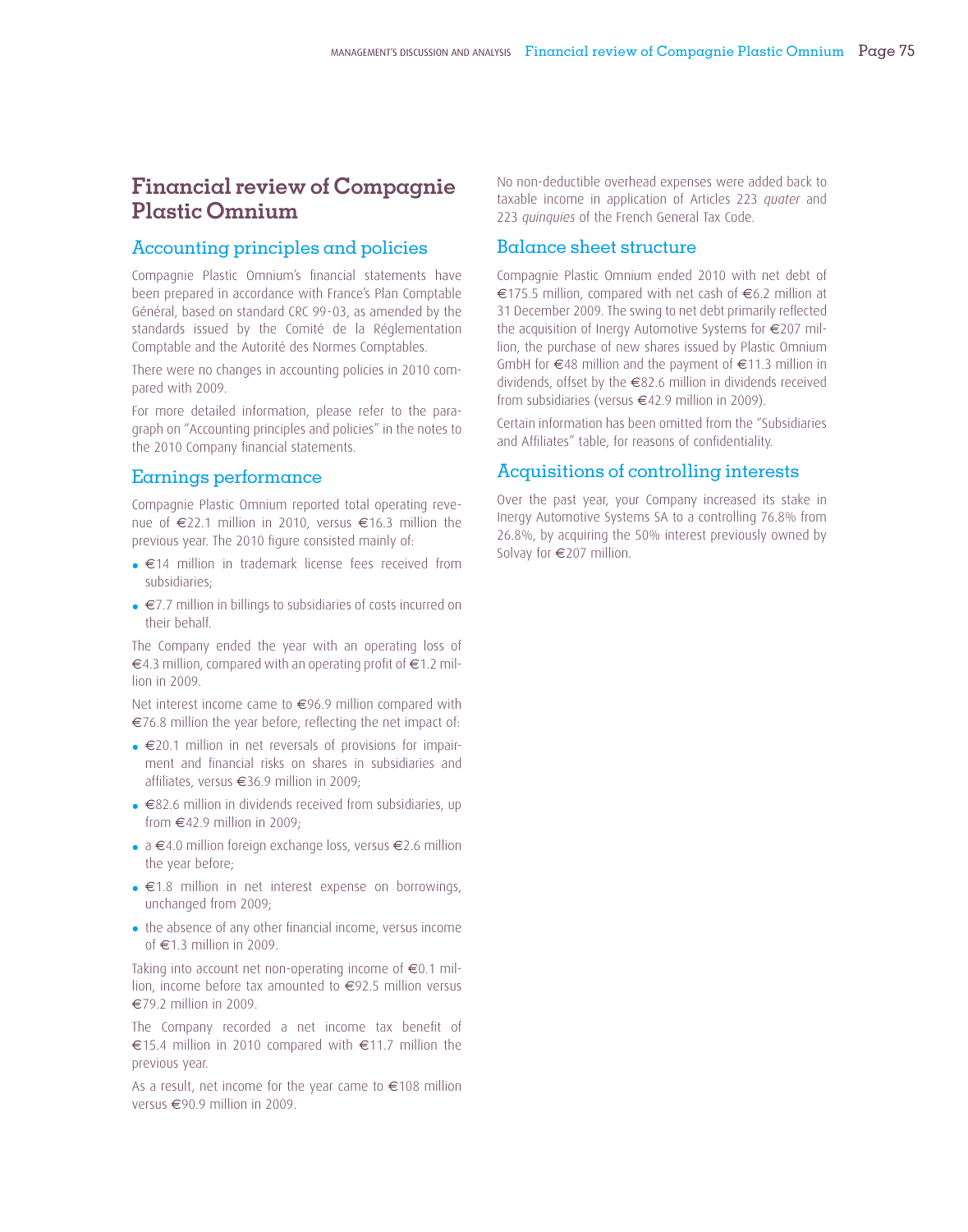## **Corporate officers' compensation**

In accordance with article L. 225-102.1 of the French Commercial Code and the AFEP-MEDEF recommendations issued in December 2008, the total compensation and benefits in kind paid to each of Plastic Omnium's corporate officers in 2010 is presented in the tables below.

## 1. Gross compensation paid and stock options and performance shares granted to executive directors

| Laurent Burelle Chairman and Chief Executive Officer                                     |           |
|------------------------------------------------------------------------------------------|-----------|
| 2009<br>(in euros)                                                                       | 2010      |
| Compensation due in respect of the year (see details in table 2 below)<br>1,808,734      | 2,808,039 |
| Value of stock options granted during the year (see details in table 4 below)<br>$^{()}$ | 1,280,000 |
| Value of performance shares granted during the year (see details in table 6 below)<br>0. |           |
| TOTAI.<br>1.808.734                                                                      | 4.088.039 |

| Paul Henry Lemarié Director and Chief Operating Officer                             |      |           |
|-------------------------------------------------------------------------------------|------|-----------|
| (in euros)                                                                          | 2009 | 2010      |
| Compensation due in respect of the year (see details in table 2 below)<br>1,151,017 |      | 1,454,746 |
| Value of stock options granted during the year (see details in table 4 below)       | 0    | 768,000   |
| Value of performance shares granted during the year (see details in table 6 below)  | 0    |           |
| <b>TOTAL</b><br>1.151.017                                                           |      | 2.222.746 |

| Jean-Michel Szczerba Chief Operating Officer (since 16 March 2010)                 |           |
|------------------------------------------------------------------------------------|-----------|
| (in euros)                                                                         | 2010      |
| Compensation due in respect of the year (see details in table 2 below)             | 779,699   |
| Value of stock options granted during the year (see details in table 4 below)      | 1,024,000 |
| Value of performance shares granted during the year (see details in table 6 below) |           |
| TOTAI.                                                                             | 1.803.699 |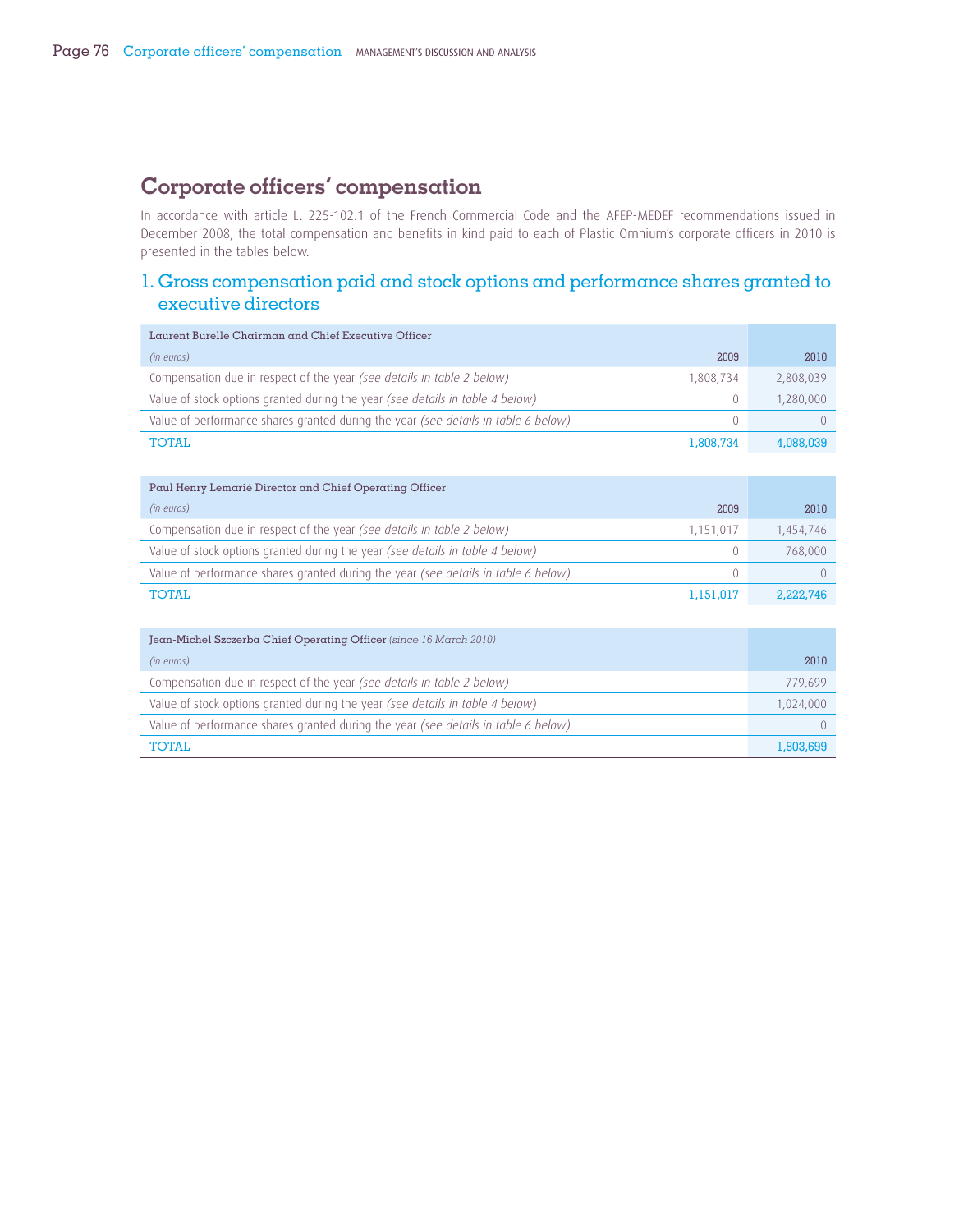## 2. Gross compensation paid to executive directors

| Laurent Burelle Chairman and Chief Executive Officer | 2009        |             | 2010        |             |
|------------------------------------------------------|-------------|-------------|-------------|-------------|
| (in euros)                                           | Amount due  | Amount paid | Amount due  | Amount paid |
| $\cdot$ Salary $(1)$                                 | 78,446      | 78,446      | 80,589      | 80,589      |
| $\cdot$ Bonus (1)(2)                                 | 1,613,826   | 1,612,591   | 2,609,012   | 1,845,239   |
| • Exceptional compensation                           | 0           | $\mathbf 0$ | 0           | $\Omega$    |
| · Directors fees                                     | 116,462     | 116.462     | 118,438     | 118,438     |
| · Benefits in kind                                   | Company car |             | Company car |             |
| <b>TOTAL</b>                                         | 1,808,734   | 1,807,499   | 2,808,039   | 2.044.266   |

| Paul Henry Lemarié Director and Chief Operating Officer | 2009        |             | 2010        |             |
|---------------------------------------------------------|-------------|-------------|-------------|-------------|
| (in euros)                                              | Amount due  | Amount paid | Amount due  | Amount paid |
| $\cdot$ Salary $(1)$                                    | 78,446      | 78.446      | 80.589      | 80,589      |
| $\cdot$ Bonus (1)(2)                                    | 1,006,375   | 1,005,604   | 1,304,506   | 1,002,700   |
| • Exceptional compensation                              | $\theta$    | $\mathbf 0$ | 0           | 0           |
| • Directors fees                                        | 66,196      | 66,196      | 69,651      | 69,651      |
| • Benefits in kind                                      | Company car |             | Company car |             |
| <b>TOTAL</b>                                            | 1,151,017   | 1.150.246   | 1,454,746   | 1,152,940   |

*(1) Paid by Burelle SA.*

*(2) Burelle SA pays gross compensation to executive directors for their management services, which is billed on to Compagnie Plastic Omnium and its subsidiaries and calculated based on the estimated time spent by each director on business relating to the Plastic Omnium Group. Directors' bonuses are paid by Burelle SA and determined based on the Burelle Group's operating cash flow after interest and tax.*

| Jean-Michel Szczerba Chief Operating Officer | 2010           |             |
|----------------------------------------------|----------------|-------------|
| (in euros)                                   | Amount due     | Amount paid |
| • Salary                                     | 619,699        | 619,699     |
| $\cdot$ Bonus                                | 150,000        | 150,000     |
| • Exceptional compensation                   | $\overline{0}$ | $\Omega$    |
| · Directors fees                             | 10,000         | 10,000      |
| • Benefits in kind                           |                | Company car |
| <b>TOTAL</b>                                 | 779,699        | 779,699     |

In accordance with article L. 225-102-1 of the French Commercial Code, the compensation paid by Burelle SA to Compagnie Plastic Omnium's corporate officers in 2010 and the portion billed on to Compagnie Plastic Omnium for management services are presented in the table below:

| (in euros)           | Gross compensation<br>paid by Burelle SA<br>in 2010 | Of which<br>bonus | Amount billed on to<br>the Plastic Omnium<br>Group in 2010 | Of which<br>bonus |
|----------------------|-----------------------------------------------------|-------------------|------------------------------------------------------------|-------------------|
| Laurent Burelle      | 1,946,272                                           | 1.845.239         | 1,463,629                                                  | 1,402,381         |
| Paul Henry Lemarié   | 1,103,733                                           | 1,002,700         | 541.644                                                    | 501,350           |
| Jean Burelle         | 1,112,883                                           | 1,002,700         | 270.822                                                    | 250.675           |
| Jean-Michel Szczerba |                                                     |                   | ()                                                         |                   |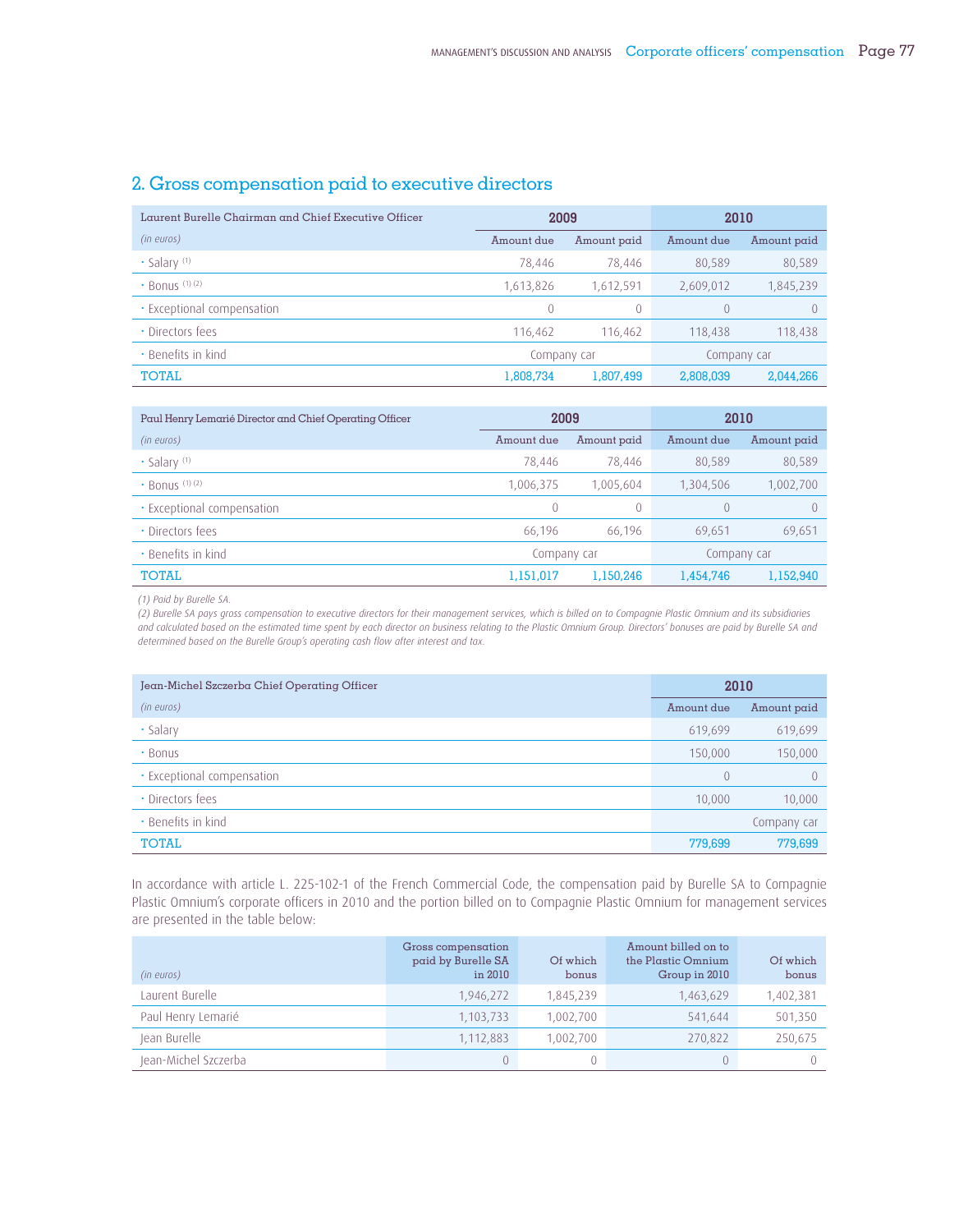## 3. Directors fees

## **> 3.1. Paid by Compagnie Plastic Omnium**

| Director<br>(in euros)       | Directors fees paid<br>in 2009 | Directors fees paid<br>in 2010 |
|------------------------------|--------------------------------|--------------------------------|
| Laurent Burelle              | 21,969                         | 23,807                         |
| Paul Henry Lemarié           | 16,369                         | 18,207                         |
| Jean Burelle                 | 16,369                         | 16,907                         |
| Éliane Lemarié               | 15,069                         | 18,207                         |
| Pierre Burelle               | 11,169                         |                                |
| Laurence Danon               | 18,969                         | 10,187                         |
| Jean-Pierre Ergas            | 18,969                         | 19,507                         |
| Thierry de la Tour d'Artaise | 15,069                         | 15,607                         |
| Jérôme Gallot                | 16,369                         | 20,807                         |
| Francis Gavois               | 18,969                         | 20,807                         |
| Vincent Labruyère            | 20,569                         | 22,407                         |
| Alain Mérieux                | 15,069                         | 15,607                         |
| Bernd Gottschalk             | 15,069                         | 16,907                         |
| Anne-Marie Couderc           | $\overline{\phantom{0}}$       | 8,019                          |
| <b>TOTAL</b>                 | 220,000                        | 226,983                        |

At its 16 March 2010 meeting, the Board allocated the aggregate amount of directors' fees as follows:

- Chairman: €2,700 per Board meeting
- Directors: €1,300 per Board meeting
- Chairman of the Audit Committee: €2,100 per Committee meeting
- Member of the Audit Committee: €1,300 per Committee meeting
- Balance allocated proportionately among all of the directors.

## **> 3.2. Paid by Compagnie Plastic Omnium subsidiaries and Burelle SA**

| Corporate Officer<br>(in euros) | Directors fees paid<br>in 2009 | Directors fees paid<br>in 2010 |
|---------------------------------|--------------------------------|--------------------------------|
| Laurent Burelle                 | 94,493                         | 94,631                         |
| Paul Henry Lemarié              | 49,827                         | 51,444                         |
| Jean Burelle                    | 70,243                         | 72,781                         |
| Jean-Michel Szczerba            | $\overline{\phantom{a}}$       | 10,000                         |
| <b>TOTAL</b>                    | 214,563                        | 228,856                        |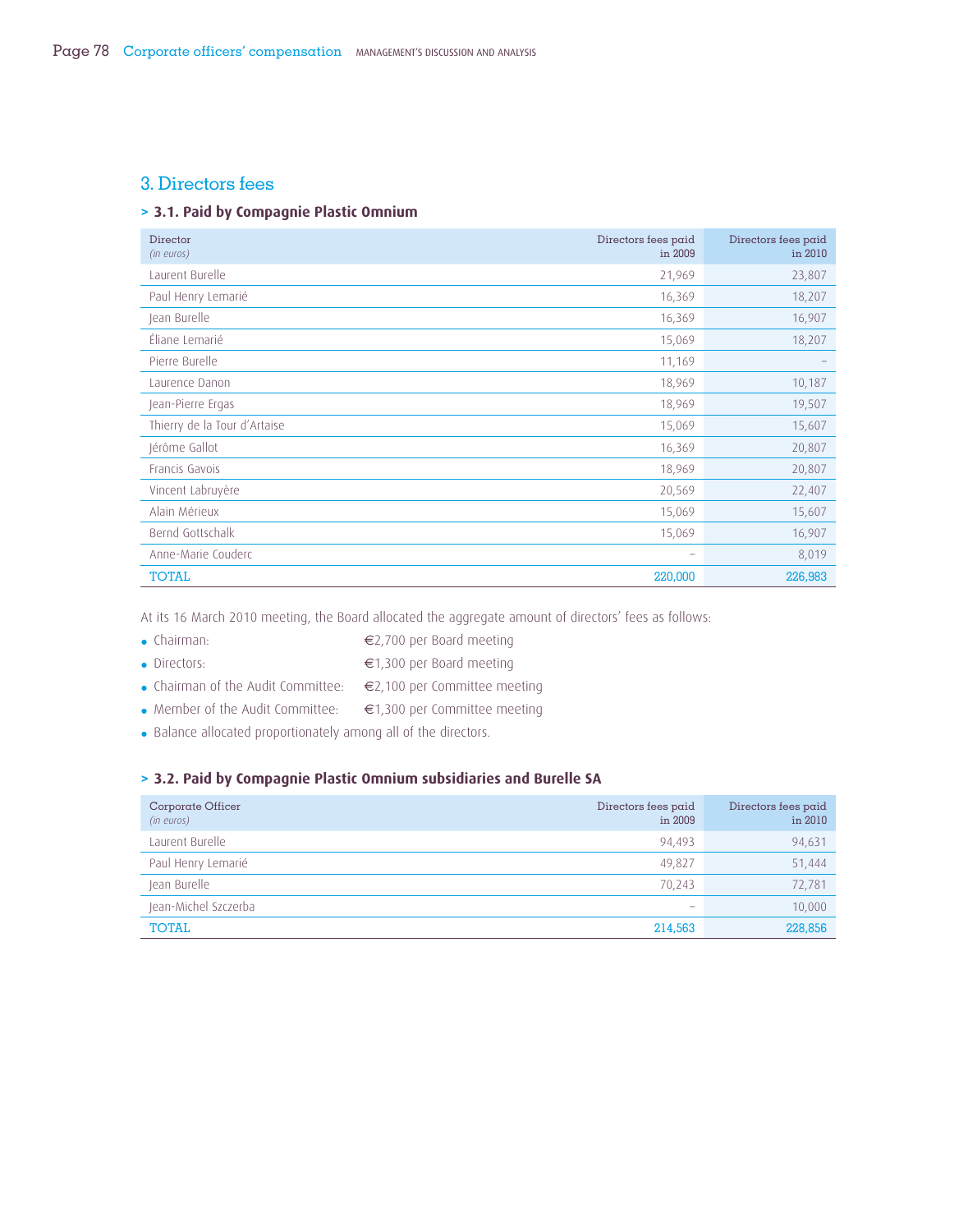| Name and position                                                 | Number<br>of options<br>granted during<br>the year | Plan date         | Option to<br>purchase new<br>or existing<br>shares | Value of options<br>using the<br>method applied<br>in the consoli-<br>dated financial<br>statements | Exercise<br>price | Exercise<br>period          |
|-------------------------------------------------------------------|----------------------------------------------------|-------------------|----------------------------------------------------|-----------------------------------------------------------------------------------------------------|-------------------|-----------------------------|
| Laurent Burelle<br>Chairman and Chief<br><b>Executive Officer</b> | 50.000                                             | April 2010        | New shares                                         | 1,280,000                                                                                           | 25.60             | April 2014 to<br>March 2017 |
| Paul Henry Lemarié<br>Director - Chief Operating<br>Officer       | 30.000                                             | <b>April 2010</b> | New shares                                         | 768,000                                                                                             | 25.60             | April 2014 to<br>March 2017 |
| Jean-Michel Szczerba<br>Chief Operating Officer                   | 40.000                                             | April 2010        | New shares                                         | 1,024,000                                                                                           | 25.60             | April 2014 to<br>March 2017 |

## 4. Stock options granted to executive directors during the year

## 5. Stock options exercised by executive directors during the year

| Name and position                                       | Plan date | Number of options<br>exercised during the year | Exercise price |
|---------------------------------------------------------|-----------|------------------------------------------------|----------------|
| Laurent Burelle<br>Chairman and Chief Executive Officer | 2005      | 263                                            | €21.15         |
| Paul Henry Lemarié                                      | 2003      | 6.000                                          | €27.06         |
| Director - Chief Operating Officer                      | 2005      | 36.000                                         | €21.15         |
| Jean-Michel Szczerba                                    | 2003      | 22,500                                         | €27.06         |
| Chief Operating Officer                                 | 2005      | 16.000                                         | €21.15         |

## 6. Performance shares granted to executive directors

| Name and position                                           | Performance<br>shares granted<br>during the year by<br>the issuer and any<br>other Group<br>company | Plan<br>date | Number of<br>shares that<br>vested<br>during the<br>year | Value of the<br>shares using<br>the method<br>applied in<br>the<br>consolidated<br>financial<br>statements | Vesting date | End of lock-up<br>period |
|-------------------------------------------------------------|-----------------------------------------------------------------------------------------------------|--------------|----------------------------------------------------------|------------------------------------------------------------------------------------------------------------|--------------|--------------------------|
| Laurent Burelle<br>Chairman and Chief Executive<br>Officer  | 0                                                                                                   |              |                                                          |                                                                                                            |              |                          |
| Paul Henry Lemarié<br>Director - Chief Operating<br>Officer | 0                                                                                                   |              |                                                          | -                                                                                                          |              |                          |
| Jean-Michel Szczerba<br>Chief Operating Officer             | 0                                                                                                   |              |                                                          |                                                                                                            |              |                          |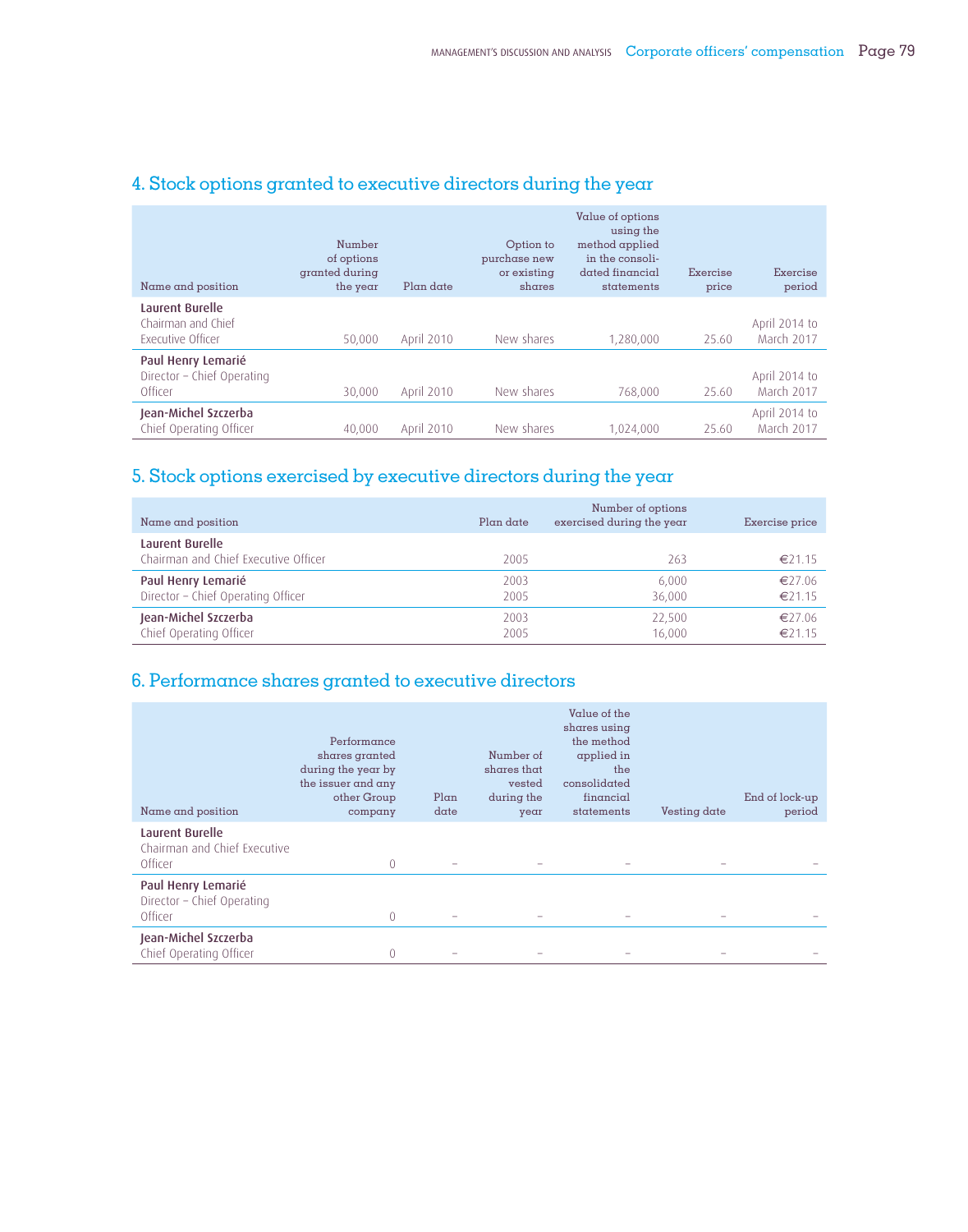| Name and position                                        | Performance shares<br>no longer subject to<br>$\alpha$ lock-up period | Plan<br>date             | Number of shares<br>that exited the<br>lock-up period during<br>the year | Vesting<br>conditions |
|----------------------------------------------------------|-----------------------------------------------------------------------|--------------------------|--------------------------------------------------------------------------|-----------------------|
| Laurent Burelle<br>Chairman and Chief Executive Officer  | $\Omega$                                                              |                          |                                                                          |                       |
| Paul Henry Lemarié<br>Director - Chief Operating Officer |                                                                       | $\overline{\phantom{a}}$ |                                                                          |                       |
| Jean-Michel Szczerba<br>Chief Operating Officer          |                                                                       |                          |                                                                          |                       |

## 7. Performance shares granted to executive directors that exited the lock-up period during the year

In 2003, the Board of Directors of Compagnie Plastic Omnium decided to set up a supplementary pension plan for the members of the Company's Executive Committee. Under this plan, beneficiaries receive a quaranteed pension equal to 1% of the average of the compensation paid to them during the five years preceding their retirement, for every year worked with the company, subject to a ceiling of 10% of their current salary. The entitlement to this pension is conditional on the beneficiary having at least seven years'

seniority within the Group. The Board of Directors of Burelle SA approved a similar plan in the same year for its salaried executive directors. The Group's total obligation under the defined benefit plan stood at €307,000 at 31 December 2010. The other retirement schemes for executive directors are the same as those for the Group's other managerial employees.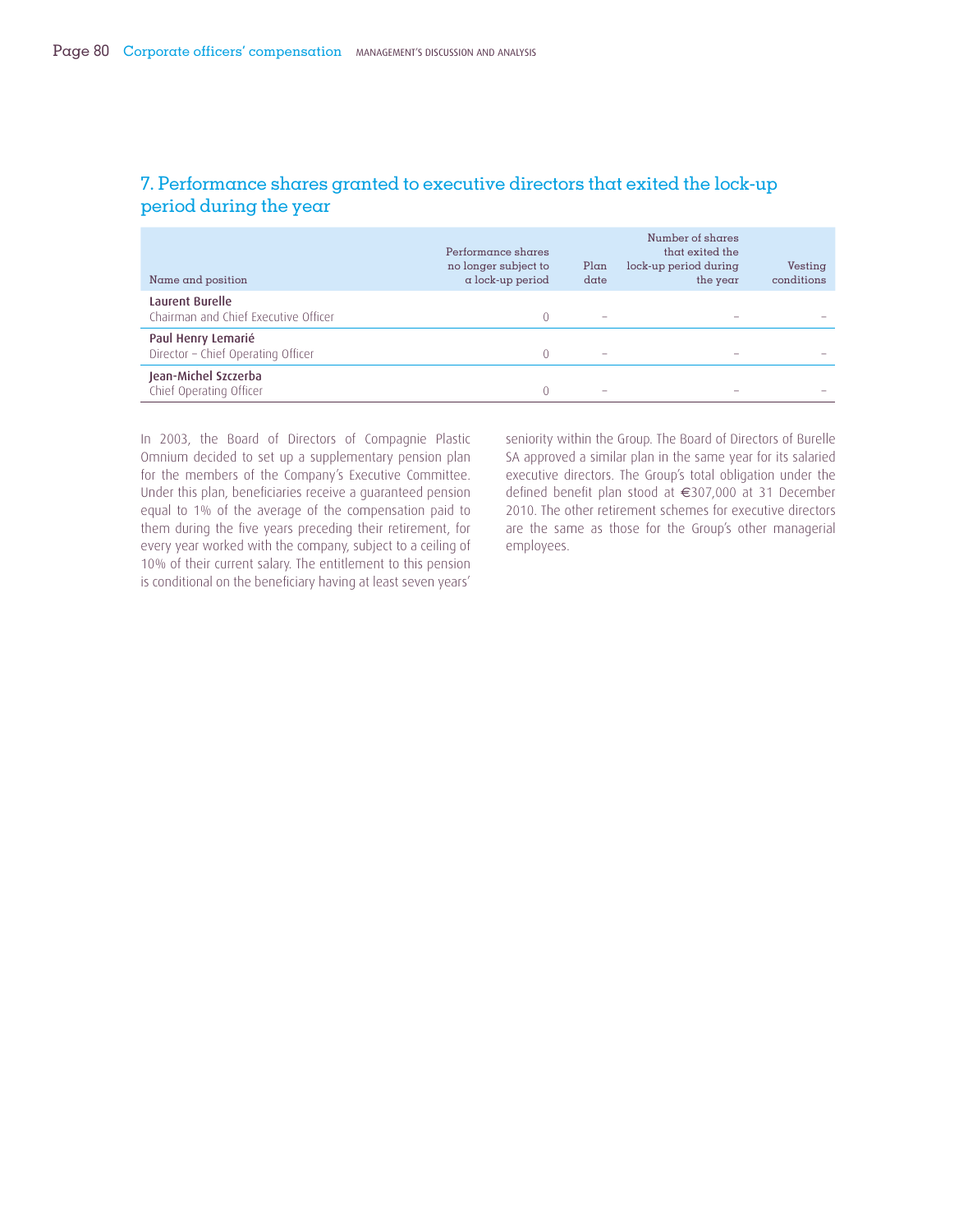## **Share capital**

At 31 December 2010, the Company's share capital amounted to €8,822,299.50, unchanged from year-end 2009 and represented by 17,644,599 common shares with a par value of €0.50 each.

## **Ownership structure**

At 31 December 2010, 54.74% of the capital of Compagnie Plastic Omnium was held by Burelle SA. To the best of the Company's knowledge, no other shareholder owns 5% or more of the capital.

At 31 December 2010, the 1,533 members of the employee stock ownership plan set up in January 1997 held 331,825 Compagnie Plastic Omnium shares purchased on the market, representing 1.88% of the Company's capital. Employees do not hold any other shares under the employee stock ownership provisions of Articles L. 225-129 and L. 225-138 of the Commercial Code. In addition, no employee profit shares have been reinvested in Company stock.

## Stock option plans

Compagnie Plastic Omnium has set up a number of stock option plans, whose characteristics were as follows at 31 December 2010:

| Shareholders'                               |                             |                                             |                          |                                 |                                 | After the six-for-one stock split |                                              |
|---------------------------------------------|-----------------------------|---------------------------------------------|--------------------------|---------------------------------|---------------------------------|-----------------------------------|----------------------------------------------|
| Meeting<br>Board of<br>Directors<br>meeting | Type<br>of option           | Original<br>exercise<br>price<br>$(in \in)$ | Number<br>of<br>grantees | Number<br>of options<br>granted | Exercise<br>price<br>$(in \in)$ | Number<br>of options<br>granted   | Options<br>exercised or<br>forfeited in 2010 |
| 16 May 2002                                 | Purchase of existing shares | 81.18                                       | 15                       | 60,000                          | 13.53                           | 360,000                           | 58,500                                       |
| $14$ May 2003                               |                             |                                             |                          |                                 |                                 |                                   |                                              |
| 22 April 2004                               | Purchase of existing shares | 42.30                                       | 54                       | 118,500                         | 21.15                           | 237,000                           | 107,014                                      |
| 11 March 2005                               |                             |                                             |                          |                                 |                                 |                                   |                                              |
| 28 April 2005                               | Purchase of existing shares | 34.90                                       | 11                       | 267,000                         | 34.90                           | 267,000                           | 7,000                                        |
| 25 April 2006                               |                             |                                             |                          |                                 |                                 |                                   |                                              |
| 24 April 2007                               | Purchase of existing shares | 39.38                                       | 65                       | 330,000                         | 39.38                           | 330,000                           | 5,200                                        |
| 24 July 2007                                |                             |                                             |                          |                                 |                                 |                                   |                                              |
| 24 April 2008                               | Purchase of existing shares | 26.51                                       | 39                       | 350,000                         | 26.51                           | 350,000                           |                                              |
| 22 July 2008                                |                             |                                             |                          |                                 |                                 |                                   |                                              |
| 28 April 2009                               | Purchase of existing shares | 25.60                                       | 124                      | 375,000                         | 25.60                           | 375,000                           | 3,500                                        |
| 16 March 2010                               |                             |                                             |                          |                                 |                                 |                                   |                                              |

These options were granted to employees and officers of Compagnie Plastic Omnium and its subsidiaries and affiliates. They may not be exercised until the end of a minimum holding period, as required under French tax rules. The exercise prices were set in accordance with Articles L. 225-177 and L. 225-179 of the French Commercial Code, without any discount.

## Double voting rights

Other than the double voting rights described below no other preferential rights are attached to any particular class of shares or category of shareholders.

All fully paid-up shares registered in the name of the same holder for at least two years carry double voting rights. Double voting rights are not lost and the two-year qualifying period continues to run if the shares are transferred (i) as part of the intestate estate of a deceased shareholder, or (ii) in connection with an inter vivos gift to a spouse or a relative in the direct line of succession.

In the event of a bonus share issue paid up by capitalizing retained earnings, income or additional paid-in capital, the bonus shares allotted in respect of registered shares carrying double voting rights will also carry double voting rights as from the date of issue.

The double voting rights cease if the shares are converted to bearer shares or transferred to another shareholder, except in the case of inheritance or an inter vivos gift to a spouse or other person of an eligible degree of relationship.

At 31 December 2010, a total of 9,991,143 of the Company's shares carried double voting rights, excluding treasury shares.

## Agreements concerning a change in control of the Company

At the date of filing, to the best of Compagnie Plastic Omnium's knowledge, none of the capital of any member of the Group is under option or agreed conditionally or unconditionally to be put under option, and there are no agreements in force that could lead to a change in control of the Company.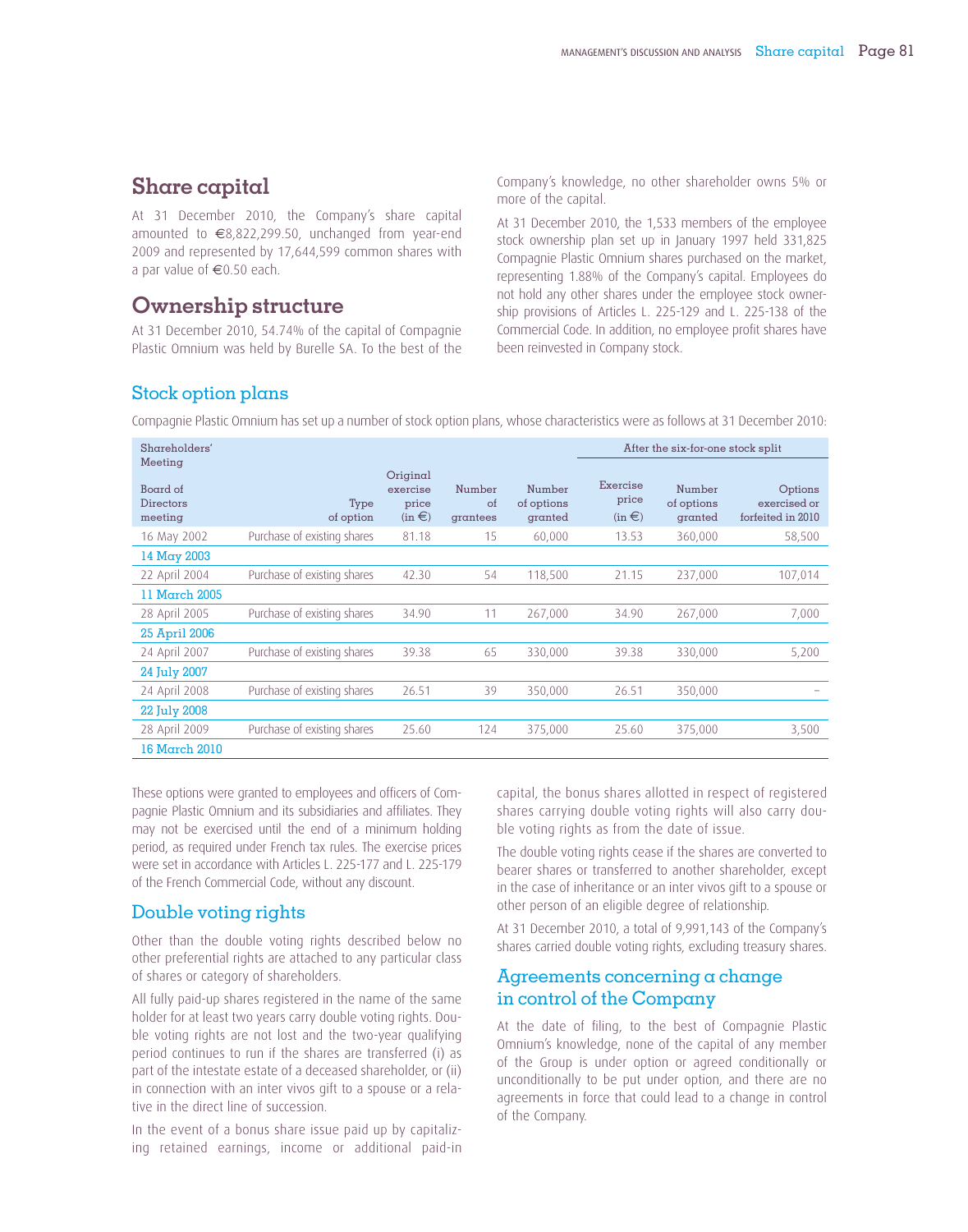## **Share buyback program**

## 1. Portfolio at 31 December 2010

At 31 December 2010, Compagnie Plastic Omnium held 1,479,585 of its own shares, representing 8.39% of the Company's capital. During the year, 486,849 shares were acquired at an average price of €36.91 and 483,510 shares were sold at an average price of €34.70.

Except for the shares acquired for allocation on exercise of stock options, the share transactions were carried out using the authorization given at the Annual Shareholders' Meeting of 28 April 2009 and renewed at the Annual Shareholders' Meeting of 29 April 2010, in application of article 225-209 of the French Commercial Code. They were carried out for the following purposes:

• maintaining a liquid market for the Company's shares under a liquidity contract with an investment firm that

complies with the Code of Ethics issued by the French Association of Investment Firms (AFEI);

- buying back shares for cancellation in order to increase earnings per share;
- acquiring shares for allocation on exercise of employee and management stock options;
- acquiring shares for allocation under stock grants made to Group employees or officers:
- purchasing shares to be held in treasury for subsequent delivery in exchange or payment for stock in another company.

Company shares held at 31 December 2010 break down as follows, taking into account the stock splits carried out in 2003 and 2005:

| Purpose                                                       | Number of shares<br>held | Number of options<br>outstanding |
|---------------------------------------------------------------|--------------------------|----------------------------------|
| Allocation on exercise of the 11 March 2005 stock option plan | 99,386                   | 99,386                           |
| Allocation on exercise of the 25 April 2006 stock option plan | 247,000                  | 247,000                          |
| Allocation on exercise of the 24 July 2007 stock option plan  | 298,000                  | 298,000                          |
| Allocation on exercise of the 22 July 2008 stock option plan  | 340,800                  | 340,800                          |
| Allocation on exercise of the 16 March 2010 stock option plan | 371,500                  | 371,500                          |
| Allocation on exercise of future stock option plans           | 89,455                   |                                  |
| Maintaining a liquid market                                   | 3,444                    |                                  |
| Held for payment or exchange for stock in another company     | 30,000                   |                                  |

## 2. Share buybacks carried out in 2010

In 2010, the Company purchased 486,849 of its own shares for an aggregate €17,969,054, or an average €36.91 per share.

Between 29 April and 31 December 2010, the Company purchased 342,706 shares for a total of €14,124,847, or an average €41.22 per share, of which 312,706 shares under the liquidity contract and 30,000 shares for other purposes. Over the same period, the Company sold 323,404 shares under the liquidity contract, for total proceeds of €12,891,761 or €39.86 per share.

Between 1 January and 28 February 2011, the Company purchased 108,071 shares for a total of €6,133,941, or an average €56.76 per share, of which 58,071 shares under the liquidity contract and 50,000 shares for other purposes. Over the same period, the Company sold 47,423 shares under the liquidity contract, for total proceeds of €2,703,956 or €57.02 per share.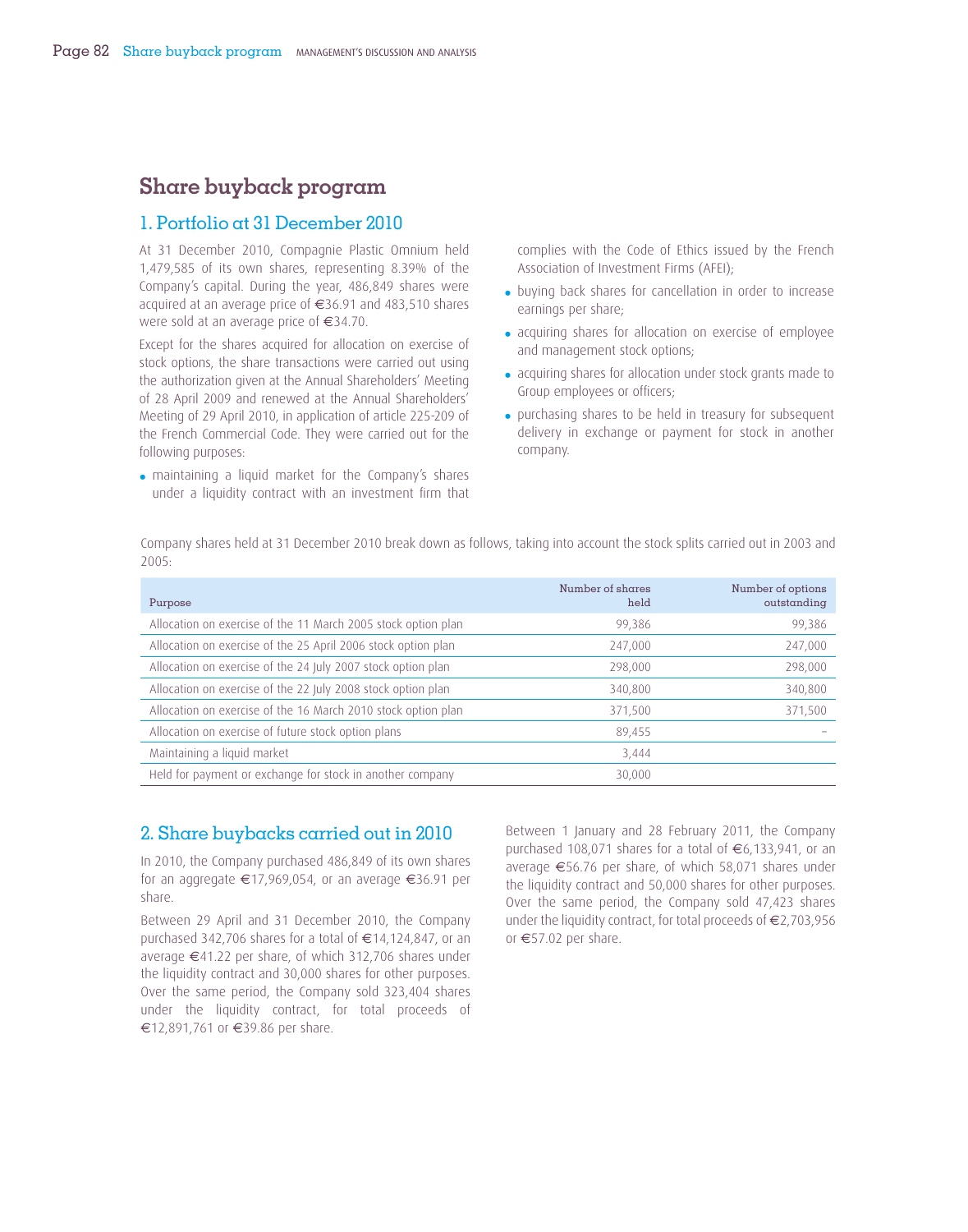| Date of shareholder authorization                    | 28 April 2009 (6 <sup>th</sup> resolution)                                                         | 29 April 2010 (6 <sup>th</sup> resolution)                                                          |
|------------------------------------------------------|----------------------------------------------------------------------------------------------------|-----------------------------------------------------------------------------------------------------|
| Maximum number of shares that may be<br>purchased    | 10% of the share capital at 28 April 2009,<br>or 1,814,680 shares, for a maximum of<br>€63,513,800 | 10% of the share capital at 29 April 2010,<br>or 1,764,460 shares, for a maximum of<br>€105,867,600 |
| Maximum price per share                              | $\epsilon$ 35                                                                                      | €60                                                                                                 |
| Authorized purposes                                  | Cancellation; stock options; stock grants;<br>maintaining a liquid market; acquisitions            | Cancellation; stock options; stock grants;<br>maintaining a liquid market; acquisitions             |
| Board of Directors meeting approving the<br>buybacks | 16 March 2010                                                                                      | 15 March 2011                                                                                       |
| Purpose of the buybacks                              | Maintaining a liquid market                                                                        | Payment of acquisitions and maintaining<br>a liquid market                                          |
| Buyback period                                       | 1 January to 28 April 2010                                                                         | 29 April to 31 December 2010                                                                        |
| Number of shares purchased                           | 144,143                                                                                            | 342,706                                                                                             |
| Average price per share                              | €26.67                                                                                             | $\epsilon$ 41.22                                                                                    |
| Use                                                  | Cancellation: none<br>Other: 144,143                                                               | Cancellation: none<br>Other: 342,706                                                                |

The following table summarizes the share buybacks carried out in 2010 and how the repurchased shares were used.

## 3. Treasury stock transactions carried out by the Company in 2010

| Percentage of Company shares held directly or indirectly in treasury at 31 December 2010 of which: | 8.39%       |
|----------------------------------------------------------------------------------------------------|-------------|
| • Allocated to existing stock option plans                                                         | $7.7\%$     |
| • Intended to be cancelled                                                                         | None        |
| Number of shares cancelled over the past 24 months                                                 | 502,195     |
| Number of own shares held in treasury                                                              | 1,479,585   |
| Carrying amount of treasury shares at 31 December 2010                                             | €29,607,641 |
| Market value of treasury shares at 31 December 2010                                                | €78,418,005 |
|                                                                                                    |             |

|                        | Aggregate inflows and outflows |             |                            |
|------------------------|--------------------------------|-------------|----------------------------|
|                        | Purchases                      | Sales       | Exercised<br>stock options |
| Number of shares       | 486,849                        | 483,510     | 168,714                    |
| Average price          | €36.91                         | €34.70      | $\overline{\phantom{a}}$   |
| Average exercise price | -                              | -           | €18.76                     |
| Amounts                | €17,969,054                    | €16,776,997 | €3,165,423                 |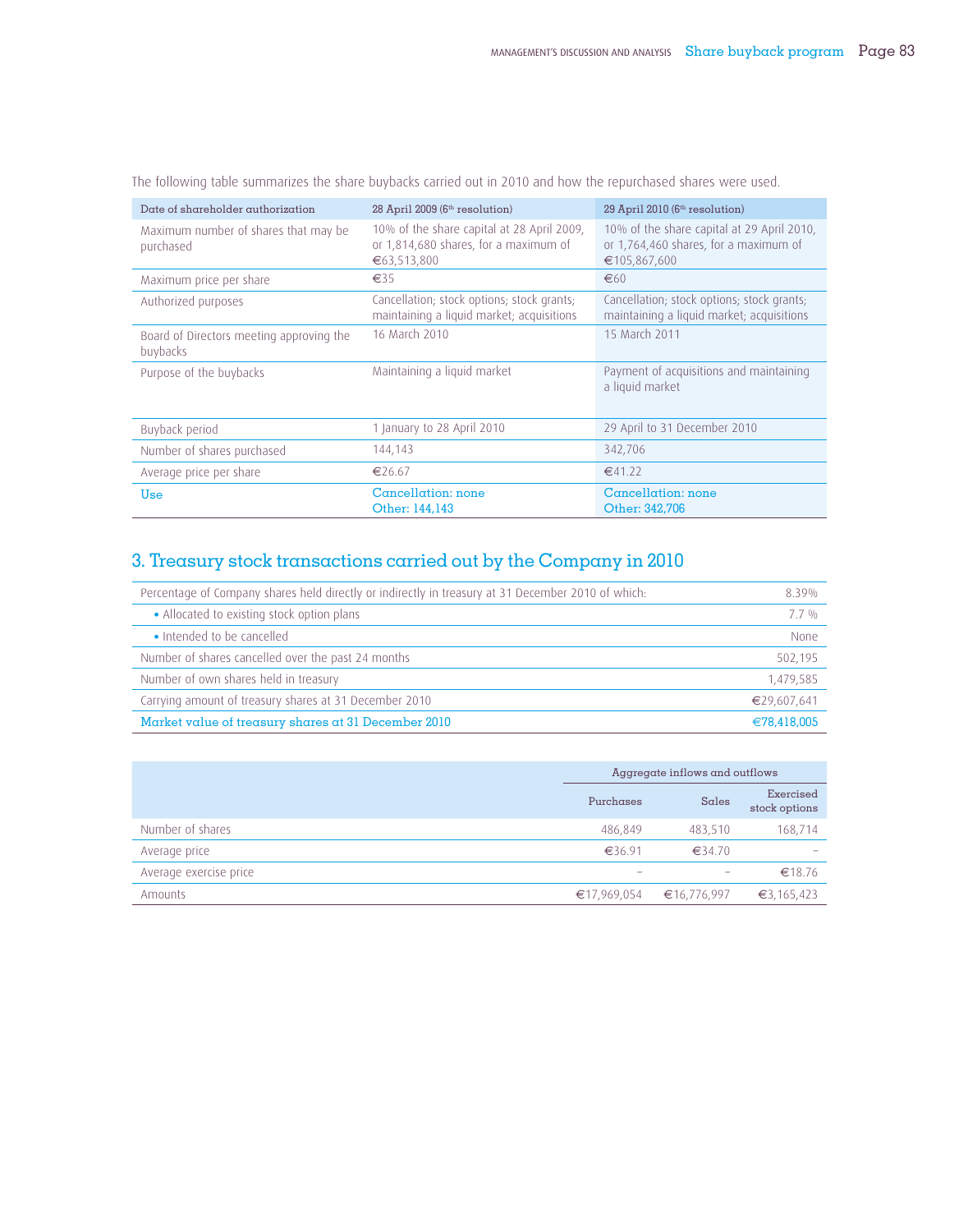## **Report of the Board of Directors on the resolutions submitted to the Annual Shareholders' Meeting of 28 April 2011**

## Report of the Board of Directors on resolutions submitted to the Ordinary Shareholders' Meeting

#### **> Approval of the Company's transactions**  and annual financial statements for the year **ended 31 December 2010 (1st resolution)**

Under the 1st resolution, the shareholders are asked to approve the Company's financial statements for the year ended 31 December 2010. Net income for 2010 amounts to €107,967,337.

## **> Appropriation of 2010 net profi t and recommended dividend (2nd resolution)**

The purpose of the 2<sup>nd</sup> resolution is to appropriate net income and declare the dividend for fiscal year 2010.

Note that the Company held 1,564,317 treasury shares on 12 May 2010, the 2009 dividend payment date, and the corresponding dividends amounting to €1,095,022 were transferred to retained earnings.

We are proposing the following appropriation of the year's net profit of  $\in$ 107,967,337 and retained earnings of €232,197,780:

| (in euros)                                                           |             |
|----------------------------------------------------------------------|-------------|
| 2010 net income                                                      | 107,967,337 |
| Transfer to the statutory reserve                                    | 505,487     |
| Net income for the period after transfer<br>to the statutory reserve | 107,461,850 |
| Retained earnings at 31 December 2010                                | 232,197,780 |
| <b>TOTAL AVAILABLE FOR DISTRIBUTION</b>                              | 339,659,630 |
| Recommended dividend for 2010<br>$(€1.40$ per share)                 | 24,702,439  |
| Transfer of the balance to retained earnings                         | 314,957,191 |

The dividend will be paid as from 6 May 2011.

The total dividend payout is based on the number of Compagnie Plastic Omnium shares outstanding at 31 December 2010, i.e. 17,644,599. The dividend attributable to treasury shares held by the Company will be transferred to retained earnings.

Dividends paid in the past three years were as follows:

| Year    | Number of shares<br>carrying dividend<br>rights  | Total<br>dividends<br>(in euros) | Dividend<br>per share<br>(in euros) |
|---------|--------------------------------------------------|----------------------------------|-------------------------------------|
| $2007*$ | 17,385,100 shares<br>carrying dividend<br>rights | 12,169,570                       | 0.70                                |
| 2008*   | 16,940,234 shares<br>carrying dividend<br>rights | 5,929,082                        | 0.35                                |
| $2009*$ | 16,080,282 shares<br>carrying dividend<br>rights | 11,256,197                       | 0.70                                |

*\* Amounts for 2007, 2008 and 2009 were fully eligible for the 40% tax relief as provided for in article 158-3-2° of the French General Tax Code for individual shareholders resident in France for tax purposes.*

## **> Approval of a regulated agreement (3rd resolution)**

The purpose of the 3<sup>rd</sup> resolution is to submit to your approval, in accordance with Article L. 225-40 of the French Commercial Code, the transaction referred to in the Statutory Auditors' special report on the regulated agreements entered into by the Company during 2010.

The agreement is between Compagnie Plastic Omnium and its 76.8%-owned subsidiary, Inergy Automotive Systems. It grants Compagnie Plastic Omnium a license to use the trademarks belonging to Inergy Automotive Systems.

#### **> Approval of the consolidated fi nancial statements for the year ended 31 December 2010 (4th resolution)**

The fourth resolution seeks your approval of the consolidated financial statements for the year ended 31 December 2010, showing net income Group share of €139,546 thousand.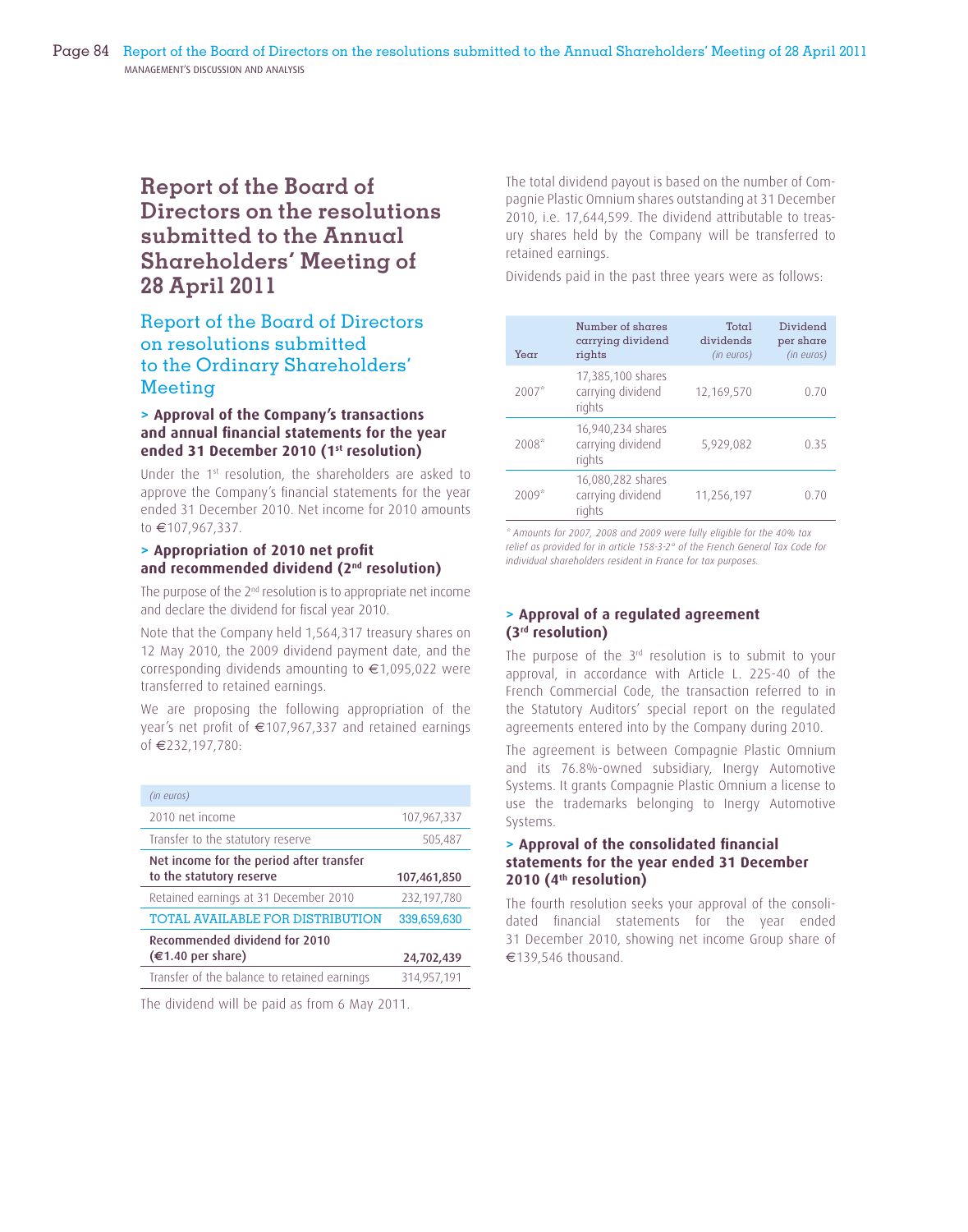#### **> Discharge given to the directors (5th resolution)**

The fifth resolution gives the directors discharge for the performance of their duties during the year.

## **> Authorization to be given to the Board of Directors to trade in the Company's shares (6th resolution)**

Under the sixth resolution of the Annual Shareholders' Meeting of 29 April 2010, the shareholders authorized the Company to trade in its own shares on the following terms and conditions:

- Maximum purchase price: €60
- Maximum holding: 10% of the share capital
- Aggregate amount of purchases: €105,867,600

From 29 April 2010 to 31 December 2010, the Company purchased 342,706 shares for an aggregate sum of €14,124,847 or €41.22 per share, including 312,706 shares through the liquidity contract and 30,000 shares directly. During the same period, the Company sold 323,404 shares through the liquidity contract for aggregate sum of €12,891,761 or €39.86 per share.

From 1 January 2011 to 28 February 2011, the Company purchased 108,071 shares for an aggregate sum of €6,133,941 or €56.76 per share, including 58,071 shares through the liquidity contract and 50,000 shares directly. During the same period, the Company sold 47,423 shares through the liquidity contract for aggregate sum of €2,703,956 or €57.02 per share.

Details of these transactions and a description of the authorization we are seeking can be found in the section of the management report entitled "Share buyback program".

The authorization granted on 29 April 2010 will expire on 28 October 2011. The purpose of the  $6<sup>th</sup>$  resolution is to ask to the shareholders to renew the authorization granted to the Board of Directors to trade on the Company's shares for a same period of 18 months.

The proposed terms and conditions of the new authorization are as follows:

- Maximum purchase price: €153
- Maximum holding: 10% of the share capital
- Aggregate amount of purchases: €269,962,380

The authorization will enable us to purchase shares of the Company on the terms and conditions provided for in articles L. 225-209 *et seq*. of the French Commercial Code for the purpose as follow:

- To maintain a liquid market for the Company's shares through a liquidity contract with an independent investment services firm that complies with the Code of Ethics issued by the French Financial Markets Authority (AMAFI).
- To cancel shares on the conditions provided for in article L. 225-209 of the French Commercial Code pursuant to an authorization to reduce the share capital given by extraordinary resolution of the shareholders.
- To implement programs for employees or certain officers; stock options plans to purchase shares or for the award of bonus shares.
- To carry out financial transactions via their transfer, disposal or exchange.
- To implement any other market practices authorized or to be authorized by market authorities.
- **> Re-appointment of a director (7th resolution)**

The 7<sup>th</sup> resolution asks to the Shareholders to re-appoint Vincent Labruyère as director for a further three-year term expiring at the end of the Shareholders' Meeting to be held in 2014 to approve the 2013 financial statements.

## **> Ratifi cation of the cooptation of a director (8th resolution)**

The 8th resolution asks to the Shareholders to ratify the cooptation of Anne-Marie Couderc as director to replace Laurence Danon, outgoing director, for the remainder of her predecessor's term expiring at the end of the Shareholders' Meeting held to approve the 2011 financial statements.

## **> Appointment of a new director (9th resolution)**

The 9<sup>th</sup> resolution asks to the Shareholders to appoint Anne Asensio as director for a three-year term expiring at the end of the Shareholders' meeting to be held in 2014 to approve the 2013 financial statements.

#### **> Directors' fees (10th resolution)**

The 10<sup>th</sup> resolution proposes to raise the amount of directors' fees to €260,000 effective from 2011.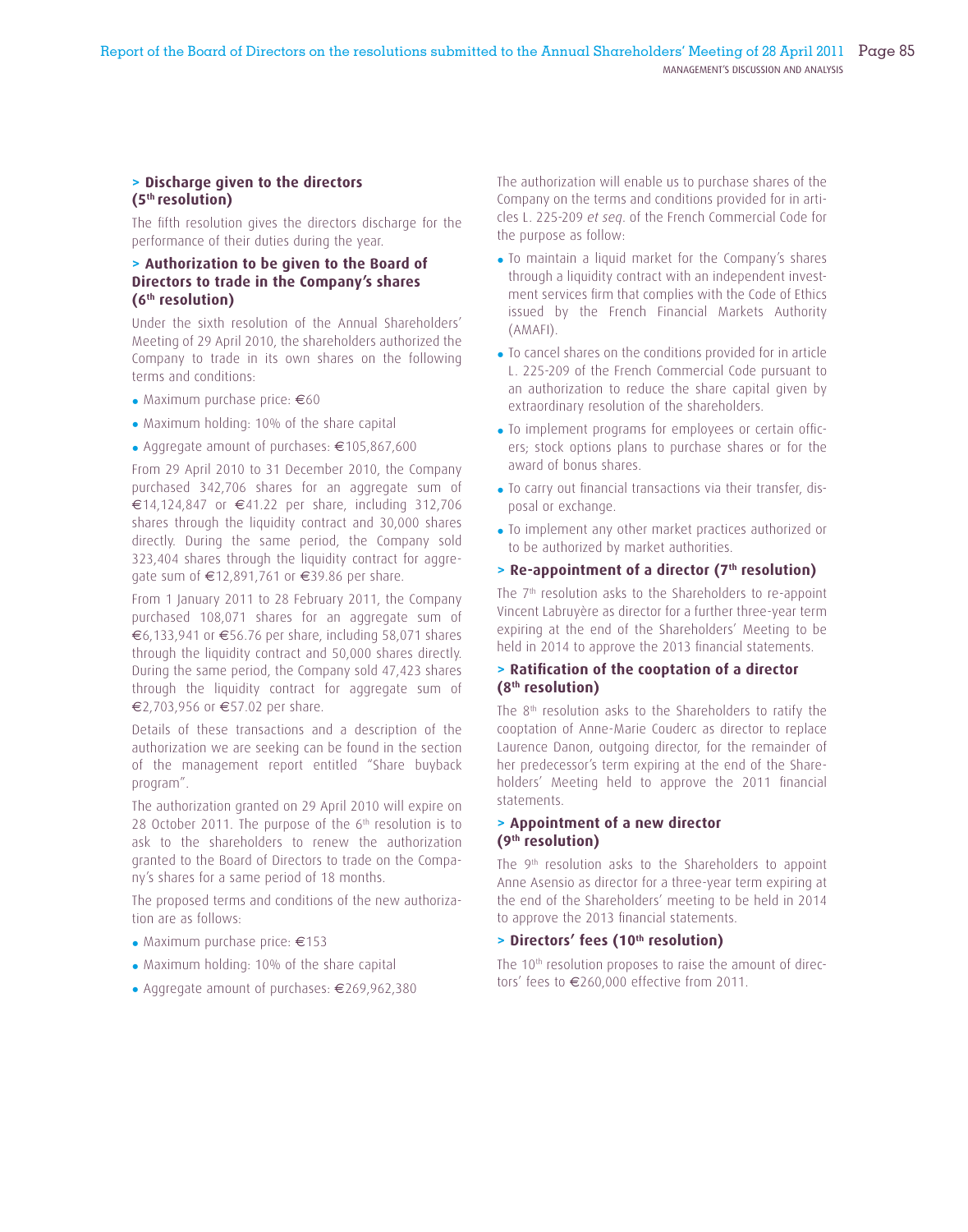## Report of the Board of Directors on resolutions submitted to the Extraordinary Shareholders' Meeting

## **> Three-for-one stock split (11th resolution)**

To provide for a more liquid market in Plastic Omnium shares and broaden the base of individual shareholders, we are proposing to carry out a three-for-one stock split, by dividing the par value of the shares by three (from €0.50 to €0.17) and thereby multiplying the number of shares outstanding by three.

Consequently, shareholders will receive three new shares with a par value of €0.17 for every existing share with a par value of  $\epsilon$ 0.50. The number of qualifying shares owned by the directors during their term of office will therefore be raised from one hundred to three hundred.

For simplicity and to avoid having a par value of  $\epsilon$ 0.16666 after the split, we propose to round up the par value of the new shares to  $\epsilon$ 0.17 by capitalizing available reserves in the requisite sum.

Articles 6 and 11 of the bylaws will be amended accordingly, as follows:

Article 6 – Share capital

*"The share capital is €8,998,745.49 divided into 52,933,797 shares each with a par value of €0.17 and all of the same class."*

Article 11 – Board of Directors, paragraph 5 *"Directors must each own at least 300 shares throughout their term of office."*

## **> Delegation of authority to be given to the Board of Directors to increase the share capital by issuing common shares or common share equivalents of the Company and/or issue securities entitling the allocation of debt instruments with maintenance of preferential subscription rights (12th resolution)**

In the twelfth resolution, we are seeking authorization to carry out rights issues of shares and/or share equivalents.

The authorization will be given for a period of 26 months from the Annual Shareholders' Meeting of 28 April 2011. The maximum nominal amount of capital increases that may be made immediately or in the future pursuant to the authorization will not exceed €300 million.

If the resolution is passed, we will be authorized to carry out rights issues on one or more occasions in the best interests of the Company and its shareholders and may, in accordance with the provisions of the law, offer shareholders the option of subscribing more shares than their entitlement as of right.

We will also be authorized to issue stock warrants to existing shareholders either for or without consideration.

If subscriptions have not absorbed the entire issue, the Board of Directors may decide, in the order of its choosing and in accordance with law, to limit the amount of subscriptions received, or to freely distribute all or part of the excess shares, or to offer the excess shares or securities to the public on the French market.

This authorization would also allow the Board of Directors, under conditions specified above, to issue securities giving access to debt instruments, with a maximum nominal amount of €150 million.

The resolution will authorize us to charge all issue expenses incurred against the corresponding share premiums, as well as the amounts required to bring the statutory reserve up to the minimum level required by law.

## **> Delegation of authority to be given to the Board of Directors to increase the number of securities to be issued with preferential subscription rights in application of the 12th resolution (13th resolution)**

We are seeking authorization as permitted by law to increase the amount of an oversubscribed rights issue made pursuant to the twelfth resolution at the same price and within the time period and the limits provided for by law.

As the law stands at present, this would enable us to increase the amount of a rights issue in order to satisfy excess demand by up to 15% of the original offer, at the same price and within thirty days of the closing date of the original offer, subject to the maximum limit authorized in the twelfth resolution.

The authorization will be given for a period of 26 months from the Annual Shareholders' Meeting of 28 April 2011.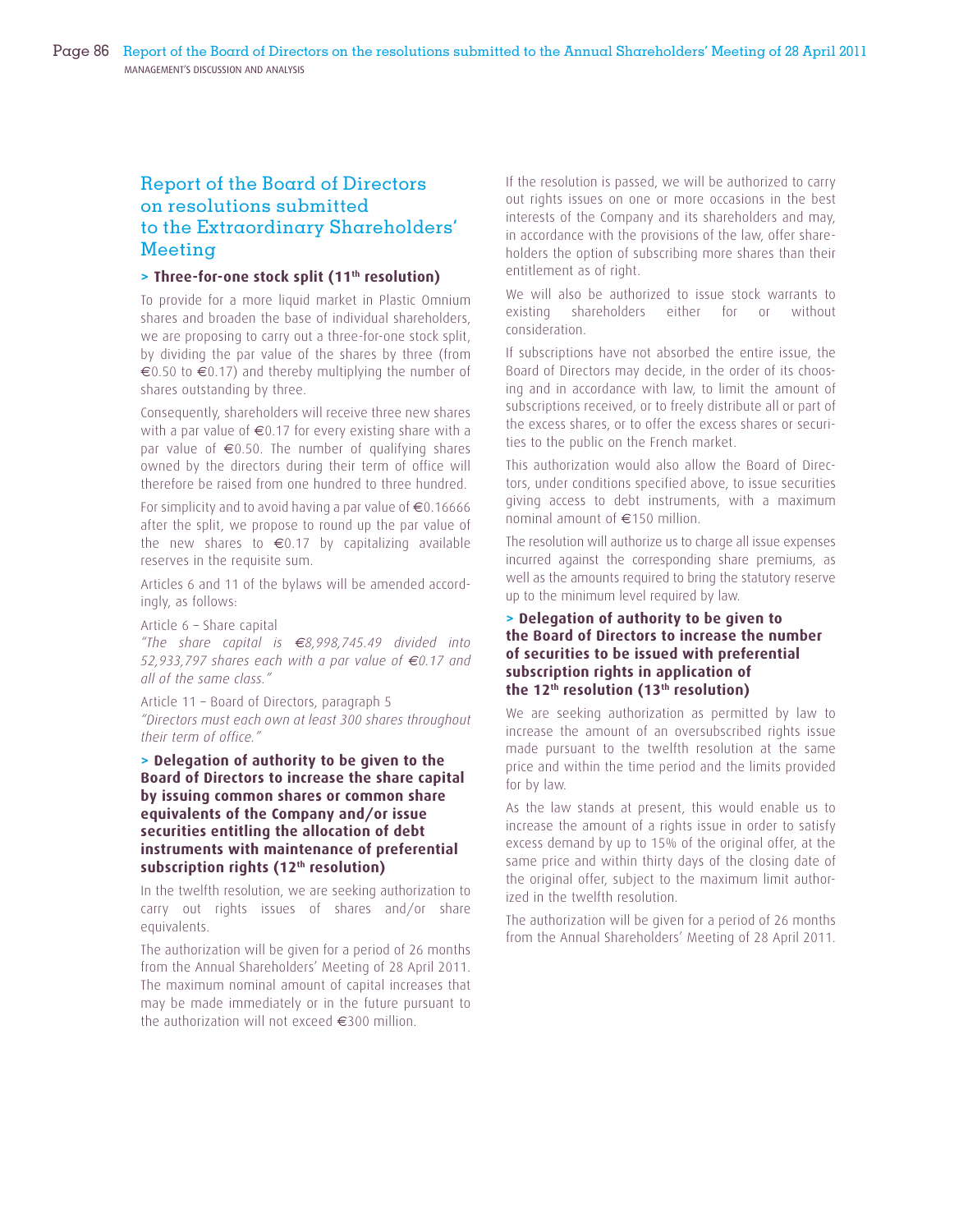## **> Delegation of authority to be given to the Board of Directors to increase the share capital by issuing shares with cancellation of preferential subscription rights in favour of the Group employee savings plans members (14th resolution)**

We are required by law to present a resolution authorizing us to carry out an employee rights issue concurrently with any resolution authorizing us to issue new shares.

In accordance with article L. 3332-19 of the Labor Code, the issue price may not be more than the average of the closing prices quoted during the twenty trading days preceding the date of the decision setting the offer opening date. Nor may it be more than 20% less than this average, unless the shares are to be subject to a lock-up period of at least ten years, in which case the price may not be more than 30% less than this average.

We are therefore seeking a 26-month authorization to carry out employee rights issues, within a maximum limit of 3% of the share capital.

Given the other employee incentive plans already in place, we recommend that you reject this proposed resolution.

## **> Authorization to be given to the Board of Directors to grant stock options for the purchase of shares of the Company to employees and officers of the Company and/or Group companies (15th resolution)**

We are seeking authorization to grant options to purchase existing shares held by the Company to employees and certain officers of the group. The total number of shares that may be purchased upon exercise of the options granted may not represent more than 2.5% of the share capital on the date of the Board's decision.

The exercise price will be set by the Board of Directors in accordance with the provisions of articles L. 225-177 and L. 225-179 of the French Commercial Code, with no discount. The exercise price may not be less than 80% of the average of the closing prices quoted during the twenty trading days preceding the date of the Board's decision and no options may be granted until at least twenty trading days after an ex dividend or ex rights date. The share price on the option grant date may not be less than 80% of the average price paid by the Company for the corresponding treasury shares in accordance with the provisions of articles L. 225-208 and L. 225-209 of the French Commercial Code.

The Board will have full powers to determine the list of beneficiaries and the number of options to be granted to each one, as well as the terms and conditions of exercise.

The authorization will be given for a period of 38 months from the Shareholders' Meeting of 28 April 2011.

#### **> Authorization to be given to the Board of Directors to award shares to employees and officers of the Company and/or Group companies (16th resolution)**

We are seeking authorization to grant stock without consideration to employees and officers of the Company and related companies within the meaning of the law, in accordance with the provisions of articles L. 225-197-1 to L. 225-197-3 of the French Commercial Code.

The total number of shares that may be awarded may not exceed 2.5% of the share capital on the grant date.

The shares awarded will be existing shares.

The stock grants will be subject to a vesting period of no less than two years for all or some of the shares granted and a lock up period of no less than two years from the vesting date. However, if the vesting period is set at four years, there will be no minimum lock-up requirement.

The Board of Directors may determine the list of beneficiaries from among the employees and officers of the Company and related entities at least 10%-owned directly or indirectly by the Company. The Board will have full powers to set the terms and conditions of grant and any eligibility criteria. Stock grants may be made on one or more occasions.

In accordance with article L. 225-197-4 of the French Commercial Code, we will report on our use of this authorization at each Annual Shareholders' Meeting.

The authorization will be given for a period of 38 months from the date of the Shareholders' Meeting of 28 April 2011.

## **> Powers to carry out formalities (17th resolution)**

The seventeenth resolution gives powers to the bearer of an original, a copy or an extract of the minutes of the Shareholders' Meeting to carry out any legal or regulatory publication formalities required to enforce the decisions taken at the Shareholders' Meeting.

#### **The Board of Directors**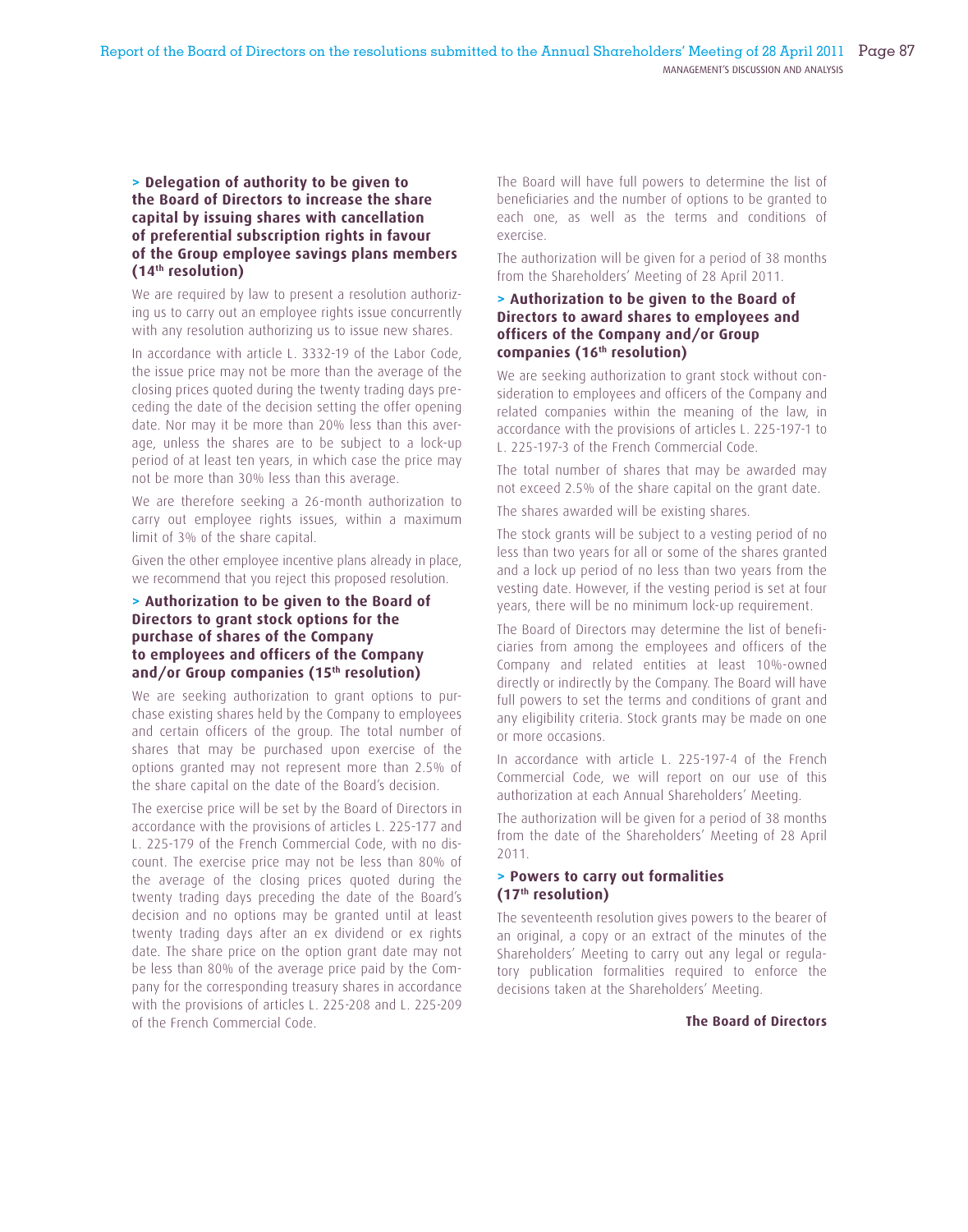## **Other information**

## 1. Five-year financial summary

A summary of the Company's results for the last five years is provided on page 193 and forms an integral part of this Management's Discussion and Analysis.

## 2. Information on settlement periods for payables

| (in euros)           |                  |               | $Trace$ payables – $France$            |
|----------------------|------------------|---------------|----------------------------------------|
| Type of payable      | Due and past-due | Not yet due   | Total                                  |
| Intra-group payables | 0                | 711,831       | 711,831                                |
| External payables    | 910,044          | 508,508       | 1,418,552                              |
| <b>TOTAL</b>         | 910.044          | 1,220,339     | 2,130,383                              |
|                      |                  |               |                                        |
| (in euros)           |                  |               | Payment dates for payables not yet due |
| Type of payable      | January 2011     | February 2011 | Total                                  |
| Intra-group payables |                  | 711,831       | 711,831                                |
| External payables    | 437,318          | 71.190        | 508,508                                |
| <b>TOTAL</b>         | 437.318          | 783,021       | 1,220,339                              |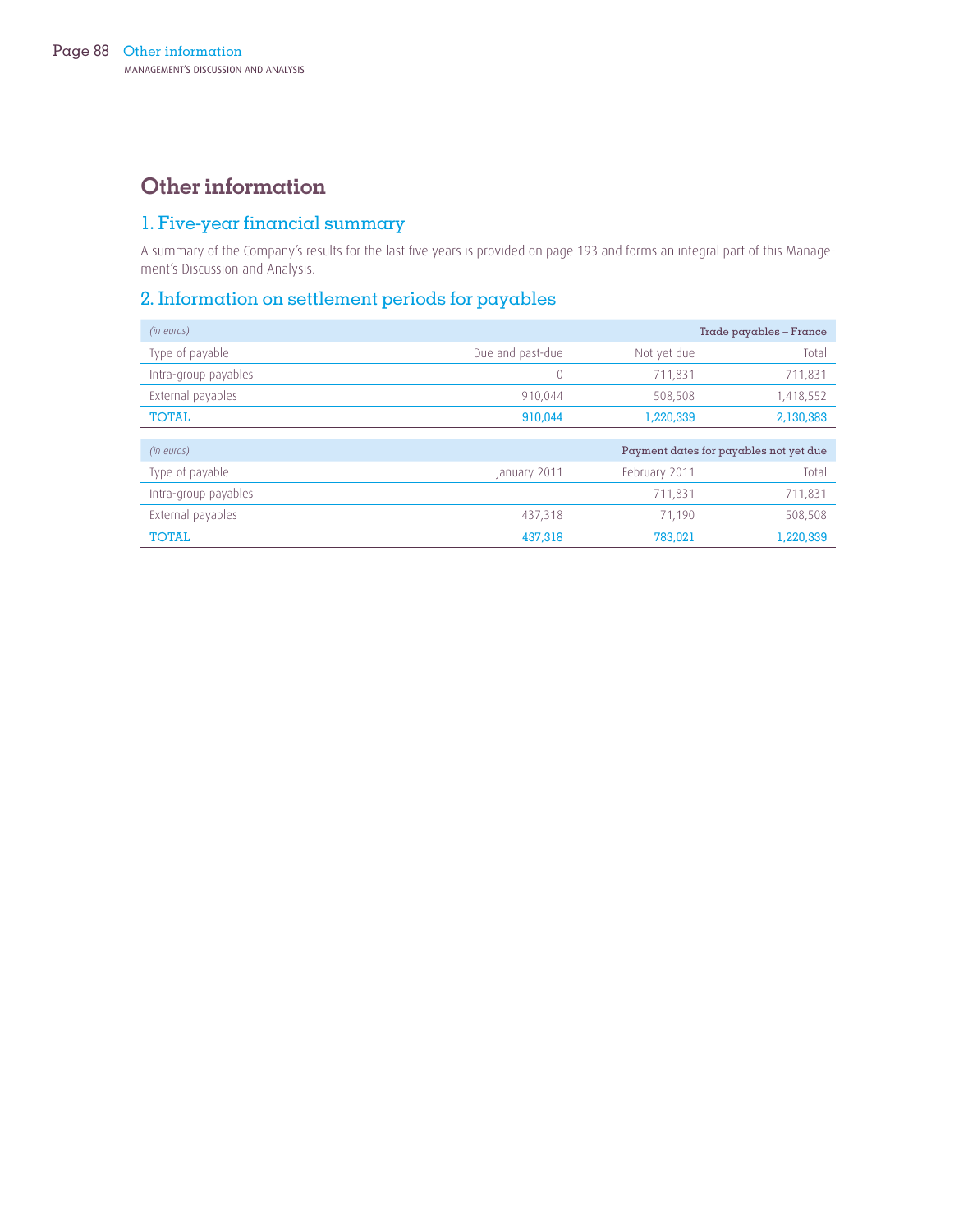Report of the Chairman of the Board of Directors of Compagnie Plastic Omnium for the year ended 31 December 2010

This report below has been prepared in accordance with Article L. 225-37 of the French Commercial Code to provide shareholders with information on (i) the preparation and organization of the work of the Board of Directors of Compagnie Plastic Omnium (also referred to as the "Company") during 2010, and (ii) the internal control and risk management procedures in place within the Company.

The report was drafted by the Company's Corporate Secretariat and Risk Management Department. It was presented by the Chairman and Chief Executive Officer to the Board of Directors, which approved it on 15 March 2011.

## **Preparation and organization of the work of the Board of Directors**

## 1. Corporate Governance

## **> Adoption of the AFEP-MEDEF Corporate Governance Code**

The Board uses the December 2008 AFEP-MEDEF Corporate Governance Code for listed companies as its benchmark framework for corporate governance procedures and the Company complies with almost all of the recommendations of this Code. However, instead of having an Appointments or Compensation Committee as recommended in the Code, the Board itself carries out the work generally performed by this type of committee.

#### **> Board of Directors' Internal Rules**

In 2004, the Board of Directors adopted a set of Internal Rules describing its organization and procedures and setting out the obligations of directors. These internal rules add to the provisions of the law and the Company bylaws.

## 2. Management method: combining the roles of Chairman and Chief Executive Officer

On 11 September 2002, the Board of Directors decided not to separate the functions of Chairman of the Board of Directors and Chief Executive Officer. In accordance with this decision, the Company is managed by Laurent Burelle, Chairman and Chief Executive Officer, Paul Henry Lemarié, Director and Chief Operating Officer and Jean-Michel Szczerba, Chief Operating Officer appointed by the Board of Directors on 16 March 2010.

The Chairman and Chief Executive Officer and the Chief Operating Officers have the same powers to represent the Company in its dealings with third parties. Their respective powers are determined by the Board of Directors and the Board's Internal Rules.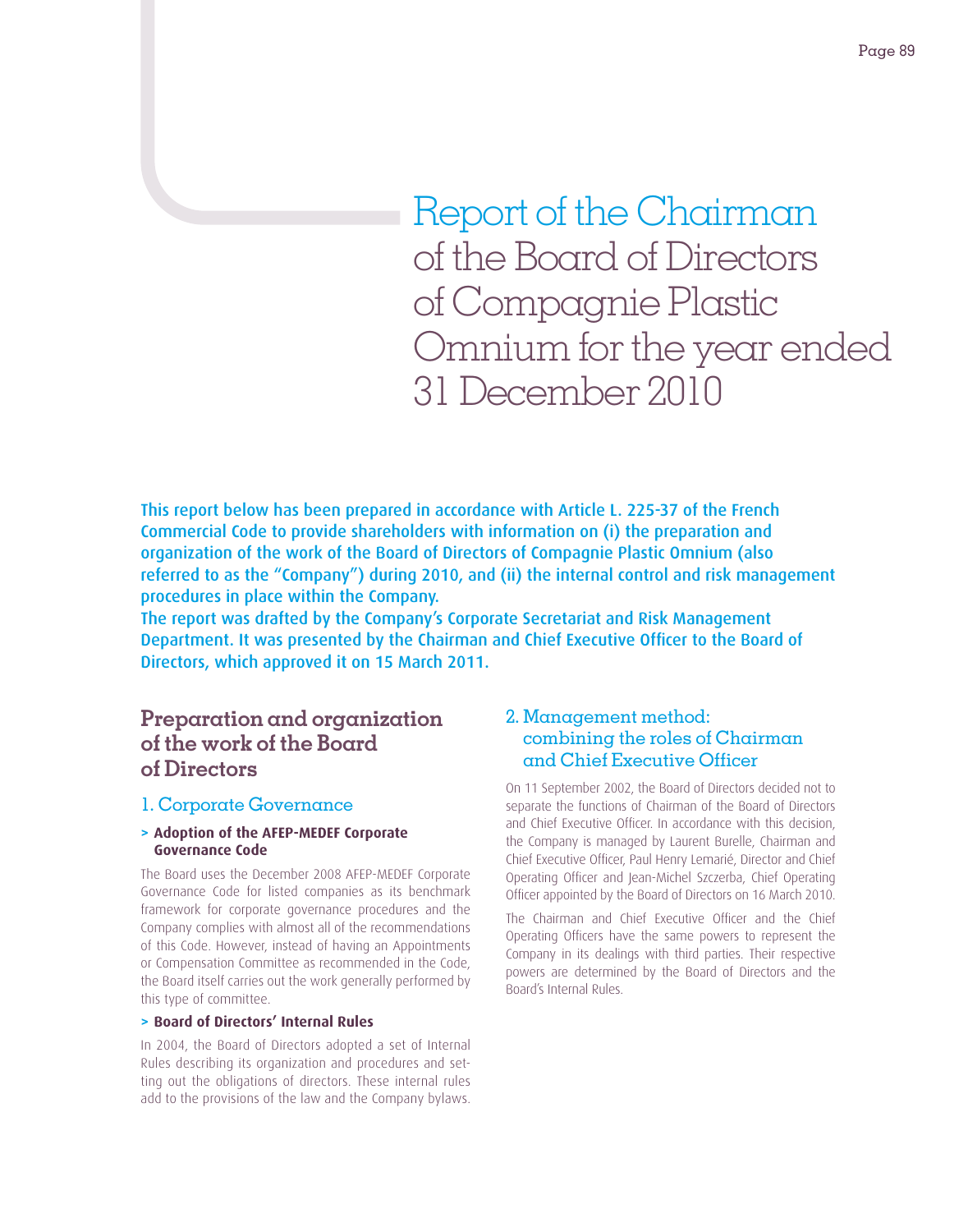## 3. Membership of the Board of Directors

A list of the Board members is provided on pages 10 and 11 of the Annual Report.

A list of directorships and other offices held in 2010 by each of the Company's directors is provided in the section of the Financial Report entitled "Directorships and functions held by the Directors of the Company" (see page 98).

#### **> Independent directors**

The AFEP-MEDEF Corporate Governance Code states that in companies that have a controlling shareholder, as is the case with Compagnie Plastic Omnium, independent directors should account for at least a third of the Board's members.

The Company's Internal Rules stipulate that at least half of the members of the Board of Directors must be independent, i.e. have no ties with the Company, the Group or its management that could prevent them from freely exercising their judgment.

As at 31 December 2010, Compagnie Plastic Omnium's Board comprised twelve directors, of whom four represent the majority shareholder. The eight others meet the independence criteria defined in the Board's Internal Rules, although three of them have been directors of the Company for more than twelve years.

The Board has not adopted this particular criteria recommended by AFEP-MEDEF because it does not consider that a director who remains in office for more than twelve years necessarily loses his or her independence. Regardless of how long they have served, all the directors of Compagnie Plastic Omnium are committed, vigilant and actively participate in discussions with full freedom of judgment.

The members of the Board combine a broad range of outstanding managerial, industrial and financial expertise.

#### **> Cooptation of a new director in 2010**

On 20 July 2010, the Board co-opted Anne-Marie Couderc as director to replace Laurence Danon. At their Meeting on 28 April 2011, the shareholders will be asked to ratify this cooptation for the remainder of Ms. Danon's term, which expires at this same Shareholders' Meeting.

Ms. Couderc meets the definition of independent director with no vested interests as set out in the Board's Internal Rules.

#### **> Election of a new director in 2011**

The Board of Directors is seeking the election of a new director, Anne Asensio, for a three-year term in accordance with the provisions of the bylaws.

Ms. Asensio meets the definition of independent director with no vested interests as set out in the Board's Internal Rules.

## 4. Roles and responsibilities

The Board's Internal Rules state that the main roles and responsibilities of the Board of Directors, in line with the law and the Company's bylaws, are to:

- Examine and discuss any issues that concern the way the business is run.
- Carry out any reviews or controls that it considers appropriate, and verify the overall consistency of the Company's accounts and accounting policies.
- Approve the audited financial statements of the Company and the Group presented by the Chairman of the Board, after hearing the Statutory Auditors' comments. These financial statements are then certified by the Statutory Auditors before being presented to the Annual Shareholders' Meeting.
- Approve the interim financial statements.
- Ensure that the financial information reported to shareholders and the financial markets is accurate.
- Define the key business strategies for Compagnie Plastic Omnium and monitor their application.
- Set the Company's main strategic goals as presented by the Chairman of the Board of Directors and ensure that adequate financial resources are made available to achieve them.

## 5. Board procedures and practices

The Board of Directors meets as often as required in the interests of the Company, and at least four times a year.

To enable the Board to effectively fulfill its role and responsibilities, under the internal rules the Chairman is required to report regularly to the Board on the following matters:

- Earnings forecasts.
- Changes in debt and the Company's financial position.
- The management report, financial statements and internal control report.
- Changes in environmental and workplace safety indicators.

Also in accordance with the Board's Internal Rules, transactions that the Chairman believes might impact the Group's strategy or considerably modify its financial position or business base – such as acquisitions, mergers, divestments or demergers – must be submitted to the Board of Directors for prior approval.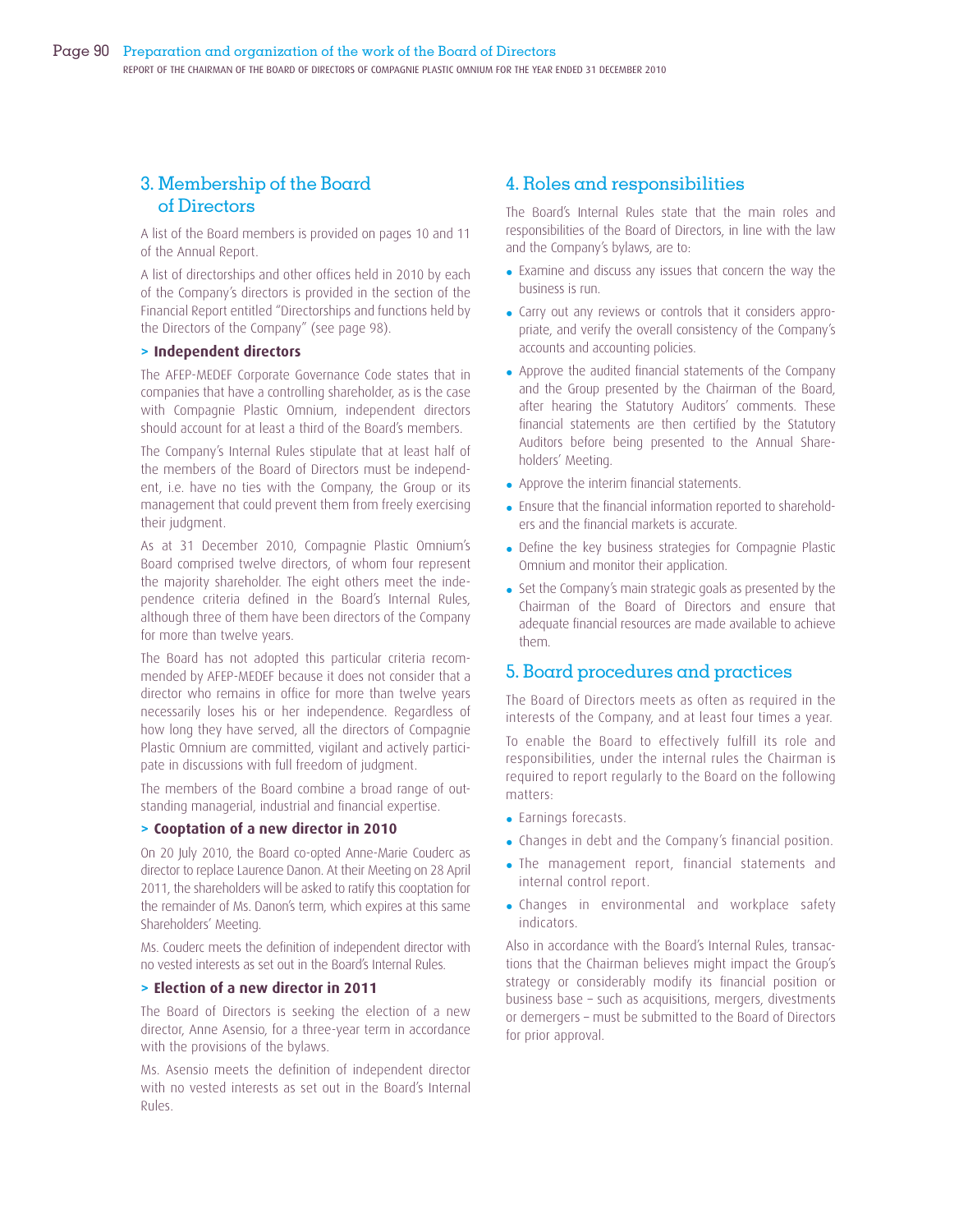## 6. Board of Directors' self-assessment

The Board's Internal Rules specify that the Board must perform an annual assessment of its own work, based on directors' replies to a questionnaire on the Board's procedures and practices over the past year, including:

- The appropriateness of matters addressed by the Board and the manner in which they were dealt with.
- The frequency and length of Board meetings.
- The quality of information provided to the Board and to each of its members, as well as the timeliness of the information provided prior to meetings.
- The operating procedures and membership of the Audit Committee.

The replies to the 2010 questionnaire showed that directors were fully satisfied with the Board's procedures and practices for the year.

Board members expressed appreciation of the quality and comprehensiveness of information provided, especially with regard to corporate strategy, and the organization of discussions at meetings. The questionnaire results also underlined the director's appreciation of the quality of the Audit Committee's overall work and its presentations to the Board.

## 7. Activities of the Board in 2010

The Board met four times in 2010 with an average attendance rate of 92%. Each meeting lasted an average of three hours.

At each meeting, a detailed analysis of the Group's financial results was presented to the Board, which reviewed the 2009 full-year financial statements at its meeting on 16 March and the 2010 interim financial statements at its 20 July meeting.

Also at each meeting, the Board reviewed the Company's cash and liquidity position and verified that its corporate strategy was being effectively implemented.

## 8. Audit Committee

#### **> Creation - Membership**

The Audit Committee assists the Board of Directors in fulfilling its responsibilities. Set up by the Board in 1996, it is made up of four independent directors. A new Chairman is appointed every three years, on a rotating basis.

#### **> Role**

The Audit Committee assists the Board of Directors in ensuring that the accounting policies used are appropriate and consistent and that they are properly applied.

Its main roles and responsibilities are to:

• Review the annual and interim financial statements prepared and presented by the Chairman of the Board of Directors and audited or reviewed by the Statutory Auditors, hear the Statutory Auditors' comments and examine

certain items in detail before submitting the financial statements to the Board of Directors.

- Monitor the financial reporting process and more particularly to examine the accounting policies used to prepare the financial statements and forestall any failure to comply with accounting rules.
- Express an opinion on the Chairman and Chief Executive Officer's choice of candidates for appointment or reappointment as Statutory Auditors.
- Analyze the findings and recommendations of the Statutory Auditors, and monitor their implementation.
- Ensure that regulations relating to the independence of the Statutory Auditors are complied with and that they are given all necessary information on a timely basis.
- Monitor the effectiveness of the internal control and risk management systems set up by Senior Management that could have an impact on the financial statements.
- Examine any issues that may have a material impact on the Group's financial position.

The Audit Committee meets as often as necessary, particularly in advance of Board meetings when accounting matters are to be discussed. At least two meetings are held each year, before the Board meetings called to approve the interim and annual financial.

## **> Activities of the Audit Committee in 2010**

The Committee met twice in 2010, to review the 2009 annual financial statements and the 2010 interim financial statements. Both of these meetings were attended by all of the Committee members, as well as by the Chief Financial Officer, the Corporate Secretary, the Vice President, Risk Management and the Statutory Auditors. The Committee reported to the Board on its work during the year.

## 9. Corporate officers' compensation

The rules and procedures applied by the Board to determine the compensation and benefits of corporate officers are described in the section of Management's Discussion and Analysis entitled "Corporate officers' compensation" (see page 76 and following of the Annual Report).

## 10. Additional information

This report will be presented at the Annual Shareholders' Meeting to be held on 28 April 2011. The conditions applicable for shareholders to participate in this meeting are described in article 16 of the Company's bylaws and can also be viewed on Plastic Omnium's website at www.plasticomnium.com.

Information required under article L. 225-100-3 of the French Commercial Code regarding items that could have a bearing on a public offer is provided in the Management's Discussion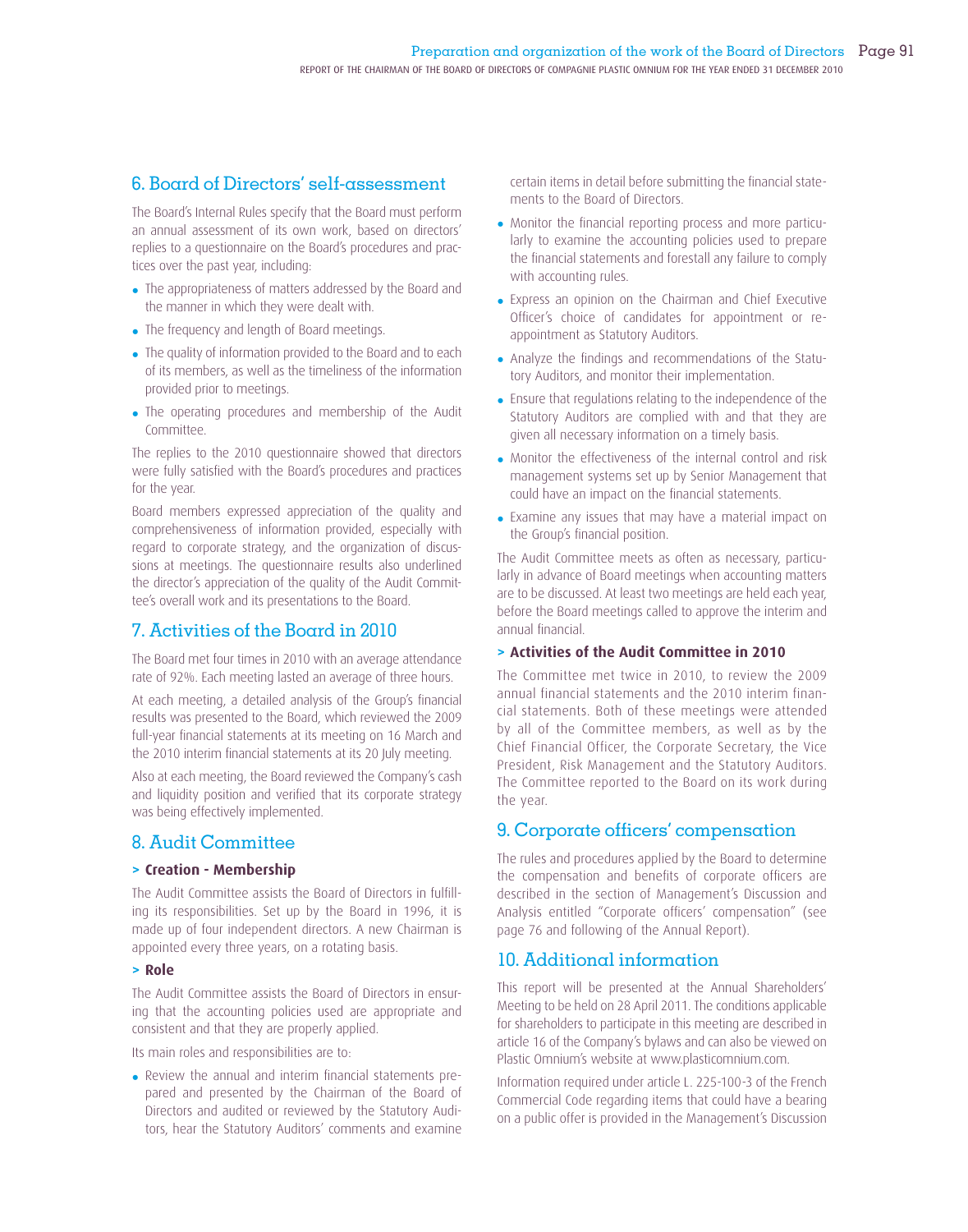and Analysis section of this document as well as in the Company's bylaws.

The AFEP-MEDEF Corporate Governance Code is available for consultation at the Company's administrative headquarters or on www.plasticomnium.com.

## **Internal control and risk management procedures**

## 1. Internal control and risk management objectives

## **> Defi nition and objectives of internal control and risk management**

Internal control and risk management are the responsibility of Senior Management and require the involvement of everyone in the organization, according to their particular role. Compagnie Plastic Omnium's internal control and risk management system is designed to ensure:

- Compliance with applicable laws and regulations;
- Efficient, controlled application of guidelines and objectives set by Senior Management, particularly with regard to risk.
- The smooth functioning of the Company's internal processes, particularly those involving the security of its assets.
- The reliability of financial information.
- The commitment of all employees to shared values and a shared vision of the risks they are helping to control.

The internal control and risk management system plays a key role in the management of Compagnie Plastic Omnium's business. However, it cannot provide absolute assurance that every objective will be met or that every risk will be prevented.

Compagnie Plastic Omnium is actively developing its internal control and risk management system as part of a continuous improvement process, based on the Application Guide for Internal Control Procedures published with the AMF's Internal Control Reference Framework.

#### **> Scope of this report**

This report describes the internal control system in effect at Compagnie Plastic Omnium, the parent company of the Plastic Omnium Group. It is therefore focused on the procedures intended to guarantee (i) the reliability of the consolidated financial statements and (ii) the Company's control over its majority-owned entities.

For entities in which it has significant equity interests but exercises control jointly with another party, the Company regularly reviews and assesses how these entities operate

and uses all of its influence to ensure that they comply with its internal control requirements.

## 2. Summary description of the internal control and risk management system

#### **> Organization**

The Plastic Omnium Group is made up of two Divisions:

• **Automotive** (Plastic Omnium Auto Exterior and Plastic Omnium Auto Inergy)

#### • **Environment**.

Under the supervision and control of Compagnie Plastic Omnium's Senior Management team, these two independently managed Divisions are responsible for deploying the resources required to meet the financial targets set in their annual budgets approved by Senior Management.

## **> Structure of the internal control and risk management system**

The Group's internal control and risk management system is underpinned by (i) the rules and procedures set out in its Internal Control Framework, and (ii) processes aimed at continuously improving the management of the main risks to which the Group may be exposed.

Every employee has a role to play in ensuring that the system operates smoothly. Oversight and controls are performed by the following seven key functions:

- The Chairman and the Senior Management team, the Risk Management Department and the Internal Control Committee, which monitor the system.
- The Operations Management of each Division, the Corporate Departments and the Internal Audit Department, which represent three separate levels of control.
- The Board of Directors.

The Chairman and Senior Management team define the overall guidelines for organizing and operating the internal control and risk management system.

They are assisted in this task by the **Executive Committee**, which has management and decision-making powers with regard to the Company's business. It comprises the Chairman and Chief Executive Officer, the Chief Operating Officers, the Executive Vice President, Corporate Planning and M&A, the Chief Financial Officer, the Corporate Secretary-Vice President, Legal Affairs, the Executive Vice President, Human Resources and the Divisional Presidents. It meets once a month to review the Group's business performance and recent developments and discuss its outlook. During this process, it addresses cross-business issues such as sales and marketing, organizational structure, capital expenditure, legal affairs and human resources, safety and environmental performance, R&D, mergers and acquisitions,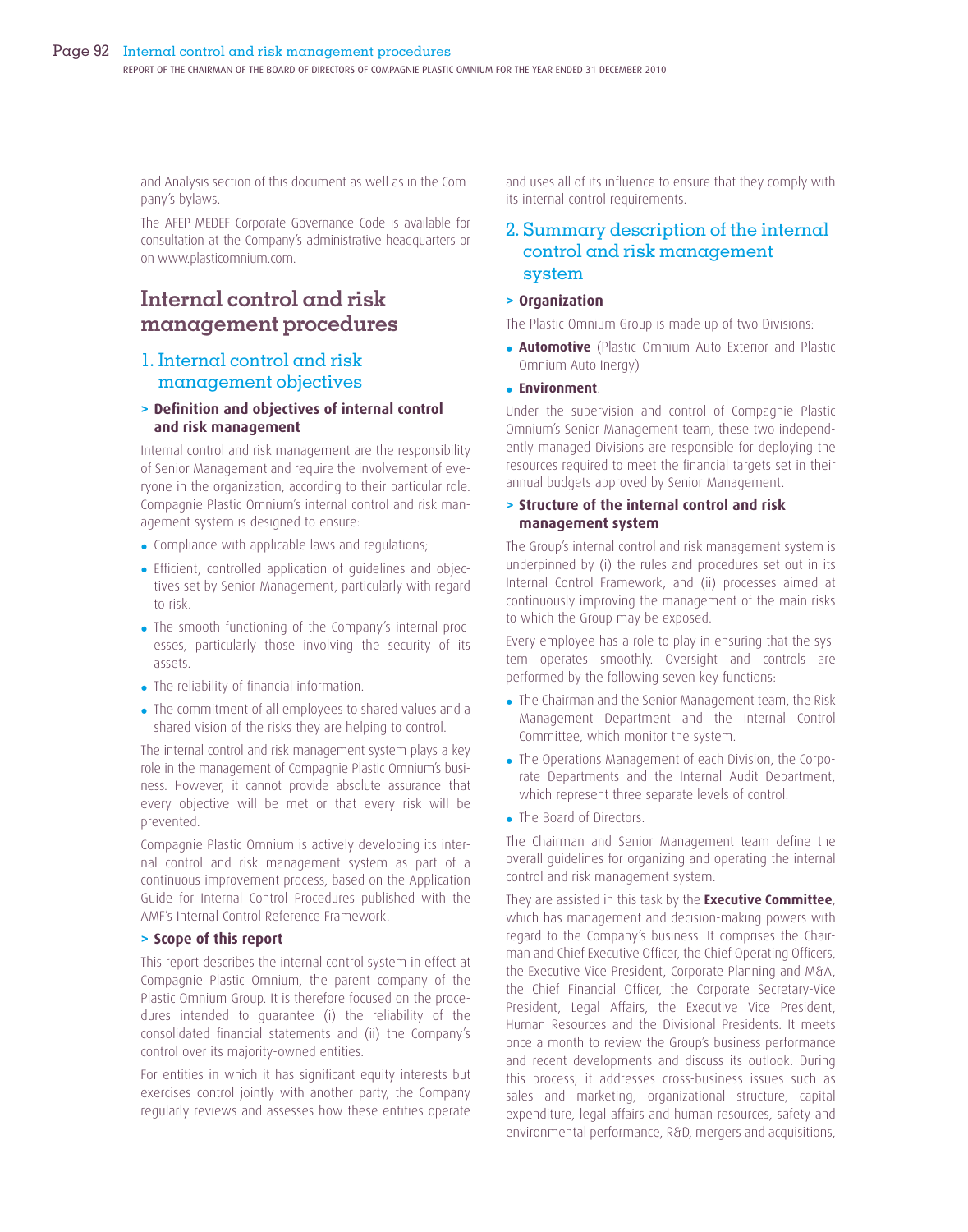and financing. Each month, it examines results and balance sheet ratios, notably capital expenditure and working capital, for each Division and each subsidiary, compared with prior-year figures and the monthly budget. It also reviews three-month forecasts of the consolidated income statement and balance sheet and plays a pro-active role in directing the Group's management. At the end of each quarter, it approves the revised forecasts for the current year. Every June, the Executive Committee reviews each Division's five-year business plan, which is then used in preparing the budget, whose final version is approved in December.

## **> The Internal Control Framework**

The cornerstone of Compagnie Plastic Omnium's internal control system is the Company's Internal Control Framework, which sets out all the rules and procedures applicable within its majority-controlled companies. It comprises a **Code of Conduct**, the Group's **Internal Control Rules and Procedures**, and an **Accounting and Financial Procedures Manual**.

• **The Code of Conduct:** In addition to its business responsibilities, Compagnie Plastic Omnium places great importance on respecting human rights and complying with sustainable development principles. The Company's long-standing commitment to corporate social responsibility is demonstrated in the **Plastic Omnium Code of Conduct** and its pledge to support the **UN Global Compact**. The Code of Conduct sets out the Company's values as well as the individual and collective conduct expected from members of the Group. It also provides the underlying principles for internal control rules and procedures. In 2010, the Company prepared a specific Code of Conduct on competition law, which has been circulated throughout the Group as part of a compliance program.

 The Code of Conduct applies to the Company and to all of its majority-owned subsidiaries and affiliates. Plastic Omnium does everything in its power to encourage the other subsidiaries and affiliates to adopt processes and practices that reflect the provisions of the Code. Group management, members of the Executive Committee, Division Presidents and facility managers are all responsible for ensuring that employees are fully aware of the contents of the Code and have access to the necessary resources to comply with its provisions. In return, each employee must behave in a way that demonstrates his or her constant personal commitment to respecting the laws and regulations of the country where he or she works, as well as the ethical rules defined in the Code.

• **Group Internal Control Rules and Procedures:**  Compagnie Plastic Omnium has a set of Internal Control Rules and Internal Control Procedures that define the roles and responsibilities of Senior Management, the Corporate Departments, and the Operations Management of the Divisions and subsidiaries. It addresses the following issues:

- Legal affairs and corporate governance.
- Human resources.
- Treasury (financing and routine operations).
- Sales.
- Purchasing (operations and capital expenditure).
- Real estate.
- Information systems.

The Internal Control Rules, which cover both routine and non-recurring business operations, constitute a single global reference point aimed at ensuring that the internal control processes are both consistent and appropriate. The internal control processes specify how the rules should be applied.

• The **Accounting and Financial Procedures Manual**: Compagnie Plastic Omnium has also prepared an Accounting and Financial Procedures Manual that complies with IFRS. These procedures are applicable to all of the consolidated companies.

 As part of a continuous internal control improvement process, the Internal Control Framework is regularly amended and updated to reflect changes in practices, regulations and organization.

#### **> Risk Management**

The main risks to which Compagnie Plastic Omnium is exposed are described in the "Risk Management" section of Management's Discussion and Analysis (page 65). This section also explains the principal measures and processes used to effectively prevent and manage these risks.

The risk management system presented in this report includes a risk mapping process for the Company's key risks, which is used as a basis for verifying whether the Group's risk management processes are appropriate and for taking measures to improve or expand existing processes where required. Risk mapping is carried out at Group level by the Risk Management Department in conjunction with the Operations Management teams and the Corporate Departments, overseen by Senior Management.

#### **> Control activities**

The risk management process is shaped by a commitment to both accountability and independent judgment, as demonstrated at the three levels – Operations Management, the Corporate Departments and Internal Audit – that are responsible for overseeing operations and risk management procedures.

**Operations Management** sets up the appropriate organizational structures and allocates the necessary resources to ensure that the Group's internal control principles and rules are applied in a satisfactory manner in each of its businesses. Operations managers are tasked with ensuring that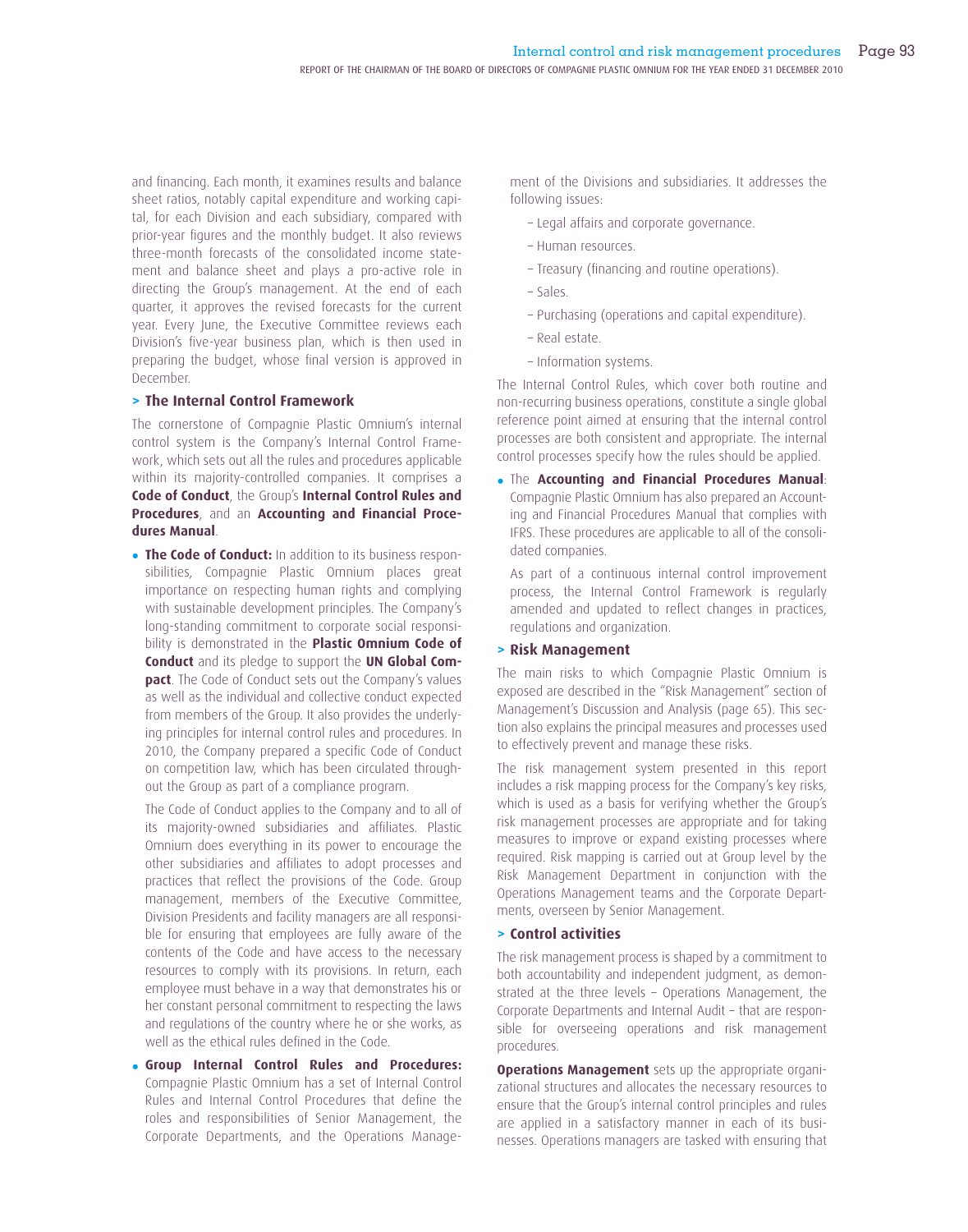corrective measures recommended following audits carried out by the Internal Audit Department are properly undertaken. They are also responsible for identifying the risks specific to the business area for which they are responsible and implementing reasonable measures to control such risks.

The **Corporate Departments** – i.e. Human Resources, Sustainable Development, Corporate Finance, Information Systems and Legal Affairs – have the broadest powers to define the Company's rules and procedures in the areas falling within their remit, under the responsibility of Senior Management They coordinate and oversee the activities of their specialized networks with a view to protecting the interests of the Group and all of its stakeholders.

In the particular area of internal control and risk management, the Corporate Departments are responsible for analyzing the risks specific to the activities within their remit and for defining the necessary structures and systems to ensure that these activities operate smoothly. They prepare and update the Internal Control Framework and the crossbusiness risk management procedures and are required to ensure that the Framework complies with applicable standards, law and regulations. Their duties also entail putting in place the requisite resources for appropriately relaying the information they produce.

Compagnie Plastic Omnium has a central **Internal Audit Department** that forms part of the Group Risk Management Department and reports to Senior Management. The Internal Audit Department also regularly reports on its work to the Internal Control Committee, which is responsible for overseeing the Group's internal control procedures. The Internal Audit Department carries out analyses of the overall internal control system and ensures that the procedures are properly implemented.

The Internal Audit Department performs audit assignments in all of the subsidiaries that are either wholly or jointlycontrolled by Compagnie Plastic Omnium. At the end of each audit, it issues recommendations to the audited units, which prepare corrective action plans whose implementation is systematically monitored by Division management. The annual internal audit plan is based on criteria relating to how often audits are performed and to each entity's risk and control environment. None of the audits performed in 2010 revealed any serious weaknesses in the internal control and risk management system.

The Internal Audit Department also oversees the annual internal control **self-assessment** processes that were launched in 2006. The self-assessment questionnaire is broadly based on the Application Guide published with the AMF's Internal Control Framework. This process is an effective means of both assessing the internal control system and raising awareness of internal control issues within the Group's local units. At the same time, it is a useful tool for the Internal Audit Department when preparing their audit work.

In addition, special audits are regularly performed by independent organizations to verify (i) compliance with international health, safety and environmental standards, (ii) the Group's quality assurance performance, and (iii) compliance with the requirements of insurance companies and customers. At 31 December 2010, 94%, 93% and 80% of the eligible facilities that were at least 50%-owned had respectively earned ISO-TS16949 (or ISO 9001), ISO 14001 or OHSAS 18001 certification.

#### **> Information and communication**

Employees can access internal control rules and procedures via the home page of the Group's intranet. However, the internal control system is primarily deployed through formal documents, awareness-raising sessions, training programs and reporting processes carried out by the Corporate Departments. All of these measures, which include the self-assessment procedure described above, demonstrate to local units Senior Management's deep commitment to internal control processes.

The dissemination of information on the preparation of financial and accounting data is covered by separate procedures, described below.

#### **> Oversight**

Senior Management, assisted by the Risk Management Department, is responsible for the overall oversight of the Group's internal control and risk management processes.

The Risk Management Department exercises a critical oversight role concerning the internal control system as part of its specific remit. It reports on its analyses and issues recommendations to Senior Management and the Internal Control Committee. The Risk Management Department is also responsible for identifying business-related risks at Group level and leading the preparation of the corresponding risk management plans.

The **Internal Control Committee** coordinates the internal control system and ensures that it functions effectively. It is chaired by the Corporate Secretary and its other members are one of the Chief Operating Officers, the Executive Vice President, Human Resources, the Chief Financial Officer, members of the Executive Committees of the Group's various businesses, the Vice President, Risk Management and the Head of Internal Audit. The Committee is responsible for ensuring the overall quality and effectiveness of the internal control system and for relaying the decisions and recommendations of the Chairman and Chief Executive Officer, to whom it reports. It has the authority to coordinate the measures undertaken by all players involved in the Group's internal control and risk management processes in each of the Group's divisions or corporate functions.

Lastly, the **Board of Directors** examines all of the main assumptions and strategies defined for the Company by Senior Management. It reviews the broad outlines of the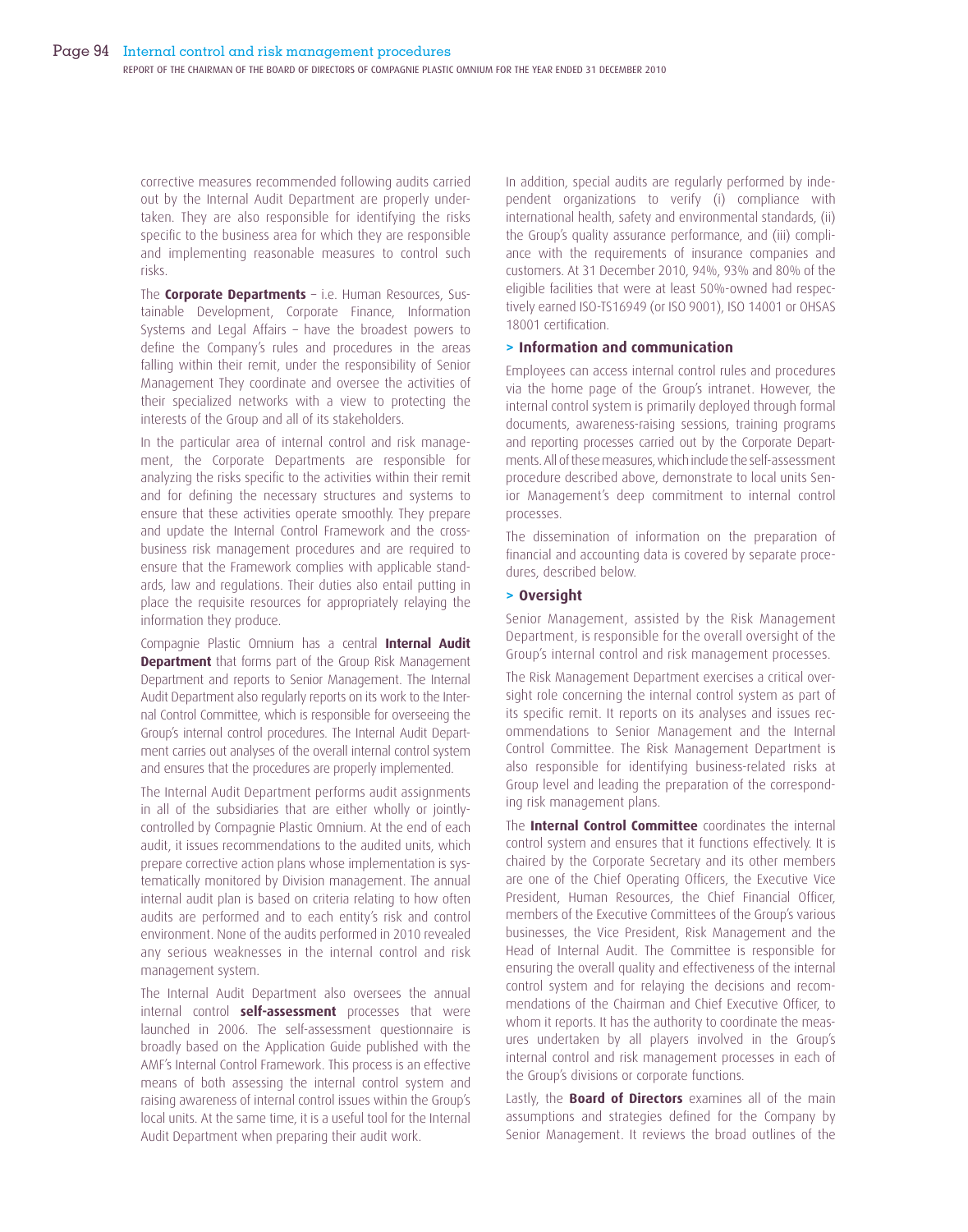internal control system and risk management processes and obtains an understanding of all procedures involved in the preparation and production of general and financial information.

## 3. Internal controls relating to the preparation of financial and accounting information

#### **> Principles applicable for the preparation of the Group's financial information**

The Finance Department is responsible for ensuring that the Group's financial information is consistent. As such, it is tasked with:

- Defining the Group's financial and accounting standards in line with the applicable international standards.
- Defining the policy for preparing financial information.
- Coordinating the information systems used to produce financial and accounting data.
- Verifying the financial information provided by the subsidiaries.
- Preparing the financial information required for the consolidated financial statements.

A single accounting plan and the same accounting standards are used by all Group units in order to ensure that data in the consolidated financial statements are consistent. The accounting plan and standards, which take account of the specific characteristics of the various businesses, were developed by the Accounting Standards and Policies Department. This department reports to the Corporate Accounting and Tax Department, which has sole authority to make any changes to them.

As a further quarantee of consistency, the financial information systems used by the subsidiaries are also centrally managed by Corporate Finance. The use of a single software application guarantees that all of the reporting and consolidation processes are standardized and applied consistently across the Group. The Divisions have also developed integrated management systems, based on commercial software recommended by the Group. These systems have been rolled out to the majority of the Divisions' manufacturing sites, helping to ensure that the information required for preparing the financial statements is properly controlled.

Group financial information is prepared for the following key processes:

- Weekly cash reporting.
- Monthly reporting.
- Interim and annual consolidation.
- The annual budget.

These three processes apply to all of the subsidiaries controlled directly and indirectly by Compagnie Plastic Omnium.

#### **> Financial reporting and control procedures**

Each subsidiary is responsible for producing its own accounts. First-tier controls and analyses of the subsidiaries' financial statements are performed at local level and second-tier controls are performed at Division level. Thirdtier controls are performed by Corporate Finance.

Monthly reporting data are submitted to Senior Management eight days after the monthly close and are discussed at the Executive Committee meeting. The reporting package includes a detailed income statement presented by function, as well as an analysis of production costs, overheads and research & development costs. It also includes a full cash flow statement, forecasts for the next three months and environmental and safety indicators. The information is prepared at Group, Division and subsidiary level. Four sets of figures are provided - monthly actual, year-to-date actual, prior-year actual and current year budget – together with an analysis of material variances.

The budget process begins in September, when the subsidiaries prepare their figures, which are consolidated at Division level. The budgets are then submitted to Senior Management in November and validated in December prior to being presented to Compagnie Plastic Omnium's Board of Directors. The budget package includes an income statement, cash flow statement and data concerning return on capital employed for each subsidiary and Division for year y+1 plus the main income statement data for y+2.

Revised forecasts are regularly produced which enable operations staff to take corrective measures with a view to ensuring that initial budget targets are met. They also help Senior Management to reliably report on the Group's developments.

The budget is based on the rolling four-year business plan approved in July of each year by Senior Management. The plan comprises income statement and balance sheet projections prepared on the basis of the sales, manufacturing and financial strategies of the Group and the Divisions.

Plastic Omnium Finance, the "Group bank", is responsible for managing the financing of all of the subsidiaries that the Group controls. Through Plastic Omnium Finance, Compagnie Plastic Omnium has set up a global cash pooling and netting system for all Group subsidiaries, except in countries where local laws prohibit this practice. Cash positions are consolidated daily and intergroup receivables and payables are netted monthly.

In general, Group companies cannot negotiate external financing arrangements without the prior authorization of Senior Management. Subsidiaries that are directly financed by Plastic Omnium Finance are allocated a monthly credit facility, whose amount is set during the budget process and is approved by Senior Management.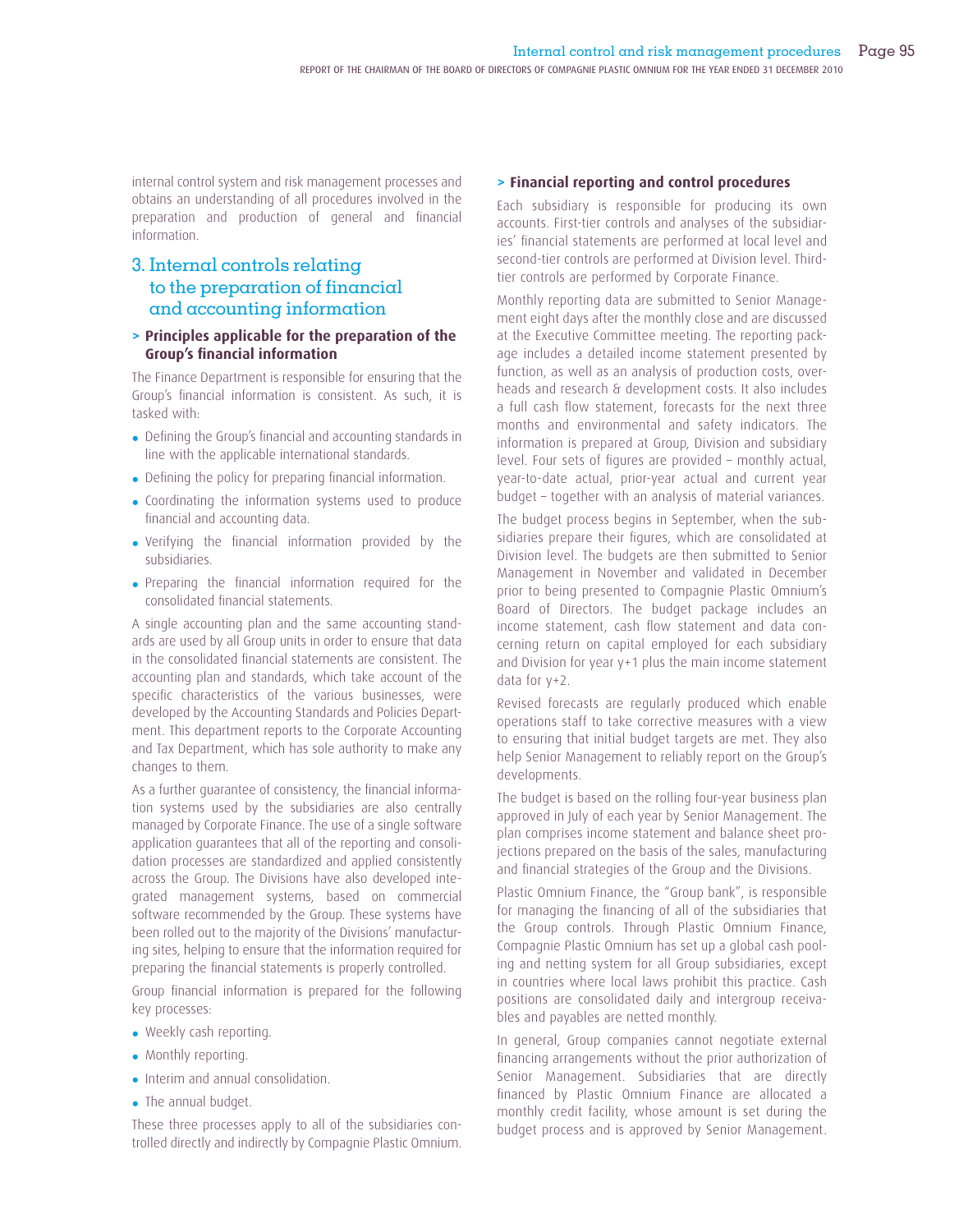When 95% of the credit facility has been used, additional financing from any further drawdowns is released only on the basis of a formal request made by the subsidiary's Senior Executive or the President of the Division to the Group Chairman and Chief Executive Officer.

Plastic Omnium Finance is also responsible for centralizing the Group's hedging transactions for both currency and interest rate risks.

Cash reports are sent to the Chairman and Chief Executive Officer and the Chief Operating Officers on a weekly basis, providing an analysis of the cash position of each Division, and of the Group as a whole, together with comparisons with the previous year and with the budget for the current year.

In 2008, an audit of the Group's cash management procedures and financial transactions was performed by a leading international firm, which concluded that the Group's cash transactions were appropriately controlled.

No material incidents or significant changes occurred during 2010 that could have compromised the effectiveness of the internal control system described above.

## 4. 2011 action plan

As part of the commitment to continuously improve the internal control system, Compagnie Plastic Omnium intends to enhance a number of procedures in 2011, based on the rules defined and published in 2008, 2009 and 2010, in order to make them more effective and user-friendly. The Risk Management Department plays a key role in this continuous improvement process, which covers internal control, accounting, financial and risk management procedures.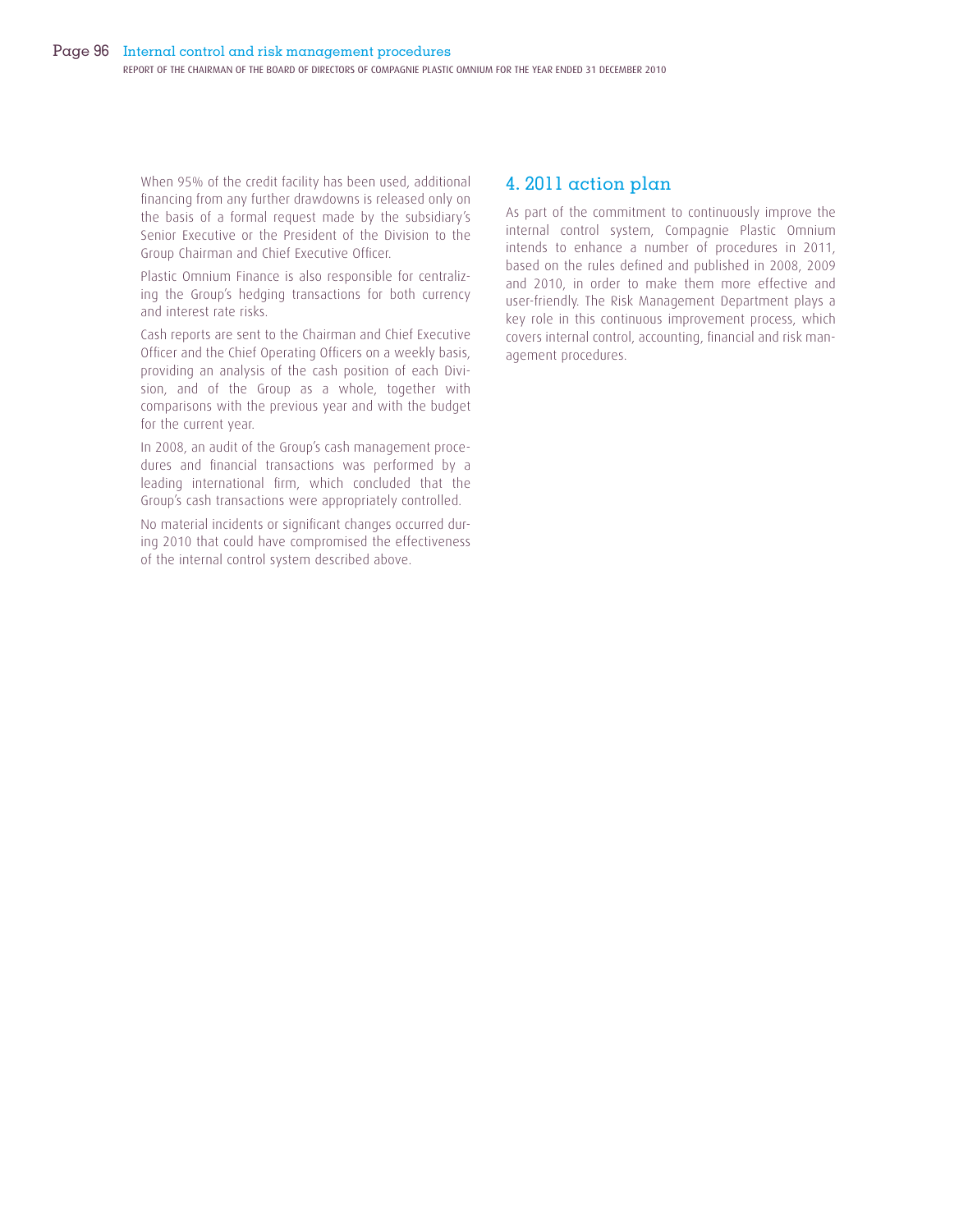# **Statutory Auditors' report on the report of the Chairman of the Board of Directors**

### Statutory auditors' report, prepared in accordance with article L. 225-235 of the French Commercial Code *(Code de commerce)*, on the report prepared by the Chairman of the Board of Directors.

#### **> To the Shareholders,**

In our capacity as statutory auditors of Compagnie Plastic Omnium and in accordance with article L. 225-235 of the French Commercial Code *(Code de commerce)*, we hereby report on the report prepared by the Chairman of your company in accordance with article L. 225-37 of the French Commercial Code *(Code de commerce)* for the year ended 31 December 2010.

It is the Chairman's responsibility to prepare and submit for the Board of Directors' approval a report on internal control and risk management procedures implemented by the company and to provide the other information required by article L. 225-37 of the French Commercial Code *(Code de commerce)* relating to matters such as corporate governance.

Our role is to:

- report on any matters as to the information contained in the Chairman's report in respect of the internal control and risk management procedures relating to the preparation and processing of the accounting and financial information,
- confirm that the report also includes the other information required by article L. 225-37 of the French Commercial Code (Code *de commerce*). It should be noted that our role is not to verify the fairness of this other information.

We conducted our work in accordance with professional standards applicable in France.

### Information on internal control and risk management procedures relating to the preparation and processing of accounting and financial information

The professional standards require that we perform the necessary procedures to assess the fairness of the information provided in the Chairman's report in respect of the internal control and risk management procedures relating to the preparation and processing of the accounting and financial information. These procedures consist mainly in:

• obtaining an understanding of the internal control and risk management procedures relating to the preparation and processing of the accounting and financial information on which the information presented in the Chairman's report is based and of the existing documentation;

• obtaining an understanding of the work involved in the preparation of this information and of the existing documentation;

• determining if any material weaknesses in the internal control procedures relating to the preparation and processing of the accounting and financial information that we would have noted in the course of our work are properly disclosed in the Chairman's report.

On the basis of our work, we have no matters to report on the information relating to the company's internal control and risk management procedures relating to the preparation and processing of the accounting and financial information contained in the report prepared by the Chairman of the Board of Directors in accordance with article L. 225-37 of the French Commercial Code *(Code de commerce)*.

### Other information

We confirm that the report prepared by the Chairman of the Board of Directors also contains the other information required by article L. 225-37 of the French Commercial Code *(Code de commerce)*.

Courbevoie and Neuilly-sur-Seine, 25 March 2011

The statutory auditors *French original signed by*

ERNST & YOUNG AND OTHERS MAZARS

FRANCOIS VILLARD JERÔME DE PASTORS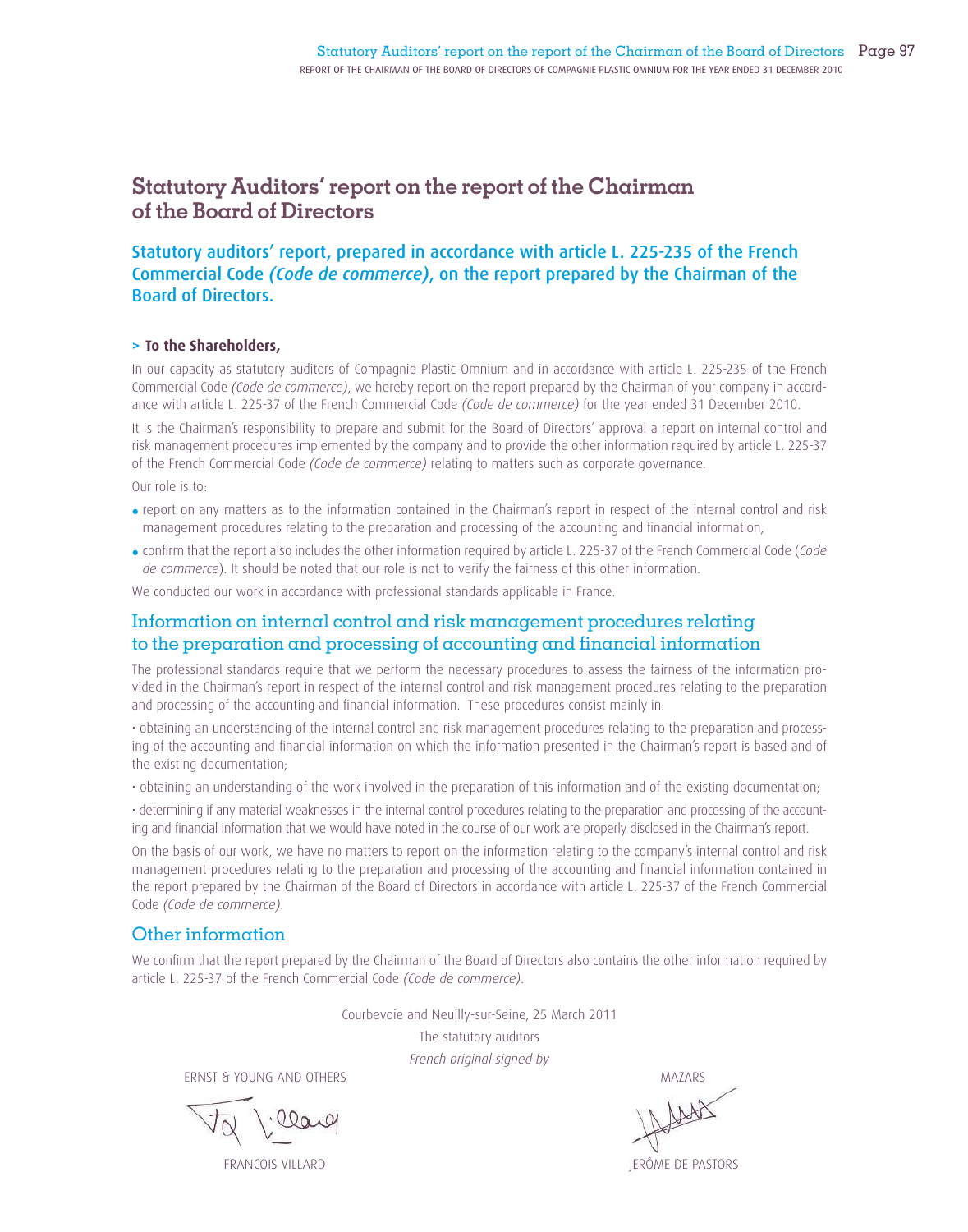# Directorships and functions held by the Directors of the Company in 2010

# **Directorships and functions held by Laurent Burelle**

| Country               | Company                                 | Function                                                 |
|-----------------------|-----------------------------------------|----------------------------------------------------------|
| Germany               | PLASTIC OMNIUM GmbH                     | Legal Manager                                            |
| <b>Spain</b>          | COMPAÑIA PLASTIC OMNIUM SA              | Chairman and Managing Director                           |
| <b>United States</b>  | PERFORMANCE PLASTICS PRODUCTS - 3P Inc. | Chairman                                                 |
|                       | PLASTIC OMNIUM AUTO EXTERIORS LLC       | Chairman                                                 |
|                       | PLASTIC OMNIUM Inc.                     | Chairman                                                 |
|                       | PLASTIC OMNIUM AUTOMOTIVE SERVICES Inc. | Chairman                                                 |
|                       | PLASTIC OMNIUM INDUSTRIES Inc.          | Chairman                                                 |
|                       | INERGY AUTOMOTIVE SYSTEMS LLC           | Director                                                 |
| <b>France</b>         | <b>BURFLIF SA</b>                       | Chief Operating Officer - Director                       |
|                       | SOGEC 2 SA                              | Chief Operating Officer - Director                       |
|                       | <b>BURFLLE PARTICIPATIONS SA</b>        | Director                                                 |
|                       | SOFIPARC SAS                            | Chairman of the Supervisory Board                        |
|                       | COMPAGNIE PLASTIC OMNIUM SA             | Chairman and Chief Executive Officer                     |
|                       | PLASTIC OMNIUM ENVIRONNEMENT SAS        | Chairman of the Supervisory Board                        |
|                       | PLASTIC OMNIUM AUTO SAS                 | Chairman                                                 |
|                       | VALEO PLASTIC OMNIUM SNC                | Co-Managing Partner                                      |
|                       |                                         | Legal representative of<br>Plastic Omnium Auto Exteriors |
|                       | PLASTIC OMNIUM AUTO EXTERIORS SAS       | Chairman                                                 |
|                       | INFRGY AUTOMOTIVE SYSTEMS SA            | Chairman and Chief Executive Officer                     |
|                       | LA LYONNAISE DE BANQUE                  | Director                                                 |
|                       | CIF FINANCIÈRE DE LA CASCADE SAS        | Chairman                                                 |
|                       | LABRUYÈRE EBERLE SAS                    | Member of the Supervisory Board                          |
| <b>United Kingdom</b> | PLASTIC OMNIUM Ltd                      | Chairman                                                 |
| <b>Netherlands</b>    | PLASTIC OMNIUM INTERNATIONAL BV         | Chairman                                                 |
| <b>Switzerland</b>    | SIGNAL AG                               | Director                                                 |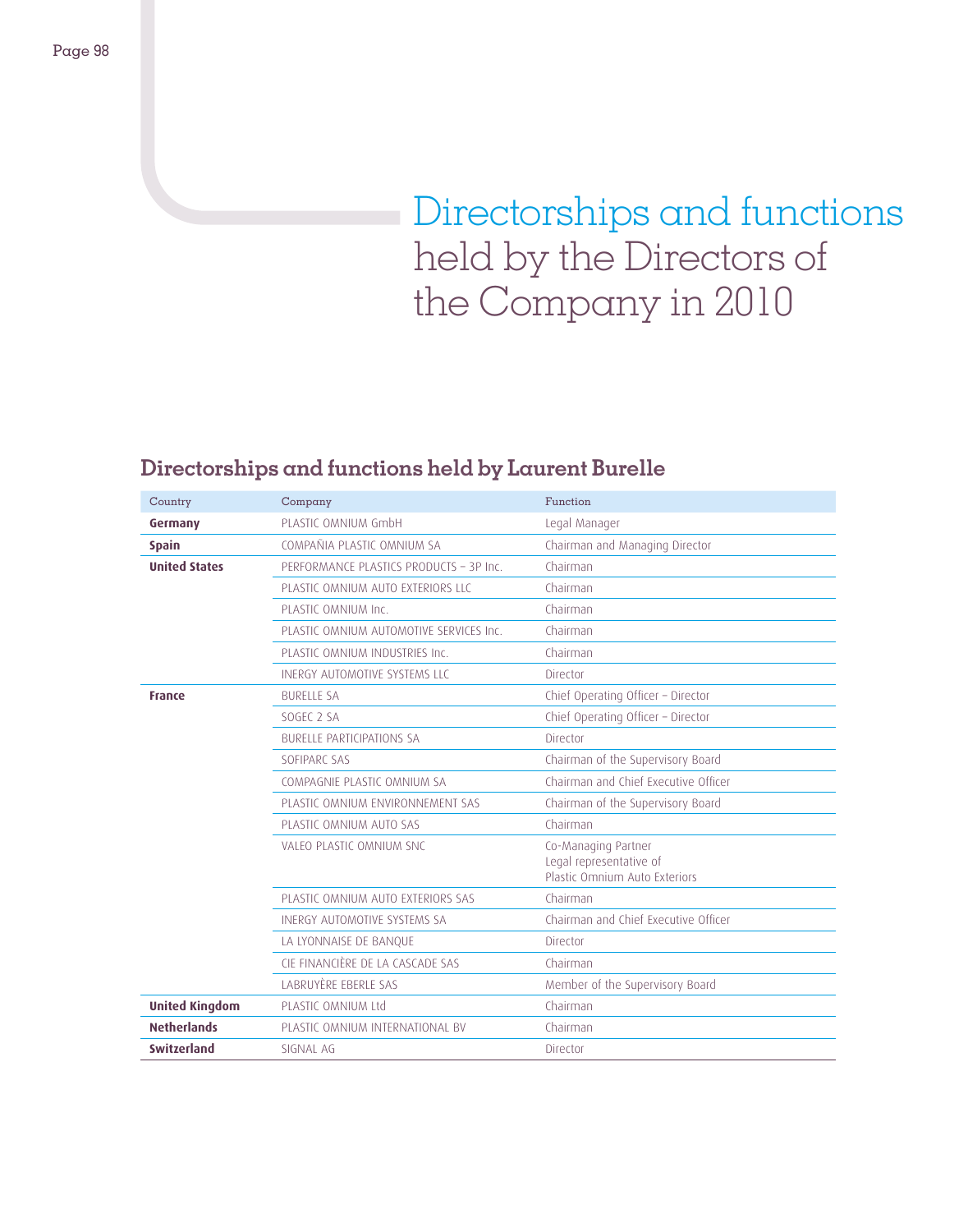| Country              | Company                                                            | Function                           |
|----------------------|--------------------------------------------------------------------|------------------------------------|
| Germany              | PLASTIC OMNIUM GmbH                                                | Member of the Board                |
| <b>Spain</b>         | COMPAÑIA PLASTIC OMNIUM SA                                         | Director                           |
| <b>United States</b> | INERGY AUTOMOTIVE SYSTEMS HOLDING Inc.                             | Director                           |
|                      | INERGY AUTOMOTIVE SYSTEMS LLC                                      | Director                           |
| <b>France</b>        | <b>BURELLE SA</b>                                                  | Chief Operating Officer - Director |
|                      | BURFLLE PARTICIPATIONS SA                                          | Chief Operating Officer - Director |
|                      | SOFIPARC SAS                                                       | Member of the Supervisory Board    |
|                      | COMPAGNIE PLASTIC OMNIUM SA                                        | Chief Operating Officer - Director |
|                      | PLASTIC OMNIUM ENVIRONNEMENT SAS                                   | Member of the Supervisory Board    |
|                      | INFRGY AUTOMOTIVE SYSTEMS SA                                       | Director                           |
|                      | INOPART SA governed by a Management<br>Board and Supervisory Board | Member of the Supervisory Board    |

# **Directorships and functions held by Paul Henry Lemarié**

# **Directorships and functions held by Éliane Lemarié**

| Country       | Company                     | Function                               |
|---------------|-----------------------------|----------------------------------------|
| <b>France</b> | <b>BURELLE SA</b>           | Director                               |
|               | SOFIPARC SAS                | Member of the Supervisory Board        |
|               | SOGEC <sub>2</sub> SA       | Chief Operating Officer - Director     |
|               | COMPAGNIE PLASTIC OMNIUM SA | Permanent representative of BURELLE SA |
|               | UNION INDUSTRIELLE          | Chairman of the Supervisory Board      |
|               | IRMA COMMUNICATION SARL     | Legal manager until 13 April 2010      |

# **Directorships and functions held by Jean Burelle**

| Country            | Company                                                 | Function                                                              |
|--------------------|---------------------------------------------------------|-----------------------------------------------------------------------|
| <b>France</b>      | <b>BURELLE SA</b>                                       | Chairman and Chief Executive Officer                                  |
|                    | <b>BURELLE PARTICIPATIONS SA</b>                        | Chairman and Chief Executive Officer                                  |
|                    | COMPAGNIE PLASTIC OMNIUM SA                             | Honorary Chairman - Director                                          |
|                    | SOGEC 2 SA                                              | Chief Operating Officer                                               |
|                    | SOFIPARC SAS                                            | Member of the Supervisory Board                                       |
|                    | SYCOVEST 1 (SICAV)                                      | Permanent representative of Burelle Participations -<br>Director      |
|                    | REMY COINTREAU                                          | Director and member of the Appointments and<br>Compensation Committee |
|                    | SOPAREXO (SCA)                                          | Member of the Supervisory Board                                       |
|                    | BANQUE JEAN-PHILIPPE HOTTINGUER (SCA)                   | Member of the Supervisory Board                                       |
|                    | MEDEF INTERNATIONAL (ASSOCIATION)                       | Chairman                                                              |
|                    | HARVARD BUSINESS SCHOOL CLUB DE FRANCE<br>(ASSOCIATION) | Chairman                                                              |
| <b>Spain</b>       | COMPAÑIA PLASTIC OMNIUM SA                              | Director                                                              |
| <b>Switzerland</b> | SIGNAL AG                                               | Director                                                              |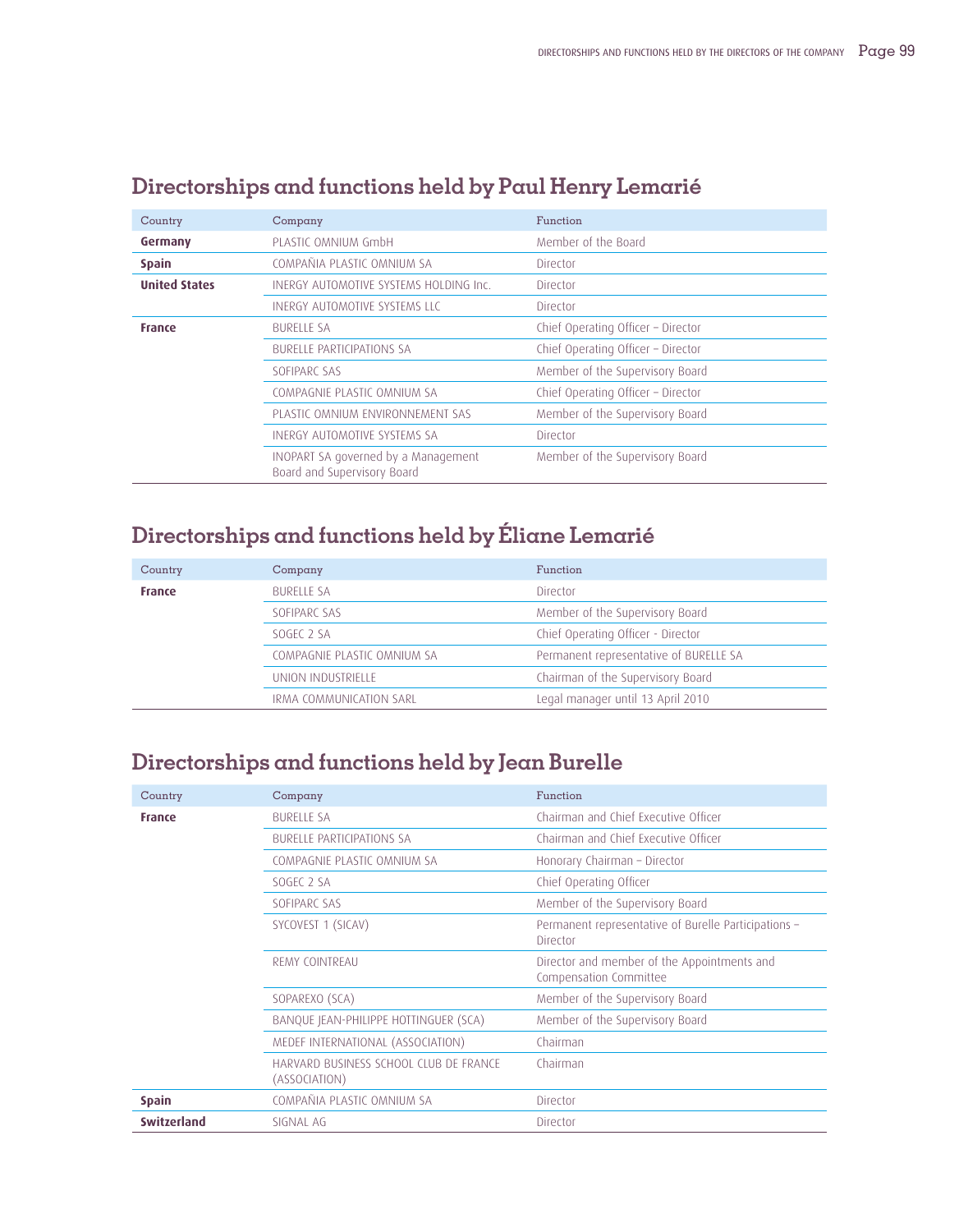| Country       | Company                                                                 | Function                                                                                      |
|---------------|-------------------------------------------------------------------------|-----------------------------------------------------------------------------------------------|
| <b>France</b> | COMPAGNIE PLASTIC OMNIUM SA                                             | Director                                                                                      |
|               | <b>QUILLET SA</b>                                                       | Chairman and Chief Executive Officer<br>until 30 June 2010                                    |
|               | SOCIÉTÉ FRANÇAISE DE JOURNAUX<br>ET D'IMPRIMES COMMERCIAUX L'ALSACE SAS | Permanent representative of Quillet<br>Member of the Board of Directors<br>until 30 June 2010 |
|               | MEDIAKIOSK SAS                                                          | Director                                                                                      |
|               | PRESSTALIS SARL                                                         | Co-Legal Manager<br>until 24 August 2010                                                      |
|               |                                                                         | Chief Executive Officer                                                                       |
|               | SOCIÉTÉ DE PRESSE FÉMININE SNC                                          | Representative of Quillet SA,<br>Co-Managing Partner<br>until 30 June 2010                    |
|               | LA FONDATION D'ENTREPRISE ELLE                                          | Director                                                                                      |
|               | LA FONDATION RATP                                                       | Director                                                                                      |
|               | LA FONDATION VEOLIA ENVIRONNEMENT                                       | Director                                                                                      |

# **Directorships and functions held by Anne-Marie Couderc**

# **Directorships and functions held by Laurence Danon**

| Country               | Company                                                         | Function                                                   |
|-----------------------|-----------------------------------------------------------------|------------------------------------------------------------|
| <b>France</b>         | COMPAGNIE PLASTIC OMNIUM SA                                     | Director<br>until 20 July 2010                             |
|                       |                                                                 | Member of the Audit Committee<br>until 20 July 2010        |
|                       | EDMOND DE ROTHSCHILD CORPORATE FINANCE                          | Chairman of the Executive Board                            |
|                       | TF <sub>1</sub>                                                 | Member of the Board of Directors                           |
|                       | RHODIA                                                          | Member of the Board of Directors                           |
|                       |                                                                 | Member of the Strategy Committee                           |
|                       | BPCE SA governed by a Management<br>Board and Supervisory Board | Member of the Supervisory Board                            |
|                       |                                                                 | Chairman of the Appointments and Compensation<br>Committee |
| <b>United Kingdom</b> | DIAGEO plc                                                      | Member of the Board of Directors                           |
|                       |                                                                 | Member of the Audit and Compensation Committee             |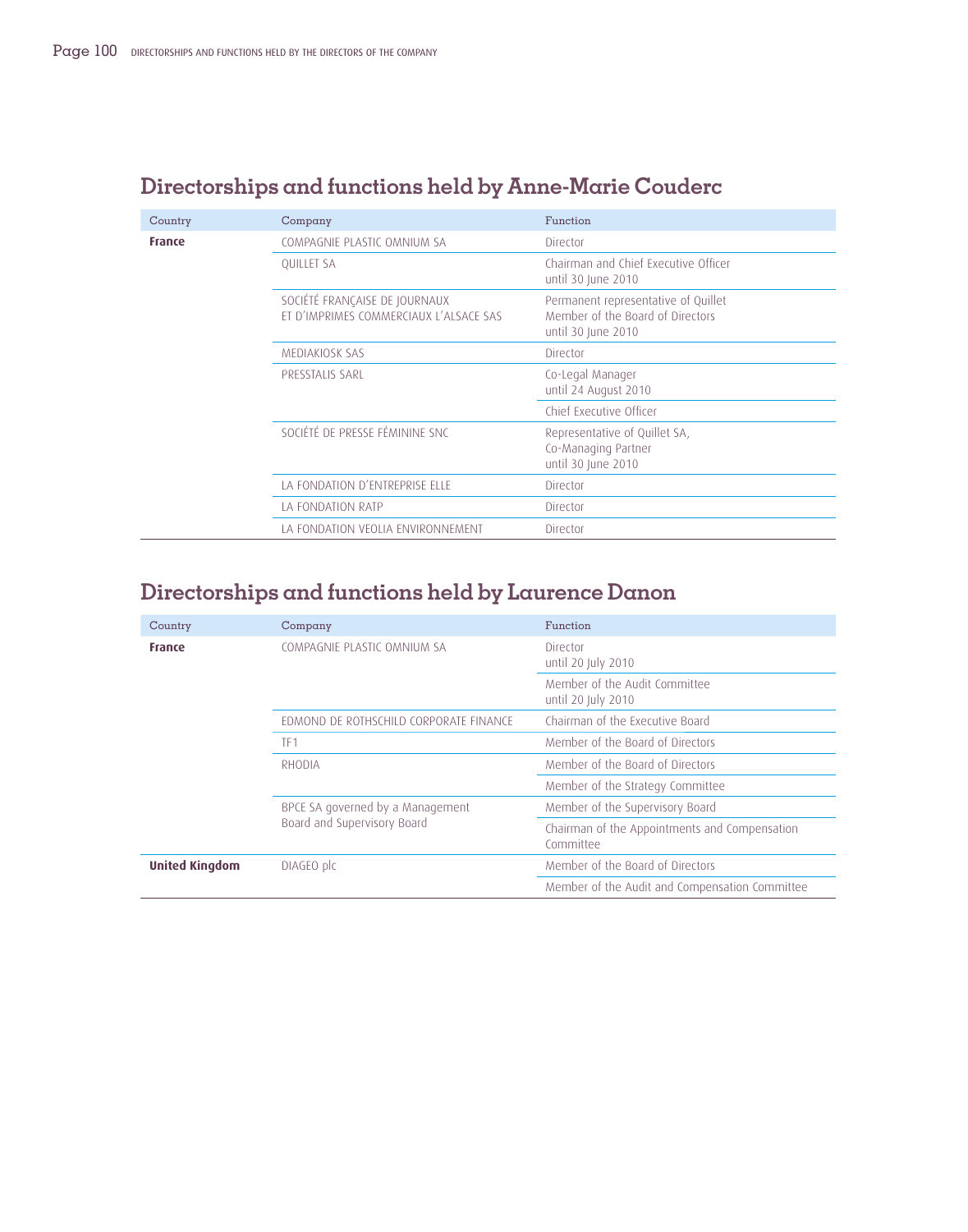| Country              | Company                     | Function                              |
|----------------------|-----------------------------|---------------------------------------|
| <b>France</b>        | COMPAGNIE PLASTIC OMNIUM SA | Director                              |
|                      |                             | Member of the Audit Committee         |
|                      | API IX SA                   | Director                              |
|                      | FINANCIÈRE VIVALDI          | Member of the Supervisory Board       |
| <b>United States</b> | <b>BWAY CORPORATION</b>     | Chairman until June 2010 and Director |
|                      | DOVER CORPORATION           | Director                              |
|                      | <b>GENRAL MOLY Inc.</b>     | Director until May 2010               |
|                      | <b>FRGAS VENTURES LLC</b>   | Director                              |

# **Directorships and functions held by Jean-Pierre Ergas**

# **Directorships and functions held by Jérôme Gallot**

| Country       | Company                                    | Function                                |
|---------------|--------------------------------------------|-----------------------------------------|
| <b>France</b> | CDC ENTREPRISES SAS                        | Chairman                                |
|               | <b>FSI PME PORTEFEUILLE SAS</b>            | Chairman                                |
|               | CDC ENTREPRISES ELAN PME SAS               | Chairman                                |
|               | AVENIR ENTREPRISES SA                      | Chairman of the Board of Directors      |
|               | COMPAGNIE PLASTIC OMNIUM SA                | Director                                |
|               | CAISSE DES DÉPÔTS                          | Member of the Group Executive Committee |
|               | <b>ICADE SA</b>                            | Director                                |
|               | CNP ASSURANCES SA                          | Director until June 22, 2010            |
|               | NEXANS SA                                  | Director                                |
|               | NRI GROUP SA                               | Non-voting Director                     |
|               | SCHNEIDER ELECTRIC SA                      | Member of the Supervisory Board         |
|               | CONSOLIDATION ET DÉVELOPPEMENT GESTION SAS | Chairman of the Supervisory Board       |
| <b>Brazil</b> | CAIXA SEGUROS SA                           | Director                                |

# **Directorships and functions held by Francis Gavois**

| Country            | Company                         | Function                        |
|--------------------|---------------------------------|---------------------------------|
| <b>France</b>      | COMPAGNIE PLASTIC OMNIUM SA     | Director                        |
|                    |                                 | Member of the Audit Committee   |
|                    | CONSORTIUM DE RÉALISATION (CDR) | Director                        |
| <b>Netherlands</b> | STH                             | Member of the Supervisory Board |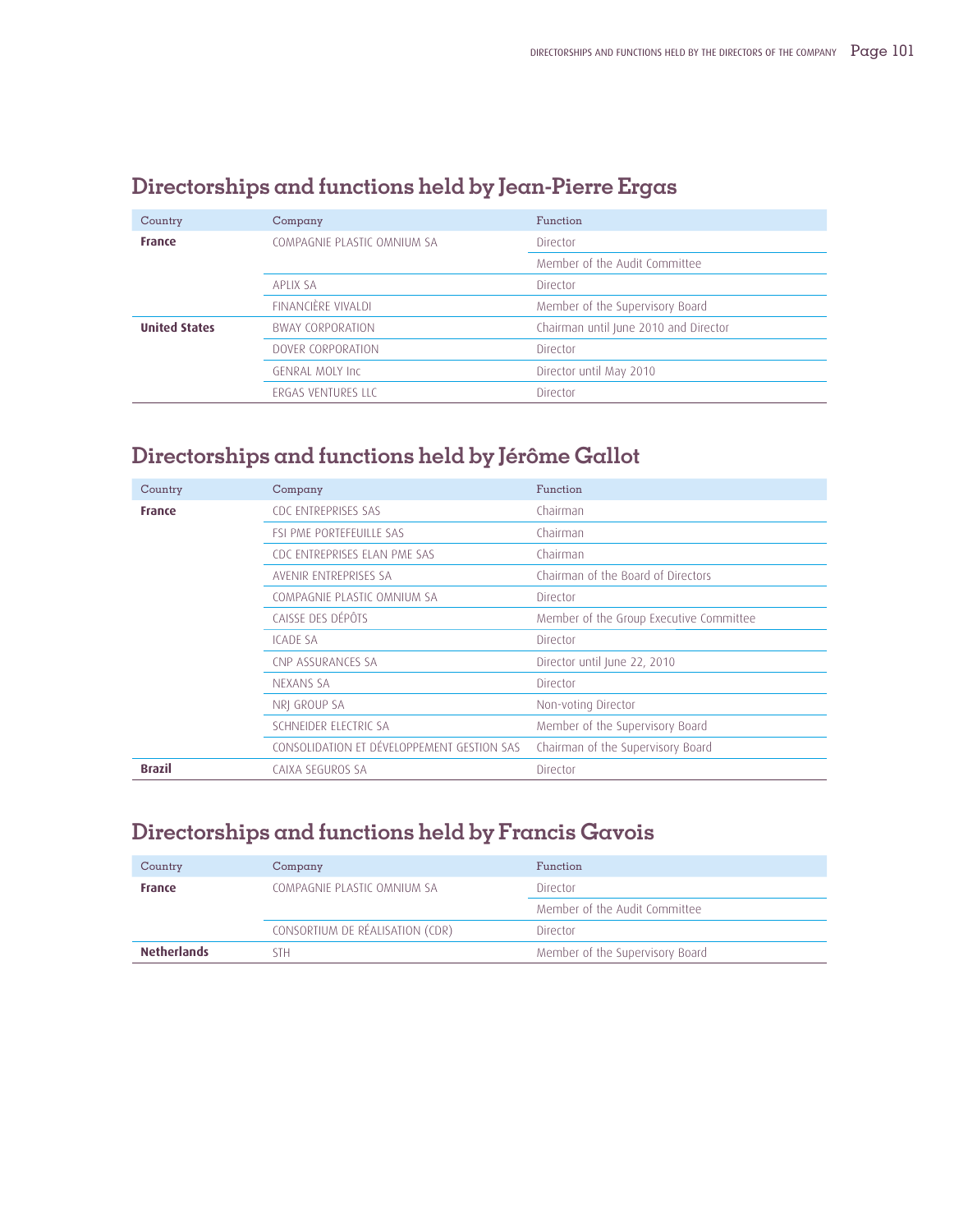| Country               | Company                        | Function                                                                                                          |
|-----------------------|--------------------------------|-------------------------------------------------------------------------------------------------------------------|
| <b>France</b>         | COMPAGNIE PLASTIC OMNIUM       | Director                                                                                                          |
| Germany               | ROCHE DEUTSCHLAND HOLDING GMDH | Member of the Supervisory Board                                                                                   |
|                       | ROCHE DIAGNOSTICS GmbH         | Member of the Supervisory Board                                                                                   |
|                       | JOH. HAY GmbH & Co. KG         | Chairman of the Supervisory Board                                                                                 |
|                       | SCHAFFFI FR GmbH               | Member of the Board of Directors                                                                                  |
| <b>United Kingdom</b> | MACQUARIE CAPITAL (EUROPE) Ltd | Chairman                                                                                                          |
| Switzerland           | <b>HYMER AG</b>                | Chairman of the Supervisory Board                                                                                 |
|                       | VOITH AG                       | Member of the Supervisory Board                                                                                   |
|                       | FUCHS PETROLUB AG              | Member of the Board of Directors, of the Audit<br>Committee and of the Compensation and Appointments<br>Committee |
|                       | WOCO GRUPPE                    | Vice-Chairman of the Supervisory Board                                                                            |
|                       | HOFFMANN LA ROCHE, GRENZACH    | Member of the Board of Directors                                                                                  |

# **Directorships and functions held by Bernd Gottschalk**

# **Directorships and functions held by Vincent Labruyère**

| Country       | Company                                 | Function                                                |
|---------------|-----------------------------------------|---------------------------------------------------------|
| <b>France</b> | SOCIÉTÉ COMMERCIALE DE BIOUX SAS        | Member of the Executive Board                           |
|               | GRANDS MAGASINS LABRUYÈRE SAS           | Member of the Executive Committee                       |
|               | SOCIÉTÉ FINANCIÈRE DU CENTRE SAS        | Chairman                                                |
|               | COMPAGNIE PLASTIC OMNIUM SA             | Director                                                |
|               |                                         | Chairman of the Audit Committee                         |
|               | SOCIÉTÉ FINANCIÈRE LABRUYÈRE EBERLE SAS | Chief Executive Officer until June 2010                 |
|               |                                         | Chairman of the Management Board                        |
|               | SA PERROUX et Fils                      | Director                                                |
|               | PIGE SA                                 | Permanent representative of Labruyère Éberlé - Director |
|               | MARTIN MAUREL SA                        | Director                                                |
|               | SNPI SCA                                | Member of the Supervisory Board                         |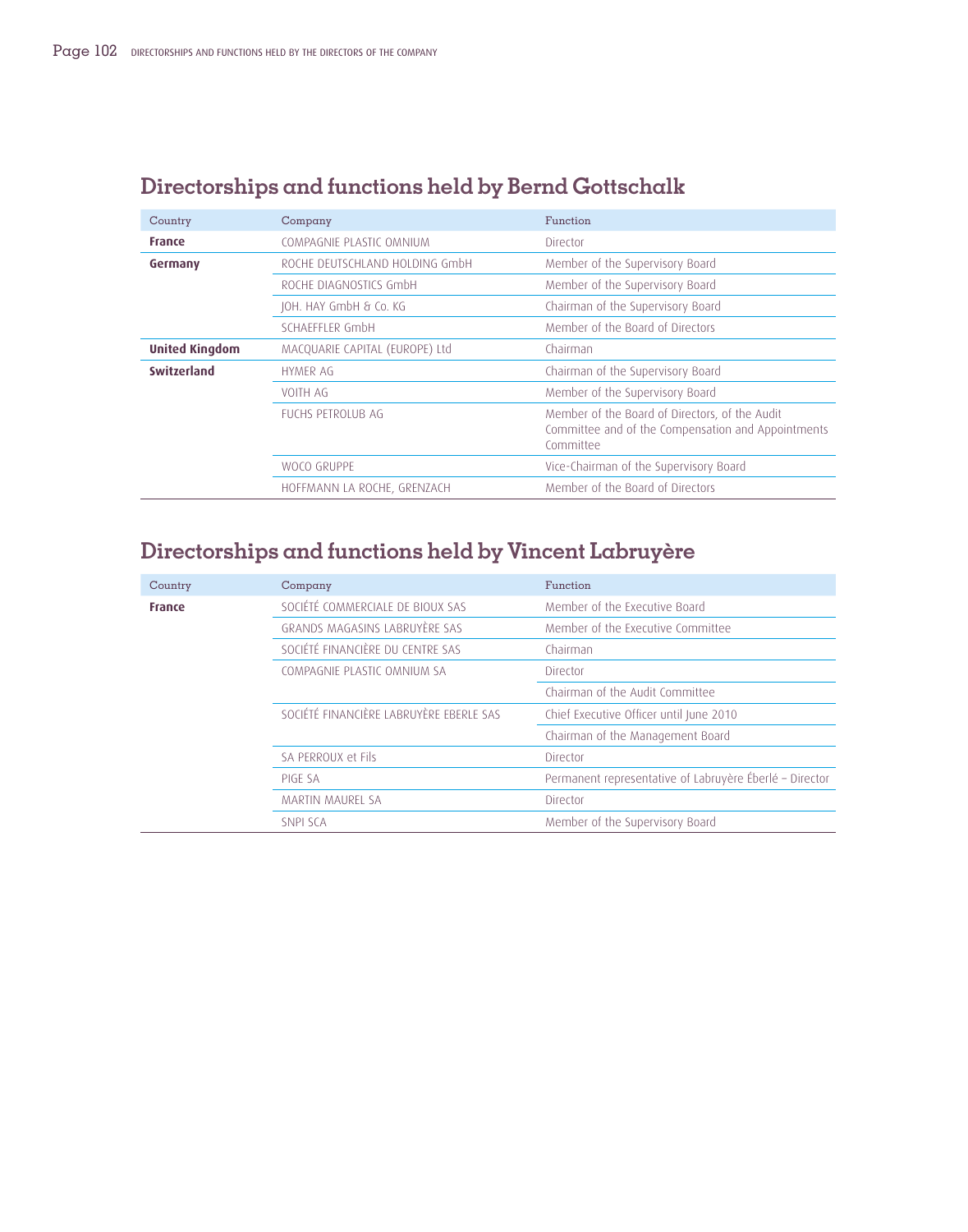| Country              | Company                                                          | Function                             |
|----------------------|------------------------------------------------------------------|--------------------------------------|
| <b>France</b>        | <b>INSTITUT MÉRIEUX</b>                                          | Chairman and Chief Executive Officer |
|                      | <b>BIOMÉRIEUX SA</b>                                             | Chairman and Chief Executive Officer |
|                      | FONDATION MÉRIFUX                                                | Chairman of the Board of Directors   |
|                      | FONDATION CHRISTOPHE ET RODOLPHE MÉRIEUX<br>- Institut de France | Honorary Chairman and Director       |
|                      | FONDATION PIERRE FABRE                                           | Director                             |
|                      | FONDATION PIERRE VEROTS                                          | Director                             |
|                      | COMPAGNIE PLASTIC OMNIUM SA                                      | Director                             |
|                      | TRANSGÈNE                                                        | Director                             |
|                      | SYNERGIE LYON CANCER                                             | Director                             |
|                      | ÉCOLE VÉTÉRINAIRE DE LYON                                        | Chairman                             |
|                      | <b>FONDATION CENTAURE</b>                                        | Director                             |
|                      | CIC LYONNAISE DE BANQUE                                          | Director                             |
| <b>Italy</b>         | BIOMÉRIEUX ITALIA SPA                                            | Director                             |
| Greece               | <b>BIOMÉRIEUX HELLAS</b>                                         | Chairman of the Board of Directors   |
| <b>United States</b> | SILLIKER GROUP CORPORATION                                       | Director                             |

# **Directorships and functions held by Alain Mérieux**

# **Directorships and functions held by Thierry de la Tour d'Artaise**

| Country       | Company                     | Function                                |
|---------------|-----------------------------|-----------------------------------------|
| <b>France</b> | COMPAGNIE PLASTIC OMNIUM SA | Director                                |
|               | SFB SA                      | Chairman and Chief Executive Officer    |
|               | SEB INTERNATIONALE SAS      | Chairman                                |
|               | CLUB MÉDITERRANÉE SA        | Director                                |
|               | LYONNAISE DE BANQUE         | Permanent Representative of Sofinaction |
|               | <b>I FGRAND</b>             | Director                                |
| China         | <b>SUPOR</b>                | Director                                |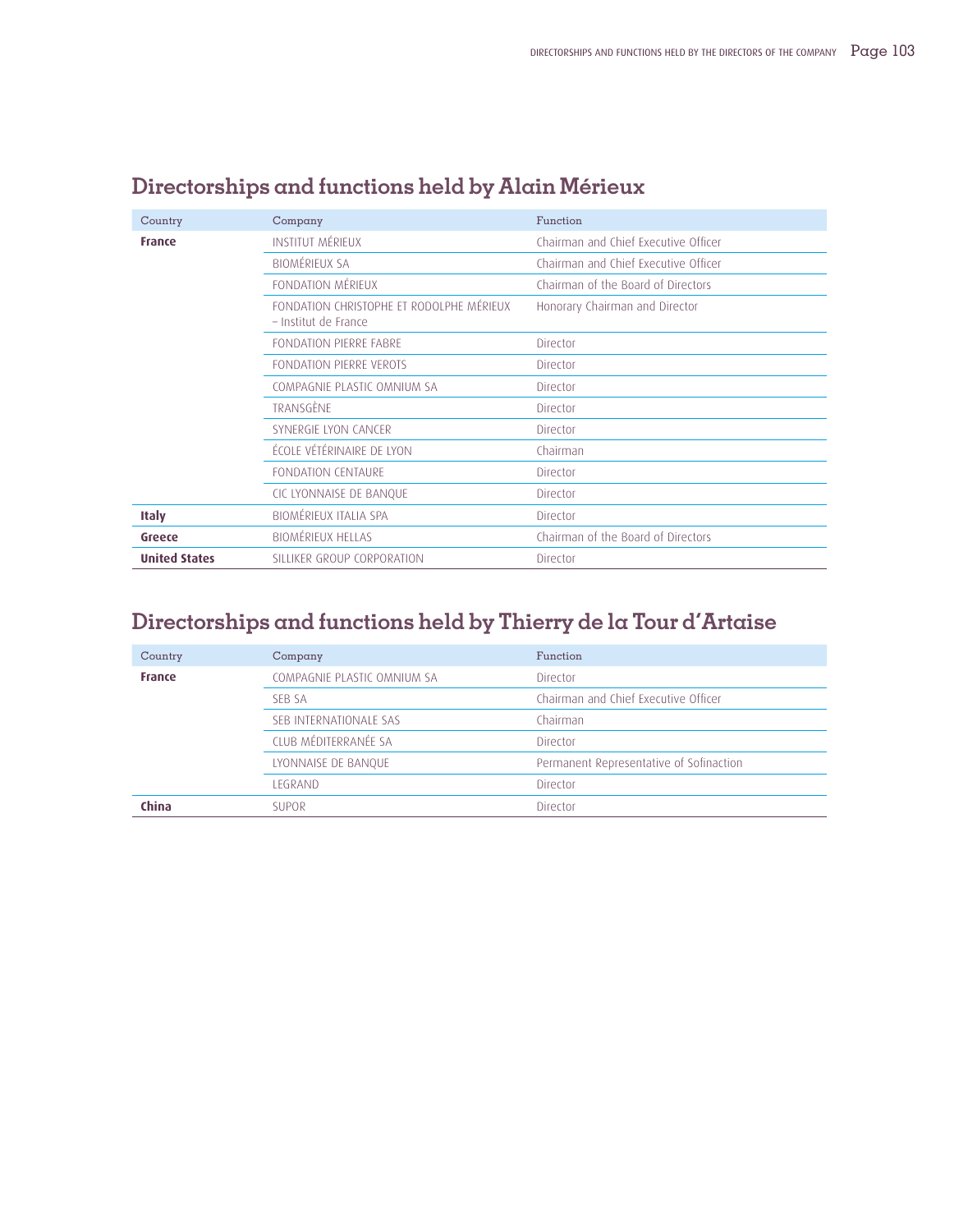# Resolutions submitted to the Annual Meeting of Shareholders on 28 April 2011

# **Ordinary resolutions**

### First resolution

#### **> Approval of the Company fi nancial statements**

Having considered the report of the Board of Directors and the Auditors' report on the Company financial statements and voting under the quorum and majority conditions required for ordinary shareholders' meetings, the shareholders approve the Company financial statements for the year ended 31 December 2010 as presented, showing net income of €107,967,337, as well as the transactions reflected in those financial statements or referred to in those reports.

### Second resolution

#### **> Net income appropriation**

Voting under the quorum and majority conditions required for ordinary shareholders' meetings and having noted that the Company's net income for the year amounts to €107,967,337 and retained earnings stand at €232,197,780, the shareholders approve the Board of Directors' recommendation and resolve to appropriate the total net amount of €340,165,117 as follows:

| To the statutory reserve                                                 | €505,487<br>€340,165,117 |
|--------------------------------------------------------------------------|--------------------------|
|                                                                          |                          |
| To retained earnings                                                     | €314,957,191             |
| To dividends on the 17,644,599 shares<br>outstanding at 31 December 2010 | €24,702,439              |

Accordingly, the shareholders set the 2010 dividend at €1.40 per share. Individual shareholders resident in France for tax purposes qualify for the 40% tax relief provided for in Article 158-3-2° of the French General Tax Code.

The dividend will be paid as from 6 May 2011, the date proposed by the Board of Directors.

Compagnie Plastic Omnium shares held in treasury on the dividend payment date will be stripped of dividend rights and the related dividends will be credited to retained earnings.

In accordance with the law, the shareholders note that, after deducting dividends not paid on treasury stock, dividends for the last three years were as follows:

| Number of shares<br>Year<br>carrying dividend |                                                  | Total<br>dividends | Dividend<br>per share* |
|-----------------------------------------------|--------------------------------------------------|--------------------|------------------------|
|                                               | rights                                           | (in euros)         | (in euros)             |
| $2007*$                                       | 17,385,100 shares<br>carrying dividend<br>rights | 12,169,570         | 0.70                   |
| $2008*$                                       | 16,940,234 shares<br>carrying dividend<br>rights | 5,929,082          | 0.35                   |
| $2009*$                                       | 16,080,282 shares<br>carrying dividend<br>rights | 11,256,197         | 0.70                   |

*\* Amounts for 2007, 2008 and 2009 were fully eligible for the 40% tax relief as provided for in article 158-3-2° of the French General Tax Code for individual shareholders resident in France for tax purposes.*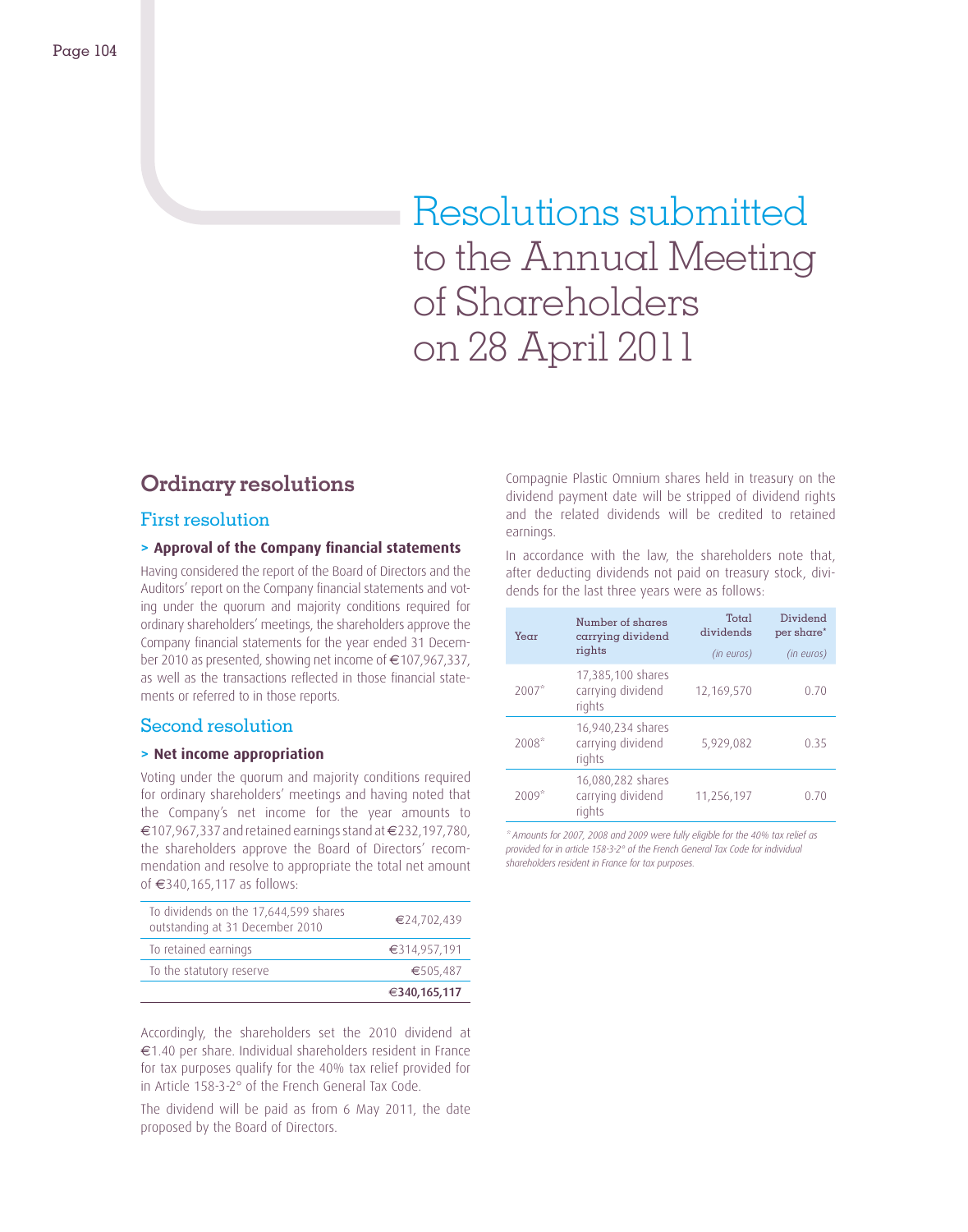### Third resolution

#### **> Approval of a regulated agreement pursuant to article L. 225-38 of the French Commercial Code**

Having considered the Auditors' special report on regulated agreements governed by article L. 225-38 of the French Commercial Code and voting under the quorum and majority conditions required for ordinary shareholders' meetings, the shareholders approve the agreement entered into during 2010 described therein.

#### Fourth resolution

#### **> Approval of the consolidated financial statements**

Having considered the report of the Board of Directors and the Auditors' report on the consolidated financial statements and voting under the quorum and majority conditions required for ordinary shareholders' meetings, the shareholders approve the consolidated financial statements for the year ended 31 December 2010 as presented, showing net income Group share of €139,546 thousand, as well as the transactions reflected in those financial statements or referred to in those reports.

### Fifth resolution

#### **> Discharge given to directors**

Further to the adoption of the first, second, third and fourth resolutions, the shareholders give discharge to the directors for the performance of their functions during the year.

#### Sixth resolution

#### **> Authorization to trade in the Company's shares**

Having considered the report of the Board of Directors and voting under the quorum and majority conditions required for ordinary shareholders' meetings, the shareholders authorize the Board to purchase the Company's shares, in accordance with article L. 225-209 et *seq.* of the French Commercial Code, in order to:

- Maintain a liquid market in the Company's shares through a liquidity agreement with an independent services firm that complies with the Code of Ethics issued by the French Association of Financial Markets (AMAFI).
- Cancel shares pursuant to an authorization to reduce the share capital given by extraordinary resolution of the shareholders.
- Award or sell them to employees or former employees or officers or former officers or the Company and/or companies that are or will be affiliated under the terms and conditions provided by the applicable regulations, in particular in relation to stock option plans, awards of outstanding shares, or corporate or intern company employee shareholding plans.
- Hold shares in treasury for subsequent delivery in exchange or payment for stock in another company in connection with external growth transactions.
- Implement shares for any current or future market practice accepted by the market authorities.

The use of this authorization will be subject to the following restrictions:

- The number of shares that may be purchased for delivery in exchange or payment for stock in another company may not exceed 5% of the Company's capital at the date of this Meeting and the total number of shares that may be bought back under this authorization may not exceed 1,764,460 representing 10% of the Company's capital at the date of this Meeting.
- The per share purchase price may not exceed €153. At 31 December 2010, the Company held 1,479,585 shares in treasury. If these shares are canceled or used, the total amount that the Company may invest to buy back 1,764,460 shares will not exceed €269,962,380.

The shares may be purchased, sold or transferred at any time and by any appropriate method, on the stock market or over-the-counter, including through the use of derivatives traded on an organized market or over-the-counter, as well as through purchases and sales of puts or calls.

This authorization is given for a period of eighteen months from the date of this Meeting and supersedes the unused portion of the authorization given in the sixth resolution of the Annual Shareholders' Meeting of 29 April 2010.

The shareholders authorize the Board of Directors insofar as necessary to adjust the maximum number of shares and maximum purchase price to take account of the impact on the share capital of any changes in the par value of the shares, bonus share issues paid up by capitalizing reserves, stock splits or reverse stock splits, capital redemptions or any other transactions affecting the share capital, within the above-mentioned limit of 10% of the capital and the amount of €269,962,380.

The shareholders give full powers to the Board of Directors to use this authorization, to enter into any agreements, carry out any filing and other formalities particularly with regard to the Autorité des Marchés Financiers or any other authority that might replace it, and more generally, do whatever is necessary.

### Seventh resolution

#### **> Re-appointment of a director (Vincent Labruyère)**

Having considered the report of the Board of Directors and voting under the quorum and majority conditions required for ordinary shareholders' meetings, the shareholders reelect Vincent Labruyère for a three-year term expiring at the close of the Shareholders' Meeting to be held in 2014 to approve the 2013 financial statements.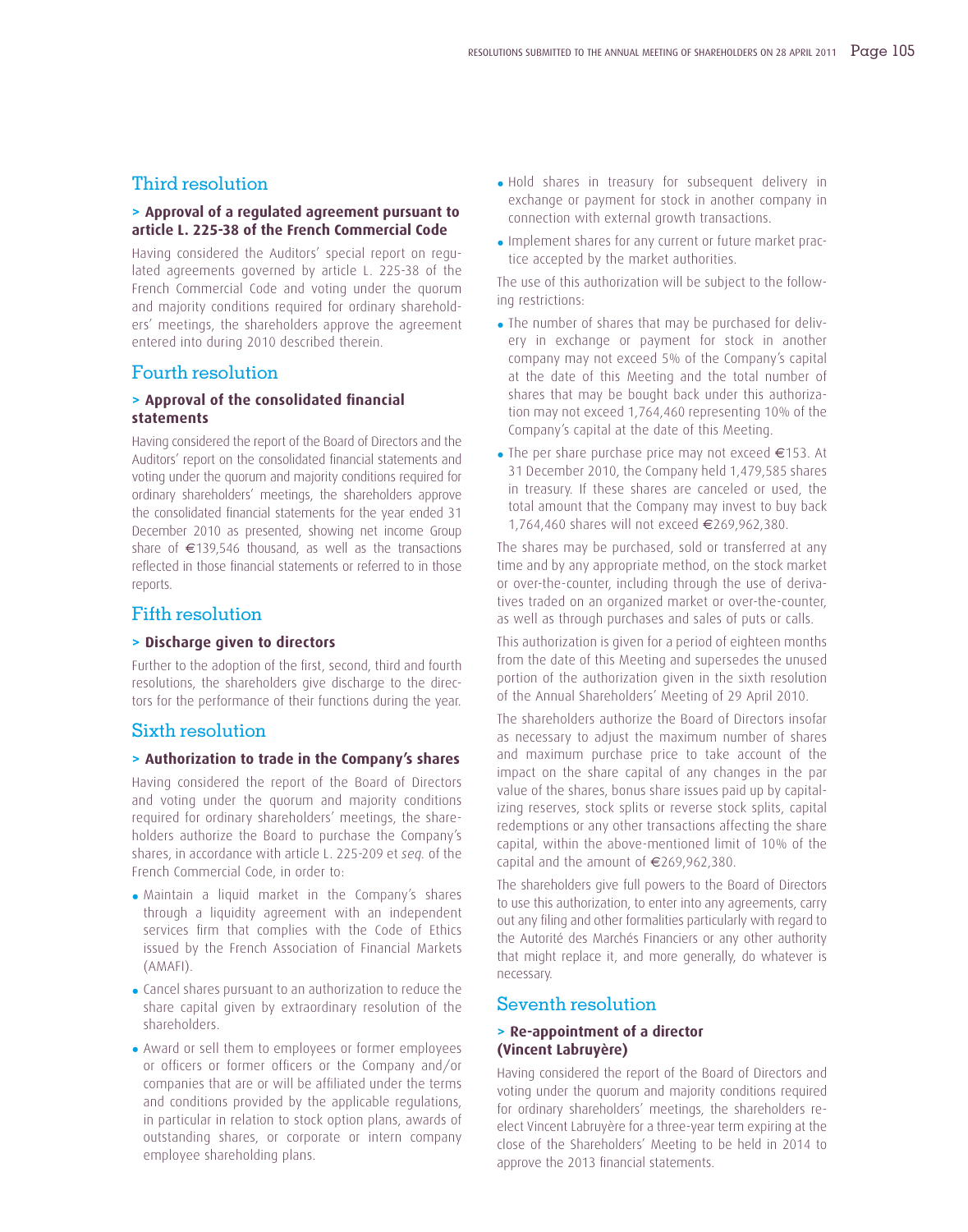### Eighth resolution

### **> Ratifi cation of the cooptation of a director (Anne-Marie Couderc)**

Having considered the report of the Board of Directors and voting under the quorum and majority conditions required for ordinary shareholders' meetings, the shareholders ratify the Board's cooptation on 20 July 2010 of Anne-Marie Couderc as director to replace Laurence Danon, outgoing director, for the remainder of her predecessor's term expiring at the close of the Shareholders' Meeting held to approve the 2011 financial statements.

#### Ninth resolution

#### **> Appointment of a director (Anne Asensio)**

Having considered the report of the Board of Directors and voting under the quorum and majority conditions required for ordinary shareholders' meetings, the shareholders elect Anne Asensio for a three-year term expiring at the close of the Shareholders' Meeting to be held in 2014 to approve the 2013 financial statements.

### Tenth Resolution

#### **> Directors' fees**

The shareholders resolve to raise the aggregate amount of directors' fees to €260,000, effective from 2011 and until a new amount is set by the shareholders.

### **Extraordinary resolutions**

### Eleventh resolution

#### **> Three-for-one- stock split**

Having considered the Board of Directors' report and voting under the quorum and majority conditions required for extraordinary shareholders' meetings, the shareholders resolve as follows:

- To divide the par value of the shares by three, reducing it from  $\epsilon$ 0.50 to  $\epsilon$ 0.16666, and multiply the number of shares comprising the Company's share capital by three.
- To round up the par value of the shares to  $\epsilon$ 0.17, making a difference of €176,455.99.
- To increase the capital from €8,822,299.50 to €8,998,745.49 by capitalizing available reserves in the amount of €176,455.99.
- To amend articles 6 and 11 of the bylaws accordingly, as follows:

#### Article 6 – Share capital

*"The share capital is €8,998,745.49 divided into 52,933,797 shares each with a par value of €0.17 and all of the same class."*

The fifth paragraph of article  $11 -$  Board of Directors – is amended as follows:

*"Directors must each own at least 300 shares throughout their term of office."*

The shareholders duly note that the stock split and corresponding allotment of new shares will have no effect on:

- Double voting rights as provided for in the bylaws, as the new shares issued in exchange for existing shares carrying double voting rights on the allotment date will retain those rights.
- The rights and obligations attached to each share, as the new shares will retain the same rights and obligations as the old shares.

The shareholders also note that the stock split will have the following consequences:

- The number of stock options granted to employees and officers of the Company and/or related companies who meet the conditions set out in article L. 225-180 of the French Commercial Code will be multiplied by three and the exercise price of the stock options will be divided by three.
- The number of stock grants awarded by the Board of Directors to employees and officers of the Company who meet the conditions set out in article L. 225-197-2 of the French Commercial Code will be multiplied by three.
- The maximum number of shares that may be purchased pursuant to the sixth resolution above will be increased to 5,293,980 and the maximum purchase price will be reduced to €51.

This resolution will take effect on 10 May 2011, as Euroclear France will automatically, as of close of business on 9 May 2011, multiply by three the balance of shares held on members' accounts in the case of bearer or registered shares and on individual accounts in the case of shares held in directly registered form.

### Twelfth resolution

#### **> Delegation of authority to be given to the Board of Directors to increase the share capital by issuing common shares or common share equivalents of the Company and/or issue securities entitling the allocation of debt instruments with maintenance of preferential subscription rights**

Having considered the report of the Board of Directors and the Auditors' report, voting under the quorum and majority conditions required for extraordinary shareholders' meetings, and in accordance with the provisions of the French Commercial Code and particularly articles L. 225-127, L. 225- 128, L. 225-129, L. 225-129-2, L. 225-132, L. 225-133, L. 225-134 and L. 228-91 *et seq*. of the French Commercial Code, the shareholders resolve as follows: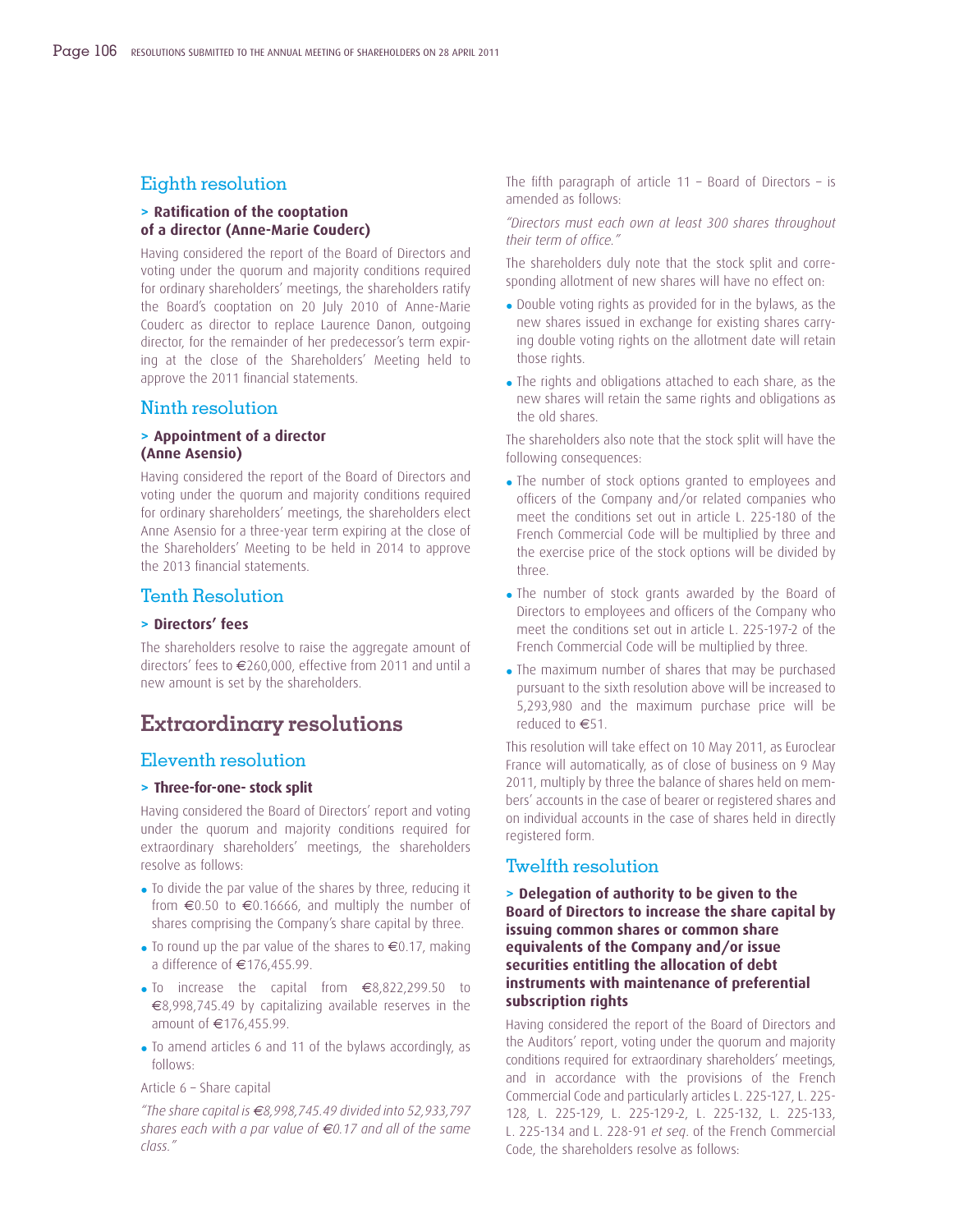- To authorize the Board of Directors to make rights issues of ordinary shares or securities for or without consideration governed by articles L. 228-91 *et seq*. of the French Commercial Code giving the right to obtain either shares or debt securities of the Company. The issues may be made on one or more occasions in the proportions and at the times the Board deems appropriate and may be paid for in cash or set off against claims on the Company.
- The following limits shall apply to issues made pursuant to this authorization:
	- The amount of capital increases made pursuant to this authorization may not exceed €300 million, excluding the par value of any additional shares issued following corporate actions in order to preserve the rights of holders of stock options and share equivalents.
	- The par value of debt securities issued may not exceed €150 million.
	- This authorization is given for a period of twenty-six months from the date of the Meeting;
- If the Board of Directors uses this authorization:
	- The shares or other securities shall first be offered to existing shareholders who shall be entitled as of right to subscribe the issue or issues in proportion to their holdings. The Board of Directors may permit shareholders to apply for an amount of shares in excess of their rights, which will be scaled back in the event of oversubscription.
	- If the total amount of subscriptions received whether as of right or otherwise is lower than the total amount of the issue as defined above, the Board of Directors may use the various options available by law in the order it deems appropriate, including making a public offering of all or some of the remaining shares or other securities on the French market.
	- Stock warrants may be issued to existing shareholders either for consideration under the terms and conditions set out above or without consideration.
	- If stock warrants are issued without consideration, the Board of Directors may decide that any fractional entitlements are not tradable and that the corresponding shares shall be sold. More generally, if the capital is increased by capitalizing reserves, retained earnings or share premiums, whether by issuing new shares or increasing the par value of the existing shares, the Board of Directors may decide that fractional entitlements are not tradable or transferable and that the corresponding shares shall be sold.
- The Board of Directors shall have full powers, with a right of sub-delegation in accordance with the provisions of the

law, to use this authorization and set the terms and conditions of the issue, its subscription and payment, duly place on record the resulting capital increases and amend the bylaws accordingly, and more particularly to:

- Set the terms of exercise of any rights attached to the shares, share equivalents or debt securities to be issued, set the terms of exercise of any conversion, exchange and redemption rights including by distributing assets of the Company such as securities already issued by it.
- Determine whether debt securities and securities giving the right to obtain debt securities as referred to in article L. 228-91 of the French Commercial Code will be subordinated or not and, where applicable their subordination rank in accordance with the provisions of article L. 228-97 of the French Commercial Code, set the interest rate payable, whether fixed, variable, zero coupon or indexlinked, determine whether the securities will be dated or undated, set any other issue terms such as the granting of collateral or guarantees, and the terms of redemption or repayment which may include a distribution of assets of the Company, repurchase on the market or a cash or exchange offer made by the Company, set the terms and conditions on which the securities shall give rights to obtain shares and/or debt securities of the Company, and amend the terms and conditions referred to above during the life of the securities.
- At its sole initiative, charge the issue expenses against the related share premium as well as any amount required to bring the statutory reserve up to the minimum amount required by law after each capital increase.
- Determine and make the adjustments required to take account of the impact on the Company's share capital of any changes in the par value of the shares, capital increases by capitalizing reserves, bonus share issues, stock splits or reserve stock splits, distributions of reserves or other assets, capital redemptions or any other transactions affecting the share capital, and to set the terms and conditions for preserving the rights of holders of share equivalents, where applicable.
- Generally enter into any agreements required to complete the proposed issues, take all measures and decisions, carry out all formalities required for the issue, listing and financial servicing of the securities issued pursuant to this authorization and the exercise of any rights attached thereto or arising from the capital increases made.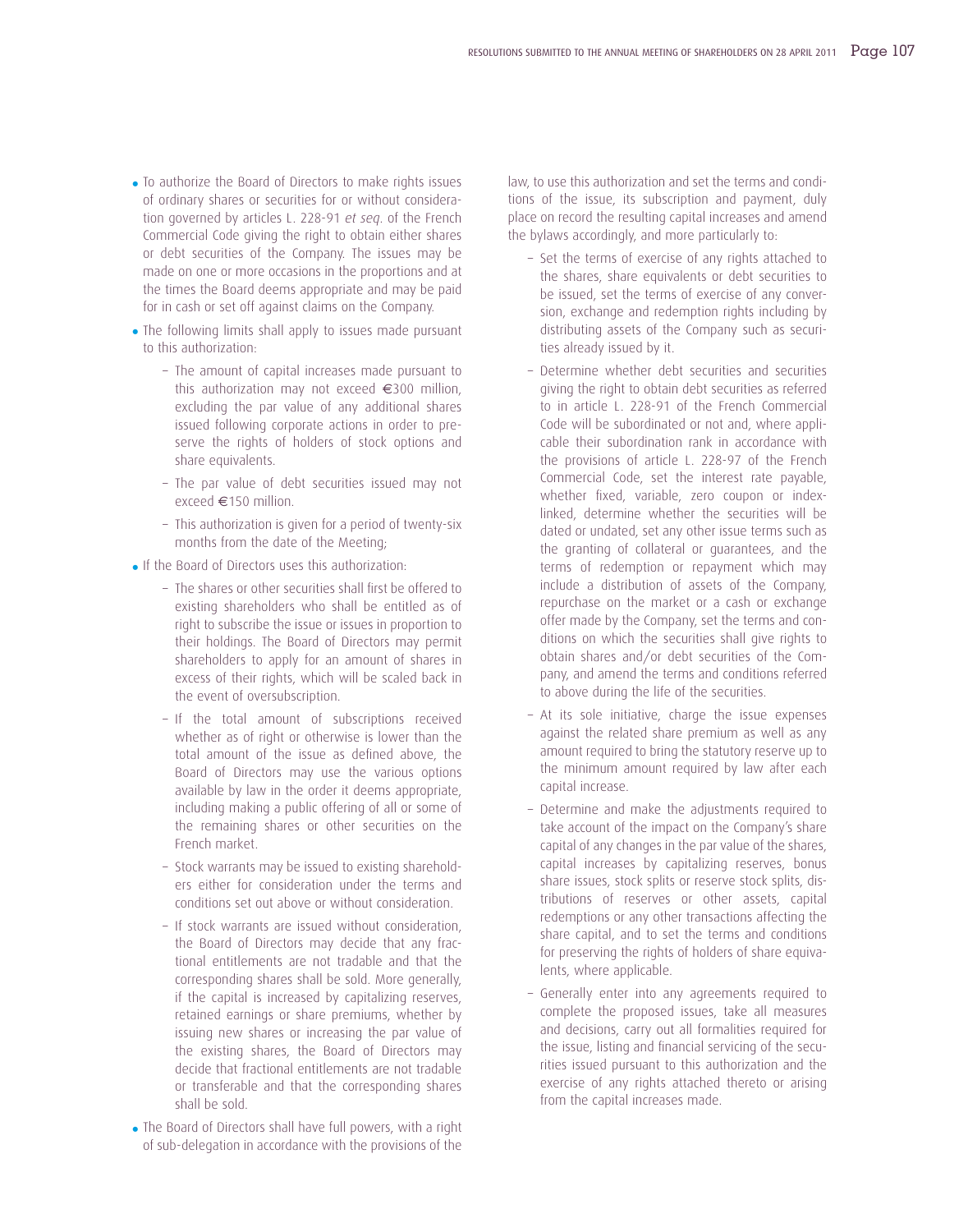### Thirteenth resolution

#### **> Delegation of authority to be given to the Board of Directors to increase the number of securities to be issued with preferential subscription rights in application of the 12th resolution**

Having considered the report of the Board of Directors and the Auditors' report, voting under the quorum and majority conditions required for extraordinary shareholders' meetings, and in accordance with the provisions of article L. 225-135-1 of the French Commercial Code, the shareholders resolve as follows:

- To authorize the Board of Directors to increase the number of shares or other securities to be issued with pre-emptive rights at the same price as the original issue and within the timeframe and limits permitted by the law applicable on the issue date (currently no later than thirty days after the offer period ends and up to a maximum of 15% of the initial issue) subject to the maximum limit authorized under the twelfth resolution.
- This authorization is given for a period of twenty-six months from the date of this Meeting.

### Fourteenth resolution

#### **> Delegation of authority to be given to the Board of Directors to increase the share capital by issuing shares with cancellation of preferential subscription rights in favour of the Group employee savings plans members**

Having considered the report of the Board of Directors and the Auditors' report, voting under the quorum and majority conditions required for extraordinary shareholders' meetings, and in accordance with the provisions of article L. 225-129-2, L. 225-129-6 and L. 225-138 of the French Commercial Code and articles L. 3332-18 *et seq.* of the French Labor Code, the shareholders resolve as follows:

- To authorize the Board of Directors to issue shares to current or former employees of the Company or related companies within the meaning of article L. 225-180 of the French Commercial Code who are members of an employee stock ownership plan or to any fund through which they may subscribe to the shares issued. The shares may be issued on one or several occasions at the Board's discretion and at the times and in the proportions it deems appropriate.
- This authorization automatically entails the waiver of shareholders' pre-emptive rights over the shares in favor of the beneficiaries referred to above.
- This authorization is given for a period of twenty-six months from the date of this Meeting and supersedes any previous authorization given for the same purpose.
- The amount of the resulting capital increase shall not exceed 3% of the share capital on the date of this Meeting, i.e., by way of indication as of 15 March 2011, an amount of €264,669 via the issue of 529,338 new shares.
- The price of the shares issued pursuant to this authorization shall be set in accordance with the provisions of article L. 3332-19 of the French Labor Code.
- The Board of Directors shall have full powers to use this authorization within the limits and under the conditions set out above, and notably to:
	- Determine any eligibility conditions for employees or former employees to subscribe the shares issued pursuant to this authorization, either individually or through an employee stock ownership plan.
	- Set the terms and conditions of the issue.
	- Determine those companies whose employees may subscribe the issues.
	- Determine the amount, issue price, date and terms of each issue.
	- Set the period for paying up the shares.
	- Set the dividend entitlement date, which may be retroactive, duly place on record the resulting capital increase and the number of shares actually subscribed or decide to increase the amount of the issue in order to fulfill all the subscriptions received.
	- Charge all related expenses, fees and duties against the share premium as well as any amount that may be required to bring the statutory reserve up to the minimum level required by law.
	- More generally, take any measures, carry out any formalities, take any decisions and enter into any appropriate or necessary agreements to complete the issues made pursuant to this authorization and as required for the issuance, subscription, delivery, dividend entitlement, listing, trading and financial servicing of the new shares issued and the exercise of any related rights, duly place on record the capital increase or increases made pursuant to this authorization and amend the bylaws accordingly.

### Fifteenth resolution

#### **> Authorization to be given to the Board of Directors to grant stock options for the purchase of shares of the Company** to employees and officers of the Company **and/or Group Companies (15th resolution)**

Having considered the report of the Board of Directors and the Auditors' special report and voting under the quorum and majority conditions required for extraordinary shareholders' meetings, the shareholders resolve as follows:

• To authorize the Board of Directors in accordance with articles L. 225-177 *et seq.* of the French Commercial Code to grant, on one or more occasions to all or selected employees and officers of the Company or related companies or entities within the meaning of article L. 225-180 of the French Commercial Code, options to purchase existing shares held by the Company within the limits set out by law.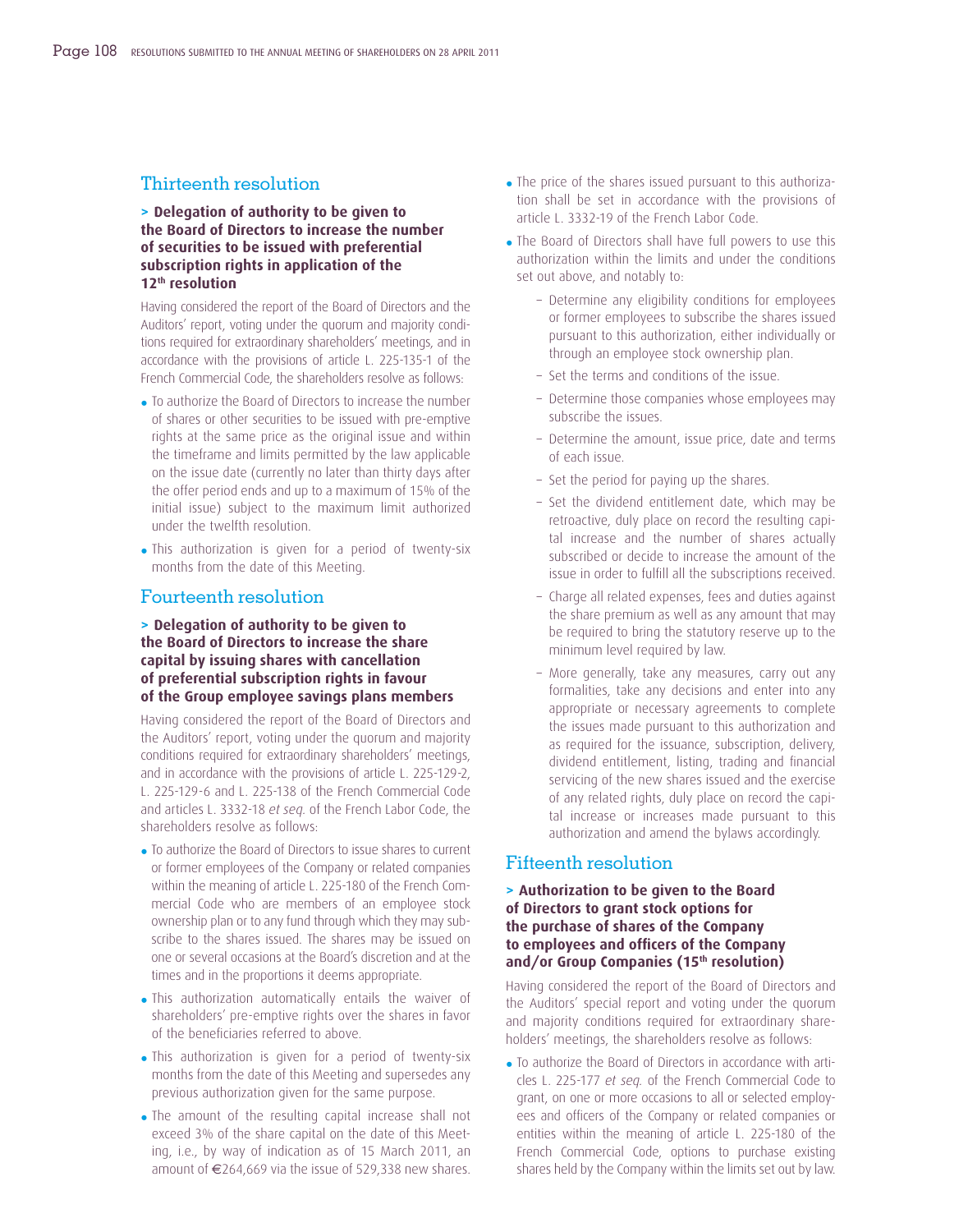- This authorization is given for a period of thirty-eight months from the date of this Meeting. It supersedes the unused portion of any previous authorization given for the same purpose.
- The total number of options granted pursuant to this resolution may not give rise to a number of shares representing more than 2.5% of the share capital on the date of the Board's decision to grant the options and the number of shares shall be set against the 2.5% limit for stock grants made to employees and/or officers pursuant to the sixteenth resolution below.
- The exercise price of the options shall be determined in accordance with the provisions of articles L. 225-177 and L. 225-179 of the French Commercial Code with no discount.
- The Board of Directors shall have full powers, within the limits set out above and in the bylaws, to use this authorization, and more particularly to:
	- Determine the date of each grant, set the terms of conditions of grant, the list of beneficiaries and the number of options to be granted to each beneficiary.
	- Temporarily suspend exercise of the options in the event of certain corporate actions.
	- Set the terms and conditions of exercise including the exercise price and the exercise periods during the life of the options, which may not exceed ten years.
	- Set a lock-up period during which the beneficiaries may not sell the shares purchased on exercise of their options, which may not exceed three years from the date of exercise.
	- Set the number of shares that officers of the Company are required to hold in registered form throughout their term of office.
	- Determine the conditions on which the price and number of shares to be purchased will be adjusted in the cases provided for by law.
	- Generally do whatever is necessary.
- The Board of Directors shall, as required by law, report on its use of this authorization at each Annual Shareholders' Meeting.
- The Board of Directors shall have full powers to determine any changes or revisions to the terms and conditions of stock options granted prior to this Meeting.

### Sixteenth resolution

#### **> Authorization to be given to the Board of Directors to award shares to employees or offi cers of the Company and/or Group companies**

Having considered the report of the Board of Directors and the Auditors' special report and voting under the quorum and majority conditions required for extraordinary shareholders' meetings, the shareholders resolve as follows:

- To authorize the Board of Directors to make stock grants on one or more occasions, in accordance with the provisions of articles L. 225-197-1 et *seq.* of the French Commercial Code.
- This authorization is given for a period of thirty-eight months from the date of this Meeting.
- The total number of shares that may be granted pursuant to this authorization may not exceed 2.5% of the share capital on the date of the Board's decision to make the stock grants. They will be set against the 2.5% limit set in the fifteenth resolution above for granting stock options.
- The vesting period for the stock grants shall be, at the Board of Directors' choice:
	- Either no less than two years for all or some of the shares granted, in which case the lock-up period shall be no less than two years from the vesting date except in the circumstances provided for by law.
	- Or no less than four years for all or some of the shares granted, in which case there is no minimum lock-up requirement.
- The Board of Directors shall have full powers, within the limits set out above, to use this authorization, and more particularly to:
	- Determine the number of shares to be granted to each beneficiary.
	- Set the terms and conditions and any eligibility criteria, including the vesting and lock-up conditions.
	- Provide for the option of deferring the vesting date and amending the lock-up period accordingly (such that the date on which the shares may be sold remains unchanged).
	- Adjust the price of the shares and the number of shares granted in the event of any transactions affecting the par value of the Company's shares.
	- Determine the dates and terms of the grants and exercise conditions in accordance with the provisions of the law and generally do whatever is necessary and enter into any agreements required to complete the stock grants.

### Seventeenth resolution

#### **> Powers to carry out formalities**

The shareholders give full powers to the bearer of an original, a copy or an extract of the minutes of this Meeting to carry out any and all legal publication formalities.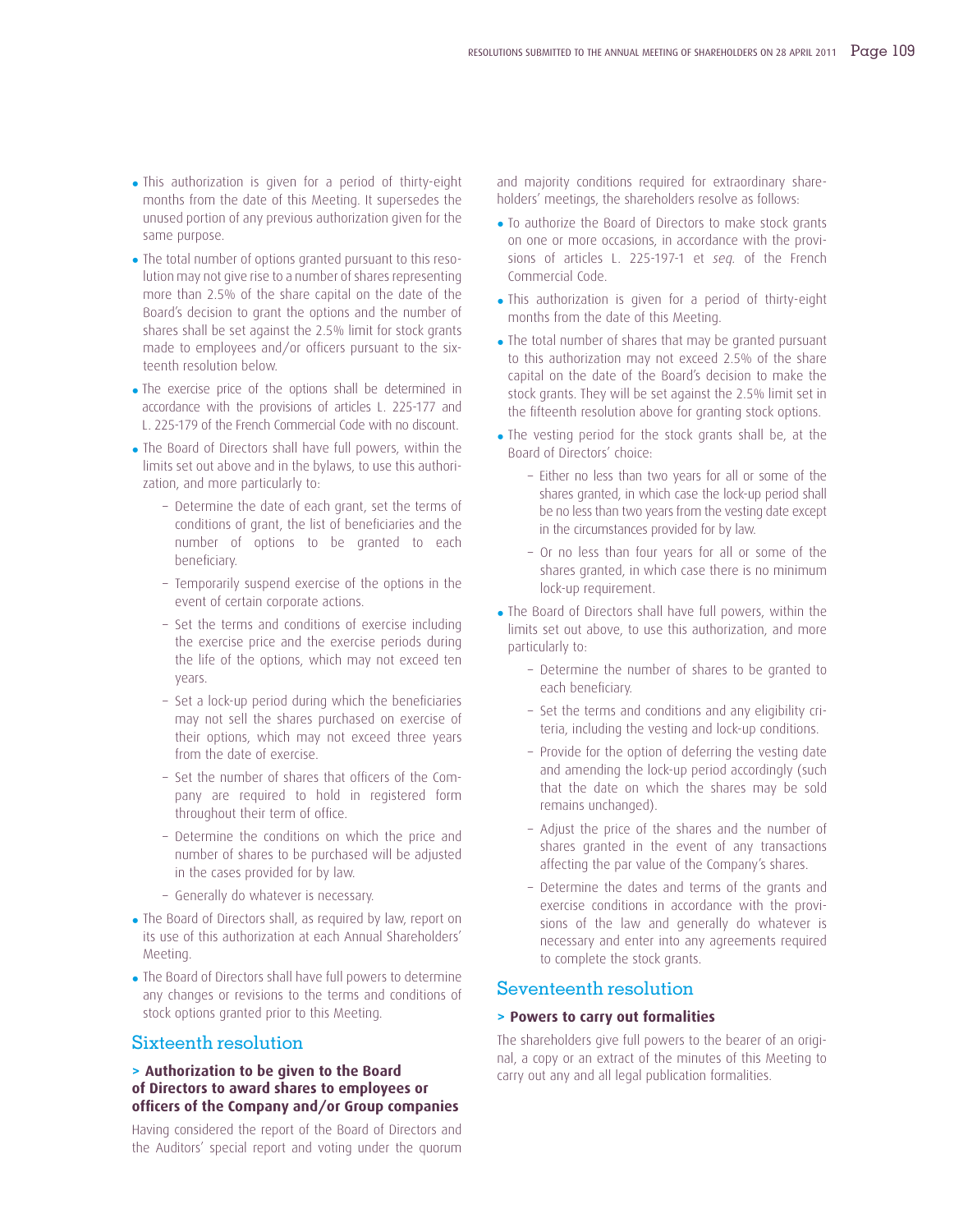Statutory Auditors' reports on the Resolutions submitted to the Annual Shareholders Meeting of 28 April 2011

# **Statutory Auditors' report on the financial statements**

#### **> To the Shareholders,**

In compliance with the assignment entrusted to us by your Annual Shareholders' meeting, we hereby report to you, for the year ended 31 December 2010, on:

- the audit of the accompanying financial statements of Compagnie Plastic Omnium;
- $\bullet$  the justification of our assessments:
- the specific verifications and information required by law.

These financial statements have been approved by the Board of Directors. Our role is to express an opinion on these financial statements based on our audit.

### I. Opinion on the financial statements

We conducted our audit in accordance with professional standards applicable in France; those standards require that we plan and perform the audit to obtain reasonable assurance about whether the financial statements are free of material misstatement. An audit involves performing procedures, using sampling techniques or other methods of selection, to obtain audit evidence about the amounts and disclosures in the financial statements. An audit also includes evaluating the appropriateness of accounting policies used and the reasonableness of accounting estimates made, as well as the overall presentation of the financial statements. We believe that the audit evidence we have obtained is sufficient and appropriate to provide a basis for our audit opinion.

In our opinion, the financial statements give a true and fair view of the assets and liabilities and of the financial position of the Company as at 31 December 2010 and of the results of its operations for the year then ended in accordance with French accounting principles.

### II. Justification of our assessments

In accordance with the requirements of article L. 823-9 of the French Commercial Code *(Code de commerce)* relating to the justification of our assessments, we bring to your attention the following matter(s):

• Note I to the financial statements describes the accounting policies and methods used to measure shares in subsidiaries and affiliates, and stock options. We verified the appropriateness of the accounting methods applied and reviewed the assumptions used, as well as the resulting values.

These assessments were made as part of our audit of the financial statements taken as a whole, and therefore contributed to the opinion we formed which is expressed in the first part of this report.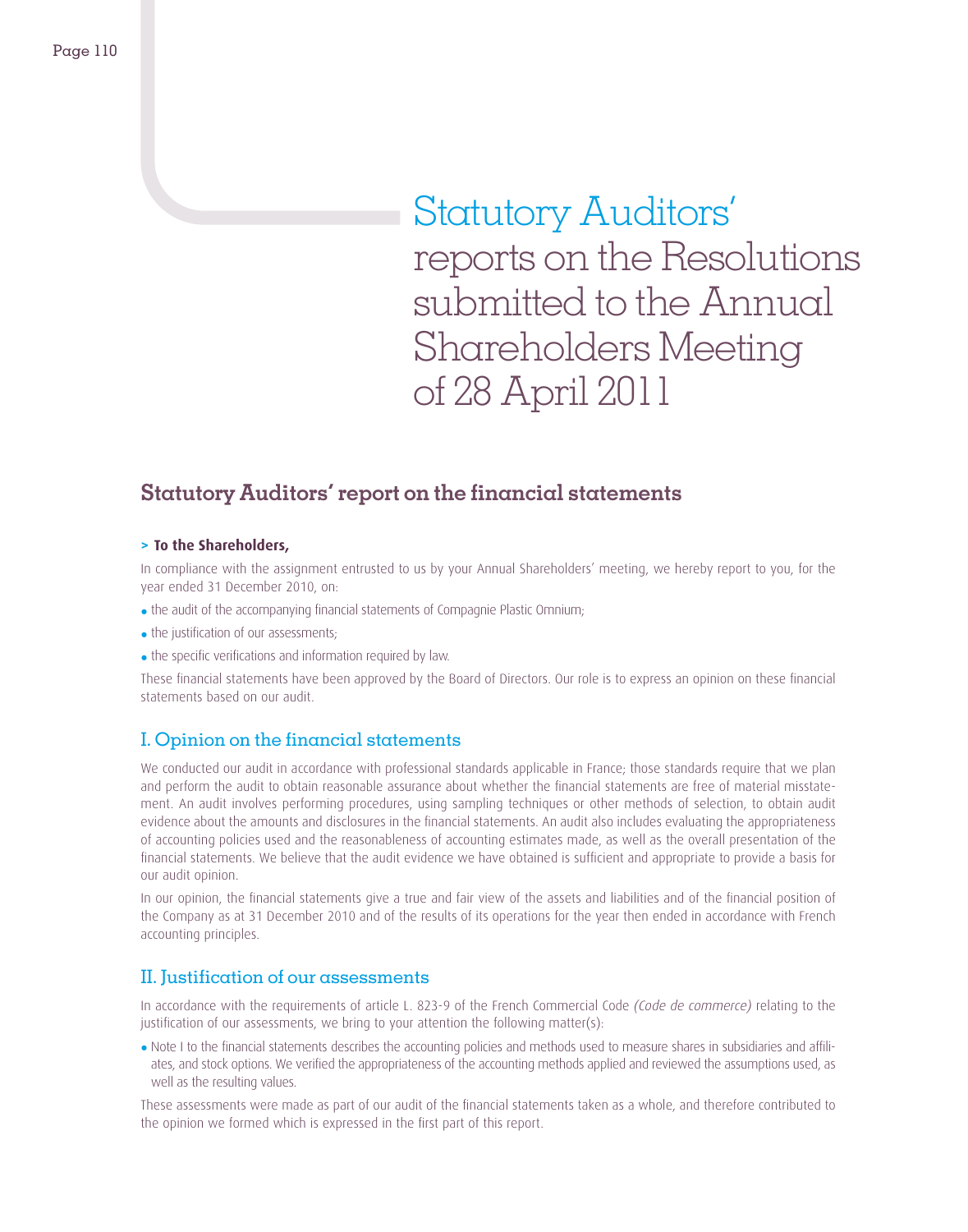### III - Specific verifications and information

We have also performed, in accordance with professional standards applicable in France, the specific verifications required by French law.

We have no matters to report as to the fair presentation and the consistency with the financial statements of the information given in the management report of Board of Directors and in the documents addressed to shareholders with respect to the financial position and the financial statements.

Concerning the information given in accordance with the requirements of article L. 225-102-1 of the French Commercial Code *(Code de commerce)* relating to remunerations and benefits received by the directors and any other commitments made in their favour, we have verified its consistency with the financial statements, or with the underlying information used to prepare these financial statements and, where applicable, with the information obtained by your company from companies controlling your company or controlled by it. Based on this work, we attest the accuracy and fair presentation of this information.

As required by law, we have verified that the required information concerning the purchase of investments and controlling interests and the identity of the shareholders and holders of the voting rights has been properly disclosed in the management report.

> Courbevoie and Neuilly-sur-Seine, 25 March 2011 The statutory auditors *French original signed by*

ERNST & YOUNG AND OTHERS THE SERIES OF THE SERIES AND STRUCK AND STRUCK AND STRUCK AND STRUCK AND STRUCK AND STRUCK AND STRUCK AND STRUCK AND STRUCK AND STRUCK AND STRUCK AND STRUCK AND STRUCK AND STRUCK AND STRUCK AND STR

FRANCOIS VILLARD JERÔME DE PASTORS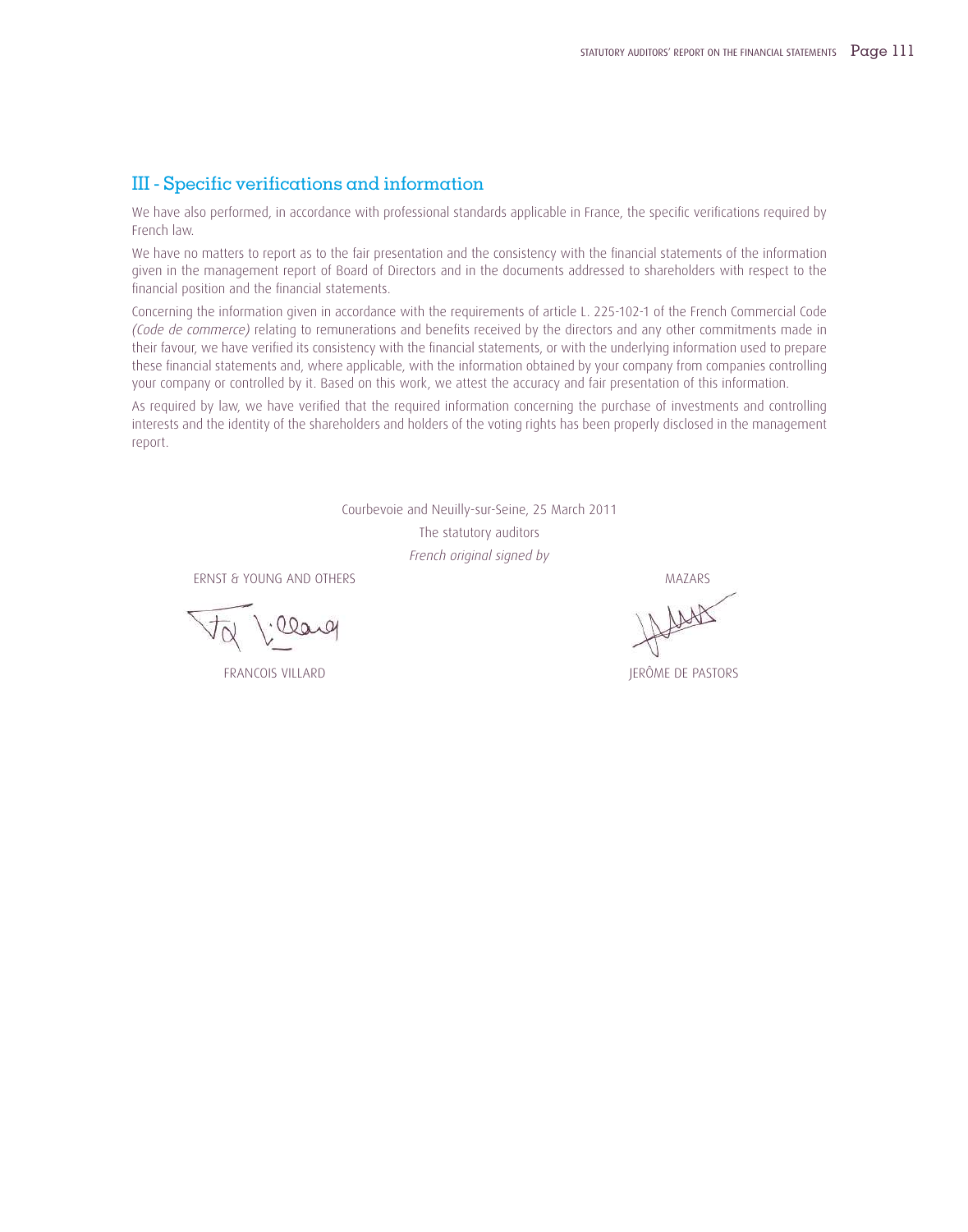# **Statutory Auditors' report on related party agreements and commitments**

#### **> To the Shareholders,**

In our capacity as statutory auditors of your Company, we hereby report on certain related party agreements and commitments.

We are required to inform you, on the basis of the information provided to us, of the terms and conditions of those agreements and commitments indicated to us, or that we may have identified in the performance of our engagement. We are not required to comment as to whether they are beneficial or appropriate or to ascertain the existence of any such agreements and commitments. It is your responsibility, in accordance with Article R. 225-31 of the French commercial code (*Code de Commerce*), to evaluate the benefits resulting from these agreements and commitments prior to their approval.

In addition, we are required, where applicable, to inform you in accordance with Article R. 225-31 of the French commercial code *(Code de Commerce)* concerning the implementation, during the year, of the agreements and commitments already approved by the General Meeting of Shareholders.

We performed those procedures which we considered necessary to comply with professional guidance issued by the national auditing body *(Compagnie Nationale des Commissaires aux Comptes)* relating to this type of engagement. These procedures consisted in verifying that the information provided to us is consistent with the documentation from which it has been extracted.

### Agreements and commitments submitted for approval by the General Meeting of Shareholders

#### **Agreements and commitments authorized during the year**

In accordance with Article L. 225-40 of the French commercial code (*Code de Commerce*), we have been advised of certain related party agreements and commitments which received prior authorization from your Boards of Directors.

#### **Payment for assignment of trademarks**

As at 1 January 2010, Inergy Automotive Systems holds a certain number of trademarks.

Further to the total acquisition, with effect as from 8 September 2010, of the shares of companies of the Inergy Automotive Systems group by companies of the Plastic Omnium group, Compagnie Plastic Omnium has stated that it is interested in purchasing this portfolio of trademarks and, in the meanwhile, has requested that it be able to benefit from a concession in its favor of a Trademark operating license in order to manufacture or have manufactured, and/or sell or have sold products covered by all of the Trademarks.

Thus, as from 1 September 2010 and up to the effective date of the transfer, no later than 31 December 2012, in exchange for the use of the Trademarks, including the right of reproduction and the representation right for all of the countries covered, Compagnie Plastic Omnium shall pay Inergy Automotive Systems an annual fee equal to 0.1% of the Sales of all of the Division's entities.

During the financial year ended 31 December 2010, your company recognized a charge of €406,600 in respect of this agreement.

Directors concerned: Laurent Burelle, Paul Henry Lemarié and Jean-Michel Szczerba.

Compagnie Plastic Omnium directly holds 76.8% of the voting rights in Inergy Automotive Systems and 100% of the voting rights in PO Auto, which holds 23.2% of the voting rights in Inergy Automotive Systems.

### Agreements and commitments already approved by the general meeting of shareholders

In accordance with Article R. 225-30 of the French commercial code (*Code de Commerce*), we have been advised that the implementation of the following agreements and commitments which were approved by the General Meeting of Shareholders in prior years continued during the year.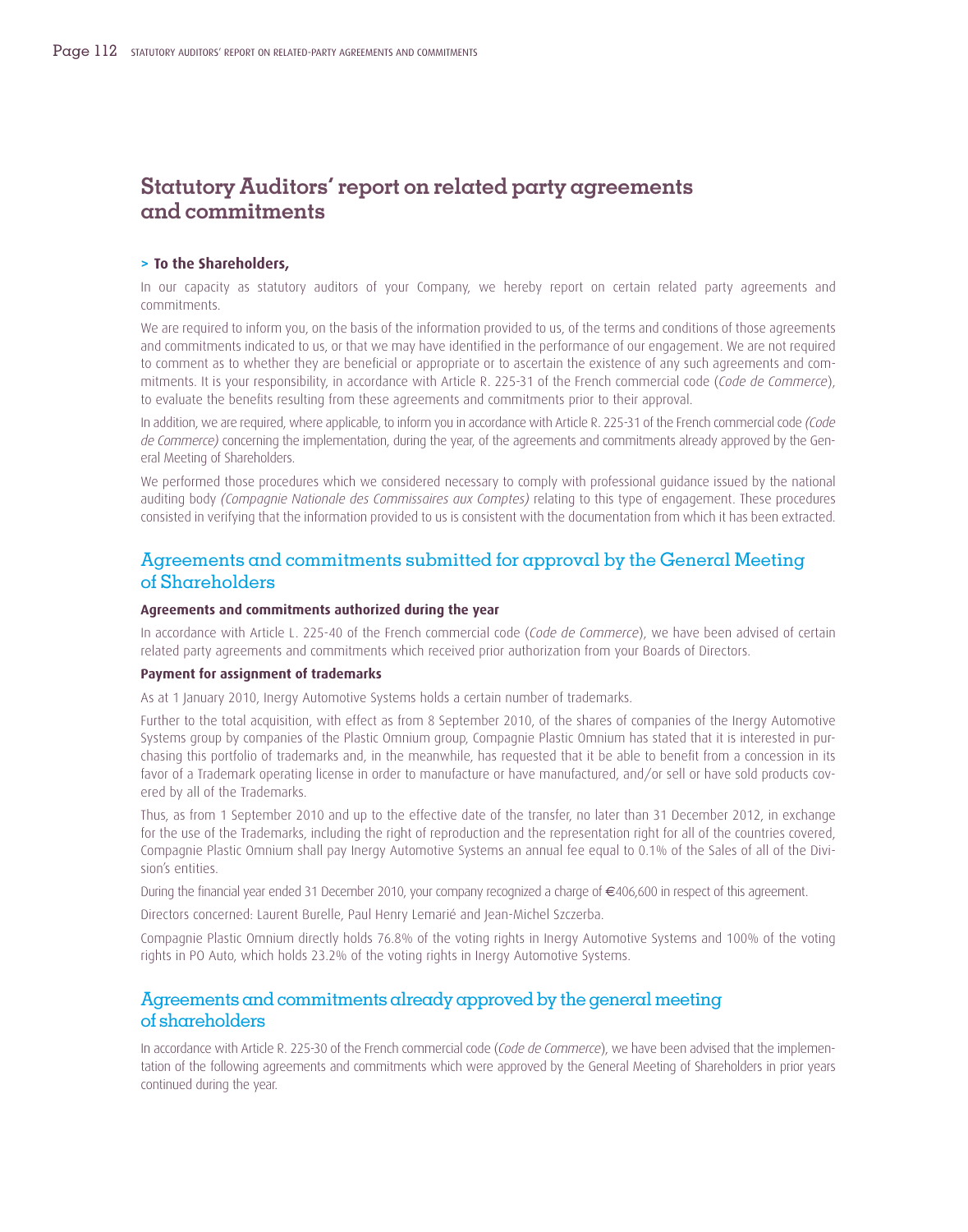#### **Payments for assignment of trademarks**

These trademark assignment agreements, signed in 1998 or later reviewed according to changes in the Group's legal structure provide for payment of an annual fee equal to 0.5% of the non-Group sales of the companies that benefit from these agreements, in return for the use of trademarks owned by Compagnie Plastic Omnium.

During the financial year ended 31 December 2010, your company recognized income of €5,124,253 in respect of these agreements, signed with the following companies:

| Entities                          | Persons concerned:                                                            |
|-----------------------------------|-------------------------------------------------------------------------------|
| Compañia Plastic Omnium SA        | Laurent Burelle, Jean Burelle, Paul Henry Lemarié and Jean-Michel<br>Szczerba |
| Plastic Omnium Auto Exteriors LLC | Laurent Burelle and Jean-Michel Szczerba                                      |
| Plastic Omnium Environnement      | Laurent Burelle, Jean Burelle, Paul Henry Lemarié and Jean-Michel<br>Szczerba |
| Plastic Omnium Auto Extérieur SA  | Jean-Michel Szczerba                                                          |
| Plastic Omnium Vernon SAS         | Jean-Michel Szczerba                                                          |

Compagnie Plastic Omnium holds:

- 100% of the voting rights in Compañia Plastic Omnium,
- 100% of the voting rights in Plastic Omnium Auto which holds 100% of the voting rights in Plastic Omnium Inc. which itself holds 100% of the voting rights in Plastic Omnium Auto Exteriors LLC,
- 100% of the voting rights in Plastic Omnium Environnement,
- 100% of the voting rights in Plastic Omnium Auto Exteriors SAS which itself holds 100% of the voting rights in Plastic Omnium Auto Exterieur SA,
- 100% of the voting rights in Plastic Omnium Vernon.

#### **License royalties and Technical Assistance fees**

In exchange for the use of Compagnie Plastic Omnium's drawings, models, industrial procedures, know-how and related technical assistance, this agreement, signed in 2001, provides for payment by B.Plas-Plastic Omnium Otomotiv Plastik of an annual fee equal to 1.5% of its net sales of the licensed products.

During the financial year ended 31 December 2010, your company recognized income of €458,790 in respect of this agreement.

Director concerned: Paul Henry Lemarié

Compagnie Plastic Omnium holds 50% of the voting rights in B.Plas-Plastic Omnium Otomotiv Plastik.

#### **Agreement entered into with Burelle SA concerning management services supplied to the Group**

Under the terms of this agreement with Burelle SA, the Company paid fees of €1,040,865 in 2010 for Group management services.

Persons concerned: Jean Burelle, Laurent Burelle, Paul Henry Lemarié and Eliane Lemarié.

Under the supplementary pension plan set up in accordance with the authorizations granted by the Board of Directors of Compagnie Plastic Omnium SA and Burelle SA on 11 December 2003 and 19 December 2003 respectively, executive directors are eligible for pension benefits representing up to 10% of their current compensation. Part of the related cost paid by Burelle SA is in principle allocated to Compagnie Plastic Omnium based on the same ratio as that used to calculate its share of management fees. Payments made by Compagnie Plastic Omnium under this agreement amounted to €23,813 in 2010.

Persons concerned: Jean Burelle, Laurent Burelle, Paul Henry Lemarié and Eliane Lemarié.

Neuilly-sur-Seine and Courbevoie, 25 March 2011

The statutory auditors *French original signed by*

ERNST & YOUNG AND OTHERS MAZARS

FRANCOIS VILLARD JERÔME DE PASTORS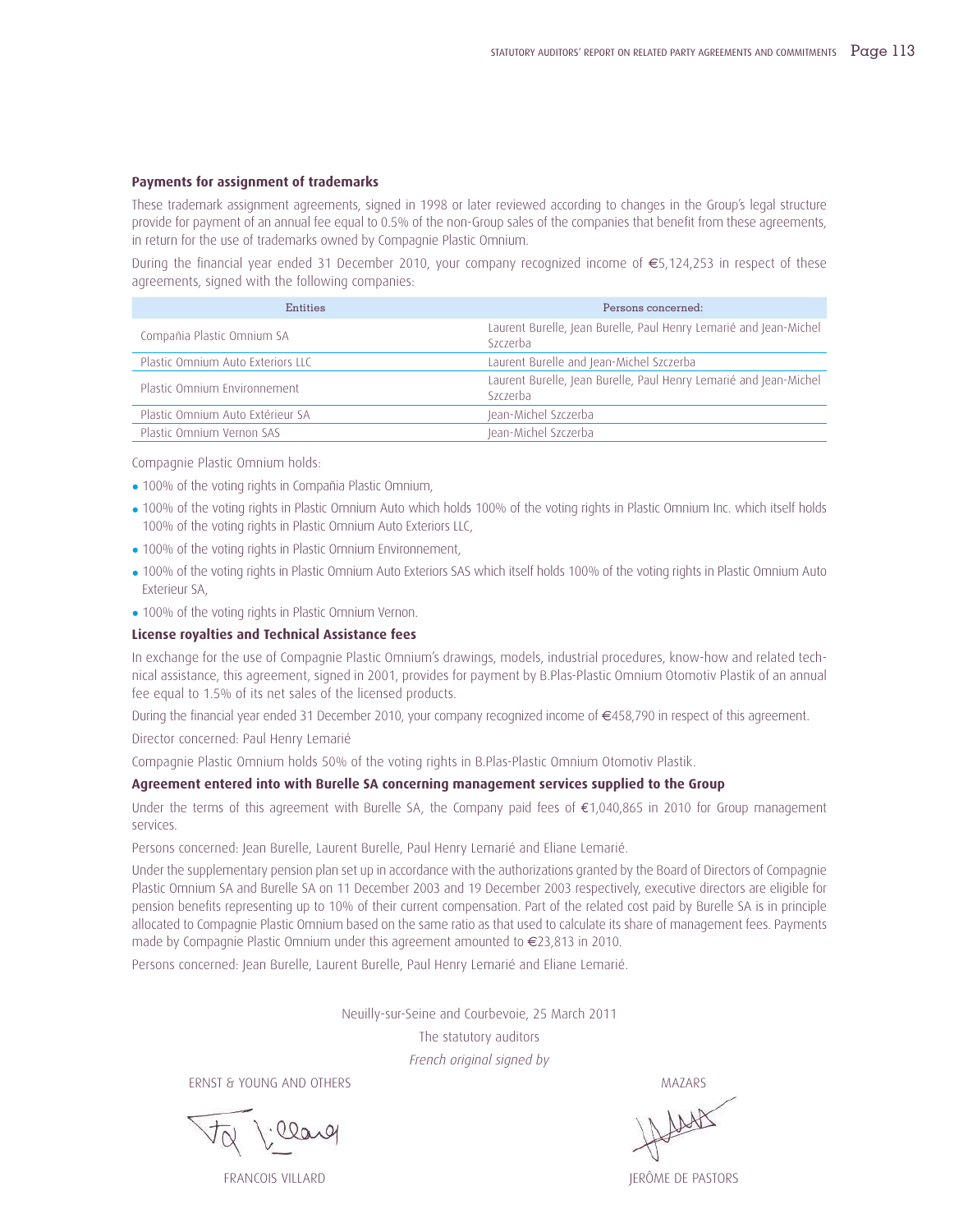# **Statutory Auditors' report on the consolidated financial statements**

#### **> To the Shareholders,**

In compliance with the assignment entrusted to us by your Annual Shareholders' Meeting, we hereby report to you, for the year ended 31 December 2010, on:

- the audit of the accompanying consolidated financial statements of Compagnie Plastic Omnium,
- the justification of our assessments,
- the specific verification required by law.

These consolidated financial statements have been approved by the Board of Directors. Our role is to express an opinion on these consolidated financial statements based on our audit.

### I. Opinion on the consolidated financial statements

We conducted our audit in accordance with professional standards applicable in France; those standards require that we plan and perform the audit to obtain reasonable assurance about whether the consolidated financial statements are free of material misstatement. An audit involves performing procedures, using sampling techniques or other methods of selection, to obtain audit evidence about the amounts and disclosures in the consolidated financial statements. An audit also includes evaluating the appropriateness of accounting policies used and the reasonableness of accounting estimates made, as well as the overall presentation of the consolidated financial statements. We believe that the audit evidence we have obtained is sufficient and appropriate to provide a basis for our audit opinion.

In our opinion, the consolidated financial statements give a true and fair view of the assets and liabilities and of the financial position of the Group as at year ended 31 December 2010 and of the results of its operations for the year then ended in accordance with International Financial Reporting Standards as adopted by the European Union.

Without qualifying our opinion, we draw your attention to the matter set out in Note 1.1 to the consolidated financial statements, which describes the change of accounting principles related to the enforcement of the new standards IFRS 3 Revised "Business Combinations" and IAS 27 Revised "Consolidated and separate financial statements". These revised standards have been adopted by the European Union and their application is compulsory for annual periods beginning on or after 1 January 2010.

### II. Justification of our assessments

In accordance with the requirements of article L. 823-9 of the French Commercial Code *(Code de commerce)* relating to the justification of our assessments, we bring to your attention the following matters:

- Goodwill has been tested for impairment based on the procedures described in Note 1.16 to the consolidated financial statements. The impairment tests were based on the Group's medium-term business plans, as revised to factor in current market conditions. We verified (i) the methods applied to carry out these impairment tests, (ii) the assumptions and projected cash flows used, and (iii) the appropriateness of the disclosures provided in the notes to the consolidated financial statements.
- Note 1.14 to the consolidated financial statements describes the accounting methods used to recognize (i) costs incurred on behalf of manufacturers for the design and development of equipment for new vehicle models, depending on whether they are financed by the customer, and (ii) the expected profits from these projects. We assessed the approach used to measure the expected profits from these projects based on the latest available information.
- Note 1.29 to the consolidated financial statements states that deferred tax assets are recognized for tax loss carryforwards based on the probability of their future use. We reviewed the methods used to assess the recoverability of these tax loss carryforwards, based on the latest available information, and verified their application on a test basis.
- We examined the procedures used by the Group to identify, measure and account for risks, legal disputes and contingent liabilities and ensured that the main legal disputes identified were appropriately described, particularly in Notes 5.2.5 and 6.7 to the consolidated financial statements.

These assessments were made as part of our audit of the consolidated financial statements taken as a whole, and therefore contributed to the opinion we formed which is expressed in the first part of this report.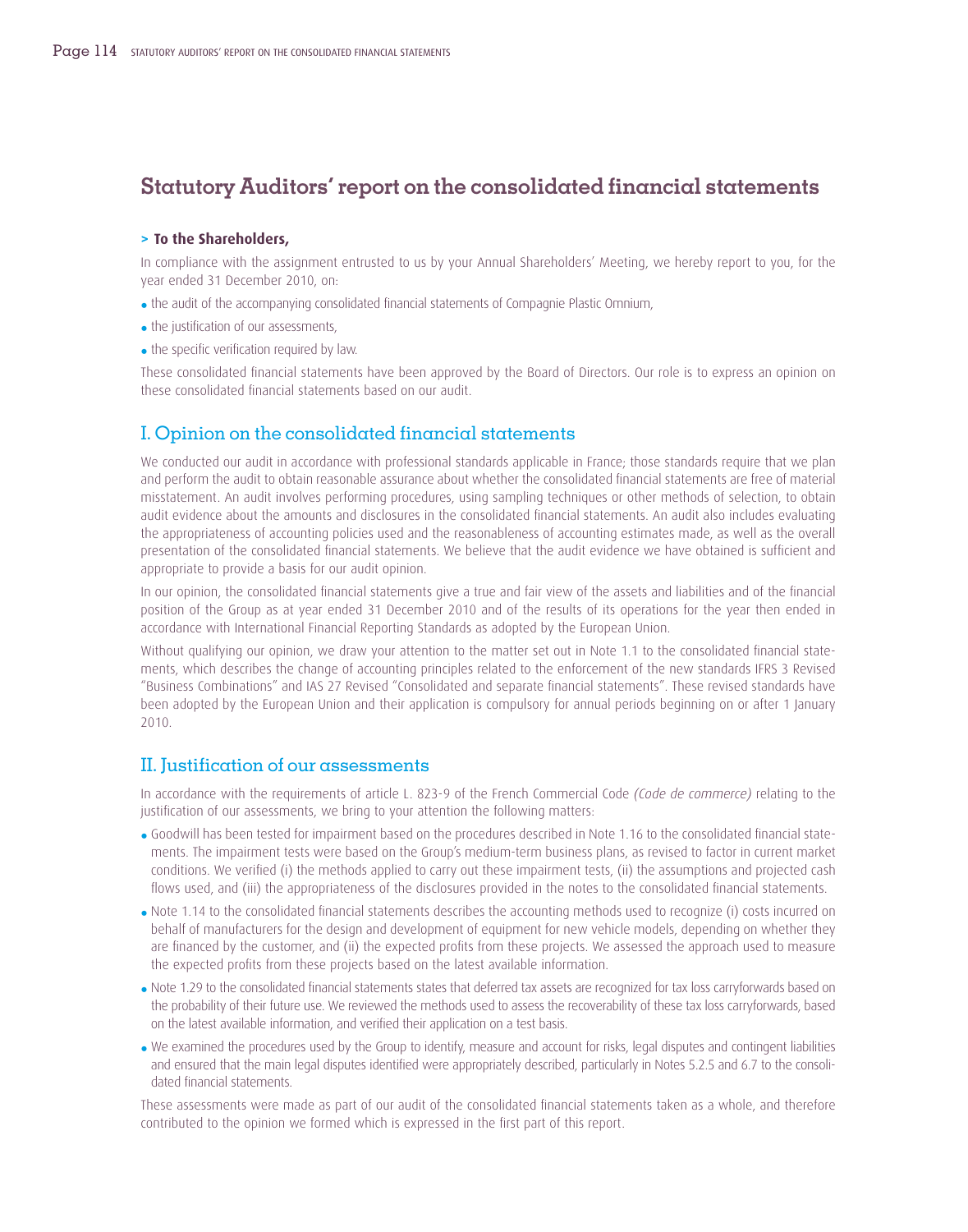### III - Specific verification

As required by law we have also verified in accordance with professional standards applicable in France the information presented in the Group's management report.

We have no matters to report as to its fair presentation and its consistency with the consolidated financial statements.

Courbevoie and Neuilly-sur-Seine, 25 March 2011 The statutory auditors *French original signed by*

ERNST & YOUNG ET AUTRES MAZARS

:leary

LASK

FRANCOIS VILLARD **JERÔME DE PASTORS**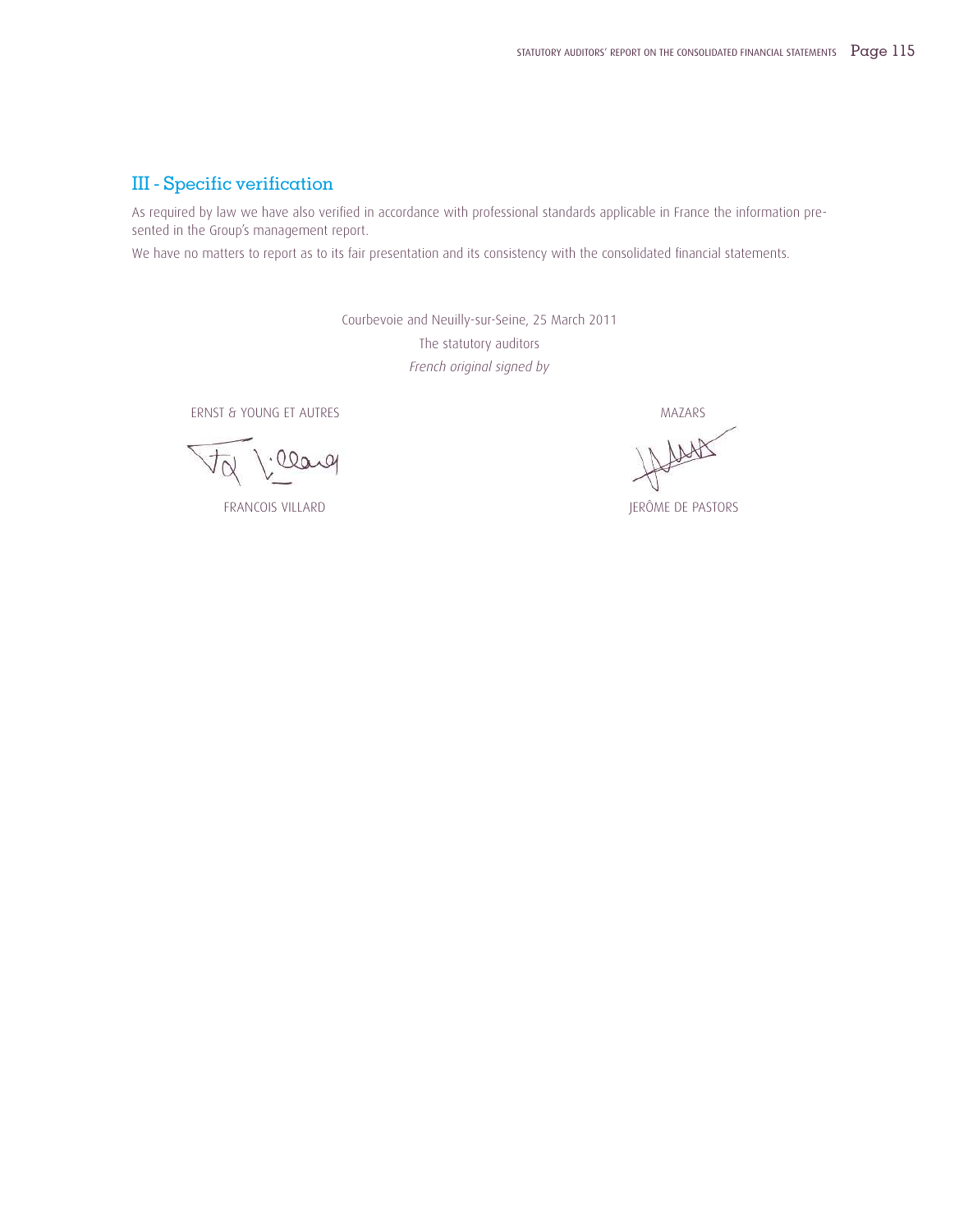# **Statutory Auditors' report on the issue of shares and other securities without cancellation of preferential subscription rights**

**Annual Shareholders' Meeting of 28 April 2011 (12th and 13th resolutions)**

#### **> To the Shareholders,**

In our capacity as statutory auditors of your Company and in compliance with articles L. 228-92 of the French Commercial Code *(code de commerce)*, we hereby report on the proposal to authorise your Board of Directors to decide whether to proceed with an issue with of shares and other securities which give access to ordinary shares or which give access to the attribution of debt instruments, an operation upon which you are called to vote.

Your Board of Directors proposes that, on the basis of its report, it be authorized for a period of twenty-six months to decide on whether to proceed with one (or several) issues. If applicable, it shall determine the final conditions of this operation.

The global nominal amount of the increases in capital likely to be performed immediately or eventually may not exceed €300 million in respect of this resolution. The global nominal amount of the debt instruments likely to be issued may not exceed €150 million in respect of this resolution.

These caps take account of the additional number of capital securities to be created, within the scope of the implementation of this delegation, under the conditions set out in article L. 225-135-1 of the French Commercial Code *(Code de commerce)*, if you adopt the 13<sup>th</sup> resolution.

It is the responsibility of the Board of Directors to prepare a report in accordance with articles R. 225-113, R. 225-114 and R. 225-117 of the French Commercial Code *(Code de Commerce)*. Our role is to report on the fairness of the financial information taken from the accounts and on other information relating the issue provided in the report.

We have performed those procedures which we considered necessary to comply with the professional guidance issued by the French national auditing body (*Compagnie Nationale des Commissaires aux Comptes*) for this type of engagement. These procedures consisted in verifying the information provided in the Board of Directors's report relating to this operation and the methods used to determine the issue price of the capital securities.

Despite the legal obligation to do so, the methods for determining the issue price are not provided in this report. Consequently, we are unable to report on these methods.

As the issue price of the capital securities has not yet been determined, we cannot report on the final conditions in which the issue(s) would be performed.

In accordance with article R. 225-116 of the French Commercial Code (*code de commerce*), we will issue a supplementary report, if necessary, when your Board of Directors has exercised this authorization.

Neuilly-sur-Seine and Courbevoie, 25 March 2011

The statutory auditors

*French original signed by*

ERNST & YOUNG AND OTHERS MAZARS

00a

FRANCOIS VILLARD **JERÔME DE PASTORS**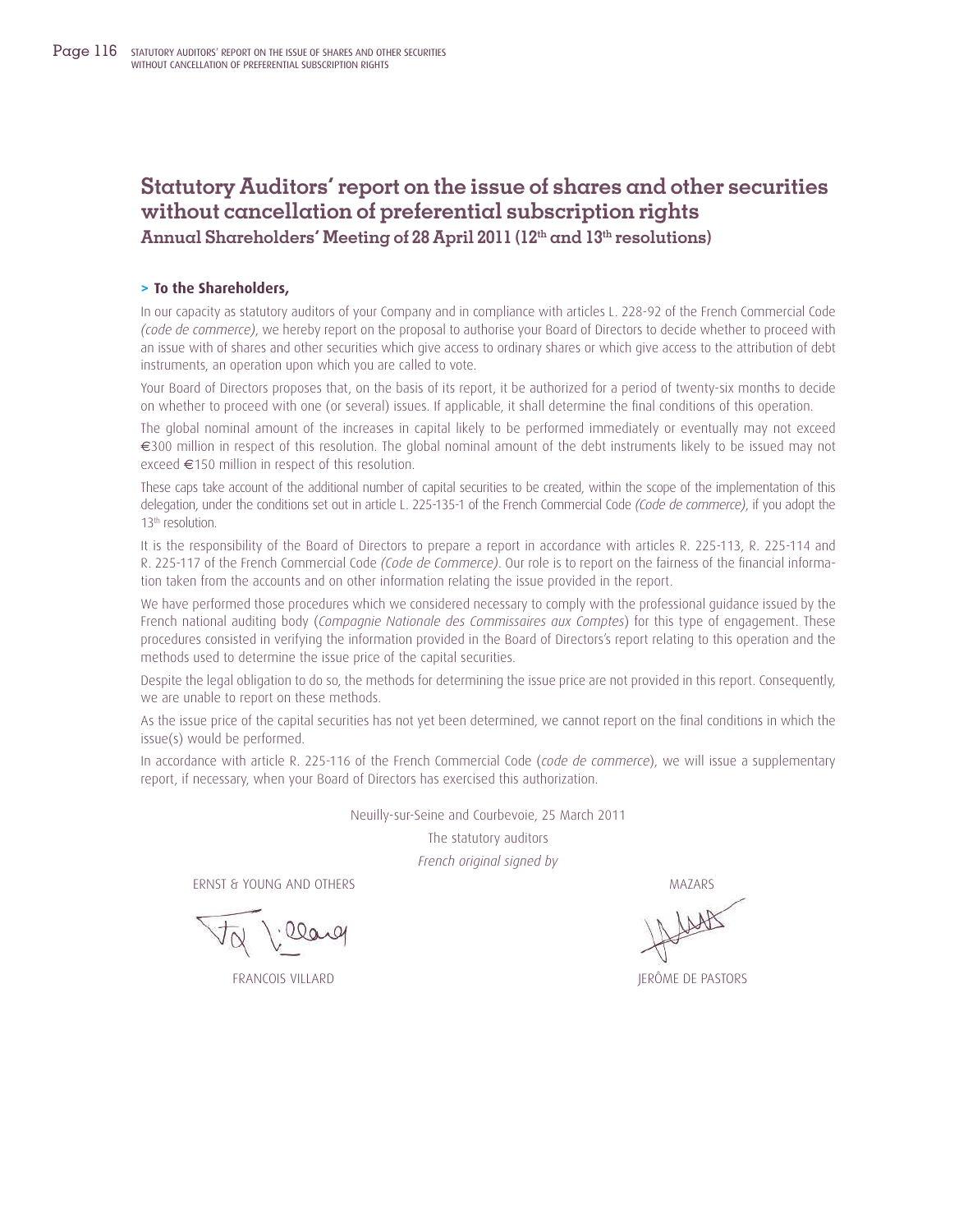# **Statutory Auditors' report on the increase in capital with cancellation of preferential subscription rights reserved for employees who are members of a company savings scheme Annual Shareholders' Meeting of 28 April 2011 (14th resolution)**

#### **> To the Shareholders,**

In our capacity as statutory auditors of your Company and in compliance with articles L. 225-135 etc. of the French Commercial Code *(Code de commerce)*, we hereby report on the proposal to authorise your Board of Directors to decide whether to proceed with an increase in capital by the issuing of ordinary shares with cancellation of preferential subscription rights of maximum €264,669, reserved for employees or former employees of the company or of companies that are related to it within the meaning of the provisions of article L. 225-180 of the French Commercial Code *(Code de commerce)* who are members of a company savings plan or and any investment trust through which the shares thus issued would be subscribed by them, an operation upon which you are called to vote.

This increase in capital is submitted for your approval in accordance with articles L. 225-129-6 of the French Commercial Code *(Code de commerce)* and L. 3332-18 etc. of the French Labour Code *(Code du travail)*.

Your Board of Directors proposes that, on the basis of its report, it be authorized for a period of twenty-six months to decide on whether to proceed with one (or several) increases in capital and proposes to cancel your preferential subscription rights. If applicable, it shall determine the final conditions of this operation.

It is the responsibility of the Board of Directors to prepare a report in accordance with articles R. 225-113 and R. 225-114 of the French Commercial Code *(Code de commerce)*. Our role is to report on the fairness of the financial information taken from the accounts, on the proposed cancellation of preferential subscription rights and on other information relating the share issue provided in the report.

We have performed those procedures which we considered necessary to comply with the professional guidance issued by the French national auditing body *(Compagnie Nationale des Commissaires aux Comptes)* for this type of engagement. These procedures consisted in verifying the information provided in the Board of Directors' report relating to this operation and the methods used to determine the issue price.

Subject to a subsequent examination of the conditions for the increase(s) in capital that would be decided, we have no matters to report as to the methods used to determine the issue price provided in the Board of Directors' report.

As the issue price has not yet been determined, we cannot report on the final conditions in which the issue(s) would be performed and, consequently, on the proposed cancellation of preferential subscription rights.

In accordance with article R. 225-116 of the French Commercial Code *(code de commerce)*, we will issue a supplementary report, if necessary, when your Board of Directors has exercised this authorization.

Neuilly-sur-Seine and Courbevoie, 25 March 2011

The statutory auditors

*French original signed by*

ERNST & YOUNG ET AUTRES AND THE SERIES AND THE SERIES AND THE MAZARS MAZARS

FRANCOIS VILLARD JERÔME DE PASTORS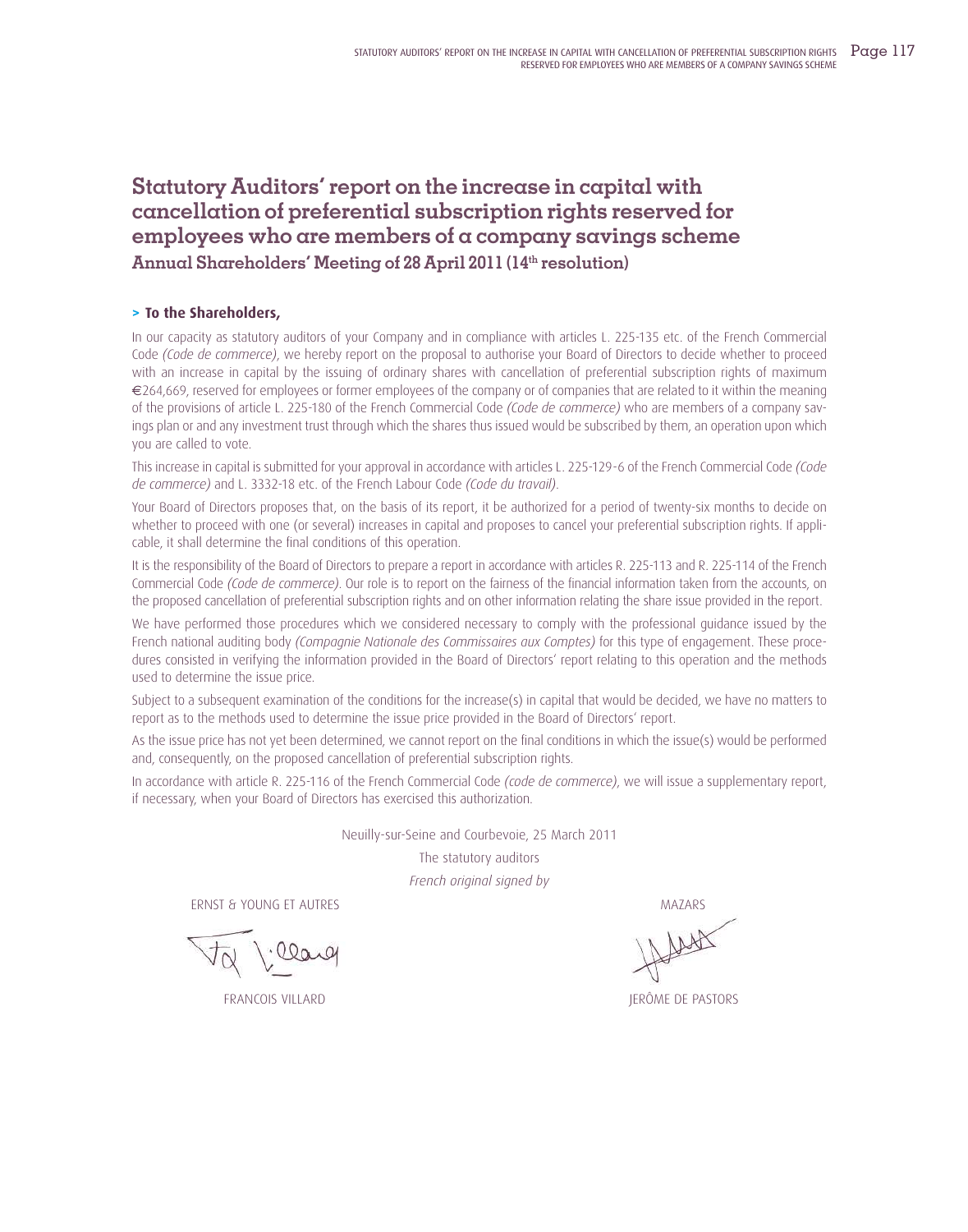# **Statutory Auditors' report on share purchase plans reserved for certain employees and/or corporate officers**

**Annual Shareholders' Meeting of 28 April 2011 (15th resolution)**

#### **> To the Shareholders,**

In our capacity as statutory auditors of your company and in compliance with articles L. 225-177 and R. 225-144 of the French Commercial Code *(Code de commerce)*, we hereby report on the share purchase plans reserved for employees and/or corporate officers, or for certain employees and/or corporate officers, of the entity or group entities or combinations of entities within the meaning of article L. 225-180 of the French Commercial Code *(Code de commerce)*.

It is the responsibility of the Board of Directors to prepare a report on the reasons for the share purchase plans and on the proposed methods used to determine the purchase price. Our role is to report on the proposed methods to determine the purchase price.

We have performed those procedures which we considered necessary to comply with the professional guidance issued by the French national auditing body (*Compagnie Nationale des Commissaires aux Comptes*) for this type of engagement. These procedures consisted in verifying that the methods proposed to determine the purchase price included in the Board of Directors' report are in accordance with legal requirements, are easily understood by the shareholders and do not appear manifestly inappropriate.

We have no matters to report as to the methods proposed.

Courbevoie and Neuilly-sur-Seine, 25 March 2011 The statutory auditors *French original signed by*

ERNST & YOUNG AND OTHERS MAZARS MASS ARE A SERIES ON A SERIES AND MAZARS

·llarg

FRANCOIS VILLARD JERÔME DE PASTORS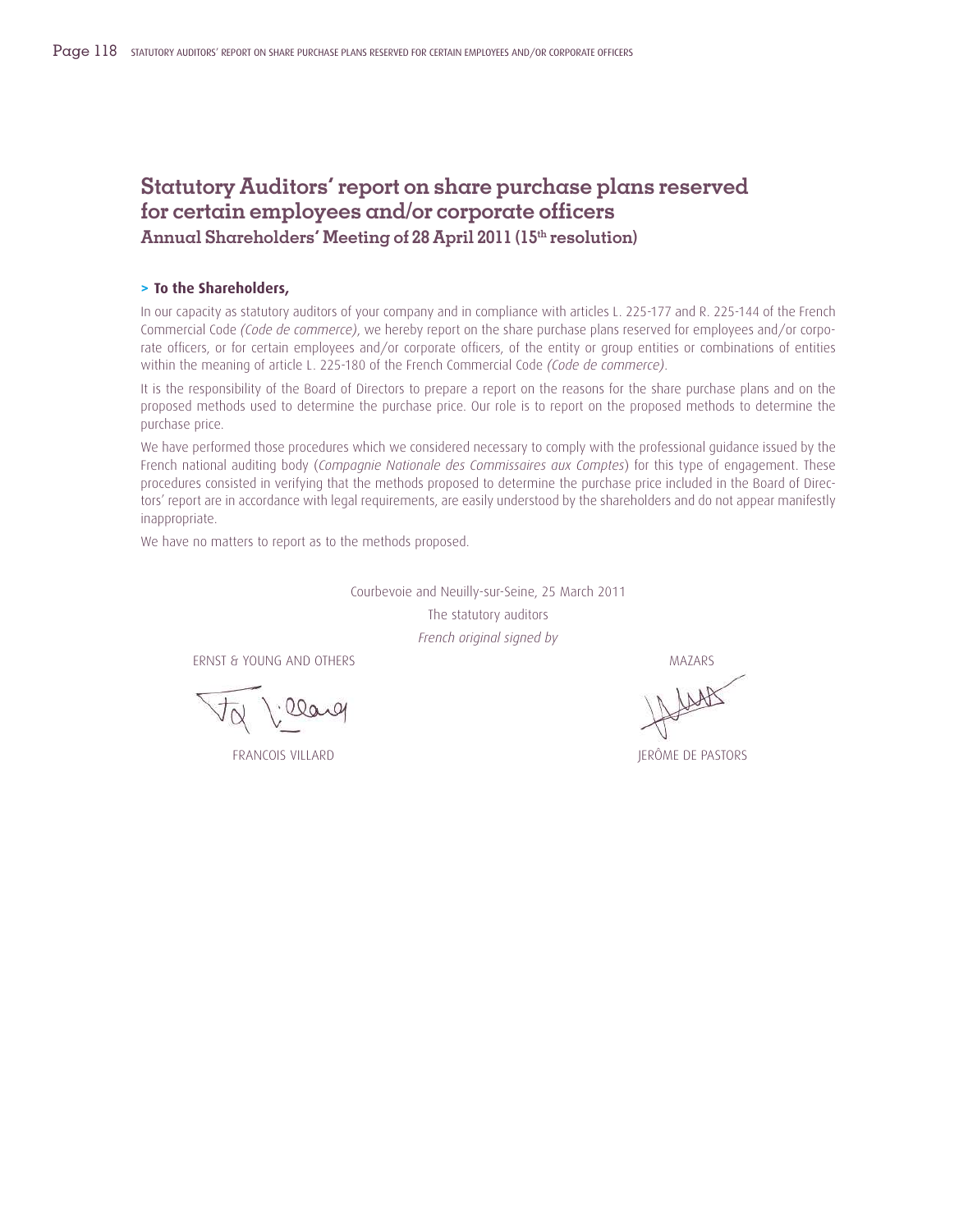# **Statutory Auditors' report on the free allocation of existing shares reserved for employees and/or corporate officers**

**Annual Shareholders' Meeting of 28 April 2011 (16th resolution)**

#### **> To the Shareholders,**

In our capacity as statutory auditors of your company and in compliance with articles L. 225-197-1 of the French commercial code *(Code de commerce)*, we hereby report on the proposed free allocation of existing shares reserved for employees and/ or corporate officers' of the entity, or group entities or combinations of entities within the meaning of article L. 225-197-2 of the French Commercial Code *(Code de commerce)*.

Your Board of Directors proposes that it be authorized to allocate existing shares free of charge. It is the responsibility of the Board of Directors to prepare a report on the proposed operation. Our role is to report on any matters relating to the information regarding the proposed operation.

We have performed those procedures which we considered necessary to comply with the professional guidance issued by the French national auditing body (*Compagnie Nationale des Commissaires aux Comptes*) for this type of engagement. These procedures consisted in verifying that the proposed methods included in the Board of Directors' report comply with the legal provisions governing such operations.

We have no matters to report as to the information provided in the Board of Directors' report relating to the proposed free allocation of shares.

> Courbevoie and Neuilly-sur-Seine, 25 March 2011 The statutory auditors *French original signed by*

ERNST & YOUNG AND OTHERS MAZARS MAGNETIC MATERIAL SERVICE SERVICE SERVICE SERVICE SERVICE SERVICE SERVICE SERVICE SERVICE SERVICE SERVICE SERVICE SERVICE SERVICE SERVICE SERVICE SERVICE SERVICE SERVICE SERVICE SERVICE SERV

·llarg

FRANCOIS VILLARD JERÔME DE PASTORS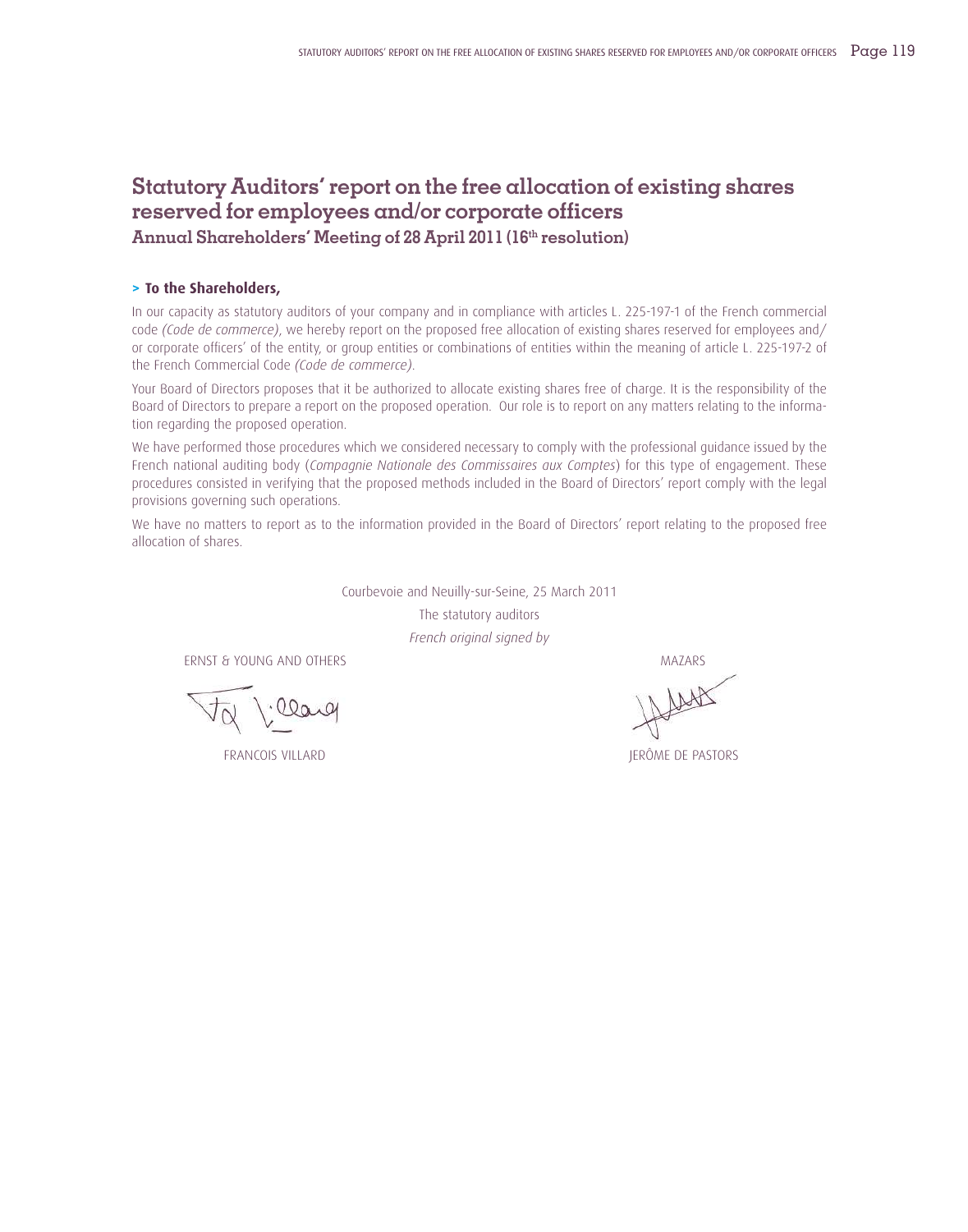# Consolidated financial statements For the year ended 31 December 2010

# **Balance sheet**

### Assets

| (in thousands of euros)                 | <b>Note</b>                   | 31 December 2010 | 31 December 2009 |
|-----------------------------------------|-------------------------------|------------------|------------------|
| Goodwill                                | $3.1.2 - 5.1.1$               | 362,549          | 289,931          |
| Intangible assets                       | $3.1.2 - 5.1.2$               | 284,900          | 106,932          |
| Property, plant and equipment           | $3.1.2 - 5.1.3$               | 672,865          | 526,968          |
| Investment property                     | $3.1.2 - 5.1.4$               | 18,355           | 17,502           |
| Investments in associates               | 5.1.5                         | 14,224           | 12,271           |
| Available-for-sale financial assets*#   | 5.1.6                         | 1,444            | 2,083            |
| Other financial assets*                 | 5.1.7                         | 66,591           | 83,264           |
| Deferred tax assets                     | 5.1.11                        | 70,682           | 75,732           |
| <b>Total non-current assets</b>         |                               | 1,491,610        | 1,114,682        |
| Inventories                             | $3.1.2 - 5.1.8$               | 273,337          | 206,049          |
| Finance receivables*                    | $5.1.9 - 5.2.7$ (a)           | 51,034           | 47,670           |
| Trade receivables                       | $3.1.2 - 5.1.10.$ (b) $-$ (d) | 391,780          | 262,032          |
| Other receivables                       | $3.1.2 - 5.1.10. (c) - (d)$   | 139,974          | 119,306          |
| Other short-term financial receivables* | $5.1.9 - 5.2.7$ (a)           | 4,098            | 3,624            |
| Hedging instruments*                    | $5.2.7$ (a) $-5.2.8$          | 3,385            |                  |
| Cash and cash equivalents*              | 5.1.12                        | 193,305          | 134,987          |
| <b>Total current assets</b>             |                               | 1,056,914        | 773,668          |
| Assets held for sale                    |                               | 2,394            | 5,695            |
| <b>TOTAL ASSETS</b>                     |                               | 2,550,918        | 1,894,045        |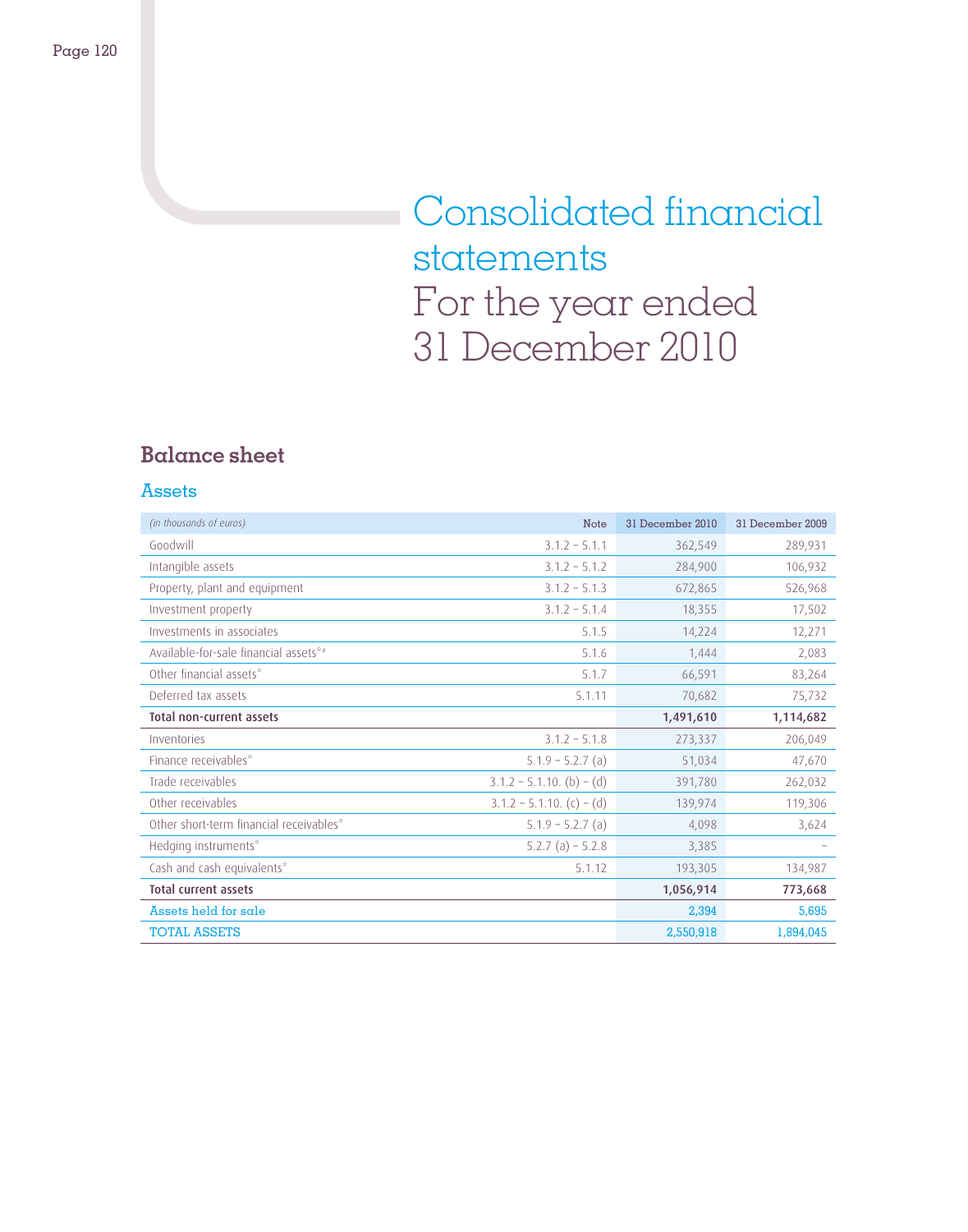# Equity and liabilities

| (in thousands of euros)                                    | Note               | 31 December 2010 | 31 December 2009 |
|------------------------------------------------------------|--------------------|------------------|------------------|
| Share capital                                              | 5.2.1              | 8,822            | 8,822            |
| Treasury stock                                             |                    | (37,839)         | (39, 404)        |
| Additional paid-in capital                                 |                    | 89,459           | 89,459           |
| Other reserves and retained earnings                       |                    | 327,224          | 287,950          |
| Profit for the period                                      |                    | 139,546          | 27,887           |
| Equity attributable to owners of the parent                |                    | 527,212          | 374,714          |
| Non-controlling interests                                  |                    | 79,468           | 54,856           |
| <b>Total equity</b>                                        |                    | 606,680          | 429,570          |
| Long-term borrowings*                                      | 5.2.7(a)           | 723,145          | 532,530          |
| Provisions for pensions and other post-employment benefits | $5.2.5 - 5.2.6$    | 47,074           | 33,120           |
| Long-term provisions for liabilities and charges           | 5.2.5              | 19,187           | 7,259            |
| Long-term government grants                                | 5.2.4              | 11,658           | 10,847           |
| Deferred tax liabilities                                   | 5.1.11             | 53,462           | 24,234           |
| <b>Total non-current liabilities</b>                       |                    | 854,526          | 607,989          |
| Bank overdrafts*                                           | 5.2.7 $(a)$        | 30,672           | 33,977           |
| Short-term borrowings*                                     | 5.2.7. (a)         | 90,766           | 100,447          |
| Other short-term debt*                                     | $5.2.7.$ (a)       | 7,147            | 2,746            |
| Hedging instruments*                                       | $5.2.7(a) - 5.2.8$ | 5,362            | 5,516            |
| Short-term provisions for liabilities and charges          | 5.2.5              | 55,649           | 41,553           |
| Short-term government grants                               | 5.2.4              | 277              | 275              |
| Trade payables                                             | 5.2.9 (a) – (c)    | 528,839          | 387,137          |
| Other operating liabilities                                | 5.2.9 (b) – (c)    | 371,000          | 284,836          |
| <b>Total current liabilities</b>                           |                    | 1,089,712        | 856,486          |
| Liabilities related to assets held for sale                |                    |                  |                  |
| TOTAL EQUITY AND LIABILITIES                               |                    | 2,550,918        | 1,894,045        |

\* Net debt totaled €537.8 million at 31 December 2010 versus €405.7 million at 31 December 2009.<br>\* Of which €848 thousand included in the calculation of net debt (see note 5.1.6).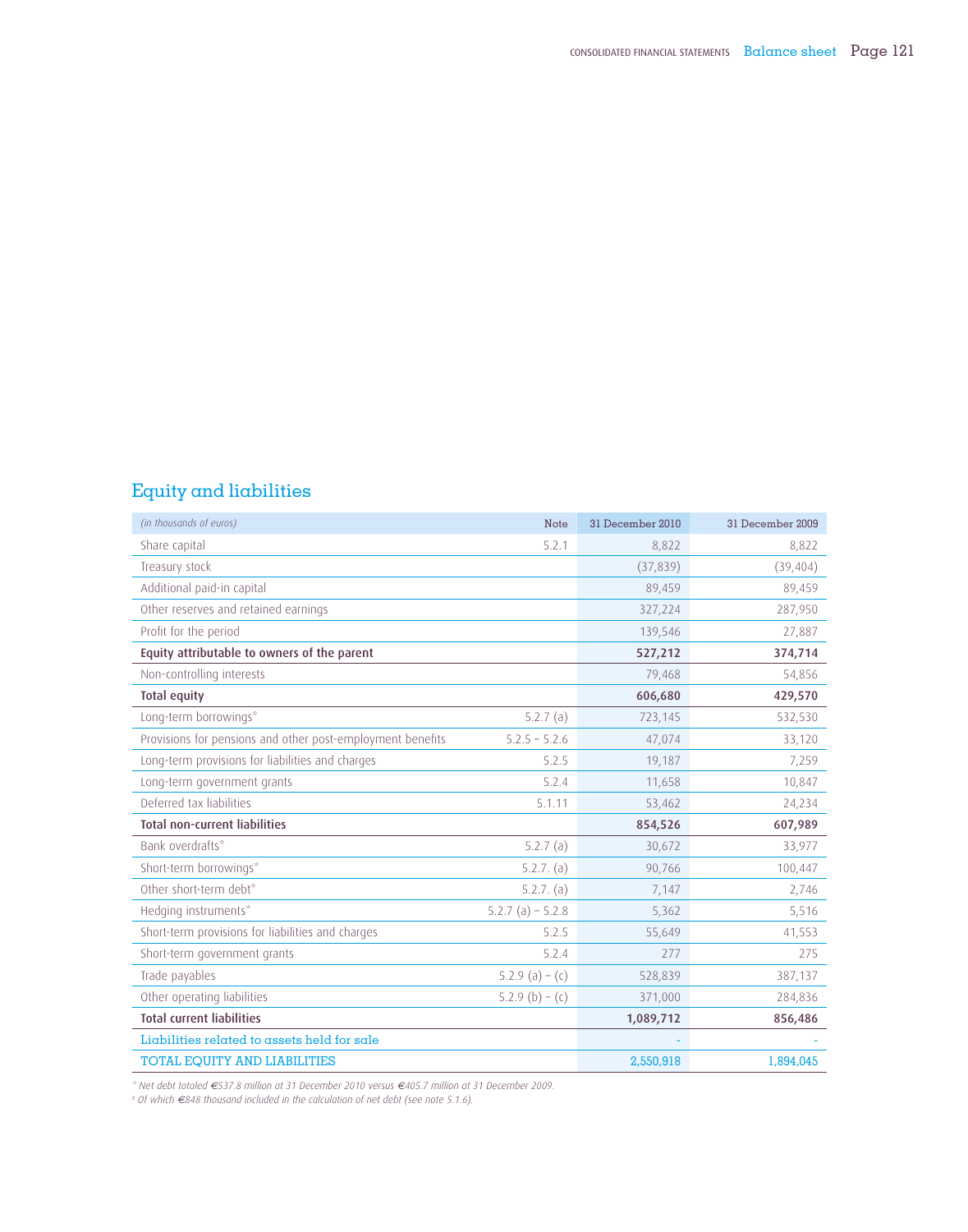# **Income statement**

| (in thousands of euros)                                                               | <b>Note</b>   | 2010        | %        | 2009          | $\%$     |
|---------------------------------------------------------------------------------------|---------------|-------------|----------|---------------|----------|
| Revenue                                                                               | $3.1.1 - 3.2$ | 3,249,596   | 100%     | 2,458,639     | 100%     |
| Cost of sales                                                                         | 4.2           | (2,755,487) | $-84.8%$ | (2, 129, 525) | $-86.6%$ |
| Gross profit                                                                          |               | 494,109     | 15.2%    | 329,114       | 13.4%    |
| Net research and development costs                                                    | $4.1 - 4.2$   | (64, 867)   | $-2.0\%$ | (44, 227)     | $-1.8\%$ |
| Distribution costs                                                                    | 4.2           | (56, 117)   | $-1.7%$  | (52, 979)     | $-2.2\%$ |
| Administrative expenses                                                               | 4.2           | (145, 911)  | $-4.5\%$ | (129, 802)    | $-5.3%$  |
| Operating margin before amortization<br>of intangible assets acquired*                |               | 227,214     | 7.0%     | 102,106       | 4.2%     |
| Amortization of intangible assets acquired*                                           | 4.4           | (10, 260)   | $-0.3\%$ |               |          |
| Operating margin after amortization of intangible<br>assets acquired*                 |               | 216,954     | 6.7%     | 102,106       | 4.2%     |
| Other operating income                                                                | 4.5           | 36,591      | $1.1\%$  | 43,724        | 1.8%     |
| Other operating expenses                                                              | 4.5           | (42,087)    | $-1.3\%$ | (77, 135)     | $-3.1\%$ |
| Finance costs - net                                                                   | 4.6           | (23, 157)   | $-0.7%$  | (24, 295)     | $-1.0\%$ |
| Other financial income and expense - net                                              | 4.6           | (4,056)     | $-0.1\%$ | (761)         |          |
| Share of profit/(loss) of associates                                                  |               | (1,871)     | $-0.1\%$ | (993)         |          |
| Profit from continuing operations before income tax                                   |               | 182,374     | 5.6%     | 42,646        | 1.7%     |
| Income tax                                                                            | 4.7           | (29,682)    | $-0.9%$  | (8,212)       | $-0.3\%$ |
| Net profit from continuing operations                                                 |               | 152,692     | 4.7%     | 34,434        | 1.4%     |
| Net loss from discontinued operations                                                 |               | (2,024)     | $-0.1\%$ | (3, 408)      | $-0.1%$  |
| Net profit                                                                            |               | 150,668     | 4.6%     | 31,025        | 1.3%     |
| Net profit attributable to non-controlling interests                                  |               | 11,122      | 0.3%     | 3,138         | 0.1%     |
| Net profit attributable to owners of the parent                                       |               | 139,546     | 4.3%     | 27,887        | 1.1%     |
| Earnings per share attributable to owners<br>of the parent                            | 4.8           |             |          |               |          |
| Basic earnings per share (in euros)**                                                 |               | 8.68        |          | 1.74          |          |
| Diluted earnings per share (in euros)***                                              |               | 8.38        |          | 1.74          |          |
| Earnings per share from continuing operations<br>attributable to owners of the parent | 4.8           |             |          |               |          |
| Basic earnings per share (in euros)**                                                 |               | 8.80        |          | 1.96          |          |
| Diluted earnings per share (in euros)***                                              |               | 8.49        |          | 1.96          |          |

*\* Intangible assets acquired in business combinations.*

*\*\* Basic earnings per share have been calculated using the number of shares outstanding less treasury stock.*

*\*\*\* Diluted earnings per share are determined after excluding treasury stock deducted from equity and including shares to be issued on exercise of stock options*.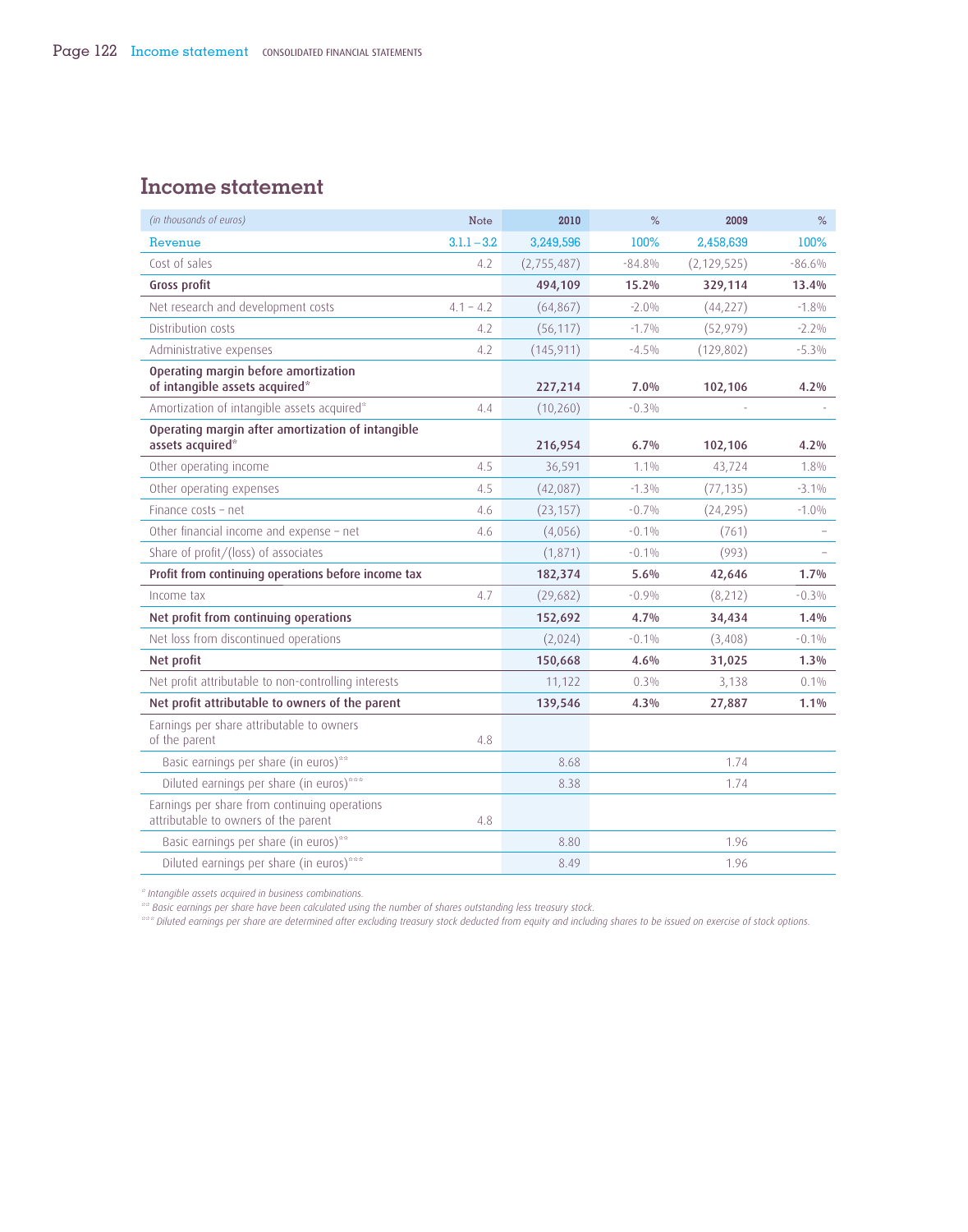|                                                                        |          | 2010    |           |          | 2009     |          |
|------------------------------------------------------------------------|----------|---------|-----------|----------|----------|----------|
| (in thousands of euros)                                                | Total    | Gross   | Tax       | Total    | Gross    | Tax      |
| Net profit for the period attribu-<br>table to owners of the parent    | 139,546  | 166,928 | (27, 382) | 27,887   | 35,256   | (7.369)  |
| <b>Translation differences</b>                                         | 16,537   | 16,537  |           | (3,005)  | (3,005)  |          |
| Gains/(losses) for the period                                          | 21,834   | 21,834  |           |          |          |          |
| Reclassified to the income statement                                   | (5, 297) | (5,297) |           | ÷,       |          |          |
| Actuarial gains/(losses) recognized<br>in equity                       | 978      | 2,160   | (1, 182)  | (1, 198) | (1,058)  | (140)    |
| Cash flow hedges                                                       | 2,611    | 2,081   | 530       | (865)    | (2,069)  | 1,204    |
| Gains/(losses) for the period                                          | 293      | (1,208) | 1,501     | (3,897)  | (6,030)  | 2,133    |
| Reclassified to the income statement                                   | 2.318    | 3,289   | (971)     | 3,032    | 3,961    | (929)    |
| Other comprehensive income                                             | 20,126   | 20,778  | (652)     | (5,068)  | (6, 132) | 1,064    |
| Comprehensive income attributable<br>to owners of the parent           | 159,672  | 187,706 | (28, 034) | 22,819   | 29,124   | (6,305)  |
| Net profit for the period attributable<br>to non-controlling interests | 11,124   | 13,424  | (2,300)   | 3,138    | 3,981    | (843)    |
| Translation differences                                                | 2.807    | 2,807   |           | 32       | 32       |          |
| Gains/(losses) for the period                                          | 2,807    | 2,807   |           | 32       | 32       |          |
| Reclassified to the income statement                                   |          |         |           | ÷,       |          |          |
| Actuarial gains/(losses) recognized<br>in equity                       | (706)    | (706)   |           | (304)    | (304)    |          |
| Other comprehensive income                                             | 2,101    | 2,101   | ۰         | (272)    | (272)    |          |
| Comprehensive income attributable<br>to non-controlling interests      | 13,225   | 15,525  | (2.300)   | 2,866    | 3,709    | (843)    |
| TOTAL COMPREHENSIVE INCOME                                             | 172,897  | 203,231 | (30, 334) | 25,685   | 32,833   | (7, 148) |

# **Statement of comprehensive income**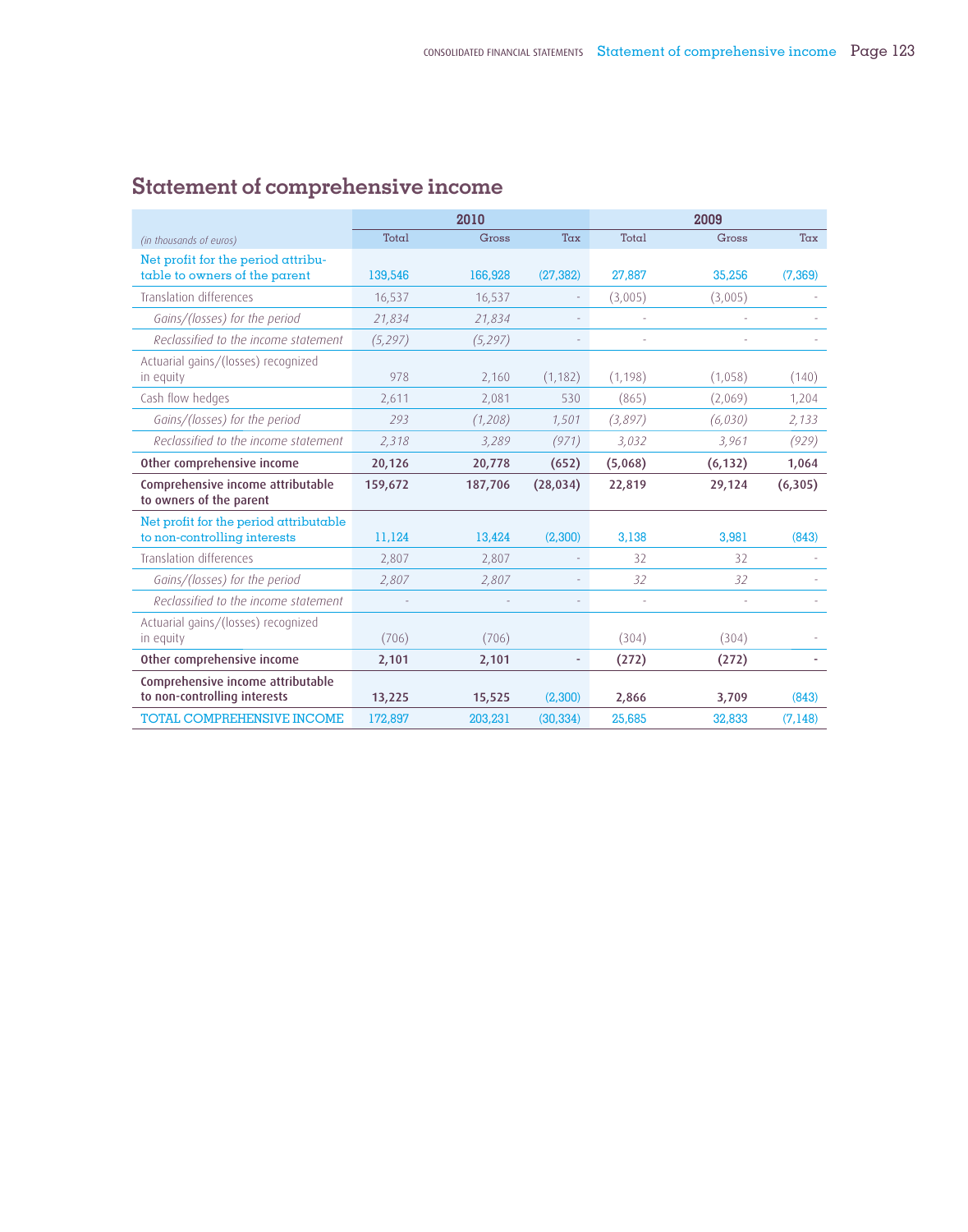# **Consolidated statement of changes in equity**

|                                                                      |                     |         |                            |                           |                                                                        |                  |                                                |                                       | Equity                                                   |                 |
|----------------------------------------------------------------------|---------------------|---------|----------------------------|---------------------------|------------------------------------------------------------------------|------------------|------------------------------------------------|---------------------------------------|----------------------------------------------------------|-----------------|
| (in thousands of euros or thousands of shares,<br>where appropriate) | Number<br>of shares | Capital | Addi-<br>tional<br>capital | paid-in Treasury<br>stock | Other<br>reserves Transla-<br>and<br>retained<br>earnings <sup>*</sup> | differ-<br>ences | tion Net profit owners of<br>for the<br>period | Attribut-<br>able to<br>the<br>parent | Attribut-<br>able to<br>non-<br>controlling<br>interests | Total<br>equity |
| Equity at 31 December 2008                                           | 18.147              | 9.073   | 97.917                     | (32.213)                  | $(398, 943)^*$                                                         | (36, 330)        | (65, 399)                                      | 371.991                               | 51.720                                                   | 423,711         |
| Appropriation of 2008 net profit                                     |                     |         |                            |                           | (65, 399)                                                              |                  | 65,399                                         |                                       |                                                          |                 |
| 2009 net profit                                                      |                     |         |                            |                           |                                                                        |                  | 27,887                                         | 27,887                                | 3,138                                                    | 31,025          |
| Other comprehensive income                                           |                     |         |                            |                           | (2.063)                                                                | (3.005)          | ÷,                                             | (5,068)                               | (272)                                                    | (5,340)         |
| Exchange differences on translating<br>foreign operations            |                     |         |                            |                           |                                                                        | (3,005)          |                                                | (3,005)                               | 32                                                       | (2, 973)        |
| Actuarial gains/(losses) recognized<br>in equity                     |                     |         |                            |                           | (1, 198)                                                               |                  |                                                | (1, 198)                              | (304)                                                    | (1, 502)        |
| Cash flow hedges                                                     |                     |         |                            |                           | (865)                                                                  |                  |                                                | (865)                                 |                                                          | (865)           |
| Treasury stock transactions                                          |                     |         | (640)                      | (15,261)                  |                                                                        |                  |                                                | (15,901)                              |                                                          | (15,901)        |
| Capital reduction                                                    | (503)               | (252)   | (7, 818)                   | 8,070                     |                                                                        |                  |                                                |                                       |                                                          |                 |
| Changes in scope of consolidation                                    |                     |         |                            |                           | (312)                                                                  |                  |                                                | (312)                                 | 2,107                                                    | 1,795           |
| Dividends paid by Plastic Omnium                                     |                     |         |                            |                           | (5,929)                                                                |                  |                                                | (5,929)                               |                                                          | (5,929)         |
| Dividends paid by other Group companies                              |                     |         |                            |                           | (69)                                                                   |                  |                                                | (69)                                  | (1,837)                                                  | (1,906)         |
| Stock options cost                                                   |                     |         |                            |                           | 2,114                                                                  |                  |                                                | 2,114                                 |                                                          | 2,114           |
| Other movements                                                      |                     |         |                            |                           |                                                                        |                  |                                                |                                       |                                                          |                 |
| Equity at 31 December 2009                                           | 17,644              | 8,822   | 89,459                     | (39, 404)                 | 327,285*                                                               | (39, 335)        | 27,887                                         | 374,714                               | 54,856                                                   | 429,570         |
| Appropriation of 2009 net profit                                     |                     |         |                            |                           | 27,887                                                                 |                  | (27, 887)                                      |                                       |                                                          |                 |
| 2010 net profit                                                      |                     |         |                            |                           |                                                                        |                  | 139,546                                        | 139,546                               | 11,124                                                   | 150,670         |
| Other comprehensive income                                           |                     |         |                            |                           | (20,605)                                                               | 40,731           | $\overline{\phantom{a}}$                       | (20, 126)                             | 2,101                                                    | 22,227          |
| Exchange differences on translating<br>foreign operations**          |                     |         |                            |                           | (24, 194)                                                              | 40,731           |                                                | 16,537                                | 2,807                                                    | 19,344          |
| Actuarial gains/(losses) recognized<br>in equity                     |                     |         |                            |                           | 978                                                                    |                  |                                                | 978                                   | (706)                                                    | 272             |
| Cash flow hedges                                                     |                     |         |                            |                           | 2,611                                                                  |                  |                                                | 2,611                                 |                                                          | 2,611           |
| Treasury stock transactions                                          |                     |         |                            | 1,565                     |                                                                        |                  |                                                | 1,565                                 |                                                          | 1,565           |
| Capital reduction                                                    |                     |         |                            | J.                        |                                                                        |                  |                                                |                                       |                                                          |                 |
| Changes in scope of consolidation                                    |                     |         |                            |                           | 16                                                                     |                  |                                                | 16                                    | 17,931                                                   | 17,947          |
| Dividends paid by Plastic Omnium                                     |                     |         |                            |                           | (11, 256)                                                              |                  |                                                | (11, 256)                             |                                                          | (11, 256)       |
| Dividends paid by other Group companies                              |                     |         |                            |                           |                                                                        |                  |                                                | i,                                    | (6, 544)                                                 | (6, 544)        |
| Stock option costs                                                   |                     |         |                            |                           | 2,501                                                                  |                  |                                                | 2,501                                 |                                                          | 2,501           |
| Other movements                                                      |                     |         |                            |                           |                                                                        |                  |                                                |                                       |                                                          |                 |
| EOUITY AT 31 DECEMBER 2010                                           | 17.644              | 8.822   | 89,459                     | (37, 839)                 | 325,828*                                                               | 1.396            | 139,546                                        | 527,212                               | 79.468                                                   | 606,680         |

The dividend per share paid in 2010 by Compagnie Plastic Omnium in respect of 2009 was €0.70 versus Đ0.35 paid at the end of 2009 in respect of 2008.

\* A breakdown of "Other reserves and retained earnings" is provided in the table below.<br>\*\* Includes a €(24,194) thousand reclassification to "Other reserves and retained earnings" at 31 December 2010 corresponding to the *differences on the date of first-time adoption of IFRSs.*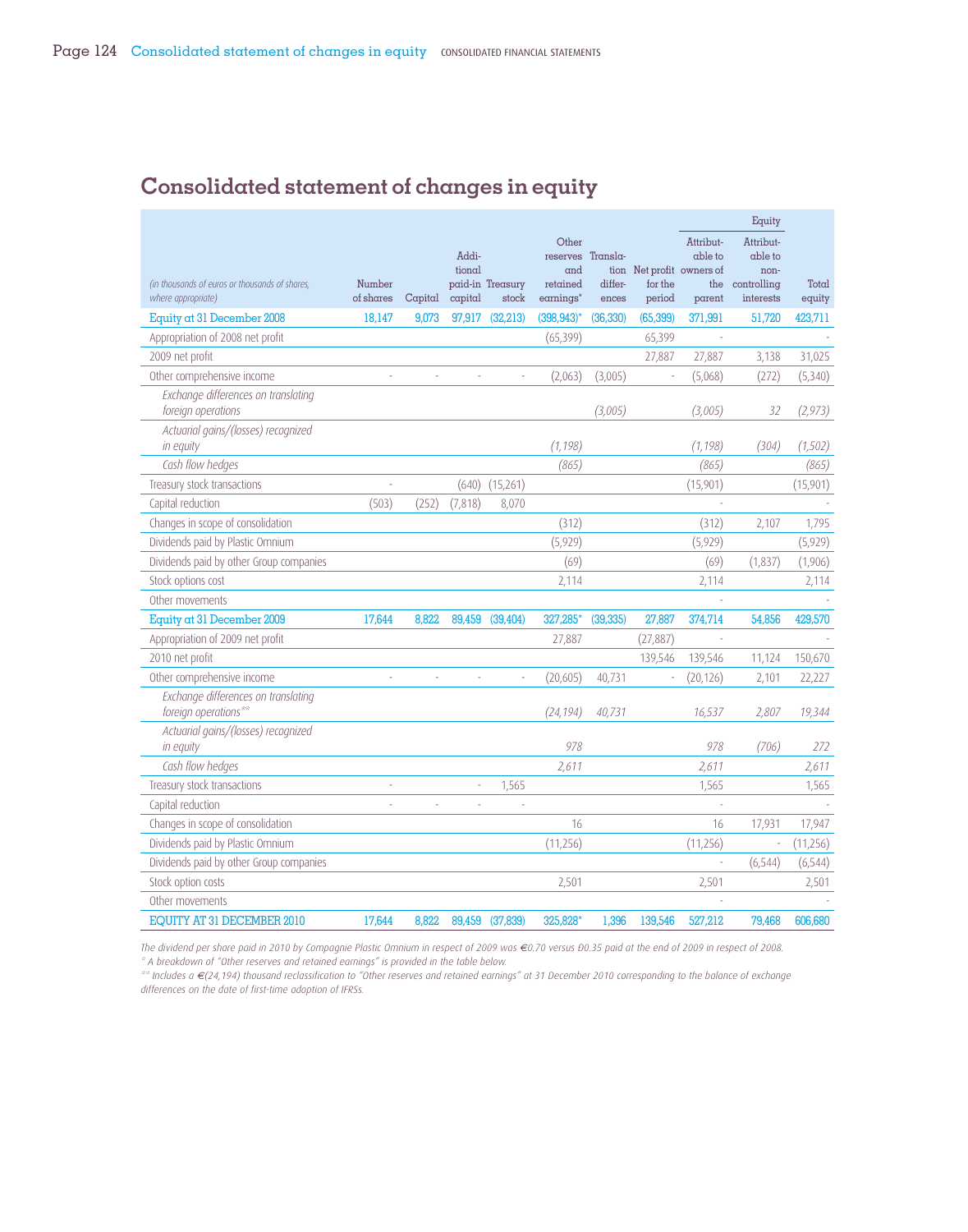| (in thousands of euros) | Actuarial gains<br>or losses<br>recognized in<br>equity | $Cash$ flow<br>hedges | $Fair-value$<br>adjustments to<br>property, plant<br>and equipment | Retained<br>earnings and<br>other reserves | Attributable to<br>owners of the<br>parent |
|-------------------------|---------------------------------------------------------|-----------------------|--------------------------------------------------------------------|--------------------------------------------|--------------------------------------------|
| At 31 December 2008     | (13,740)                                                | (4,558)               | 16,393                                                             | 400,848                                    | 398,943                                    |
| Change in 2009          | (1, 198)                                                | (865)                 | ۰                                                                  | (69, 595)                                  | (71, 658)                                  |
| At 31 December 2009     | (14, 938)                                               | (5, 423)              | 16,393                                                             | 331,253                                    | 327,285                                    |
| Change in 2010          | 978                                                     | 2.61                  | ۰                                                                  | (5,046)                                    | (1, 457)                                   |
| At 31 December 2010     | (13,960)                                                | (2,812)               | 16,393                                                             | 326,207                                    | 325,828                                    |

# **Analysis of other reserves and retained earnings**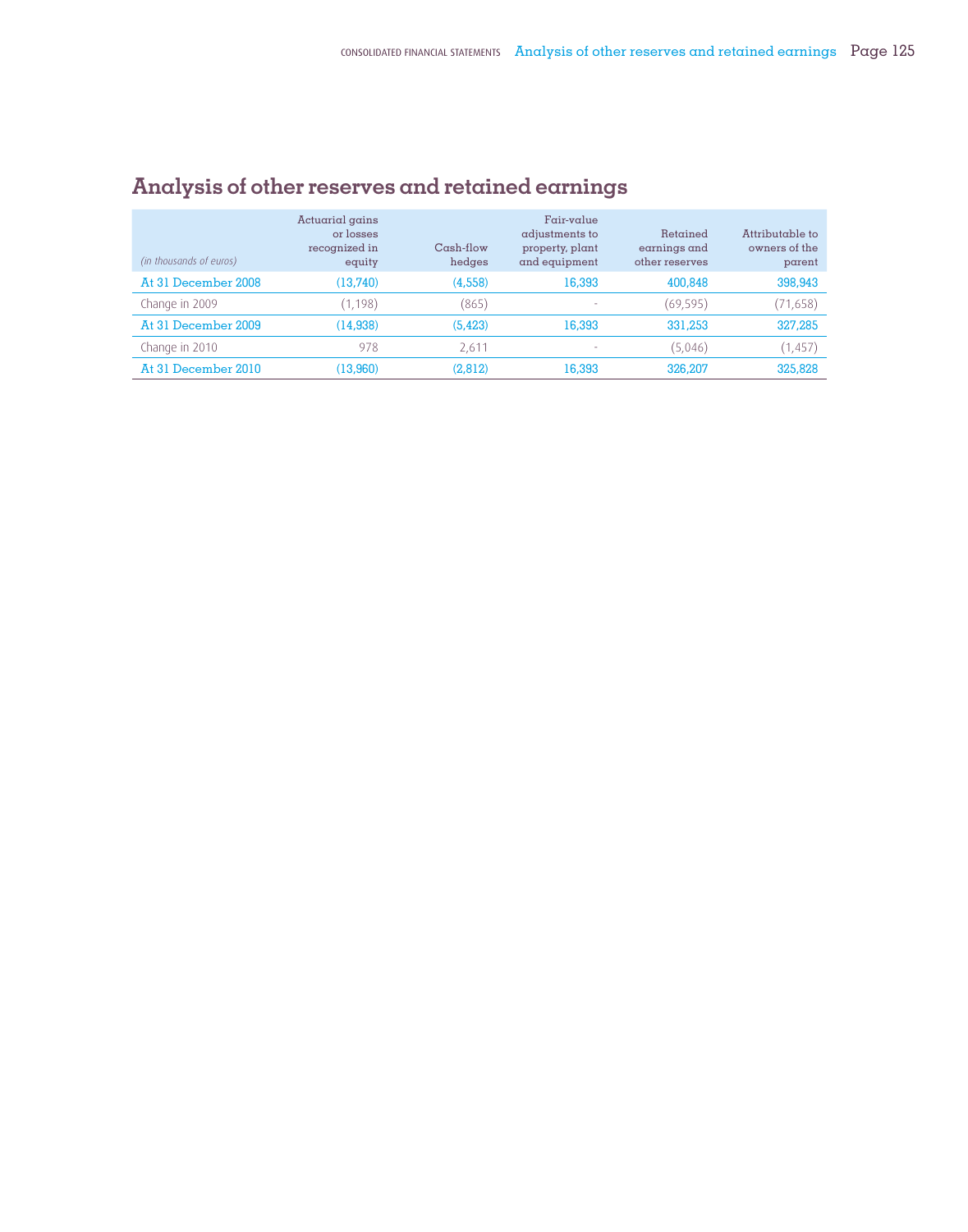# **Consolidated statement of cash flows**

| (in thousands of euros)<br><b>Note</b>                                               | 2010       | 2009      |
|--------------------------------------------------------------------------------------|------------|-----------|
| <b>I-CASH FLOWS FROM OPERATING ACTIVITIES</b>                                        |            |           |
| Net profit<br>3.1.1                                                                  | 150,668    | 31,025    |
| Non-cash items                                                                       | 206,625    | 222,840   |
| Net profit from discontinued operations                                              | 2,024      | 3,408     |
| Share of profit/(loss) of associates<br>5.1.5                                        | 1,871      | 993       |
| Stock option expense                                                                 | 2,501      | 2,114     |
| Other adjustments                                                                    | (19, 546)  | (1, 903)  |
| Depreciation and provisions for impairment of property, plant and equipment<br>5.1.3 | 103,695    | 106,839   |
| Amortization and provisions for impairment of intangible assets<br>5.1.2             | 45,488     | 65,203    |
| Changes in provisions for liabilities and charges                                    | 20,138     | 2,001     |
| Net (gains)/losses on disposals of fixed assets                                      | 1,093      | 15,658    |
| Proceeds from operating grants recognized in the income statement                    | (1, 762)   | (1,032)   |
| Current and deferred taxes<br>4.7                                                    | 29,682     | 8,212     |
| Interest expense                                                                     | 21,441     | 21,347    |
| Funds from operations (A)                                                            | 357,293    | 253,865   |
| Change in inventories and work-in-progress - net                                     | (1,570)    | 90,919    |
| Change in trade receivables - net                                                    | (44, 252)  | 12,846    |
| Change in trade payables                                                             | 38,275     | (62, 309) |
| Change in other operating assets and liabilities - net                               | 17,921     | 11,016    |
| Change in working capital (B)                                                        | 10,374     | 52,472    |
| Taxes paid (C)                                                                       | (15, 581)  | (16, 451) |
| Interest paid                                                                        | (21, 632)  | (25, 425) |
| Interest received                                                                    | 1,274      | 653       |
| Net interest $p$ aid $(D)$                                                           | (20, 358)  | (24, 772) |
| Net cash generated by operating activities $(A + B + C + D)$                         | 331,728    | 265,114   |
| II - CASH FLOWS FROM INVESTING ACTIVITIES                                            |            |           |
| Acquisitions of property, plant and equipment<br>$3.1.3 - 5.1.3$                     | (95, 156)  | (68, 465) |
| Acquisitions of intangible assets<br>$3.1.3 - 5.1.2$                                 | (59, 425)  | (34, 463) |
| Proceeds from disposals of property, plant and equipment                             | 12,089     | 23,260    |
| Proceeds from disposals of intangible assets                                         | 4,232      | 6,053     |
| Net change in advances to suppliers of fixed assets                                  | (1, 305)   | (7,692)   |
| Government grants received                                                           | 1,704      | (2,403)   |
| Net cash used in operations-related investing activities (E)                         | (137, 862) | (83,710)  |
| Free cash flow $(A + B + C + D + E)^*$                                               | 193,866    | 181,404   |
| Acquisitions of subsidiaries and associates<br>5.1.13                                | (301, 162) | (1, 122)  |
| Acquisitions of available-for-sale financial assets                                  | (26)       | (1, 742)  |
| Disposals of available-for-sale financial assets                                     | 611        | 243       |
| Impact of changes in scope of consolidation (newly consolidated companies)           | 20,420     | 756       |
| Impact of changes in scope of consolidation (deconsolidations)                       | (252)      | (109)     |
| Net cash used in financial investing activities (F)                                  | (280, 408) | (1, 973)  |
| Net cash used in investing activities $(E + F)$                                      | (418, 270) | (85, 683) |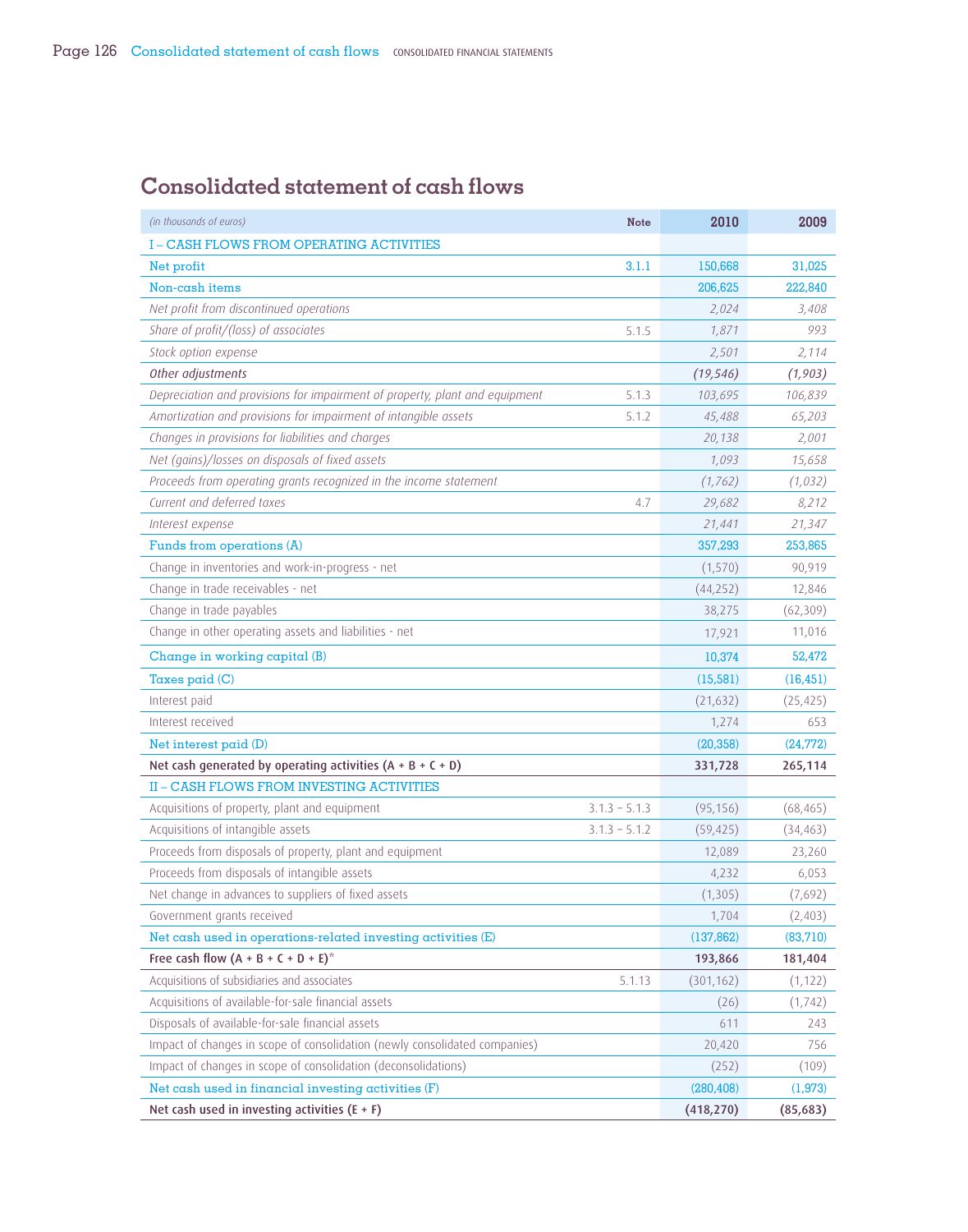| (in thousands of euros)                                                       | <b>Note</b> | 2010                     | 2009       |
|-------------------------------------------------------------------------------|-------------|--------------------------|------------|
| III – CASH FLOWS FROM FINANCING ACTIVITIES                                    |             |                          |            |
| Capital increase/(reduction)                                                  |             | $\overline{\phantom{a}}$ |            |
| Purchases of treasury stock, net                                              |             | 1,565                    | (15,901)   |
| Dividends paid to Burelle SA                                                  |             | (6, 761)                 | (3, 423)   |
| Dividends paid to other shareholders                                          |             | (11,039)                 | (4, 412)   |
| Proceeds from new borrowings                                                  |             | 265,713                  | 253,878    |
| Repayment of borrowings                                                       |             | (105, 147)               | (378, 861) |
| Net cash (used in) provided by financing activities (G)                       |             | 144,332                  | (148, 720) |
| Discontinued operations (H)                                                   |             | (1,942)                  | (3, 559)   |
| Effect of exchange rate changes (I)                                           |             | 5,777                    | (1,855)    |
| Net change in cash and cash equivalents $(A + B + C + D + E + F + G + H + I)$ |             | 61,623                   | 25,297     |
| CASH AND CASH EQUIVALENTS AT BEGINNING OF YEAR                                | 5.1.12      | 101,010                  | 75,713     |
| NET CASH AND CASH EQUIVALENTS AT END OF YEAR                                  | 5.1.12      | 162,633                  | 101,010    |

*\* "Free cash flow" is an indicator specific to Plastic Omnium and is determined before cash flows from financial investing activities. It is used in all external financial reporting (press releases) and in annual and half-yearly results presentations.*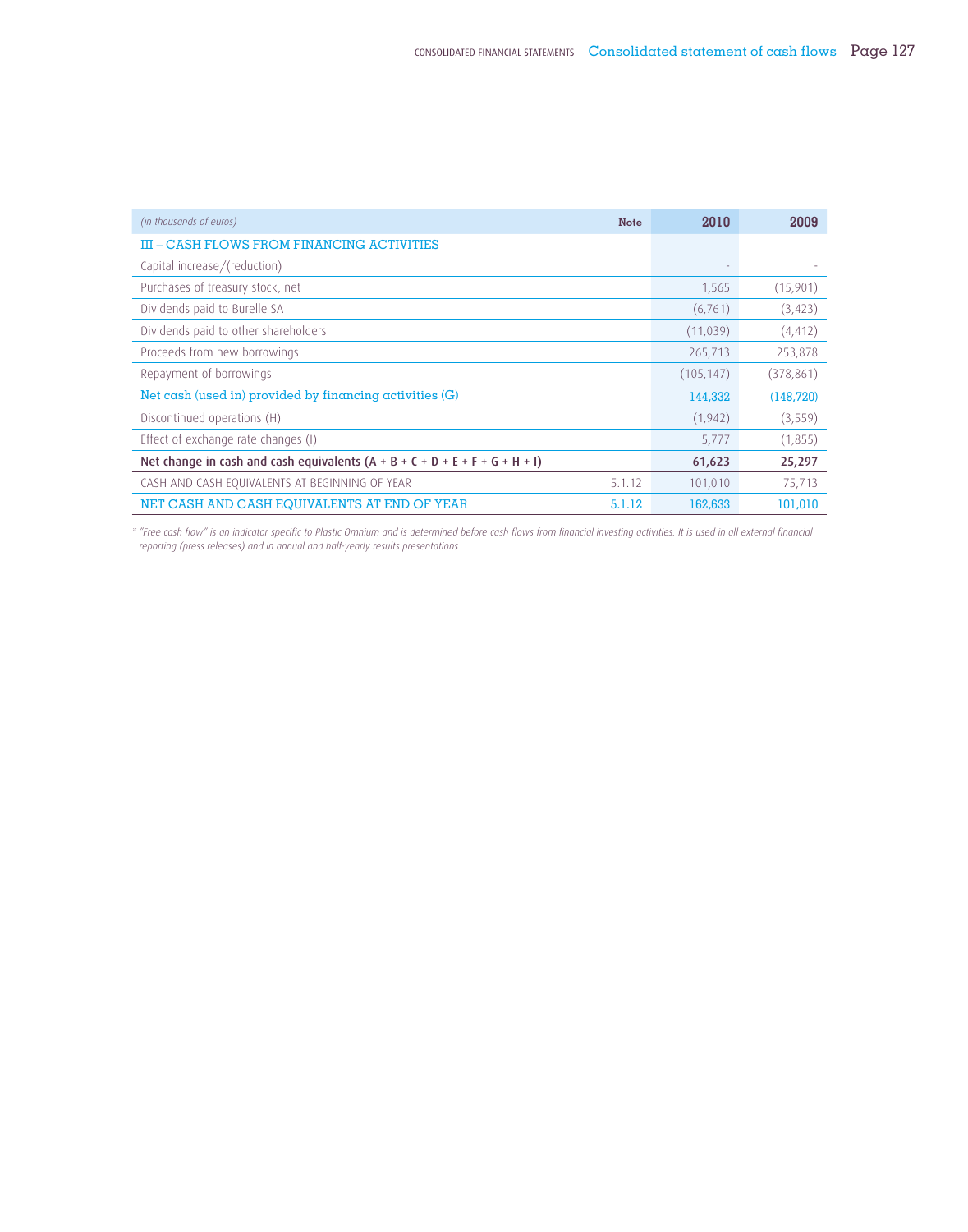# **Notes to the consolidated financial statements**

Plastic Omnium's consolidated financial statements for the year ended 31 December 2010 were approved for publication by the Board of Directors on 15 March 2011. They will be submitted for approval at the Annual Shareholders' Meeting to be held on 28 April 2011.

### **Presentation of the group**

Compagnie Plastic Omnium, a company governed by French law, was set up in 1946. Its term ends in 2017 unless further extended. It is registered in the Lyon Companies Register under number 955 512 611 and its registered office is at 19, avenue Jules Carteret, 69007 Lyon.

The expressions "Plastic Omnium", "the Group" and "the Plastic Omnium Group" all refer to the group of companies comprising Compagnie Plastic Omnium and its consolidated subsidiaries.

Plastic Omnium is a world leader in plastics with two core businesses – Automotive (auto parts, body modules and fuel systems) and Environment (on-site waste handling and road signage for local authorities) – which account for about 85.5% and 14.5% respectively of consolidated revenue.

Plastic Omnium shares have been traded on the Paris Bourse since 1965. They are listed on Eurolist, compartment B, and are part of the SBF 120 index and, since 21 March 2011, the CAC Mid 60 index. The Group's main shareholder is Burelle SA, which owned 54.74% of outstanding shares (59.85% excluding treasury stock) at 31 December 2010.

### **1. Accounting policies**

#### **> 1.1. Basis of preparation**

The consolidated financial statements have been prepared in accordance with the international financial reporting standards (IFRSs) and related interpretations adopted by the European Union at 31 December 2010, which are available at *http://ec.europa.eu/internal\_market/accounting/ias\_ en.tm#adopted-commission*. IFRSs include International Accounting Standards (IASs), International Financial Reporting Standards (IFRSs) and interpretations published by the International Financial Reporting Interpretations Committee (IFRICs).

The Group has applied the standards and interpretations applicable at 31 December 2010 as published by the IASB.

The accounting policies applied to prepare the 2010 financial statements are the same as those used in 2009, except for the adoption of the following new standards and interpretations which were applicable for the first time in 2010:

• IFRS 3 (Revised) - Business Combinations and IAS 27 (Amended) - Consolidated and Separate Financial **Statements** 

The Group has applied these standards since 1 January 2010. IFRS 3R introduces major changes in the method of accounting for business combinations completed after 1 January 2010. These changes involve the measurement of non-controlling interests, accounting for acquisitionrelated expenses, accounting for tax assets after the measurement period, and business combinations achieved in stages. They have an impact on the amount of recognized goodwill, net earnings for the period in which the acquisition took place and net earnings in subsequent periods. IFRS 3R had a significant impact on the 2010 financial statements following the Group's acquisition of a controlling interest in Inergy on 31 August 2010. The interest previously held by the Group was remeasured at its fair value and the resulting gain was recognized in profit or loss under "Other operating income".

IAS 27A requires changes in percentage interest in a subsidiary without loss of control to be accounted for as equity transactions with owners. Accordingly, no goodwill and no gain or loss is recognized. It also introduces a change in the method of accounting for a subsidiary's losses and for the partial disposal of an investment in a subsidiary that results in loss of control. IAS 27A had no impact on the 2010 financial statements.

• IFRIC 18 Transfers of Assets from Customers.

This interpretation applies to agreements in which an entity receives cash from a customer that must be used only to acquire or construct an item of property, plant, and equipment in order to connect the customer to a network or provide the customer with ongoing access to a supply of goods or services (or to do both). It had no material impact on the 2010 financial statements.

Other amendments that are applicable for annual periods beginning on or after 1 January 2010 are IFRS 2 – Sharedbased Payment: Group Cash-settled, Share-based Payment Arrangements, IAS 39 – Eligible Hedged Items, IFRIC 12 – Service Concession Arrangements, IFRIC 15 – Agreements for the Construction of Real Estate, IFRIC 16 – Hedges of a Net Investment in a Foreign Operation and IFRIC 17 – Distributions of Non-cash Assets for Owners, and the May 2010 annual improvements to IFRSs. These amendments are either not relevant to the Group or did not have a material impact on the consolidated financial statements.

The Group has not early adopted those standards, interpretations and amendments that are applicable for annual periods beginning on or after 1 January 2011. Their adoption is not expected to have a material impact on the consolidated financial statements.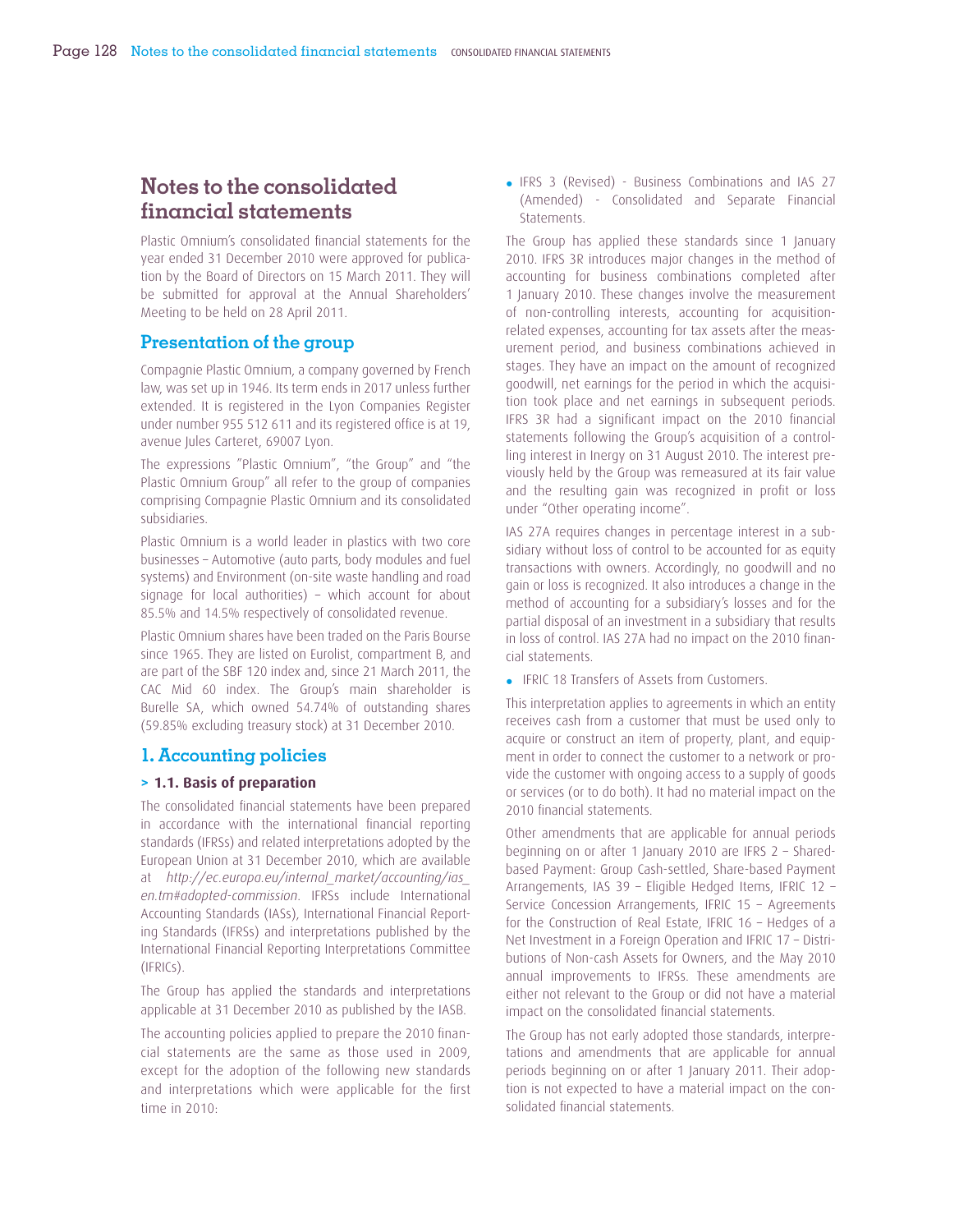#### **> 1.2. Use of estimates**

The preparation of the financial statements requires the use of estimates and assumptions that affect the reported amounts of certain assets, liabilities, income, expenses and commitments. These estimates and assumptions are reviewed by senior management at regular intervals. Actual results may differ from these estimates if the underlying assumptions are changed to reflect experience or changes in circumstances or economic conditions.

As a general rule, estimates and assumptions are based on the latest available information on the balance sheet date. Estimates may be revised depending on developments in the underlying assumptions. The assumptions used mainly concerned:

• Deferred taxes:

The recognition of deferred tax assets depends on the probability of sufficient taxable earnings being generated to permit their utilization. The Group makes regular estimates of future taxable earnings, mainly in its medium-term business plans. These estimates take account of the recurring or non-recurring nature of certain losses and expenses.

• Pension and other employee benefit obligations:

For defined benefit plans, the projected benefit obligation is calculated by independent actuaries using techniques and assumptions (see note 1.21.2 and 5.2.6 b) that are based on:

- discount rates for pension and other long-term benefit plans:
- estimated long-term yields on plan assets;
- healthcare cost trends in the United States;
- expected employee turnover and future salary increases.
- Asset impairment tests:

Determining the recoverable amount of a cash generating unit (CGU) or group of CGUs involves estimating its fair value less costs to sell and its value in use based on discounted future cash flows. Assumptions about discount rates and future growth in operating cash flows can have a material impact on these estimates.

#### **> 1.3. Consolidation principles**

Entities in which the Group owns more than 50% of the voting rights are fully consolidated. Entities in which the Group owns less than 50% but that are controlled in substance are also fully consolidated.

Joint ventures, corresponding to jointly controlled entities in which control is shared with one or more partners, are proportionately consolidated, irrespective of the percentage interest held, by incorporating in the Group's financial statements its proportionate share of assets, liabilities, income and expenses.

Associates, corresponding to entities over which the Group has significant influence, are accounted for using the equity method. Significant influence is presumed to exist when the Group owns more than 20% of the voting rights.

#### **> 1.4. Non-controlling interests**

Non-controlling interests correspond to the share of the Group's equity attributable to outside shareholders. They are presented in the consolidated balance sheet within equity, separately from equity attributable to owners of the parent. Non-controlling interests in profit or loss are also disclosed separately.

Under IFRS 3R, non-controlling interests in an acquiree may be measured either at the acquisition-date fair value (i.e. with a share of the goodwill) or at their proportionate share of the fair value of the acquiree's identifiable net assets. The option is available on a transaction-by-transaction basis.

The Group applies the following accounting treatment to transactions with non-controlling interests that do not result in a change of control:

- For purchases of additional interests in an entity that is already controlled, the difference between the acquisition cost and the acquired share of the carrying amount of the subsidiary's net assets is recorded in equity.
- Gains or losses on disposals of interests that do not result in loss of control are also recorded in equity.

This accounting treatment complies with the provisions of IAS 27A and is unchanged from the previous year.

#### **> 1.5. Segment information**

In accordance with IFRS 8 – Operating Segments, segment information is presented in a manner consistent with the internal reporting provided to Group Management for allocating resources and assessing performance of the operating segments.

The acquisition of a controlling interest in Inergy during 2010 has enabled the Group to introduce an organization and deploy its strategy within a single Automotive segment encompassing both vehicle body parts and plastic fuel systems.

The Group now has two operating segments:

- "Automotive", which covers the design, manufacture and marketing of vehicle body parts and plastic fuel systems.
- "Environment", which covers products and services for local authorities, including Sulo Urban Systems waste pre-collection and management equipment and services, and Signature for road and highway signage.

The combination of vehicle body parts and plastic fuel systems into a single operating segment had no impact on the reportable segments as defined by IFRS 8.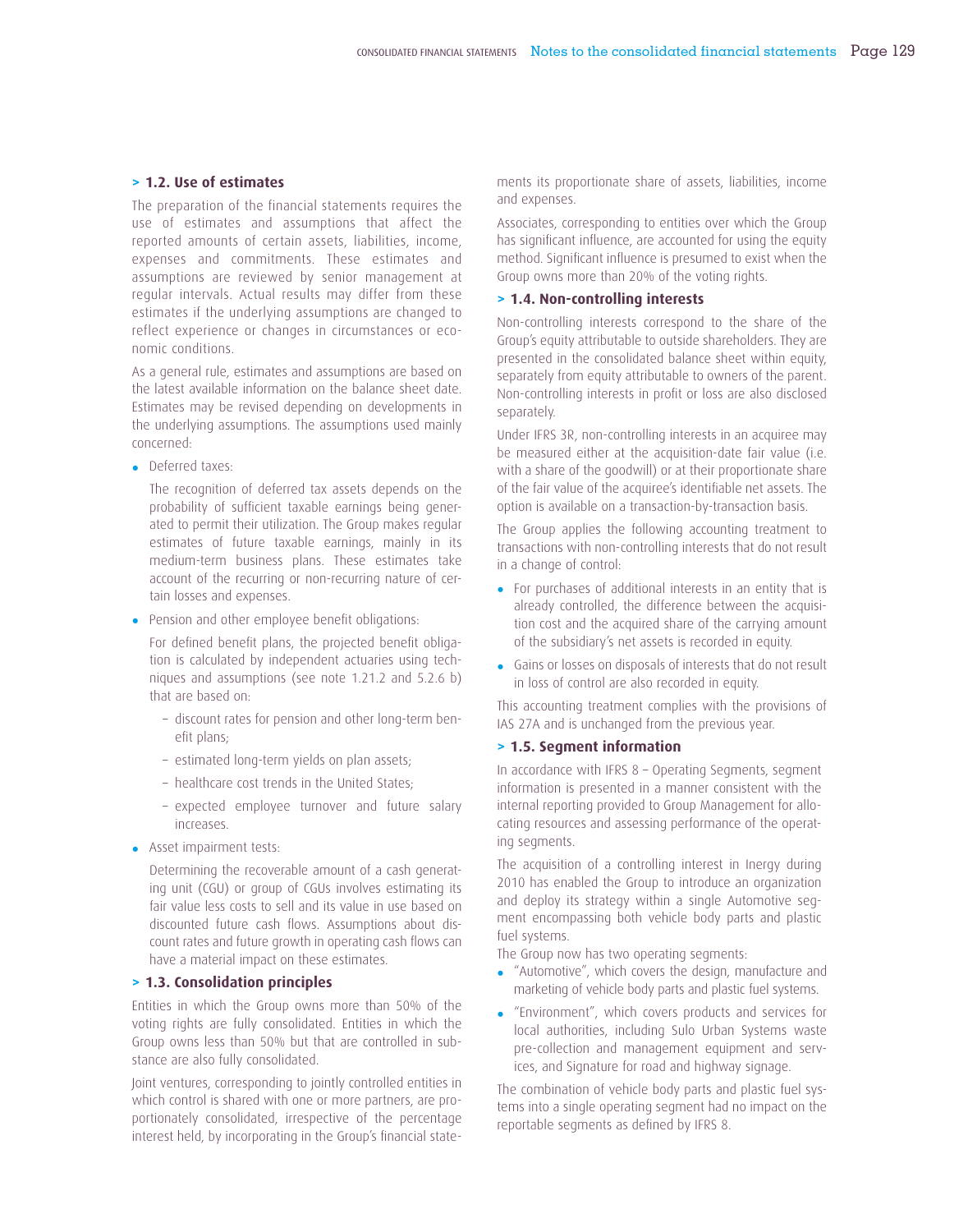#### **> 1.6. Business combinations**

Business combinations are accounted for by the acquisition method in accordance with IFRS 3R. Under this method, identifiable assets, liabilities and contingent liabilities acquired are recognized at their acquisition-date fair values.

Goodwill is recognized as the excess of (i) the consideration transferred to the vendor plus (ii) the amount of any non-controlling interest in the acquiree over (iii) the net of the acquisition-date amounts of the identifiable assets and liabilities acquired, measured in accordance with IFRS 3R. In a business combination achieved in stages, the consideration shall also include the acquisition-date fair value of the acquirer's previously held equity interest in the acquiree.

Acquisition-related costs are no longer included in the consideration transferred but expensed as incurred, in accordance with IFRS 3R.

The fair values of assets and liabilities acquired may be adjusted through goodwill for a period of twelve months after the acquisition date. After that date, any changes in fair values are recognized in profit or loss, including any changes in recognized deferred tax assets.

#### **> 1.7. Translation of the fi nancial statements of foreign subsidiaries**

Plastic Omnium uses the euro as its presentation currency in the consolidated financial statements. Financial statements of foreign subsidiaries are prepared in their functional currency<sup>(1)</sup> and translated into euros as follows:

- assets and liabilities, other than equity, are translated at the exchange rate on the balance sheet date;
- income and expenses are translated at the average exchange rate for the period;
- differences arising on translation are recognized in equity.

Goodwill arising on the acquisition of foreign operations is recognized in the functional currency of the foreign operation and then translated into the presentation currency at the closing rate. The resulting translation difference is recognized in equity. On disposal of the entire interest in a foreign operation, the cumulative translation difference initially recognized in equity is reclassified to the income statement.

#### **> 1.8. Translation of transactions in foreign currencies**

Transactions in foreign currencies are initially recorded in the functional currency at the exchange rate on the transaction date. At the balance sheet date, foreign currency monetary items are translated using the closing rate.

The resulting exchange difference is recognized under other operating income or expenses for transactions related to operating activities, and under financial income or expenses for financial transactions.

Borrowings denominated in foreign currency whose settlement is neither planned nor probable in the foreseeable future are considered to form part of the Plastic Omnium Group's net investment in the related foreign operation and any foreign exchange differences are recognized in equity.

#### **> 1.9. Revenue**

Revenue from the sale of goods and services is recognized when the risks and rewards of ownership are transferred, when it is probable that the economic benefits associated with the transaction will flow to the Group and the amount of revenue can be measured reliably.

#### *Sales of goods*

Revenue from the sale of goods and from wholesale transactions is recognized when the significant risks and rewards of ownership of the goods are transferred to the buyer, generally on delivery.

#### *Sales of services and tooling*

If the customer has given a payment guarantee, tooling and development revenue is recognized on the basis of the stage of completion validated by the customer and, at the latest, on the first day of series production.

If payment is not quaranteed (financing by "development unit" with no volume guarantee), tooling and development revenue is deferred across the life of the series.

Most Plastic Omnium Urban Systems lease-maintenance contracts are operating leases. Revenue from lease-maintenance contracts classified as operating leases is recognized on a straight-line basis over the lease term. Services provided under contracts classified as finance leases are recognized as a sale, for an amount corresponding to the sum of the survey and installation costs and the estimated sale price of the leased equipment.

Revenue is measured at the fair value of the consideration received or receivable, net of any trade discounts and volume rebates allowed by the Group as well as any sales tax or customs duties.

#### **> 1.10. Receivables**

Receivables are initially recognized at fair value. Fair value generally represents the nominal amount of the receivable when the corresponding sale is subject to routine payment terms. Provisions for doubtful accounts are recorded when

*(1) The functional currency is the currency of the economic environment in which an entity operates. It is usually the local currency, except for certain subsidiaries that carry out the majority of their transactions in another currency.*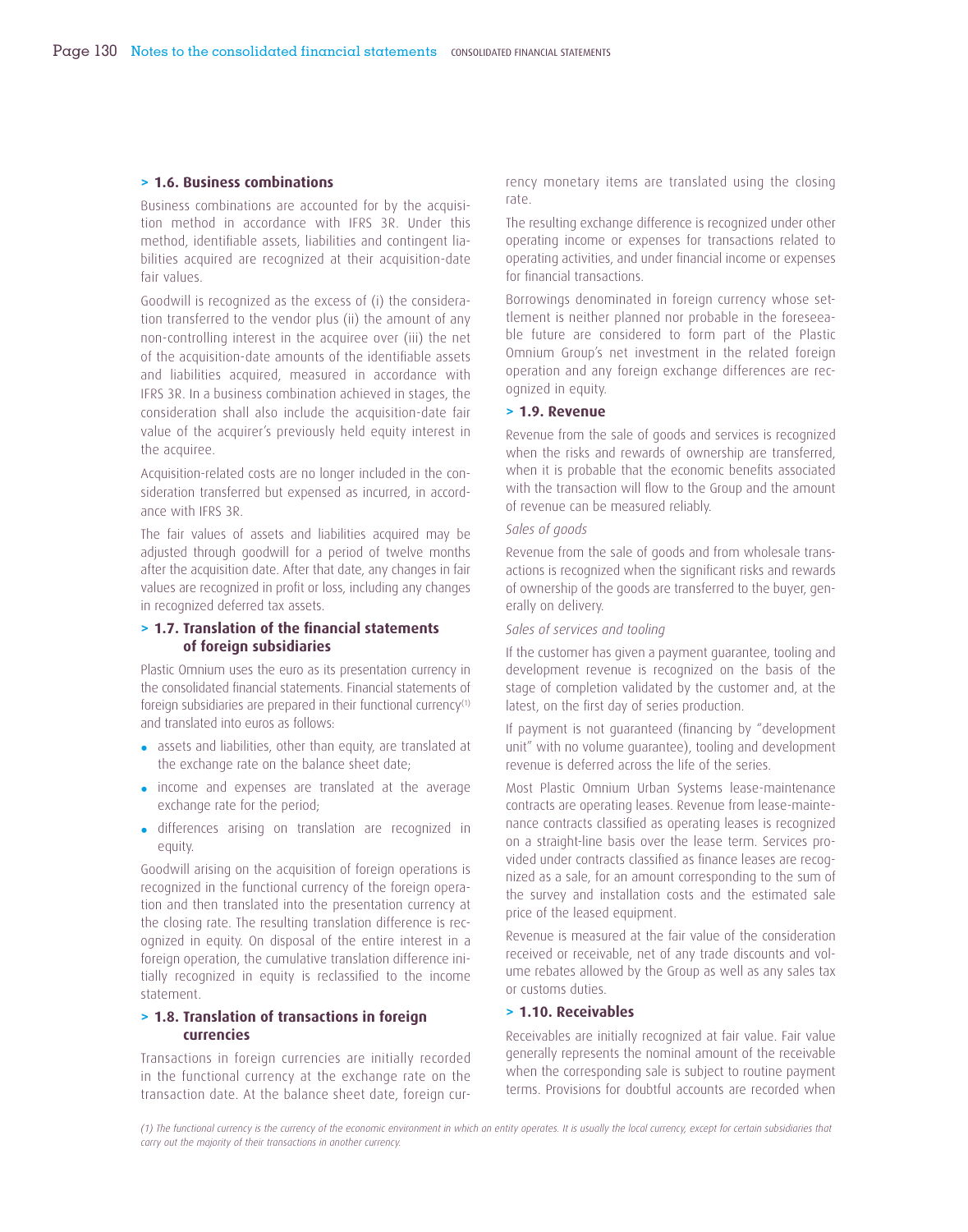there is objective evidence that the receivables are impaired. The amount of any provisions is determined separately for each customer.

Finance receivables correspond primarily to Plastic Omnium Environment lease-maintenance contracts classified as finance leases, and to sales of "development, tooling or equipment units" billed at a specific unit price for which payment is contractually guaranteed by the customer. These latter receivables are originally due in more than one year and are interest-bearing. The corresponding finance income is recognized in revenue. Finance receivables are deducted from the calculation of net debt.

Sold receivables are derecognized in accordance with IAS 39 when they meet the following conditions:

- the contractual rights to the receivable are transferred to the buyer;
- substantially all the risks and rewards of ownership are transferred to the buyer;
- control over the receivable is transferred to the buyer.

The risks taken into account are:

- credit risk;
- risk related to payment arrears (amount and duration);
- interest rate risk, which is transferred in full to the buyer.

#### **> 1.11. Operating margin**

Operating margin corresponds to profit from fully consolidated companies before other operating income and expenses, which consist mainly of:

- gains from disposals of property, plant and equipment and intangible assets;
- impairment losses on property, plant and equipment and intangible assets (non-current), including goodwill;
- translation differences corresponding to the difference between the exchange rates used to account for operating receivables and payables and those used to account for the related settlements;
- income and expenses that are unusual in nature, frequency or amount, such as expenses related to the startup of new plants, restructuring costs and rightsizing costs.

The impacts related to the amortization of customer contracts acquired in business combinations are recognized in the operating margin on a separate line item. Since 2010, therefore, the Group has presented operating margin before as well as after amortization of intangible assets acquired in business operations.

Operating margin before amortization of intangible assets acquired in business combinations is the Group's main performance indicator and is similar to operating margin as presented in prior periods.

#### **> 1.12. Research tax credit**

Certain research expenditure by Group subsidiaries qualifies for French tax credits. These credits are included in operating margin under the heading "Net research and development costs" (see notes 4.1 and 4.2).

#### **> 1.13. Right to individual training**

The right to individual training (DIF) was introduced by the Act of 4 May 2004, which gives all employees, regardless of their qualifications, the right to a certain number of hours training each year, at their own initiative and subject to employer approval.

The law stipulates that each employee may ask for at least 20 hours of training per calendar year, capped at 120 hours. To date, the Group has not recognized a provision for individual training rights due to the very low take-up by employees.

#### **> 1.14. Intangible assets**

#### **1.14.1 Research and development costs**

In accordance with IAS 38 – Intangible Assets, material development costs are recognized as an intangible asset when the entity can demonstrate:

- its intention to complete the project and the availability of adequate technical and financial resources to do so;
- how the project will generate probable future economic benefits: and
- its ability to measure reliably the expenditure attributable to the intangible asset during its development.

#### *Automotive business development costs*

Research and development costs covered by a customer payment guarantee are recognized based on the stage of completion validated by the customer. The recognition policy is described in note 1.9.

Costs incurred on orders for specific tooling and molds paid by the customer before production begins are recognized in inventories. Revenue from the developed products is recognized on the date of technical acceptance, or, at the latest, on the first day of series production. Amounts received in the period prior to technical acceptance are recorded under "Customer prepayments".

• Development costs for "development units" not covered by a contractual volume undertaking from the customer are recognized as intangible assets in progress during the development phase.

Capitalized development costs are amortized when daily output reaches 30% of estimated production and, at the latest, three months after the launch of series production.

Amortization is calculated on a straight-line basis over the estimated period of series production, which averages three years.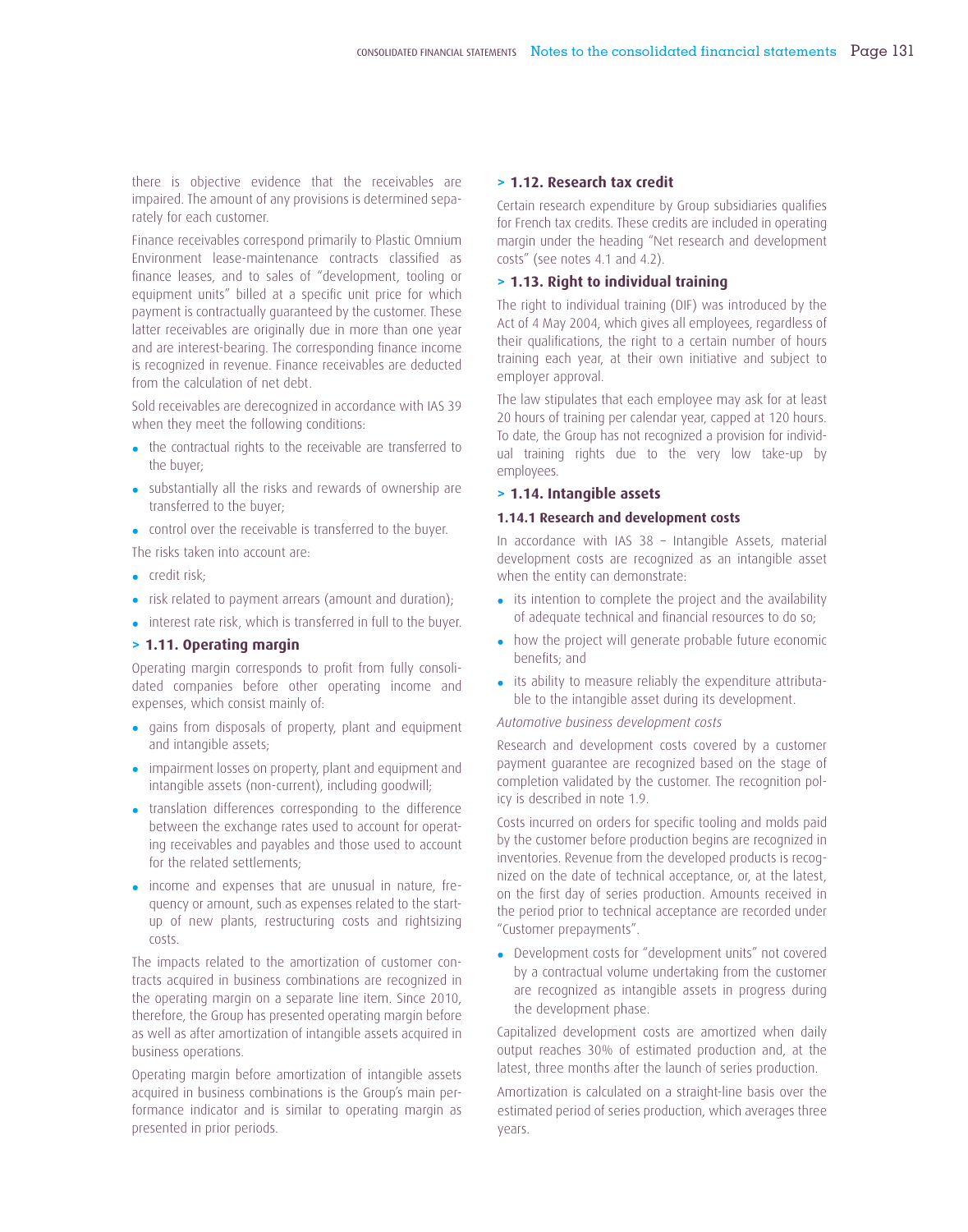#### *Other research and development costs*

Other research and development costs are recognized as an expense for the period in which they are incurred.

#### **1.14.2 Other intangible assets**

Other intangible assets are measured at cost less accumulated amortization and impairment losses. They are amortized on a straight-line basis over their estimated useful lives.

They mainly include Inergy customer contracts acquired, which are amortized over a period of seven years.

These assets are tested for impairment whenever there is objective evidence that they are impaired.

#### **> 1.15. Start-up costs**

Start-up costs on new production capacity or processes, including the related organizational costs, are recognized as an expense for the period in which they are incurred.

#### **> 1.16. Goodwill and impairment testing**

Goodwill represents the excess of the cost of a business combination over the acquirer's interest in the acquisitiondate fair value of the identifiable assets acquired and liabilities and contingent liabilities assumed.

In compliance with IFRS, goodwill is not amortized but is tested for impairment at least once a year at the year-end and on the interim balance sheet date if there is objective evidence of impairment.

Impairment tests are carried out at the level of each cash generating unit (CGU) or group of CGUs, which are:

- Automotive
- Sulo Urban Systems
- Signature

The Group has two reportable segments – Automotive and Environment (see note 1.5). Information on goodwill is presented based on the same segment analysis (see note 5.1.1).

The carrying amount of each CGU's assets (including goodwill) is compared with its recoverable amount. Recoverable amount is the higher of fair value less costs to sell and value in use, determined by the discounted cash flows method.

Future cash flows are estimated based on the Group's three-year business plan, revised where necessary to take into account the most recent market conditions. The terminal value is calculated by capitalizing projected cash flows for the last year covered by the business plan, using a long-term growth rate that reflects the outlook for the market concerned. The cash flow projections are then discounted.

For 2010, the following assumptions were used for the Group's operating segments:

- Automotive: a 1.5% perpetual growth rate and a 9% after-tax discount rate;
- Environment: a 1.5% perpetual growth rate and a 7.5% after-tax discount rate.

The growth rates are in line with those used in the market for the relevant segment.

Discount rates are based on:

- a sector risk premium;
- a risk-free interest rate plus the risk premium generally applied to the segment concerned;
- rates used by comparable companies in the segment concerned.

Based on impairment testing, no impairment losses were recognized on goodwill at 31 December 2010. A 0.5% increase in the discount rate or a 0.5% decrease in the longterm growth rate would not have had a material impact on the test results.

As stated above, in 2010 the Automotive businesses were combined within a single operating segment (see note 1.5) and were tested at that level.

Negative goodwill is recorded in the income statement during the acquisition period. Goodwill is measured annually at cost, less any accumulated impairment losses.

#### **> 1.17. Property, plant and equipment**

#### *Gross value*

Property, plant and equipment are initially recorded at purchase cost, or production cost for assets manufactured by the Group (or a subcontractor) for its own use, or at fair value in the case of assets acquired without consideration.

After initial recognition, property, plant and equipment are measured using the cost model, except for buildings that the Group uses as offices and the land on which the buildings are constructed. In these cases, the revaluation model is applied in accordance with the option available under paragraph 31 of IAS 16. The same accounting treatment is applied for the land on which the property is constructed. This treatment is not currently applied to any of the Group's property assets as the office building owned by the Group at Nanterre is classified as investment property.

The value of the Group's industrial buildings and related land is measured using the cost model. Maintenance and repair costs incurred to restore or maintain the future economic benefits expected based on the asset's estimated level of performance at the time of acquisition are recognized as an expense.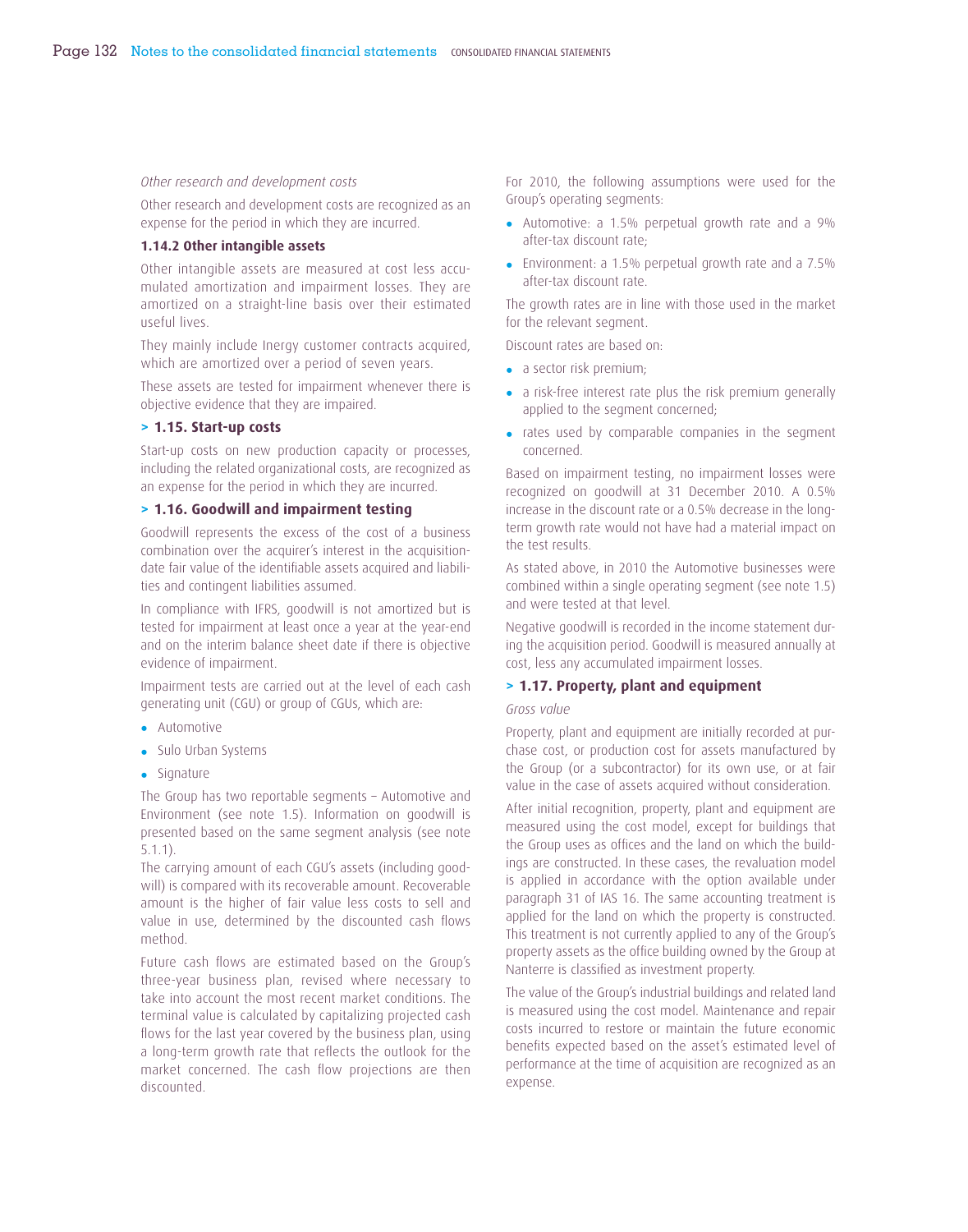In accordance with IAS 17 – Leases, assets acquired under finance leases are recognized in property, plant and equipment at the lower of their fair value at the inception of the lease and the present value of future minimum lease payments. They are depreciated at the same rate as assets that are owned outright. Contracts classified as finance leases primarily concern industrial buildings, major functional assemblies such as paint lines and presses, and containers leased by Plastic Omnium Environment.

# *Depreciation*

Property, plant and equipment are depreciated by the straight-line method over the following estimated useful lives:

| Buildings and fixtures                               | $20 - 40$ years      |
|------------------------------------------------------|----------------------|
| Presses, blow-molding and transformation<br>machines | $6^{2/3} - 12$ years |
| Machining, finishing and other equipment             | $3 - 6^{2/3}$ years  |
| Containers (Plastic Omnium Environment)              | 8 years              |

In accordance with IAS 16 – Property, Plant and Equipment, each significant part of property assets and major functional assemblies, such as paint lines, presses and blow-molding machines, is depreciated separately over its specific estimated useful life.

### *Impairment of property, plant and equipment*

Property, plant and equipment are tested for impairment when the decision is made to withdraw a product manufactured using the assets concerned or to close a facility.

# **> 1.18. Investment property**

Investment property does not form part of the Group's ordinary business activities. It comprises:

- properties that are not occupied on the balance sheet date and whose use has yet to be decided;
- properties held for their long-term appreciation, which are leased to third parties under operating leases.

The Group may decide to use all or part of an unoccupied property (in which case the relevant part is reclassified as owner-occupied property falling within the scope of IAS 16) or to lease it to third parties under one or more operating leases.

Properties or parts of properties reclassified as owner-occupied property are transferred to property, plant and equipment at their carrying amount on the reclassification date, in accordance with IAS 16, paragraph 31.

Owner-occupied properties or parts of properties reclassified as investment property are transferred at their carrying amount on the reclassification date and are subsequently measured at fair value through profit or loss in accordance with IAS 40.

Investment property is measured at fair value at the balance sheet date, with changes in fair value recognized in profit or loss. The same accounting treatment is applied for the land on which the property is constructed. These buildings and land are valued at the year-end by an independent valuer. Between two valuations the valuer informs the Group if the real estate market has undergone any significant changes. The fair value determined by the valuer is calculated by direct reference to observable prices in an active market.

#### **> 1.19. Inventories**

#### **1.19.1. Raw materials and supplies**

Raw materials and supplies are measured at the lower of cost and net realizable value.

A provision for impairment is recorded when the estimated selling price of the related finished products in the ordinary course of business, less the estimated costs of completion and the estimated costs necessary to make the sale, is less than the carrying amount of the raw materials or supplies.

## 1.19.2. Finished and semi-finished products

Finished and semi-finished products are measured at standard production cost, adjusted annually. Cost includes raw materials and direct and indirect production costs. It does not include any administrative overheads or data processing costs that do not contribute to bringing the products to their present location and condition, or any research and development or distribution costs. It does not include the cost of any below normal capacity utilization.

At each balance sheet date, the carrying amount of finished and semi-finished products is compared to their net realizable value, determined as explained above, and a provision for impairment is recorded when necessary.

### **> 1.20. Provisions for liabilities and charges**

Provisions for liabilities and charges are recorded when the Group has a present obligation, it is probable that an outflow of resources embodying economic benefits will be required to settle the obligation and no equivalent benefit is expected to be received in return. They are recognized in current liabilities because the obligation is generally expected to be settled within one year.

The cost of downsizing plans is recognized in the period when a detailed plan has been drawn up and announced to the employees concerned or their representatives.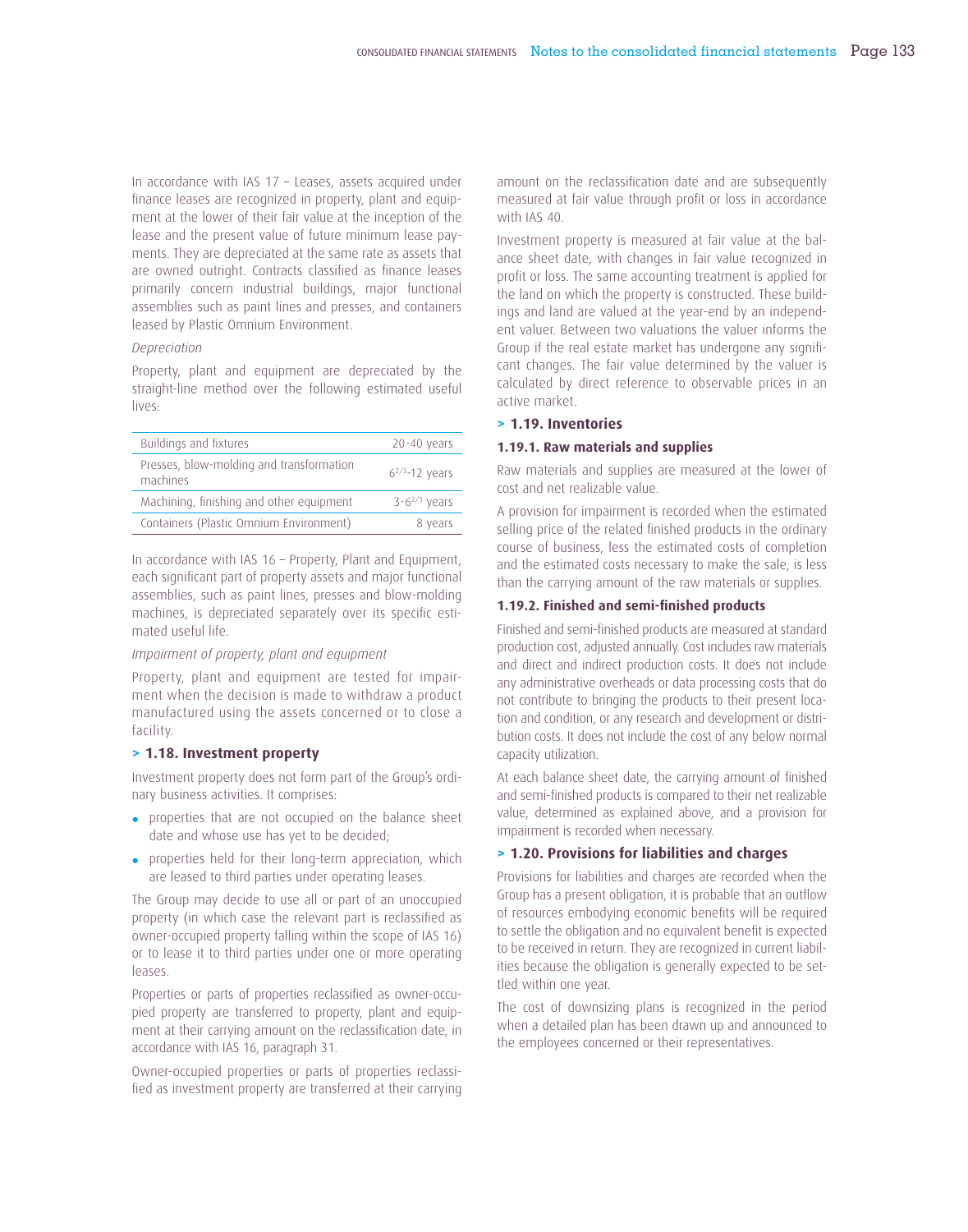# **> 1.21. Provisions for pensions**  and other post-employment benefits

All Group employees are covered by pension and other long-term and post-employment benefit plans, which comprise both defined contribution and defined benefit plans.

### **1.21.1. Defined contribution plans**

The cost of defined contribution plans, corresponding to salary-based contributions to government-sponsored pension and death/disability insurance plans made in accordance with local laws and practices, is recognized in operating expense. The Group has no legal or constructive obligation to pay any additional contributions or any future benefits. Consequently, no benefit obligation is recognized in respect of these defined contribution plans.

## **1.21.2. Defined benefit plans**

Defined benefit plans are post-employment benefit plans, consisting mainly of length-of-service awards payable to employees of the French companies in the Group, and:

- pension and supplementary pension plans, mainly in the United States and France;
- plans for the payment of healthcare costs of retired employees, in the United States.

Provisions recognized for defined benefit plans are calculated using the projected unit credit method (the accrued benefit method pro-rated on service) in accordance with IAS 19 - Employee Benefits.

These calculations take into account:

- retirement age assumptions based on local legislation and in France, voluntary retirement when full benefit rights have been acquired;
- mortality assumptions;
- the probability of active employees leaving the Group before retirement age;
- estimated salary increases up to retirement;
- discount and inflation rate assumptions.

In the case of funded defined benefit plans, the obligation is calculated each year by independent actuaries and deducted from the fair value of plan assets at the year-end. These valuations factor in assumptions concerning the long-term yield on plan assets.

Changes in provisions for pensions and post-employment benefits are recognized over the benefit vesting period in operating expenses, except for:

- $\bullet$  the interest cost, which is recognized in financial expense;
- actuarial gains and losses on post-employment benefit obligations, which are recognized in equity;

Plastic Omnium has elected to recognize actuarial gains and losses on defined benefit plans directly in equity with no deferral, in accordance with the amendment to IAS 19 – Actuarial Gains and Losses, Group Plans and Disclosures.

### 1.21.3. Other long-term benefit plans

Other long-term benefits mainly correspond to jubilees payable to employees of French companies in the Group.

In accordance with paragraph 129 of IAS 19, actuarial gains and losses on other long-term benefit plans (mainly jubilees) are recognized immediately through profit or loss.

### **> 1.22. Short-term government grants**

Government grants received are recognized as a liability in the balance sheet and correspond to grants related to investments in new facilities, production equipment or research and development programs.

They are reclassified in gross profit, over the periods and in the proportions in which the acquired assets are depreciated, or when the research and development programs are not successful.

#### **> 1.23. Treasury stock**

Treasury stock is recorded as a deduction from equity, regardless of the purpose for which the shares are being held.

Gains and losses on sales of treasury stock are recorded directly in equity, without affecting profit for the year.

# **> 1.24. Stock option plans**

In accordance with IFRS 2 – Share-Based Payment, employee stock options are measured at their fair value at the grant date, using the Black & Scholes option pricing model.

The fair value is recognized in employee benefits expense on a straight-line basis over the option vesting period, with a corresponding adjustment to reserves.

### **> 1.25. Financial assets (other than derivatives)**

Financial assets include equity interests in companies that are not consolidated because they are not controlled by the Group (either alone or jointly with a partner) or because the Group does not exercise significant influence over their management, as well as loans and securities. They are measured in accordance with IAS 32 and IAS 39.

They are classified as non-current assets, except for assets maturing within twelve months of the balance sheet date, which are recorded under current assets or cash equivalents, as appropriate.

### 1.25.1. Available-for-sale financial assets

Equity interests in companies over which the Group does not exercise control or significant influence are classified as available-for-sale financial assets. They are measured at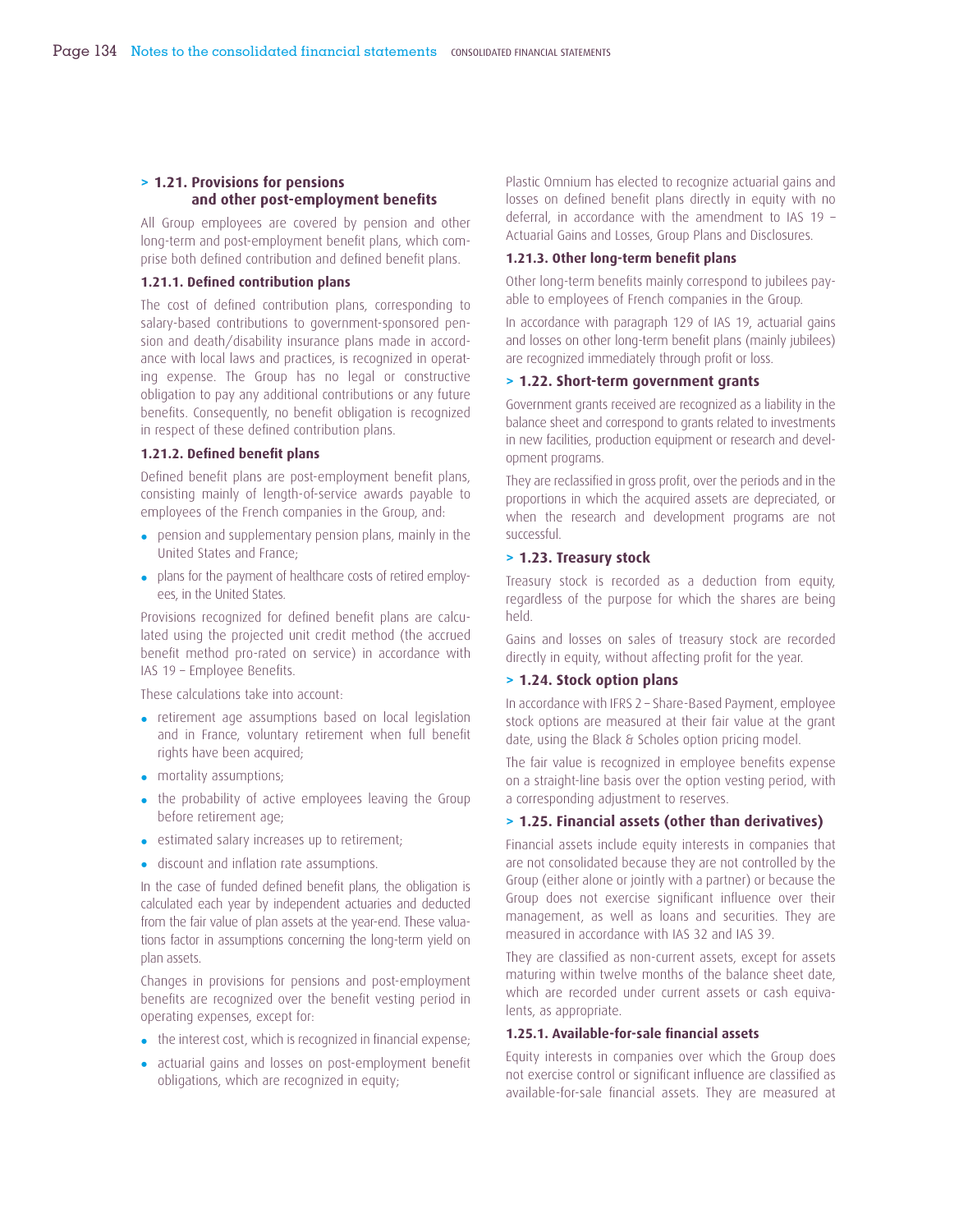fair value on the balance sheet date and changes in fair value are recognized directly in equity. An impairment loss is recognized when there is objective evidence of a prolonged decline in the recoverable amount of the shares below their cost. Any such impairment losses may not be reversed.

### **1.25.2. Other financial assets**

Other financial assets comprise loans, security deposits and surety bonds. They are measured at amortized cost. Whenever there is any objective evidence of impairment – i.e. the carrying amount is lower than the recoverable amount – an impairment provision is recognized through profit or loss. These provisions may be reversed if the recoverable amount subsequently increases.

# **> 1.26. Derivative instruments and hedge accounting**

The Group uses derivative instruments traded on organized markets or over-the-counter to manage its exposure to interest rate risks. In accordance with IAS 39, these hedging instruments are recognized in the balance sheet and measured at fair value on the basis of market prices provided by financial organizations.

The Group has opted to apply cash flow hedge accounting within the meaning of IAS 39. Accordingly, the effective portion of the change in fair value of interest rate hedges is recognized in the statement of changes in equity and the ineffective portion is recognized in financial income or expense.

### **> 1.27. Cash and cash equivalents**

In accordance with IAS 7 – Cash Flow Statements, cash and cash equivalents presented in the cash flow statement are short-term, highly liquid investments that are readily convertible into known amounts of cash and which are subject to an insignificant risk of changes in value. Cash comprises cash at bank and in hand, short-term deposits and bank balances in credit, except for funds used to cover short- or medium-term cash needs for routine transactions, as these are considered to represent sources of financing. Cash equivalents correspond to investments with short-term maturities held for the purpose of temporarily investing surplus cash. They include marketable securities, units in money market mutual funds, and money market securities. Cash and cash equivalents are measured at fair value and changes in their fair value are recognized in the income statement.

# **> 1.28. Assets held for sale and discontinued operations**

The following items are classified as assets held for sale:

- assets or groups of assets (disposal group) whose carrying amount will be recovered principally through a sale transaction rather than through continuing use;
- businesses and entities acquired with a view to their subsequent sale.

Liabilities related to assets, disposal groups or business operations held for sale are presented as a separate item in the balance sheet.

Assets classified in this category are no longer depreciated. They are measured at the lower of their carrying amount and estimated sale price less costs to sell. Any impairment losses are recognized through profit or loss in "other operating expense".

Assets and operations may be classified in this category for more than a year only if they meet the conditions set out in IFRS 5.

In the balance sheet, prior year data are not adjusted to reflect the reclassification of assets held for sale.

In the income statement, the results of business operations or entities that meet the definition of a discontinued operation and any gain or loss on their disposal are presented as a separate line item entitled "Profit/(loss) from discontinued operations".

# **> 1.29. Income tax**

In accordance with IAS 12, deferred taxes recognized on temporary differences between the carrying amount of assets and liabilities and their tax base are not discounted.

Deferred taxes are calculated using the liability method based on the most recent enacted tax rate at the balance sheet date that is expected to apply to the period in which the temporary differences reverse.

Deferred tax assets corresponding to tax credits, tax loss carryforwards and other temporary differences are recognized based on the probability of sufficient taxable earnings being generated to permit their utilization.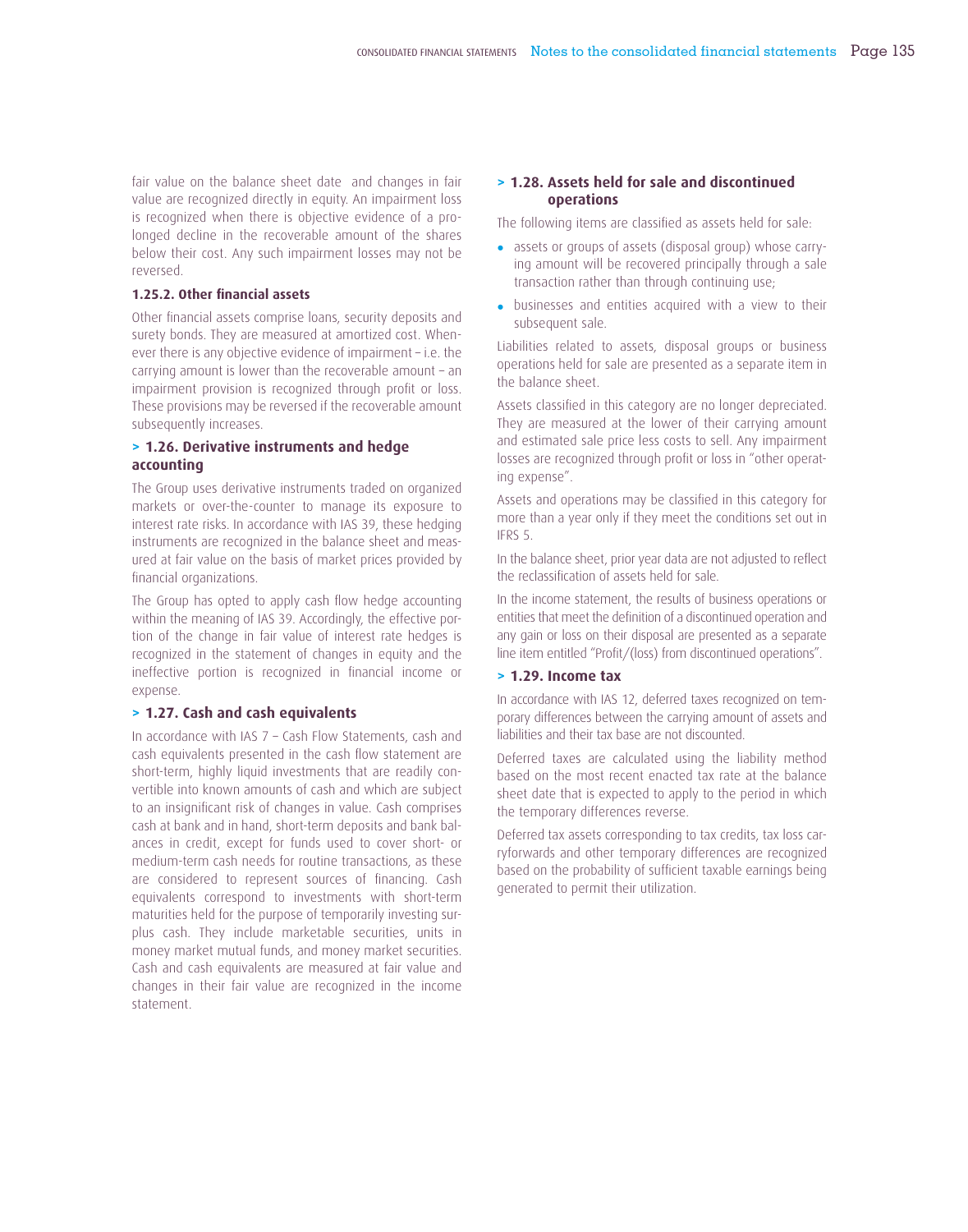# 2. Significant events of the year

# **> 2.1. Buy-out of Inergy Automotive Systems**

## **2.1.1. Accounting for the business combination**

In early September 2010, the Plastic Omnium Group acquired full control of Inergy Automotive Systems, the world leader in fuel systems, after purchasing the 50% interest owned by Solvay for a total consideration of €270 million. The Group now owns 100% of the share capital and voting rights.

In accordance with IFRS 3R, this acquisition gave rise to:

- measurement of the Group's previously held interest at its fair value;
- recognition of 100% of the fair value of the Inergy's assets and liabilities;
- accounting for the acquisition-related costs as operating expenses.

*Measurement of the previously held interest at fair value:*

The difference between the fair value and the carrying amount of the previously held interest, including goodwill, amounted to €18.8 million and was recognized in profit or loss under other operating income.

#### *Initial accounting for the acquisition:*

The consideration transferred was allocated on a provisional basis at 31 December 2010. The final allocation will be determined within twelve months of the acquisition date in accordance with IFRS 3R. This led to the recognition of amortizable intangible assets, mainly customer contracts, and a provisional amount of goodwill. The following table analysis of the consideration transferred:

| (In thousands of euros)                                                                           |          |
|---------------------------------------------------------------------------------------------------|----------|
| Consideration transferred for 100% (including the fair value of the previously held 50% interest) | 515,534  |
| Inergy net equity                                                                                 | 275,561  |
| Fair value of customer contracts                                                                  | 108,000  |
| Fair value of Inergy brand                                                                        | 7,000    |
| Revaluation of inventories                                                                        | 5,000    |
| Deferred taxes                                                                                    | (32,000) |
| Provisional goodwill                                                                              | 151.973  |
|                                                                                                   |          |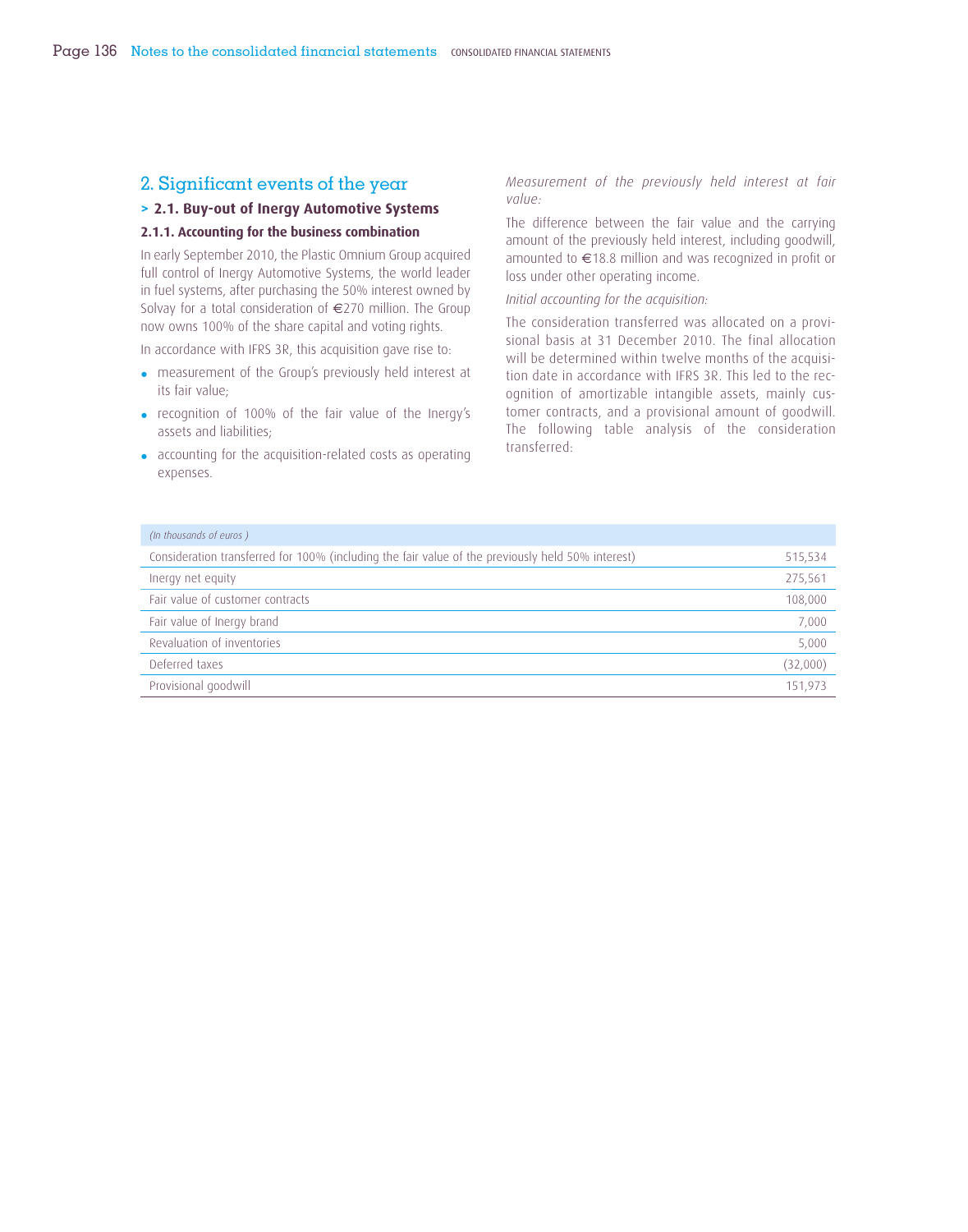| (in thousands of euros)                                    | Carrying<br>amount | Adjustments | Fair value |
|------------------------------------------------------------|--------------------|-------------|------------|
| <b>Assets</b>                                              |                    |             |            |
| Goodwill                                                   |                    | 151,973     | 151,973    |
| Intangible assets                                          | 99,058             | 7,000       | 106,058    |
| Property, plant and equipment                              | 242,082            |             | 242,082    |
| Customer contracts                                         |                    | 108,000     | 108,000    |
| Other financial assets                                     | 3,934              |             | 3,934      |
| Deferred tax assets                                        | 17,975             |             | 17,975     |
| TOTAL NON-CURRENT ASSETS                                   | 363,049            | 266,973     | 630,022    |
| Inventories                                                | 99,878             | 5,000       | 104,878    |
| Trade receivables                                          | 128,198            |             | 128,198    |
| Other receivables                                          | 54,176             |             | 54,176     |
| Other short-term financial receivables                     | 30                 |             | 30         |
| Cash and cash equivalents                                  | 66,066             |             | 66,066     |
| <b>TOTAL CURRENT ASSETS</b>                                | 348,348            | 5,000       | 353,348    |
| <b>TOTAL ASSETS</b>                                        | 711,397            | 271,973     | 983,370    |
| <b>Equity and liabilities</b>                              |                    |             |            |
| Equity attributable to owners of the parent                | 275,561            | 239,973     | 515,534    |
| Non-controlling interests                                  |                    |             |            |
| <b>TOTAL EQUITY</b>                                        | 275,561            | 239,973     | 515,534    |
| Long-term borrowings                                       | 23,288             |             | 23,288     |
| Provisions for pensions and other post-employment benefits | 24,988             |             | 24,988     |
| Long-term provisions for liabilities and charges           | 2,740              |             | 2,740      |
| Long-term government grants                                | 1,566              |             | 1,566      |
| Deferred tax liabilities                                   | 17,990             | 32,000      | 49,990     |
| TOTAL NON-CURRENT LIABILITIES                              | 70,572             | 32,000      | 102,572    |
| Bank overdrafts                                            | 33,844             |             | 33,844     |
| Short-term borrowings                                      | 39,428             |             | 39,428     |
| Short-term provisions for liabilities and charges          | 6,870              |             | 6,870      |
| Trade payables                                             | 174,274            |             | 174,274    |
| Other operating liabilities                                | 110,848            |             | 110,848    |
| <b>TOTAL CURRENT LIABILITIES</b>                           | 365,264            |             | 365,264    |
| TOTAL EQUITY AND LIABILITIES                               | 711,397            | 271.973     | 983,370    |

Identifiable assets and liabilities acquired break down as follows: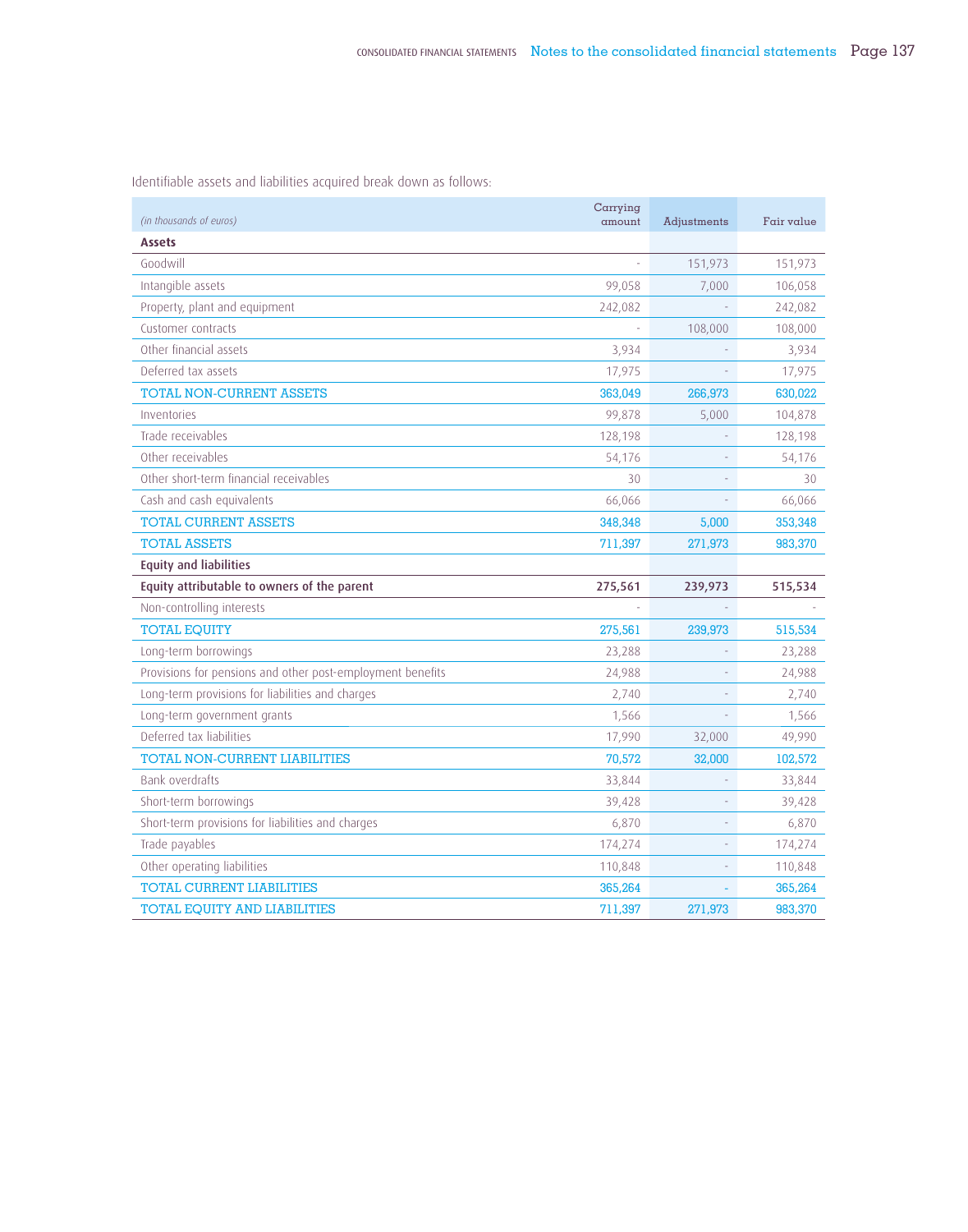The acquisition gave rise to the recognition of assets that were not previously recognized by the Group (customer contracts and the Inergy brand) and the revaluation of inventories. The impacts are therefore presented on a separate line of the income statement (see note on "*Amortization of intangible assets acquired in business combinations*").

### **2.1.2. Inergy's contributions**

Inergy's contributed €454 million to Group revenue from 1 September to 31 December 2010. Had it been consolidated since 1 January 2010, its contribution would have been €1,220 million of a total €3,632 million from continuing operations.

Inergy's margins are in line with those presented for the Automotive segment in note 3 on segment information.

### **> 2.2. Other changes in scope of consolidation**

• Post & Column

On 8 April 2010, the Group acquired 100% of Post & Column for a total consideration of £3,558 thousand (€4,146 thousand). Goodwill was recognized provisionally in an amount of £2,912 thousand  $(€3,393$  thousand). Post & Column manufactures and sells steel, glass fiber and composite (Jerol) signposts and lighting columns. It is part of the Group's Environment division. Its contribution to 2010 consolidated revenue was approximately €5,200 thousand.

• Plastic Omnium AS Turkey (BPO AS)

Plastic Omnium AS Turkey (BPO AS) is 50%-owned by Plastic Omnium. It was proportionately consolidated in the 2009 financial statements and has been fully consolidated since 1 January 2010.

• Chongqing YanFeng Plastic Omnium Automotive Exteriors Faway Co Ltd and Guangzhou Zhongxin YanFeng Plastic Omnium Automotive Exterior Trim Co Ltd (GZZX).

These Chinese entities were created in 2010 to manufacture, sell and provide after-sales service for external spare parts used in the Automotive segment. The local partners are, respectively, Faway and Guangzhou Zhongxin. Both entities are 51%-owned by and therefore controlled and fully consolidated by Yanfeng PO Automotive Exterior Systems Co Ltd (YFPO), which itself is 49.95% proportionately consolidated by the Group.

- Plastic Omnium Componentes Exteriores SL Redondela
- On 1 September 2010, Plastic Omnium Auto Exterior, an Automotive segment company, acquired a manufacturing

facility in Redondela, Spain from German components manufacturer Peguform for a total consideration of €26,516 thousand. The plant, which is part of Plastic Omnium Componentes Exteriores SL, manufactures and supplies body components to PSA Peugeot Citroën's Vigo plant, one of the French carmaker's largest manufacturing facilities.

Provisional goodwill on the acquisition amounted to €5,662 thousand.

• John Wilkinson

In August 2010, UK-based Signature Ltd, an Environment division company that manufactures road sign systems, acquired the assets of John Wilkinson Ltd, a distributor of street lighting and traffic solutions, for a total consideration of £390 thousand (€454 thousand).

Goodwill on the acquisition amounted to £210 thousand (€245 thousand).

### **> 2.3. Asset disposals and discontinued operations**

At 31 December 2010, the assets of the following companies were classified as held for sale:

- Inergy Automotive Systems Canada Inc.'s Blenheim plant (Automotive division);
- Sulo Verwaltung und Technik GmbH's Elsfleth and Heideloh premises (Environment division).

The following assets were sold in 2010:

- Plastic Omnium Automotive Ltd's Telford plant and Inergy Automotive Systems SA's Nucourt plant (Automotive division);
- Signature Ltd's premises (Environment division).

At 31 December 2009, certain assets of the following companies in the Automotive division were classified as held for sale:

- Plastic Omnium Automotive Ltd. (Telford plant);
- Inergy Automotive Systems SA (Nucourt plant);
- Inergy Automotive Systems Canada Inc. (Blenheim plant).

# 3. Segment information

# **> 3.1. Information by reportable segment**

The following tables present data for each segment, as well as an "Unallocated items" column that includes intersegment eliminations and amounts that are not allocated on a segment basis (for example, holding activities). The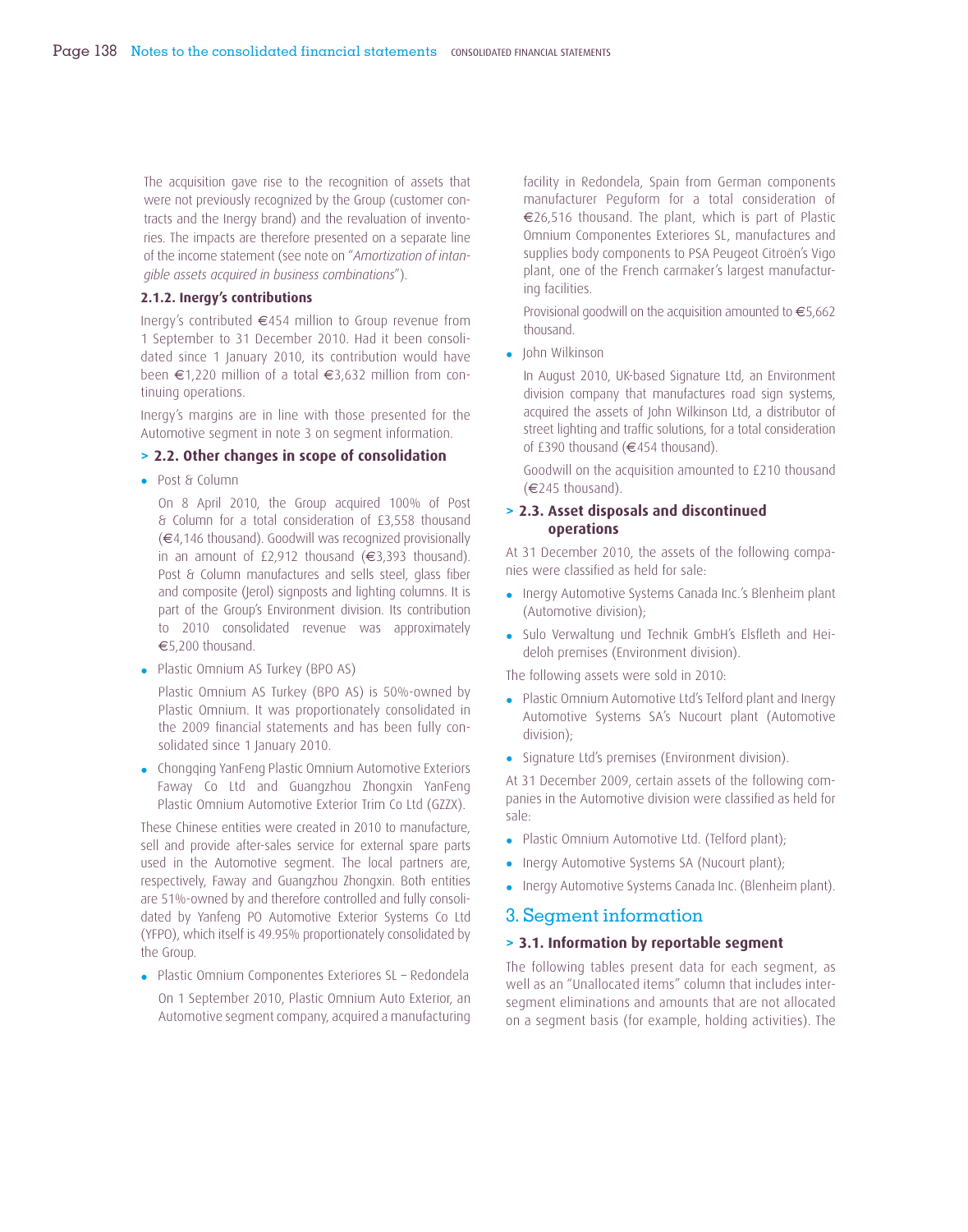data in this column are presented in order to enable s egment information to be reconciled with the Group's financial statements. Financial income and expense, tax expense and profits of associates are accounted for at Group level and are not allocated to the segments. Intersegment transactions are carried out on an arm's length basis.

## **3.1.1. Consolidated income statement by reportable segment**

|                                                                   | 2010       |             |                                   |                         |  |
|-------------------------------------------------------------------|------------|-------------|-----------------------------------|-------------------------|--|
| (in thousands of euros)                                           | Automotive | Environment | Unallocated<br>items <sup>*</sup> | Consoli-<br>dated total |  |
| Sales to third parties                                            | 2,779,084  | 472,138     | (1,626)                           | 3,249,596               |  |
| Sales between segments                                            | (1,037)    | (589)       | 1,626                             |                         |  |
| Revenue                                                           | 2,778,047  | 471,549     |                                   | 3,249,596               |  |
| % of revenue                                                      | 85.5%      | 14.5%       |                                   | 100%                    |  |
| Operating margin before amortization of intangible                |            |             |                                   |                         |  |
| assets acquired                                                   | 201,417    | 25,797      |                                   | 227,214                 |  |
| % of segment revenue                                              | 7.2%       | $5.5\%$     |                                   | 7.0%                    |  |
| Amortization of intangible assets acquired                        | (10260)    |             |                                   | (10260)                 |  |
| Operating margin after amortization of intangible assets acquired | 191,157    | 25,797      |                                   | 216,954                 |  |
| % of segment revenue                                              | 6.9%       | 5.5%        |                                   | $6.7\%$                 |  |
| Other operating income                                            | 33,787     | 2,804       |                                   | 36,591                  |  |
| Other operating expenses                                          | (23, 638)  | (18, 449)   |                                   | (42,087)                |  |
| % of segment revenue                                              | 0.4%       | $-3.3%$     |                                   | $-0.2%$                 |  |
| Finance costs, net                                                |            |             |                                   | (23, 157)               |  |
| Other financial income and expense, net                           |            |             |                                   | (4,056)                 |  |
| Share of profit/(loss) of associates                              |            |             |                                   | (1,871)                 |  |
| PROFIT FROM CONTINUING OPERATIONS BEFORE<br><b>INCOME TAX</b>     |            |             |                                   | 182,374                 |  |
| Income tax                                                        |            |             |                                   | (29,682)                |  |
| Net profit from continuing operations                             |            |             |                                   | 152,692                 |  |
| Net loss from discontinued operations                             |            |             |                                   | (2,024)                 |  |
| <b>NET PROFIT</b>                                                 |            |             |                                   | 150,668                 |  |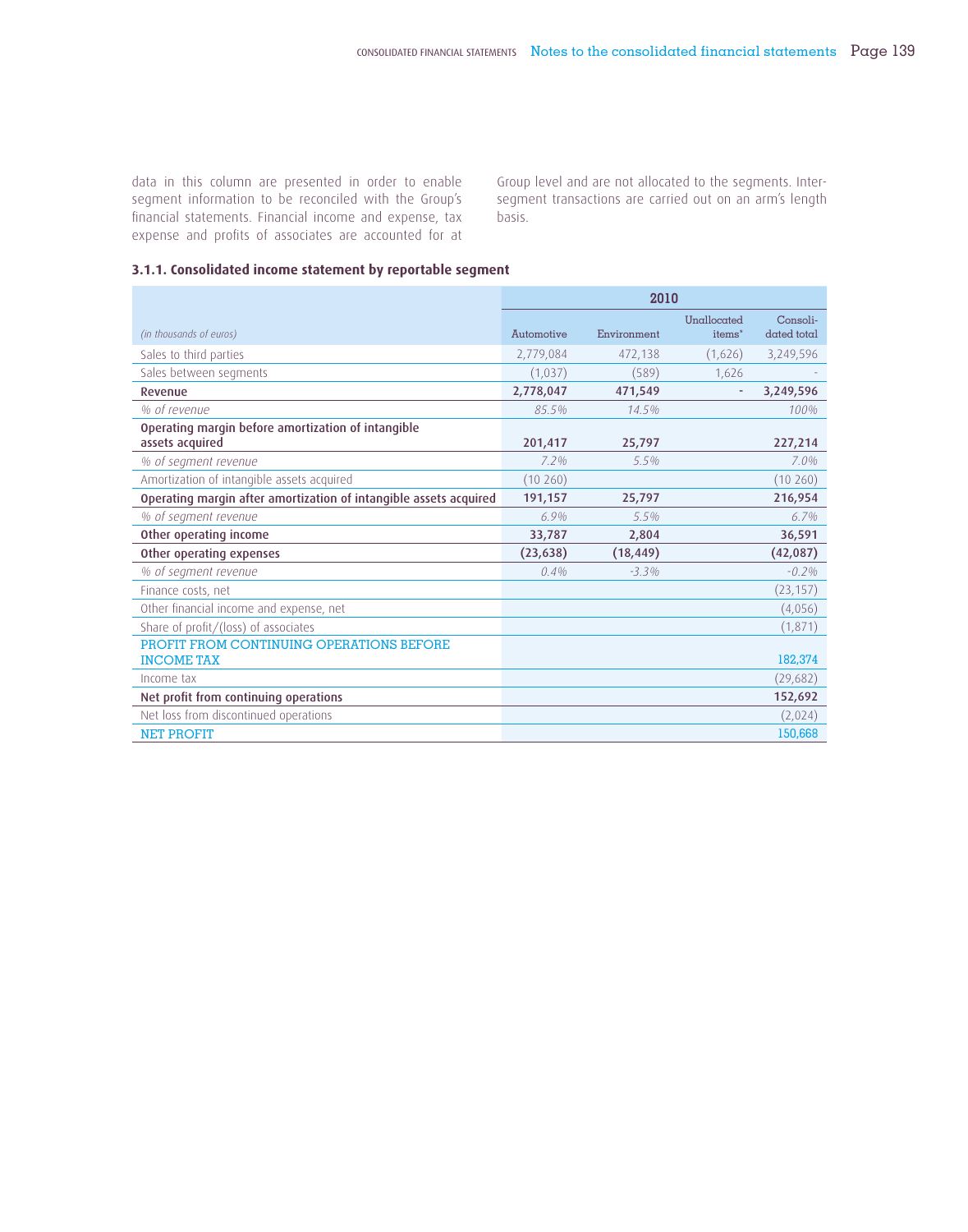|                                                                   | 2009       |             |                                   |                         |
|-------------------------------------------------------------------|------------|-------------|-----------------------------------|-------------------------|
| (in thousands of euros)                                           | Automotive | Environment | Unallocated<br>items <sup>*</sup> | Consoli-<br>dated total |
| Sales to third parties                                            | 2,014,174  | 445,995     | (1,530)                           | 2,458,639               |
| Sales between segments                                            | 362        | (1.892)     | 1,530                             |                         |
| Revenue                                                           | 2,014,536  | 444.103     |                                   | 2,458,639               |
| % of revenue                                                      | 82.0%      | 18.0%       |                                   | 100%                    |
| Operating margin before amortization of intangible                |            |             |                                   |                         |
| assets acquired                                                   | 78,171     | 23,935      |                                   | 102,106                 |
| % of segment revenue                                              | 3.9%       | $5.4\%$     |                                   | $4.1\%$                 |
| Amortization of intangible assets acquired                        |            |             |                                   |                         |
| Operating margin after amortization of intangible assets acquired | 78,171     | 23,935      |                                   | 102,106                 |
| % of segment revenue                                              | 3.9%       | 5.4%        |                                   | $4.1\%$                 |
| Other operating income                                            | 35,840     | 7,884       |                                   | 43,724                  |
| Other operating expenses                                          | (65,880)   | (11, 255)   |                                   | (77, 135)               |
| % of segment revenue                                              | $-1.5%$    | $-0.8%$     |                                   | $-1.4\%$                |
| Finance costs, net                                                |            |             |                                   | (23, 496)               |
| Other financial income and expense, net                           |            |             |                                   | (761)                   |
| Share of profit/(loss) of associates                              |            |             |                                   | (993)                   |
| PROFIT FROM CONTINUING OPERATIONS BEFORE                          |            |             |                                   |                         |
| <b>INCOME TAX</b>                                                 |            |             |                                   | 42,646                  |
| Income tax                                                        |            |             |                                   | (8,212)                 |
| Net profit from continuing operations                             |            |             |                                   | 34,434                  |
| Net loss from discontinued operations                             |            |             |                                   | (3,408)                 |
| <b>NET PROFIT</b>                                                 |            |             |                                   | 31,025                  |

*\*The "Unallocated items" column includes inter-segment eliminations as well as amounts that are not allocated on a segment basis (for example, holding activities) in order to enable segment information to be reconciled with the Group's financial statement.*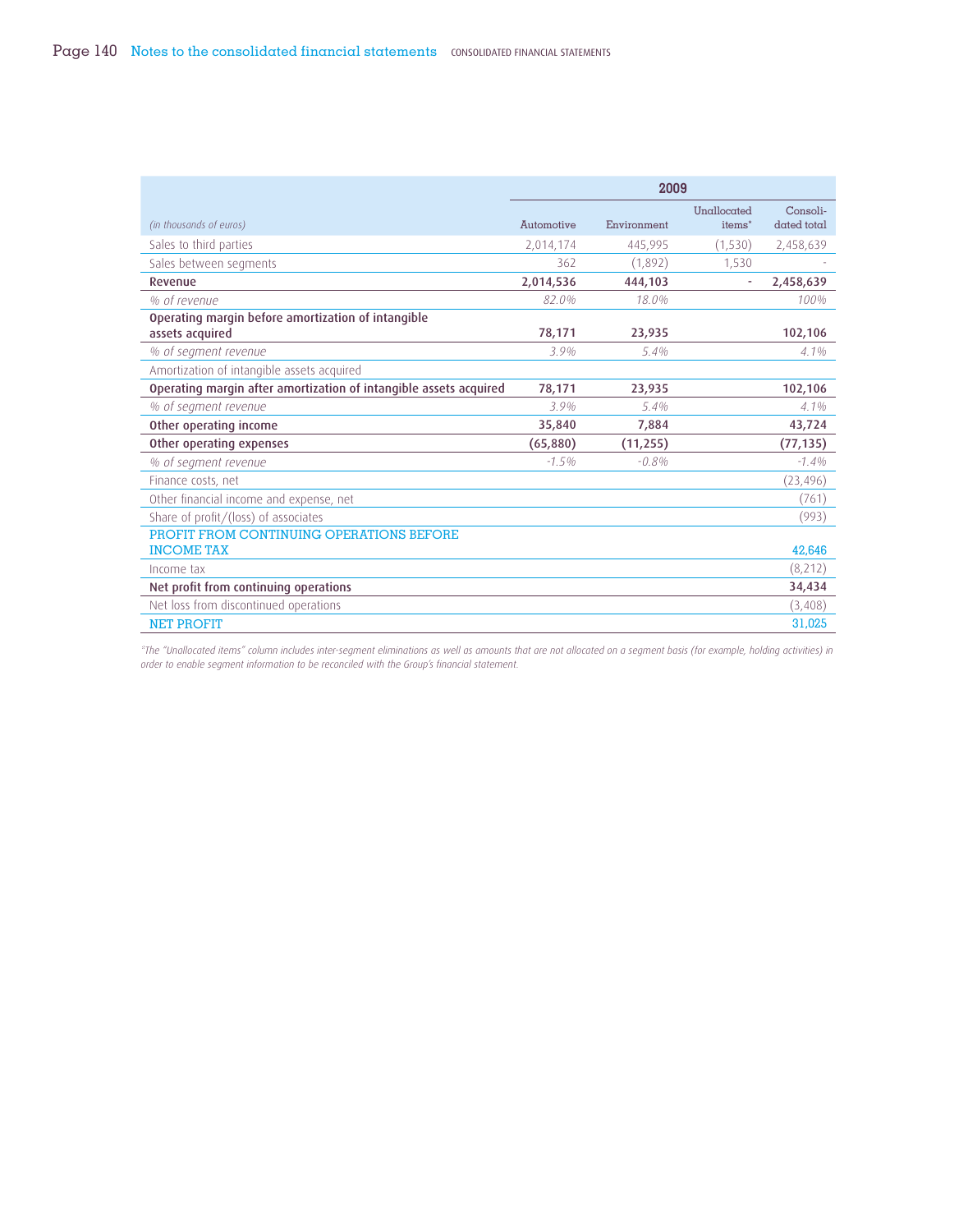| Net amounts                                     | 31 December 2010 |             |                      |                       |  |  |
|-------------------------------------------------|------------------|-------------|----------------------|-----------------------|--|--|
| (in thousands of euros)                         | Automotive       | Environment | Unallocated<br>items | Consolidated<br>total |  |  |
| Goodwill                                        | 182,732          | 176,857     | 2,960                | 362,549               |  |  |
| Intangible assets                               | 256,896          | 19,592      | 8,412                | 284,900               |  |  |
| Property, plant and equipment                   | 555,312          | 86,285      | 31,268               | 672,865               |  |  |
| Investment property                             |                  |             | 18,355               | 18,355                |  |  |
| Inventories                                     | 228,925          | 44,412      | -                    | 273,337               |  |  |
| Trade receivables                               | 288,372          | 84,065      | 19,343               | 391,780               |  |  |
| Other receivables                               | 110,198          | 14,290      | 15,486               | 139,974               |  |  |
| Finance receivables* (C)                        | 88,194           | 9,618       |                      | 97,811                |  |  |
| Current accounts and other financial assets (D) | 52,891           | 26,337      | (54, 468)            | 24,761                |  |  |
| Hedging instruments (E)                         |                  |             | 3,385                | 3,385                 |  |  |
| Net cash and cash equivalents** (A)             | 142,369          | 15,485      | 4,779                | 162,633               |  |  |
| Total segment assets                            | 1,905,889        | 476,941     | 49,520               | 2,432,350             |  |  |
| Short-term borrowings (B)                       | 250,147          | 18,627      | 557,646              | 826,420               |  |  |
| <b>Segment liabilities</b>                      | 250,147          | 18,627      | 557,646              | 826,420               |  |  |
| NET SEGMENT DEBT = $(B - A - C - D - E)$        | (33, 307)        | (32, 812)   | 603,950              | 537,831               |  |  |

## **3.1.2. Consolidated balance sheet data by reportable segment**

| Net amounts                                     | 31 December 2009 |             |                   |              |  |
|-------------------------------------------------|------------------|-------------|-------------------|--------------|--|
|                                                 |                  |             | Unallocated       | Consolidated |  |
| (in thousands of euros)                         | Automotive       | Environment | items             | total        |  |
| Goodwill                                        | 113,498          | 173,473     | 2,960             | 289,931      |  |
| Intangible assets                               | 79,773           | 20,197      | 6,962             | 106,932      |  |
| Property, plant and equipment                   | 406,596          | 90,298      | 30,074            | 526,968      |  |
| Investment property                             | -                |             | 17,502            | 17,502       |  |
| Inventories                                     | 166,263          | 39,786      |                   | 206,049      |  |
| Trade receivables                               | 176,915          | 84,848      | 270               | 262,032      |  |
| Other receivables                               | 95,162           | 14,363      | 9,781             | 119,306      |  |
| Finance receivables* (C)                        | 111,432          | 4,851       | $\qquad \qquad -$ | 116,283      |  |
| Current accounts and other financial assets (D) | (76, 838)        | 2,246       | 92,867            | 18,274       |  |
| Net cash and cash equivalents** (A)             | 75,067           | 11,181      | 14,761            | 101,010      |  |
| Total segment assets                            | 1,147,868        | 441,242     | 175,178           | 1,764,288    |  |
| Short-term borrowings (B)                       | 101,228          | 16,365      | 523,645           | 641,239      |  |
| Segment liabilities                             | 101,228          | 16,365      | 523,645           | 641,239      |  |
| NET SEGMENT DEBT = $(B - A - C - D)$            | (8, 433)         | (1, 912)    | 416,017           | 405,672      |  |

*\*At 31 December 2010, finance receivables included €46,777 thousand classified in the balance sheet as other non-current financial assets and €51,034 thousand classified as current finance receivables. At 31 December 2009, finance receivables included €68,613 thousand classified in the balance sheet as other non-current financial assets and €47,670 thousand classified as current finance receivables. See also note 5.2.7. (a)*

*\*\*Net cash and cash equivalents as reported in the statement of cash flows. See also note 5.1.12.b.*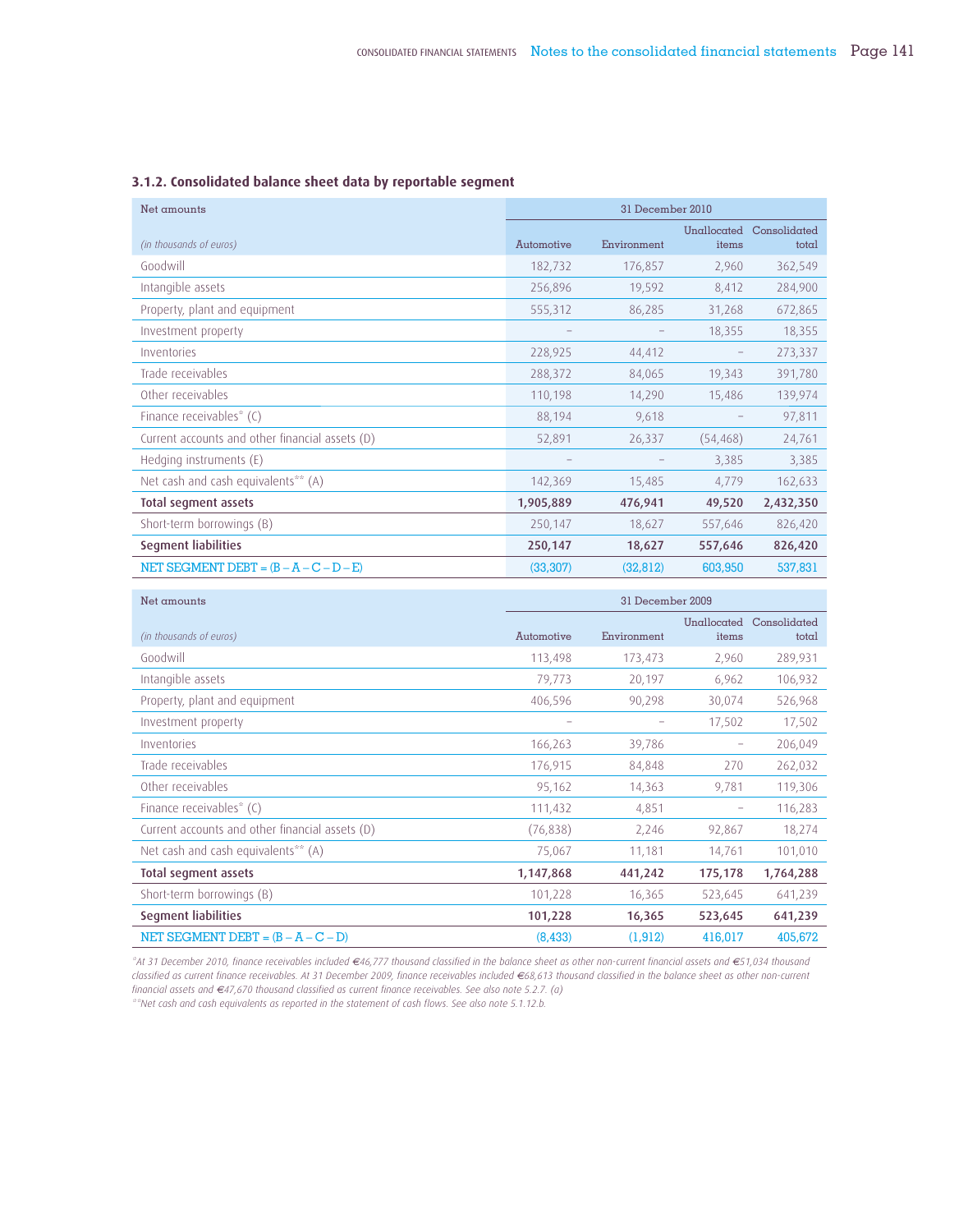## **3.1.3. Other consolidated information by reportable segment**

| (in thousands of euros)               | Automotive | Environment | items  | Unallocated Consolidated<br>total |
|---------------------------------------|------------|-------------|--------|-----------------------------------|
| 31 December 2010                      |            |             |        |                                   |
| Acquisitions of intangible assets     | 55,757     | 2,305       | 1,363  | 59,425                            |
| Capital expenditure                   | 64,663     | 18.157      | 12,336 | 95,156                            |
| Depreciation and amortization expense | 123,976    | 22,199      | 1,594  | 147,769                           |
| 31 December 2009                      |            |             |        |                                   |
| Acquisitions of intangible assets     | 30,751     | 3,203       | 508    | 34,463                            |
| Capital expenditure                   | 50,667     | 15,298      | 2,500  | 68,465                            |
| Depreciation and amortization expense | 150.689    | 22,860      | 1.338  | 174,887                           |

# **> 3.2. Information by geographic region – Revenue**

The following table shows revenue generated by the Group's subsidiaries in the relevant geographic regions.

| (in thousands of euros) | 2010      | %       | 2009      | $\%$    |
|-------------------------|-----------|---------|-----------|---------|
| France                  | 680,782   | 20.9%   | 729,771   | 29.7%   |
| North America           | 712,629   | 21.9%   | 420,250   | 17.1%   |
| Europe excluding France | 1,259,131 | 38.7%   | 971,252   | 39.5%   |
| South America           | 143,982   | $4.4\%$ | 85,533    | 3.5%    |
| Africa                  | 31,764    | $1.0\%$ | 18,335    | 0.7%    |
| Asia                    | 421,308   | 13.0%   | 233.499   | $9.5\%$ |
| <b>TOTAL</b>            | 3,249,596 | 100.0%  | 2,458,639 | 100.0%  |

# **> 3.3. Automotive segment revenue by automobile manufacturer**

|                                 |           | 2010                                          |                                       |           | 2009                                          |                                       |
|---------------------------------|-----------|-----------------------------------------------|---------------------------------------|-----------|-----------------------------------------------|---------------------------------------|
| (in thousands of euros)         | Amount    | $%$ of total<br>revenue from<br>manufacturers | $%$ of total<br>Automotive<br>revenue | Amount    | $%$ of total<br>revenue from<br>manufacturers | $%$ of total<br>Automotive<br>revenue |
| Automobile manufacturer         |           |                                               |                                       |           |                                               |                                       |
| PSA Peugeot Citroën             | 483.063   | 23.6%                                         | 17.4%                                 | 496,860   | 30.9%                                         | 24.7%                                 |
| Renault/Nissan                  | 368,622   | 18.0%                                         | 13.3%                                 | 347,625   | 21.6%                                         | 17.3%                                 |
| General Motors                  | 478,807   | 23.4%                                         | 17.2%                                 | 302,195   | 18.8%                                         | 15.0%                                 |
| <b>BMW</b>                      | 382,155   | 18.6%                                         | 13.8%                                 | 234,838   | 14.6%                                         | 11.7%                                 |
| Volkswagen                      | 337,839   | 16.5%                                         | 12.2%                                 | 226,732   | 14.1%                                         | 11.3%                                 |
| Total main manufacturers        | 2,050,486 | 100.0%                                        | 73.8%                                 | 1,608,250 | 100%                                          | 79.8%                                 |
| Other                           | 727,561   |                                               | 26.2%                                 | 406,286   |                                               | 20.2%                                 |
| <b>TOTAL AUTOMOTIVE REVENUE</b> | 2,778,047 |                                               | 100.0%                                | 2,014,536 |                                               | 100.0%                                |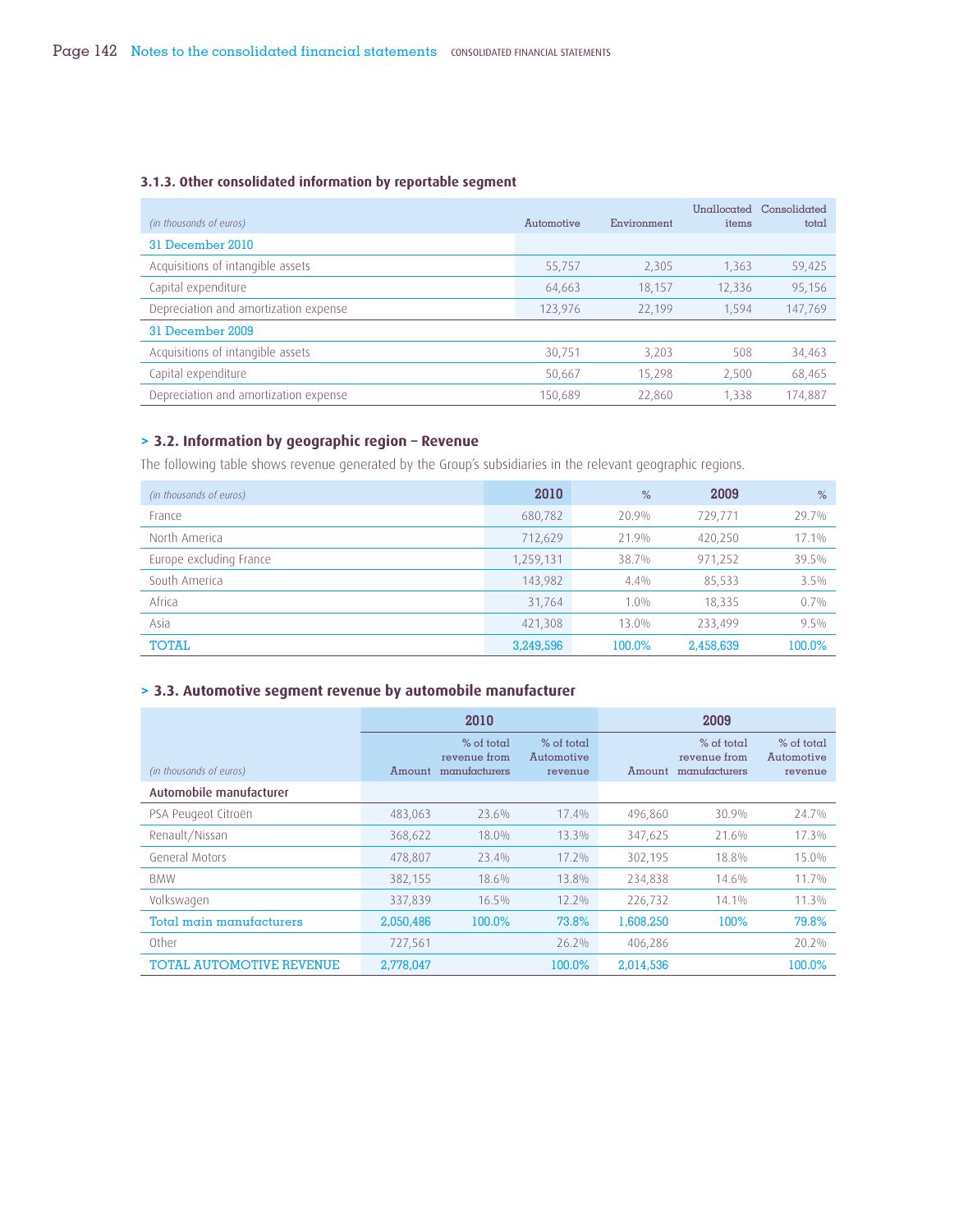|                                            |         | North   | Europe<br>excluding | South<br>America   |        |           |
|--------------------------------------------|---------|---------|---------------------|--------------------|--------|-----------|
| (in thousands of euros)                    | France  | America | France              | $\overline{A}$ sia | Other* | Total     |
| 31 December 2010                           |         |         |                     |                    |        |           |
| Goodwill                                   | 233,303 | 22,338  | 102,621             | 3,881              | 406    | 362,549   |
| Intangible assets                          | 155,916 | 36,980  | 70,434              | 20,988             | 582    | 284,900   |
| Property, plant and equipment              | 179,522 | 99,845  | 239,095             | 148,154            | 6,249  | 672,865   |
| of which capital expenditure for the year  | 22,972  | 8,021   | 26,683              | 36,134             | 494    | 94,303    |
| Investment property                        | 18,355  |         |                     |                    |        | 18,355    |
| <b>TOTAL NON-CURRENT ASSETS</b>            | 587,097 | 159,163 | 412,150             | 173,024            | 7,237  | 1,338,669 |
| 31 December 2009                           |         |         |                     |                    |        |           |
| Goodwill                                   | 152,450 | 26,774  | 97,823              | 10,259             | 2,625  | 289,931   |
| Intangible assets                          | 35,619  | 14,813  | 45,439              | 10,480             | 581    | 106,932   |
| Property, plant and equipment              | 170,125 | 86,307  | 189,459             | 77,922             | 3,155  | 526,968   |
| including capital expenditure for the year | 19,101  | 3,867   | 26,347              | 18,827             | 323    | 68,465    |
| Investment property                        | 17,502  |         |                     |                    |        | 17,502    |
| <b>TOTAL NON-CURRENT ASSETS</b>            | 375,696 | 127,894 | 332,721             | 98,661             | 6.361  | 941,333   |

# **> 3.4. Non-current assets by geographic region**

*\*"Other" includes the Group's two South African companies.*

# 4. Notes to the income statement

# **> 4.1. Research and development costs**

The following table analyzes the amount of research and development expenditure incurred in 2010 and 2009, as well as the percentage of revenue it represents.

| (in thousands of euros)                             | 2010      | $\%$     | 2009      | $\%$    |
|-----------------------------------------------------|-----------|----------|-----------|---------|
| Research and development costs                      | (143.742) | $-4.4%$  | (109.567) | $-4.5%$ |
| Of which capitalized research and development costs | 78.875    | $2.4\%$  | 65340     | 27%     |
| Net research and development costs                  | (64.867)  | $-2.0\%$ | (44.227)  | $-1.8%$ |

# **> 4.2. Cost of sales, development, selling and administrative costs**

| (in thousands of euros)                            | 2010          | 2009        |
|----------------------------------------------------|---------------|-------------|
| Cost of sales includes:                            |               |             |
| Raw materials (purchases and changes in inventory) | (1, 941, 187) | (1,387,634) |
| Direct production outsourcing                      | (34, 157)     | (27, 444)   |
| Utilities and fluids                               | (61, 914)     | (48, 450)   |
| Employee benefits expense                          | (354, 866)    | (297, 164)  |
| Other production costs                             | (239, 850)    | (215, 396)  |
| Depreciation                                       | (110, 658)    | (147,080)   |
| Provisions                                         | (12, 855)     | (6, 357)    |
| <b>TOTAL</b>                                       | (2,755,487)   | (2,129,525) |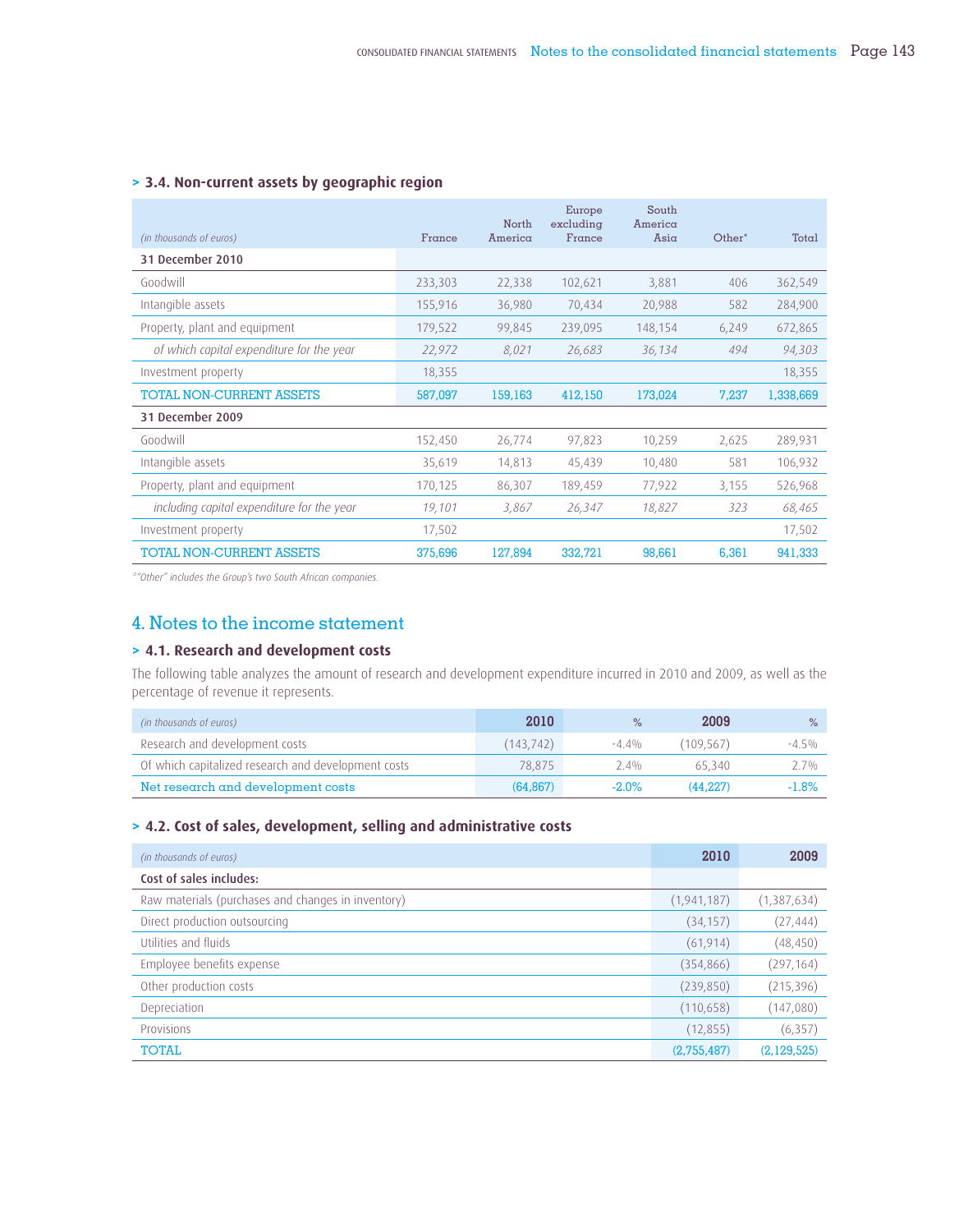| (in thousands of euros)                       | 2010       | 2009       |
|-----------------------------------------------|------------|------------|
| Research and development costs include:       |            |            |
| Employee benefits expense                     | (79, 014)  | (68, 874)  |
| Amortization of capitalized development costs | (25,036)   | (20, 175)  |
| Other                                         | 39,184     | 44,822     |
| <b>TOTAL</b>                                  | (64, 867)  | (44, 227)  |
| Selling costs include:                        |            |            |
| Employee benefits expense                     | (35, 514)  | (34,266)   |
| Depreciation and provisions                   | 537        | (2, 132)   |
| Other                                         | (21, 140)  | (16, 581)  |
| <b>TOTAL</b>                                  | (56, 117)  | (52, 979)  |
| Administrative costs include:                 |            |            |
| Employee benefits expense                     | (87, 742)  | (78, 515)  |
| Other administrative expenses                 | (53, 617)  | (46, 728)  |
| Depreciation                                  | (5,483)    | (5,934)    |
| Provisions                                    | 930        | 1,375      |
| <b>TOTAL</b>                                  | (145, 911) | (129, 802) |

# **> 4.3. Employee benefi ts expense**

| (in thousands of euros)                                         | 2010       | 2009       |
|-----------------------------------------------------------------|------------|------------|
| Wages and salaries                                              | (409, 364) | (354, 469) |
| Payroll taxes                                                   | (121,611)  | (105, 556) |
| Non-discretionary profit-sharing                                | (12,092)   | (8, 520)   |
| Pension and other post-employment benefit costs                 | 1,206      | 2,611      |
| Share-based compensation                                        | (2,502)    | (2, 128)   |
| Other employee benefits expenses                                | (10,689)   | (10, 752)  |
| Total employee benefits expense excluding temporary staff costs | (555, 052) | (478, 814) |
| Temporary staff costs                                           | (50, 985)  | (25, 490)  |
| TOTAL EMPLOYEE BENEFITS EXPENSE INCLUDING TEMPORARY STAFF COSTS | (606, 037) | (504, 304) |

# **> 4.4. Amortization of intangible assets acquired**

This item corresponds to the amortization of intangible assets recognized as a result of the Inergy acquisition, including the effect of the consumption in 2010 of inventories revalued in the opening balance sheet.

| (in thousands of euros)                                          | 2010     |
|------------------------------------------------------------------|----------|
| <b>Brand</b>                                                     | (117)    |
| Customer contracts                                               | (5, 143) |
| Consumption of inventories revalued in the opening balance sheet | (5,000)  |
| TOTAL AMORTIZATION OF INTANGIBLE ASSETS ACOUIRED                 | (10.260) |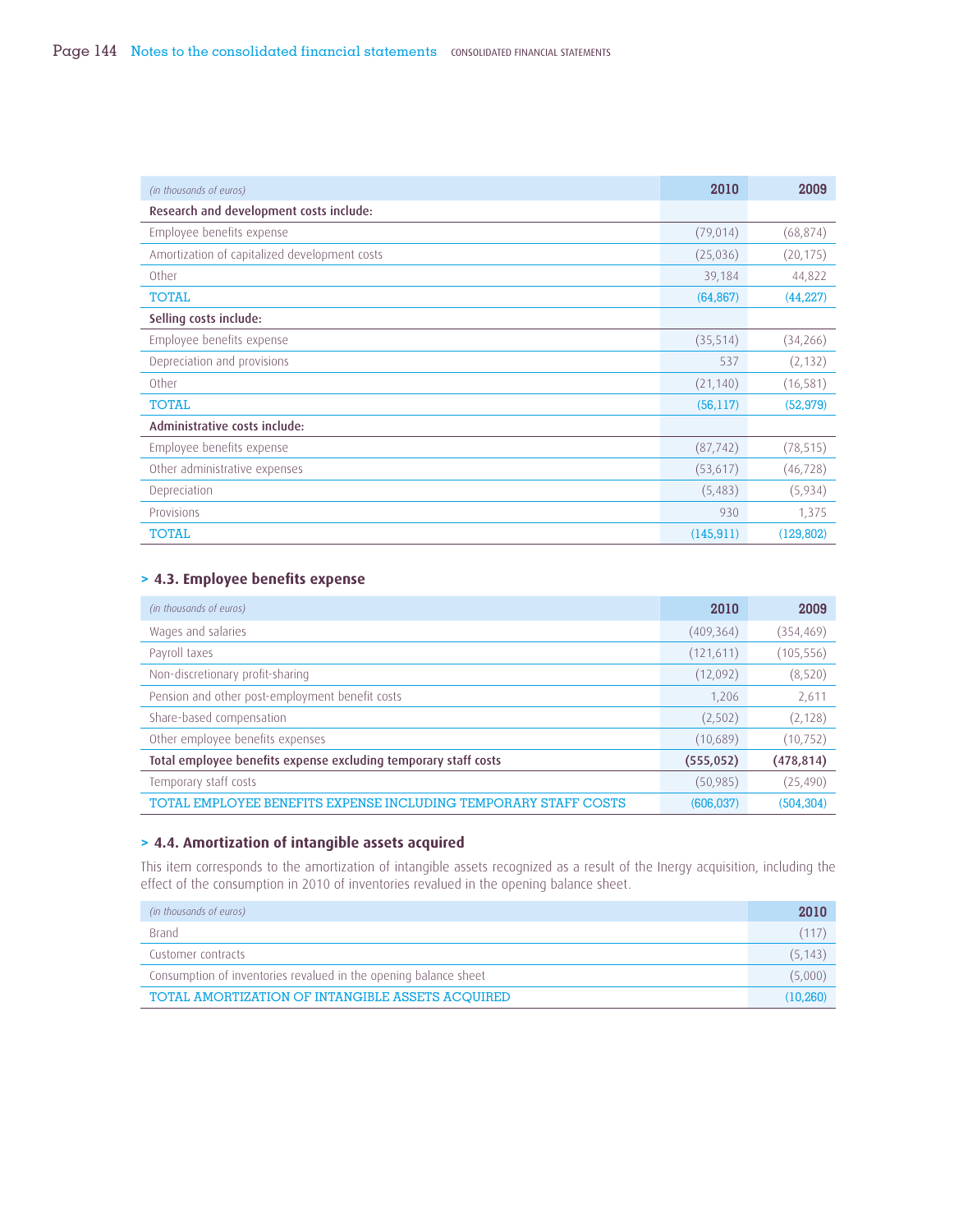# **> 4.5. Other operating income and expenses**

| (in thousands of euros)                                                       | 2010     | 2009      |
|-------------------------------------------------------------------------------|----------|-----------|
| Gains/losses on disposals of non-current assets                               | 369      | (17, 376) |
| Employee downsizing plans                                                     | (4,080)  | (13,990)  |
| Impairment of non-current assets                                              | (6,372)  | (4,001)   |
| Litigation*                                                                   | (9,863)  | (258)     |
| Foreign exchange gains and losses on operating activities                     | 591      | 1,166     |
| Impact of acquisitions                                                        |          |           |
| • Revaluation of the 50% interest in Inergy Automotive Systems (see note 2.1) | 18,785   |           |
| • Related fees and expenses                                                   | (2, 431) |           |
| Other                                                                         | (2, 495) | 1,048     |
| <b>TOTAL</b>                                                                  | (5, 496) | (33, 411) |
| • of which total income                                                       | 36,591   | 43,724    |
| • of which total charges                                                      | (42.087) | (77, 135) |

*\* Including a net expense of €8.3 million following the adverse outcome of the Signature SA and Sodilor competition proceedings (see note 6.7).*

# **> 4.6. Financial income and expenses**

| (in thousands of euros)                          | 2010      | 2009      |
|--------------------------------------------------|-----------|-----------|
| Finance costs                                    | (14, 023) | (18, 193) |
| Interest cost - pension obligations              | (3,430)   | (2,685)   |
| Financing fees and commissions                   | (5,704)   | (3, 417)  |
| Finance costs - net                              | (23, 157) | (24, 295) |
| Exchange gains or losses on financing activities | (434)     | 214       |
| Losses on financial instruments                  | (3,622)   | (1, 774)  |
| Other                                            |           | 799       |
| Other financial expenses                         | (4,056)   | (761)     |
| <b>TOTAL</b>                                     | (27,213)  | (25,056)  |

# **> 4.7. Income tax**

# **4.7.1. Income tax recorded in the income statement**

Income tax expense breaks down as follows:

| (in thousands of euros)                                                                         | 2010      | 2009     |
|-------------------------------------------------------------------------------------------------|-----------|----------|
| Current taxes                                                                                   | (27, 950) | (11,063) |
| Current income tax (expense)/benefit                                                            | (26, 371) | (9,621)  |
| Tax (expense)/benefit on exceptional items                                                      | (1, 579)  | (1, 442) |
| Deferred taxes                                                                                  | (1, 732)  | 2,851    |
| Deferred tax (expense)/benefits on temporary differences arising or reversing during the period | (2, 133)  | 2,675    |
| Effect of change in tax rates or the introduction of new taxes                                  | 401       | 176      |
| INCOME TAX (EXPENSE)/BENEFIT RECOGNIZED IN THE CONSOLIDATED                                     |           |          |
| <b>INCOME STATEMENT</b>                                                                         | (29,682)  | (8,212)  |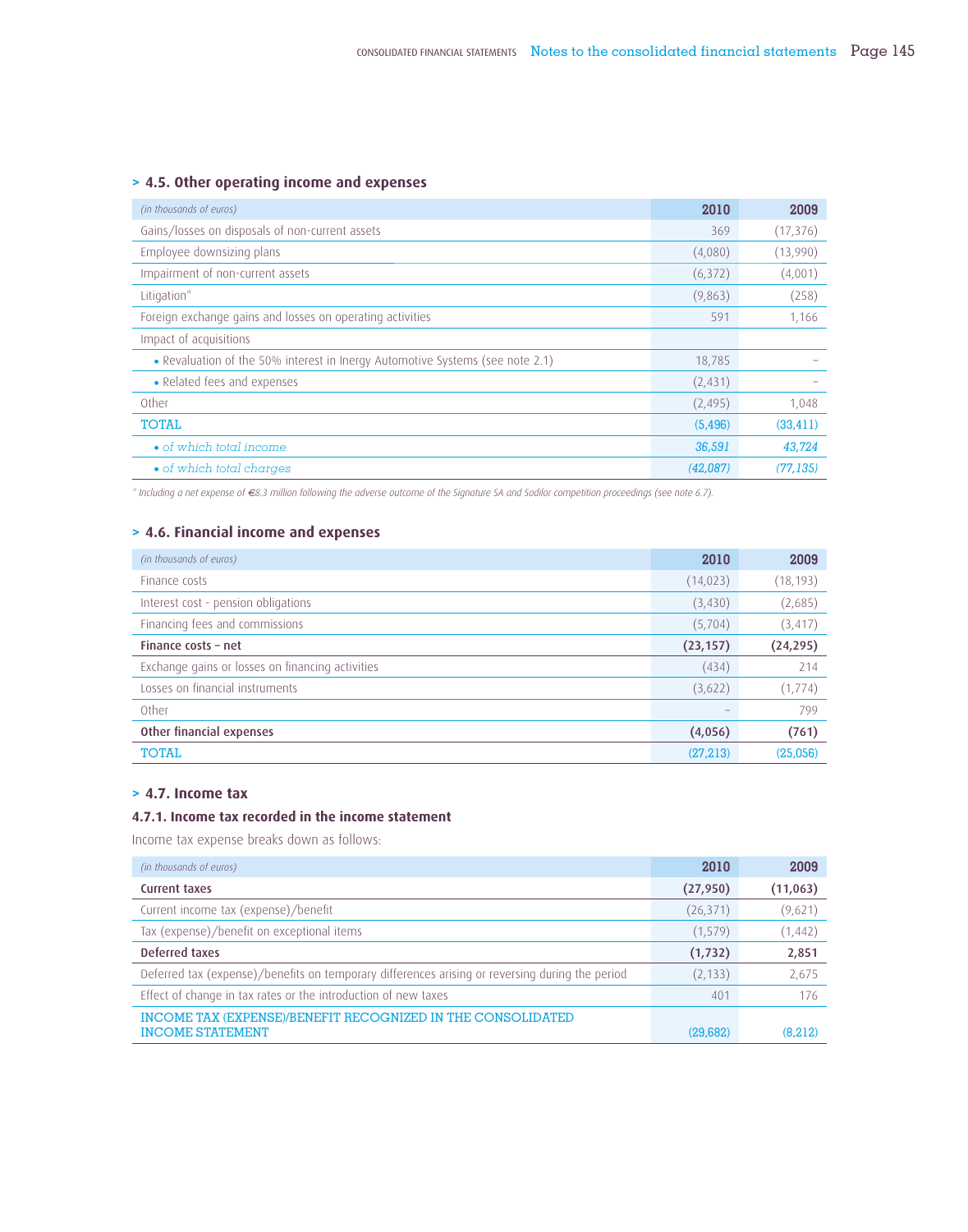#### **4.7.2. Tax proof**

| (in thousands of euros)                                                       | 2010      | 2009     |
|-------------------------------------------------------------------------------|-----------|----------|
| Consolidated profit before tax                                                | 182,374   | 42,646   |
| Theoretical tax at French standard tax rate                                   | (60, 785) | (14,214) |
| Impact of differences in foreign tax rates                                    | 8,508     | 3,663    |
| Effect on opening deferred taxes of changes in tax rates                      | (401)     | (176)    |
| Recognition and utilization of previously unrecognized tax loss carryforwards | 37,446    | 8,941    |
| Unrecognized tax loss carryforwards and other tax assets                      | (9,368)   | (5, 925) |
| Tax credits and other tax savings                                             | 6,866     | 3,282    |
| Non-deductible expenses and non-taxable income                                | (13,262)  | (4, 166) |
| Other                                                                         | 1.314     | 382      |
| Tax at the effective tax rate                                                 | (29,682)  | (8, 212) |
| Effective tax rate                                                            | 16.3%     | 19.3%    |

At 31 December 2010, the actual tax expense was €29.7 million compared with a theoretical tax expense of €60.8 million at the French standard rate. The difference is mainly due to the recognition and/or reversal of temporary differences and the recognition and/or utilization of previously unrecognized tax loss carryforwards (€28.1 million) as well as the impact of lower rates in some countries (€8.5 million). Non-deductible expenses amounted to €13.3 million, mainly comprising a non-deductible provision for late penalties and the taxable portion of the dividends paid in 2010.

### **Reform of French business tax applicable as of 1 January 2010**

The Group has elected to recognize the new business tax assessed on added value (CVAE) as an operating expense, as the basis of assessment mainly comprises payroll expenses and depreciation and impairment of plant and equipment used in operations or industrial projects.

# **> 4.8. Basic earnings per share**

| Earnings per share attributable to owners of the parent                                    | 2010        | 2009        |
|--------------------------------------------------------------------------------------------|-------------|-------------|
| Basic earnings per share (in $\epsilon$ )                                                  | 8.68        | 1.74        |
| Diluted earnings per share (in $\epsilon$ )                                                | 8.38        | 1.74        |
| Earnings per share from continuing operations, attributable to owners of the parent        |             |             |
| Basic earnings per share from continuing operations (in $\epsilon$ )                       | 8.80        | 1.96        |
| Diluted earnings per share from continuing operations (in $\epsilon$ )                     | 8.49        | 1.96        |
| Weighted average number of ordinary shares                                                 | 17,644,599  | 17,644,599  |
| • Treasury stock                                                                           | (1,576,068) | (1,644,960) |
| Weighted average number of ordinary shares used to calculate basic earnings per share      | 16,068,531  | 15,999,639  |
| • Impact of dilutive instruments (stock options)                                           | 579,285     |             |
| WEIGHTED AVERAGE NUMBER OF ORDINARY SHARES USED TO CALCULATE<br>DILUTED EARNINGS PER SHARE | 16,647,816  | 15,999,639  |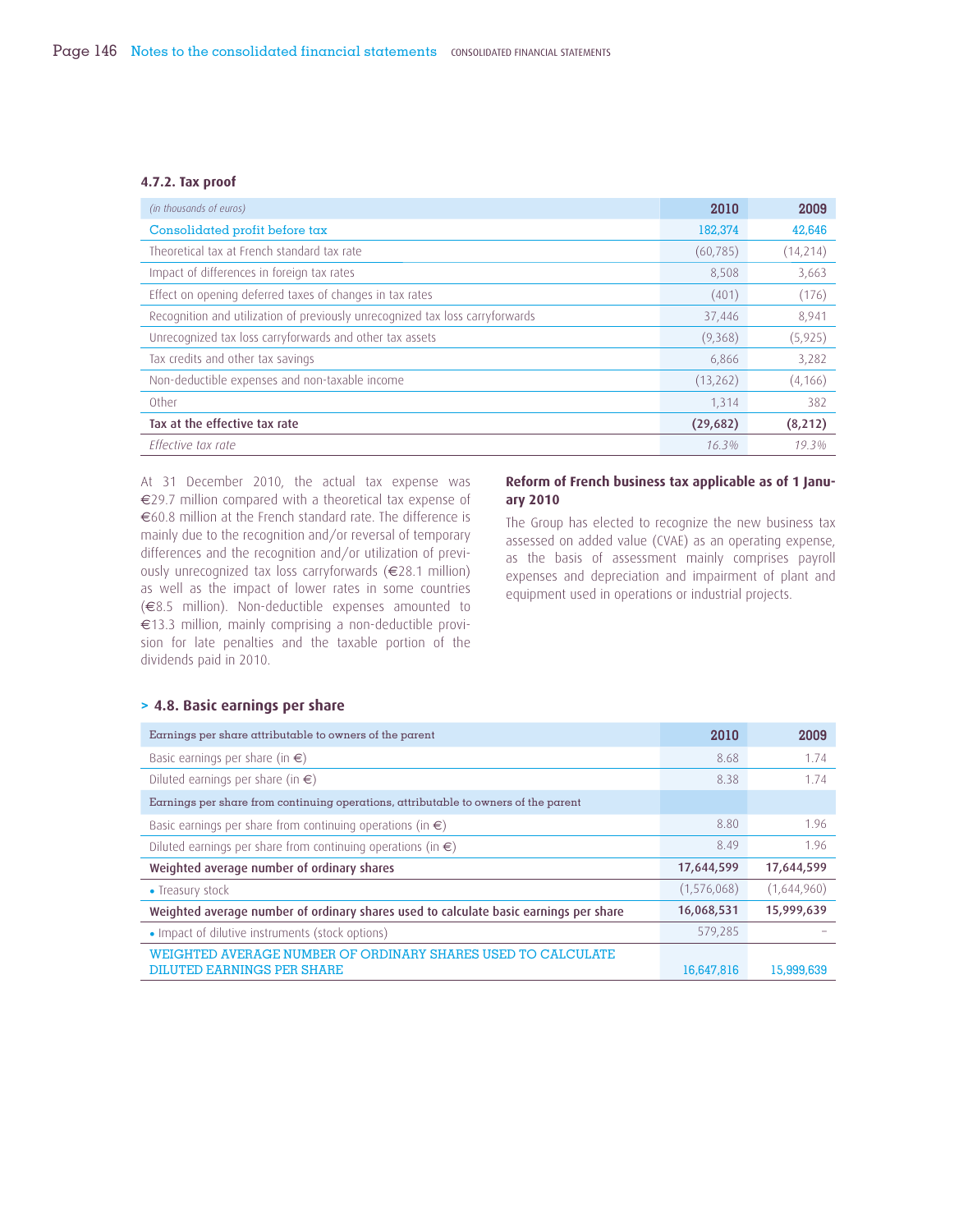# 5. Notes to the balance sheet

# **> 5.1. Assets**

# **5.1.1. Goodwill**

| (in thousands of euros)                          | Gross value | Impairment   | Carrying amount |
|--------------------------------------------------|-------------|--------------|-----------------|
| At 1 January 2009                                | 291,238     | 0            | 291,238         |
| Winding-up and divestment of companies           | (318)       |              | (318)           |
| Translation adjustment and other movements       | (989)       |              | (989)           |
| At 31 December 2009                              | 289,931     | $\mathbf{0}$ | 289,931         |
| Redondela acquisition                            | 5660        |              | 5,660           |
| Post & Column acquisition                        | 3,393       |              | 3,393           |
| John Wilkinson acquisition                       | 244         |              | 244             |
| Acquisition of a controlling interest in Inergy* | 62,635      |              | 62,635          |
| Translation adjustment and other movements       | 686         |              | 686             |
| AT 31 DECEMBER 2010                              | 362,549     | 0            | 362,549         |

*\* The acquisition of a controlling interest in Inergy gave rise to the derecognition of the €90 million of goodwill relating to the 50% interest previously held by the Group and the recognition of €151.9 million in new goodwill (see note 2.1.1).*

The provisional goodwill on Inergy and Redondela was allocated to the Automotive segment and the provisional goodwill on Post & Column and John Wilkinson to the Signature segment.

Goodwill breaks down as follows by reportable segment:

| (in thousands of euros) | Gross value | Impairment | Carrying amount |
|-------------------------|-------------|------------|-----------------|
| Automotive              | 113,498     |            | 113,498         |
| Fnvironment             | 173,473     |            | 173,473         |
| Unallocated*            | 2,960       | 0          | 2,960           |
| At 31 December 2009     | 289,931     | 0          | 289,931         |
| Automotive              | 182,732     |            | 182,732         |
| Environment             | 176,857     | 0          | 176,857         |
| Unallocated*            | 2.960       | 0          | 2,960           |
| AT 31 DECEMBER 2010     | 362,549     |            | 362,549         |

*\* "Unallocated" comprises goodwill on the Group's holding companies.*

## **5.1.2. Intangible assets**

|                                   |          | Patents<br>and |          | Development | $Cus-$<br>tomer |       |           |
|-----------------------------------|----------|----------------|----------|-------------|-----------------|-------|-----------|
| (in thousands of euros)           | Goodwill | licenses       | Software | costs       | contracts       | Other | Total     |
| Carrying amount                   |          |                |          |             |                 |       |           |
| at 1 January 2010                 | 289,931  | 22,418         | 11,530   | 68,901      | $\mathbf 0$     | 4,083 | 396,863   |
| Acquisitions                      |          | 899            | 2,619    | 54,748      | -               | 1,159 | 59,425    |
| Disposals - net                   |          | (63)           | 10       | (4, 372)    |                 | (32)  | (4, 457)  |
| Companies consolidated            |          |                |          |             |                 |       |           |
| for the first time                | 9,297    | (3)            | -        | 1,466       |                 |       | 10,760    |
| Changes in scope of consolidation | 62,635   | 7,233          | 2,901    | 46,155      | 108,000         | 137   | 227,061   |
| Reclassifications                 |          | 85             | 1.127    | (618)       | -               | (199) | 395       |
| Impairment                        | -        | (125)          | -        | (34)        |                 |       | (159)     |
| Amortization for the period       |          | (1, 513)       | (5,957)  | (32, 330)   | (5, 143)        | (386) | (45, 329) |
| Translation adjustment            | 686      | 130            | 111      | 1,757       |                 | 206   | 2,890     |
| <b>CARRYING AMOUNT</b>            |          |                |          |             |                 |       |           |
| AT 31 DECEMBER 2010               | 362,549  | 29,061         | 12.341   | 135,673     | 102.857         | 4.968 | 647.449   |

Movements in the period mainly comprise the recognition of customer contracts and the Inergy brand (€115 million) following the acquisition of a controlling interest in Inergy.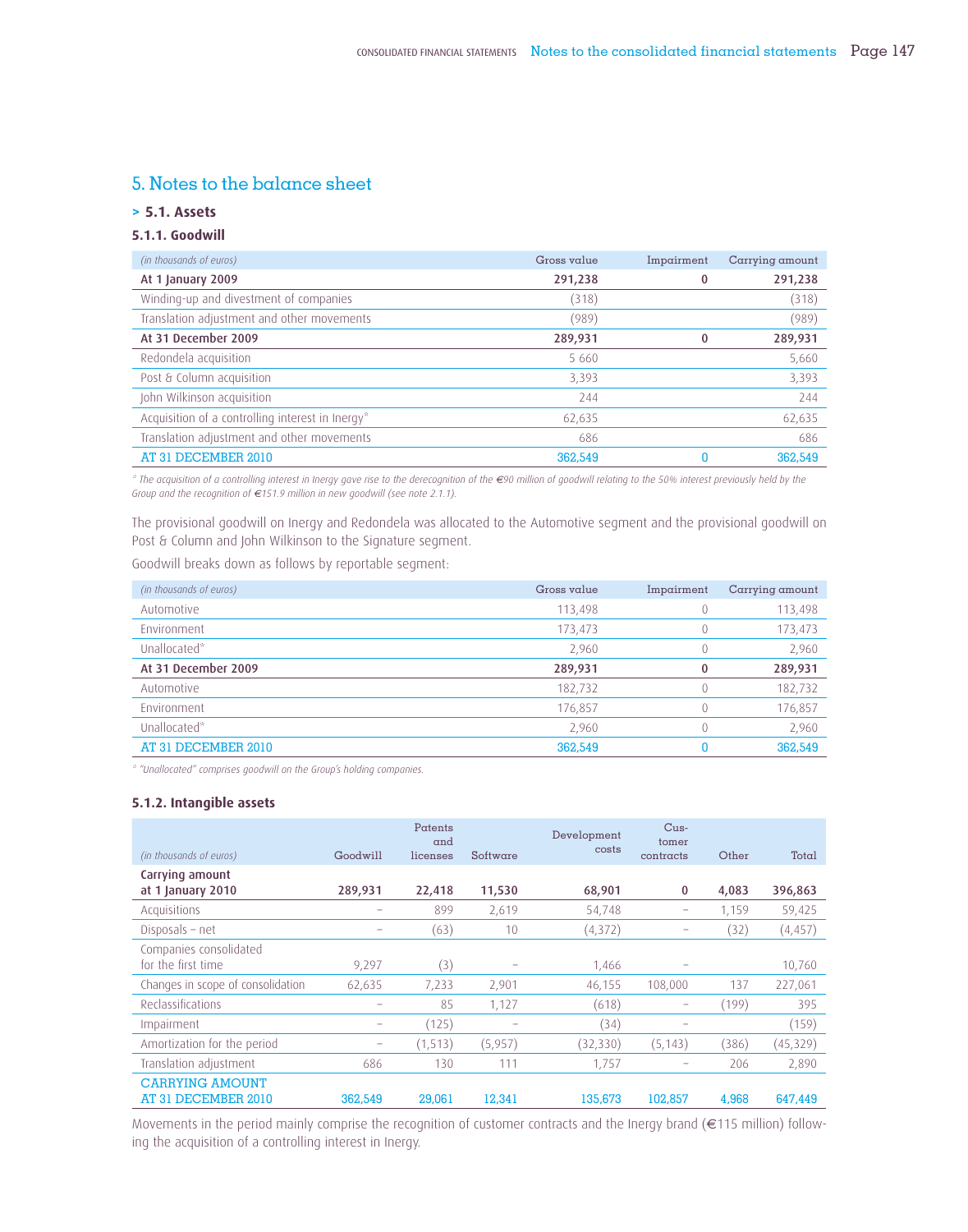|                                                      |          | Patents and |          | Development | Customer  |       |           |
|------------------------------------------------------|----------|-------------|----------|-------------|-----------|-------|-----------|
| (in thousands of euros)                              | Goodwill | licenses    | Software | costs       | contracts | Other | Total     |
| Carrying amount                                      |          |             |          |             |           |       |           |
| at 1 January 2009                                    | 291,238  | 22,938      | 13,597   | 128,898     | $\bf{0}$  | 1,997 | 458,668   |
| Acquisitions                                         |          | 2,077       | 2,141    | 29,369      |           | 876   | 34,463    |
| Disposals - net                                      |          | (1, 199)    | (2,682)  | (11, 972)   |           |       | (15, 853) |
| Companies consolidated for the<br>first time         |          |             |          | 421         |           |       | 421       |
| Companies removed from the<br>scope of consolidation | (318)    |             | (158)    |             |           |       | (476)     |
| Reclassifications                                    |          | (38)        | 1,750    | (18,070)    |           | 1,734 | (14,624)  |
| Impairment                                           |          |             | 2,711    |             |           |       | 2,711     |
| Amortization for the period                          |          | (1, 315)    | (5,895)  | (59, 995)   |           | (397) | (67, 603) |
| Translation adjustment                               | (989)    | (45)        | 67       | 251         |           | (128) | (845)     |
| <b>CARRYING AMOUNT</b><br>AT 31 DECEMBER 2009        | 289,931  | 22,418      | 11,530   | 68,901      | 0         | 4,083 | 396,863   |

| (in thousands of euros)                          | Goodwill | Patents and<br>licenses | Software  | Development<br>costs | Customer<br>contracts | Other   | Total      |
|--------------------------------------------------|----------|-------------------------|-----------|----------------------|-----------------------|---------|------------|
| Analysis of carrying<br>amount at 1 January 2010 |          |                         |           |                      |                       |         |            |
| Cost                                             | 289,931  | 30,807                  | 62,358    | 225,009              | -                     | 8,970   | 617,075    |
| Accumulated amortization                         | -        | (8,389)                 | (50, 828) | (156, 108)           | -                     | (4,887) | (220, 212) |
| Accumulated impairment                           | -        |                         | -         | -                    |                       |         |            |
| Carrying amount<br>at 1 January 2010             | 289,931  | 22,418                  | 11,530    | 68,901               | 0                     | 4,083   | 396,863    |
| Analysis of carrying amount                      |          |                         |           |                      |                       |         |            |
| at 31 December 2010                              |          |                         |           |                      |                       |         |            |
| Cost                                             | 362,549  | 41,181                  | 75,051    | 282,610              | 108,000               | 10,727  | 880,118    |
| Accumulated amortization                         | -        | (11,995)                | (62, 711) | (146, 903)           | (5, 143)              | (5,758) | (232, 510) |
| Accumulated impairment                           | -        | (125)                   |           | (34)                 |                       |         | (159)      |

| (in thousands of euros)                            | Goodwill                 | Patents and<br>licenses  | Software  | Development<br>costs                                                      | Customer<br>contracts | Other                    | Total      |
|----------------------------------------------------|--------------------------|--------------------------|-----------|---------------------------------------------------------------------------|-----------------------|--------------------------|------------|
| Analysis of carrying<br>amount at 1 January 2009   |                          |                          |           |                                                                           |                       |                          |            |
| Cost                                               | 291,238                  | 30,340                   | 63,917    | 291,488                                                                   | -                     | 1,533                    | 678,516    |
| Accumulated amortization                           | -                        | (7, 402)                 | (47,616)  | (162, 590)                                                                |                       | 465                      | (217, 143) |
| Accumulated impairment                             | $\overline{\phantom{a}}$ | $\overline{\phantom{0}}$ | (2,706)   | $\hspace{1.0cm} \rule{1.5cm}{0.15cm} \hspace{1.0cm} \rule{1.5cm}{0.15cm}$ |                       | $\overline{\phantom{0}}$ | (2,706)    |
| Carrying amount<br>at 1 January 2009               | 291,238                  | 22,938                   | 13,595    | 128,898                                                                   | $\bf{0}$              | 1,999                    | 458,668    |
| Analysis of carrying amount<br>at 31 December 2009 |                          |                          |           |                                                                           |                       |                          |            |
| Cost                                               | 289,931                  | 30,807                   | 62,358    | 225,009                                                                   |                       | 8,970                    | 617,075    |
| Accumulated amortization                           | -                        | (8,389)                  | (50, 828) | (156, 108)                                                                | $\qquad \qquad -$     | (4,887)                  | (220, 212) |
| Accumulated impairment                             |                          |                          |           |                                                                           |                       |                          |            |
| <b>CARRYING AMOUNT</b><br>AT 31 DECEMBER 2009      | 289,931                  | 22,418                   | 11,530    | 68,901                                                                    | 0                     | 4,083                    | 396,863    |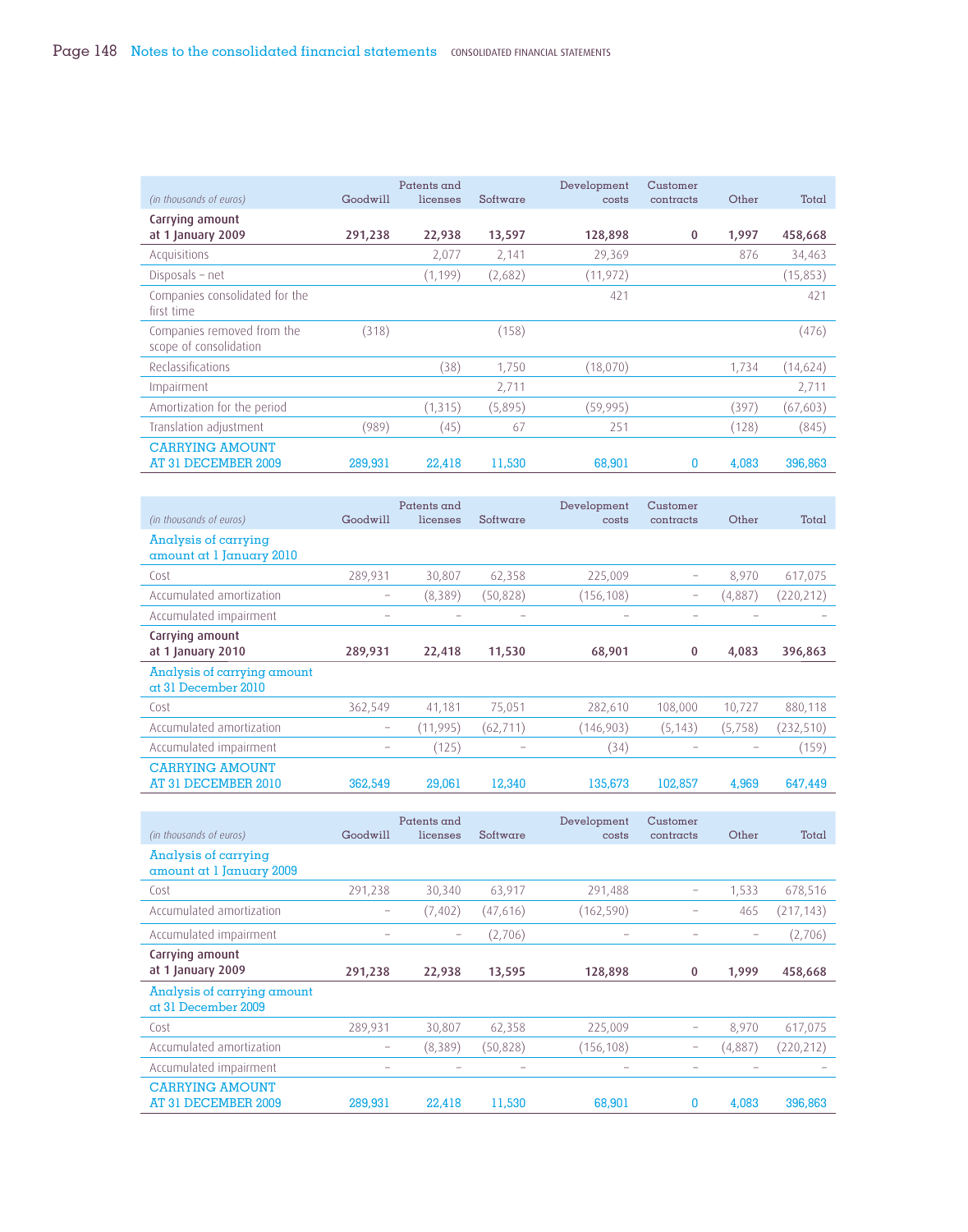| (in thousands of euros)                       | Land<br>at cost | Land<br>revalued<br>periodi-<br>$\alpha$ lly | <b>Buildings</b><br>at cost | <b>Buildings</b><br>revalued<br>periodi-<br>$\alpha$ lly | Technical<br>equipment<br>and<br>tooling | <b>Assets</b><br>under<br>construc-<br>tion | Other    | Total     |
|-----------------------------------------------|-----------------|----------------------------------------------|-----------------------------|----------------------------------------------------------|------------------------------------------|---------------------------------------------|----------|-----------|
| Carrying amount<br>at 1 January 2010          | 45,140          |                                              | 169,685                     | -                                                        | 214,573                                  | 16,574                                      | 80,998   | 526,968   |
| Increases*                                    | 167             |                                              | 9,936                       |                                                          | 28,364                                   | 27,634                                      | 28,202   | 94,303    |
| <b>Disposals</b>                              | (8)             |                                              | (233)                       |                                                          | (4,271)                                  | $\qquad \qquad -$                           | (4,068)  | (8,580)   |
| Companies consolidated<br>for the first time  | 9,033           | -                                            | 54,171                      | -                                                        | 51,275                                   | 7.986                                       | 24,696   | 147,161   |
| Reclassifications                             | 22              |                                              | 3,340                       |                                                          | 3,913                                    | (9,511)                                     | 1,659    | (577)     |
| Impairment                                    | -               |                                              |                             |                                                          | (1,044)                                  |                                             | (220)    | (1,264)   |
| Depreciation for the<br>period                | (568)           |                                              | (13, 440)                   |                                                          | (58, 799)                                | $\qquad \qquad -$                           | (29,624) | (102,431) |
| Translation adjustment                        | 1,173           | -                                            | 4,791                       | -                                                        | 7,691                                    | 1,029                                       | 2,599    | 17,284    |
| <b>CARRYING AMOUNT</b><br>AT 31 DECEMBER 2010 | 54,960          |                                              | 228,250                     |                                                          | 241.700                                  | 43.713                                      | 104.241  | 672.865   |

## **5.1.3. Property, plant and equipment excluding investment property**

*\* At 31 December 2010, the €114,281 thousand increase in property, plant and equipment appearing in the statement of cash flows corresponds to acquisitions of property, plant and equipment other than investment property (€113,428 thousand) and acquisitions of investment property (€853 thousand).*

| (in thousands of euros)                              | Land $at$<br>cost | Land<br>revalued<br>periodi-<br>$\alpha$ lly | <b>Buildings</b> | <b>Buildings</b><br>revalued<br>at cost periodically | Technical<br>equipment | <b>Assets</b><br>under<br>and tooling construction | Other     | Total      |
|------------------------------------------------------|-------------------|----------------------------------------------|------------------|------------------------------------------------------|------------------------|----------------------------------------------------|-----------|------------|
| Carrying amount<br>at 1 January 2009                 | 46,536            | 229                                          | 180,270          | -                                                    | 239,370                | 39,860                                             | 66,537    | 572,802    |
| Increases                                            | 410               | -                                            | 5,035            | -                                                    | 18,481                 | 15,181                                             | 29,358    | 68,465     |
| <b>Disposals</b>                                     | (819)             |                                              | (9,936)          |                                                      | (7, 872)               |                                                    | (5,206)   | (23,832)   |
| Companies consolidated<br>for the first time         |                   |                                              |                  |                                                      | 273                    |                                                    | 46        | 319        |
| Companies removed from<br>the scope of consolidation |                   |                                              | (55)             |                                                      | (694)                  | 116                                                | (27)      | (659)      |
| Reclassifications                                    | (1, 348)          | (229)                                        | 7,204            |                                                      | 18,233                 | (39, 321)                                          | 30,565    | 15,104     |
| Impairment                                           |                   | -                                            | (1, 156)         |                                                      | 1,203                  |                                                    | 87        | 134        |
| Depreciation for the period                          | (227)             |                                              | (11, 706)        |                                                      | (53,970)               |                                                    | (41, 064) | (106, 966) |
| Translation adjustment                               | 588               |                                              | 28               |                                                      | (452)                  | 738                                                | 700       | 1,601      |
| <b>CARRYING AMOUNT</b><br>AT 31 DECEMBER 2009        | 45,140            |                                              | 169,685          |                                                      | 214,573                | 16,574                                             | 80,998    | 526,968    |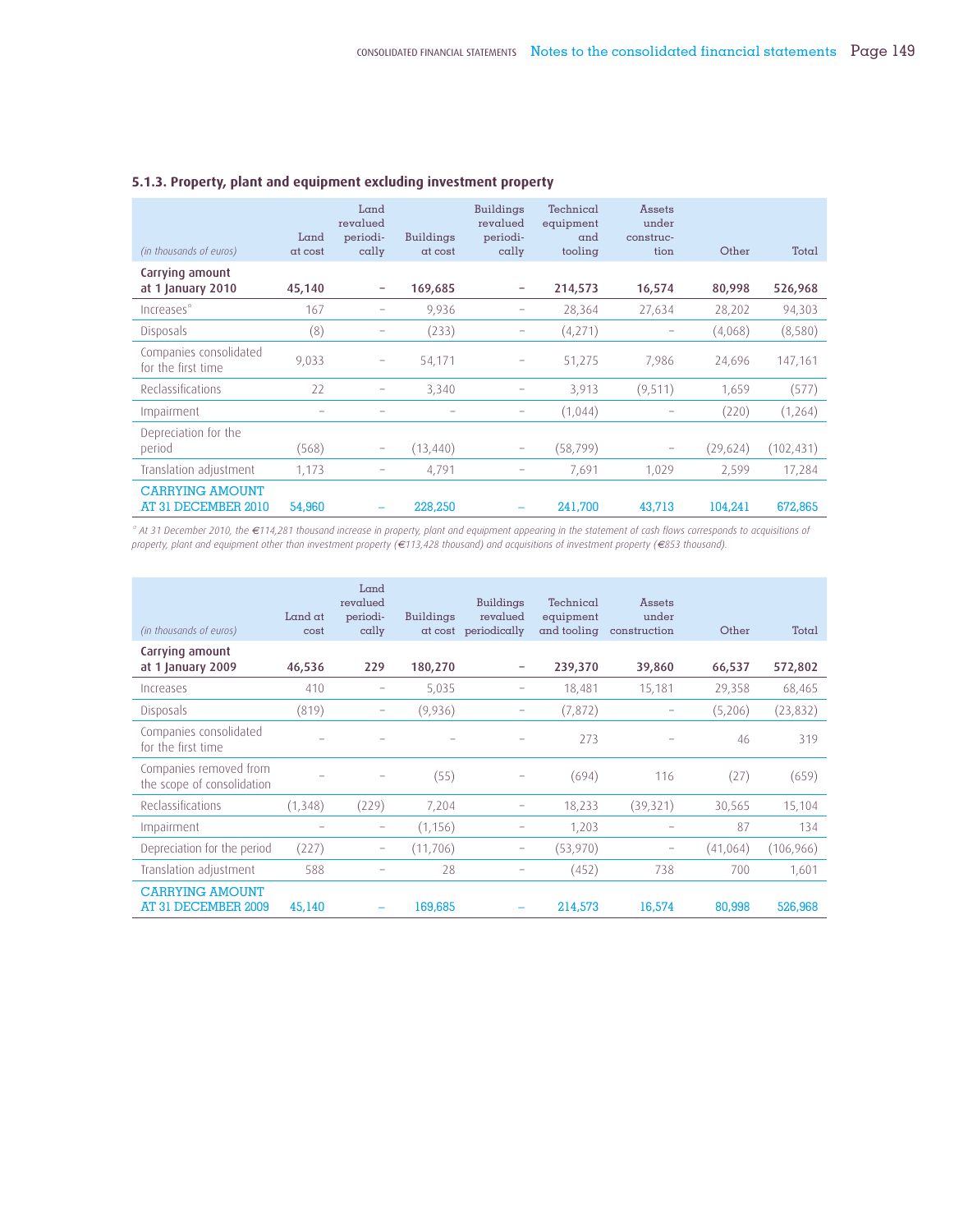| (in thousands of euros)                               | Land<br>at cost | Land<br>revalued<br>periodi-<br>$\alpha$ lly | <b>Buildings</b><br>at cost | <b>Buildings</b><br>revalued<br>periodi-<br>$\alpha$ lly | Technical<br>equipment<br>and<br>tooling | <b>Assets</b><br>under<br>construction | Other      | Total         |
|-------------------------------------------------------|-----------------|----------------------------------------------|-----------------------------|----------------------------------------------------------|------------------------------------------|----------------------------------------|------------|---------------|
| Analysis<br>of carrying amount<br>at 1 January 2010   |                 |                                              |                             |                                                          |                                          |                                        |            |               |
| Gross value                                           | 48,127          | -                                            | 279,667                     | -                                                        | 794,020                                  | 16,574                                 | 294,736    | 1,433,124     |
| Accumulated deprecia-<br>tion and impairment          | (2,987)         |                                              | (109, 982)                  |                                                          | (579,447)                                |                                        | (213, 738) | (906, 154)    |
| Carrying amount<br>at 1 January 2010                  | 45,140          | -                                            | 169,685                     |                                                          | 214,573                                  | 16,574                                 | 80,998     | 526,968       |
| Analysis<br>of carrying amount<br>at 31 December 2010 |                 |                                              |                             |                                                          |                                          |                                        |            |               |
| Gross value                                           | 58,581          | -                                            | 378,125                     | -                                                        | 971,328                                  | 43,713                                 | 413,507    | 1,865,255     |
| Accumulated deprecia-<br>tion and impairment          | (3,621)         | -                                            | (149, 875)                  | -                                                        | (729, 628)                               | $\overline{\phantom{0}}$               | (309, 266) | (1, 192, 390) |
| <b>CARRYING AMOUNT</b><br>AT 31 DECEMBER 2010         | 54,960          |                                              | 228,250                     |                                                          | 241,700                                  | 43,713                                 | 104,241    | 672,865       |

| (in thousands of euros)                                 | Land<br>at cost | Land<br>revalued<br>periodi-<br>$\alpha$ lly | <b>Buildings</b><br>at cost | <b>Buildings</b><br>revalued<br>periodi-<br>$\alpha$ lly | Technical<br>equipment<br>and<br>tooling | <b>Assets</b><br>under<br>construction | Other     | Total      |
|---------------------------------------------------------|-----------------|----------------------------------------------|-----------------------------|----------------------------------------------------------|------------------------------------------|----------------------------------------|-----------|------------|
| Analysis<br>of carrying amount<br>at 1 January 2009     |                 |                                              |                             |                                                          |                                          |                                        |           |            |
| Gross value                                             | 49,652          | -                                            | 292,745                     |                                                          | 855,229                                  | 39,939                                 | 208,976   | 1,446,541  |
| Accumulated deprecia-<br>tion and impairment            | (2,887)         | -                                            | (112, 475)                  |                                                          | (615, 859)                               | (79)                                   | (142,439) | (873, 739) |
| Carrying amount<br>at 1 January 2009                    | 46,536          | $\qquad \qquad -$                            | 180,270                     |                                                          | 239,370                                  | 39,860                                 | 66,537    | 572,802    |
| Analysis<br>of carrying amount<br>at 31 December 2009   |                 |                                              |                             |                                                          |                                          |                                        |           |            |
| Gross value                                             | 48,127          | -                                            | 279,667                     |                                                          | 794,020                                  | 16,574                                 | 294,736   | 1,433,124  |
| Accumulated deprecia-<br>tion and impairment            | (2,987)         |                                              | (109,982)                   |                                                          | (579, 447)                               |                                        | (213,738) | (906, 154) |
| <b>CARRYING</b><br><b>AMOUNT</b><br>AT 31 DECEMBER 2009 | 45,140          |                                              | 169,685                     |                                                          | 214,573                                  | 16,574                                 | 80,998    | 526,968    |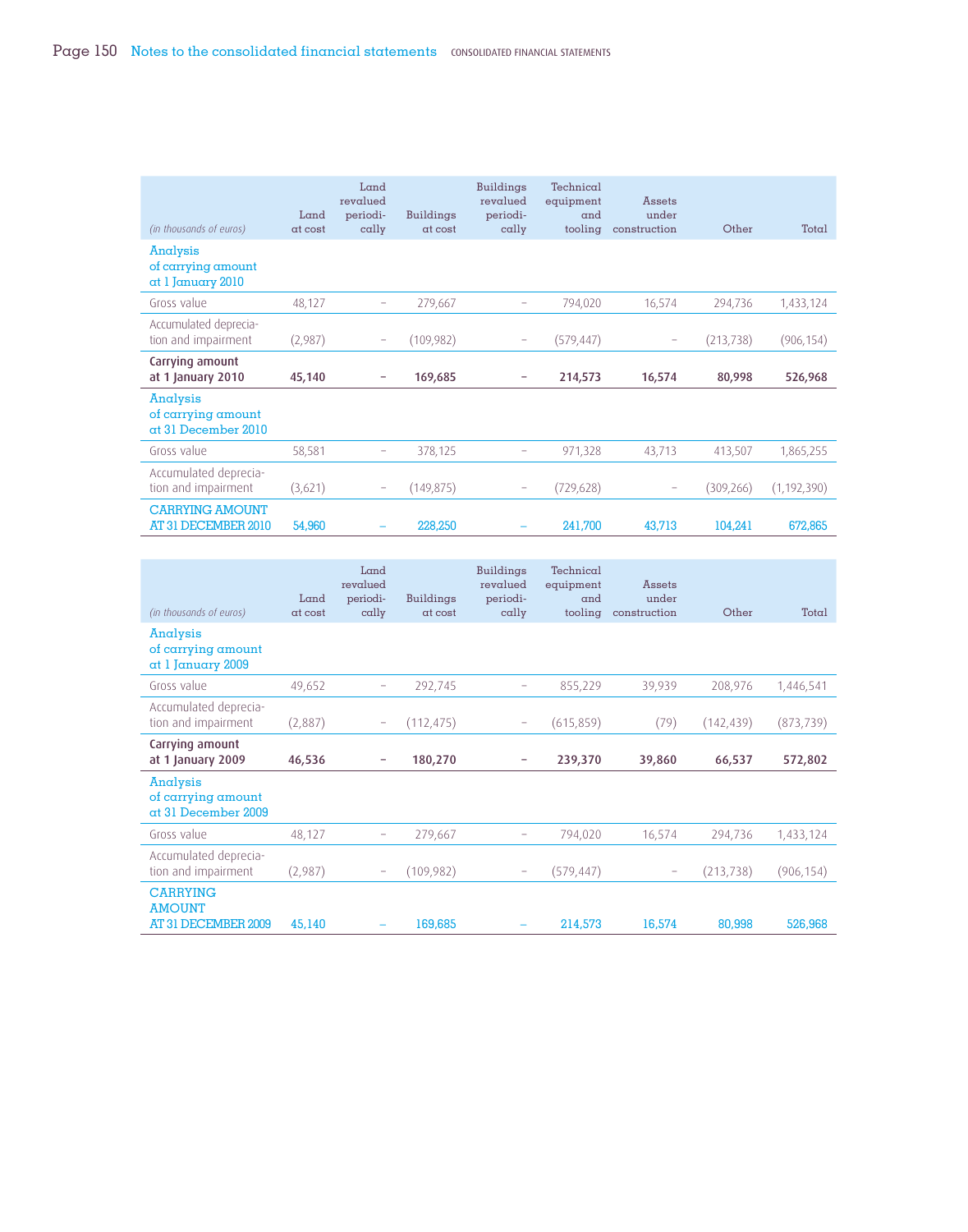## **Equipment leased under operating leases where the group is lessor**

| (in thousands of euros)               | 31 December 2010 | 31 December 2009 |
|---------------------------------------|------------------|------------------|
| Gross value                           | 68.719           | 73.435           |
| Accumulated depreciation              | (45.283)         | (48, 448)        |
| Including depreciation for the period | (6.719)          | (7, 944)         |
| <b>CARRYING AMOUNT</b>                | 23,436           | 24,987           |

The above figures correspond to waste containers leased to customers by the Urban Systems division under contracts that do not qualify as finance leases.

| (in thousands of euros)                                                                             | 31 December 2010 | 31 December 2009 |
|-----------------------------------------------------------------------------------------------------|------------------|------------------|
| Minimum lease payments under non-cancelable operating leases and/or lease-<br>maintenance contracts |                  |                  |
| Due within one year                                                                                 | 112.071          | 56,062           |
| Due in one to five years                                                                            | 160.507          | 128,740          |
| Due beyond five years                                                                               | 67.234           | 62,373           |
| <b>TOTAL</b>                                                                                        | 339,812          | 247,175          |

# Property, plant and equipment under finance leases **where the Group is lessee**

and development centers, production equipment and containers acquired for leasing to customers.

These assets, which are included in the tables above on property, plant & equipment, correspond to plants, research

*Change in carrying amounts:*

| (in thousands of euros)  | Land and<br>buildings | Technical equipment<br>and tooling | Total $at$<br>31 December 2010 |
|--------------------------|-----------------------|------------------------------------|--------------------------------|
| Cost                     | 40.270                | 22.700                             | 62,970                         |
| Accumulated depreciation | (19.943)              | (9.448)                            | (29, 391)                      |
| <b>CARRYING AMOUNT</b>   | 20,327                | 13.252                             | 33,579                         |

| (in thousands of euros)  | Land and<br>buildings | Technical equipment<br>and tooling | Total $at$<br>31 December 2009 |
|--------------------------|-----------------------|------------------------------------|--------------------------------|
| Cost                     | 37.559                | 29.492                             | 67,051                         |
| Accumulated depreciation | (17,037)              | (13.976)                           | (31, 013)                      |
| <b>CARRYING AMOUNT</b>   | 20,522                | 15,516                             | 36,038                         |

*Change in lease payments and present values:*

| (in thousands of euros)  | Minimum lease payments<br>at 31 December 2010 | Present value at<br>31 December 2010 |
|--------------------------|-----------------------------------------------|--------------------------------------|
| Due within one year      | 6.948                                         | 6,029                                |
| Due in one to five years | 23,508                                        | 21,157                               |
| Due beyond five years    | 1.505                                         | 1.349                                |
| TOTAL                    | 31,961                                        | 28,535                               |

| (in thousands of euros)  | Minimum lease payments<br>at 31 December 2009 | Present value at<br>31 December 2009 |
|--------------------------|-----------------------------------------------|--------------------------------------|
| Due within one year      | 6.490                                         | 5,103                                |
| Due in one to five years | 22.182                                        | 19.175                               |
| Due beyond five years    | 2.883                                         | 2,923                                |
| <b>TOTAL</b>             | 31,555                                        | 27,201                               |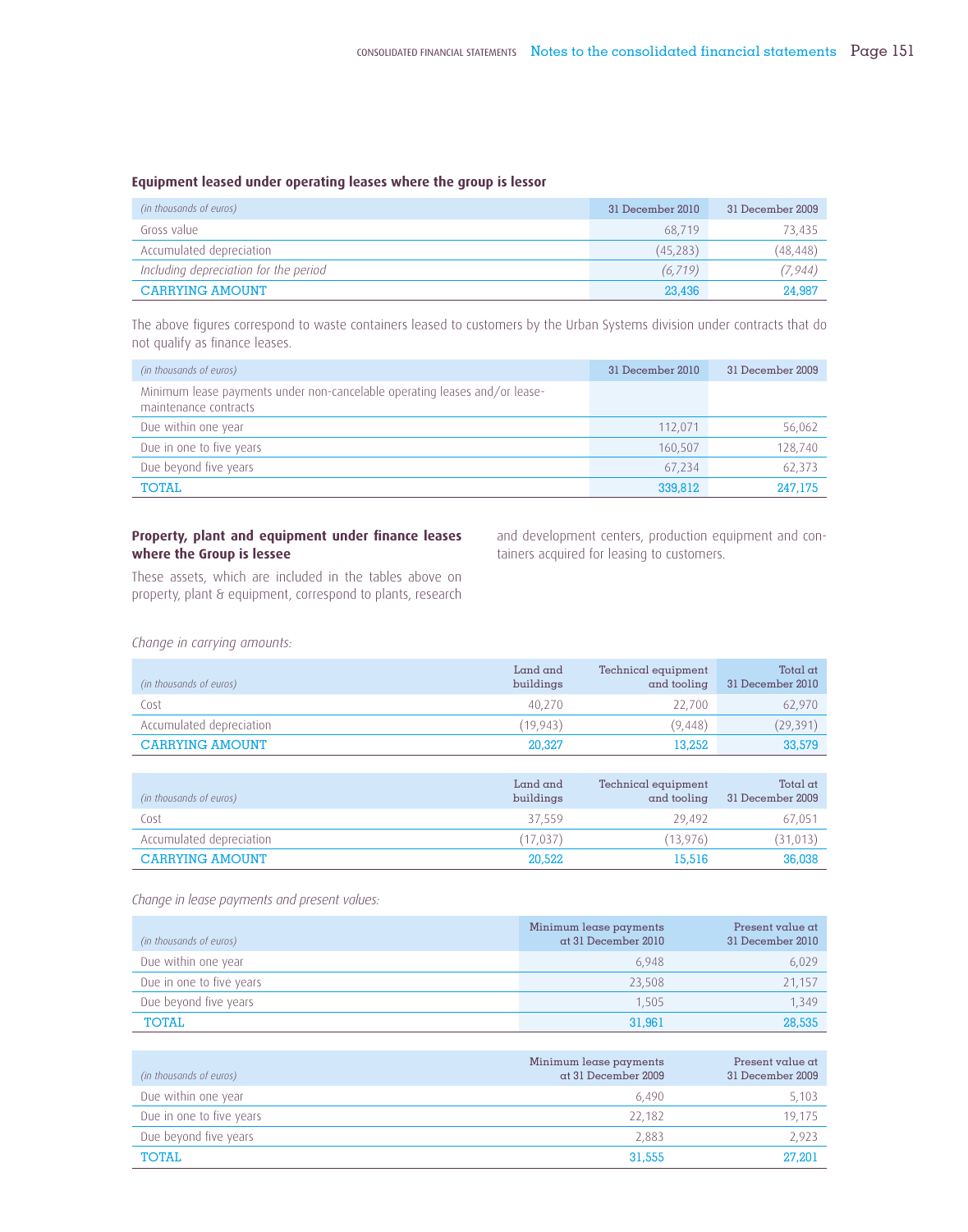### **5.1.4. Investment property**

Based on the latest valuation carried out by an independent valuer in December 2010, the fair value of investment property amounted to €17 million, unchanged from 2009.

In July 2010, the Group purchased land in Lyon for the sum of €853 thousand.

| (in thousands of euros)                               | Total  | Land  | Building |
|-------------------------------------------------------|--------|-------|----------|
| Fair value at 31 December 2009                        | 17,502 | 5,669 | 11,833   |
| Acquisition                                           | 853    | 853   |          |
| Fair value adjustment based on independent valuations |        |       |          |
| FAIR VALUE AT 31 DECEMBER 2010                        | 18,355 | 6.522 | 11,833   |
| (in thousands of euros)                               | Total  | Land  | Building |
| Fair value at 31 December 2008                        | 17.273 | 5,440 | 11,833   |
| Reclassification of land                              |        |       |          |
| Reclassification as investment property*              | 229    | 229   |          |
| Fair value adjustment based on independent valuations |        |       |          |
| <b>FAIR VALUE AT 31 DECEMBER 2009</b>                 | 17,502 | 5,669 | 11,833   |

*\* Valuation of the land adjacent to the car park outside the building, which was not previously classified as investment property.* 

If the land and building recognized at fair value had been measured using the cost model, their carrying amount would have been €7,267 thousand versus €7,373 thousand at 31 December 2009.

At 31 December 2010, the revaluation reserve amounted to €10,023 thousand, unchanged from 31 December 2009.

As the investment property was not let during 2010, it did not generate any rental income.

| (in thousands of euros)                | 2010                     | 2009  |
|----------------------------------------|--------------------------|-------|
| Rental income from investment property | $\overline{\phantom{0}}$ |       |
| Property operating expenses            | (550)                    | (743) |

#### **5.1.5. Investments in associates**

At 31 December 2010, investments in associates were comprised of Plastic Omnium's interest in Euromark (65%-held by Eurovia), corresponding to the Signature Horizontal division, and a 24.48% interest in Chinese company Chengdu Faway Yanfeng PO. The Signature Horizontal division is a sub-group headed by Euromark Holding.

The tables below provide summary balance sheet and income statement data for all of the associates on the same basis as if they were fully consolidated companies.

| (in thousands of euros)                                 | 31 December<br>2010 | 31 December<br>2009 |
|---------------------------------------------------------|---------------------|---------------------|
| Non-current assets                                      | 42,418              | 33,682              |
| Current assets                                          | 69,795              | 70,918              |
| <b>TOTAL ASSETS</b>                                     | 112,213             | 104,600             |
| Equity - Eurovia's interest in Signature Horizontal     | (4,812)             | (3,261)             |
| Equity - Faway's interest in Chengdu                    | 11,106              |                     |
| Equity attributable to Plastic Omnium                   | 14,224              | 12,273              |
| Non-current liabilities                                 | 9,061               | 10,877              |
| Current liabilities                                     | 82,634              | 84,711              |
| TOTAL EQUITY AND LIABILITIES                            | 112,213             | 104,600             |
| Revenue                                                 | 128,306             | 129,813             |
| Net profit - Eurovia's interest in Signature Horizontal | (1,785)             | (6, 319)            |
| Net profit - Faway's interest in Chengdu                | (696)               |                     |
| Net profit attributable to Plastic Omnium               | (1,871)             | (993)               |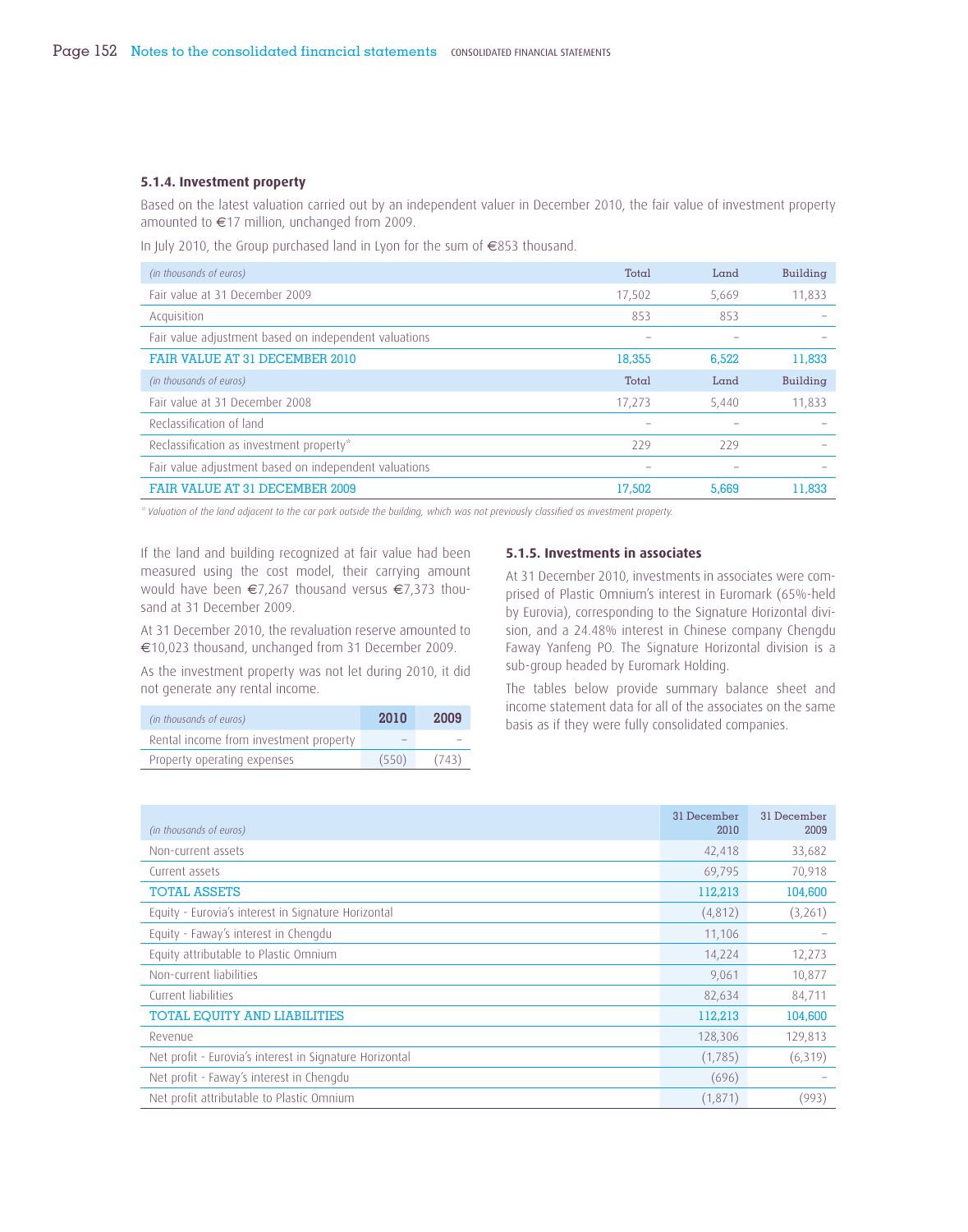### **5.1.6. Available-for-sale fi nancial assets**

At 31 December 2010 and 2009, this item consisted of shares in non-material shell or dormant companies and investments in the "FMEA 2" support fund for the automotive components industry.

### **5.1.7. Other non-current financial assets**

| (in thousands of euros)                                                    | 31 December<br>2010 | 31 December<br>2009 |
|----------------------------------------------------------------------------|---------------------|---------------------|
| Loans                                                                      | 26                  | 437                 |
| Deposits and bonds                                                         | 13,753              | 5,227               |
| Other receivables (see note 6.4.1)                                         | 6,035               | 8,986               |
| Finance receivables related to Environment finance leases (see note 6.4.1) | 8,367               | 2,788               |
| Finance receivables related to Automotive contracts (see note 6.4.1)       | 38,410              | 65,825              |
| <b>TOTAL</b>                                                               | 66,591              | 83.264              |

Deposits and bonds primarily relate to guarantee deposits on leased offices.

Finance receivables mainly comprise work in progress on automotive projects for which the Group has received a firm commitment on the selling price of developments and/or tooling. These receivables are discounted.

# **5.1.8. Inventories**

| (in thousands of euros)                                         | 31 December<br>2010 | 31 December<br>2009 |
|-----------------------------------------------------------------|---------------------|---------------------|
| Raw materials and supplies                                      | 75,314              | 56,028              |
| Molds, tooling and engineering                                  | 118,255             | 95,011              |
| Other work in progress                                          | 15,083              | 9,388               |
| Merchandise                                                     |                     |                     |
| Cost                                                            | 5,552               | 5,579               |
| Net realizable value                                            | 4,768               | 4,591               |
| Finished products                                               |                     |                     |
| Cost                                                            | 62,620              | 43,256              |
| Net realizable value                                            | 59,917              | 41,030              |
| TOTAL INVENTORIES AT THE LOWER OF COST AND NET REALIZABLE VALUE | 273,337             | 206,049             |

### **5.1 .9. Finance receivables – current portion**

| (in thousands of euros)                                   | 31 December<br>2010 | 31 December<br>2009 |
|-----------------------------------------------------------|---------------------|---------------------|
| Finance receivables related to Environment finance leases | 1,250               | 2,063               |
| Finance receivables related to Automotive contracts       | 49.784              | 45,607              |
| Other short-term financial receivables                    | 4,098               | 3,624               |
| Current accounts                                          | 1,113               | 1,452               |
| Other                                                     | 2.985               | 2.172               |
| <b>TOTAL</b>                                              | 55,132              | 51,294              |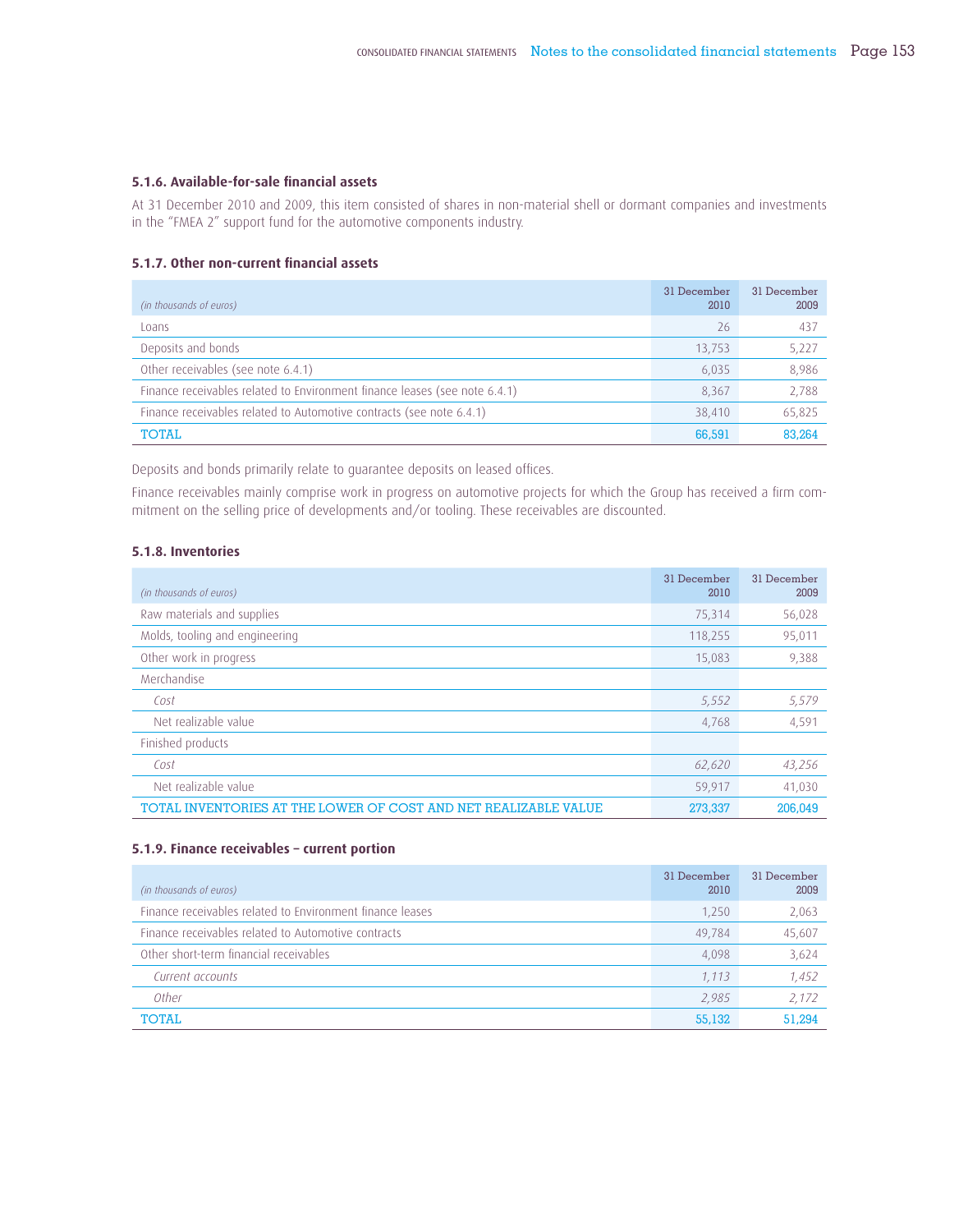#### **5.1.10. Trade and other receivables**

### *a. Sales of receivables*

Plastic Omnium and some of its French and Spanish subsidiaries renewed their non-recourse receivables sales programs for two years on 11 May 2010. These programs transfer substantially all the risks and rewards of ownership to the buyer and the sold receivables are therefore derecognized.

In 2010, Plastic Omnium and some of its German, Slovakian and UK automotive subsidiaries set up similar five-year programs with a French bank.

At 31 December 2010, derecognized sold receivables totaled €190 million compared with €130 million at 31 December 2009.

*b. Trade receivables - cost, impairment and carrying amounts*

|                          | 31 December 2010 |            |                    | 31 December 2009 |            |                    |
|--------------------------|------------------|------------|--------------------|------------------|------------|--------------------|
| (in thousands of euros)  | Cost             | Impairment | Carrying<br>amount | Cost             | Impairment | Carrying<br>amount |
| Trade receivables        | 396,000          | (4,220)    | 391.780            | 269.992          | (7.960)    | 262,032            |
| <b>TRADE RECEIVABLES</b> | 396,000          | (4,220)    | 391,780            | 269,992          | (7.960)    | 262,032            |

The Group had not identified any material unprovisioned customer risk at 31 December 2010.

# *c. Other receivables*

| (in thousands of euros)                                           | 31 December<br>2010 | 31 December<br>2009 |
|-------------------------------------------------------------------|---------------------|---------------------|
| Sundry receivables                                                | 86.198              | 68,545              |
| Prepayments to suppliers of tooling and prepaid development costs | 26.933              | 29,477              |
| Prepaid and recoverable taxes                                     | 20.506              | 20,693              |
| Prepayments to suppliers of non-current assets                    | 6.337               | 593                 |
| <b>OTHER RECEIVABLES</b>                                          | 139,974             | 119,306             |

The balance of other receivables at 31 December 2010 includes €10.4 million related to the seller's liability warranty given by Burelle SA on the sale of Signature in 2007, under which a claim was lodged as a result of the competition proceedings involving Signature SA and Sodilor (see note 6.7).

*d. Trade and other receivables by currency*

|                                |                   | Receivables at 31 December 2010 |         |        |                | Receivables at 31 December 2009 |       |
|--------------------------------|-------------------|---------------------------------|---------|--------|----------------|---------------------------------|-------|
| Foreign currency, in thousands |                   | Local currency                  | Euro    | $\%$   | Local currency | Euro                            | $\%$  |
| <b>FUR</b>                     | Euro              | 294,967                         | 294,967 | 55%    | 238,170        | 238,170                         | 62%   |
| <b>USD</b>                     | US dollar         | 110,362                         | 82,594  | 16%    | 64,109         | 44,502                          | 12%   |
| GBP                            | Pound sterling    | 6,089                           | 7,074   | $1\%$  | 13,181         | 14,842                          | $4\%$ |
| <b>CHF</b>                     | Swiss franc       | 12,875                          | 10,297  | $2\%$  | 8,681          | 5,851                           | $2\%$ |
| <b>CNY</b>                     | Chinese yuan      | 536,300                         | 60,791  | $12\%$ | 384,169        | 39,061                          | 10%   |
| Other                          | Other currencies  |                                 | 76,031  | 14%    |                | 38,912                          | 10%   |
| <b>TOTAL</b>                   |                   |                                 | 531.754 | 100%   |                | 381,338                         | 100%  |
| Of which:                      | Trade receivables |                                 | 391,780 | 74%    |                | 262,032                         | 69%   |
|                                | Other receivables |                                 | 139,974 | 26%    |                | 119,306                         | 31%   |

More than half of all trade receivables are in euros and no sensitivity tests to currency fluctuations are therefore carried out.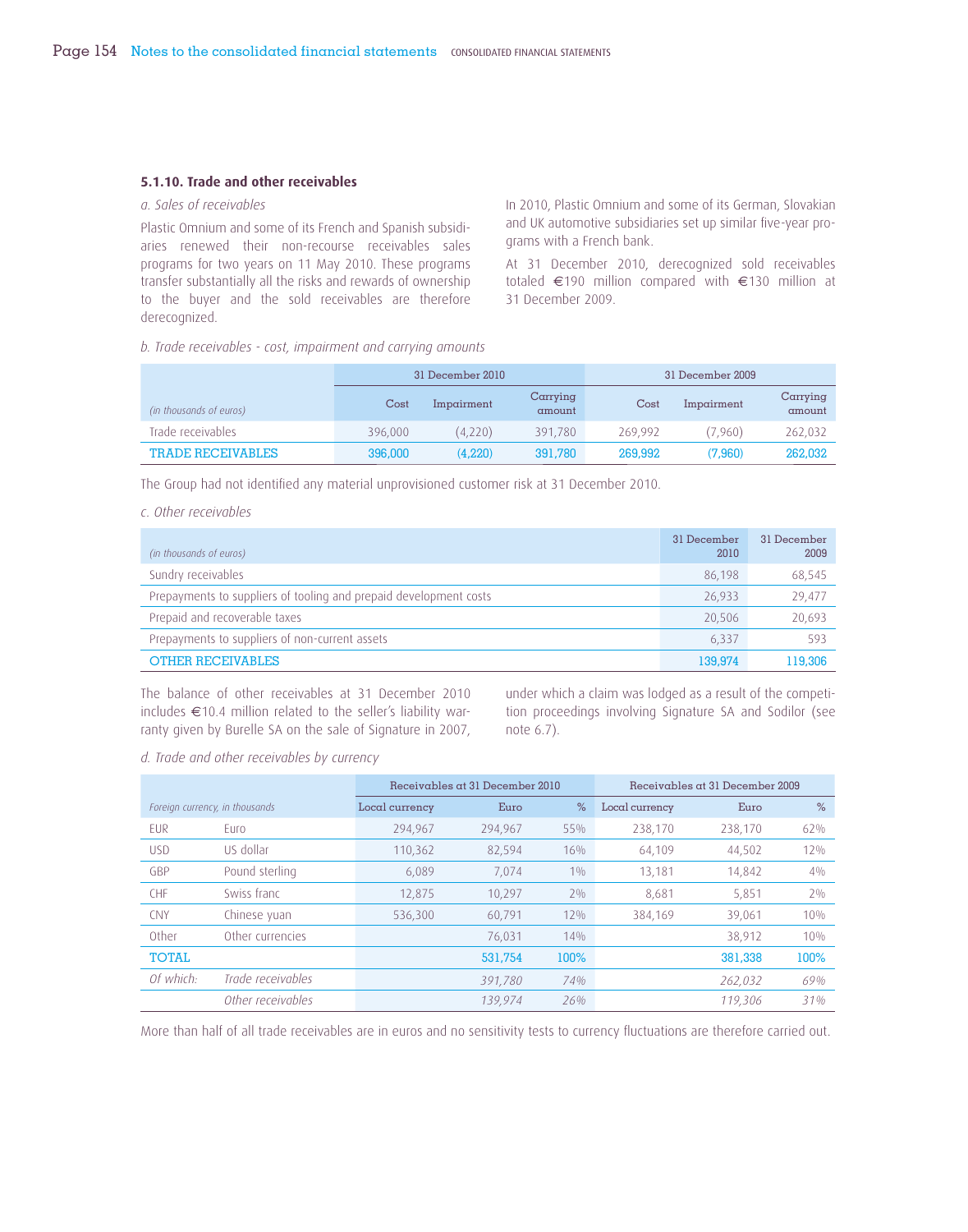### **5.1.11. Deferred taxes**

As explained in Note 1.29 above, deferred tax assets corresponding to tax loss carryforwards, deductible temporary differences and tax credits are measured based on the probability sufficient taxable earnings being generated to permit

Deferred taxes relate to the following items:

their utilization. Given the current economic environment, new estimates were made at the year-end based on a prudent assessment of probable future earnings in the short to medium term.

| (in thousands of euros)                | 31 December 2010 | 31 December 2009 |
|----------------------------------------|------------------|------------------|
| Property, plant and equipment          | (23, 301)        | (23, 621)        |
| Post-employment benefit obligations    | 20,864           | 8,733            |
| Provisions                             | 17,600           | 6,684            |
| Financial instruments                  | 598              | 1,474            |
| Tax loss carryforwards and tax credits | 80,606           | 110,880          |
| Other                                  | (14, 729)        | 18,874           |
| Impairment of deferred tax assets      | (64, 418)        | (71, 526)        |
| <b>TOTAL</b>                           | 17,220           | 51,498           |
| Of which:                              |                  |                  |
| Deferred tax assets                    | 70,682           | 75,732           |
| Deferred tax liabilities               | 53,462           | 24,234           |

Net deferred taxes fell by €34.3 million during the year due to the utilization of tax loss carryforwards and the recognition of deferred tax liabilities related to the allocation of the Inergy acquisition consideration (€32 million).

Unrecognized tax assets amounted to €41,069 thousand at 31 December 2010 compared with €59,791 thousand at 31 December 2009, and break down as follows:

| (in thousands of euros)                                | 31 December 2010 | 31 December 2009 |
|--------------------------------------------------------|------------------|------------------|
| Evergreen tax loss carryforwards                       | 30,788           | 38,885           |
| Tax loss carryforwards available for more than 5 years | 6,433            | 16,899           |
| Tax loss carryforwards available for up to 5 years     | 633              | 1,214            |
| Tax loss carryforwards available for up to 4 years     | 1.985            | 1.275            |
| Tax loss carryforwards available for up to 3 years     | 1,230            | 447              |
| Tax loss carryforwards available for less than 3 years |                  | 1,071            |
| <b>TOTAL</b>                                           | 41,069           | 59,791           |

The change during the year mainly corresponds to the utilization of tax loss carryforwards in the United States, France and Spain following the excellent results reported by these operations for the year.

### **5.1.12. Cash and cash equivalents**

*a. Cash and cash equivalents – gross* 

| (in thousands of euros)  | 31 December 2010 | 31 December 2009 |
|--------------------------|------------------|------------------|
| Cash at bank and in hand | 167.527          | 111.117          |
| Short-term deposits      | 25.778           | 23.870           |
| TOTAL (IN BALANCE SHEET) | 193,305          | 134,987          |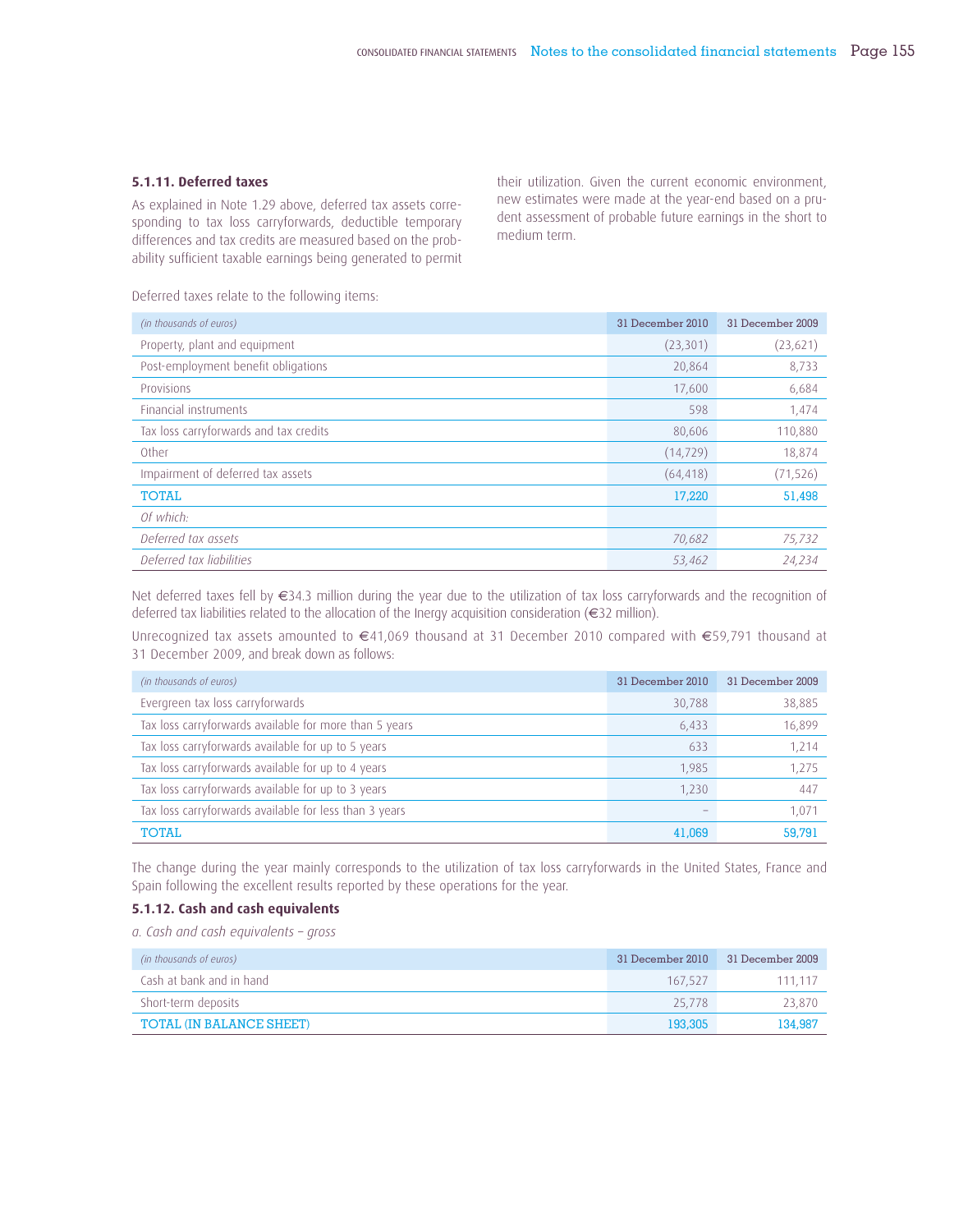Cash and cash equivalents break down as follows:

| (in thousands of euros)                                                                  | 31 December 2010 | 31 December 2009 |
|------------------------------------------------------------------------------------------|------------------|------------------|
| Cash and cash equivalents of joint ventures                                              | 39.195           | 72,432           |
| Cash and cash equivalents of the Group's captive reinsurance company                     | 17,389           | 16,136           |
| Cash and cash equivalents in regions with exchange controls on remittances and transfers | 10.620           | 6,360            |
| Immediately available cash and cash equivalents                                          | 126.101          | 40,059           |
| <b>TOTAL</b>                                                                             | 193,305          | 134.987          |

The above amounts are presented in the balance sheet as current assets as they are not subject to any general restrictions.

*b. Net cash and cash equivalents at end of year*

| (in thousands of euros)                                                                        | 2010     | 2009      |
|------------------------------------------------------------------------------------------------|----------|-----------|
| Cash and cash equivalents                                                                      | 193.305  | 134.987   |
| Short term bank loans and overdrafts $(-)$                                                     | (30,672) | (33, 977) |
| NET CASH AND CASH EQUIVALENTS AT END OF YEAR AS RECORDED<br>IN THE STATEMENT OF CASH FLOWS (A) | 162,633  | 101,010   |

### **5.1.13. Notes to the statement of cash flows - acquisitions of non-current financial assets**

Acquisitions of financial assets, in an amount of €301,162 thousand in 2010, mainly comprised the 50% interest in Inergy acquired from Solvay (see note 2.1), as well as Post & Column, Redondela and Wilkinson (see note 2.2).

### **> 5.2. Equity and liabilities**

## **5.2.1. Share capital**

| (in euros)                                                                    | 2010      | 2009      |
|-------------------------------------------------------------------------------|-----------|-----------|
| Share capital at 1 January                                                    | 8,822,300 | 9,073,397 |
| Shares issued during the year                                                 |           |           |
| Capital reduction during the year                                             |           | (251,097) |
| Share capital at 31 December (ordinary shares with a par value of $\in$ 0.50) | 8,822,300 | 8,822,300 |
| Treasury stock                                                                | 739.793   | 822.480   |
| TOTAL NET OF TREASURY STOCK                                                   | 8.082.507 | 7.999.820 |

Shares registered in the name of the same holder for at least two years carry double voting rights.

At 31 December 2010, Plastic Omnium held 1,479,585 shares in treasury, representing 8.39% of the share capital, compared with 1,644,960 shares representing 9.32% of the share capital at 31 December 2009.

## **5.2.2. Dividends voted and paid by Compagnie Plastic Omnium**

| (in thousands of euros)                                      | 2010    | 2009           |
|--------------------------------------------------------------|---------|----------------|
| Dividends on ordinary shares                                 | 12.351  | $6.35^{\circ}$ |
| Dividends on treasury stock (unpaid)                         | (1,095) | (423)          |
| NET DIVIDENDS VOTED BY SHAREHOLDERS AND PAID DURING THE YEAR | 11,256  | 5,929          |
| Dividend per share (in $\in$ )                               | 0.70    | 0.35           |

The Group plans to pay a dividend  $\in$  1.40 per share for 2010 corresponding to a total payout of  $\in$  24,702 thousand based on the 17,644,599 shares outstanding at 31 December 2010 (€0.70 per share in 2009 making a total payout of €12,351 thousand for the 17,644,599 shares outstanding at 31 December 2009).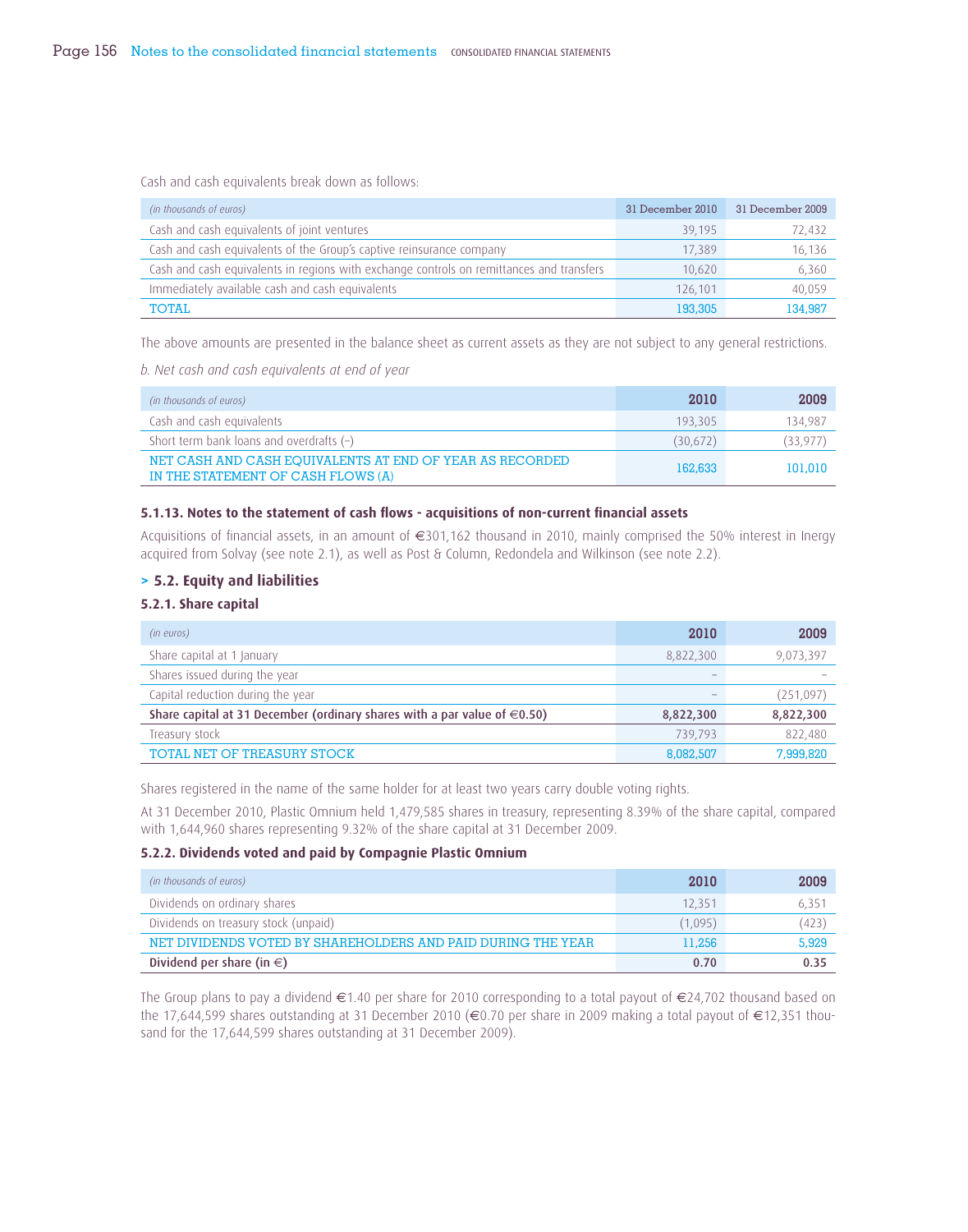# **5.2.3. Share-based compensation**

# **Outstanding stock options**

| Grant date                                                    | Type of option                                                           | Grantees             | Vesting conditions                                                                                              | Maximum number of options<br>available under the plan |
|---------------------------------------------------------------|--------------------------------------------------------------------------|----------------------|-----------------------------------------------------------------------------------------------------------------|-------------------------------------------------------|
| 14 May 2003<br>11 March 2005<br>25 April 2006<br>24 July 2007 | Existing shares<br>Existing shares<br>Existing shares<br>Existing shares | 15<br>54<br>11<br>65 | Employment contract in force on the<br>option exercise date, except in the<br>case of transfer by the employer, | 360,000<br>237,000<br>267,000<br>330,000              |
| 22 July 2008<br>1 April 2010                                  | Existing shares<br>Existing shares                                       | 39<br>124            | early retirement or retirement                                                                                  | 350,000<br>375,000                                    |

# **Outstanding options at 31 December and compensation cost recognized during the period**

Compensation cost has been recognized for options granted after 7 November 2002 in accordance with IFRS. The vesting period is four years for each plan.

| Outstanding options                               | Options<br>outstanding   | Increases             |                                                                         | Decreases                  |                                              |         | Options outstanding<br>at 31 December 2010             |
|---------------------------------------------------|--------------------------|-----------------------|-------------------------------------------------------------------------|----------------------------|----------------------------------------------|---------|--------------------------------------------------------|
|                                                   | at 1 January<br>2010     | Options<br>the period | Options<br>granted during forfeited during expired during<br>the period | Options that<br>the period | Options<br>exercised<br>during the<br>period | Total   | Of which, options<br>exercisable as of<br>31 Dec. 2010 |
| 14 May 2003 plan                                  |                          |                       |                                                                         |                            |                                              |         |                                                        |
| Number of options granted                         | 46,500                   | $12,000*$             |                                                                         |                            | (58, 500)                                    |         |                                                        |
| Share price at the grant<br>date $(\in)$          | 12.48                    |                       |                                                                         |                            |                                              |         |                                                        |
| Option exercise price $(\epsilon)$                | 13.53                    |                       |                                                                         |                            |                                              |         |                                                        |
| Life                                              | 7 years                  |                       |                                                                         |                            |                                              |         |                                                        |
| Unrecognized cost<br>at period-end $(\in)$        |                          |                       |                                                                         |                            |                                              |         |                                                        |
| Cost recognized<br>during the period $(\epsilon)$ |                          |                       |                                                                         |                            |                                              |         |                                                        |
| Remaining life                                    | $\overline{\phantom{0}}$ |                       |                                                                         |                            |                                              |         |                                                        |
| 11 March 2005 plan                                |                          |                       |                                                                         |                            |                                              |         |                                                        |
| Number of options granted                         | 211,400                  |                       | (5,000)                                                                 |                            | (107, 014)                                   | 99,386  |                                                        |
| Share price at the grant<br>date $(\in)$          | 21.15                    |                       |                                                                         |                            |                                              | 21.15   |                                                        |
| Option exercise price $(\epsilon)$                | 21.15                    |                       |                                                                         |                            |                                              | 21.15   |                                                        |
| Life                                              | 7 years                  |                       |                                                                         |                            |                                              | 7 years |                                                        |
| Unrecognized cost<br>at period-end $(\in)$        |                          |                       |                                                                         |                            |                                              |         |                                                        |
| Cost recognized<br>during the period $(\epsilon)$ |                          |                       |                                                                         |                            |                                              |         |                                                        |
| Remaining life                                    | 2 years                  |                       |                                                                         |                            |                                              | 1 year  |                                                        |
| 25 April 2006 plan                                |                          |                       |                                                                         |                            |                                              |         |                                                        |
| Number of options granted                         | 247,000                  |                       |                                                                         |                            |                                              | 247,000 |                                                        |
| Share price at the grant<br>date $(\in)$          | 35.25                    |                       |                                                                         |                            |                                              | 35.25   |                                                        |
| Option exercise price $(\epsilon)$                | 34.9                     |                       |                                                                         |                            |                                              | 34.9    |                                                        |
| Life                                              | 7 years                  |                       |                                                                         |                            |                                              | 7 years |                                                        |
| Unrecognized cost<br>at period-end $(\in)$        | 202,974                  |                       |                                                                         |                            |                                              |         |                                                        |
| Cost recognized<br>during the period $(\epsilon)$ | 202,974                  |                       |                                                                         |                            |                                              |         |                                                        |

*\* 12,000 shares classified as "Allocated to future plans" were reclassified to the 2003 plan.*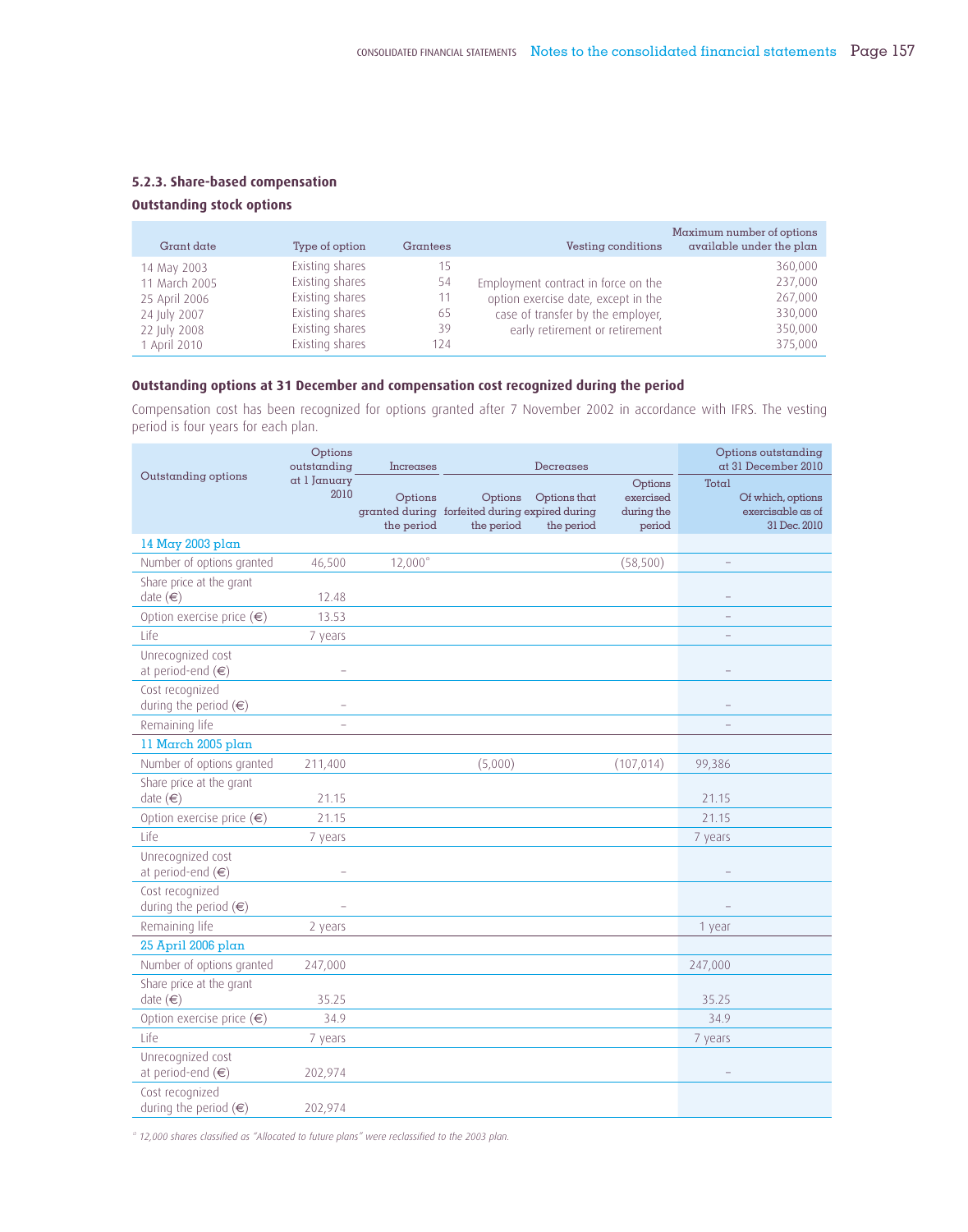|                                                   | Options<br>outstanding | Increases             |                                                                         | Decreases                  |                                              |           | Options outstanding<br>at 31 December 2010             |
|---------------------------------------------------|------------------------|-----------------------|-------------------------------------------------------------------------|----------------------------|----------------------------------------------|-----------|--------------------------------------------------------|
| Outstanding options                               | at I January<br>2010   | Options<br>the period | Options<br>granted during forfeited during expired during<br>the period | Options that<br>the period | Options<br>exercised<br>during the<br>period | Total     | Of which, options<br>exercisable as of<br>31 Dec. 2010 |
| Remaining life                                    | 3 years                |                       |                                                                         |                            |                                              | 2 years   |                                                        |
| 24 July 2007 plan                                 |                        |                       |                                                                         |                            |                                              |           |                                                        |
| Number of options granted                         | 304,000                |                       | (4,000)                                                                 |                            | (2,000)                                      | 298,000   |                                                        |
| Share price at the grant<br>date $(\in)$          | 39.29                  |                       |                                                                         |                            |                                              | 39.29     |                                                        |
| Option exercise price $(\epsilon)$                | 39.38                  |                       |                                                                         |                            |                                              | 39.38     |                                                        |
| Life                                              | 7 years                |                       |                                                                         |                            |                                              | 7 years   | None                                                   |
| Unrecognized cost<br>at period-end $(\in)$        | 1,681,658              |                       |                                                                         |                            |                                              | 641,487   |                                                        |
| Cost recognized<br>during the period $(\epsilon)$ | 1,040,171              |                       |                                                                         |                            |                                              |           |                                                        |
| Remaining life                                    | 4 years                |                       |                                                                         |                            |                                              | 3 years   |                                                        |
| 22 July 2008 plan                                 |                        |                       |                                                                         |                            |                                              |           |                                                        |
| Number of options<br>granted                      | 342,000                |                       |                                                                         |                            | (1,200)                                      | 340,800   |                                                        |
| Share price at the grant<br>date (€)              | 17.93                  |                       |                                                                         |                            |                                              | 17.93     |                                                        |
| Option exercise price $(\epsilon)$                | 26.51                  |                       |                                                                         |                            |                                              | 26.51     |                                                        |
| Life                                              | 7 years                |                       |                                                                         |                            |                                              | 7 years   | None                                                   |
| Unrecognized cost<br>at period-end $(\in)$        | 957,857                |                       |                                                                         |                            |                                              | 588,282   |                                                        |
| Cost recognized<br>during the period $(\epsilon)$ | 369,575                |                       |                                                                         |                            |                                              |           |                                                        |
| Remaining life                                    | 5 years                |                       |                                                                         |                            |                                              | 4 years   |                                                        |
| l April 2010 plan                                 |                        |                       |                                                                         |                            |                                              |           |                                                        |
| Number of options<br>granted                      |                        | 375,000               | (3,500)                                                                 |                            |                                              | 371,500   |                                                        |
| Share price at the grant<br>date $(\in)$          |                        | 28.80                 |                                                                         |                            |                                              | 28.80     |                                                        |
| Option exercise price $(\epsilon)$                |                        | 25.60                 |                                                                         |                            |                                              | 25.60     |                                                        |
| Life                                              |                        | 7 years               |                                                                         |                            |                                              | 7 years   | None                                                   |
| Unrecognized cost<br>at period-end $(\in)$        |                        | 4,720,933             |                                                                         |                            |                                              | 3,831,716 |                                                        |
| Cost recognized<br>during the period $(\epsilon)$ |                        | 889,217               |                                                                         |                            |                                              |           |                                                        |
| Remaining life                                    |                        | 7 years               |                                                                         |                            |                                              | 6.5 years |                                                        |

*At 31 December 2010, 89,455 shares were held to cover these plans but had not yet been allocated.*

### **5.2.4. Government grants**

| (in thousands of euros)                                          | 31 December<br>2010 | 31 December<br>2009 |
|------------------------------------------------------------------|---------------------|---------------------|
| Grants based on profit                                           |                     |                     |
| Grants based on assets                                           | 11,658              | 10,847              |
| Total government grants recognized under non-current liabilities | 11,658              | 10,847              |
| Short-term government grants                                     | -277                | 275                 |
| Total government grants recognized under current liabilities     | 277                 | 275                 |
| <b>TOTAL</b>                                                     | 11,935              | 11.122              |

Long-term government grants are recognized under non-current liabilities in the consolidated balance sheet and short-term government grants are included in current liabilities.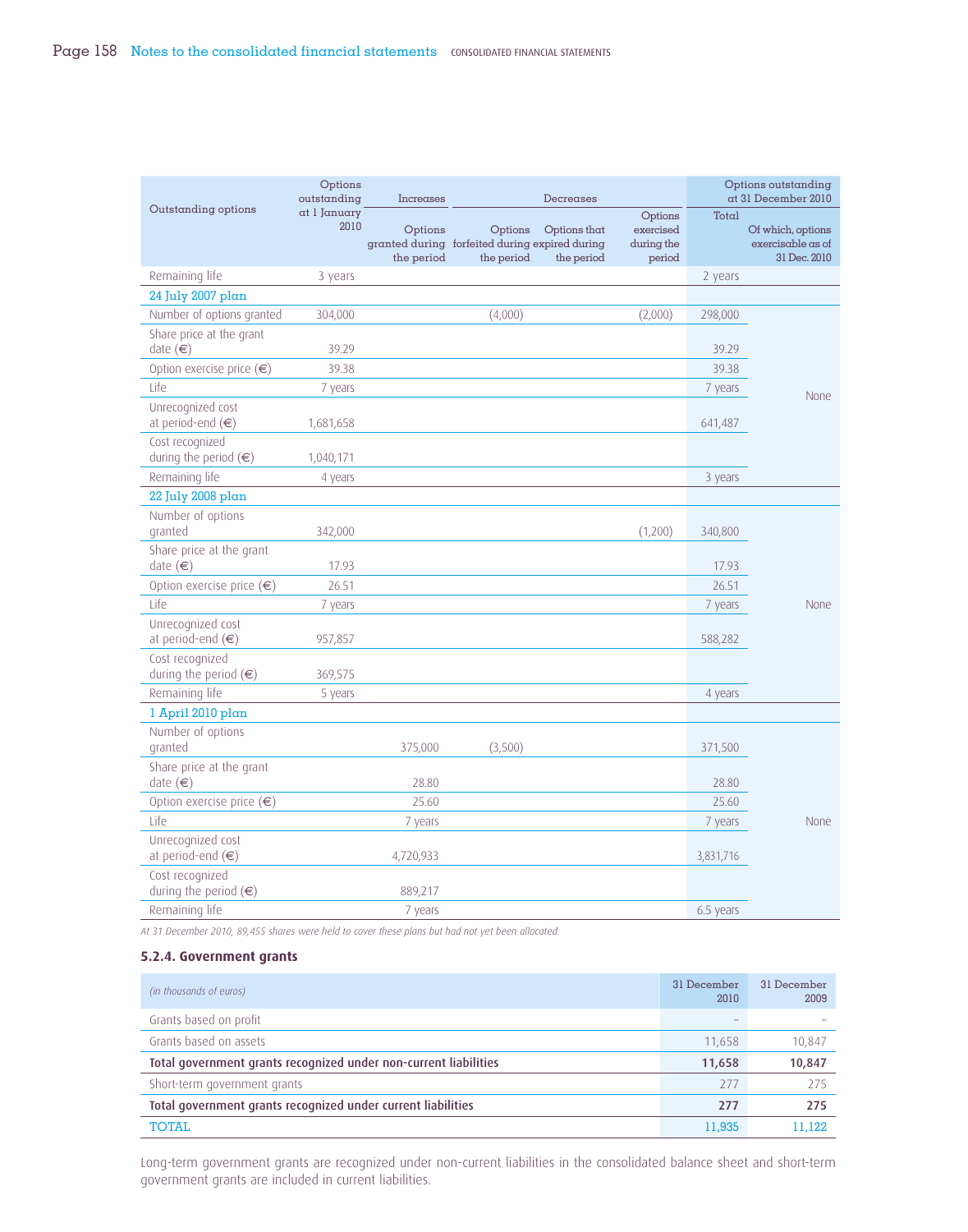### **5.2.5. Provisions**

| (in thousands of euros)                           | 31 December<br>2009 | Charges | Utilizations | Releases<br>of surplus<br>provisions | Reclas-<br>sifica-<br>tions | Actuarial<br>gains and<br>losses | Changes<br>in scope of<br>$consolida-$<br>tion | Transla-<br>tion<br>adjust-<br>ment | 31 December<br>2010 |
|---------------------------------------------------|---------------------|---------|--------------|--------------------------------------|-----------------------------|----------------------------------|------------------------------------------------|-------------------------------------|---------------------|
| Customer warranties                               | 5,265               | 11,882  | (3,098)      | (807)                                | 3,103                       |                                  | 1.559                                          | 138                                 | 18,043              |
| Reorganization plans                              | 23,160              | 845     | (17, 235)    | (2,753)                              |                             |                                  | 247                                            | 91                                  | 4,355               |
| Tax risks                                         | 467                 | 2,355   | (62)         | (2)                                  |                             |                                  | 1.025                                          | 97                                  | 3,875               |
| Contract risks                                    | 4,782               | 383     | (1,500)      | (102)                                |                             |                                  | 1,217                                          |                                     | 4,780               |
| Extension to container fleet                      | 389                 |         | (389)        |                                      |                             |                                  |                                                |                                     | $\theta$            |
| Claims and litigation*                            | 1,529               | 19,648  | (485)        | (84)                                 | 3,994                       |                                  | 85                                             | 147                                 | 24,834              |
| Other                                             | 13.220              | 12,336  | (1, 734)     | (3,040)                              | (3, 182)                    |                                  | 1,170                                          | 180                                 | 18,950              |
| <b>Provisions for liabilities</b><br>and charges  | 48,812              | 47,449  | (24, 503)    | (6,788)                              | 3,915                       |                                  | 5,303                                          | 648                                 | 74,836              |
| Provisions for pensions<br>and other post-employ- |                     |         |              |                                      |                             |                                  |                                                |                                     |                     |
| ment benefits                                     | 33,121              | 5,380   | (3, 156)     |                                      |                             | (1, 455)                         | 11,941                                         | 1,242                               | 47,074              |
| <b>TOTAL</b>                                      | 81,933              | 52,829  | (27,659)     | (6,788)                              | 3,915                       | (1,455)                          | 17,244                                         | 1,890                               | 121,911             |

*\* Including €18.7 million at 31 December 2010 for the competition proceedings (see note 6.7). Taking into account the claim under the seller's liability warranty given by Burelle SA, the net impact on profit is €8.3 million.*

### **5.2.6. Provisions for pensions**  and other post-employment benefits

The main changes in assumptions in 2010 were:

- A decrease in the discount rate used for length-of-service awards, jubilees and other post-employment benefit plans.
- An increase in the retirement age for some employees following the French pension reform.
- Change in the French metals engineering industry scale affecting Inopart, Inoplast and M.C.R. in France.

The French pension reform in late 2010 did not have a material impact on the length-of-service award obligation. It was recognized in actuarial gains and losses in the same way as the impact of the "Fillon reform" in 2003.

### *a. Actuarial assumptions*

The main actuarial assumptions used to measure postemployment benefits and other long-term benefits are as follows:

- Age at start of career:
- 24 for managers, 20 for other employees (unchanged from 2009).
- Retirement age of employees of Group companies in France:
- When full benefit rights have been acquired, for all employees following the 2010 pension reform. The minimum retirement age will gradually increase from 60 to 62 years and the full-pension age regardless of contribution period from 65 to 67.
- Retirement age of employees of Group companies in the United States: 62 in 2010 (unchanged from 2009).

• Discount rate:

 The discount rates used are determined by reference to market yields on high quality corporate bonds with terms consistent with the term of the benefit obligations concerned. The reference rates used at 31 December 2010 were as follows (unchanged from end-2009):

- 4.6% for length-of-service awards payable to employees of Group companies in France (5.25% in 2009).
- 3.5% for jubilees payable to employees of Group companies in France (4.75% in 2009).
- $-5.5%$  for post-employment benefit plans in the United States (6% in 2009).
- $\bullet$  Annual inflation rate:
	- 2% in France (unchanged from 2009).
- Future salary increases:
	- 2% to 5% (unchanged from 2009) in France (average rates depending on age and whether the employer is a manager or not); 3% (unchanged from 2009) for supplementary pension plans.,
	- 4.5% in the United States (unchanged from 2009).
- Estimated long-term yield on plan assets:
	- 4.5% in France (unchanged from 2009).
	- 8% in the United States (unchanged from 2009).

These rates are based on long-term market forecasts and take account of the asset allocation of each plan.

For other foreign subsidiaries, rate differentials are determined based on local conditions.

- Growth in healthcare costs in the United States:
	- 9% in 2010 (unchanged from 2009), decreasing by 0.5% a year to 5% in 2019.
- Payroll tax rate: between 34% and 46% in France (between 36% and 46% in 2009).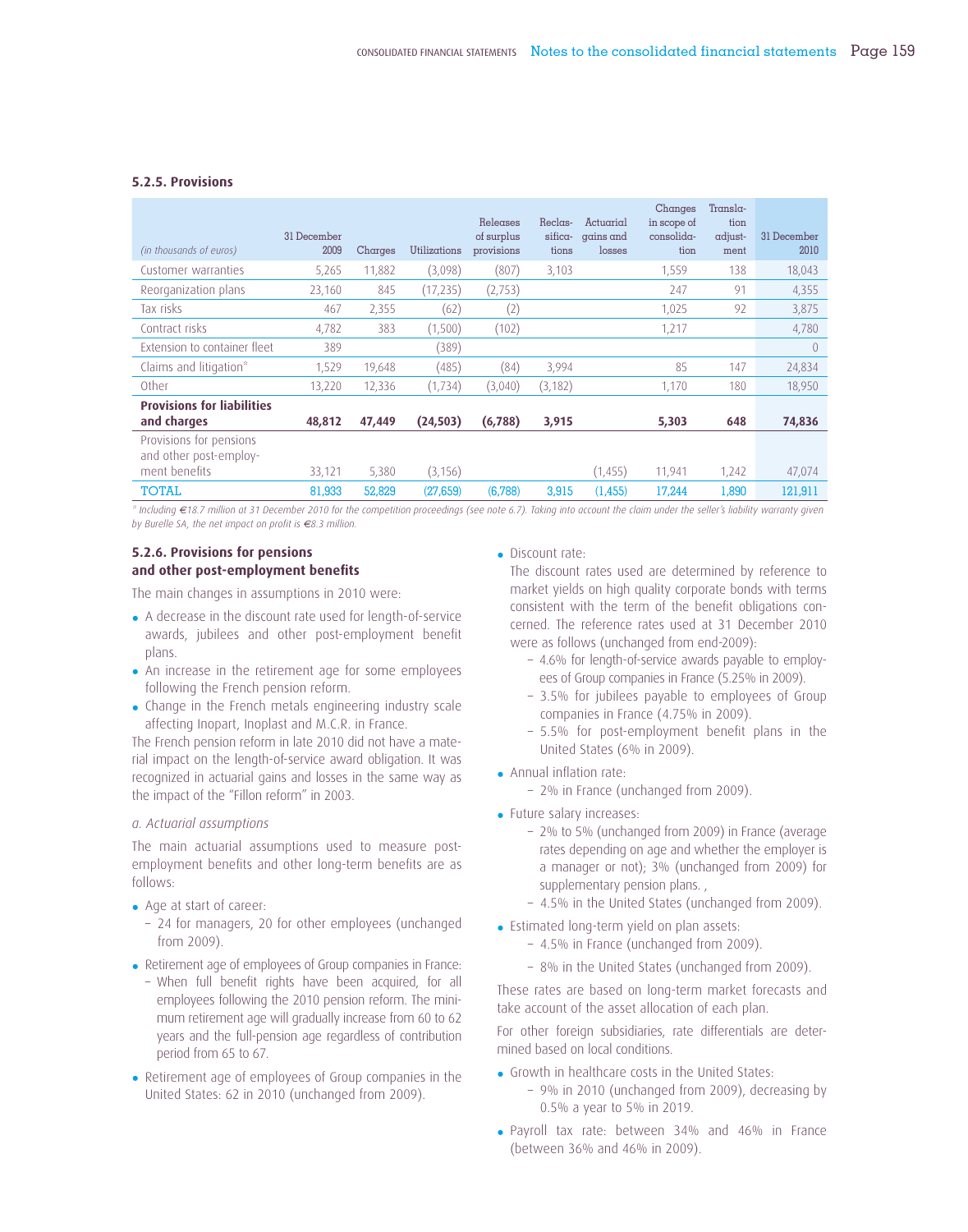# *b. Changes in defined benefit obligations and costs*

The amounts reported in the balance sheet for defined benefit plans are as follows:

|                                                                                                         |                          | Post-employment benefit<br>plans |          |       | Other long-term benefit<br>plans |                   | Total                    |          |          |  |
|---------------------------------------------------------------------------------------------------------|--------------------------|----------------------------------|----------|-------|----------------------------------|-------------------|--------------------------|----------|----------|--|
| (in thousands of euros)                                                                                 | 2010                     | 2009                             | 2008     | 2010  | 2009                             | 2008              | 2010                     | 2009     | 2008     |  |
| PROJECTED BENEFIT OBLIGATION<br><b>AT 1 JANUARY</b>                                                     | 51,857                   | 45,282                           | 44,646   | 6,424 | 6,244                            | 6,437             | 58,281                   | 51,526   | 51,083   |  |
| Service cost                                                                                            | 5,545                    | 2,264                            | 3,658    | 668   | 227                              | (187)             | 6,213                    | 2,491    | 3,471    |  |
| Interest cost                                                                                           | 3,269                    | 2,447                            | 1,714    | 161   | 246                              | 263               | 3,430                    | 2,693    | 1,977    |  |
| Curtailments, settlements and other                                                                     | (377)                    | (500)                            | (2,327)  | (85)  |                                  | (47)              | (462)                    | (500)    | (2, 374) |  |
| Actuarial gains and losses                                                                              | 770                      | 80                               | (2,021)  | 9     | (11)                             | 92                | 779                      | 69       | (1,929)  |  |
| Of which experience adjustments                                                                         | 1,773                    | (2, 525)                         | (100)    |       | (7)                              | (555)             | 1,773                    | (2, 532) | (655)    |  |
| Benefits paid from plan assets                                                                          | 372                      | (131)                            | (675)    |       |                                  |                   | 372                      | (131)    | (675)    |  |
| Benefits paid by the company                                                                            | (2, 151)                 | (513)                            | (1, 103) | (454) | (277)                            | (335)             | (2,605)                  | (790)    | (1,438)  |  |
| Changes in scope of consolidation                                                                       | 16,688                   | (105)                            | (3)      | 852   |                                  | $\qquad \qquad -$ | 17,540                   | (105)    | (3)      |  |
| Internal transfer                                                                                       | $\overline{\phantom{0}}$ | 3,213                            |          |       |                                  |                   | $\overline{\phantom{a}}$ | 3,213    |          |  |
| Translation adjustment                                                                                  | 5,390                    | (180)                            | 1,393    | 44    | (5)                              | 21                | 5,434                    | (185)    | 1,414    |  |
| PROJECTED BENEFIT OBLIGATION<br><b>AT 31 DECEMBER</b>                                                   | 81,363                   | 51,857                           | 45,282   | 7,619 | 6,424                            | 6,244             | 88,982                   | 58,281   | 51,526   |  |
| Change in projected benefit obligation                                                                  | 29,506                   | 6,575                            | 636      | 1,195 | 180                              | (193)             | 30,701                   | 6,755    | 443      |  |
| <b>FAIR VALUE OF PLAN ASSETS</b><br><b>AT 1 JANUARY</b>                                                 | 25,160                   | 19,625                           | 17,518   |       |                                  |                   | 25,160                   | 19,625   | 17,518   |  |
| Return on plan assets                                                                                   | 1,359                    | 1,383                            | 418      |       |                                  |                   | 1,359                    | 1,383    | 418      |  |
| Employer contributions                                                                                  | 2,993                    | 1,961                            | 662      |       |                                  |                   | 2,993                    | 1,961    | 662      |  |
| Employee contributions                                                                                  |                          | 468                              |          |       |                                  |                   |                          | 468      |          |  |
| Actuarial gains and losses                                                                              | 2,234                    | (1,306)                          | (568)    |       |                                  |                   | 2,234                    | (1,306)  | (568)    |  |
| Of which experience adjustments                                                                         | 2,234                    | (1,306)                          | (568)    |       |                                  |                   | 2,234                    | (1,306)  | (568)    |  |
| Benefit payments funded by plan<br>assets                                                               | 372                      | (131)                            | (676)    |       |                                  |                   | 372                      | (131)    | (676)    |  |
| Curtailments, settlements and other                                                                     |                          |                                  | 683      |       |                                  |                   |                          |          | 683      |  |
| Changes in scope of consolidation                                                                       | 5,599                    |                                  |          |       |                                  |                   | 5,599                    |          |          |  |
| Internal transfer                                                                                       |                          | 3,213                            |          |       |                                  |                   |                          | 3,213    |          |  |
| Translation adjustment                                                                                  | 4,191                    | (53)                             | 1,588    |       |                                  |                   | 4,191                    | (53)     | 1,588    |  |
| <b>FAIR VALUE OF PLAN ASSETS</b><br><b>AT 31 DECEMBER</b>                                               | 41,908                   | 25,160                           | 19,625   |       |                                  |                   | 41,908                   | 25,160   | 19,625   |  |
| <b>CHANGE IN FAIR VALUE OF PLAN</b><br><b>ASSETS</b>                                                    | 16,748                   | 5,535                            | 2,107    |       |                                  |                   | 16,748                   | 5,535    | 2,107    |  |
| Excess of projected benefit obligation<br>over plan assets = provision recorded<br>in the balance sheet | 39,455                   | 26,697                           | 25,657   | 7,619 | 6,424                            | 6,244             | 47,074                   | 33,121   | 31,901   |  |
| · of which France                                                                                       | 21,706                   | 16,896                           | 16,696   | 3,223 | 2,462                            | 2,627             | 24,929                   | 19,358   | 19,323   |  |
| · of which United States                                                                                | 8,930                    | 5,467                            | 3,498    | 652   | 293                              | 266               | 9,582                    | 5,760    | 3,764    |  |
| · of which other regions                                                                                | 8,819                    | 4,334                            | 5,463    | 3,744 | 3,669                            | 3,351             | 12,563                   | 8,003    | 8,814    |  |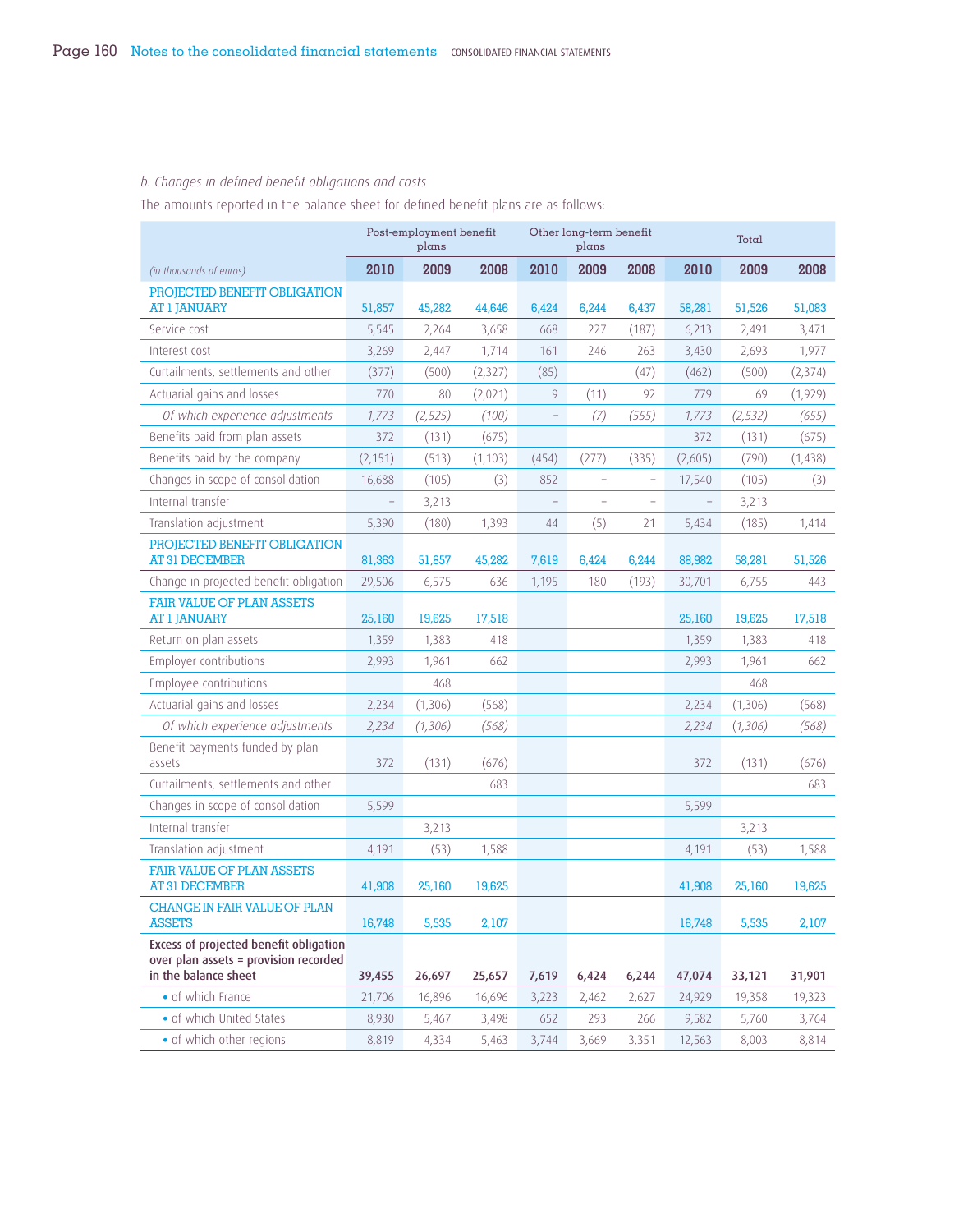The present value of partially funded obligations was €18,537 thousand at 31 December 2010, comprising €8,955 thousand for France and €9,582 thousand for the United States. The present value of partially funded obligations was €10,384 thousand at 31 December 2009, comprising €4,624 thousand for France and €5,760 thousand for the United States.

### **Post-employment benefit plans:**

Post-employment benefit obligations include:

- In France, €21,706 thousand for length-of-service awards including €830 thousand for senior management supplementary pensions at end-December 2010 versus €16,896 thousand and €274 thousand respectively at end-December 2009.
- In the United States, €8,930 thousand including €7,102 thousand for pensions and €1,828 thousand for healthcare plans at end-December 2010 versus €5,467 thousand and €776 thousand respectively at end-2009.

### **Sensitivity of the post-employment benefit obligation to discount rates at 31 December 2010**

### • **France:**

- A 25-bps increase in the discount rate would:
	- reduce the obligation by 2.91%.
- A 25-bps decrease in the discount rate would:
- increase the obligation by 3.04%.

# • **United States:**

- A 50-bps increase in the discount rate would:
	- reduce the service cost and interest cost by 6.7%;
	- reduce the obligation by 10%.
- A 50-bps decrease in the discount rate would:
	- increase the service cost and interest cost by 7.3%;
	- increase the obligation by 11.4%.

### **Other long-term benefit plans:**

Other long-term benefits in France correspond to jubilees.

|                                              | Post-employment benefit<br>plans |          |          |                          | Other long-term benefit<br>plans |       | Total    |          |          |  |
|----------------------------------------------|----------------------------------|----------|----------|--------------------------|----------------------------------|-------|----------|----------|----------|--|
| (in thousands of euros)                      | 2010                             | 2009     | 2008     | 2010                     | 2009                             | 2008  | 2010     | 2009     | 2008     |  |
| Net position at 1 January                    | 26,697                           | 25,657   | 27,128   | 6,424                    | 6,244                            | 6,437 | 33,121   | 31,901   | 33,565   |  |
| Expense/(income) for the period              |                                  |          |          |                          |                                  |       |          |          |          |  |
| • Service cost                               | 5,545                            | 2,264    | 3,222    | 668                      | 227                              | 249   | 6,213    | 2,491    | 3,471    |  |
| • Interest cost                              | 3,269                            | 2,447    | 1,714    | 161                      | 246                              | 263   | 3,430    | 2,693    | 1,977    |  |
| • Expected return on plan assets             | (1, 359)                         | (1, 383) | (418)    |                          |                                  |       | (1, 359) | (1, 383) | (418)    |  |
| • Curtailments, settlements<br>and other     | (377)                            | (500)    | (3,010)  | (85)                     |                                  | (47)  | (462)    | (500)    | (3,057)  |  |
| Benefits paid by the company                 | (2, 151)                         | (513)    | (1, 103) | (454)                    | (277)                            | (335) | (2,605)  | (790)    | (1,438)  |  |
| Employer contributions                       | (2,993)                          | (1,961)  | (662)    |                          |                                  |       | (2,993)  | (1, 961) | (662)    |  |
| Employee contributions                       |                                  | (468)    |          |                          |                                  |       |          | (468)    |          |  |
| Changes in scope of consolidation            | 11,089                           | (105)    | (3)      | 852                      |                                  |       | 11,941   | (105)    | (3)      |  |
| Actuarial gains and losses                   | (1,464)                          | 1,386    | (1,017)  | 9                        | (11)                             | (344) | (1, 455) | 1,375    | (1, 361) |  |
| Reclassifications                            |                                  |          |          | $\overline{\phantom{m}}$ |                                  |       |          |          |          |  |
| Translation adjustment                       | 1,199                            | (127)    | (195)    | 44                       | (5)                              | 21    | 1,243    | (132)    | (174)    |  |
| <b>NET POSITION</b><br><b>AT 31 DECEMBER</b> | 39,455                           | 26,697   | 25,657   | 7,619                    | 6,424                            | 6,244 | 47,074   | 33,121   | 31,901   |  |

Changes in net balance sheet amounts for post-employment and other long-term benefit plans can be analyzed as follows:

In France, the Labor Market Modernization Act of 25 June 2008 doubled the applicable statutory severance pay due to employees if their contracts are terminated. This change affected the obligations relating to length-of-service awards payable by Group companies covered by the Plastics Industry Collective Bargaining Agreement, as these awards are

calculated based on statutory severance pay. The new requirements resulted in a €2.9 million increase in the Group's pension and other post-employment benefit obligations, including €2.1 million recognized in off-balance sheet commitments at 31 December 2010.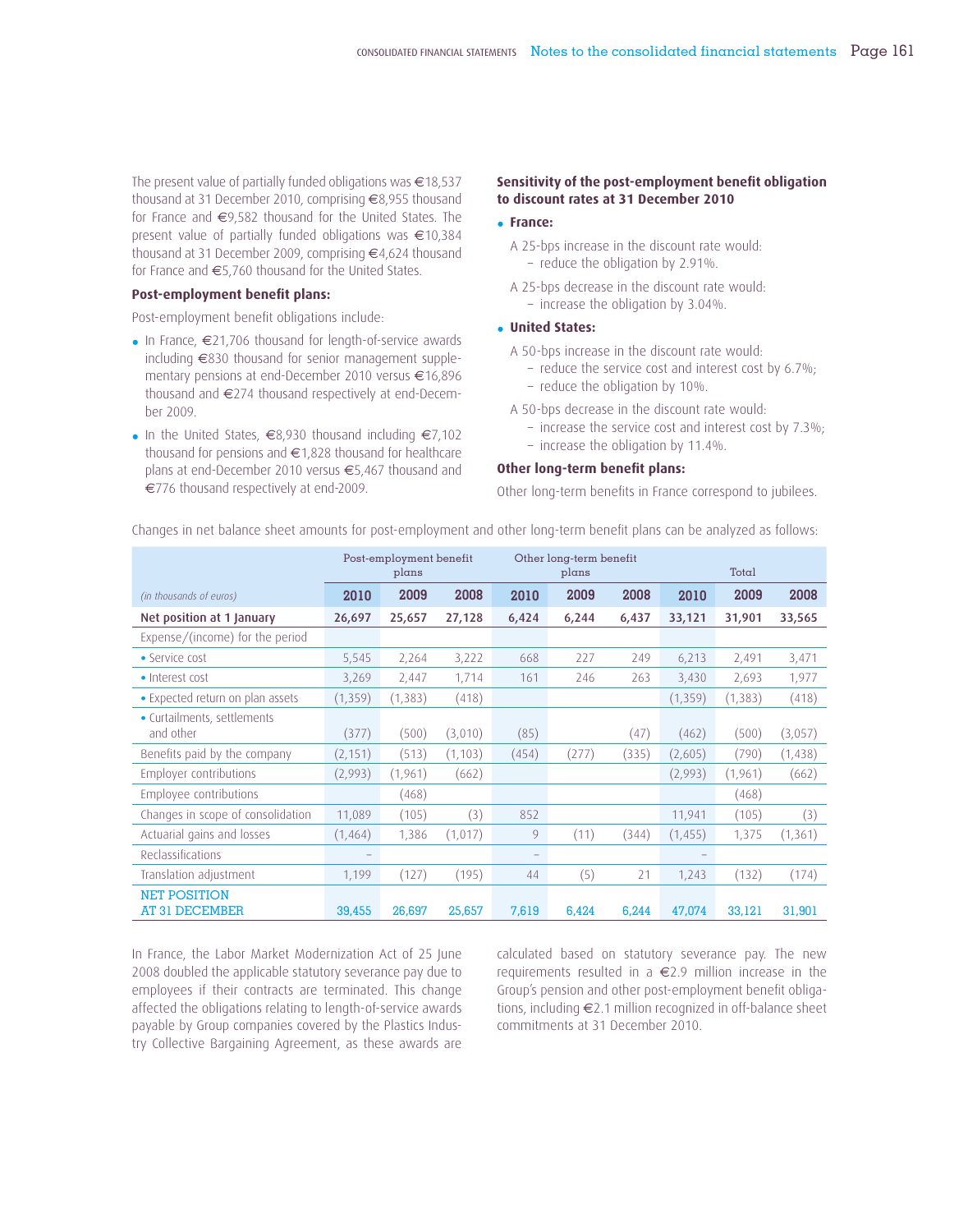### *c. Sensitivity to trends in healthcare costs in the United States*

Impact of a 1-point change in healthcare cost trend rate in the United States:

|                                                              | 31 December 2010 |          | December 2009 |          |
|--------------------------------------------------------------|------------------|----------|---------------|----------|
| (in thousands of euros)                                      | Increase         | Decrease | Increase      | Decrease |
| Effect on service cost and interest cost                     |                  | (8)      |               |          |
| Effect on provisions for post-employment benefit obligations | 142              | (118)    | 1 1 4         | (95)     |

## *d – Breakdown of plan assets by investments category*

At 31 December 2010, plan assets broke down as follows by investment category:

| (in thousands of euros) | 31 December 2010 | 31 December 2009 |
|-------------------------|------------------|------------------|
| Equities                | 18,523           | 9,560            |
| <b>Bonds</b>            | 15,345           | 8,965            |
| Real estate             | 6,023            | 4,694            |
| Other                   | 2,019            | 1.942            |
| TOTAL                   | 41,910           | 25,161           |

# **5.2.7. Long and short-term debt**

*a. Reconciliation of gross and net debt*

Net debt is an important indicator for day-to-day cash management purposes. It is used to determine the Group's debit or credit position outside of the operating cycle. Net debt is defined as:

- long-term borrowings
- less loans and other non-current financial assets
- plus short-term debt
- plus overdraft facilities
- less cash and cash equivalents.

|                                                                                                    | 31 December 2010 |                   |                       |            | 31 December 2009          |                       |  |
|----------------------------------------------------------------------------------------------------|------------------|-------------------|-----------------------|------------|---------------------------|-----------------------|--|
| (in thousands of euros)                                                                            | Total            | Current<br>assets | Non current<br>assets | Total      | Current<br>$\alpha$ ssets | Non current<br>assets |  |
| Finance lease liabilities                                                                          | 29,406           | 6,789             | 22,617                | 28,537     | 5,854                     | 22,683                |  |
| Bank borrowings                                                                                    | 784,506          | 83,977            | 700,529               | 604,440    | 94,593                    | 509,847               |  |
| Other short-term debt                                                                              | 7,147            | 7,147             | -                     | 2,746      | 2,746                     |                       |  |
| Hedging instruments - liabilities                                                                  | 5,362            | 5,362             | -                     | 5,516      | 5,516                     |                       |  |
| Total borrowings (B)                                                                               | 826,420          | 103,275           | 723,145               | 641,239    | 108,709                   | 532,530               |  |
| Long-term financial receivables                                                                    | (20, 662)        |                   | (20, 662)             | (14,651)   |                           | (14,651)              |  |
| Finance receivables                                                                                | (97, 811)        | (51, 034)         | (46, 777)             | (116, 283) | (47,670)                  | (68, 613)             |  |
| Other short-term financial receivables                                                             | (4,098)          | (4,098)           | $\qquad \qquad -$     | (3,624)    | (3,624)                   |                       |  |
| Hedging instruments - assets                                                                       | (3,385)          | (3,385)           |                       |            |                           |                       |  |
| Total financial receivables (C)                                                                    | (125, 956)       | (58, 517)         | (67, 439)             | (134, 558) | (51, 294)                 | (83, 264)             |  |
| Gross debt $(D) = (B) + (C)$                                                                       | 700,464          | 44,758            | 655,706               | 506,681    | 57,415                    | 449,266               |  |
| Net cash and cash equivalents at end of year as recorded<br>in the statement of cash flows $(A)^*$ | (162, 633)       | (162, 633)        | -                     | (101, 010) | (101, 010)                |                       |  |
| NET DEBT $(E) = (D) - (A)$                                                                         | 537,831          | (117, 875)        | 655,706               | 405,672    | (43,594)                  | 449,266               |  |

*\* See Note 5.1.12.b. about the net cash.*

*None of the Group's loan agreements contain acceleration clauses based on compliance with financial ratios.*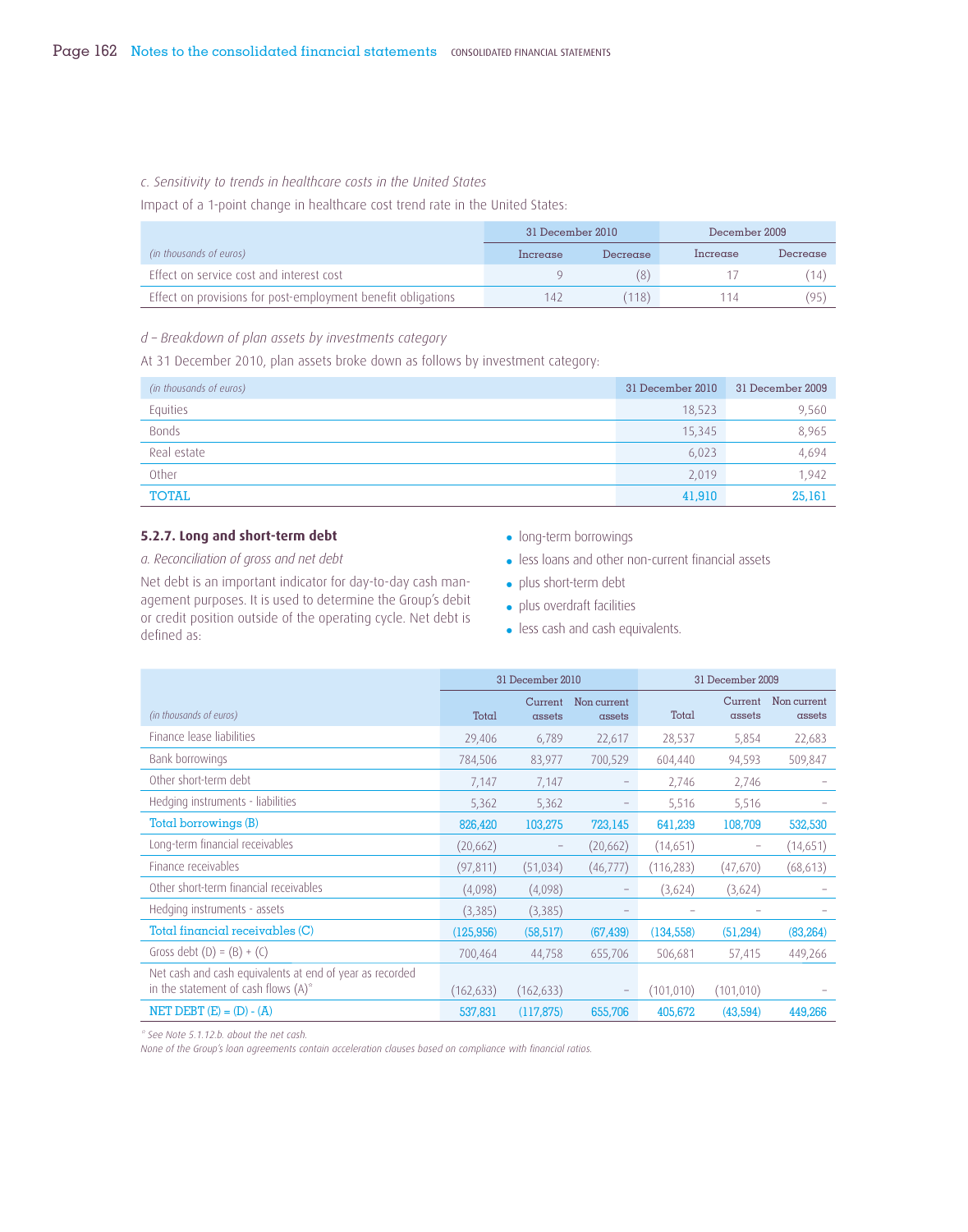### *b. Utilization of medium-term credit lines*

At 31 December 2010, the Group had access to several confirmed bank lines of credit with an average maturity of more than three years. The lines had not been fully drawn down at the year-end. They amounted to €1,257 million at 31 December 2010 versus €898 million at 31 December 2009.

*c. Analysis of debt by currency*

| As a % of total debt | 31 December 2010 | 31 December 2009 |
|----------------------|------------------|------------------|
| Euro                 | 93%              | 90%              |
| US dollar            | $6\%$            | 8%               |
| Pound sterling       | $0\%$            | $2\%$            |
| Other currencies     | 10/0             | $0\%$            |
| <b>TOTAL</b>         | 100%             | 100%             |

#### *d. Analysis of debt by type of interest rate*

| As a % of total debt    | 31 December 2010 | 31 December 2009 |
|-------------------------|------------------|------------------|
| Hedged floating rates   | 68%              | 69%              |
| Unhedged floating rates | 17%              | 30%              |
| Fixed rates             | 15%              | 10/6             |
| TOTAL                   | 100%             | 100%             |

### **5.2.8. Interest rate and currency hedges**

### *5.2.8.1 Interest rate hedges*

Interest rate hedges used in 2010 included swaps, caps and collars. Their purpose is to hedge variable rate debt against increases in the Euribor and USD Libor.

At 31 December 2010, all interest rate derivatives in the portfolio qualified for hedge accounting under IAS 39 and were therefore measured at their fair value. Their fair value amounted to:

- €558 thousand at 31 December 2010
- versus €(414) thousand at 31 December 2009, broken down as follows:

Financial instruments with a positive fair value (assets):  $€2,972$  thousand

| Financial instruments with a negative<br>fair value (liabilities): | € $(2,414)$ thousand |
|--------------------------------------------------------------------|----------------------|
| Net carrying amount:                                               | €558 thousand        |
| Premiums payable<br>at 31 December 2010:                           | €2,535 thousand      |
| Net carrying amount<br>after premiums:                             | €(1,977) thousand    |

The change in the effective portion of these instruments, recognized through equity, amounted to:

- €2,081 thousand before tax in 2010
- versus  $\in$  (2,069) thousand before tax in 2009.

The change in fair value recognized in profit or loss was:

- $€750$  thousand in 2010, including a change of  $€(1,109)$ thousand in the ineffective portion
- versus €2,377 thousand in 2009, including a change of €(485) thousand in the ineffective portion.

The change in fair value of interest rate hedging instruments was recognized in financial income or expense in the amount of  $\epsilon$ (3,620) thousand ( $\epsilon$ (1,774) thousand in 2009).

In 2010:

- €3,289 thousand was transferred from equity to profit or loss following the recognition of the hedged cash flows in profit or loss, i.e. interest payments on variable-rate financial liabilities
- versus  $\in$ 3.961 thousand in 2009.

Premiums payable on interest rate hedging instruments amounted to:

- €2,535 thousand at 31 December 2010
- versus €5,102 thousand in 2009.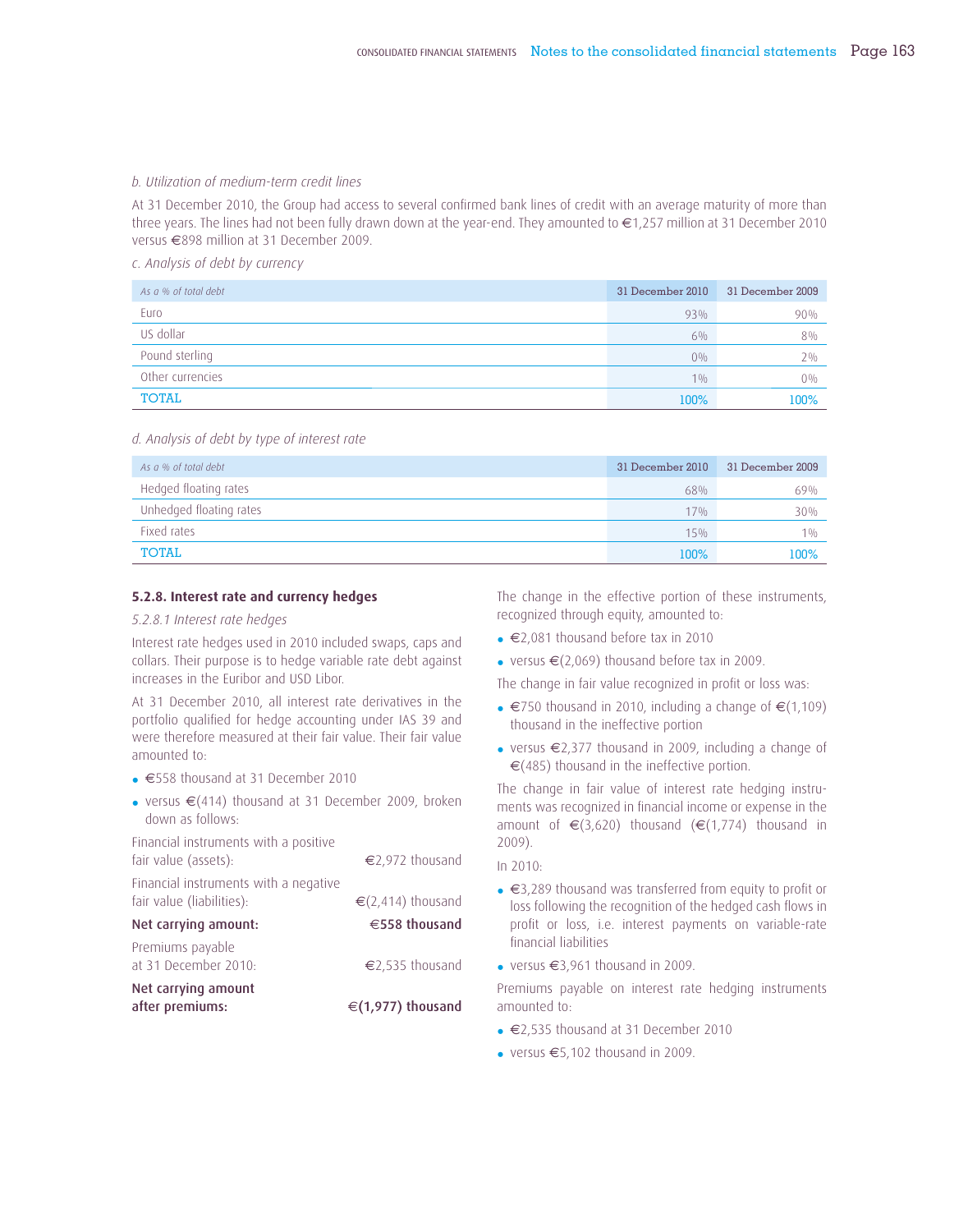The tables below analyze changes in fair value of the interest rate hedging instruments and the ensuing impact on the income statement and equity as well as the amounts of the related interest paid and received.

### **At 31 December 2010**

| (in thousands of euros)       | l January<br>2010 | Purchases/<br>(Sales) | Income<br>statement<br>impact | Equity impact | 31 December<br>2010 |
|-------------------------------|-------------------|-----------------------|-------------------------------|---------------|---------------------|
| Premiums                      | 4,527             | (841)                 | (1,224)                       |               | 2,462               |
| Interest receivable           | -                 |                       |                               |               |                     |
| Interest payable              | (519)             |                       | 206                           |               | (313)               |
| Fair value adjustments        | (4, 422)          |                       | 750                           | 2,081         | (1, 591)            |
| <b>Balance sheet</b>          | (414)             | (841)                 | (268)                         | 2,081         | 558                 |
| Interest received in the year |                   |                       |                               |               |                     |
| Interest paid in the year     |                   |                       | (3,352)                       |               |                     |
| <b>INCOME STATEMENT</b>       |                   |                       | (3,620)                       |               |                     |

At 31 December 2010, hedged contracts totaled €570 million with a maturity of 2.5 years to 4.5 years. They are entirely in euros as the Group has virtually no remaining US dollar debt.

### **At 31 December 2009**

| (in thousands of euros)       | l January<br>2009 | Purchases/<br>(Sales) | Income<br>statement<br>impact | Equity impact | 31 December<br>2009 |
|-------------------------------|-------------------|-----------------------|-------------------------------|---------------|---------------------|
| Premiums                      | 6,158             |                       | (1,631)                       |               | 4,527               |
| Interest receivable           | 712               |                       | (712)                         |               |                     |
| Interest payable              |                   |                       | (519)                         |               | (519)               |
| Fair value adjustments        | (4,730)           |                       | 2,377                         | (2,069)       | (4, 422)            |
| <b>Balance sheet</b>          | 2,140             |                       | (485)                         | (2,069)       | $(414)^{*}$         |
| Interest received in the year |                   |                       | 718                           |               |                     |
| Interest paid in the year     |                   |                       | (2,007)                       |               |                     |
| <b>INCOME STATEMENT</b>       |                   |                       | (1,774)                       |               |                     |

*\* At 31 December 2009, hedged contracts included €645 million in euro contracts and \$50 million in US dollar contracts. The corresponding interest rate hedges had a maturity of 4 years and 3 years respectively.*

*Hedging instruments with a negative fair value: €414 thousand*

*Premiums outstanding at 31 December 2009: €5,102 thousand Total recognized under "hedging instruments" in liabilities €5,516 thousand*

### *5.2.8.2 Currency hedges*

|                                                    | 31 December 2010    |                  | 31 December 2009    |                  |
|----------------------------------------------------|---------------------|------------------|---------------------|------------------|
| (Foreign currency, in millions - notional amounts) | Expiry date<br>2011 | Exchange<br>rate | Expiry date<br>2010 | Exchange<br>rate |
| <b>Forward sales</b>                               |                     |                  |                     |                  |
| USD - forward exchange contract                    | 1.5                 | 1.33             | 3.1                 | 1.45             |
| GBP - forward exchange contract                    | 4.2                 | 0.85             | 4.5                 | 0.91             |
| USD - currency swap                                | (8.7)               | 1.32             | (22.5)              | 1.43             |
| GBP - currency swap                                | 22                  | 0.86             | 0.6                 | 0.89             |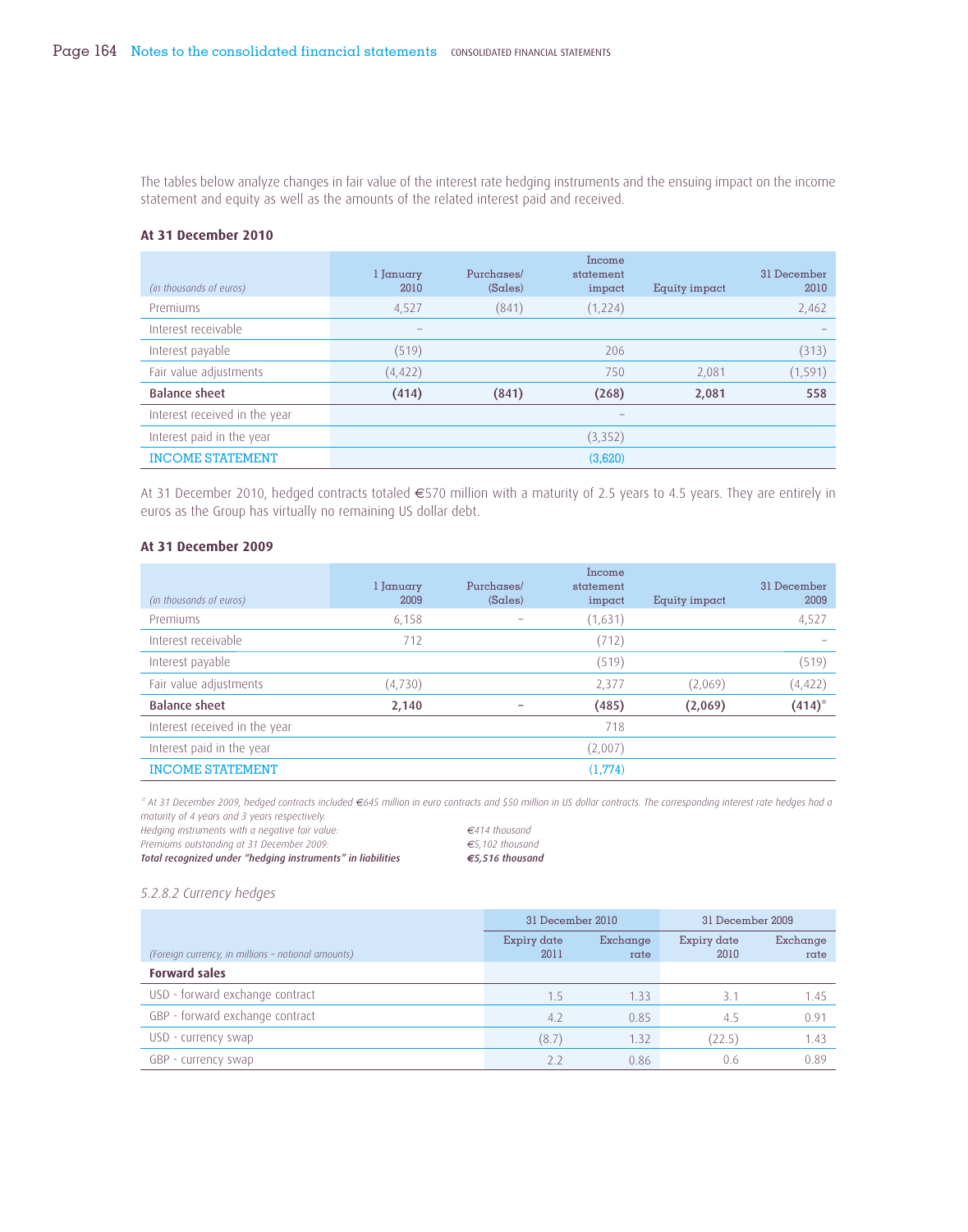### **5.2.9. Operating and other liabilities**

*a. Trade payables*

| (in thousands of euros)          | 31 December 2010 | 31 December 2009 |
|----------------------------------|------------------|------------------|
| Trade payables                   | 517.127          | 380.373          |
| Due to suppliers of fixed assets | 11 712           | 6.764            |
| <b>TOTAL</b>                     | 528,839          | 387,137          |

#### *b. Other operating liabilities*

| (in thousands of euros)           | 31 December 2010 | 31 December 2009 |
|-----------------------------------|------------------|------------------|
| Accrued employee benefits expense | 95.444           | 76,470           |
| Accrued taxes                     | 20,975           | 8,935            |
| Other payables                    | 142,528          | 100,382          |
| Customer prepayments              | 112.053          | 99,049           |
| <b>TOTAL</b>                      | 371,000          | 284,836          |

### *c. Trade payables and other operating liabilities by currency*

|                                |                           | $Liabilities$ at 31 December 2010 |         |       | $Liabilities$ at 31 December 2009 |         |       |
|--------------------------------|---------------------------|-----------------------------------|---------|-------|-----------------------------------|---------|-------|
| Foreign currency, in thousands |                           | Local<br>currency                 | Euro    | $\%$  | Local<br>currency                 | Euro    | $\%$  |
| <b>FUR</b>                     | Euro                      | 524,113                           | 524,113 | 58%   | 423,947                           | 423,947 | 63%   |
| <b>USD</b>                     | US dollar                 | 192,511                           | 144,073 | 16%   | 139,486                           | 96,825  | 14%   |
| GBP                            | Pound sterling            | 25,709                            | 29,868  | $3\%$ | 31,550                            | 35,525  | $5\%$ |
| <b>BRL</b>                     | Brazilian real            | 46,150                            | 20,810  | $2\%$ | 27,018                            | 10,759  | $2\%$ |
| <b>CNY</b>                     | Chinese yuan              | 589,050                           | 66,771  | 8%    | 448,076                           | 45,559  | 70/0  |
| Other                          | Other currencies          |                                   | 114,204 | 13%   |                                   | 59,358  | 90/0  |
| <b>TOTAL</b>                   |                           |                                   | 899,839 | 100%  |                                   | 671,973 | 100%  |
| Of which:                      |                           |                                   |         |       |                                   |         |       |
|                                | Trade payables            |                                   | 528,839 | 59%   |                                   | 387,137 | 58%   |
|                                | Other current liabilities |                                   | 371,000 | 41%   |                                   | 284,836 | 42%   |

More than half of all trade payables are in euros and no sensitivity tests to currency fluctuations are therefore carried out.

# 6. Capital management and market risks

Compagnie Plastic Omnium has set up a global cash management system through its subsidiary Plastic Omnium Finance, which manages currency, interest rate and liquidity risks on behalf of all subsidiaries. The market risks strategy, which may involve entering into balance sheet and offbalance sheet commitments, is approved every quarter by senior management and the Chairman and Chief Executive Officer.

### **> 6.1. Capital management**

To maintain ready access to sufficient financial resources to carry out its business operations, fund the investments required to drive growth and respond to exceptional circumstances, Plastic Omnium raises both capital and debt financing on the capital markets.

As part of its capital management strategy, the Group provides shareholders with a return primarily by paying dividends, which may be increased or reduced to take into account changing business and economic conditions.

The capital structure may also be adjusted by paying ordinary or special dividends, buying back and canceling Company shares, returning a portion of the share capital to shareholders or issuing new shares and/or securities carrying rights to shares.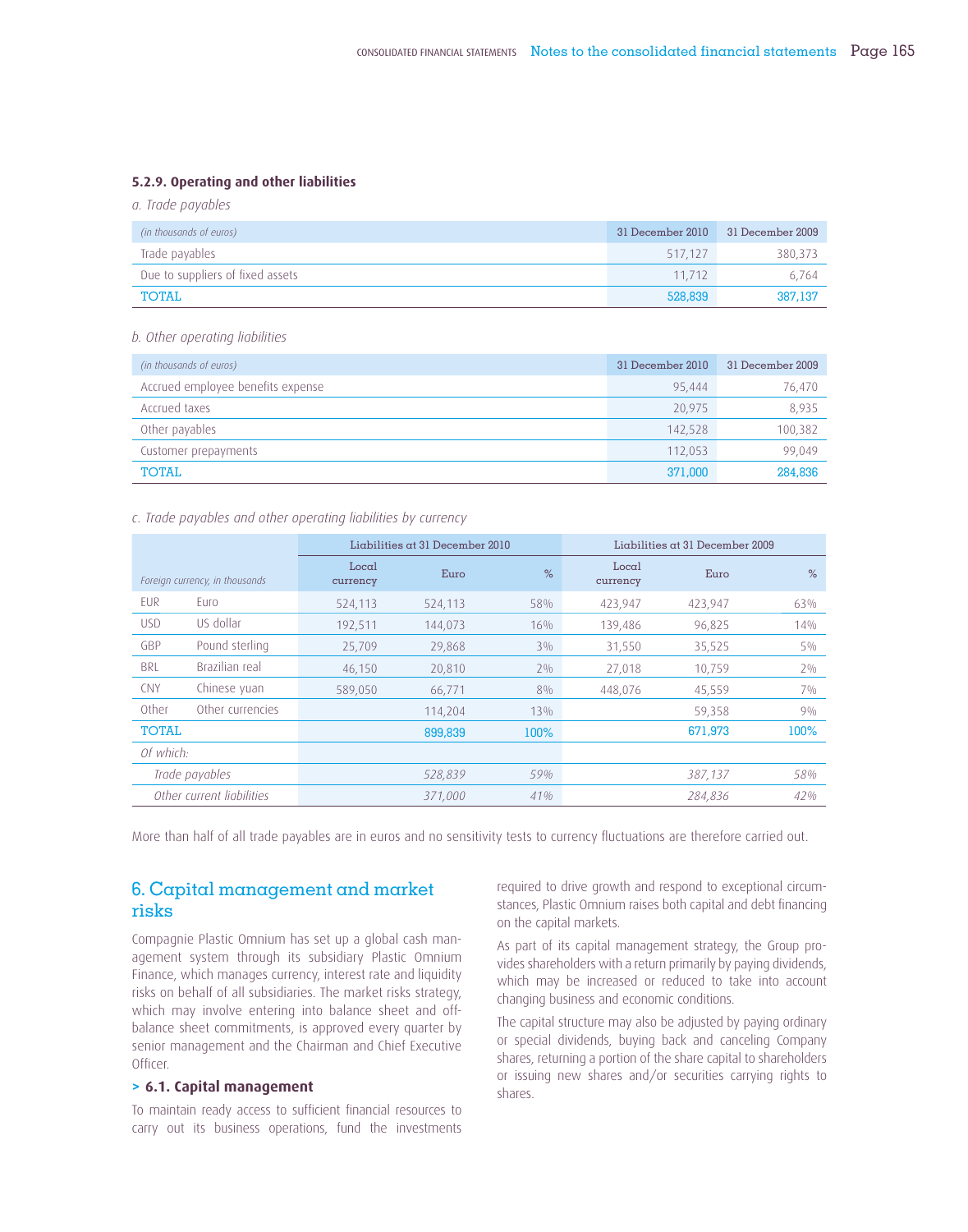The Group uses the gearing ratio – corresponding to the ratio of consolidated net debt to equity – as an indicator of its capital structure. Net debt includes all of the Group's interest-paying financial liabilities (other than operating payables) less cash and cash equivalents and other financial assets (other than operating receivables), such as loans and marketable securities. At 31 December 2010 and 2009, the gearing ratio stood at:

| (in thousands of euros)                                     | 31 December<br>2010 | 31 December<br>2009 |
|-------------------------------------------------------------|---------------------|---------------------|
| Net debt                                                    | 537,831             | 405,672             |
| Equity and quasi-equity<br>(including government<br>grants) | 618,338             | 440,417             |
| <b>GEARING RATIO</b>                                        | 86.98%              | 92.11%              |

None of the Group's bank loans or financial liabilities contain acceleration clauses based on compliance with financial ratios.

### **> 6.2. Commodities risk - Plastics**

The Group is exposed to the risk of fluctuations in the price of polyethylene and polypropylene, ethylene byproducts that are used in injection-molding and blow-molding of plastic parts. This risk arises when supply contracts contain price indexation clauses, which is not always the case with customer sale contracts. The Group hedges a portion of its commodities purchases.

The related benchmark indices for these products are C2 and C3.

Nearly 205,121 tonnes of ethylene byproducts were purchased in 2010 (122,300 tonnes in 2009).

All other variables remaining constant, a 10% increase in the C2 and C3 benchmark indices in 2010 would have had a negative impact of around €14.8 million, before any impact of passing on the rise to customers, compared with a negative impact of €6.8 million in 2009.

Conversely, a 10% decrease would have had a positive impact of the same amount in 2010 and 2009.

# **> 6.3. Customer credit risk**

10.84% of trade receivables at 31 December 2010 were between one month and one year past due (13.44% at 31 December 2009). Total trade receivables break down as follows:

Net receivables by age:

| 31 December<br>2010<br>(in thousands)<br>of euros) | Total<br>receiv-<br>ables | Not yet<br>due | Due $and$<br>past-due | $0 - 1$<br>month | $1-2$<br>months   | $2 - 4$<br>months | $4-6$<br>months | $6 - 12$<br>months | More<br>than $12$<br>months |
|----------------------------------------------------|---------------------------|----------------|-----------------------|------------------|-------------------|-------------------|-----------------|--------------------|-----------------------------|
| Automotive                                         | 288,372                   | 271,029        | 17,343                | 9,190            | 1,539             | 3,503             | 1,132           | 299                | 1,680                       |
| Environment                                        | 84,065                    | 59,231         | 24,834                | 7,948            | 2,606             | 2,766             | 2,608           | 3,463              | 5,443                       |
| Unallocated items                                  | 19,343                    | 19,051         | 292                   | 292              |                   |                   |                 |                    |                             |
| <b>TOTAL</b>                                       | 391,780                   | 349,311        | 42,469                | 17,430           | 4,145             | 6,269             | 3,740           | 3,762              | 7,123                       |
| 31 December<br>2009<br>(in thousands)<br>of euros) | Total<br>receiv-<br>ables | Not yet<br>due | Due and<br>past-due   | $0 - 1$<br>month | $1 - 2$<br>months | $2 - 4$<br>months | $4-6$<br>months | $6-12$<br>months   | More<br>than $12$<br>months |
| Automotive                                         | 176,915                   | 162,638        | 14,277                | 6,094            | 5,610             | 464               | 1,023           | 672                | 414                         |
| Environment                                        | 84,847                    | 64,172         | 20,675                | 7,172            | 3,779             | 3,092             | 1,916           | 1,882              | 2,834                       |
| Unallocated items                                  | 270                       |                | 270                   | 54               | 216               |                   |                 |                    |                             |
| <b>TOTAL</b>                                       | 262,032                   | 226,810        | 35,222                | 13,321           | 9,605             | 3,556             | 2,939           | 2,554              | 3,248                       |

The risk of non-recovery is low and involves only a non-material amount of receivables more than twelve months past due.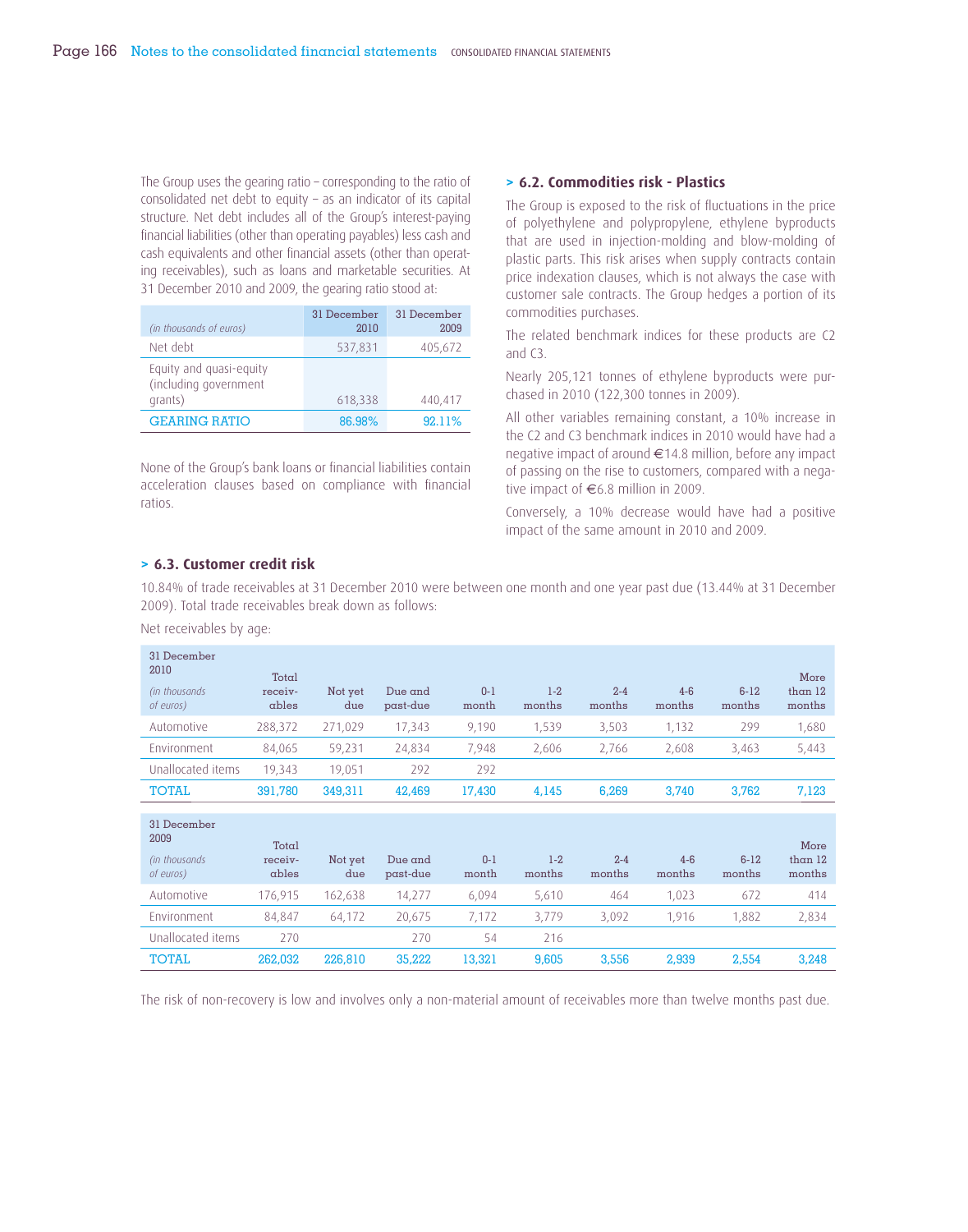## **> 6.4. Liquidity risk**

The Group needs to have access, at all times, to adequate financial resources not only to finance operations and the investments required to support its growth, but also to withstand the effects of any exceptional developments.

This need is met mainly through medium-term credit lines with banks and short-term credit facilities.

The cash position of each division and the Group position are reviewed on a daily basis and a cash report is submitted to the Chairman and Chief Executive Officer every week.

## 6.4.1. Other non-current finance receivables - carrying amounts and undiscounted values

|                                                           | December 2010                               |                                                         | December 2009                               |                                                         |  |
|-----------------------------------------------------------|---------------------------------------------|---------------------------------------------------------|---------------------------------------------|---------------------------------------------------------|--|
| (in thousands of euros)                                   | Undis-<br>counted<br>finance<br>receivables | Discounted<br>future<br>minimum<br>lease<br>receivables | Undis-<br>counted<br>finance<br>receivables | Discounted<br>future<br>minimum<br>lease<br>receivables |  |
| Due within one year (see note $5.1.9$ )                   |                                             |                                                         |                                             |                                                         |  |
| Due in one to five years (see note $5.1.7$ )              | 59,876                                      | 51,337                                                  | 82,109                                      | 77,134                                                  |  |
| Other receivables                                         | 10,718                                      | 6,035                                                   | 10,720                                      | 8,986                                                   |  |
| Finance receivables related to Environment finance leases | 7,966                                       | 6,892                                                   | 2,717                                       | 2,464                                                   |  |
| Finance receivables related to Automotive contracts       | 41,192                                      | 38,410                                                  | 68,672                                      | 65,684                                                  |  |
| Due beyond five years (see note 5.1.7)                    | 2,188                                       | 1,475                                                   | 500                                         | 465                                                     |  |
| Other receivables                                         |                                             |                                                         |                                             |                                                         |  |
| Finance receivables related to Environment finance leases | 2,188                                       | 1,475                                                   | 354                                         | 324                                                     |  |
| Finance receivables related to Automotive contracts       |                                             |                                                         | 146                                         | 141                                                     |  |
| TOTAL                                                     | 62,064                                      | 52,812                                                  | 82,609                                      | 77,599                                                  |  |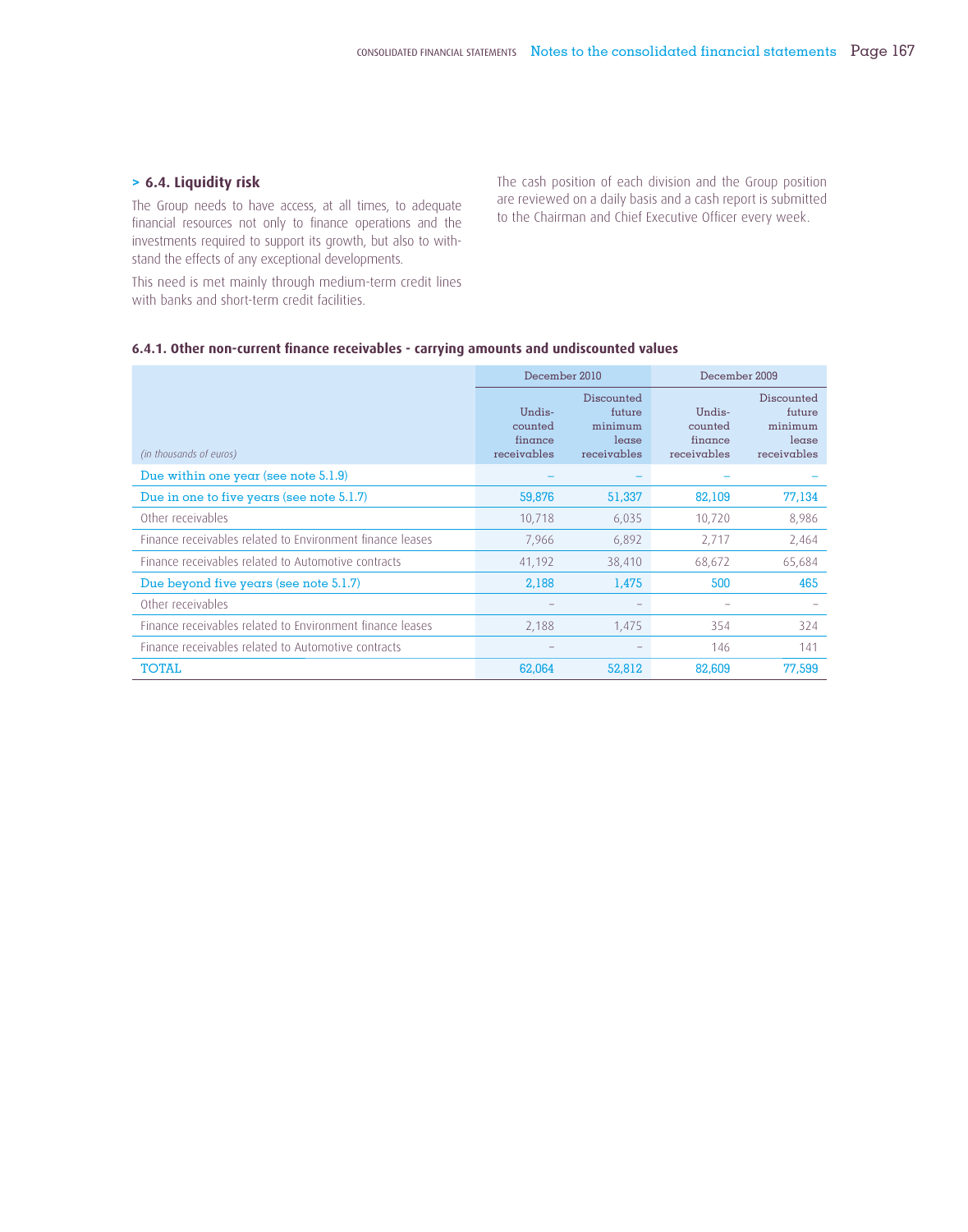## **6.4.2. Carrying amounts of financial assets and liabilities**

The table below shows the carrying amounts of financial assets and liabilities.

The difference between carrying amount and fair value of items measured at amortized cost was not material at 31 December 2010 for the following reasons:

- Other financial assets and finance receivables: these items mainly comprise receivables recognized at their net present value when due in more than one year;
- Trade receivables, other short-term finance receivables and trade payables: these items are due in less than one year.
- Bank borrowings and overdraft facilities: 99% of the Group's financing is variable-rate.

|                                             |                                                       | 31 December<br>2010 | 31 December<br>2009 |
|---------------------------------------------|-------------------------------------------------------|---------------------|---------------------|
| (in thousands of euros)                     | IAS 39 category                                       | Carrying<br>amount  | Carrying<br>amount  |
| <b>FINANCIAL ASSETS</b>                     |                                                       |                     |                     |
| Available-for-sale financial assets         | At fair value through equity                          | 1,444               | 2,083               |
| Other financial assets                      | At amortized cost                                     | 66,591              | 83,264              |
| Finance receivables                         | At amortized cost                                     | 51,034              | 47,670              |
| Trade receivables                           | Loans and receivables at amortized cost               | 391,780             | 262,032             |
| Other short-term financial receivables      | Loans and receivables at amortized cost               | 4,098               | 3,624               |
| Hedging instruments                         | Cash flow hedges at fair value through equity         | 3,385               |                     |
| Cash and cash equivalents                   | Financial assets at fair value through profit or loss | 193,305             | 134,987             |
| Assets held for sale                        | Lower of carrying amount and estimated sale price     |                     |                     |
| <b>FINANCIAL LIABILITIES</b>                |                                                       |                     |                     |
| Long-term borrowings                        | At amortized cost                                     | 723,145             | 532,530             |
| <b>Bank overdrafts</b>                      | At amortized cost                                     | 30,672              | 33,977              |
| Short-term borrowings                       | At amortized cost                                     | 90,766              | 100,447             |
| Other short-term debt                       | At amortized cost                                     | 7,147               | 2,746               |
| Hedging instruments                         | Cash flow hedges at fair value through equity         | 5,362               | 5,516               |
| Trade payables                              | At amortized cost                                     | 528,839             | 387,137             |
| Liabilities related to assets held for sale | Lower of carrying amount and estimated sale price     |                     |                     |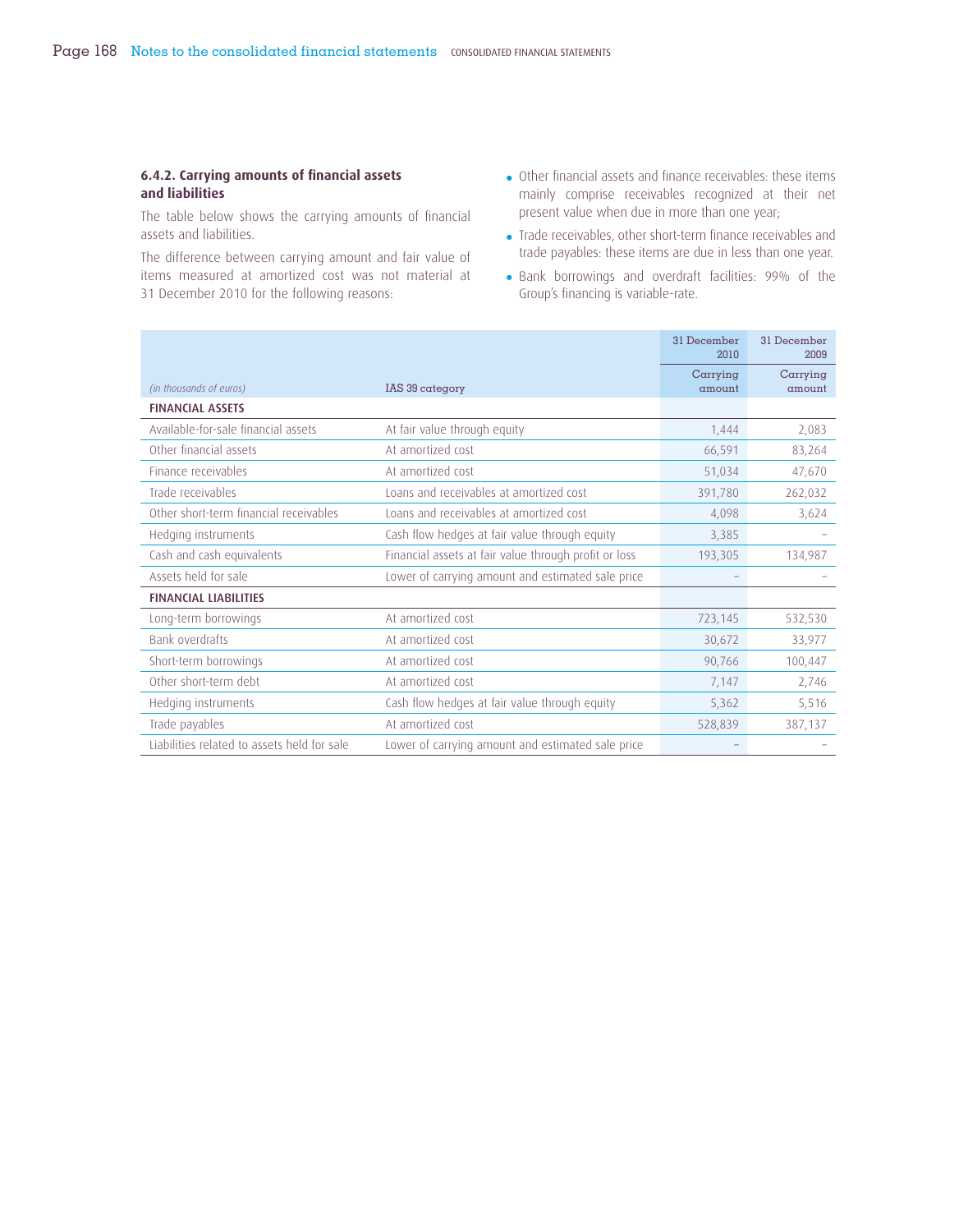#### **6.4.3. Liquidity risk by maturity**

Liquidity risk by maturity is based on undiscounted contractual cash flows from financial assets and liabilities. Liquidity risk can be analyzed as follows:

#### **At 31 December 2010**

| (in thousands of euros)                | 31 December 2010 | Less than 1 year | $l$ to 5 years | More than 5 years |
|----------------------------------------|------------------|------------------|----------------|-------------------|
| <b>FINANCIAL ASSETS</b>                |                  |                  |                |                   |
| Available-for-sale financial assets    | 1,444            |                  | 1,444          |                   |
| Other financial assets*                | 21,563           | 21,563           |                |                   |
| Finance receivables*                   | 102,729          | 102,729          |                |                   |
| Trade receivables**                    | 391,781          | 384,658          | 7,123          |                   |
| Other short-term financial receivables | 4,098            | 4,098            |                |                   |
| Hedging instruments                    | 3,385            | 3,385            |                |                   |
| Cash and cash equivalents              | 193,305          | 193,305          |                |                   |
| <b>TOTAL FINANCIAL ASSETS</b>          | 718,305          | 709,738          | 8,567          |                   |
| <b>FINANCIAL LIABILITIES</b>           |                  |                  |                |                   |
| Long-term borrowings                   | 832,589          |                  | 762,274        | 70,315            |
| Bank overdrafts                        | 30,672           | 30,672           |                |                   |
| Short-term borrowings                  | 90,766           | 90,766           |                |                   |
| Other short-term debt                  | 7,147            | 7,147            |                |                   |
| Hedging instruments                    | 5,362            | 5,362            |                |                   |
| Trade payables                         | 528,839          | 528,839          |                |                   |
| <b>TOTAL FINANCIAL LIABILITIES</b>     | 1,495,375        | 662,786          | 762,274        | 70,315            |
| FINANCIAL ASSETS AND FINANCIAL         |                  |                  |                |                   |
| <b>LIABILITIES - NET#</b>              | (777,070)        | 46,952           | (753, 707)     | (70, 315)         |

*\* Amounts not discounted.*

*\*\* Trade receivables include €42,469 past due at 31 December. See ageing analysis in note 6.3.*

*# See note 5.2.7.b on available confirmed medium-term credit lines and drawdowns.*

#### **At 31 December 2009**

| (in thousands of euros)                                     | 31 December 2009 | Less than 1 year | $l$ to 5 years | More than 5 years |
|-------------------------------------------------------------|------------------|------------------|----------------|-------------------|
| <b>FINANCIAL ASSETS</b>                                     |                  |                  |                |                   |
| Available-for-sale financial assets                         | 2,083            |                  | 2,083          |                   |
| Other financial assets*                                     | 16,385           |                  | 16,385         |                   |
| Finance receivables*                                        | 120,960          | 49,071           | 71,389         | 500               |
| Trade receivables**                                         | 262,032          | 262,032          |                |                   |
| Other short-term financial receivables                      | 3,624            | 3,624            |                |                   |
| Hedging instruments                                         |                  |                  |                |                   |
| Cash and cash equivalents                                   | 134,987          | 134,987          |                |                   |
| <b>TOTAL FINANCIAL ASSETS</b>                               | 540,071          | 449,714          | 89,857         | 500               |
| <b>FINANCIAL LIABILITIES</b>                                |                  |                  |                |                   |
| Long-term borrowings                                        | 617,809          |                  | 543,416        | 74,393            |
| Bank overdrafts*                                            | 33,977           | 33,977           |                |                   |
| Short-term borrowings                                       | 100,447          | 100,447          |                |                   |
| Other short-term debt                                       | 2,746            | 2,746            |                |                   |
| Hedging instruments                                         | 5,516            | 5,516            |                |                   |
| Trade payables                                              | 387,137          | 387,137          |                |                   |
| <b>TOTAL FINANCIAL LIABILITIES</b>                          | 1,147,632        | 529,823          | 543,416        | 74,393            |
| FINANCIAL ASSETS AND FINANCIAL<br><b>LIABILITIES - NET#</b> | (607, 561)       | (80, 109)        | (453, 559)     | (73, 893)         |

*\* Amounts not discounted.*

*\*\* Trade receivables include €35,222 thousand past due at 31 December 2009. See ageing analysis in note 6.3.*

*# See note 5.2.7.b on available confirmed medium-term credit lines and drawdowns.*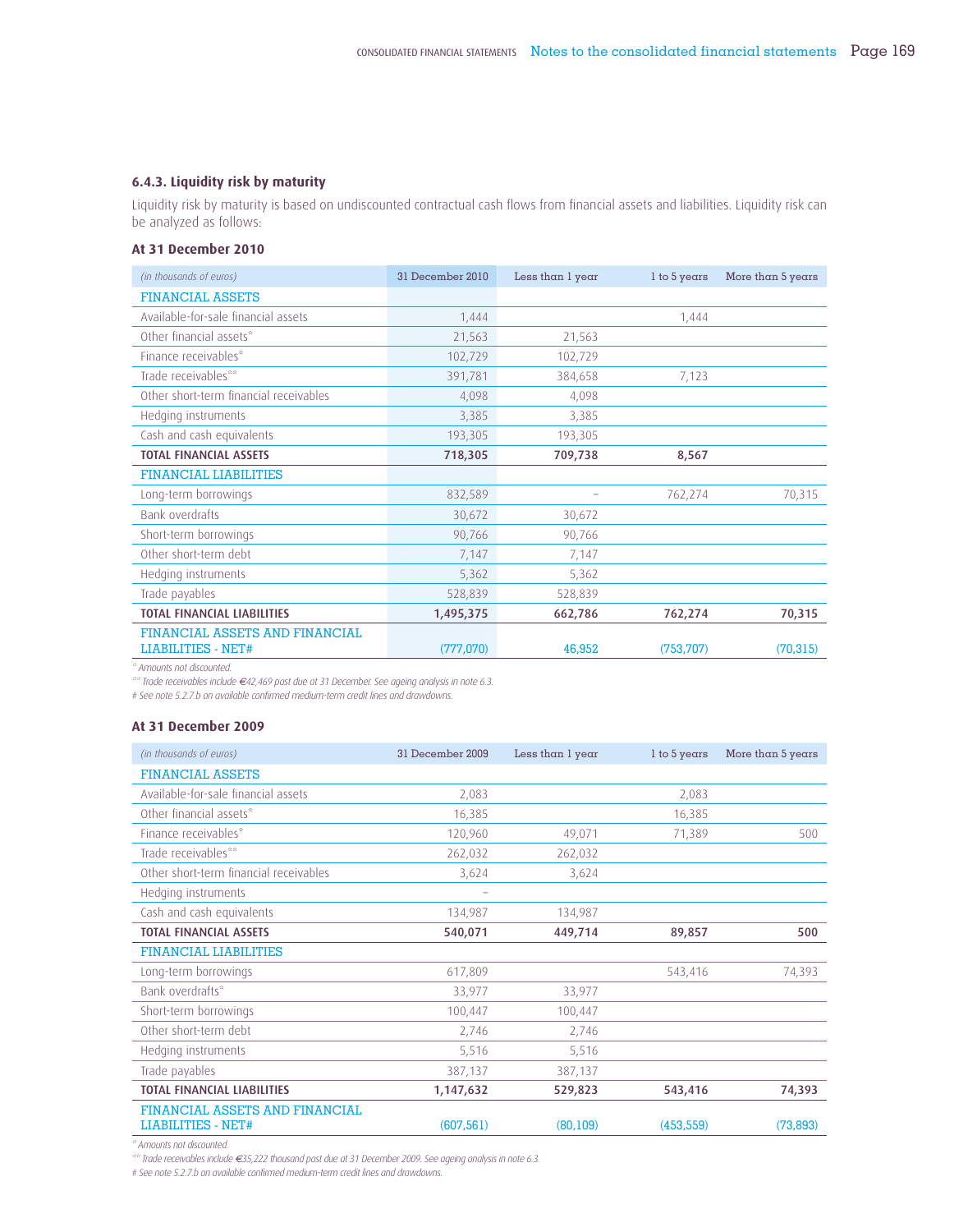#### **> 6.5. Currency risk**

Because Plastic Omnium's business is based mainly on local production facilities, exposure to currency risks is limited, except for intra-group billings between entities with different functional currencies.

Group policy consists of hedging currency risks arising from cross-border transactions, without carrying out any trading transactions. All hedging positions are taken by Group Treasury, in liaison with the operating divisions and national structures.

#### **> 6.6. Interest rate risk**

Interest rate risk on debt is managed with the prime objective achieving acceptable levels of interest cover.

Financial transactions, particularly interest rate hedges, are carried out with a number of leading financial institutions. A competitive bidding approach is used for all material transactions, one of the selection criteria being satisfactory resource and counterparty diversification.

At 31 December 2010, 74% of borrowings in euros were hedged over 2.5 years and 4.5 years using non-speculative financial instruments (72% over 4 years at 31 December 2009). 60% of borrowings in US dollars were hedged using non-speculative financial instruments at 31 December 2009. These instruments matured in March 2010 and have not been renewed due to the decrease in US dollar financial liabilities.

#### *Sensitivity to interest rate changes:*

At 31 December 2010, a 1% rise or fall in interest rates on the Group's variable rate debt would have increased or decreased interest expense by  $\epsilon$ 3 million after the impact of hedging (€8 million increase or €3 million decrease at 31 December 2009).

#### **> 6.7. Competition proceedings**

On 22 December 2010, the French Competition Authority ordered Signature SA to pay a fine of  $\in$ 18.5 million for cartel behavior with its competitors in the vertical road signage segment prior to 2006.

On the same day, Sodilor was ordered to pay a fine of  $\epsilon$ 0.259 million for abuse of dominant position in the road safety equipment market.

Signature SA and Sodilor have filed an appeal with the Paris Appeal Court.

As the seller's warranty given by Burelle SA on the sale of Signature in July 2007 is capped at €11 million, the impact of this ruling for the Group amounts to €8.3 million, which was provided for in 2010.

#### 7. Other information

#### **> 7.1. Number of employees at year-end**

|                                                                                             | December 2010                   |                    |        | December 2009                   | Change             |        |           |
|---------------------------------------------------------------------------------------------|---------------------------------|--------------------|--------|---------------------------------|--------------------|--------|-----------|
| Employees                                                                                   | Excluding<br>temporary<br>staff | Temporary<br>staff | Total  | Excluding<br>temporary<br>staff | Temporary<br>staff | Total  | Total     |
| France                                                                                      | 4,774                           | 770                | 5,544  | 4,481                           | 448                | 4,929  | $12\%$    |
| 0/0                                                                                         | 30.5%                           | 33.9%              | 30.9%  | 36.1%                           | 34.3%              | 35.9%  |           |
| Europe excluding France                                                                     | 4,635                           | 531                | 5,166  | 3,575                           | 357                | 3,932  | 31%       |
| 0/0                                                                                         | 29.6%                           | 23.4%              | 28.8%  | 28.8%                           | 27.4%              | 28.6%  |           |
| North America                                                                               | 2,276                           | 258                | 2,534  | 1,751                           | 101                | 1,852  | 37%       |
| 0/0                                                                                         | 14.5%                           | 11.3%              | 14.1%  | 14.1%                           | 7.7%               | 13.5%  |           |
| Asia and South America*                                                                     | 3,989                           | 715                | 4,704  | 2,626                           | 399                | 3,025  | 56%       |
| 0/0                                                                                         | 25.4%                           | 31.4%              | 26.2%  | 21.1%                           | 30.6%              | 22.1%  |           |
| <b>TOTAL</b>                                                                                | 15,674                          | 2,274              | 17,948 | 12,433                          | 1,305              | 13,738 | 31%       |
| Change by employee category:                                                                |                                 |                    |        |                                 |                    |        |           |
| Employees excluding<br>temporary staff                                                      |                                 |                    | 26.0%  |                                 |                    |        |           |
| Temporary staff                                                                             |                                 |                    | 74.0%  |                                 |                    |        |           |
| Of which, employees of joint<br>ventures adjusted on the basis<br>of the Group's percentage |                                 |                    |        |                                 |                    |        |           |
| interest in the joint ventures                                                              | 1,176                           |                    | 1,177  | 2,972                           | 337                | 3,309  | $-64.4\%$ |

*\*The "Asia and South America" region includes Turkey and South Africa.*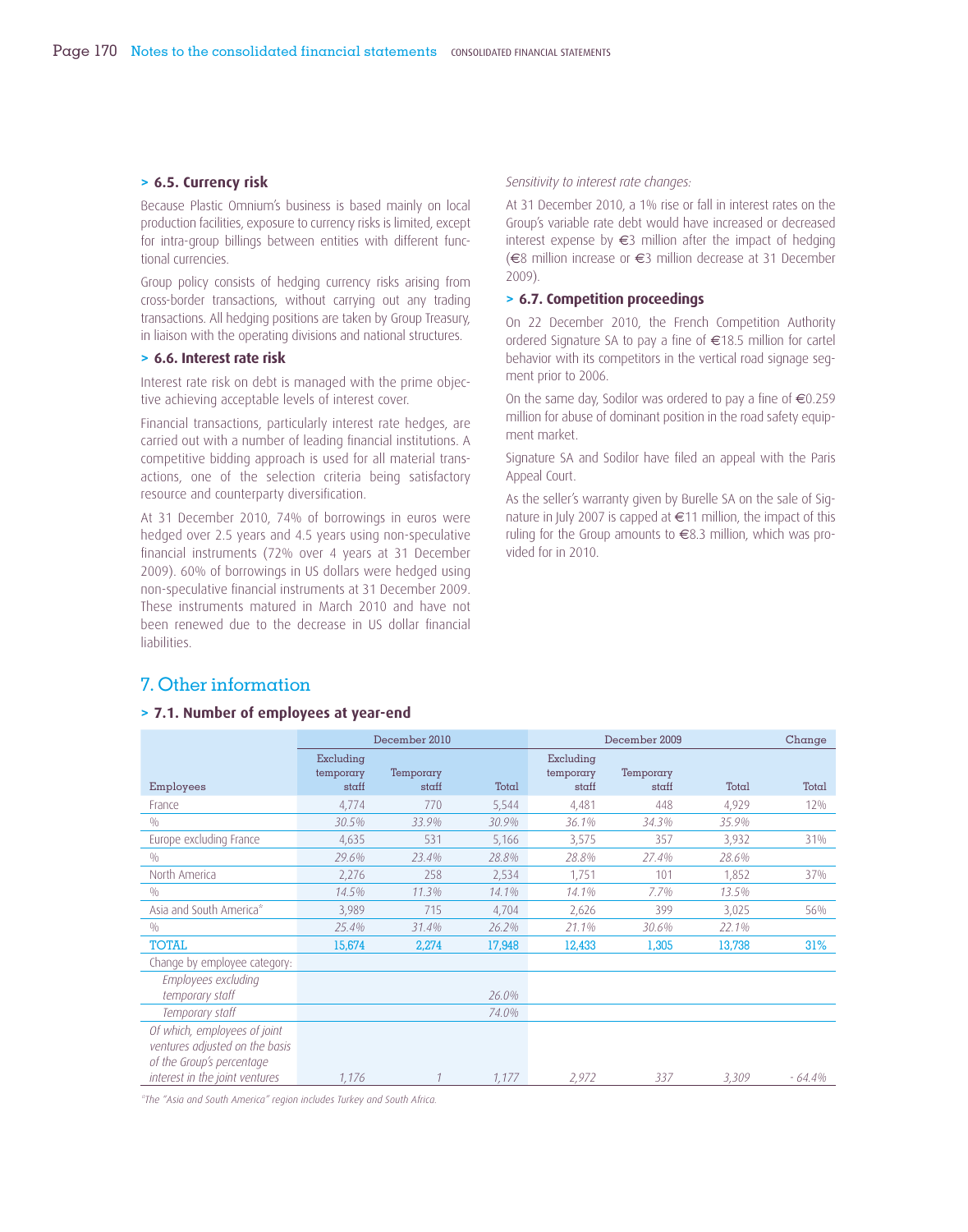#### **> 7.2. Off-balance sheet commitments**

#### **7.2.1. Commitments given/received**

#### **At 31 December 2010**

| (in thousands of euros)             | Total     | Intangible<br>assets | Property,<br>plant and<br>equipment | Financial<br>assets/<br>ligbilities | Other<br>non-financial<br>current<br>assets/<br>ligbilities |
|-------------------------------------|-----------|----------------------|-------------------------------------|-------------------------------------|-------------------------------------------------------------|
| Surety bonds given                  | (22,040)  | (6)                  | (419)                               | (16, 305)                           | (5,310)                                                     |
| Commitments to purchase assets      | (9,987)   |                      | (9,877)                             | (110)                               |                                                             |
| Debt collateral (mortgages)         | (6, 179)  |                      | (6, 179)                            |                                     |                                                             |
| Other off-balance sheet commitments | (9,571)   |                      | (106)                               | (6,280)                             | (3, 185)                                                    |
| Total commitments given             | (47, 777) | (6)                  | (16, 581)                           | (22,695)                            | (8, 495)                                                    |
| Surety bonds received               | 793       | 121                  | 672                                 |                                     |                                                             |
| Total commitments received          | 793       | 121                  | 672                                 |                                     |                                                             |
| <b>TOTAL COMMITMENTS - NET</b>      | (46, 984) | 115                  | (15,909)                            | (22.695)                            | (8.495)                                                     |

On its acquisition of 50% of Inergy Automotive Systems, the Group was given a five-year seller's warranty covering any recalls of products manufactured or sold before the acquisition date by Compagnie Plastic Omnium.

#### **At 31 December 2009**

| (in thousands of euros)             | Total     | Intangible<br>assets | Property,<br>plant and<br>equipment | Financial<br>assets/<br>ligbilities | Other<br>non-financial<br>current<br>$assets/$<br>lighilities |
|-------------------------------------|-----------|----------------------|-------------------------------------|-------------------------------------|---------------------------------------------------------------|
| Surety bonds given                  | (19,098)  | (361)                | (769)                               | (14, 772)                           | (3, 196)                                                      |
| Commitments to purchase assets      | (9,483)   | (5,937)              | (3,436)                             | (110)                               |                                                               |
| Debt collateral (mortgages)         | (6, 539)  |                      | (6, 539)                            |                                     |                                                               |
| Other off-balance sheet commitments | (6,910)   |                      |                                     | (6,001)                             | (909)                                                         |
| Total commitments given             | (42,030)  | (6, 298)             | (10, 744)                           | (20, 883)                           | (4, 105)                                                      |
| Surety bonds received               | 68        | 68                   |                                     |                                     |                                                               |
| Total commitments received          | 68        | 68                   |                                     |                                     |                                                               |
| <b>TOTAL COMMITMENTS - NET</b>      | (41, 962) | (6.230)              | (10.744)                            | (20, 883)                           | (4,105)                                                       |

#### **7.2.2. Operating leases where the Group is lessee**

| (in thousands of euros)                                      | 31 December<br>2010 | 31 December<br>2009 |
|--------------------------------------------------------------|---------------------|---------------------|
| Minimum lease payments under non cancelable operating leases |                     |                     |
| Due within one year                                          | 26,024              | 20,579              |
| Due in one to five years                                     | 45.069              | 37,991              |
| Due beyond five years                                        | 16.709              | 20,879              |
| <b>TOTAL</b>                                                 | 87,802              | 79,449              |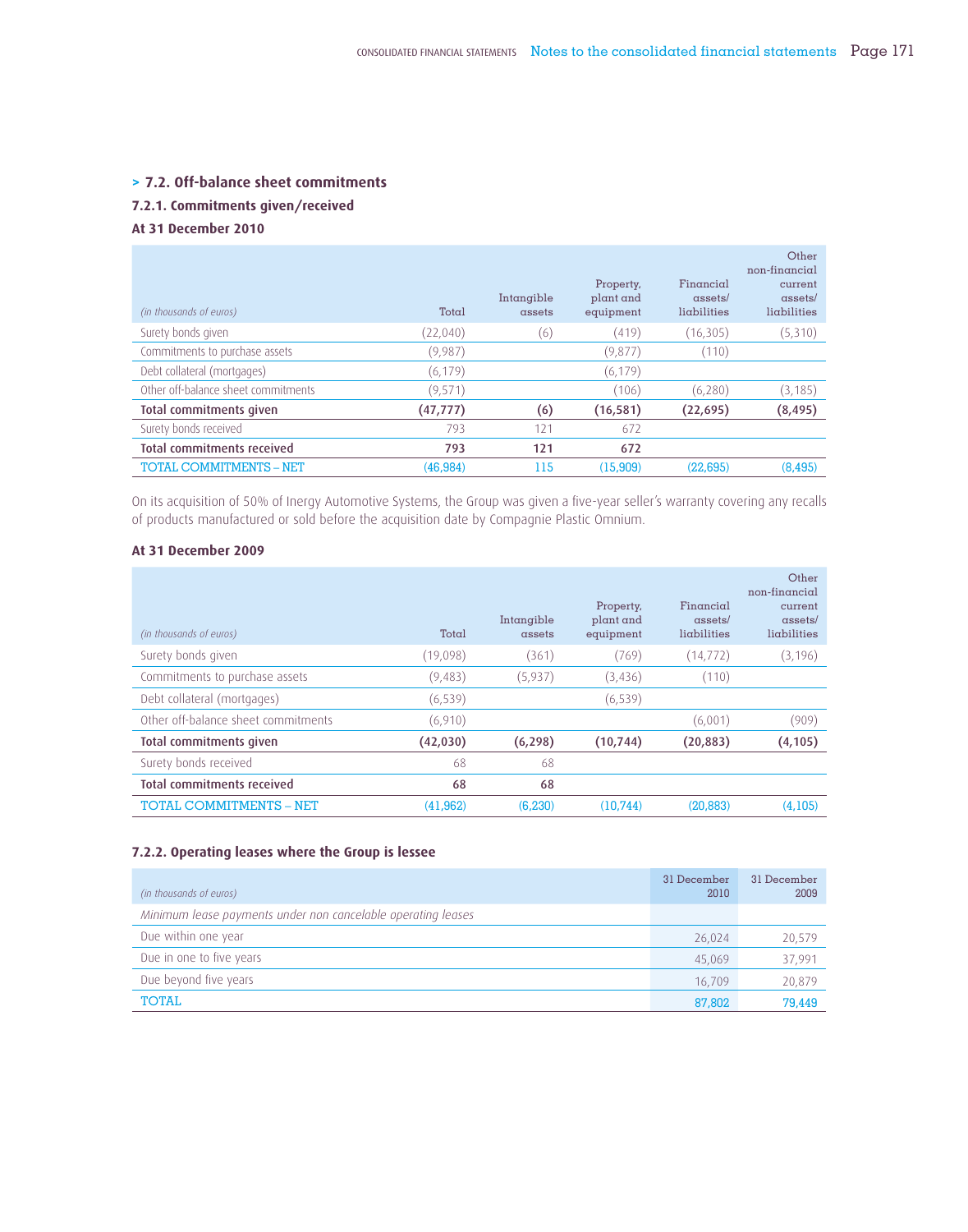#### **7.2.3. Right to individual training**

The total number of training hours accumulated but not used by the Group's employees based in France was as follows:

| (Number of hours) | 31 December<br>2010      | 31 December<br>2009      |
|-------------------|--------------------------|--------------------------|
| 2004 to 2009      | $\overline{\phantom{a}}$ | 443.126                  |
| 2004 to 2010      | 480.262                  | $\overline{\phantom{a}}$ |

No provision has been recorded for these rights (see note 1.13). The potential impact is not material.

#### **> 7.3. Related parties**

#### **7.3.1. Compensation paid to senior executives and officers**

These senior executives and officers are the "persons having authority and responsibility for planning, directing and controlling the activities" of Compagnie Plastic Omnium and its subsidiaries, as defined in IAS 24.

120,000 stock options were granted to senior executives and officers in 2010.

Total compensation and benefits paid to Directors and senior executives in respect of 2010 are as follows.

| (in thousands of euros)            | Paid or payable by                                                                              | 2010  | 2009  |
|------------------------------------|-------------------------------------------------------------------------------------------------|-------|-------|
| Directors' fees                    | paid by Compagnie Plastic Omnium                                                                | 59    | 66    |
| Directors' fees                    | paid by companies controlled by Compagnie Plastic<br>Omnium (excepted Compagnie Plastic Omnium) |       |       |
|                                    | and by Burelle SA                                                                               | 229   | 269   |
| Gross compensation                 | payable by the Plastic Omnium Group                                                             | 3,046 | 2,098 |
| Cost of supplementary pension plan | payable by the Plastic Omnium Group                                                             | 307   | 89    |
| Cost of stock option plans         | payable by the Plastic Omnium Group                                                             | 872   | 847   |
| <b>TOTAL COMPENSATION</b>          |                                                                                                 | 4.513 | 3,369 |

#### **7.3.2. Transactions with Sofiparc SAS, Burelle SA and Burelle Participations SA**

#### **At 31 December 2010**

| (in thousands)<br>of euros)  | <b>Direct</b><br>and<br>indirect<br>costs | Royalties | Financial<br>income<br>and<br>expenses | Current<br>accounts      | Deposits                 | Trade<br>payables | Trade<br>receiv-<br>ables | Other<br>receiva-<br>bles                                                 | Long<br>and<br>short-<br>term debt |
|------------------------------|-------------------------------------------|-----------|----------------------------------------|--------------------------|--------------------------|-------------------|---------------------------|---------------------------------------------------------------------------|------------------------------------|
| Sofiparc SAS                 | (4,512)                                   | 91        | (1, 549)                               | 6,450                    | 890                      | 226               | ۰                         | $\hspace{1.0cm} \rule{1.5cm}{0.15cm} \hspace{1.0cm} \rule{1.5cm}{0.15cm}$ | 40,327                             |
| <b>Burelle SA</b>            |                                           | (4,264)   |                                        | 237                      | $\overline{\phantom{a}}$ | 1.944             | $\overline{\phantom{a}}$  | 10.435                                                                    |                                    |
| Burelle<br>Participations SA | -                                         |           | -                                      | $\overline{\phantom{a}}$ | $\overline{\phantom{a}}$ |                   |                           |                                                                           |                                    |

#### **At 31 December 2009**

| (in thousands of euros)           | Direct and<br>indirect<br>costs | Rovalties | Financial<br>income and<br>expenses | Current<br>accounts      | Deposits                 | Trade<br>payables | Trade<br>receivables |
|-----------------------------------|---------------------------------|-----------|-------------------------------------|--------------------------|--------------------------|-------------------|----------------------|
| Sofiparc SAS                      | (4.506)                         | 138       | 1.233)                              | 2.060                    | 669                      |                   |                      |
| Burelle SA                        |                                 | (3.841)   |                                     | 718                      | $\overline{\phantom{a}}$ | 671               | $-4.3$               |
| <b>Burelle Participations SAS</b> | $\overline{\phantom{a}}$        |           | $\overline{\phantom{a}}$            | $\overline{\phantom{a}}$ | $\overline{\phantom{a}}$ |                   |                      |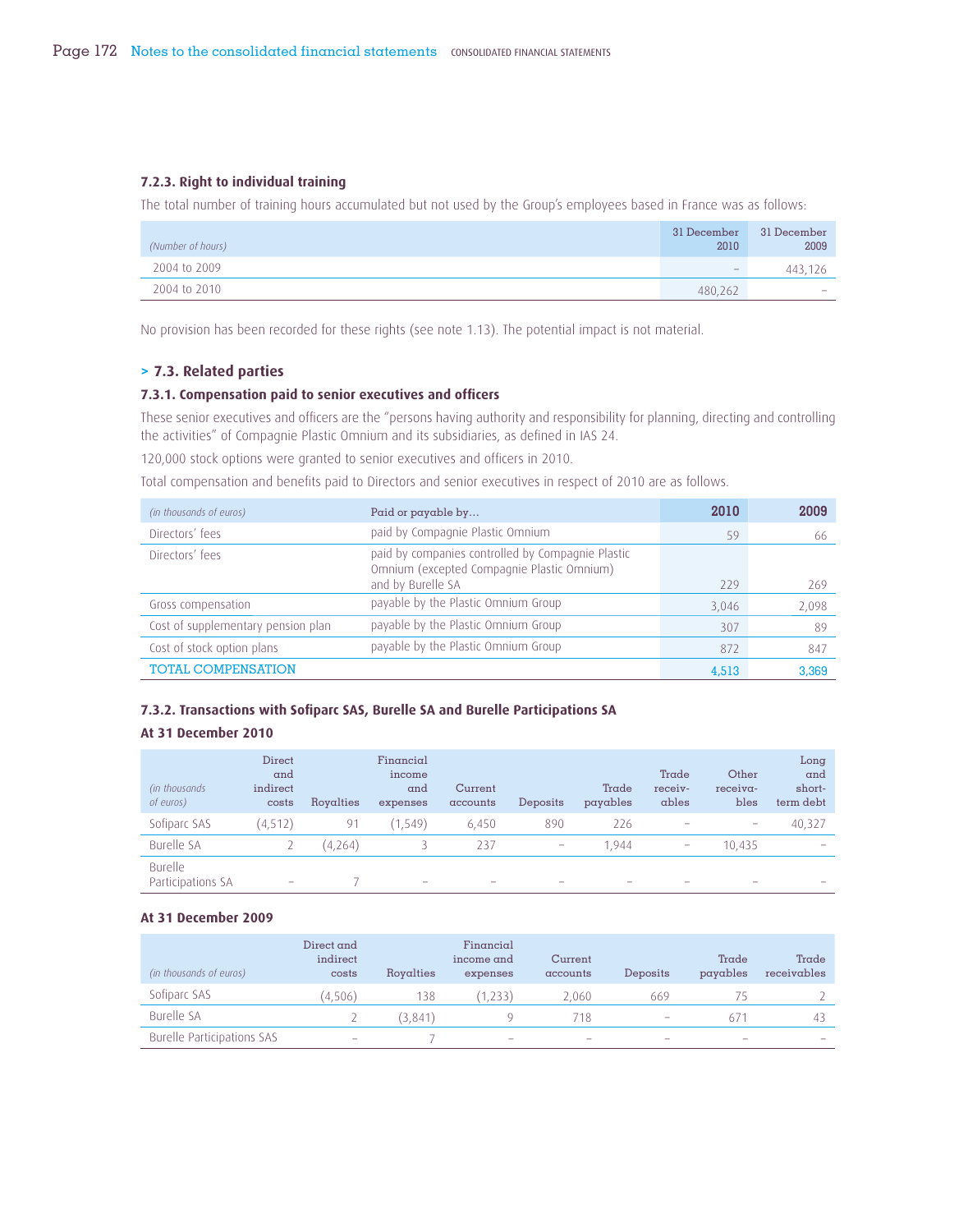#### **7.3.3. Joint ventures**

The consolidated financial statements include transactions with joint ventures carried out in the ordinary course of business on arm's length terms, as follows:

These joint ventures, which correspond to entities jointly managed by Plastic Omnium and other investors, are consolidated by the Group on the following bases:

|                          | December 2010 | December 2009 |
|--------------------------|---------------|---------------|
| $Inergy*$                |               | 50%           |
| Plastic Recycling        | 50%           | 50%           |
| $BPO*$                   |               | 49.98%        |
| VPO joint venture        | 50%           | 50%           |
| Yanfeng PO joint venture | 49.95%        | 49.95%        |
| HBPO joint venture       | 33.33%        | 33.33%        |
| $ARC***$                 | 50%           | 50%           |

*\* Fully consolidated in 2010.*

*\*\* Sold in December 2010.*

*a. Intra-group balances and transactions between fully consolidated companies and joint ventures* 

| (in thousands of euros) | December 2010* | December 2009* |
|-------------------------|----------------|----------------|
| Revenue                 | 3,200          | 4,212          |
| Trade receivables       | 1.818          | 2,653          |
| Trade payables          | (870)          | (862)          |
| Dividends               | 9.766          | 11.320         |
| Current accounts        | 225            | 368            |

*\* Data are presented based on the Group's ownership interest in the joint ventures concerned.*

#### *b. Consolidated balance sheet of joint ventures*

| (in thousands of euros)             | 31 December 2010 | 31 December 2009 |
|-------------------------------------|------------------|------------------|
| Non-current assets                  | 59,574           | 325,964          |
| Current assets                      | 107,144          | 355,040          |
| <b>TOTAL ASSETS</b>                 | 166,718          | 681,004          |
| Equity                              | 73,217           | 266,671          |
| Non-current liabilities             | 5,597            | 51,838           |
| Current liabilities                 | 87.904           | 362,495          |
| <b>TOTAL EQUITY AND LIABILITIES</b> | 166,718          | 681.004          |

#### *c. Consolidated income statement of joint ventures*

| (in thousands of euros)               | 2010       | 2009       |
|---------------------------------------|------------|------------|
| Revenue                               | 420,800    | 790,063    |
| Cost of sales                         | (385, 148) | (705, 786) |
| Research and development costs        | (5,218)    | (19,902)   |
| Distribution costs                    | (181)      | (4, 763)   |
| Administrative selling costs          | (11, 725)  | (30, 884)  |
| Operating margin                      | 18,528     | 28,728     |
| Other operating income and expenses   | 6,619      | 10,229     |
| Operating profit                      | 25,147     | 38,957     |
| Finance costs, net                    | 102        | (4, 729)   |
| Profit before tax                     | 25,249     | 34,230     |
| Income tax expense                    | (4,621)    | (2,659)    |
| NET PROFIT FROM CONTINUING OPERATIONS | 20,628     | 31,571     |
| Net loss from discontinued operations |            | (764)      |
| <b>NET PROFIT</b>                     | 20,628     | 30,807     |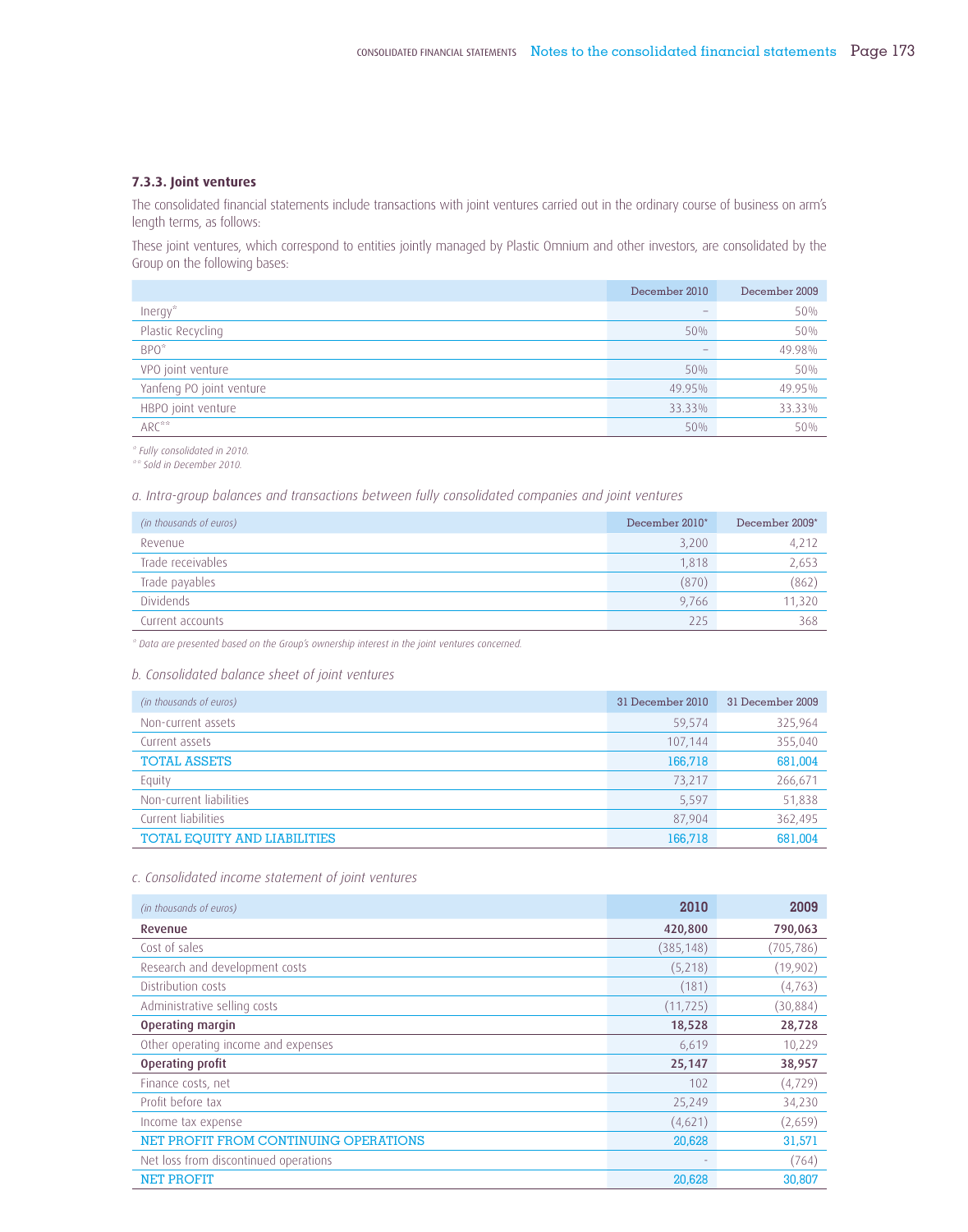#### **> 7.4. Fees paid to the Statutory Auditors**

|                                                       |                   | 2010           |                   |
|-------------------------------------------------------|-------------------|----------------|-------------------|
| (in thousands of euros)                               | Mazars            | Ernst & Young  | Total             |
| <b>Audit services</b>                                 | (1,659)           | (1,238)        | (2,897)           |
| Of which:<br>Compagnie Plastic Omnium<br>Subsidiaries | (273)<br>(1, 386) | (287)<br>(951) | (560)<br>(2, 337) |
| Other fees paid to the Statutory Auditors             | (210)             | (219)          | (429)             |
| Of which:<br>Compagnie Plastic Omnium<br>Subsidiaries | (8)<br>(202)      | 0<br>(219)     | (8)<br>(421)      |
| <b>TOTAL</b>                                          | (1,869)           | (1.457)        | (3,326)           |

|                                                       |                | 2009           |                   |
|-------------------------------------------------------|----------------|----------------|-------------------|
| (in thousands of euros)                               | Mazars         | Ernst & Young  | Total*            |
| <b>Audit services</b>                                 | (1, 101)       | (832)          | (1,933)           |
| Of which:<br>Compagnie Plastic Omnium<br>Subsidiaries | (273)<br>(828) | (253)<br>(579) | (526)<br>(1, 407) |
| Other fees paid to the Statutory Auditors             | (76)           | (65)           | (141)             |
| Of which:<br>Compagnie Plastic Omnium<br>Subsidiaries | (76)           | (65)           | (141)             |
| <b>TOTAL</b>                                          | (1.177)        | (897)          | (2,074)           |

*\*The fees disclosed for 2009 included all fees relating to audit and consulting work for the Group paid to both the statutory auditors and other firms. In 2010,*  in accordance with the recommendations made by the Autorité des Marchés Financiers, the figures only include fees paid to the statutory auditors. Fees billed *by other firms are therefore not disclosed.*

#### **> 7.5. Consolidating entity**

Compagnie Plastic Omnium is fully consolidated in the accounts of Burelle SA, which owns 54.74% of its capital, or 59.85% after the impact of canceling treasury stock.

Burelle SA – 19 Avenue Jules Carteret

69342 Lyon Cedex 07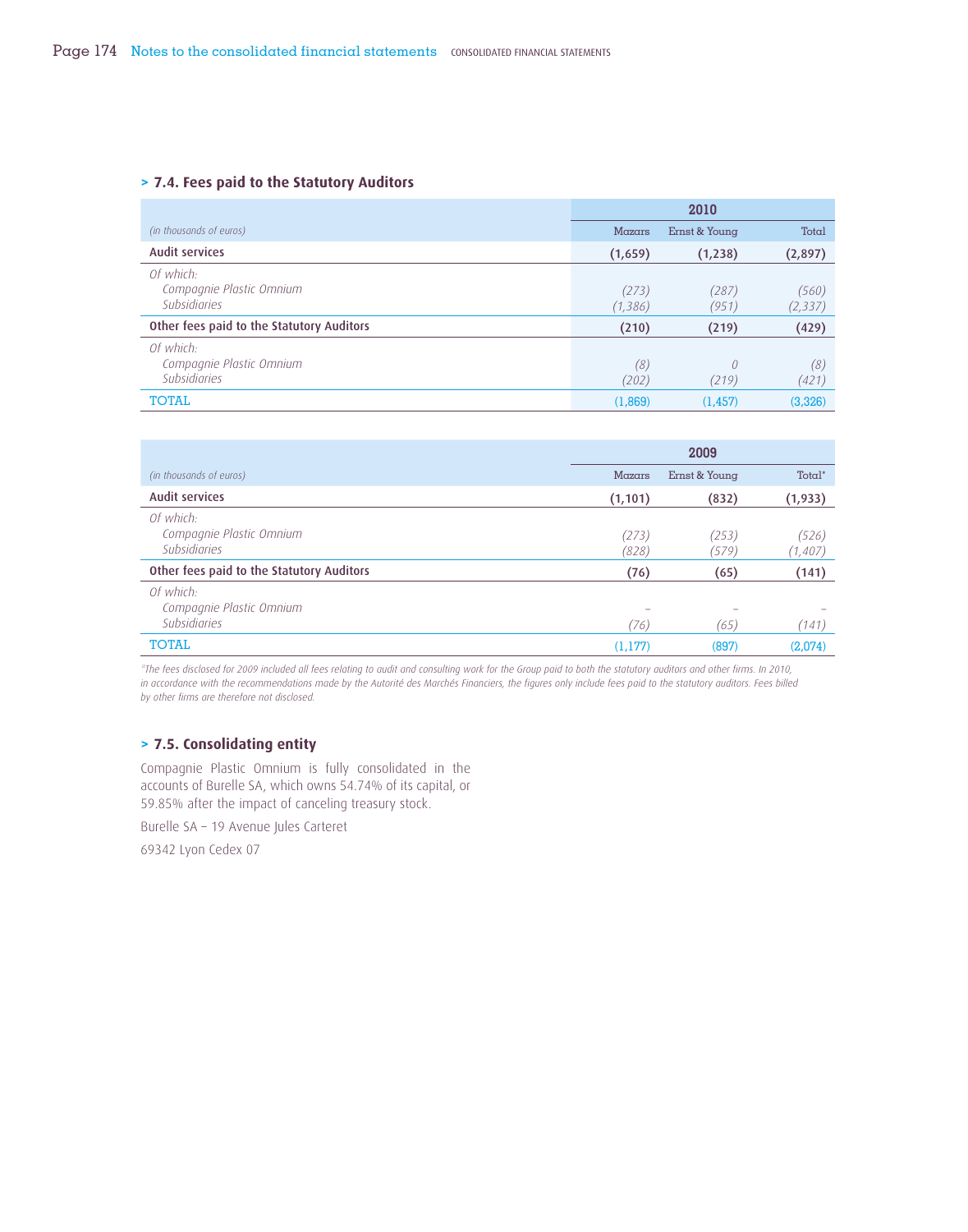#### **> 7.6. Subsequent events**

To the best of management's knowledge, no events have occurred since the year-end that would be likely to have a material impact on the Group's business, financial position, results or assets.

#### **List of consolidated companies at 31 December 2010**

|                                                       | Reportable segments |                  |                       |                              | 31 December 2010      |               |                              | 31 December 2009      |                  |                |
|-------------------------------------------------------|---------------------|------------------|-----------------------|------------------------------|-----------------------|---------------|------------------------------|-----------------------|------------------|----------------|
| Company                                               | Auto-<br>motive     | Environ-<br>ment | Not<br>allo-<br>cated | Consoli-<br>dation<br>method | %<br>voting<br>rights | %<br>interest | Consoli-<br>dation<br>method | %<br>voting<br>rights | $\%$<br>interest | Tax<br>group   |
| France                                                |                     |                  |                       |                              |                       |               |                              |                       |                  |                |
| COMPAGNIE PLASTIC<br><b>OMNIUM SA</b>                 |                     |                  | ٠                     | Parent<br>com-<br>pany       |                       |               | Parent<br>com-<br>pany       |                       |                  | 1              |
| PLASTIC OMNIUM<br>SYSTEMES URBAINS SA                 |                     | ٠                |                       | F                            | 100                   | 100           | F                            | 100                   | 100              | 1              |
| METROPLAST SAS                                        |                     | $\bullet$        |                       | F.                           | 100                   | 100           | F                            | 100                   | 100              | $\mathbf{1}$   |
| LA REUNION VILLE<br>PROPRE SAS                        |                     | $\bullet$        |                       | F.                           | 100                   | 100           | F                            | 100                   | 100              | 1              |
| PLASTIC OMNIUM<br><b>CARAÏBES SAS</b>                 |                     | ٠                |                       | F                            | 100                   | 100           | F                            | 100                   | 100              | $\mathbf{1}$   |
| <b>INERGY AUTOMOTIVE</b><br>SYSTEMS FRANCE SAS#       | ۰                   |                  |                       | F                            | 100                   | 100           | P                            | 50                    | 50               | $\overline{2}$ |
| PLASTIC CFF RECYCLING<br>SAS****                      | ٠                   |                  |                       | P                            | 50                    | 50            | P                            | 50                    | 50               |                |
| PLASTIC OMNIUM AUTO<br><b>EXTERIEUR SA</b>            | ۰                   |                  |                       | F                            | 100                   | 100           | F                            | 100                   | 100              | 1              |
| PLASTIC OMNIUM AUTO<br>EXTERIEUR SERVICES SAS         | ٠                   |                  |                       | F                            | 100                   | 100           | F                            | 100                   | 100              | 1              |
| <b>TRANSIT SAS</b>                                    |                     | $\bullet$        |                       | F.                           | 100                   | 100           | F                            | 100                   | 100              | 1              |
| PLASTIC OMNIUM<br><b>GESTION SNC</b>                  |                     |                  | $\bullet$             | F.                           | 100                   | 100           | F                            | 100                   | 100              | 1              |
| PLASTIC OMNIUM<br><b>FINANCE SNC*****</b>             |                     |                  | $\bullet$             | F                            | 100                   | 100           | F                            | 100                   | 100              | 1              |
| LUDOPARC SAS                                          |                     | ٠                |                       | F                            | 100                   | 100           | F                            | 100                   | 100              | 1              |
| PLASTIC OMNIUM<br><b>AUTO SAS</b>                     |                     |                  | ۰                     | F                            | 100                   | 100           | F                            | 100                   | 100              | 1              |
| PLASTIC OMNIUM<br>ENVIRONNEMENT                       |                     |                  |                       |                              |                       |               |                              |                       |                  |                |
| SAS*****                                              |                     | $\bullet$        | ٠                     | F.                           | 100                   | 100           | F                            | 100                   | 100              | 1              |
| PLASTIC OMNIUM AUTO<br><b>EXTERIORS SAS</b>           | ٠                   |                  |                       | F.                           | 100                   | 100           | F                            | 100                   | 100              | 1              |
| INOPLASTIC OMNIUM SAS                                 | ۰                   |                  |                       | F                            | 100                   | 100           | F                            | 100                   | 100              | $\mathbf{1}$   |
| <b>INERGY AUTOMOTIVE</b><br>SYSTEMS SA <sup>#</sup>   | ۰                   |                  |                       | F                            | 100                   | 100           | P                            | 50                    | 50               | $\mathbf{2}$   |
| <b>INERGY AUTOMOTIVE</b><br>SYSTEMS MANAGEMENT<br>SA# | ۰                   |                  |                       | F.                           | 100                   | 100           | P                            | 50                    | 50               | $\mathbf{2}$   |
| PLASTIC OMNIUM<br>ENVIRONNEMENT<br><b>GUYANE SAS</b>  |                     | $\bullet$        |                       | F                            | 100                   | 100           | F                            | 100                   | 100              | $\mathbf{1}$   |
| VALEO PLASTIC OMNIUM SNC                              | $\bullet$           |                  |                       | P                            | 50                    | 50            | P                            | 50                    | 50               | $1 -$          |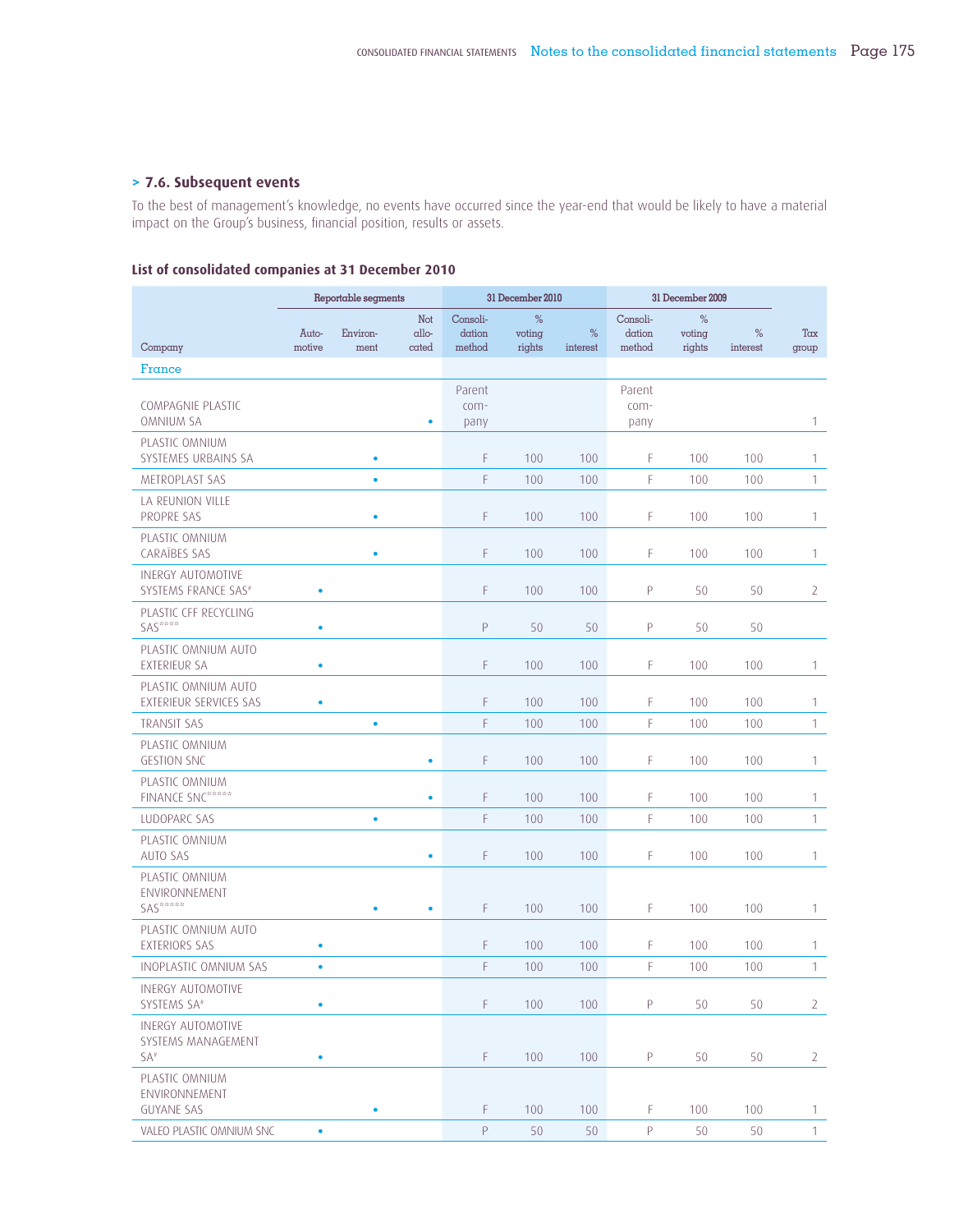|                                          |                 | Reportable segments |                |                  | 31 December 2010         |                  |                  | 31 December 2009 |               |              |
|------------------------------------------|-----------------|---------------------|----------------|------------------|--------------------------|------------------|------------------|------------------|---------------|--------------|
|                                          |                 |                     | Not            | Consoli-         | %                        |                  | Consoli-         | %                |               |              |
| Company                                  | Auto-<br>motive | Environ-<br>ment    | allo-<br>cated | dation<br>method | voting<br>rights         | $\%$<br>interest | dation<br>method | voting<br>rights | %<br>interest | Tax<br>group |
| BEAUVAIS DIFFUSION SAS                   |                 | ٠                   |                | F.               | 100                      | 100              | F                | 100              | 100           | 1            |
| PLASTIC OMNIUM                           |                 |                     |                |                  |                          |                  |                  |                  |               |              |
| <b>VERNON SAS</b>                        | $\bullet$       |                     |                | F                | 100                      | 100              | F                | 100              | 100           | 1            |
| TECHNIQUES ET MATERIELS                  |                 |                     |                |                  |                          |                  |                  |                  |               |              |
| DE COLLECTE -<br>"TEMACO" SAS            |                 | ۰                   |                | F                | 100                      | 100              | F                | 100              | 100           | 1            |
| <b>INOPART SA</b>                        | $\bullet$       |                     |                | F                | 100                      | 100              | F                | 100              | 100           | $\mathbf{1}$ |
| <b>INOPLAST SA</b>                       | $\bullet$       |                     |                | F                | 100                      | 100              | F                | 100              | 100           | 1            |
| MECELEC COMPOSITES ET                    |                 |                     |                |                  |                          |                  |                  |                  |               |              |
| RECYCLAGE - MCR SAS                      | $\bullet$       |                     |                | F                | 100                      | 100              | F                | 100              | 100           | $\mathbf{1}$ |
| ATMC INDUSTRIE SAS******                 | $\bullet$       |                     |                | ÷                | $\overline{\phantom{a}}$ | $\mathbb{Z}$     | F                | 100              | 100           | 1            |
| ALLEVARD RESSORTS                        |                 |                     |                |                  |                          |                  |                  |                  |               |              |
| COMPOSITES - "ARC" SAS PP                | $\bullet$       |                     |                | P                | 50                       | 50               | P                | 50               | 50            |              |
| COMPAGNIE SIGNATURE SAS                  |                 |                     | $\bullet$      | F                | 100                      | 100              | F                | 100              | 100           |              |
| SIGNATURE HOLDING SAS                    |                 |                     | $\bullet$      | F                | 100                      | 100              | F                | 100              | 100           |              |
| SIGNATURE SA                             |                 |                     | $\bullet$      | F                | 100                      | 100              | F                | 100              | 100           |              |
| SIGNATURE VERTICAL<br><b>HOLDING SAS</b> |                 | ٠                   |                | F                | 100                      | 65               | F                | 100              | 65            | 6            |
| ATLAS SAS                                |                 | ٠                   |                | E                | 26.25                    | 26.25            | E                | 26.25            | 26.25         |              |
| SOCIÉTÉ D'APPLICATIONS                   |                 |                     |                |                  |                          |                  |                  |                  |               |              |
| ROUTIÈRES SAS                            |                 | ٠                   |                | E                | 35                       | 35               | E                | 35               | 35            |              |
| EUROLINERS SAS                           |                 | ٠                   |                | E.               | 35                       | 35               | E                | 35               | 35            |              |
| SIGNATURE TRAFFIC                        |                 |                     |                |                  |                          |                  |                  |                  |               |              |
| <b>SYSTEMS SAS</b>                       |                 | ٠                   |                | F                | 100                      | 65               | F                | 100              | 65            | 6            |
| SIGNALISATION SÉCURITÉ<br>SARL           |                 | ٠                   |                | E                | 35                       | 35               | E                | 35               | 35            |              |
| <b>FARCOR SAS</b>                        |                 | $\bullet$           |                | F                | 100                      | 65               | F                | 100              | 65            | 6            |
| SODILOR SAS                              |                 | $\bullet$           |                | F                | 100                      | 65               | F                | 100              | 65            | 6            |
| <b>SECTRA</b>                            |                 | ٠                   |                | E                | 35                       | 35               | E                | 35               | 35            |              |
| SIGNALIS SAS                             |                 | ٠                   |                | E                | 35                       | 35               | E                | 35               | 35            |              |
| SIGNALISATION                            |                 |                     |                |                  |                          |                  |                  |                  |               |              |
| TOULOUSAINE SAS                          |                 | ٠                   |                | E                | 35                       | 35               | E                | 35               | 35            |              |
| EUROMARK HOLDING SAS                     |                 | ٠                   |                | E                | 35                       | 35               | Ε                | 35               | 35            |              |
| SIGNATURE<br>INTERNATIONAL SAS           |                 |                     | $\bullet$      | F                | 100                      | 100              | F.               | 100              | 100           |              |
| SIGNATURE SAS*****                       |                 | ٠                   |                | E                | 35                       | 35               | E                | 35               | 35            |              |
| SIGNATURE FRANCE SAS                     |                 | ٠                   |                | E                | 35                       | 35               | E                | 35               | 35            |              |
| SIGNATURE GESTION SAS                    |                 | ٠                   |                | E                | 35                       | 35               | E                | 35               | 35            |              |
| <b>GTU SAS</b>                           |                 | ٠                   |                | E                | 35                       | 35               | $\mathsf E$      | 35               | 35            |              |
| SULO FRANCE SAS                          |                 | ٠                   |                | F.               | 100                      | 100              | F                | 100              | 100           | $\mathbf{1}$ |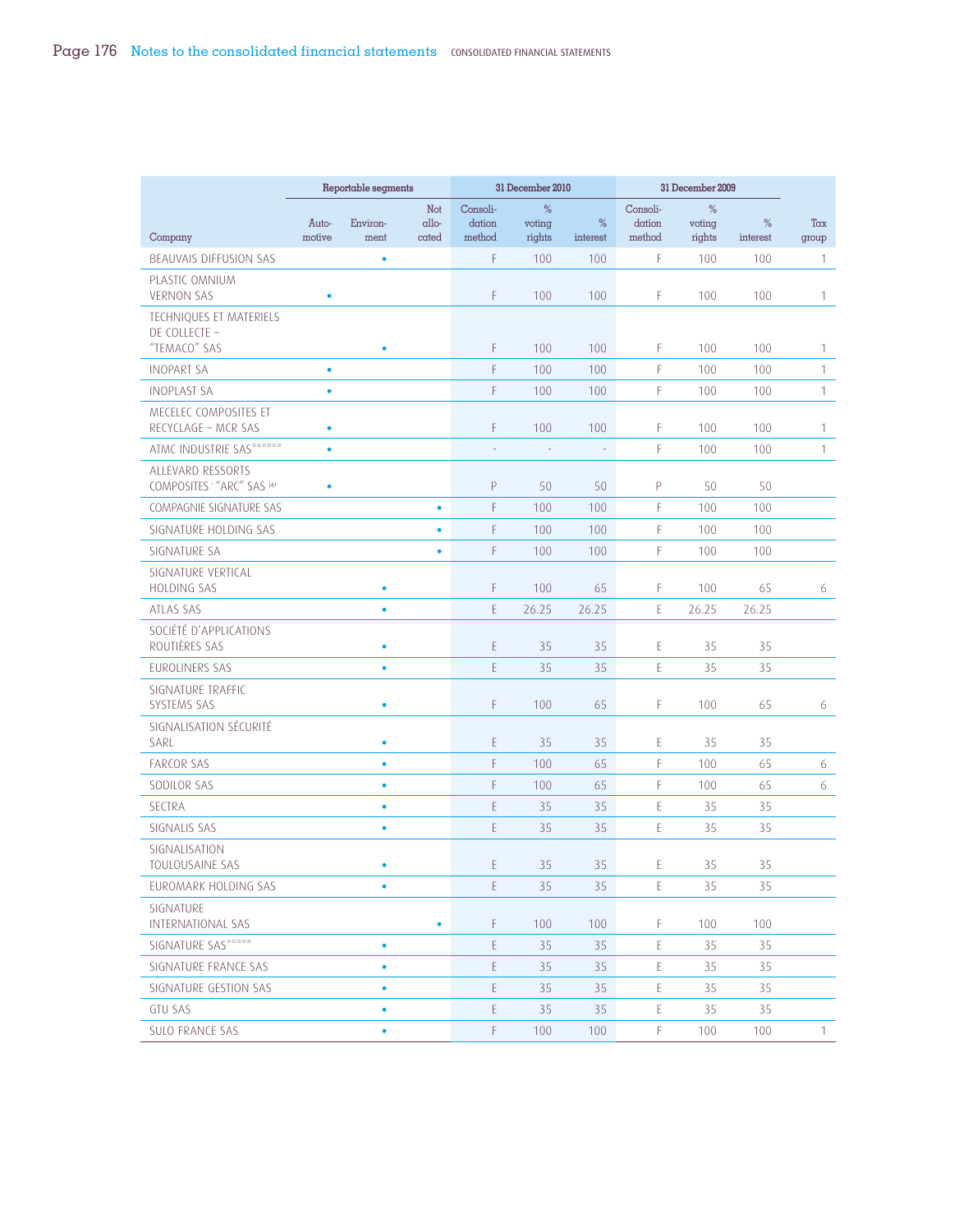|                                                                    |                 | Reportable segments |                       |                              | 31 December 2010      |                  |                              | 31 December 2009      |                  |              |
|--------------------------------------------------------------------|-----------------|---------------------|-----------------------|------------------------------|-----------------------|------------------|------------------------------|-----------------------|------------------|--------------|
| Company                                                            | Auto-<br>motive | Environ-<br>ment    | Not<br>allo-<br>cated | Consoli-<br>dation<br>method | %<br>voting<br>rights | $\%$<br>interest | Consoli-<br>dation<br>method | %<br>voting<br>rights | $\%$<br>interest | Tax<br>group |
| Argentina                                                          |                 |                     |                       |                              |                       |                  |                              |                       |                  |              |
| <b>INERGY AUTOMOTIVE</b>                                           |                 |                     |                       |                              |                       |                  |                              |                       |                  |              |
| SYSTEMS ARGENTINA SA <sup>#</sup>                                  | $\bullet$       |                     |                       | F                            | 100                   | 100              | P                            | 50                    | 50               |              |
| PLASTIC OMNIUM SA                                                  | $\bullet$       | $\bullet$           |                       | F.                           | 100                   | 100              | F                            | 100                   | 100              |              |
| Belgium                                                            |                 |                     |                       |                              |                       |                  |                              |                       |                  |              |
| PLASTIC OMNIUM<br><b>AUTOMOTIVE NV</b>                             | ٠               |                     |                       | F                            | 100                   | 100              | F                            | 100                   | 100              |              |
| PLASTIC OMNIUM NV                                                  |                 | $\bullet$           |                       | F.                           | 100                   | 100              | F                            | 100                   | 100              |              |
| INERGY AUTOMOTIVE<br>SYSTEMS BELGIUM<br>RESEARCH NV <sup>#</sup>   | ٠               |                     |                       | F                            | 100                   | 100              | P                            | 50                    | 50               |              |
| <b>INERGY AUTOMOTIVE</b><br>SYSTEMS BELGIUM SA <sup>#</sup>        | ٠               |                     |                       | F.                           | 100                   | 100              | P                            | 50                    | 50               |              |
| DIDIER VANDENWEGHE NV                                              |                 | ٠                   |                       | E                            | 35                    | 35               | E                            | 35                    | 35               |              |
| <b>VANDIPAINT NV</b>                                               |                 | $\bullet$           |                       | E                            | 35                    | 35               | E                            | 35                    | 35               |              |
| <b>SULO NV</b>                                                     |                 | $\bullet$           |                       | F                            | 100                   | 100              | F                            | 100                   | 100              |              |
| <b>Brazil</b>                                                      |                 |                     |                       |                              |                       |                  |                              |                       |                  |              |
| <b>INERGY AUTOMOTIVE</b><br>SYSTEMS DO BRASIL LTDA#                | $\bullet$       |                     |                       | F                            | 100                   | 100              | P                            | 50                    | 50               |              |
| PLASTIC OMNIUM DO<br><b>BRASIL LTDA</b>                            | ٠               |                     |                       | F                            | 100                   | 100              | F                            | 100                   | 100              |              |
| Canada                                                             |                 |                     |                       |                              |                       |                  |                              |                       |                  |              |
| <b>INERGY AUTOMOTIVE</b><br>SYSTEMS CANADA INC#                    | $\bullet$       |                     |                       | F                            | 100                   | 100              | P                            | 50                    | 50               |              |
| <b>HBPO CANADA</b>                                                 | $\bullet$       |                     |                       | P                            | 33.33                 | 33.33            | $\mathsf{P}$                 | 33.33                 | 33.33            |              |
| Chile                                                              |                 |                     |                       |                              |                       |                  |                              |                       |                  |              |
| PLASTIC OMNIUM SA                                                  |                 | $\bullet$           |                       | F                            | 100                   | 100              | F                            | 100                   | 100              |              |
| China                                                              |                 |                     |                       |                              |                       |                  |                              |                       |                  |              |
| JIANGSU XIENO<br>AUTOMOTIVE COMPONENTS<br>CO LTD                   |                 |                     |                       | F                            | 60                    | 60               | F                            | 60                    | 60               |              |
| <b>INERGY AUTOMOTIVE</b>                                           |                 |                     |                       |                              |                       |                  |                              |                       |                  |              |
| SYSTEMS CONSULTING<br>(BEIJING) CO LTD <sup>#</sup>                | $\bullet$       |                     |                       | F.                           | 100                   | 100              | P                            | 50                    | 50               |              |
| YANFENG PO AUTOMOTIVE<br>EXTERIOR SYSTEMS CO LTD                   | $\bullet$       |                     |                       | P                            | 49.95                 | 49.95            | P                            | 49.95                 | 49.95            |              |
| PLASTIC OMNIUM<br>(SHANGHAÏ) BUSINESS<br>CONSULTING CO LTD**       |                 |                     | $\bullet$             | F.                           | 100                   | 100              | F                            | 100                   | 100              |              |
| INERGY AUTOMOTIVE<br>SYSTEMS WUHAN CO LTD <sup>#</sup>             | $\bullet$       |                     |                       | F.                           | 100                   | 100              | P                            | 50                    | 50               |              |
| INERGY AUTOMOTIVE<br>SYSTEMS MANUFACTURING<br>(Beijing) CO LTD** # | $\bullet$       |                     |                       | F.                           | 100                   | 100              | P                            | 50                    | 50               |              |
| CHONGQING YANFENG PO<br>AE FAWAY CO LTD*                           |                 |                     |                       | P                            | 49.95                 | 49.95            |                              |                       |                  |              |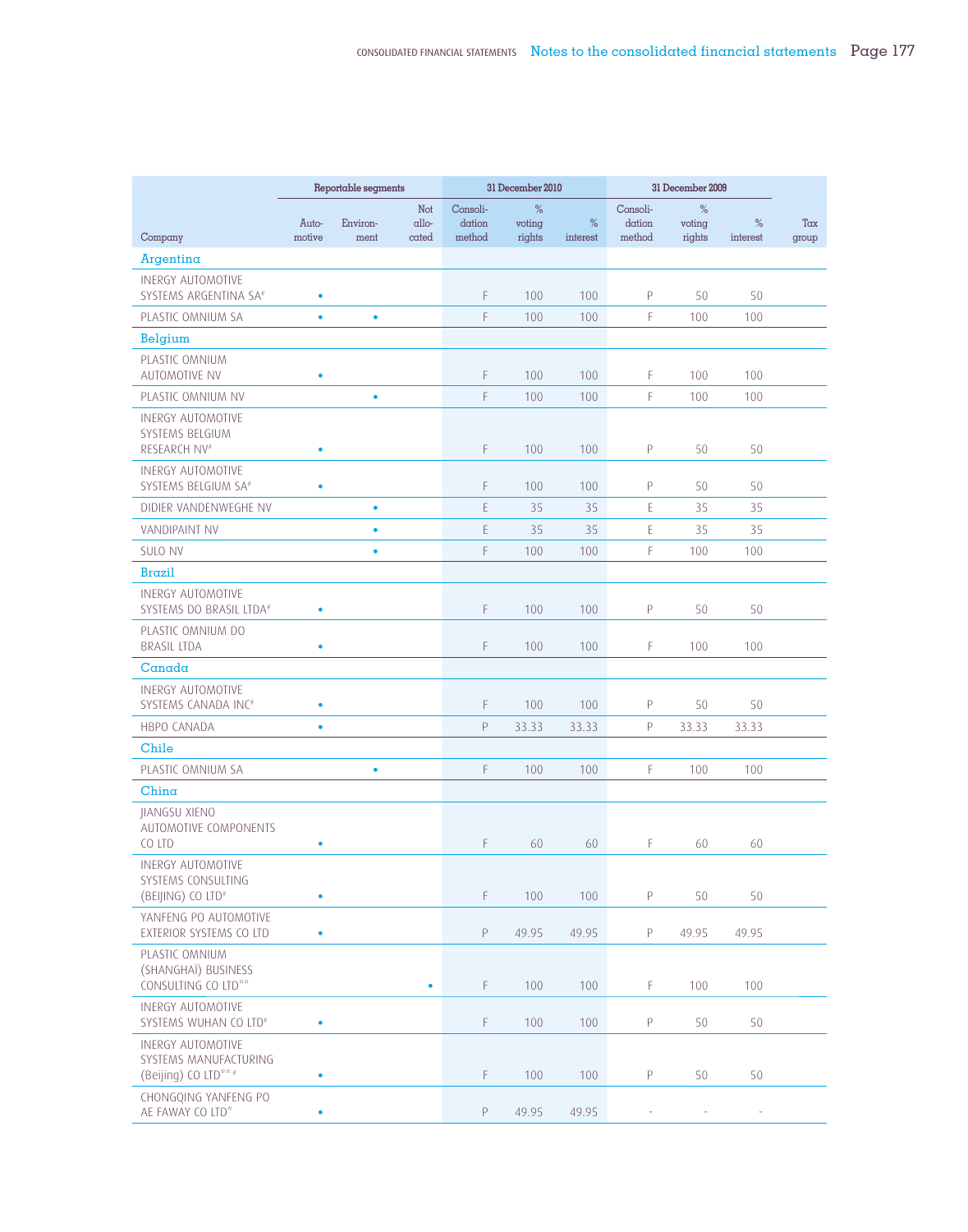|                                                                         | Reportable segments |                  |                               |                              | 31 December 2010      |               |                              | 31 December 2009      |               |                |
|-------------------------------------------------------------------------|---------------------|------------------|-------------------------------|------------------------------|-----------------------|---------------|------------------------------|-----------------------|---------------|----------------|
| Company                                                                 | Auto-<br>motive     | Environ-<br>ment | Not<br>$\alpha$ llo-<br>cated | Consoli-<br>dation<br>method | %<br>voting<br>rights | %<br>interest | Consoli-<br>dation<br>method | %<br>voting<br>rights | %<br>interest | Tax<br>group   |
| GUANGZHOU ZHONGXIN<br>YANFENG PO AE TRIM<br>$CO$ LTD <sup>*</sup>       | ۰                   |                  |                               | Ρ                            | 49.95                 | 49.95         |                              |                       |               |                |
| <b>CHENGDU FAWAY</b><br>YANFENG PO*                                     | ۰                   |                  |                               | E                            | 24.48                 | 24.48         |                              |                       |               |                |
| <b>Czech Republic</b><br>HBPO CZECH S.R.O                               | $\bullet$           |                  |                               | Ρ                            | 33.33                 | 33.33         | P                            | 33.33                 | 33.33         |                |
| VODOROVNE DOPRAVNI<br>ZNACENT S.A.R S.R.O                               |                     | ٠                |                               | E                            | 35                    | 35            | E                            | 35                    | 35            |                |
| <b>SULO SRO</b>                                                         |                     | ٠                |                               | F                            | 100                   | 100           | F                            | 100                   | 100           |                |
| Germany                                                                 |                     |                  |                               |                              |                       |               |                              |                       |               |                |
| PLASTIC OMNIUM GmbH                                                     |                     |                  | $\bullet$                     | F                            | 100                   | 100           | F                            | 100                   | 100           | 9              |
| PLASTIC OMNIUM AUTO<br>COMPONENTS GmbH                                  | ۰                   |                  |                               | F                            | 100                   | 100           | F                            | 100                   | 100           | 9              |
| PLASTIC OMNIUM<br>ENTSORGUNGSTECHNIK<br>GmbH                            |                     | ٠                |                               | F                            | 100                   | 100           | F.                           | 100                   | 100           |                |
| <b>INERGY AUTOMOTIVE</b><br>SYSTEMS GERMANY GmbH <sup>#</sup>           | $\bullet$           |                  |                               | F                            | 100                   | 100           | P                            | 50                    | 50            |                |
| <b>HBPO</b><br>BETEILIGUNGSGESELLS-                                     |                     |                  |                               |                              |                       |               |                              |                       |               |                |
| CHAFT mbH                                                               | ۰                   |                  |                               | Ρ                            | 33.33                 | 33.33         | P                            | 33.33                 | 33.33         |                |
| HBPO GERMANY GmbH                                                       | $\bullet$           |                  |                               | P                            | 33.33                 | 33.33         | $\mathsf{P}$                 | 33.33                 | 33.33         |                |
| HBPO GmbH                                                               | ۰                   |                  |                               | P                            | 33.33                 | 33.33         | P                            | 33.33                 | 33.33         |                |
| BERLACK GmbH                                                            |                     | ۰                |                               | E                            | 35                    | 35            | E                            | 35                    | 35            |                |
| SULO VERWALTUNG UND<br>TECHNIK GmbH (Signature<br>Verkehrstechnik GmbH) |                     | ٠                |                               | F                            | 100                   | 100           | F                            | 100                   | 100           |                |
| SIGNATURE MARKIERTECH-<br>NIK GmbH                                      |                     | ٠                |                               | E.                           | 35                    | 35            | E                            | 35                    | 35            |                |
| SIGNATURE DEUTSCHLAND<br>GmbH                                           |                     | ٠                |                               | F                            | 100                   | 100           | F                            | 100                   | 100           | 3              |
| ENVICOMP GmbH & Co KG                                                   |                     | $\bullet$        |                               | F                            | 100                   | 100           | F                            | 100                   | 100           | 3              |
| ENVICOMP SYSTEMLOGISTIK<br>VERWARLTUNG<br>GmbH & Co KG                  |                     | ٠                |                               | F.                           | 100                   | 100           | F.                           | 100                   | 100           | 3              |
| WESTFALIA<br>SPEDITIONSGESELLSCHAFT<br>mbH                              |                     | ٠                |                               | F                            | 100                   | 100           | F.                           | 100                   | 100           | 3              |
| <b>SULO EINSENWERK</b><br><b>STREUBER &amp; LOHMANN</b><br>GmbH         |                     | ۰                |                               | F                            | 100                   | 100           | F.                           | 100                   | 100           | 9              |
| SULO UMWELTTECHNIK<br>GmbH                                              |                     | ٠                |                               | F                            | 100                   | 100           | F.                           | 100                   | 100           | 9              |
| SULO UMWELTTECHNIK<br>BETEILIGUNGS GmbH                                 |                     | ٠                |                               | F                            | 100                   | 100           | F.                           | 100                   | 100           | $\overline{9}$ |
| SULO EMBALLAGEN BETEILI-<br>GUNGS GmbH                                  |                     | ٠                |                               | F                            | 100                   | 100           | F                            | 100                   | 100           | 9              |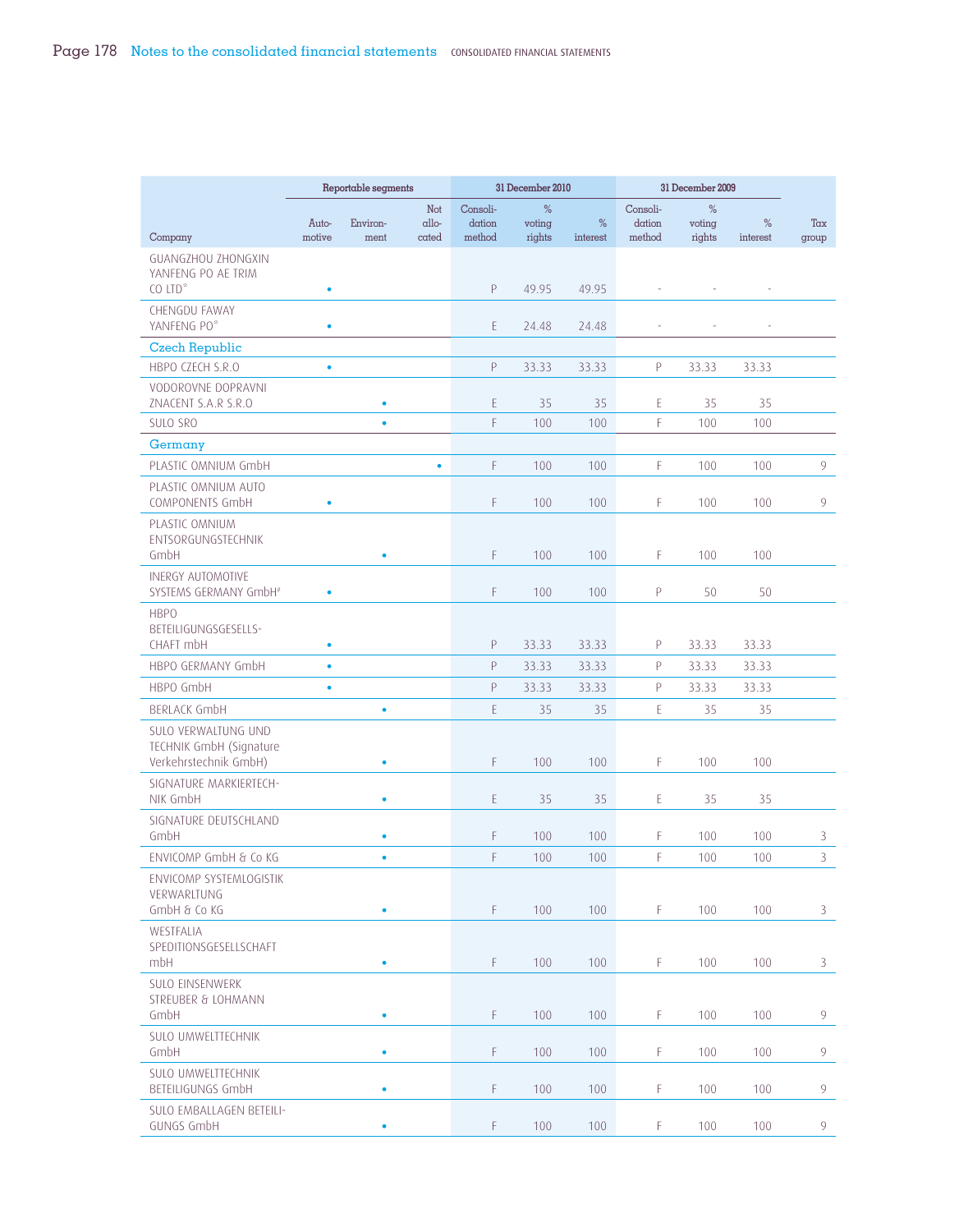|                                                                          | Reportable segments |           |                     |                                                                                                 | 31 December 2010 |          | 31 December 2009                                                                                         |             |          |                 |
|--------------------------------------------------------------------------|---------------------|-----------|---------------------|-------------------------------------------------------------------------------------------------|------------------|----------|----------------------------------------------------------------------------------------------------------|-------------|----------|-----------------|
|                                                                          | Auto-               | Environ-  | <b>Not</b><br>allo- | Consoli-<br>dation                                                                              | %<br>voting      | $\%$     | Consoli-<br>dation<br>method                                                                             | %<br>voting | %        | Tax             |
| Company                                                                  | motive              | ment      | cated               | method                                                                                          | rights           | interest |                                                                                                          | rights      | interest | group           |
| <b>SULO EMBALLAGEN</b><br>$GmbH$ ####                                    |                     | ٠         |                     | F                                                                                               | 100              | 100      | F                                                                                                        | 100         | 100      | 9               |
| PLASTIC OMNIUM URBAN<br>SYSTEMS GmbH**                                   |                     |           | $\bullet$           | F                                                                                               | 100              | 100      | F                                                                                                        | 100         | 100      | 3               |
| EUROMARK DEUTSCHLAND                                                     |                     |           |                     |                                                                                                 |                  |          |                                                                                                          |             |          |                 |
| GmbH**                                                                   |                     | ٠         |                     | E                                                                                               | 35               | 35       | E                                                                                                        | 35          | 35       |                 |
| PLASTIC OMNIUM<br>COMPOSITES GmbH*                                       | ٠                   |           |                     | F                                                                                               | 100              | 100      |                                                                                                          |             |          | 9               |
| <b>SULO</b><br>ENTSORGUNGSTECHNIK<br>GmbH*                               | ٠                   |           |                     | F.                                                                                              | 100              | 100      |                                                                                                          |             |          | 9               |
| Greece                                                                   |                     |           |                     |                                                                                                 |                  |          |                                                                                                          |             |          |                 |
| SIGNATURE HELLAS###                                                      |                     | $\bullet$ |                     | E                                                                                               | 17.50            | 17.50    | E                                                                                                        | 35          | 35       |                 |
| India                                                                    |                     |           |                     |                                                                                                 |                  |          |                                                                                                          |             |          |                 |
| PLASTIC OMNIUM VARROC<br>PRIVATE LTD                                     | $\bullet$           |           |                     | F.                                                                                              | 60               | 60       | F                                                                                                        | 60          | 60       |                 |
| <b>INERGY AUTOMOTIVE</b><br>SYSTEMS INDIA#                               | ٠                   |           |                     | F.                                                                                              | 100              | 100      | $\mathsf{P}$                                                                                             | 50          | 50       |                 |
| <b>INERGY AUTOMOTIVE</b><br>SYSTEMS MANUFACTURING<br>INDIA PVT LTD* #    | ٠                   |           |                     | F                                                                                               | 55               | 55       |                                                                                                          |             | ÷,       |                 |
| Ireland                                                                  |                     |           |                     |                                                                                                 |                  |          |                                                                                                          |             |          |                 |
| <b>INERGY AUTOMOTIVE</b><br>SYSTEMS REINSURANCE LTD <sup>#</sup>         | $\bullet$           |           |                     | F                                                                                               | 100              | 100      | P                                                                                                        | 50          | 50       |                 |
| Japan                                                                    |                     |           |                     |                                                                                                 |                  |          |                                                                                                          |             |          |                 |
| <b>INERGY AUTOMOTIVE</b><br>SYSTEMS KK#                                  | $\bullet$           |           |                     | F.                                                                                              | 100              | 100      | $\mathsf{P}$                                                                                             | 50          | 50       |                 |
| <b>HBPO JAPAN</b>                                                        | $\bullet$           |           |                     | P                                                                                               | 33.33            | 33.33    | P                                                                                                        | 33.33       | 33.33    |                 |
| Mexico                                                                   |                     |           |                     |                                                                                                 |                  |          |                                                                                                          |             |          |                 |
| PLASTIC OMNIUM<br>AUTOMOVIL SA DE CV                                     | $\bullet$           |           |                     | F.                                                                                              | 100              | 100      | F                                                                                                        | 100         | 100      | 10              |
| PLASTIC OMNIUM AUTO<br>EXTERIORES SA DE CV                               | ٠                   |           |                     | F.                                                                                              | 100              | 100      | F                                                                                                        | 100         | 100      | 10              |
| PLASTIC OMNIUM<br>INDUSTRIAL AUTO<br>EXTERIORES RAMOS<br>ARIZPE SA DE CV | $\bullet$           |           |                     | F                                                                                               | 100              | 100      | F.                                                                                                       | 100         | 100      | 10 <sup>°</sup> |
| PLASTIC OMNIUM DEL<br>BAIIO SA DE CV                                     | ٠                   |           |                     | F.                                                                                              | 100              | 100      | F                                                                                                        | 100         | 100      | 10 <sup>°</sup> |
| <b>INERGY AUTOMOTIVE</b>                                                 |                     |           |                     |                                                                                                 |                  |          |                                                                                                          |             |          |                 |
| SYSTEMS MEXICO SA DE CV <sup>#</sup>                                     | $\bullet$           |           |                     | F.                                                                                              | 100              | 100      | P                                                                                                        | 50          | 50       |                 |
| INOPLAST COMPOSITES SA<br>DE CV                                          | $\bullet$           |           |                     | F.                                                                                              | 100              | 100      | F                                                                                                        | 100         | 100      | 11              |
| INOPLASTIC OMNIUM<br>INDUSTRIAL SA DE CV                                 | $\bullet$           |           |                     | F.                                                                                              | 100              | 100      | F                                                                                                        | 100         | 100      | 11              |
| PLASTIC OMNIUM SISTEMAS<br>URBANOS SA DE CV                              |                     | ٠         |                     | F.                                                                                              | 100              | 100      | F                                                                                                        | 100         | 100      |                 |
| HBPO MEXICO SA DE CV                                                     | $\bullet$           |           |                     | $\mathsf{P}% _{0}\left( \mathsf{P}_{0}\right) \equiv\mathsf{P}_{0}\left( \mathsf{P}_{0}\right)$ | 33.33            | 33.33    | $\mathsf{P}% _{T}=\mathsf{P}_{T}\!\left( a,b\right) ,\mathsf{P}_{T}=\mathsf{P}_{T}\!\left( a,b\right) ,$ | 33.33       | 33.33    |                 |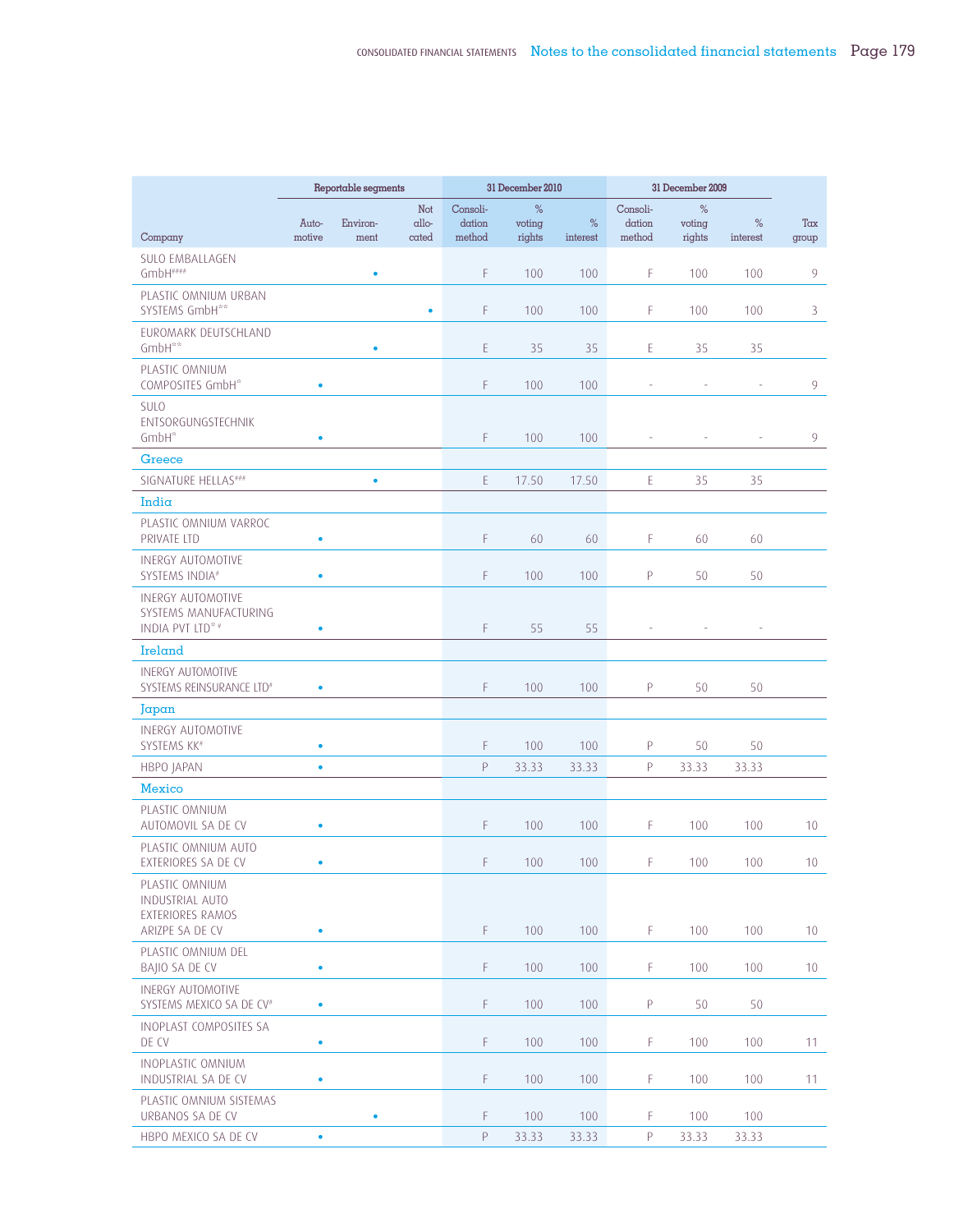|                                                                      |                 | Reportable segments |                               |                              | 31 December 2010      |               |                                                                                                          | 31 December 2009         |                          |                 |
|----------------------------------------------------------------------|-----------------|---------------------|-------------------------------|------------------------------|-----------------------|---------------|----------------------------------------------------------------------------------------------------------|--------------------------|--------------------------|-----------------|
|                                                                      | Auto-<br>motive | Environ-<br>ment    | Not<br>$\alpha$ llo-<br>cated | Consoli-<br>dation<br>method | %<br>voting<br>rights | %<br>interest | Consoli-<br>dation<br>method                                                                             | %<br>voting<br>rights    | %<br>interest            | Tax             |
| Company<br>PLASTIC OMNIUM MEDIO<br>AMBIENTE SA DE CV                 |                 | ٠                   |                               | F                            | 100                   | 100           | F                                                                                                        | 100                      | 100                      | group           |
| PLASTIC OMNIUM TOLUCA<br>SA DE CV <sup>*</sup>                       |                 |                     |                               | F                            | 100                   | 100           | $\overline{\phantom{a}}$                                                                                 | $\overline{\phantom{a}}$ | $\overline{\phantom{a}}$ | 10 <sup>°</sup> |
| <b>Middle East</b>                                                   | ٠               |                     |                               |                              |                       |               |                                                                                                          |                          |                          |                 |
| INERGY VLA PLASTIRAN#                                                | $\bullet$       |                     |                               | F                            | 51                    | 51            | P                                                                                                        | 25.50                    | 25.50                    |                 |
| Morocco                                                              |                 |                     |                               |                              |                       |               |                                                                                                          |                          |                          |                 |
| <b>INERGY AUTOMOTIVE</b><br>SYSTEMS MOROCCO* #                       | ۰               |                     |                               | F                            | 100                   | 100           |                                                                                                          |                          |                          |                 |
| <b>Netherlands</b>                                                   |                 |                     |                               |                              |                       |               |                                                                                                          |                          |                          |                 |
| PLASTIC OMNIUM BV                                                    |                 | ۰                   |                               | F                            | 100                   | 100           | F                                                                                                        | 100                      | 100                      | $\overline{7}$  |
| PLASTIC OMNIUM<br><b>INTERNATIONAL BV</b>                            |                 |                     | ۰                             | F                            | 100                   | 100           | F                                                                                                        | 100                      | 100                      | 7               |
| SIGNATURE WEGMARKER-<br>ING BV                                       |                 | ٠                   |                               | E                            | 35                    | 35            | E                                                                                                        | 35                       | 35                       |                 |
| <b>SULO BV</b>                                                       |                 | $\bullet$           |                               | F                            | 100                   | 100           | F                                                                                                        | 100                      | 100                      |                 |
| Poland                                                               |                 |                     |                               |                              |                       |               |                                                                                                          |                          |                          |                 |
| <b>INERGY AUTOMOTIVE</b><br>SYSTEMS POLAND Sp. Z.O.O#                | ۰               |                     |                               | F                            | 100                   | 100           | P                                                                                                        | 50                       | 50                       |                 |
| PLASTIC OMNIUM AUTO<br>EXTERIORS SP Z.O.O                            | ò               |                     |                               | F                            | 100                   | 100           | F                                                                                                        | 100                      | 100                      |                 |
| SULO Sp. Z.O.O                                                       |                 | $\bullet$           |                               | F                            | 100                   | 100           | F                                                                                                        | 100                      | 100                      |                 |
| Portugal                                                             |                 |                     |                               |                              |                       |               |                                                                                                          |                          |                          |                 |
| PLASTIC OMNIUM SA####                                                |                 | $\bullet$           |                               | F                            | 100                   | 100           | F                                                                                                        | 100                      | 100                      |                 |
| Romania                                                              |                 |                     |                               |                              |                       |               |                                                                                                          |                          |                          |                 |
| <b>INERGY AUTOMOTIVE</b><br>SYSTEMS ROMANIA#                         | ٠               |                     |                               | F                            | 100                   | 100           | P                                                                                                        | 50                       | 50                       |                 |
| SIGNATURE SEMNALIZARE<br>ROUMANIE##                                  |                 | ٠                   |                               | E                            | 34.88                 | 34.88         | E                                                                                                        | 34.88                    | 34.88                    |                 |
| Russia                                                               |                 |                     |                               |                              |                       |               |                                                                                                          |                          |                          |                 |
| INERGY RUSSIA#                                                       | $\bullet$       |                     |                               | F                            | 100                   | 100           | $\mathsf{P}% _{T}=\mathsf{P}_{T}\!\left( a,b\right) ,\mathsf{P}_{T}=\mathsf{P}_{T}\!\left( a,b\right) ,$ | 50                       | 50                       |                 |
| Singapore                                                            |                 |                     |                               |                              |                       |               |                                                                                                          |                          |                          |                 |
| SULO ENVIRONMENTAL<br>SYSTEMS PTE Ltd                                |                 | ٠                   |                               | F                            | 100                   | 100           | F.                                                                                                       | 100                      | 100                      |                 |
| Slovakia                                                             |                 |                     |                               |                              |                       |               |                                                                                                          |                          |                          |                 |
| PLASTIC OMNIUM AUTO<br>EXTERIORS S.R.O.                              | $\bullet$       |                     |                               | F                            | 100                   | 100           | F.                                                                                                       | 100                      | 100                      |                 |
| <b>INERGY AUTOMOTIVE</b><br>SYSTEMS SLOVAQUIA S.R.O. <sup>#</sup>    | $\bullet$       |                     |                               | F                            | 100                   | 100           | P                                                                                                        | 50                       | 50                       |                 |
| HBPO SLOVAKIA S.R.O                                                  | $\bullet$       |                     |                               | P                            | 33.33                 | 33.33         | $\mathsf{P}% _{0}\left( \mathcal{A}_{0}\right) \equiv\mathsf{P}_{0}\left( \mathcal{A}_{0}\right)$        | 33.33                    | 33.33                    |                 |
| South Africa                                                         |                 |                     |                               |                              |                       |               |                                                                                                          |                          |                          |                 |
| <b>INERGY AUTOMOTIVE</b><br>SYSTEMS SOUTH AFRICA<br>LTD <sup>#</sup> | ٠               |                     |                               | F                            | 100                   | 100           | P                                                                                                        | 50                       | 50                       |                 |
| PLASTIC OMNIUM URBAN                                                 |                 |                     |                               |                              |                       |               |                                                                                                          |                          |                          |                 |
| SYSTEMS (Pty) LTD                                                    |                 | ٠                   |                               | $\mathsf F$                  | 100                   | 100           | F.                                                                                                       | 100                      | 100                      |                 |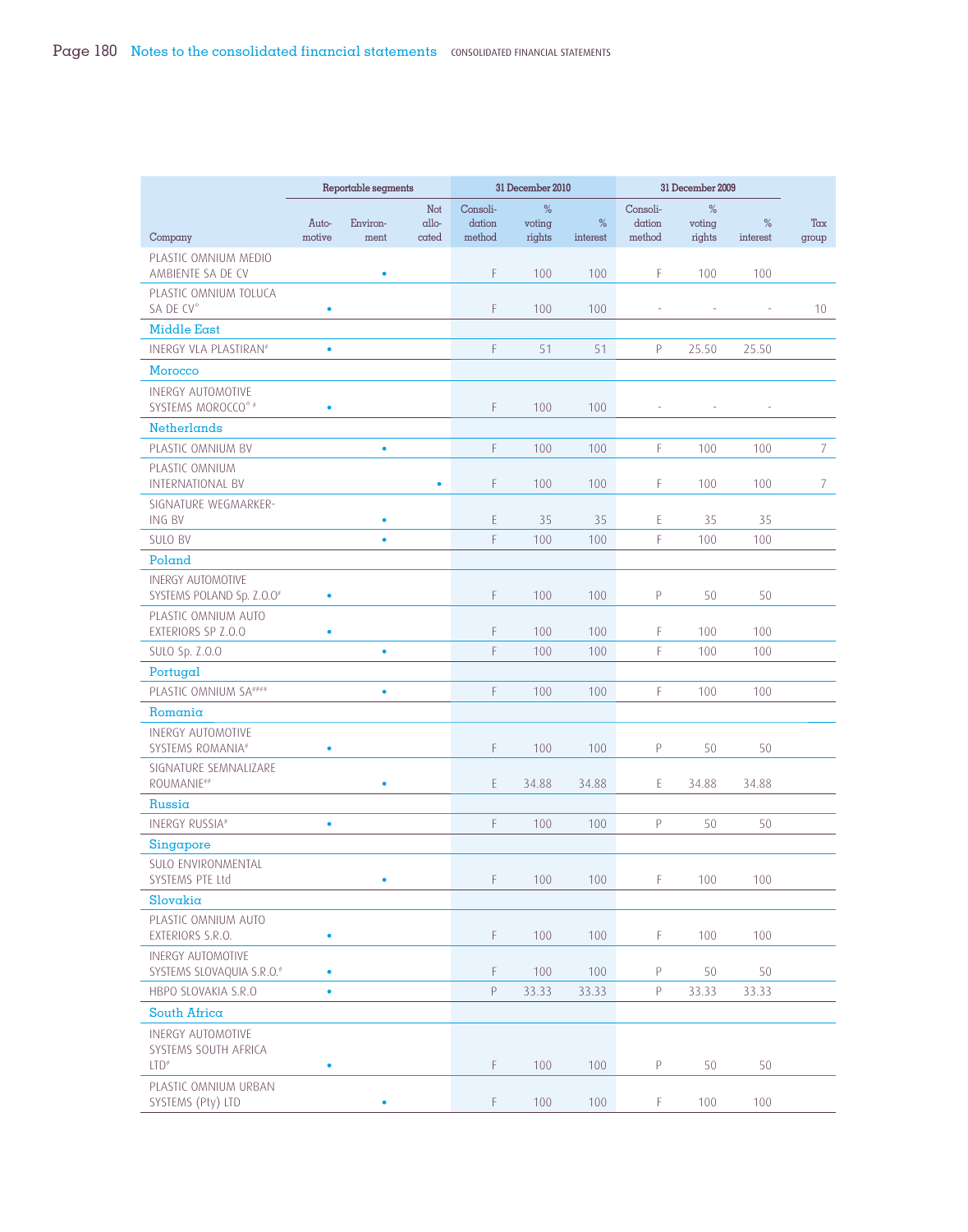|                                                                |           | Reportable segments |              |                    | 31 December 2010 |          |                          | 31 December 2009 |          |                |
|----------------------------------------------------------------|-----------|---------------------|--------------|--------------------|------------------|----------|--------------------------|------------------|----------|----------------|
|                                                                | Auto-     | Environ-            | Not<br>allo- | Consoli-<br>dation | %<br>voting      | %        | Consoli-<br>dation       | %<br>voting      | $\%$     | Tax            |
| Company                                                        | motive    | ment                | cated        | method             | rights           | interest | method                   | rights           | interest | group          |
| South Korea                                                    |           |                     |              |                    |                  |          |                          |                  |          |                |
| SAMLIP HBPO CORÉE<br>DU SUD                                    | ٠         |                     |              | Ρ                  | 16.67            | 16.67    | P                        | 16.67            | 16.67    |                |
| HBPO CORÉE DU SUD                                              | ۰         |                     |              | P                  | 33.33            | 33.33    | $\mathsf{P}$             | 33.33            | 33.33    |                |
| <b>INERGY AUTOMOTIVE</b><br>SYSTEMS CO LTD <sup>#</sup>        | ۰         |                     |              | F.                 | 100              | 100      | P                        | 50               | 50       |                |
| $S$ pain                                                       |           |                     |              |                    |                  |          |                          |                  |          |                |
| COMPAÑIA PLASTIC<br><b>OMNIUM SA</b>                           |           |                     | $\bullet$    | F                  | 100              | 100      | F                        | 100              | 100      | 4              |
| PLASTIC OMNIUM<br><b>EQUIPAMIENTOS</b><br><b>EXTERIORES SA</b> | ۰         |                     |              | F                  | 100              | 100      | F                        | 100              | 100      | 4              |
| PLASTIC OMNIUM<br>SISTEMAS URBANOS SA                          |           | ٠                   |              | F.                 | 100              | 100      | F                        | 100              | 100      | $\overline{4}$ |
| <b>INERGY AUTOMOTIVE</b><br>SYSTEMS VALLADOLID SL#             | ۰         |                     |              | F.                 | 100              | 100      | P                        | 50               | 50       |                |
| <b>INERGY AUTOMOTIVE</b><br>SYSTEMS SPAIN SA                   |           |                     |              |                    |                  |          |                          |                  |          |                |
| (Arevalo/Vigo)#                                                | ٠         |                     |              | F                  | 100              | 100      | P                        | 50               | 50       |                |
| VALEO PLASTIC OMNIUM SL                                        | $\bullet$ |                     |              | P                  | 50               | 50       | P                        | 50               | 50       |                |
| <b>JUEGOS LUDOPARC SL PPP</b>                                  |           | ٠                   |              | F.                 | 100              | 100      | F                        | 100              | 100      | 4              |
| <b>INOPLAST SA*****</b>                                        | ٠         |                     |              | F.                 | 100              | 100      | F                        | 100              | 100      | $\overline{4}$ |
| HBPO IBERIA SL                                                 | ۰         |                     |              | P                  | 33.33            | 33.33    | P                        | 33.33            | 33.33    |                |
| SIGNATURE<br>SENALIZACION SA                                   |           | ٠                   |              | F.                 | 100              | 65       | F                        | 100              | 65       |                |
| HBPO ESPAGNE<br>AUTOMOVIL SL                                   | ٠         |                     |              | Ρ                  | 33.33            | 33.33    | P                        | 33.33            | 33.33    |                |
| PLASTIC OMNIUM<br>COMPONENTES<br><b>EXTERIORES SL*</b>         | ٠         |                     |              | F                  | 100              | 100      | $\overline{\phantom{a}}$ |                  |          | 4              |
| Sweden                                                         |           |                     |              |                    |                  |          |                          |                  |          |                |
| PLASTIC OMNIUM AB                                              |           | $\bullet$           |              | F                  | 100              | 100      | F                        | 100              | 100      |                |
| Switzerland                                                    |           |                     |              |                    |                  |          |                          |                  |          |                |
| PLASTIC OMNIUM<br>INTERNATIONAL AG *****                       |           |                     | $\bullet$    |                    |                  |          | F.                       | 100              | 100      |                |
| PLASTIC OMNIUM AG                                              |           | $\bullet$           |              | F                  | 100              | 100      | F                        | 100              | 100      |                |
| PLASTIC OMNIUM RE AG                                           |           |                     | $\bullet$    | F                  | 100              | 100      | F                        | 100              | 100      |                |
| SIGNAL AG <sup>P</sup>                                         |           | $\bullet$           |              | F                  | 50               | 32.50    | F                        | 50               | 32.50    |                |
| Thailand                                                       |           |                     |              |                    |                  |          |                          |                  |          |                |
| <b>INERGY AUTOMOTIVE</b><br>SYSTEMS (THAILAND) LTD#            | ۰         |                     |              | F                  | 100              | 100      | P                        | 50               | 50       |                |
| Turkey                                                         |           |                     |              |                    |                  |          |                          |                  |          |                |
| B.P.O. AS###                                                   | $\bullet$ |                     |              | F                  | 49.98            | 49.98    | P                        | 49.98            | 49.98    |                |
| SIGNATEKMA                                                     |           | $\bullet$           |              | E                  | 17.50            | 17.50    | $\mathsf E$              | 17.50            | 17.50    |                |
| <b>United Kingdom</b>                                          |           |                     |              |                    |                  |          |                          |                  |          |                |
| PERFORMANCE PLASTICS<br>PRODUCTS - 3P LTD                      |           |                     | ٠            | F                  | 100              | 100      | F.                       | 100              | 100      | 8              |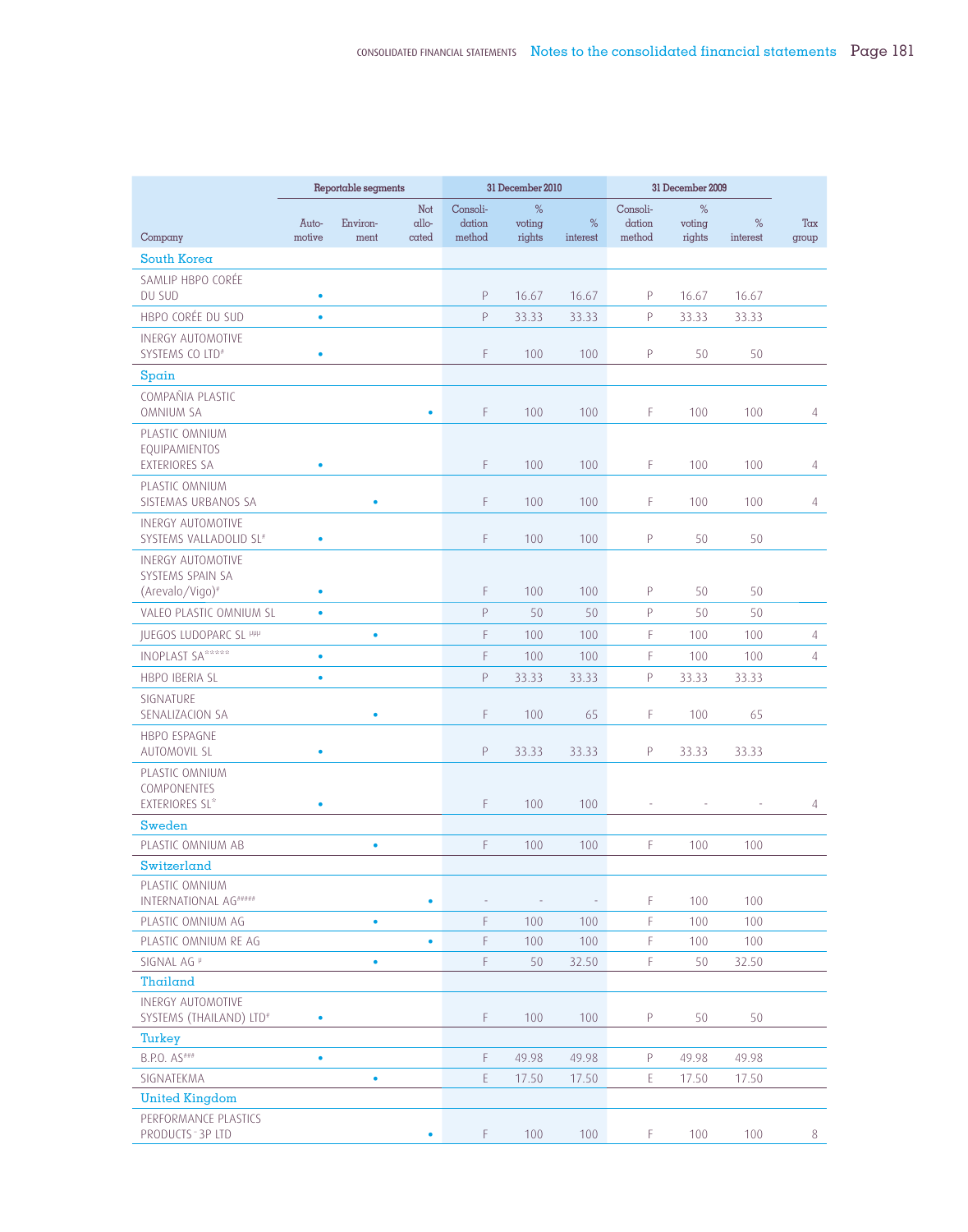|                                                               | Reportable segments |                  |                               |                              | 31 December 2010      |               | 31 December 2009             |                          |               |              |
|---------------------------------------------------------------|---------------------|------------------|-------------------------------|------------------------------|-----------------------|---------------|------------------------------|--------------------------|---------------|--------------|
| Company                                                       | Auto-<br>motive     | Environ-<br>ment | Not<br>$\alpha$ llo-<br>cated | Consoli-<br>dation<br>method | %<br>voting<br>rights | %<br>interest | Consoli-<br>dation<br>method | $\%$<br>voting<br>rights | %<br>interest | Tax<br>group |
| PLASTIC OMNIUM<br>AUTOMOTIVE LTD                              | $\bullet$           |                  |                               | F                            | 100                   | 100           | F                            | 100                      | $100 -$       | 8            |
| PLASTIC OMNIUM LTD                                            |                     |                  | $\bullet$                     | F                            | 100                   | 100           | F                            | 100                      | 100           | 8            |
| PLASTIC OMNIUM URBAN<br>SYSTEMS LTD                           |                     |                  |                               | F                            | 100                   | 100           | F                            | 100                      | 100           | 8            |
| <b>INERGY AUTOMOTIVE</b><br>SYSTEMS UK LTD#                   | $\bullet$           |                  |                               | F                            | 100                   | 100           | P                            | 50                       | 50            |              |
| SIGNATURE LTD                                                 |                     | $\bullet$        |                               | F                            | 100                   | 65            | F                            | 100                      | 65            |              |
| <b>SULO MGB LTD</b>                                           |                     | ٠                |                               | F                            | 100                   | 100           | F                            | 100                      | 100           | 8            |
| <b>HBPO UK</b>                                                | ۰                   |                  |                               | P                            | 33.33                 | 33.33         | P                            | 33.33                    | 33.33         |              |
| POST & COLUMN***                                              |                     | $\bullet$        |                               | F                            | 100                   | 65            | ä,                           | L.                       |               |              |
| <b>United States</b>                                          |                     |                  |                               |                              |                       |               |                              |                          |               |              |
| EPSCO INTERNATIONAL<br>$INC.$ ###                             |                     |                  | $\bullet$                     | F                            | 100                   | 100           | F                            | 100                      | 100           | 5            |
| PLASTIC OMNIUM AUTO<br><b>EXTERIORS LLC</b>                   | $\bullet$           |                  |                               | F                            | 100                   | 100           | F                            | 100                      | 100           | 5            |
| PERFORMANCE PLASTICS<br>PRODUCTS - 3 P INC.                   |                     |                  | $\bullet$                     | F                            | 100                   | 100           | F                            | 100                      | 100           | 5            |
| PLASTIC OMNIUM INC.                                           |                     |                  | $\bullet$                     | F                            | 100                   | 100           | F                            | 100                      | 100           | 5            |
| PLASTIC OMNIUM<br>INDUSTRIES INC.                             |                     |                  | $\bullet$                     | F                            | 100                   | 100           | F                            | 100                      | 100           | 5            |
| <b>INERGY AUTOMOTIVE</b><br>SYSTEMS (USA) LLC <sup>#</sup>    | ö                   |                  |                               | F                            | 100                   | 100           | P                            | 50                       | 50            |              |
| PLASTIC OMNIUM<br>AUTOMOTIVE SERVICES INC.                    | $\bullet$           |                  |                               | F                            | 100                   | 100           | F                            | 100                      | 100           | 5            |
| HBPO NORTH AMERICA INC.                                       | $\bullet$           |                  |                               | P                            | 33.33                 | 33.33         | P                            | 33.33                    | 33.33         |              |
| <b>INERGY AUTOMOTIVE</b><br>SYSTEMS HOLDING INC. <sup>#</sup> | $\bullet$           |                  |                               | F                            | 100                   | 100           | P                            | 50                       | 50            |              |
| SULO OF AMERICA INC ******                                    |                     | ٠                |                               |                              |                       |               | F                            | 100                      | 100           |              |
|                                                               |                     |                  |                               |                              |                       |               |                              |                          |               |              |

#### *Consolidation method and notes:*

*F: Full consolidation P: Proportionate consolidation*

*E: Equity method*

#### *Movements during the period:*

- *\* Companies newly-formed and/or in start-up phase in 2010*
- *\*\* Companies newly-formed and/or in start-up phase in 2009*
- *\*\*\* Companies acquired in 2010*
- *\*\*\*\* Companies reclassified to a different reportable segment in 2010*
- *\*\*\*\*\* Companies whose name was changed in 2009*
- *\*\*\*\*\*\* Companies divested in 2009*
- *# Companies in which the Group acquired a controlling interest in 2010*

*## Change in consolidation method and/or percentage in 2009*

*### Change in consolidation method and/or percentage in 2010*

*#### Companies liquidated in 2010*

*##### Companies liquidated in 2009*

*μ Company that consolidates the financial statements of Segnaletica Mordasini acquired in 2009*

*μμ Company acquired in 2010*

*μμμ Company merged in 2010*

#### *Tax groups:*

- *1 France Plastic Omnium*
- *2 France Inergy*
- *3 Signature Germany*
- *4 Spain*
- *5 United States*
- *6 Signature Vertical Holding*
- *7 Netherlands*
- *8 United Kingdom*
- *9 Plastic Omnium Germany*
- *10 Mexico Euro*

*11 Inoplast Composites SA de CV*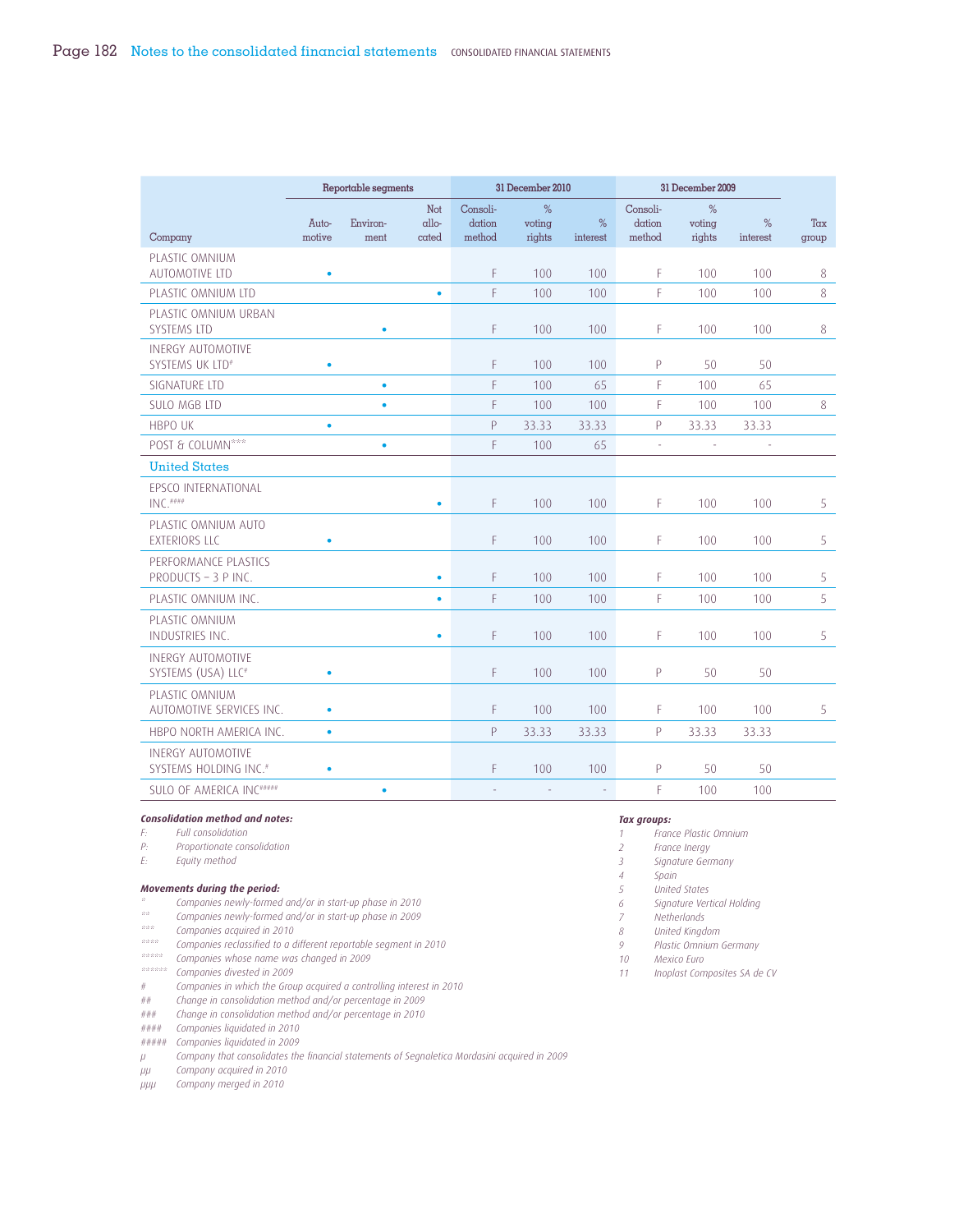# Company financial statements

### **Income statement**

| (in thousands of euros)<br>Note                | 2010     | 2009      |
|------------------------------------------------|----------|-----------|
| Net sales*                                     | 7,709    | 6,348     |
| Provision reversals and expense transfers<br>M |          | 799       |
| Other operating revenue*                       | 14,359   | 9,119     |
| Total operating revenue                        | 22,068   | 16,266    |
| Purchases and other external charges           | (21,080) | (12, 137) |
| Taxes other than on income                     | (133)    | (188)     |
| Depreciation, amortization and provisions<br>M | (3,288)  | (866)     |
| Other expenses                                 | (1,829)  | (1,906)   |
| <b>Operating income</b>                        | (4,262)  | 1,169     |
| Joint venture income                           | (105)    | $\Omega$  |
| Net interest income<br>$\mathbb N$             | 96,871   | 76,847    |
| Income before non-operating items              | 92,504   | 78,016    |
| Non-operating items<br>$\circ$                 | 80       | 1,227     |
| Income before tax                              | 92,584   | 79,243    |
| P<br>Corporate income tax                      | 15,383   | 11,668    |
| <b>NET INCOME</b>                              | 107,967  | 90,911    |
| * Net sales and other operating revenue.<br>K  | 22,068   | 15,467    |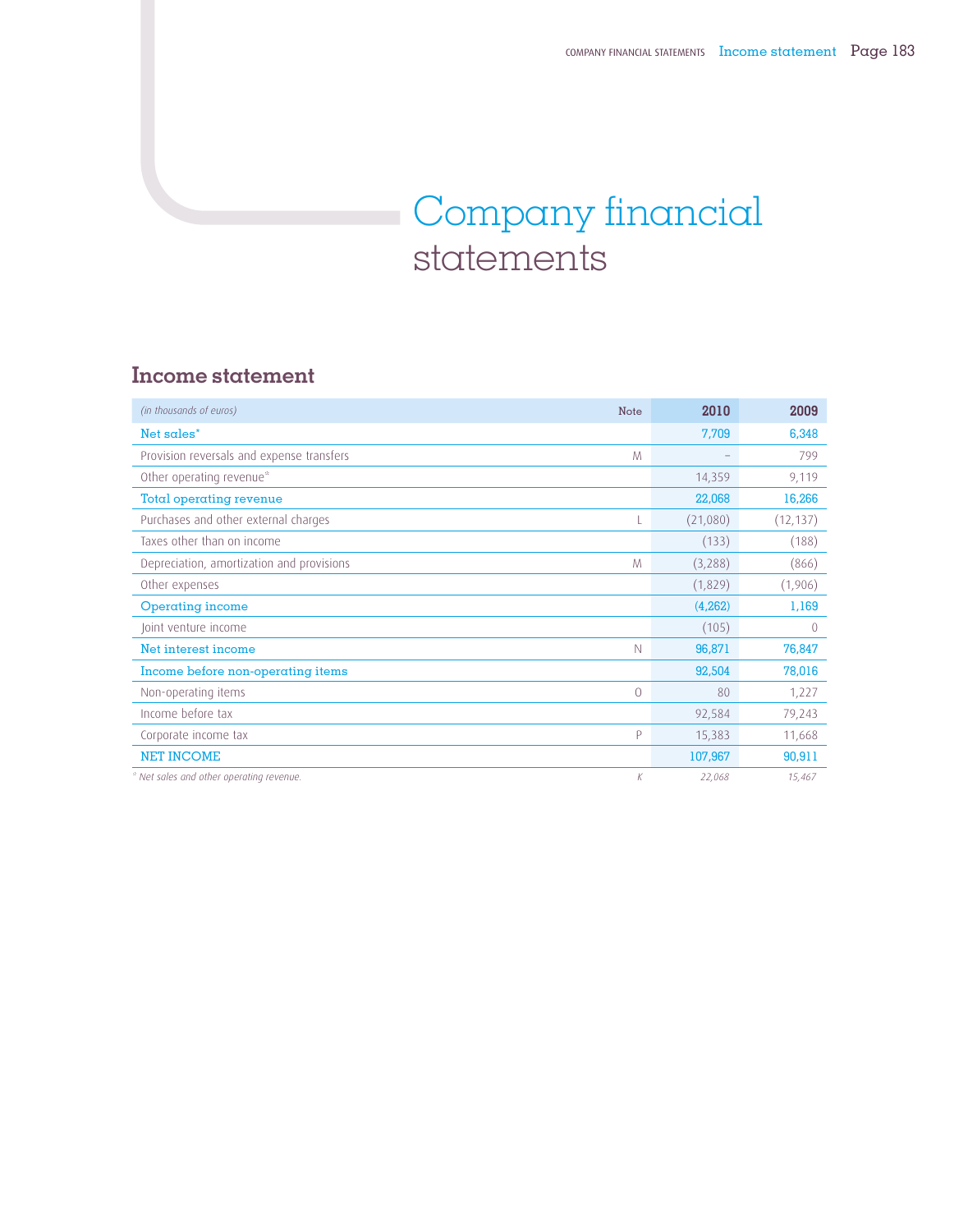### **Balance sheet**

### Assets

|                                        | 2010      |                                                 |            | 2009    |
|----------------------------------------|-----------|-------------------------------------------------|------------|---------|
| (in thousands of euros)<br><b>Note</b> | Cost      | Depreciation,<br>amortization<br>and provisions | <b>Net</b> | Net     |
| <b>Fixed assets</b>                    |           |                                                 |            |         |
| Intangible assets<br>A                 | 8,818     | (870)                                           | 7,948      | 6,557   |
| Tangible assets<br>B                   | 7,922     | (2,991)                                         | 4,931      | 4,466   |
| Investments<br>C                       | 647,219   | (20, 676)                                       | 626,543    | 350,371 |
| Total fixed assets                     | 663,959   | (24, 537)                                       | 639,422    | 361,394 |
| Current assets                         |           |                                                 |            |         |
| Trade receivables<br>D                 | 7,512     |                                                 | 7,512      | 4,441   |
| Other receivables<br>$\Box$            | 316,397   | (4,053)                                         | 312,344    | 474,937 |
| Cash and cash equivalents<br>E         | 28,678    | $\overline{0}$                                  | 28,678     | 30,783  |
| Total current assets                   | 352,587   | (4,053)                                         | 348,534    | 510,161 |
| Prepaid expenses                       | 358       |                                                 | 358        | 389     |
| Conversion losses                      | 1,186     |                                                 | 1,186      | 2,264   |
| <b>TOTAL</b>                           | 1,018,089 | (28, 590)                                       | 989,499    | 874,208 |

## Liabilities and shareholders' equity

| (in thousands of euros)                  | <b>Note</b> | 2010    | 2009    |
|------------------------------------------|-------------|---------|---------|
| Shareholders' equity                     |             |         |         |
| Share capital                            | F           | 8,822   | 8,822   |
| Additional paid-in capital               | G           | 89,458  | 89,458  |
| Retained earnings and other reserves     | Н           | 275,240 | 195,585 |
| Net income for the year                  |             | 107,967 | 90,911  |
| Untaxed provisions                       |             | 515     | 473     |
| Total shareholders' equity               |             | 482,002 | 385,249 |
| Provisions for contingencies and charges |             | 1,339   | 2,418   |
| <b>Liabilities</b>                       |             |         |         |
| Bank borrowings                          |             | 478,226 | 460,736 |
| Other borrowings                         |             | 17,019  | 15,018  |
| Trade payables                           |             | 6,340   | 2,732   |
| Accrued taxes and payroll costs          |             | 865     | 89      |
| Other liabilities                        |             | 1,069   | 7,943   |
| <b>Total liabilities</b>                 |             | 503,519 | 486,518 |
| Conversion gains                         |             | 2,639   | 23      |
| <b>TOTAL</b>                             |             | 989,499 | 874,208 |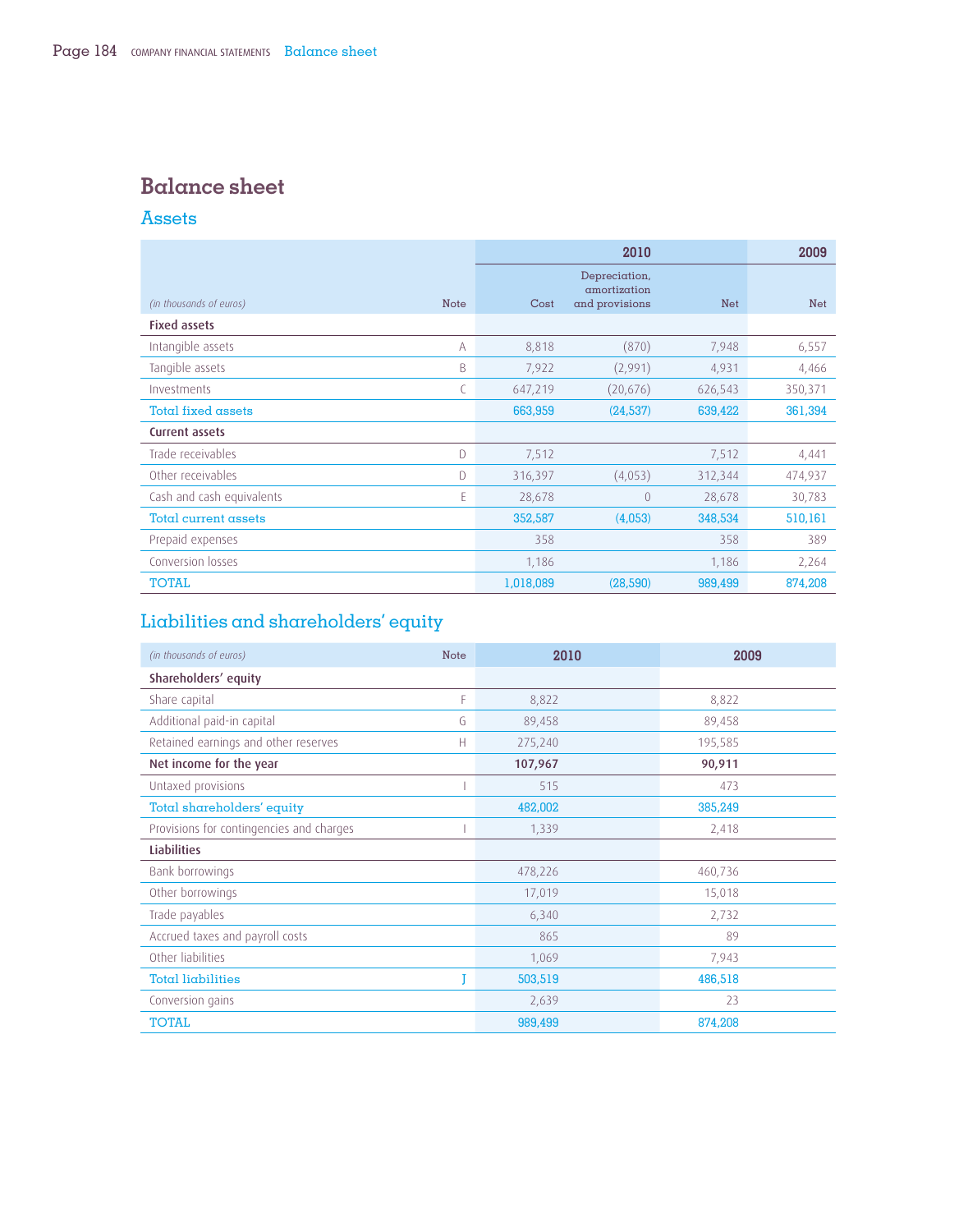| (in thousands of euros)              | 2010    |
|--------------------------------------|---------|
| <b>Financial position</b>            |         |
| Share capital                        | 8,822   |
| Shareholders' equity                 | 482,001 |
| Financial liabilities                | 175,464 |
| Net fixed assets                     | 639,422 |
| Total assets                         | 989,499 |
| <b>Results of operations</b>         |         |
| Operating revenue                    | 22,068  |
| Operating income                     | (4,262) |
| Income before non-operating items    | 92,504  |
| Non-operating items                  | 80      |
| Net income                           | 107,967 |
| <b>EARNINGS PER SHARE (in euros)</b> | 6.12    |

### **Notes to the company financial statements 2010**

#### I. Accounting principles and policies

The financial statements of Compagnie Plastic Omnium have been prepared in accordance with French generally accepted accounting principles (CRC Regulation 99-03 as amended by the various regulations issued by the Comité de la Réglementation Comptable and the Autorité des Normes Comptables).

The accounting policies used to prepare the 2010 financial statements are the same as those used in the previous year. Significant accounting policies are as follows:

#### **> Intangible assets**

Intangible assets mainly comprise trademarks and patents, which are not amortized. However, trademark and patent filing fees have been recognized in the income statement since 1 January 2009.

#### **> Property and equipment**

In July 2000, Compagnie Plastic Omnium acquired a multipurpose office building, which it leases to other companies.

Property and equipment are stated at cost and depreciated on a straight-line basis over their estimated useful lives as follows:

| Buildings                      | 40 years      |
|--------------------------------|---------------|
| Fixtures and fittings          | 10 years      |
| Office equipment and furniture | 5 to 10 years |

#### **> Investments**

Investments in subsidiaries and affiliates are stated at the lower of cost or transfer value and value in use. Value in use is determined on the basis of the Company's share in the underlying net assets of the subsidiary and its earnings outlook, taking into account current market conditions reflected in the subsidiary's medium-term plan.

#### **> Treasury stock**

The Company has been authorized by shareholders to purchase treasury stock to maintain a liquid market for its shares under a liquidity contract with an investment firm, to reduce the share capital by canceling shares, to cover current or future stock option or stock grant plans for employees and officers of the Group, or to hold in treasury for subsequent delivery in exchange or payment for acquisitions.

The accounting classification of treasury shares depends on their end purpose:

- Treasury shares held to pay for acquisitions, reduce the share capital or maintain a liquid market in the shares are classified as investments.
- Treasury shares held to cover current or future stock option plans are classified as marketable securities.

Treasury shares are stated at the lower of cost and fair value on a first-in first-out (FIFO) basis. For treasury shares classified as marketable securities, fair value is the lower of the exercise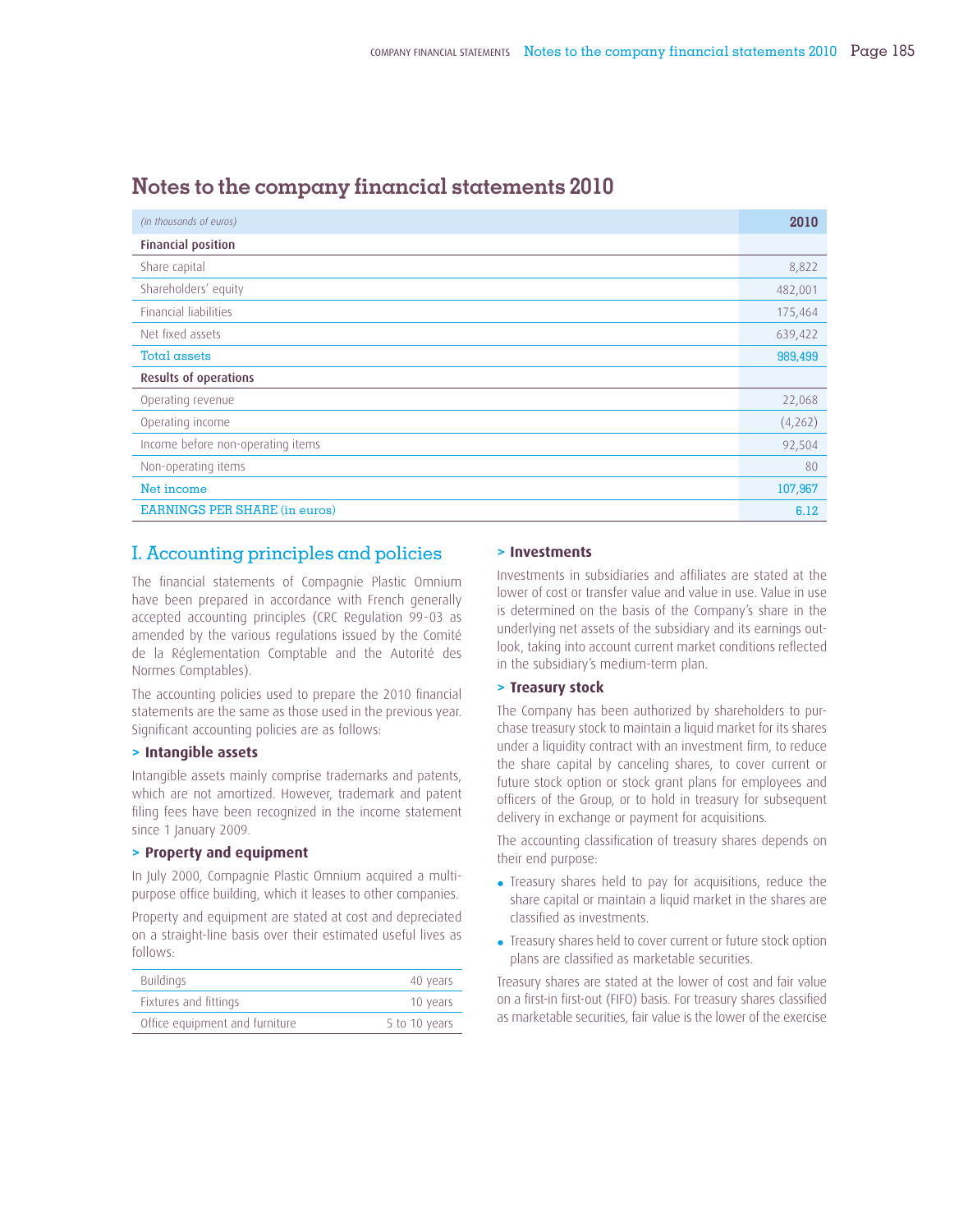price of the options granted and the stock market price. For treasury shares classified as investments, fair value is determined on the basis of the average quoted price during the month before the balance sheet date.

#### **> Foreign currency transactions**

Unhedged foreign currency payables and receivables are recorded at the transaction date exchange rate and remeasured on the balance sheet date at the year-end rate.

Any resulting gains or losses are recognized in the balance sheet as conversion gains (liabilities) or conversion losses (assets) and a provision is taken for unrealized conversion losses.

### II. Notes to the balance sheet

#### **> A. Intangible assets**

| (in thousands of euros)  | 2009  | ÷     | $\overline{\phantom{0}}$ | 2010  |
|--------------------------|-------|-------|--------------------------|-------|
| Patents and licenses     | 7.420 | 1.398 |                          | 8.818 |
| Total at cost            | 7.420 | 1.398 |                          | 8,818 |
| Accumulated amortization | 863   |       |                          | 870   |
| <b>TOTAL NET</b>         | 6.557 | 1.391 |                          | 7.948 |

On 1 July 2010, Inoplast sold a number of trademarks to Compagnie Plastic Omnium for €1,400 thousand. This sale did not include any transfer of customer lists or goodwill. A separate license agreement will be signed in order to grant Inoplast the right to use the divested trademarks.

#### **> B. Tangible assets**

| (in thousands of euros)        | 2009           | $+$ |    | 2010  |
|--------------------------------|----------------|-----|----|-------|
| Land                           | 1,769          |     |    | 1,769 |
| Buildings                      | 2,663          | 853 |    | 3,516 |
| Fixtures and fittings          | 2,594          |     |    | 2,594 |
| Office equipment and furniture | 43             |     |    | -43   |
| Assets in progress             | 4 <sup>1</sup> |     | 41 |       |
| Total at cost                  | 7,110          | 853 | 41 | 7,922 |
| Accumulated depreciation       | 2,644          | 347 |    | 2,991 |
| <b>TOTAL NET</b>               | 4,466          | 506 | 41 | 4,931 |

In July 2010, Compagnie Plastic Omnium acquired an office building - Espace H.Vallée – in Lyon for €853 thousand.

#### **> C. Investments**

| (in thousands of euros)               | 2009    | ٠       | - | 2010    |
|---------------------------------------|---------|---------|---|---------|
| Shares in subsidiaries and affiliates | 388,726 | 255,700 |   | 644,426 |
| Other long-term investments           | 765     | 1.899   |   | 2,663   |
| Loans                                 | 129     |         |   | 129     |
| TOTAL                                 | 389,620 | 257,599 |   | 647,219 |

Increases in investments in 2010 mainly concerned:

- The recapitalization of Plastic Omnium GmbH (€48,000 thousand).
- The acquisition in early September of 50% of Inergy Automotive Systems SA (€207,700 thousand). Compagnie Plastic Omnium now owns 100% of the share capital and voting rights of Inergy Automotive Systems SA.

See the table on subsidiaries and affiliates for information on impairment.

Other long-term investments mainly included €1,648 thousand in treasury shares held for the purpose of paying for acquisitions or making capital reductions and €167 thousand in treasury shares allocated to the liquidity contract.

At 31 December 2010 no loans were due beyond one year and loans to related companies amounted to €129 thousand.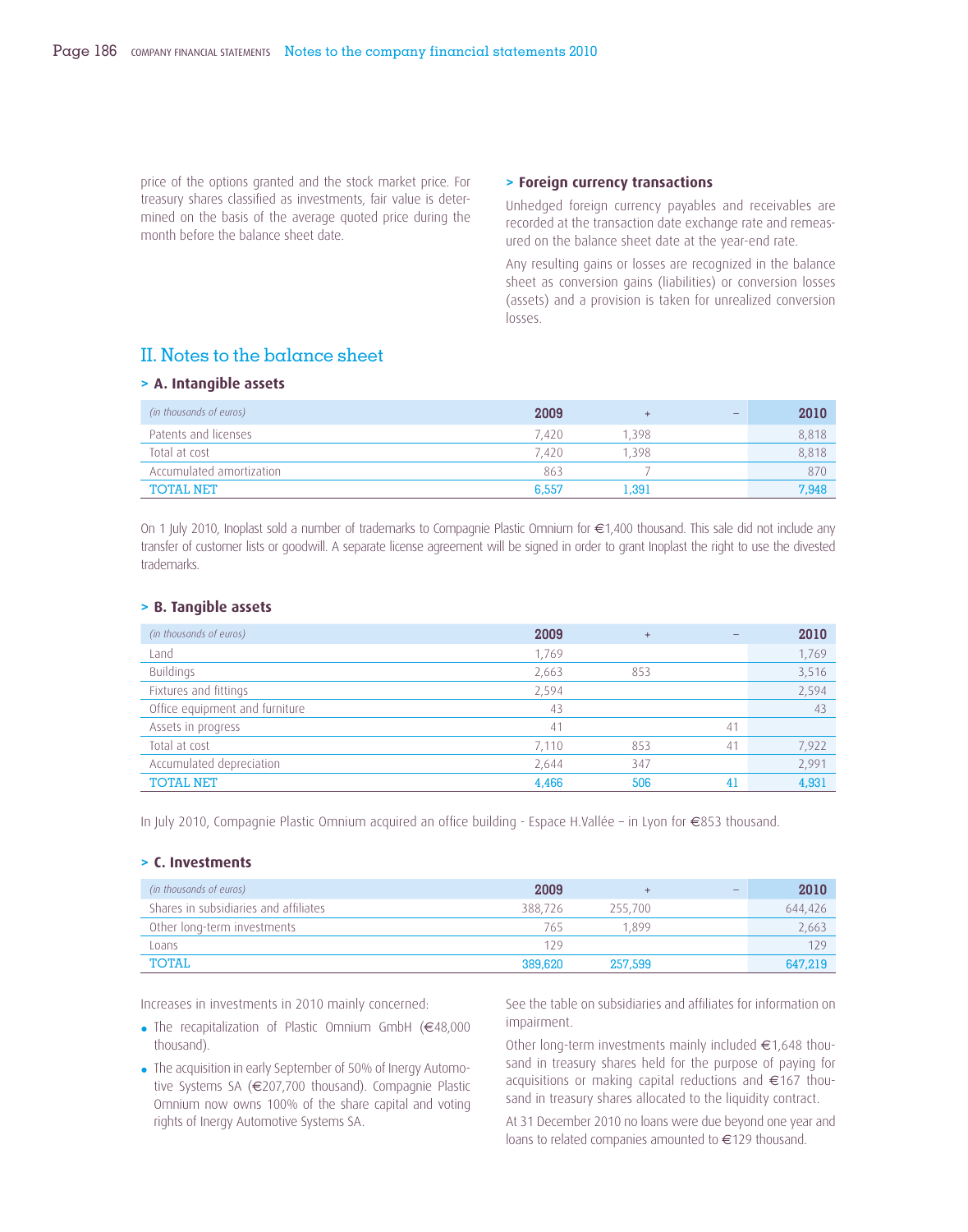#### **> D. Receivables**

| (in thousands of euros)  | 2010    | Due within one year | Related companies |
|--------------------------|---------|---------------------|-------------------|
| Prepayments to suppliers | 23      | 23                  |                   |
| Trade receivables (1)    | 7.513   | 7.513               | 7.400             |
| Tax receivables (2)      | 3,253   | 3,253               |                   |
| Short-term loans         | 291.101 | 291.101             | 291,101           |
| Other                    | 17,965  | 10.231              | 9.498             |
| <b>TOTAL</b>             | 319,855 | 312.121             | 307,999           |

*(1) Including* €*6,093 thousand in accrued income comprising royalty income (*€*2,936 thousand) and the provision of services to subsidiaries (*€*2,665 thousand). (2) Including* €*1,403 thousand in accrued income mainly comprising research tax credits (*€*992 thousand).*

Short-term loans correspond to balances on current accounts with other Group companies arising from financing transactions for subsidiaries.

Other receivables due beyond one year correspond to the additional €10,668 thousand consideration to be received on the sale of 3P (which has been written down by €2,934 thousand), which is due beyond four years except if the agreement's acceleration clause is triggered due to the purchaser losing control of the business or if the purchaser sell the business. In this amount are also included tax current accounts due by various members of the tax group headed by Compagnie Plastic Omnium (€9,468 thousand).

#### **> E. Cash and cash equivalents**

| (in thousands of euros) | 2009   | $\ddot{}$ | $\overline{\phantom{a}}$ | 2010                     |
|-------------------------|--------|-----------|--------------------------|--------------------------|
| Marketable securities   | 30.565 | 17.181    | 19.953                   | 27,793                   |
| Cash                    | 628    | 257       |                          | 885                      |
| Total at cost           | 31.193 | 17.438    | 19.543                   | 28,678                   |
| Accumulated impairments | 410    |           | 410                      | $\overline{\phantom{a}}$ |
| <b>TOTAL NET</b>        | 30.783 | 17.438    | 19,953                   | 28,678                   |

Marketable securities include €26,608 thousand in treasury stock allocated to existing stock option plans and €1,185 thousand in treasury stock held to cover future plans but not yet allocated.

The €409 thousand impairment provision taken end of 2008 against the entire treasury share portfolio, regardless of accounting classification, was reversed in full at year-end.

At 31 December 2010, Compagnie Plastic Omnium held:

- 99,386 shares allocated to the stock option plan granted by the Board of Directors on 11 March 2005, pursuant to the authorization given at the Extraordinary Shareholders' Meeting of 22 April 2004.
- 247,000 shares allocated to the stock option plan granted by the Board of Directors on 25 April 2006, pursuant to the authorization given at the Extraordinary Shareholders' Meeting of 28 April 2005.
- 298,000 shares allocated to the stock option plan granted by the Board of Directors on 24 July 2007, pursuant to the authorization given at the Extraordinary Shareholders' Meeting of 24 April 2007.
- 340,800 shares allocated to the stock option plan granted by the Board of Directors on 22 July 2008, pursuant to the

authorization given at the Extraordinary Shareholders' Meeting of 24 April 2008.

- 371,500 shares allocated to the stock option plan granted by the Board of Directors on 16 March 2010, pursuant to the authorization given at the Extraordinary Shareholders' Meeting of 28 April 2009.
- 3,444 shares allocated to the liquidity contract.
- 89,455 shares held to cover future plans but not yet allocated.
- 30,000 shares held in treasury for subsequent delivery in exchange or payment for acquisitions.

#### **> F. Share capital**

The Company's share capital at 31 December 2010 amounted to €8,822,299.50, represented by 17,644,599 common shares with a par value of €0.50 each. The share capital was not increased or reduced during the year.

#### **> G. Additional paid-in capital**

Additional paid-in capital totaled €89,458 at 31 December 2010, unchanged from the previous year.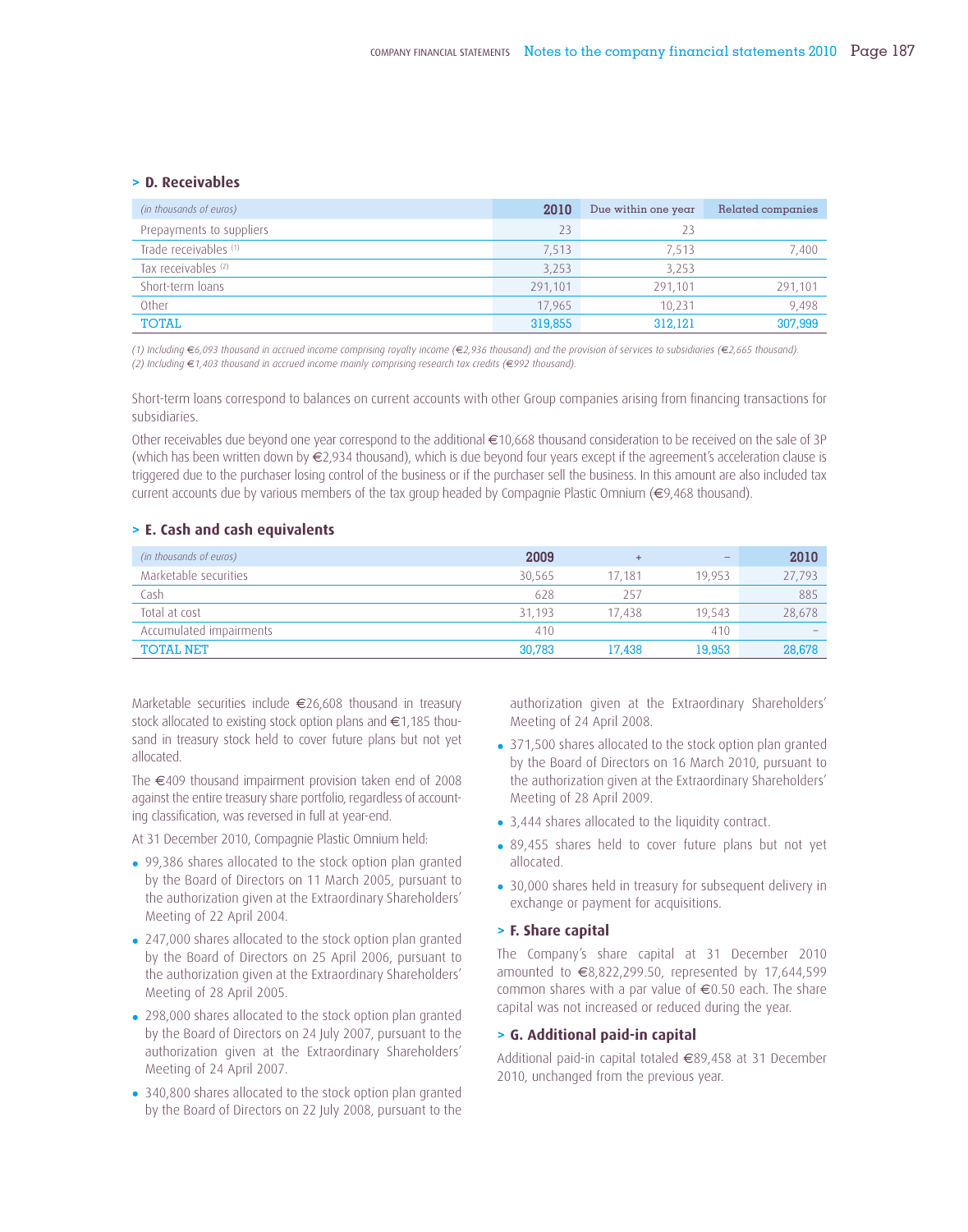#### **> H. Retained earnings and other reserves**

| (in thousands of euros)          | 2009    | ÷      | $\qquad \qquad \overline{\qquad \qquad }$ | 2010    |
|----------------------------------|---------|--------|-------------------------------------------|---------|
| Revaluation reserve              | 234     |        |                                           | 234     |
| Legal reserve                    | 948     |        |                                           | 948     |
| Other reserves                   | 41.859  |        |                                           | 41,859  |
| Unappropriated retained earnings | 152.543 | 79.656 |                                           | 232.199 |
| TOTAL                            | 195,584 | 79,656 |                                           | 275,240 |

#### **> I. Provisions**

| (in thousands of euros)                  | 2009  | $+$   |       | 2010  |
|------------------------------------------|-------|-------|-------|-------|
| <b>Untaxed provisions</b>                |       |       |       |       |
| Excess tax depreciation                  | 461   | 42    |       | 503   |
| Other                                    | 12    |       |       | 12    |
| <b>TOTAL</b>                             | 473   | 42    |       | 515   |
|                                          |       |       |       |       |
| (in thousands of euros)                  | 2009  | $+$   |       | 2010  |
| Provisions for contingencies and charges |       |       |       |       |
| Provisions for foreign exchange losses   | 2,264 | 1,185 | 2,264 | 1,185 |
| Provisions for other contingencies       | 154   |       |       | 154   |
| Provisions for taxes (see note P)        |       |       |       |       |
| <b>TOTAL</b>                             | 2.418 | 1.185 | 2.264 | 1.339 |

#### **> J. Liabilities**

| (in thousands of euros)         | 2010    | Due within one year | Related companies |
|---------------------------------|---------|---------------------|-------------------|
| Bank borrowings (1)             | 478,226 | 63.660              |                   |
| Other borrowings                | 17,019  | 17.019              |                   |
| Trade payables (2)              | 6,340   | 6.340               | 4,428             |
| Accrued taxes and payroll costs | 865     | 865                 |                   |
| Other liabilities               | 1.069   | 1.069               | 1,068             |
| <b>TOTAL</b>                    | 503,519 | 88,953              | 5,513             |

*(1) Including accrued interest payable (*€*894 thousand).*

*(2) Including* €*4,209 thousand in accrued expenses mainly comprising services provided by subsidiaries (*€*3,085 thousand), trademark license fees (*€*487 thousand), professional fees (*€*264 thousand) and patent protection expenses (*€*218 thousand).* 

At 31 December 2010, bank borrowings due beyond one year totaled €414,567 thousand (€408,437 thousand at 31 December 2009), of which  $€54,151$  thousand is due beyond five years.

Short-term debt comprises €17,000 thousand in commercial paper (€15,000 thousand in 2009) issued entirely in the domestic market. This is a revolving credit line that can be drawn down for periods of three to six months.

Other liabilities correspond to tax current accounts with the various companies in the Compagnie Plastic Omnium tax group (€1,068 thousand).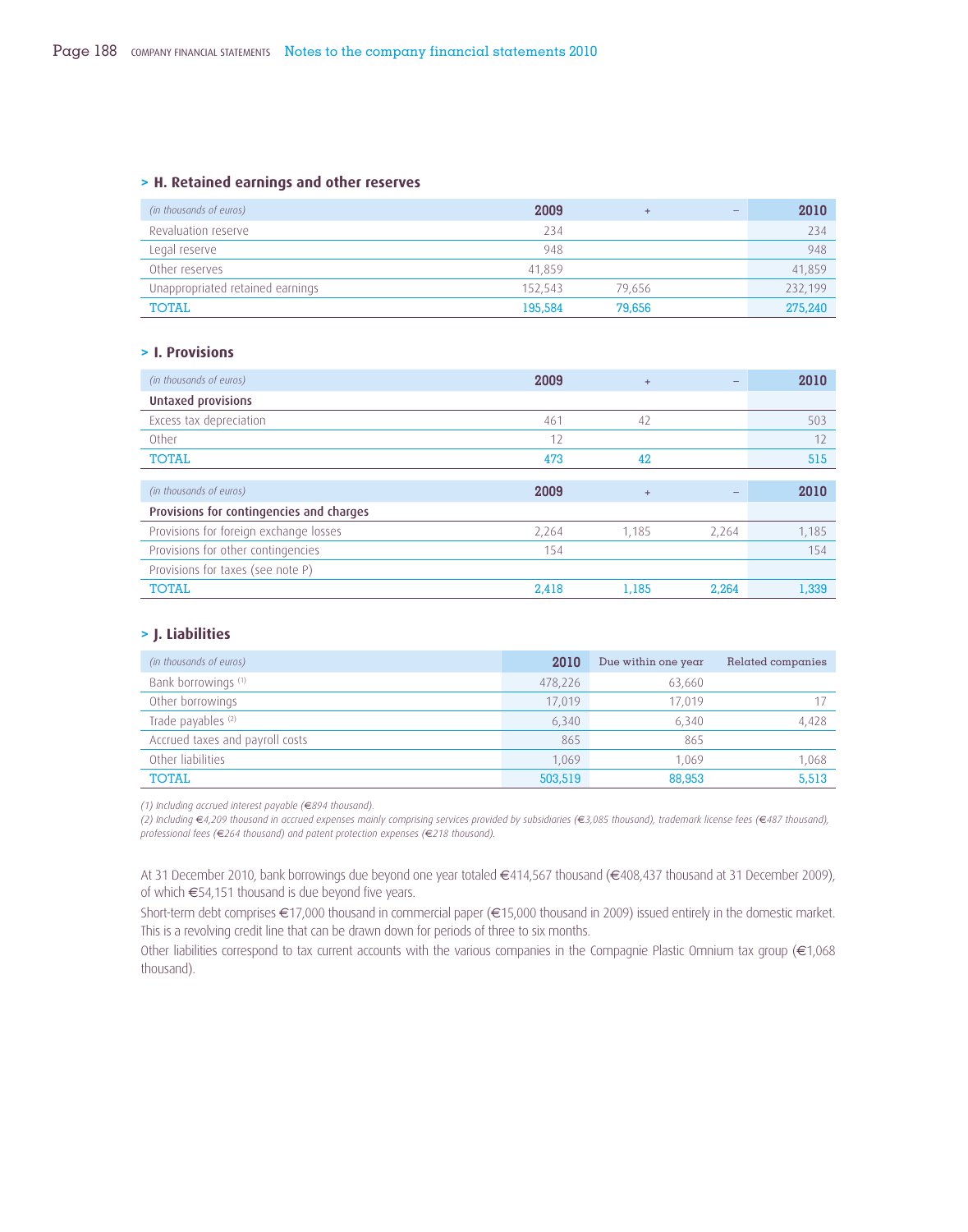### III. Notes to the statement of income

#### **> K. Net sales and other operating revenues**

Net sales and other operating revenues are analyzed in the tables below.

| (in thousands of euros)  | 2010   | 2009   |
|--------------------------|--------|--------|
| By business segment      |        |        |
| License and service fees | 19,630 | 12,016 |
| Other                    | 2,438  | 3,451  |
| TOTAL                    | 22,068 | 15,467 |
| By region                |        |        |
| France                   | 16,642 | 12,168 |
| International            | 5,426  | 3,299  |
| <b>TOTAL</b>             | 22,068 | 15,467 |

Operating revenue includes:

- fees from the licensing of the Compagnie Plastic Omnium brands to operating subsidiaries and affiliates;
- fees from the provision of services;
- expenses and rental payments rebilled to these companies or to other related companies.

#### **L. Purchases and other external charges**

| (in thousands of euros)                       | 2010   | 2009            |
|-----------------------------------------------|--------|-----------------|
| Executive management services                 | 1.064  | 972             |
| Overheads and headquarters expenses           | 1.931  | 1,262           |
| Fees                                          | 3,237  | 2,110           |
| Advertising, print collateral and publication | 1.173  | 1,061           |
| Travel and entertainment                      | 535    | 37 <sup>2</sup> |
| Bank charges                                  | 5,665  | 1,845           |
| Other                                         | 7.475  | 4,516           |
| <b>TOTAL</b>                                  | 21,080 | 12,137          |

The increase in bank charges was due mainly to the acquisition of Inergy Automotive Systems, as was the increase in other purchases and external charges, which include €5,738 thousand in services rebilled to Group subsidiaries compared with €3,116 thousand in 2009.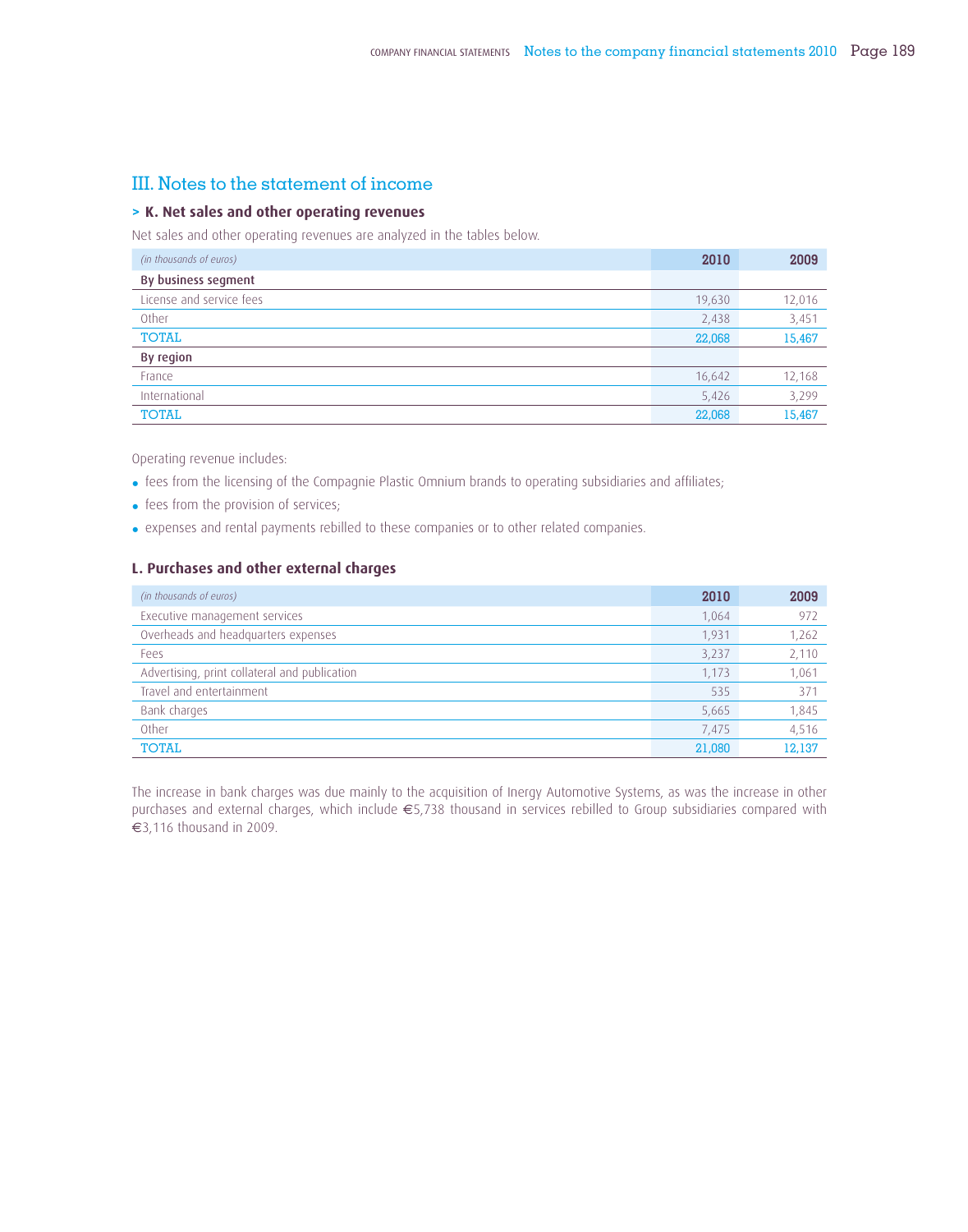#### **> M. Depreciation, amortization and provisions**

| (in thousands of euros)                  | 2009   | $+$   |          | 2010     |
|------------------------------------------|--------|-------|----------|----------|
| Deducted from assets                     |        |       |          |          |
| Patents and licenses                     | 863    | 7     |          | 870      |
| <b>Buildings</b>                         | 480    | 87    |          | 567      |
| Fixtures and fittings                    | 2,123  | 260   |          | 2,383    |
| Office equipment and furniture           | 41     |       |          | 41       |
| Investments                              | 39,249 | 383   | 18,957   | 20,675   |
| Other receivables                        | 1,119  | 2,934 |          | 4,053    |
| Marketable securities                    | 409    |       | 409      |          |
| Deferred charges                         |        |       |          |          |
| <b>TOTAL</b>                             | 44,284 | 3,671 | 19,366   | 28,589   |
| Included in liabilities                  |        |       |          |          |
| Untaxed provisions                       | 472    | 42    |          | 514      |
| Provisions for contingencies and charges | 2,418  | 1,185 | 2,264    | 1,339    |
| <b>TOTAL</b>                             | 2,890  | 1,227 | 2,264    | 1,853    |
|                                          |        |       | Increase | Decrease |
| Total increase/decrease                  |        |       | 4,898    | 21,630   |
| Of which:                                |        |       |          |          |
| Included in operating income and expense |        |       | 3,288    |          |
| Included in interest income and expense  |        |       | 1,568    | 21,630   |
| Included in non-operating items          |        |       | 42       |          |

#### **> N. Net interest income**

| (in thousands of euros)           | 2010    | 2009     |
|-----------------------------------|---------|----------|
| Dividend income                   | 82.604  | 42,888   |
| Other income                      |         | 1,371    |
| Interest income and expense       | (1,826) | (1,751)  |
| Foreign exchange gains and losses | (3,969) | (2, 557) |
| Provision movements               | 20,062  | 36,896   |
| TOTAL                             | 96,871  | 76,847   |

Dividend income includes €5,716 in dividends from foreign subsidiaries and €76,888 from French subsidiaries.

The decrease in provisions mainly includes a reversal of the impairment provisions against treasury stock (€410 thousand), a net reversal of impairment provisions against investments in subsidiaries and affiliates ( $\epsilon$ 18,574 thousand) and a net reversal of provisions for foreign exchange losses (€1,078 thousand).

Transactions with related companies represented net interest income of €5,068 thousand.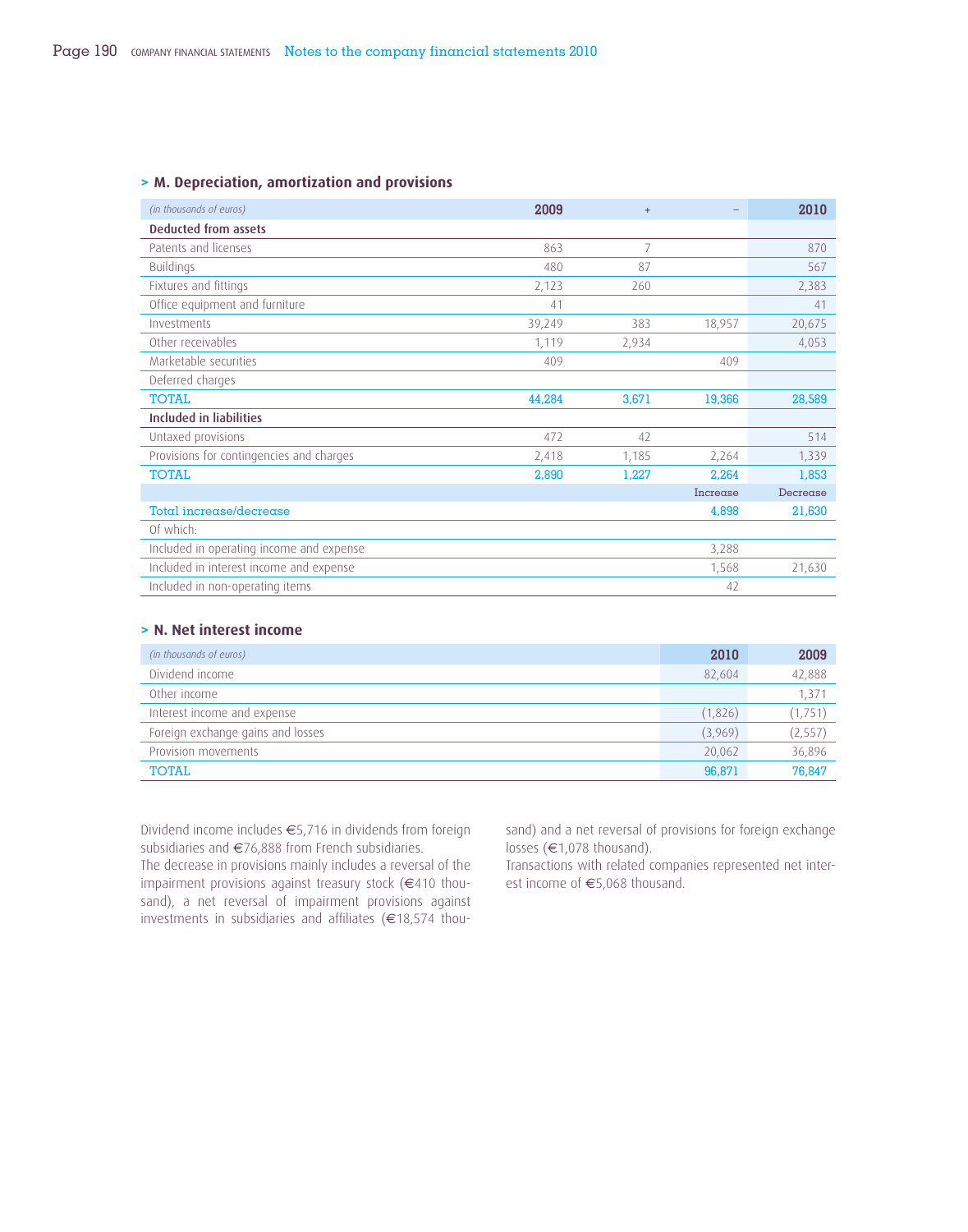#### **> O. Non-operating items**

|                         |        | 2010    |     |
|-------------------------|--------|---------|-----|
| (in thousands of euros) | Income | Expense | Net |
| On revenue transactions | $\sim$ | $\sim$  |     |
| On capital transactions | 995    | 873     | 122 |
| Provision movements     |        | 42      | (42 |
| <b>TOTAL</b>            | 995    | 915     | 80  |

Net non-operating income primarily reflected a loss on disposal of Plastic Omnium Urban Systems Ltd shares to Plastic Omnium International BV (€355 thousand) and a net gain on disposal of treasury shares (€477 thousand).

#### **> P. Corporate income tax**

|                                                          |                                         | 2010                   |            |
|----------------------------------------------------------|-----------------------------------------|------------------------|------------|
| (in thousands of euros)                                  | Income before<br>non-operating<br>items | Non-operating<br>items | <b>Net</b> |
| * Income before tax (A)                                  | 92,504                                  | 80                     | 92,584     |
| * Tax adjustments                                        | (67, 039)                               |                        | (67, 039)  |
| $=$ Tax base                                             | 25,465                                  | 80                     | 25,545     |
| Tax at standard rate (B)                                 | (8,488)                                 | (27)                   | (8, 515)   |
| Income after tax at standard rate                        | 84,016                                  | 53                     | 84,069     |
| Impact of group relief (C)                               |                                         |                        | 17,809     |
| Reversal of provisions for taxes (D)                     |                                         |                        |            |
| Other impacts (including withholding taxes) (E)          |                                         |                        | (2,426)    |
| Total corporate income $\text{tax}(F) = (B)+(C)+(D)+(E)$ |                                         |                        | 15,383     |
| INCOME AFTER TAX (A) - (F)                               |                                         |                        | 107,967    |

Compagnie Plastic Omnium is the parent company of a tax group comprising 22 companies, corresponding to substantially all of the Company's French subsidiaries.

The income tax benefit generated from group relief in 2010 came to €17.8 million, which is recorded in full as income in the financial statements of Compagnie Plastic Omnium. In accordance with the neutrality principle under the group tax relief agreement, Compagnie Plastic Omnium is required to pass back any tax benefit it obtains from the use of a subsidiary's tax losses if the subsidiary returns to profit.

At 31 December 2010, the tax group had tax loss carryforwards totaling €53.2 million, which will reduce the future tax charge by €17.7 million. The tax expense to be paid back to the subsidiaries under the group relief agreement amounted to €17.2 million and therefore no provision was recognized.

The tax loss carryforwards, which have arisen since 2000, were reduced by €53.2 million in 2010, due to taxable profits generated by companies in the tax group.

The increase or decrease in unrecognized deferred tax assets, calculated at a tax rate of 33.33%, broke down as follows at 31 December 2010:

| Non-deductible provisions and accrued<br>expenses                                                        | $\in$ 408 thousand        |
|----------------------------------------------------------------------------------------------------------|---------------------------|
| Provisions for impairment of shares<br>in subsidiaries and affiliates and other<br>long-term investments | $\epsilon$ 128 thousand   |
| Expenses related to the Inergy<br>Automotive Systems acquisition                                         | $€183$ thousand           |
| Conversion gains                                                                                         | €880 thousand             |
| Share in net loss of Plastic Omnium                                                                      |                           |
| Gestion                                                                                                  | €1,166 thousand           |
| Conversion losses                                                                                        | €(395 thousand)           |
| UNRECOGNIZED DEFERRED                                                                                    |                           |
| <b>TAX ASSETS</b>                                                                                        | $\epsilon$ 2.370 thousand |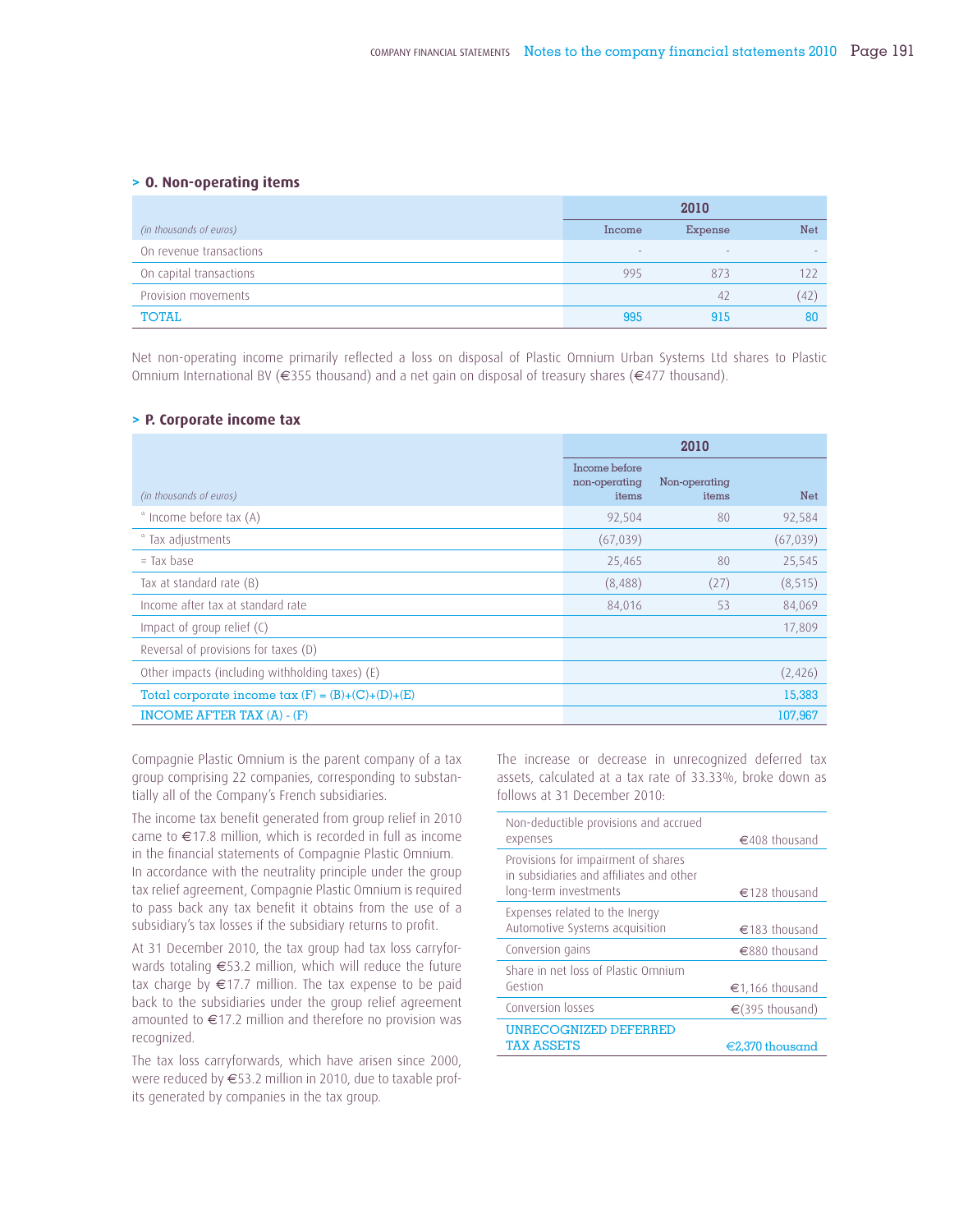### IV. Other information

#### **> Off-balance sheet commitments**

• Commitments given

|             | 31/12/2010 |
|-------------|------------|
| Guarantees* | 291,649    |
| Collateral  | 6.179      |
| TOTAI.      | 297,828    |

*\* Guarantees given to banks on behalf of subsidiaries.*

There were no other material commitments or commitments that might become material in the future.

• Commitments received

On its acquisition of 50% of Inergy Automotive Systems SA, Compagnie Plastic Omnium was given a five-year seller's warranty covering any recalls of products manufactured or sold before the acquisition date.

#### **> Debts secured by collateral**

Debts secured by collateral amounted to €6,179 thousand under a conventional mortgage agreement.

#### **> Loans and advances to directors and offi cers**

No loans or advances governed by Article L.225-43 of the French Commercial Code have been granted to directors or officers.

#### **> Management compensation**

The total compensation paid to the members of the Board of Directors in 2010 amounted to €226,992.

#### **> Subsequent events**

No significant events have occurred since 31 December 2010.

#### **> Other**

The financial statements of Compagnie Plastic Omnium are included in the consolidated financial statements of Burelle SA -19, avenue Jules Carteret - 69342 Lyon Cedex 07, France.

At 31 December 2010, Burelle SA held 54.74% of the capital of Compagnie Plastic Omnium.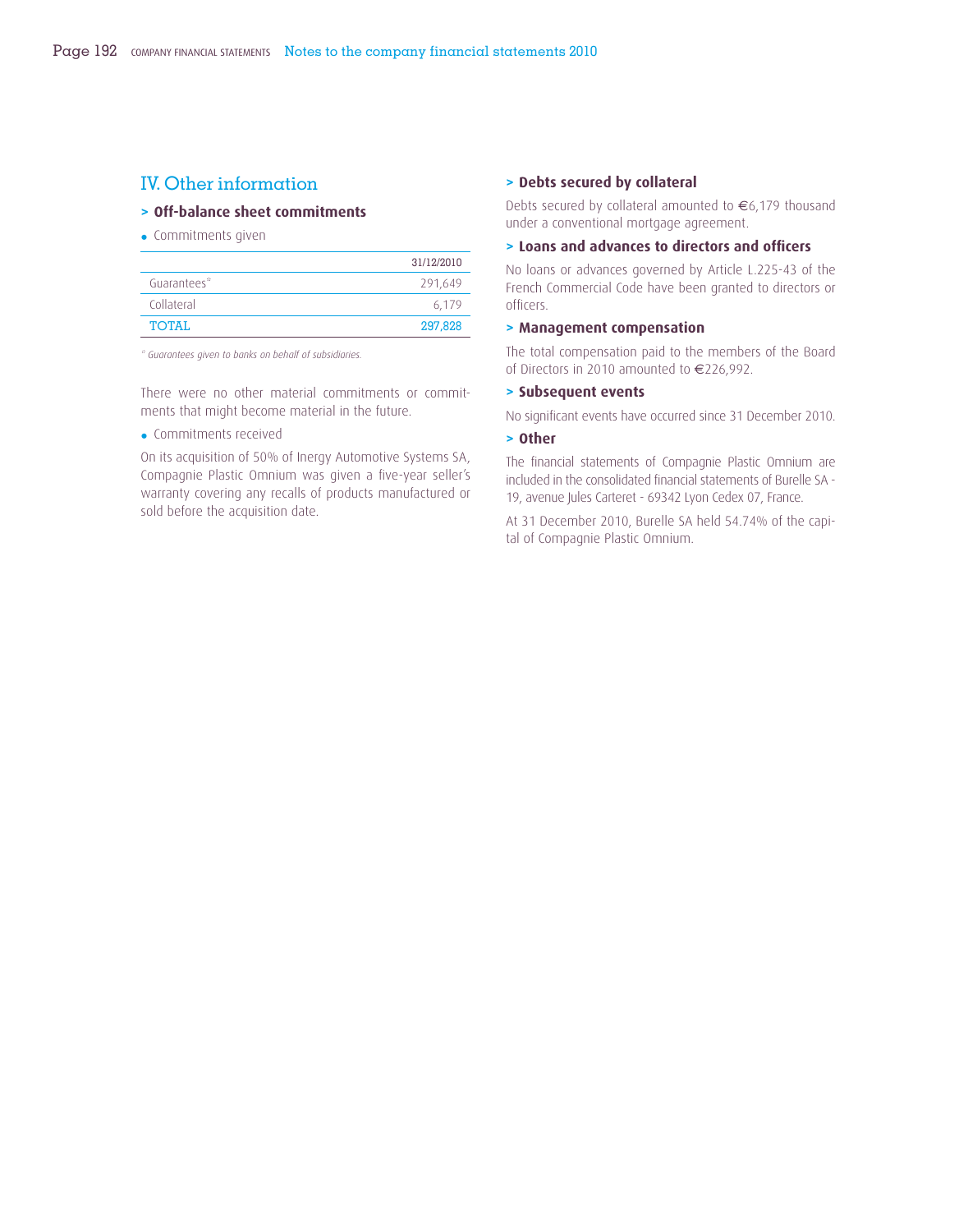| (in thousands of euros)                                                  | 2006           | 2007           | 2008           | 2009           | 2010       |
|--------------------------------------------------------------------------|----------------|----------------|----------------|----------------|------------|
| 1 - Capital at year-end                                                  |                |                |                |                |            |
| a) Share capital                                                         | 9,447          | 9,336          | 9,073          | 8,822          | 8,822      |
| b) Number of shares outstanding*                                         | 18,894,842     | 18,671,332     | 18,146,794     | 17,644,599     | 17,644,599 |
| c) Number of convertible bonds outstanding                               | $\mathbf{0}$   | $\theta$       | $\theta$       | $\mathbf{0}$   | $\theta$   |
| 2 - Results of operations                                                |                |                |                |                |            |
| a) Net sales                                                             | 15,951         | 19,221         | 18,218         | 15,467         | 22,068     |
| b) Income before tax, depreciation, amortization<br>and provisions       | 8,288          | 48,101         | (11, 283)      | 27,508         | 75,853     |
| c) Corporate income tax                                                  | 4,176          | (621)          | 5,422          | 11,668         | 15,383     |
| d) Net income                                                            | 10,674         | 46,560         | 17,829         | 90,911         | 107,967    |
| e) Dividends                                                             | 12,471         | 13,070(1)      | 6,351(2)       | $12,351^{(3)}$ | 24,702 (4) |
| 3 - Per share data                                                       |                |                |                |                |            |
| a) Income after tax, before depreciation, amortization<br>and provisions | 0.66           | 2.54           | (0.32)         | 2.22           | 5.17       |
| b) Earnings per share                                                    | 0.56           | 2.49           | 0.98           | 5.15           | 6.12       |
| c) Dividend                                                              | 0.66           | 0.70           | 0.35           | 0.70           | 1.40       |
| 4 - Employee data                                                        |                |                |                |                |            |
| a) Number of employees                                                   | 0              | $\overline{0}$ | $\theta$       | 0              | 0          |
| b) Total payroll                                                         | $\overline{0}$ | $\overline{0}$ | $\overline{0}$ | $\Omega$       | 0          |
| c) Total benefits                                                        | $\theta$       | $\theta$       | $\mathbf{0}$   | $\Omega$       | 0          |

### **Five-Year Financial Summary**

*\* Reflecting the two-for-one stock split on 18 May 2005.*

*(1) Including €901 thousand due on treasury shares that was not paid out as these shares do not carry dividend rights.*

*(2) Including €422 thousand due on treasury shares that was not paid out as these shares do not carry dividend rights.*

*(3) Including €1,095 thousand due on treasury shares that was not paid out as these shares do not carry dividend rights.*

*(4) Before deducting dividends due on shares held in treasury at the date of the Shareholders' Meeting, which do not carry dividend rights.*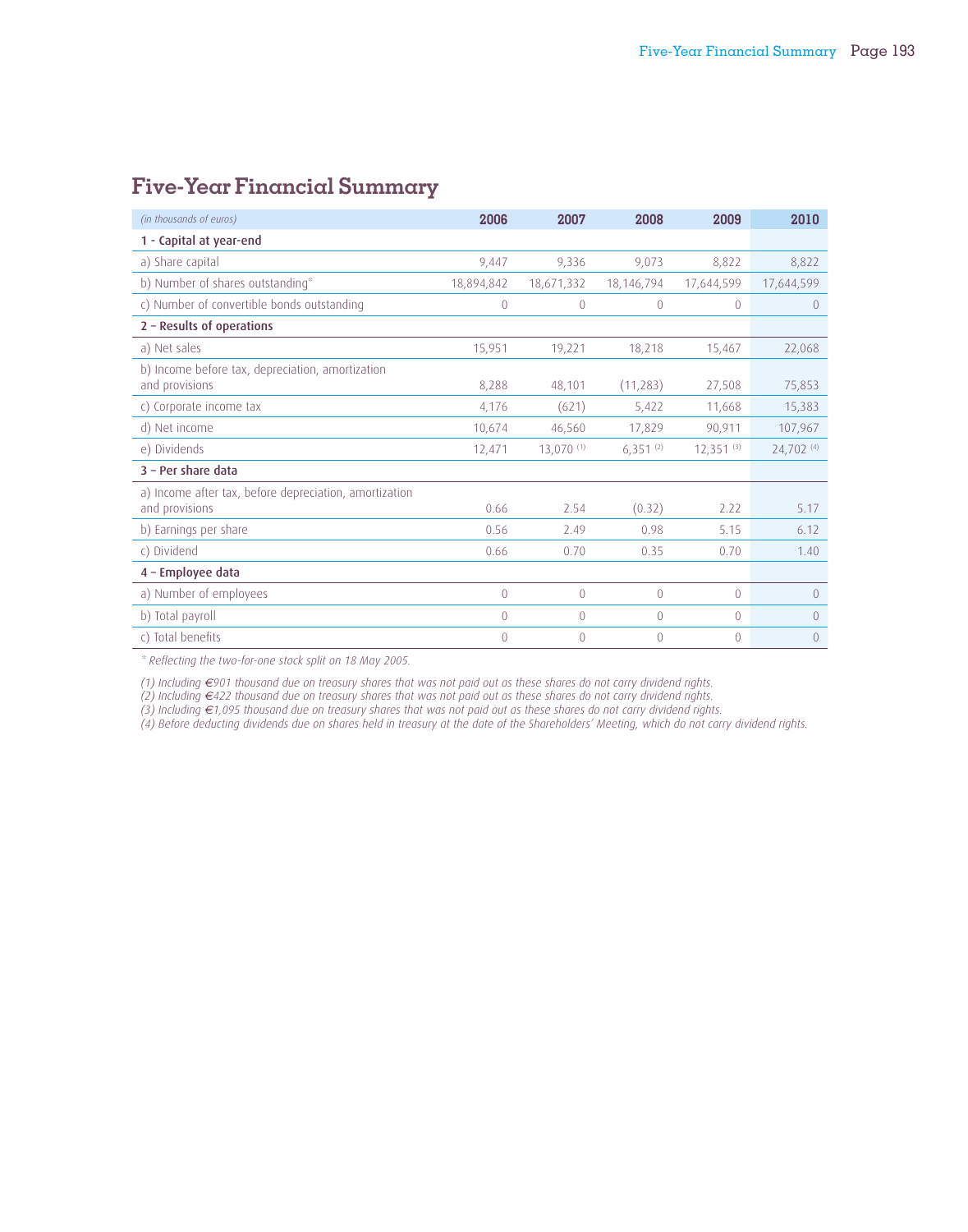### **Subsidiaries and affiliates**

|                                                                                                                                                            | Share capital         | $%$ interest |
|------------------------------------------------------------------------------------------------------------------------------------------------------------|-----------------------|--------------|
| <b>SUBSIDIARIES</b>                                                                                                                                        |                       |              |
| PLASTIC OMNIUM AUTO SAS<br>19, avenue Jules Carteret - 69007 Lyon - France                                                                                 | €15,021,440           | 100.0%       |
| <b>TRANSIT SAS</b><br>19, avenue Jules Carteret - 69007 Lyon - France                                                                                      | €37,500               | 100.0%       |
| PLASTIC OMNIUM ENVIRONNEMENT<br>19, avenue Jules Carteret - 69007 Lyon - France                                                                            | €4,900,000            | 100.0%       |
| PLASTIC OMNIUM AUTO EXTERIORS SAS<br>19, avenue Jules Carteret - 69007 Lyon - France                                                                       | €54,037,500           | 100.0%       |
| PLASTIC OMNIUM GESTION SNC<br>19, avenue Jules Carteret - 69007 Lyon - France                                                                              | €2,011,500            | 100.0%       |
| PLASTIC OMNIUM VERNON<br>19, avenue Jules Carteret - 69007 Lyon - France                                                                                   | €150,000              | 100.0%       |
| PLASTIC OMNIUM GmbH<br>Romanstrasse 35-80639 Munich - Germany                                                                                              | €13,500,000           | 100.0%       |
| COMPAÑIA PLASTIC OMNIUM SA<br>Calle Pouet de Nasio - Parcela Nº 5 - Ribarroja del Turia - Valencia - Spain                                                 | €30,350,000           | 100.0%       |
| PLASTIC OMNIUM RE AG<br>Sternengasse 21 - CH - 4010 Basel - Switzerland                                                                                    | CHF 5,000,000         | 90.0%        |
| PLASTIC OMNIUM INTERNATIONAL SAS<br>19, avenue Jules Carteret - 69007 Lyon - France                                                                        | €37,500               | 100.0%       |
| PLASTIC OMNIUM FINANCE SNC<br>19, avenue Jules Carteret - 69007 Lyon - France                                                                              | €247,500              | 100.0%       |
| PLASTIC OMNIUM SHANGHAL BUSINESS CONSULTING CO Ltd<br>Suite 1105, Building 20, N° 487 Tianlin Road, Caoejing, High Tech Park,<br>200233 Shanghai, PR China | RMB 2,303,350         | 100.0%       |
| PO MANAGEMENT 1 SAS<br>19, avenue Jules Carteret - 69007 Lyon - France                                                                                     | €37,500               | 100.0%       |
| PO MANAGEMENT 2 SAS<br>19, avenue Jules Carteret - 69007 Lyon - France                                                                                     | €37,500               | 100.0%       |
| INERGY AUTOMOTIVE SYSTEMS SA<br>19, avenue Jules Carteret - 69007 Lyon - France                                                                            | €119,796,330          | 76.8%        |
| <b>AFFILIATES</b>                                                                                                                                          |                       |              |
| PLASTIC OMNIUM AS<br>Halaskargazi Cad. Ciftkurt Apt. No 368/10 Sisli - Istanbul - Turkey                                                                   | TRL million 410,000   | 10.6%        |
| PLASTIC OMNIUM Ltd<br>Huntington Way - Measham Swadlincote - Derbyshire DE12 7DS - UK                                                                      | £ 6,270,000           | 17.1%        |
| BPO AS<br>Y.Yalova Yolu 8 km, Panayir - Bursa - Turkey                                                                                                     | TRL million 1,100,000 | 50.0%        |
| PLASTIC RECYCLING SAS<br>ZA du Monay - Saint Eusèbe - 71210 Montchanin - France                                                                            | €75,000               | 50.0%        |